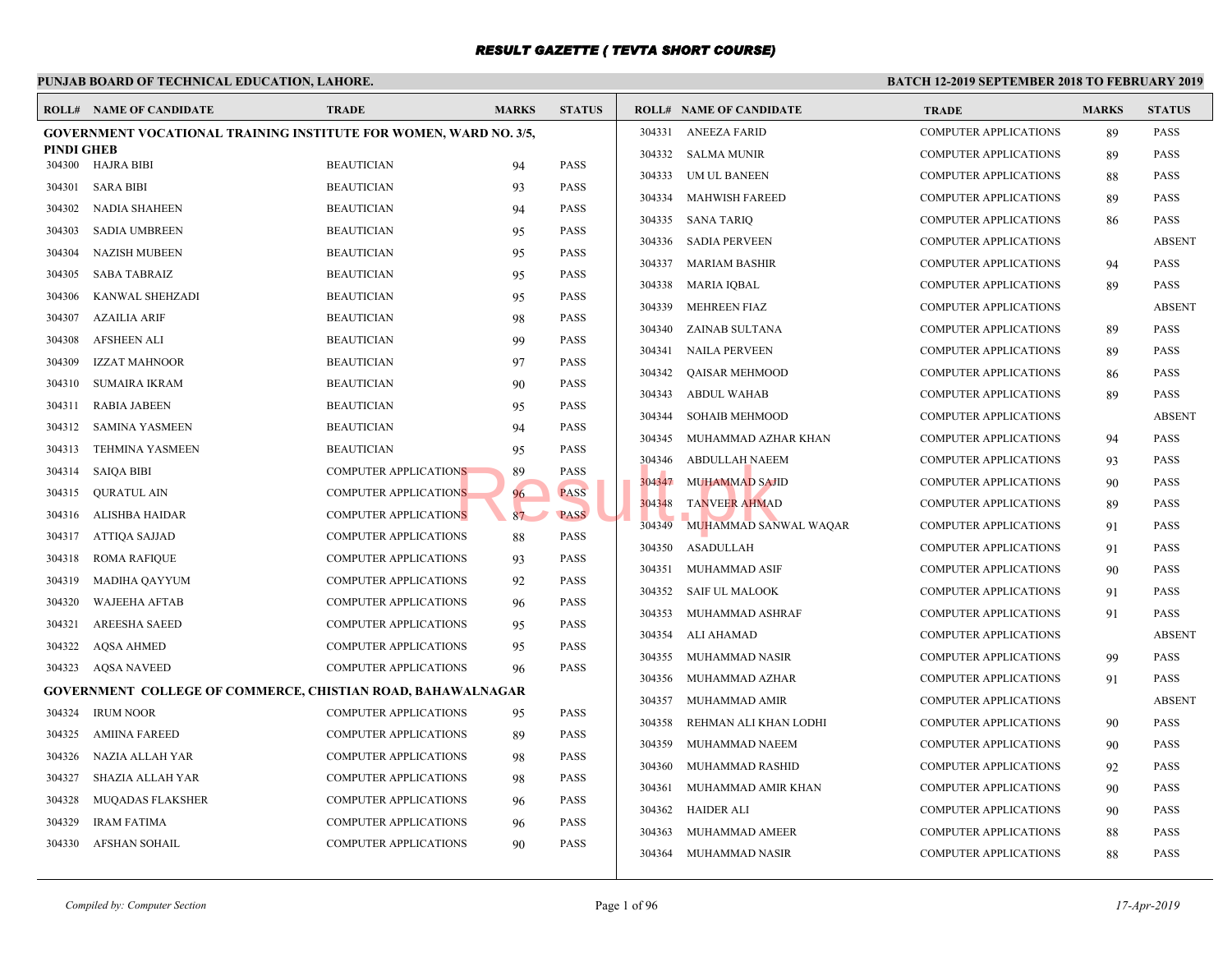|        | PUNJAB BOARD OF TECHNICAL EDUCATION, LAHORE.                      |                              |              |               |        |                                                  | <b>BATCH 12-</b> |
|--------|-------------------------------------------------------------------|------------------------------|--------------|---------------|--------|--------------------------------------------------|------------------|
|        | <b>ROLL# NAME OF CANDIDATE</b>                                    | <b>TRADE</b>                 | <b>MARKS</b> | <b>STATUS</b> |        | <b>ROLL# NAME OF CANDIDATE</b>                   | <b>TRAL</b>      |
| 304365 | <b>ASIF ALI</b>                                                   | <b>COMPUTER APPLICATIONS</b> | 90           | <b>PASS</b>   | 304398 | MEHVISH ASLAM                                    | <b>COMP</b>      |
| 304366 | MUHAMMAD AHMAD ZAI                                                | <b>COMPUTER APPLICATIONS</b> | 88           | <b>PASS</b>   | 304399 | ASIA IRUM                                        | <b>COMP</b>      |
| 304367 | <b>USMAN NAEEM</b>                                                | <b>COMPUTER APPLICATIONS</b> | 87           | <b>PASS</b>   | 304400 | MUHAMMAD WAQAS                                   | <b>COMP</b>      |
| 304368 | MUHAMMAD UMAR KHAN                                                | <b>COMPUTER APPLICATIONS</b> | 88           | <b>PASS</b>   | 304401 | TAYBA GHAFAR                                     | <b>COMP</b>      |
| 304369 | TALHA ALI KHAN                                                    | <b>COMPUTER APPLICATIONS</b> | 90           | <b>PASS</b>   | 304402 | <b>MONSAF ALI</b>                                | <b>COMP</b>      |
| 304370 | MUHAMMAD JAVED                                                    | <b>COMPUTER APPLICATIONS</b> | 86           | <b>PASS</b>   | 304403 | <b>FOZIA ISHAQ</b>                               | <b>COMP</b>      |
| 304371 | ALI HASAN                                                         | <b>COMPUTER APPLICATIONS</b> | 88           | <b>PASS</b>   | 304404 | MUHAMMAD TALHA                                   | <b>COMP</b>      |
| 304372 | MUHAMMAD IMRAN                                                    | <b>COMPUTER APPLICATIONS</b> | 88           | <b>PASS</b>   | 304405 | MUHAMMAD ZAFAR IQBAL                             | <b>COMP</b>      |
| 304373 | <b>HAMZA KAZIM</b>                                                | <b>COMPUTER APPLICATIONS</b> | 93           | <b>PASS</b>   | 304406 | <b>MAIZA SARFRAZ</b>                             | <b>COMP</b>      |
| 304374 | <b>ZESHAN ZUBAIR</b>                                              | <b>COMPUTER APPLICATIONS</b> | 90           | <b>PASS</b>   | 304407 | <b>ADEEBA NISAR</b>                              | <b>COMP</b>      |
| 304375 | MUHAMMAD SHEHZAD                                                  | <b>COMPUTER APPLICATIONS</b> |              | <b>ABSENT</b> | 304408 | MUHAMMAD IJAZ                                    | <b>COMP</b>      |
| 304376 | MUBEEN SARWAR                                                     | COMPUTER APPLICATIONS        |              | <b>ABSENT</b> | 304409 | <b>SUMINA KOUSAR</b>                             | <b>COMP</b>      |
| 304377 | ALI AHMED SHAD                                                    | <b>COMPUTER APPLICATIONS</b> | 99           | <b>PASS</b>   | 304410 | NOSHABA KOKAB                                    | <b>COMP</b>      |
| 304378 | <b>INAM UL HAQ</b>                                                | <b>COMPUTER APPLICATIONS</b> | 89           | <b>PASS</b>   | 304411 | ADNAN ALI                                        | <b>COMP</b>      |
| 304379 | MUHAMMAD FAROOO                                                   | <b>COMPUTER APPLICATIONS</b> |              | <b>ABSENT</b> | 304412 | SHAZIA LATIF                                     | <b>COMP</b>      |
| 304380 | <b>ABDUL MATLOOB</b>                                              | <b>COMPUTER APPLICATIONS</b> | 89           | <b>PASS</b>   | 304413 | HAFIZ ABDUL REHMAN                               | <b>COMP</b>      |
| 304381 | <b>JUNAID AKHTER</b>                                              | <b>COMPUTER APPLICATIONS</b> | 90           | <b>PASS</b>   | 304414 | <b>MUHAMMAD YOUSAF</b>                           | <b>COMP</b>      |
| 304382 | <b>FAISAL HAMEED</b>                                              | <b>COMPUTER APPLICATIONS</b> | 99           | <b>PASS</b>   | 304415 | <b>AYESHA HANIF</b>                              | <b>COMP</b>      |
| 304383 | MUHAMMAD HASSAN IJAZ                                              | <b>COMPUTER APPLICATIONS</b> | 93           | <b>PASS</b>   | 304416 | <b>ALIEN ZEHRA</b>                               | <b>COMP</b>      |
| 304384 | RAO MUHAMMAD REHAN AKRAM                                          | <b>COMPUTER APPLICATIONS</b> | 90           | <b>PASS</b>   | 304417 | TAYYABA TARIQ                                    | <b>COMP</b>      |
| 304385 | <b>BILAL AHMAD</b>                                                | <b>COMPUTER APPLICATIONS</b> | 99           | <b>PASS</b>   | 304418 | MUHAMMAD ABDUL REHMAN                            | <b>COMP</b>      |
| 304386 | MUHAMMAD HASSAN NASEER                                            | <b>COMPUTER APPLICATIONS</b> | 91           | <b>PASS</b>   | 304419 | MUHAMMAD MASHOOD MAZHAR                          | <b>COMP</b>      |
| 304387 | MUHAMMAD USMAN AJMAL                                              | <b>COMPUTER APPLICATIONS</b> |              | <b>ABSENT</b> | 304420 | HUSNAIN ALI                                      | <b>COMP</b>      |
| 304388 | <b>MUDASSAR ALI</b>                                               | <b>COMPUTER APPLICATIONS</b> | 99           | <b>PASS</b>   |        | 304421 MUHAMMAD IRFAN ILYAS                      | <b>COMP</b>      |
| 304389 | WAQAS ANJUM                                                       | <b>COMPUTER APPLICATIONS</b> | 92           | <b>PASS</b>   |        | <b>GOVERNMENT INSTITUTE OF COMMERCE, , HAROC</b> |                  |
| 304390 | <b>SOHAIL ANWAR</b>                                               | <b>COMPUTER APPLICATIONS</b> | 90           | <b>PASS</b>   | 304422 | NASRULLAH                                        | <b>COMP</b>      |
| 304391 | <b>AADIL GHAFFAR</b>                                              | <b>COMPUTER APPLICATIONS</b> | 92           | <b>PASS</b>   | 304423 | MUHAMMAD HUZAIFA                                 | <b>COMP</b>      |
| 304392 | <b>SALMAN ALI</b>                                                 | <b>COMPUTER APPLICATIONS</b> | 94           | <b>PASS</b>   | 304424 | MUHAMMAD ADIL                                    | <b>COMP</b>      |
| 304393 | <b>SYED ALI WAQAS</b>                                             | <b>COMPUTER APPLICATIONS</b> | 90           | <b>PASS</b>   | 304425 | MUHAMMAD YASIR                                   | <b>COMP</b>      |
|        | <b>GOVERNMENT INSTITUTE OF COMMERCE, FORT ABBAS, BAHAWALNAGAR</b> |                              |              |               | 304426 | ABDUL HANAN                                      | <b>COMP</b>      |
| 304394 | <b>SHAISTA NASEER</b>                                             | <b>COMPUTER APPLICATIONS</b> | 90           | <b>PASS</b>   | 304427 | MUHAMMAD AHSAN ABBAS                             | <b>COMP</b>      |
| 304395 | <b>INSA BANO</b>                                                  | <b>COMPUTER APPLICATIONS</b> | 89           | <b>PASS</b>   | 304428 | <b>ABAID UR REHMAN</b>                           | <b>COMP</b>      |
| 304396 | MUHAMMAD NASIR NAWAZ                                              | <b>COMPUTER APPLICATIONS</b> | 85           | <b>PASS</b>   | 304429 | <b>MUBEEN AHMED</b>                              | <b>COMP</b>      |
| 304397 | <b>ISHRAT NAWAZ</b>                                               | <b>COMPUTER APPLICATIONS</b> | 87           | <b>PASS</b>   | 304430 | UMAIR ASHRAF                                     | <b>COMP</b>      |
|        |                                                                   |                              |              |               |        |                                                  |                  |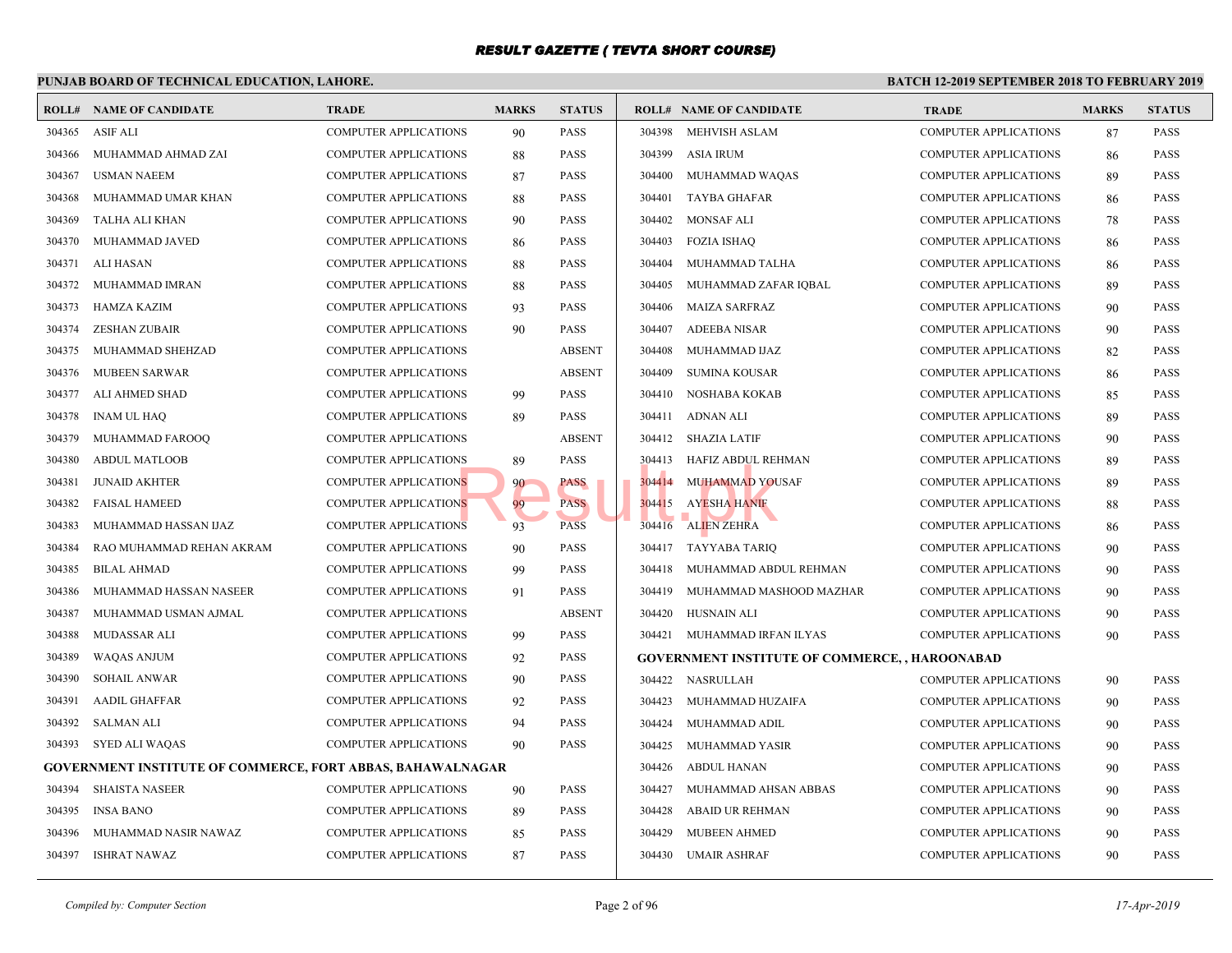|        | PUNJAB BOARD OF TECHNICAL EDUCATION, LAHORE.                 |                              |              |               |                       |                                                 | <b>BATCH 12-2</b> |
|--------|--------------------------------------------------------------|------------------------------|--------------|---------------|-----------------------|-------------------------------------------------|-------------------|
|        | <b>ROLL# NAME OF CANDIDATE</b>                               | <b>TRADE</b>                 | <b>MARKS</b> | <b>STATUS</b> |                       | <b>ROLL# NAME OF CANDIDATE</b>                  | <b>TRAL</b>       |
| 304431 | <b>MUNEEB ANWAR</b>                                          | <b>COMPUTER APPLICATIONS</b> | 90           | <b>PASS</b>   | 304464                | MUHAMMAD TALHA ASLAM                            | <b>COMP</b>       |
| 304432 | MUBASHAR ALI                                                 | <b>COMPUTER APPLICATIONS</b> | 90           | <b>PASS</b>   | 304465                | <b>ASIM ASIF</b>                                | <b>COMP</b>       |
| 304433 | MUHAMMAD REHAN                                               | <b>COMPUTER APPLICATIONS</b> | 90           | <b>PASS</b>   | 304466                | MUHAMMAD NADEEM                                 | <b>COMP</b>       |
| 304434 | ALI AHTISHAM SAEED                                           | COMPUTER APPLICATIONS        | 90           | <b>PASS</b>   | 304467                | ZIA UR REHMAN                                   | <b>COMP</b>       |
| 304435 | MUHAMMAD EHTASHAM ZAFAR                                      | COMPUTER APPLICATIONS        | 90           | <b>PASS</b>   | 304468                | <b>RIASAT ALI</b>                               | <b>COMP</b>       |
| 304436 | ZOHAIB AHMED                                                 | <b>COMPUTER APPLICATIONS</b> | 90           | PASS          | 304469                | MUHAMMAD MURSLEEN                               | <b>COMP</b>       |
| 304437 | MUHAMMAD BILAL HASSAN                                        | COMPUTER APPLICATIONS        | 90           | <b>PASS</b>   | 304470                | MUHAMMAD SALMAN                                 | <b>COMP</b>       |
| 304438 | MUHAMMAD TAYYAB                                              | COMPUTER APPLICATIONS        | 90           | <b>PASS</b>   | 304471                | <b>GHULAM MURTAZA</b>                           | <b>COMP</b>       |
| 304439 | <b>MAMOONA ANDLEEB</b>                                       | <b>COMPUTER APPLICATIONS</b> | 91           | <b>PASS</b>   | 304472                | HAFIZ FAHEEM AKHTAR                             | <b>COMP</b>       |
| 304440 | <b>SIDRA RASHEED</b>                                         | <b>COMPUTER APPLICATIONS</b> | 91           | PASS          |                       | 304473 MUHAMMAD AWAIS                           | <b>COMP</b>       |
| 304441 | <b>GULSHAN PARVEEN</b>                                       | COMPUTER APPLICATIONS        | 91           | <b>PASS</b>   |                       | <b>GOVERNMENT VOCATIONAL TRAINING INSTITUTE</b> |                   |
| 304442 | MISBAH ZAHOOR                                                | <b>COMPUTER APPLICATIONS</b> | 91           | <b>PASS</b>   | <b>EAST</b><br>304474 |                                                 |                   |
| 304443 | <b>UMBER LIAQAT</b>                                          | <b>COMPUTER APPLICATIONS</b> | 91           | <b>PASS</b>   |                       | ANAM SHEHZADI                                   | <b>DOME</b>       |
| 304444 | AYESHA AKRAM                                                 | COMPUTER APPLICATIONS        | 91           | <b>PASS</b>   | 304475                | RAHANA ZAHOOR                                   | <b>DOME</b>       |
| 304445 | <b>AQSA NOUREEN</b>                                          | <b>COMPUTER APPLICATIONS</b> | 91           | <b>PASS</b>   | 304476                | <b>SANA MUSHTAQ</b>                             | <b>DOME</b>       |
| 304446 | <b>HIRA ANUM</b>                                             | <b>COMPUTER APPLICATIONS</b> | 91           | <b>PASS</b>   | 304477                | <b>KANWAL NADEEM</b>                            | <b>DOME</b>       |
| 304447 | <b>AANSA AKRAM</b>                                           | COMPUTER APPLICATIONS        | 91           | PASS          | 304478<br>304479      | <b>ANEEQA TALIB</b><br><b>SAJIDA PARVEEN</b>    | <b>DOME</b>       |
| 304448 | <b>SALMA KHAN</b>                                            | <b>COMPUTER APPLICATIONS</b> | 92           | <b>PASS</b>   |                       |                                                 | <b>DOME</b>       |
| 304449 | <b>USAMA SHAFIQ</b>                                          | COMPUTER APPLICATIONS        | 90           | <b>PASS</b>   | 304480<br>304481      | <b>SHAGUFTA BIBI</b>                            | <b>DOME</b>       |
| 304450 | MUHAMMAD UMAIR                                               | <b>COMPUTER APPLICATIONS</b> | 90           | PASS          |                       | <b>KOMAL AMIN</b>                               | <b>DOME</b>       |
| 304451 | <b>ANWARUL HAQ</b>                                           | <b>COMPUTER APPLICATIONS</b> | 90           | <b>PASS</b>   | 304482                | <b>ADIBA MUNWER</b>                             | <b>DOME</b>       |
| 304452 | MUHAMMAD ZAIN UL HASSAN                                      | <b>COMPUTER APPLICATIONS</b> | 90           | <b>PASS</b>   | 304483                | MUQADASA SHUJAAT                                | <b>DOME</b>       |
|        | <b>GOVT. INSTITUTE OF COMMERCE, MINCHINABAD, MINCHINABAD</b> |                              |              |               | 304484                | <b>SHAZIA SHAHEEN</b>                           | <b>DOME</b>       |
| 304453 | MUHAMMAD SAEED AZAM                                          | <b>COMPUTER APPLICATIONS</b> | 72           | <b>PASS</b>   | 304485                | <b>RIDA FATIMA</b>                              | <b>DOME</b>       |
| 304454 | M.KASHIF SADDIQUE                                            | COMPUTER APPLICATIONS        | 90           | <b>PASS</b>   | 304486                | <b>RABIA BIBI</b>                               | <b>DOME</b>       |
| 304455 | <b>ABDUL FAROOQ</b>                                          | COMPUTER APPLICATIONS        | 77           | <b>PASS</b>   | 304487                | <b>GHULAM MARIAM</b>                            | <b>DOME</b>       |
| 304456 | MUHAMMAD INAAM ULLAH                                         | COMPUTER APPLICATIONS        | 74           | <b>PASS</b>   | 304488                | <b>KAINAT MURAD</b>                             | <b>DOME</b>       |
| 304457 | MUHAMMAD SAJID                                               | COMPUTER APPLICATIONS        | 74           | <b>PASS</b>   | 304489                | <b>IORA HAFEEZ</b>                              | <b>DOME</b>       |
| 304458 | NUMAN SABIR                                                  | <b>COMPUTER APPLICATIONS</b> | 95           | <b>PASS</b>   | 304490                | MUQADDAS QAYYUM                                 | <b>BEAU</b>       |
| 304459 | MUHAMMAD MUNIR AHMAD                                         | <b>COMPUTER APPLICATIONS</b> | 81           | PASS          | 304491                | <b>AMBREEN MEHMOOD</b>                          | <b>BEAU</b>       |
| 304460 | <b>ABDUL RAUF</b>                                            | <b>COMPUTER APPLICATIONS</b> | 77           | <b>PASS</b>   | 304492                | <b>RIZWANA TALIB</b>                            | <b>BEAU</b>       |
| 304461 | MUHAMMAD SAJID                                               | <b>COMPUTER APPLICATIONS</b> | 76           | <b>PASS</b>   | 304493                | <b>SOBIA IQBAL</b>                              | <b>BEAU</b>       |
| 304462 | MUHAMMAD UMAR                                                | <b>COMPUTER APPLICATIONS</b> | 80           | <b>PASS</b>   | 304494                | <b>IQRA BIBI</b>                                | <b>BEAU</b>       |
| 304463 | MUHAMMAD JAMIL                                               | <b>COMPUTER APPLICATIONS</b> | 80           | <b>PASS</b>   | 304495                | <b>TASLEEM AKHTER</b>                           | <b>BEAU</b>       |
|        |                                                              |                              |              |               |                       |                                                 |                   |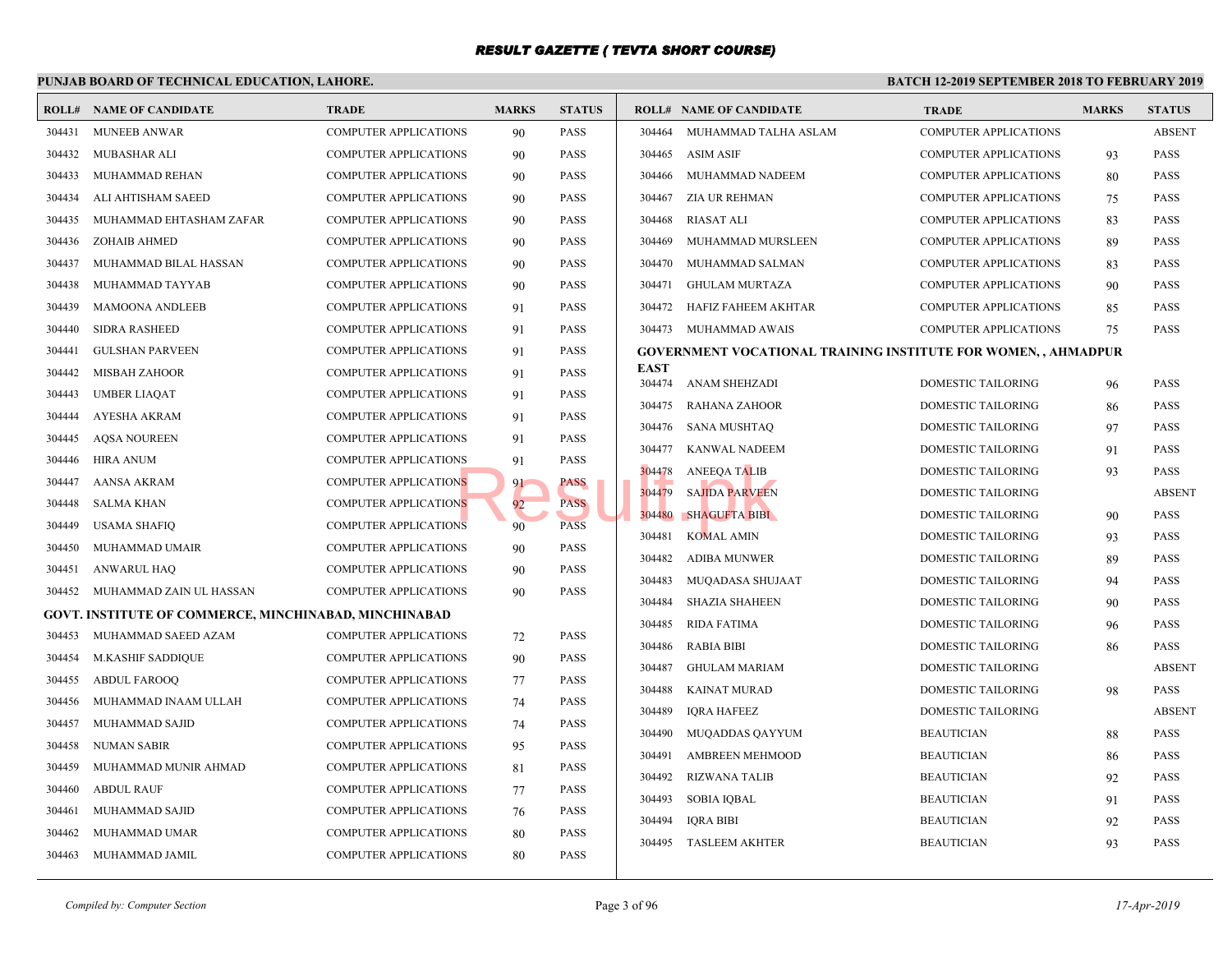#### **PUNJAB BOARD OF TECHNICAL EDUCATION, LAHORE. BATCH 12-ROLL# NAME OF CANDIDATE TRADE MARKS STATUS ROLL# NAME OF CANDIDATE TRADE MARKS STATUS** 304496 SAEEDA SATTAR BEAUTICIAN 94 PASS 304497 SHUMILA NOSHEEN BEAUTICIAN 89 PASS 304498 SANAM GULL BEAUTICIAN 90 PASS 304499 SAWERA MAJEED BEAUTICIAN 93 PASS 304500 KOUSAR PARVEEN BEAUTICIAN 86 PASS 304501 FATIMA AKBAR BEAUTICIAN ABSENT 304502 SABA RASHEED BEAUTICIAN 98 PASS 304503 MARIA SHABBER BEAUTICIAN 94 PASS 304504 ALEEZA QADIR BEAUTICIAN 98 PASS 304505 ROZINA TUFAIL BEAUTICIAN 94 PASS 304506 NEHA ISLAM COMPUTER APPLICATIONS ABSENT 304507 IQRA SAMI COMPUTER APPLICATIONS 94 PASS 304508 SANA GULL COMPUTER APPLICATIONS 95 PASS 304509 RAZIA MUSHTAQ COMPUTER APPLICATIONS 94 PASS 304510 IRRUM BILAL COMPUTER APPLICATIONS 93 PASS 304511 ANAM SHAFIQUE COMPUTER APPLICATIONS 95 PASS 304512 SABA IQBAL COMPUTER APPLICATIONS 95 PASS 304513 SUMAN MUSTAFA COMPUTER APPLICATIONS ABSENT 304514 AKASHA ASGHAR COMPUTER APPLICATIONS 88 PASS 304515 SAIMA ALI COMPUTER APPLICATIONS ABSENT 304516 NAZIMA ALI COMPUTER APPLICATIONS ABSENT 304517 RUQIA NAZ COMPUTER APPLICATIONS 92 PASS 304518 RIDA SAHAR COMPUTER APPLICATIONS ABSENT 304519 HUMAIRA MALIK COMPUTER APPLICATIONS 90 PASS 304520 IMAAN GUL COMPUTER APPLICATIONS 84 PASS 304521 SOBIA ATTA COMPUTER APPLICATIONS 90 PASS 304522 MENAHIL AKRAM COMPUTER APPLICATIONS 93 PASS 304523 ABIDA IQBAL COMPUTER APPLICATIONS 90 PASS 304524 IQRA KHALID COMPUTER APPLICATIONS 95 PASS 304525 ASIFA QADEER COMPUTER APPLICATIONS 91 PASS 304526 ZUBAIDA BIBI COMPUTER APPLICATIONS 99 PASS **GOVT. TECHNICAL TRAINING CENTRE (JAMAIA AWASIA RIZWIA), SAIRANI MASJID, BAHAWALPUR** 304527 MUHAMMAD ISHAQ MOBILE PHONE REPAIRING 79 PASS 304528 MUHAMMAD SHAHEED UL REHMAN MOBIL 304529 HAFIZ MUHAMMAD ASIF MOBIL 304530 MUHAMMAD FARHAN MOBIL 304531 MUZAMMIL TARIO MOBIL 304532 HAFIZ ATTAULLAH MOBIL 304533 MUHAMMAD UMAIR MOBIL 304534 UMER FAROOO MOBIL 304535 ADNAN YOUSAF MOBIL 304536 HAFIZ MUHAMMAD ABDUL WAHAB MOBIL 304537 MUHAMMAD AHMED TARIQ MOBIL 304538 MUHAMMAD IJAZ MOBIL 304539 MUHAMMAD SHAREYAR MOBIL 304540 MUHAMMAD WAHEED YOUSAF MOBIL 304541 HAFEEZ UR REHMAN MOBIL 304542 MUHAMMAD SHAHID MOBIL 304543 HAFIZ MUHAMMAD RIAZ MOBIL MUHAMMAD SAAD UR REHMAN MOBIL JAMI 304544 304545 MUHAMMAD SAJID MOBIL 304546 HAFIZ TAHIR ABBAS MOBIL 304547 MUHAMMAD NAVEED HUSSAIN HOME 304548 UMER ISHFAQ HOME 304549 MUHAMMAD YASIR FIOME 304550 MUHAMMAD AHSAN HOME 304551 SYED NOMAN ZAHID HOME 304552 SYED FAKHAR ALI AKBAR HOME 304553 MUHAMMAD ABID HUSSAIN HOME 304554 MUHAMMAD SHAHID RASHEED HOME 304555 MUHAMMAD MAKKY HOME 304556 MUHAMMAD ALI AHSAN HOME 304557 MUHAMMAD HASSAN HOME 304558 MUHAMMAD BILAWAL SHAH HOME 304559 MUHAMMAD USMAN HOME 304560 MUHAMMAD TAHIR MAQBOOL HOME 304561 MUHAMMAD AQEEL HOME NS 95 PASS 304543 HAFIZ MUHAMMAD SAA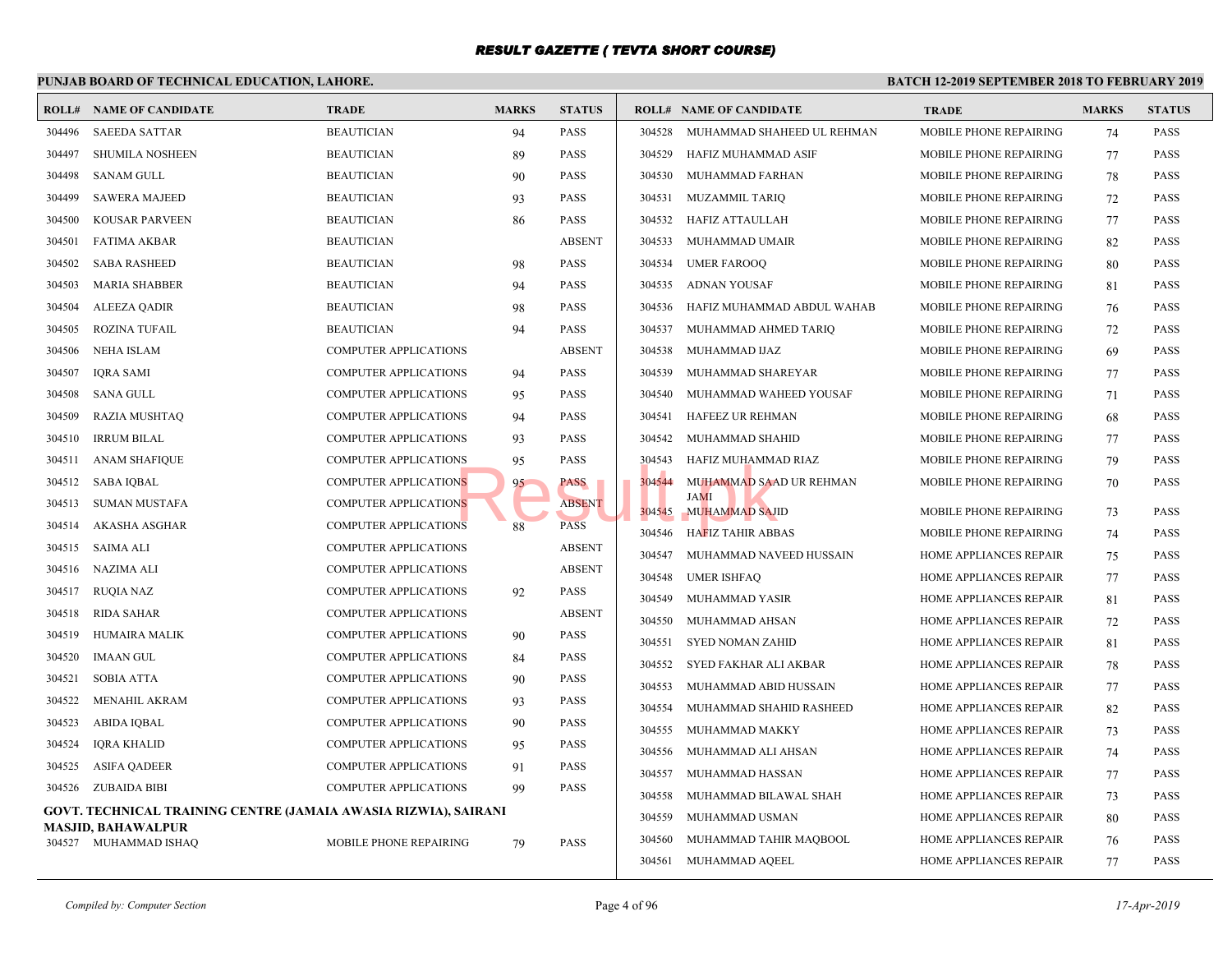#### **PUNJAB BOARD OF TECHNICAL EDUCATION, LAHORE. BATCH 12-ROLL# NAME OF CANDIDATE TRADE MARKS STATUS ROLL# NAME OF CANDIDATE TRADE MARKS STATUS** 304562 MUHAMMAD YOUNAS HOME APPLIANCES REPAIR 76 PASS 304563 MUHAMMAD FAIZAN MUSHTAQ HOME APPLIANCES REPAIR 72 PASS 304564 SHAHZAD ALI HOME APPLIANCES REPAIR 80 PASS 304565 MUHAMMAD HASHIM HOME APPLIANCES REPAIR 79 PASS 304566 MUHAMMAD UMAR HOME APPLIANCES REPAIR 80 PASS **GOVT. VOCATIONAL TRAINING INSTITUTE FOR WOMEN (RMGTC), OPPOSITE G.P.O, FARID GATE, BAHAWALPUR** 304567 AFRA JAFFAR BEAUTICIAN 83 PASS 304568 MADEHA NAWAZ BEAUTICIAN 90 PASS 304569 RIMSHA ISMAIL BEAUTICIAN 80 PASS 304570 SHAZMA JAMEEL BEAUTICIAN BEAUTICIAN 85 PASS 304571 BUSHRA SAJID BEAUTICIAN 91 PASS 304572 KAUSER SAMREEN BEAUTICIAN 89 PASS 304573 RUBAB BEAUTICIAN 82 PASS 304574 TAHREEM SHARIF BEAUTICIAN BEAUTICIAN 86 PASS 304575 MOMNA RAHAT UL AIN BEAUTICIAN 84 PASS 304576 IQRA AKRAM BEAUTICIAN ABSENT 304577 RABIA GULZAR BEAUTICIAN 95 PASS 304578 KIRAN BIBI BEAUTICIAN 85 PASS 304579 SAIMA RANI BEAUTICIAN 97 PASS 304580 RIHANNA AKHTAR BEAUTICIAN 90 PASS 304581 NAINA MAZHAR BEAUTICIAN ABSENT 304582 MAH JABEEN MALIK BEAUTICIAN 81 PASS 304583 RABIA BASRI BEAUTICIAN 84 PASS 304584 FATIMA SADIQQUI BEAUTICIAN 80 PASS 304585 MARIAM AKRAM BEAUTICIAN 80 PASS 304586 SHEHLA ISHFAQ BEAUTICIAN ABSENT 304587 SAIMA BAKSH BEAUTICIAN 82 PASS 304588 HAFSA MAZHAR BEAUTICIAN 84 PASS 304589 KIRAN RAMZAN DOMESTIC TAILORING ABSENT 304590 SAIRA ABBAS DOMESTIC TAILORING 80 PASS 304591 ANAM BIBI DOMESTIC TAILORING ABSENT 304592 SANAM BIBI DOMESTIC TAILORING ABSENT 304593 SHUMAILA BILAL DOMESTIC TAILORING 80 PASS 304594 SOBIA AKBAR DOME 304595 RIMSHA FIRDOUS DOME 304596 ABIDA ZAHOOR DOME 304597 BUSHRA NAWAZ DOME 304598 RUKHSAN PAREEN DOME 304599 MARIA FARID DOME 304600 RIMSHA RASHEED DOME 304601 MEHREEN ASHAR ALI DOME 304602 JAWARIA FAROOQ DOME 304603 MARIA ANWER DOME 304604 NATASHA KHURSHEED DOME 304605 VANEEZA SHAHID DOME 304606 NIDRA BIBI DOME 304607 ADREES SARWAR DOME 304608 AREEJ ARSHAD DOME 304609 MUQADAS HANIF DOME **GOVERNMENT VOCATIONAL TRAINING INSTITUTE FOR WOMEN, JALANDHAR COLONY, HASILPUR** 304610 BUSHRA AKRAM BEAUTICIAN BEAUTICIAN BEAUTICIAN BEAUTICIAN BEAUTICIAN BEAUTICIAN BEAUTICIAN BEAUTICIAN BEAU 304611 NADIA SHARIF BEAUTICIAN 96 304612 SHAZIA KOUSAR BEAUT 304613 HAJRA SHAN BEAUTICIAN BEAUTICIAN ABSENT 304614 BUSHRA YASIN BEAUTICIAN ABSENT 304615 ZEENAT WAQAR BEAUTICIAN BEAUTICIAN ABSENT 304616 FARAH NAZ BEAUT 304617 AYESHA RAMZAN BEAUT 304618 ANAM SHEHZADI BEAUT 304619 SAJIDA ARSHAD BEAUT 304620 HUMERA YASMEEN BEAUT 304621 IQRA ANEES BEAUT 304622 ZUNAIRA FATIMA BEAUT 304623 ZANIB BIBI BEAUTICIAN 92 BEAUTICIAN 92 BEAUTICIAN BEAUTICIAN 92 BEAUTICIAN 92 PASSAGE 304624 MEHREEN FATIMA BEAUT 304625 AYESHA ASLAM BEAUT ABSENT COLONY, HASILPUR<br>
95 PASS PASS PASS 304610 BUSHRA AKRAM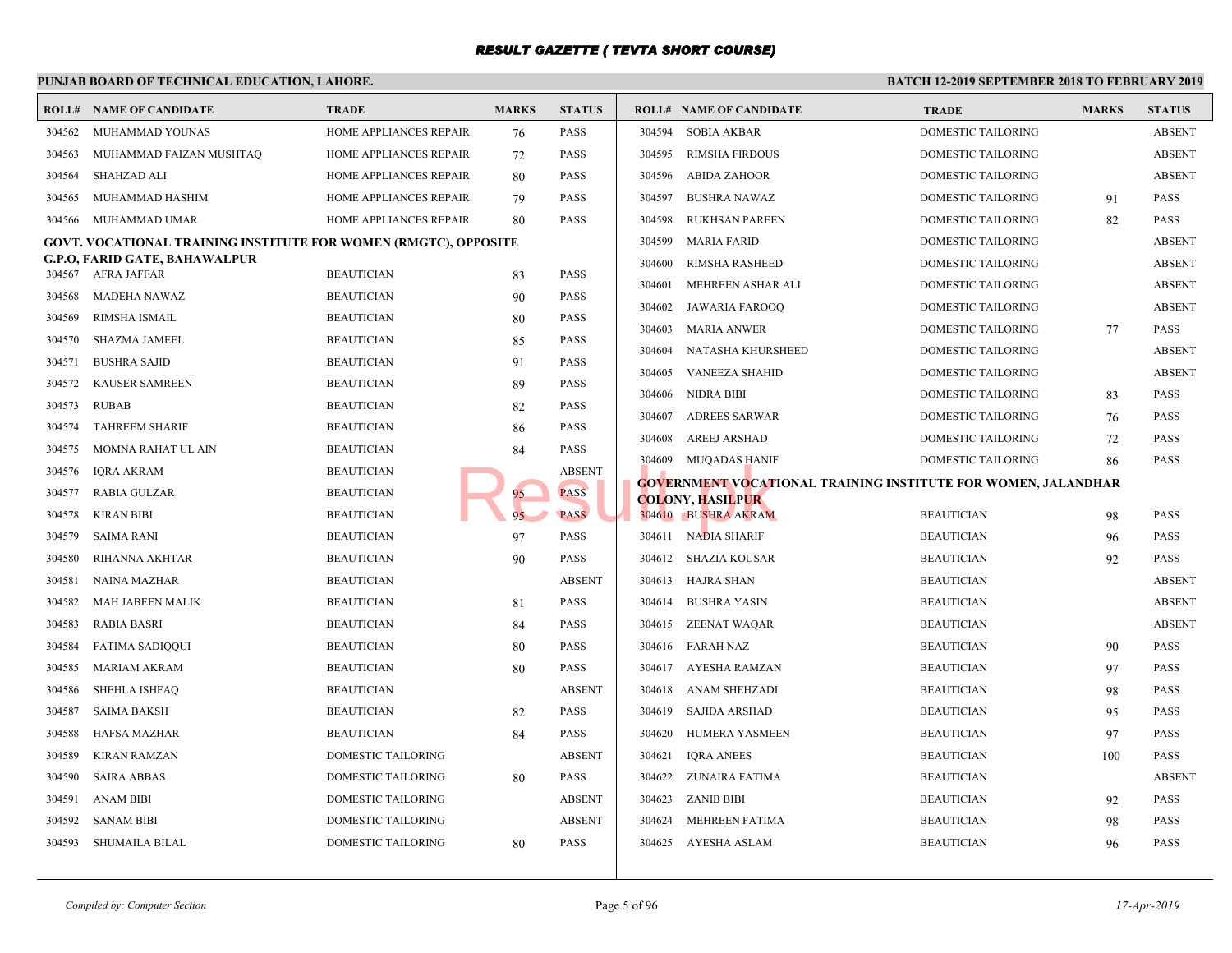#### **PUNJAB BOARD OF TECHNICAL EDUCATION, LAHORE. BATCH 12-ROLL# NAME OF CANDIDATE TRADE MARKS STATUS ROLL# NAME OF CANDIDATE TRADE MARKS STATUS** 304626 NOSHEEN FATIMA BEAUTICIAN ABSENT 304627 MEHREEN GHAFOOR BEAUTICIAN 96 PASS 304628 MISBAH ARSHAD DOMESTIC TAILORING 93 PASS 304629 HAFIZA MISBAH MAQSOOD DOMESTIC TAILORING ABSENT 304630 MEHWISH RAFIQUE DOMESTIC TAILORING ABSENT 304631 YASMIN BASHIR DOMESTIC TAILORING 94 PASS 304632 RIMSHA BIBI DOMESTIC TAILORING 99 PASS 304633 RUKKHSANA MUSHTAQ DOMESTIC TAILORING 99 PASS 304634 SHUMAILA AHMED DIN DOMESTIC TAILORING 99 PASS 304635 TAMSELA TANVEER DOMESTIC TAILORING 99 PASS 304636 SANA HANIF DOMESTIC TAILORING 93 PASS 304637 SAILA BATOOL DOMESTIC TAILORING ABSENT 304638 FOZIA NASIM DOMESTIC TAILORING 89 PASS 304639 SHAHNAZ KIRAN DOMESTIC TAILORING 88 PASS 304640 MUQADDAS PERVEEN DOMESTIC TAILORING 89 PASS 304641 SADIA SAJID DOMESTIC TAILORING 98 PASS **GOVERNMENT TECHNICAL TRAINING CENTRE (FEMALE), , KHAIRPUR TAMEWALI** 304642 IRUM BIBI COMPUTER APPLICATIONS 100 PASS 304643 MAMOONA RAZZAQ COMPUTER APPLICATIONS 100 PASS 304644 MISBAH ISHAQ COMPUTER APPLICATIONS 97 PASS 304645 NIDA SHAHEN COMPUTER APPLICATIONS ABSENT 304646 FATIMA HABIB COMPUTER APPLICATIONS 96 PASS 304647 AIMAN SHAHZADI COMPUTER APPLICATIONS 100 PASS 304648 IQRA SAHAR COMPUTER APPLICATIONS 99 PASS 304649 QURAT UL AIN COMPUTER APPLICATIONS 100 PASS 304650 SAMREEN AKHTAR COMPUTER APPLICATIONS 97 PASS 304651 SAIMA KIRAN COMPUTER APPLICATIONS ABSENT 304652 QUDDSIA KHAN COMPUTER APPLICATIONS 100 PASS 304653 SAMINA NOOH COMPUTER APPLICATIONS 98 PASS 304654 SHAHLA FATIMA COMPUTER APPLICATIONS 100 PASS 304655 RUQIA HAMEED COMPUTER APPLICATIONS 97 PASS 304656 SIDRA MUBARAK COMPUTER APPLICATIONS 100 PASS 304657 SHAHNAZ RAFIQUE DOMESTIC TAILORING 99 PASS 304658 MARIA YAMEEN DOME 304659 NIDA AFZAL DOME 304660 SIDRA BANO DOME 304661 RAMIZA KHAN DOME 304662 SHAZIA PARVEEN DOME 304663 IQRA TEHSEEN DOME 304664 SOBIA MUMTAZ DOME 304665 SHEHZADI BIBI DOME 304666 MARYAM KANWAL DOME 304667 UROOJ ZAHRA DOME 304668 HUMERA ALLAH WASAYA DOME 304669 SEHRISH AZIZ DOME 304670 SURYYA SHAHZAD DOME 304671 YASMIN KHAN DOME 304672 SOBIA AFZAL BEAUTICIAN 100 BEAUTICIAN 100 BEAUTICIAN 100 BEAUTICIAN 100 BEAUTICIAN 100 BEAUTICIAN 100 BEAU 304673 ALIA NAZIR BEAUT 304674 TABASSAM MANZOOR BEAUT 304675 SHAISTA FATIMA BEAUTICIAN BEAUTICIAN BEAUTICIAN BEAUTICIAN BEAUTICIAN BEAUTICIAN BEAUTICIAN BEAUTICIAN BEAU 304676 AYESHA KHAN BEAUTICIAN BEAUTICIAN BEAUTICIAN BEAUTICIAN BEAUTICIAN BEAUTICIAN BEAUTICIAN BEAUTICIAN BEAU 304677 IRAM SHAHZADI BEAUT 304678 UZMA KIRAN BEAUT 304679 KASHMALA NAWAZ BEAUT 304680 SOBIA BEAUT 304681 SALMA BASHIR BEAUT 304682 SUMAIRA FREED BEAUT 304683 NAUREEN TALIB BEAUT 304684 MARIA AHSAN BEAUTICIAN BEAUTICIAN BEAUTICIAN BEAUTICIAN BEAUTICIAN BEAUTICIAN BEAUTICIAN BEAU 304685 MISBAH AHSAN BEAUTICIAN BEAUTICIAN BEAUTICIAN BEAUTICIAN BEAUTICIAN BEAUTICIAN BEAUTICIAN BEAUTICIAN BEAU 304686 ASMA AHSAN BEAUTICIAN BEAUTICIAN BEAUTICIAN BEAUTICIAN BEAUTICIAN BEAUTICIAN BEAUTICIAN BEAUTICIAN BEAU **GOVT. TECHNICAL TRAINING CENTRE (MALE), , KH** 304687 MUHAMMAD ZAHID ELECT 304688 MUHAMMAD MEHBOOB ELECT 304689 HAFIZ IMRAN ELECT 304690 MUHANNAD AKRAM ELECT PUR<br>NS 100 PASS 304674 TABASSAM MANZ<br>304675 SHAISTA FATIMA<br>304675 AYESHA KHAN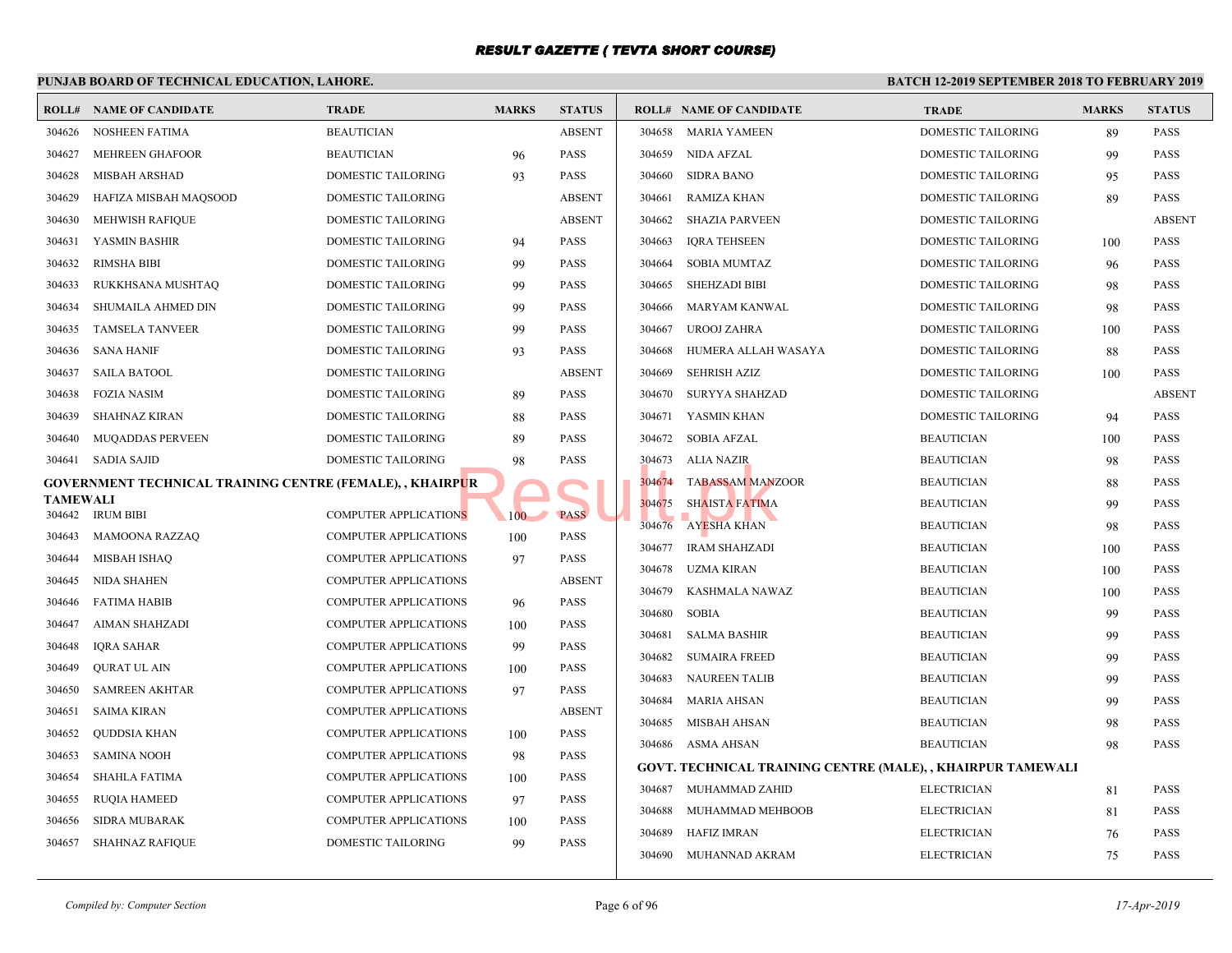#### **PUNJAB BOARD OF TECHNICAL EDUCATION, LAHORE. BATCH 12-ROLL# NAME OF CANDIDATE TRADE MARKS STATUS ROLL# NAME OF CANDIDATE TRADE MARKS STATUS** 304691 MUHAMMAD SHAHZAD AHMAD ELECTRICIAN 78 PASS 304692 ABDUL WAJID ELECTRICIAN 74 PASS 304693 MUHAMMAD JUNAID ELECTRICIAN 80 PASS 304694 MUHAMMAD NAVEED ELECTRICIAN 79 PASS 304695 QAISER MEHBOOB ELECTRICIAN 71 PASS 304696 MUHAMMAD UMAR ELECTRICIAN ABSENT 304697 MUHAMMAD ABU UBAIDA ELECTRICIAN 67 PASS 304698 TASLEEM NAWAZ ELECTRICIAN 70 PASS 304699 SAIF UR RAHMAN ELECTRICIAN 74 PASS 304700 RIZWAN HUSSAIN ELECTRICIAN 87 PASS 304701 FARHAN SALIMAN ELECTRICIAN 77 PASS 304702 MUHAMMAD MUBEEN MOBILE PHONE REPAIRING 74 PASS 304703 FEROZE AHMAD MOBILE PHONE REPAIRING 77 PASS 304704 ABDUL SAMAD MOBILE PHONE REPAIRING 81 PASS 304705 ABDUL HANNAN MOBILE PHONE REPAIRING 81 PASS 304706 MUHAMMAD FASIAL TARIQ MOBILE PHONE REPAIRING 84 PASS 304707 MUHAMMAD WAQAS MOBILE PHONE REPAIRING 78 PASS 304708 MUHAMMAD RIZWAN MOBILE PHONE REPAIRING 82 PASS 304709 MUHAMMAD NADEEM MOBILE PHONE REPAIRING 77 PASS 304710 MUHAMMAD TAHIR MOBILE PHONE REPAIRING 77 PASS 304711 SALMAN SAJID MOBILE PHONE REPAIRING 79 PASS 304712 MUHAMMAD MOAZZAM MOBILE PHONE REPAIRING 83 PASS 304713 SYED MUNTAZIR MEHDI MOBILE PHONE REPAIRING 80 PASS 304714 MUHAMMAD SALMAN MANZOOR MOBILE PHONE REPAIRING 80 PASS 304715 MUHAMMAD HARIS MEHBOOB MOBILE PHONE REPAIRING 76 PASS 304716 MUHAMMD NAVEED MOBILE PHONE REPAIRING 76 PASS 304717 GHULAM SHABIR MOTOR WINDER ABSENT 304718 MUHAMMAD SHEHZAD MOTOR WINDER 75 PASS 304719 MUHAMMAD WAQAS MOTOR WINDER 80 PASS 304720 MUHAMMAD ARSHAD MOTOR WINDER 80 PASS 304721 MUHAMMAD NADEEM MOTOR WINDER 70 PASS 304722 ASAD ABBAS MOTOR WINDER 78 PASS 304723 MUHAMMAD ASIF MOTOR WINDER 72 PASS 304724 HAQ NAWAZ MOTOR WINDER 75 PASS 304725 MUHAMMAD WAQAS MOTO 304726 UMAR FAROOQ MOTO 304727 MAKHDOM ALI MOTO 304728 MUHAMMAD JAMSHED ABID MOTO 304729 GHULAM MUSTAFA MOTO 304730 UMAR HABIB MOTO 304731 MUHAMMAD AZAM MOTO **GOVERNMENT VOCATIONAL TRAINING INSTITUTE YAZMAN** 304732 KIRAN PERVEEN DOME 304733 HAINUM JAVED DOME 304734 IQRA RASHEED DOME 304735 ZUNAIRA JAMSHAID DOME 304736 ROZIA NASEEM DOME 304737 FARZEEN SHAFIQ DOME 304738 SHFIQA KANWAL DOME 304739 IRUM MEHBOOB DOME 304740 RUKHSANA BIBI DOME 304741 UZMA HANEEF DOME 304742 AQSA PARVEEN DOME 304743 KANWAL KAREEM DOME 304744 NIDA REHMAN DOME 304745 MAREEA RIZWAN DOME 304746 RUBINA TUBSSAM DOME 304747 FARAH ANUM BEAUT 304748 AYESHA BIBI BEAUTICIAN BEAUTICIAN BEAUTICIAN BEAUTICIAN BEAUTICIAN BEAUTICIAN BEAUTICIAN BEAU 304749 AASMA HANIF BEAUT 304750 ROBINA RAZZAQ BEAUT 304751 GULSHAN BIBI BEAU 304752 ASIMA RAMZAN BEAUT 304753 FOZIA ASLAM BEAUTICIAN BEAUTICIAN BEAUTICIAN BEAUTICIAN BEAUTICIAN BEAUTICIAN BEAUTICIAN BEAU 304754 NIMRA TEHREEM BEAUT 304755 ATEEIQA RAZAQ BEAUT 304756 SHAKEELA LATIF BEAUT NG 84 PASS<br>
NG 78 PASS<br>
PASS PASS 304740 RUKHSANA BIBI<br>
304741 UZMA HANEEF<br>
204741 UZMA HANEEF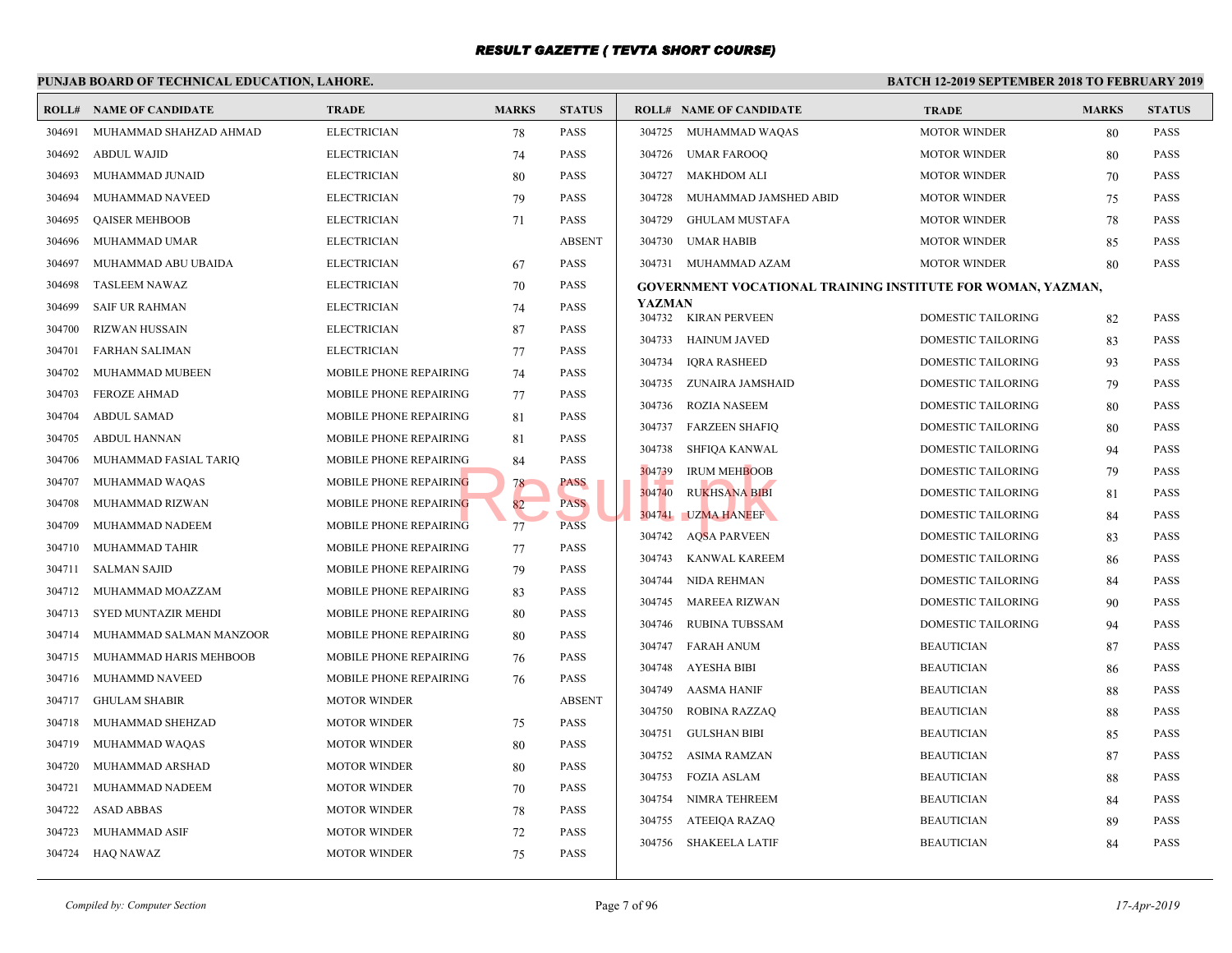#### **PUNJAB BOARD OF TECHNICAL EDUCATION, LAHORE. BATCH 12-ROLL# NAME OF CANDIDATE TRADE MARKS STATUS ROLL# NAME OF CANDIDATE TRADE MARKS STATUS** 304757 SHAZIA KOUSAR BEAUTICIAN 85 PASS 304758 BUSHRA HANIF BEAUTICIAN 85 PASS 304759 BUSHRA IRSHAD BEAUTICIAN 89 PASS 304760 LARAIB AKBAR BEAUTICIAN 85 PASS 304761 HUMA ZAFAR BEAUTICIAN 84 PASS **GOVERNMENT TECHNICAL TRAINING CENTRE,MALE, , BHAKKAR** 304762 MUHAMMAD RIZWAN COMPUTER APPLICATIONS 97 PASS 304763 MUHAMMAD ZEESHAN COMPUTER APPLICATIONS 95 PASS 304764 SHABBIR YOUSAF COMPUTER APPLICATIONS 65 PASS MUHAMMAD MUDASSAR MUSHTAQ COMPUTER APPLICATIONS 88 PASS KHAN 304765 304766 ANEES UR REHMAN COMPUTER APPLICATIONS 97 PASS 304767 SAQIB HUSSAIN COMPUTER APPLICATIONS 91 PASS 304768 MUZAMIL HUSSAIN COMPUTER APPLICATIONS 78 PASS 304769 ATIF RIZWAN COMPUTER APPLICATIONS 90 PASS 304770 HASSAN KHAN COMPUTER APPLICATIONS 82 PASS 304771 AFAQ ASHRAF COMPUTER APPLICATIONS 87 PASS 304772 MUHAMMAD RIZAWAN COMPUTER APPLICATIONS 87 PASS 304773 MUHAMMAD FAISAL COMPUTER APPLICATIONS 93 PASS 304774 MUHAMMAD SAIF ULLAH COMPUTER APPLICATIONS 93 PASS 304775 MUHAMMAD HAJI COMPUTER APPLICATIONS 83 PASS 304776 MUHAMMAD JAHANZEB COMPUTER APPLICATIONS 94 PASS 304777 GHULAM MUSTAFA COMPUTER APPLICATIONS 90 PASS 304778 ZULQARNAIN HAIDER COMPUTER APPLICATIONS 88 PASS 304779 MUHAMMAD QASIM COMPUTER APPLICATIONS 83 PASS 304780 SAJID HUSSAIN COMPUTER APPLICATIONS 85 PASS 304781 MUHAMMAD ISHFAQ SARWAR COMPUTER APPLICATIONS 99 PASS 304782 ZAIGHAM ABBAS COMPUTER APPLICATIONS 91 PASS 304783 FAHIM BASHIR COMPUTER APPLICATIONS 97 PASS 304784 ASAD ABBAS COMPUTER APPLICATIONS 94 PASS 304785 SAFDER ABBAS COMPUTER APPLICATIONS 81 PASS 304786 AWAIS RASOOL COMPUTER APPLICATIONS 90 PASS 304787 MEHMOOD UL HASSAN COMPUTER APPLICATIONS 82 PASS 304788 SAFEER ASLAM KHAN COMPUTER APPLICATIONS 94 PASS 304789 GHULAM ABID COMPUTER APPLICATIONS 94 PASS 304790 MUHAMMAD YOUNIS KAMAL COMP 304791 AMMAR AKHTAR COMP 304792 MUHAMMAD MUNAWWAR COMP 304793 FAISAL IOBAL KHAN COMP **[GOVERNMENT VOCATI](http://www.result.pk/)ONAL TRAINING INSTITUTE MANDI TOWN, BHAKKAR** 304794 NADIA RAMZAN BEAUT 304795 SHAZIA RAMZAN BEAUT 304796 ROBINA AKHTAR BEAUT 304797 SONIA SUMERA BEAUT 304798 SHUMAILA KHAN BEAU 304799 IRAM IQBAL BEAUTICIAN 91 BEAUTICIAN 91 BEAUTICIAN BEAUTICIAN BEAUTICIAN BEAUTICIAN BEAUTICIAN BEAUTICIAN BEAUTICIAN BEAUTICIAN BEAUTICIAN BEAUTICIAN BEAUTICIAN BEAUTICIAN BEAUTICIAN BEAUTICIAN BEAUTICIAN BEAUTICIAN 304800 AIMAN KAINAT BEAUT 304801 FARAH GUL BEAUTICIAN 90 BEAUTICIAN 90 BEAUTICIAN 90 BEAUTICIAN 90 BEAUTICIAN 90 BEAUTICIAN 9 304802 MUNAZZA AMBREEN BEAUT 304803 MARIA MUMTAZ BEAUT 304804 GULSHAN BATOOL BEAUTICIAN 91 BEAUTICIAN 91 PASSES BEAUTICIAN BEAUTICIAN 91 PASSES BEAUTICIAN BEAUTICIAN SE 304805 MARIA BIBI BEAUTICIAN BEAUTICIAN BEAUTICIAN BEAUTICIAN BEAUTICIAN BEAUTICIAN BEAUTICIAN BEAUTICIAN BEAU 304806 HUMA NOOR BEAUTICIAN 91 304807 AMNA BIBI BEAUT 304808 RUKHSANA BIBI BEAUT 304809 ARFA RASOOL BEAU 304810 SANA MUGHAL BEAUTICIAN 91 304811 SHAGUFTA RAFIQUE BEAU 304812 SAIMA AZIZ BEAUT 304813 FARWA ANWAR BEAUT 304814 ARSHIA ANWAR COMP 304815 AMMARA COMP 304816 UMM-E-AIMAN COMP 304817 SABA IRSHAD COMP 304818 ASMA HANIF COMP 304819 AROOJ TARIQ COMP 304820 YASMEEN RIAZ COMP 304821 MISBAH IRSHAD COMP NS
RESULTER NATION NEWS
SPACE CONSULTER NATION NATION NATION NATION NATION NATION NATION NATION NATION NATION NATION NATION NATION NATION NATION NATION NATION NATION NATION NATION NATION NATION NATION NATION NATION NATION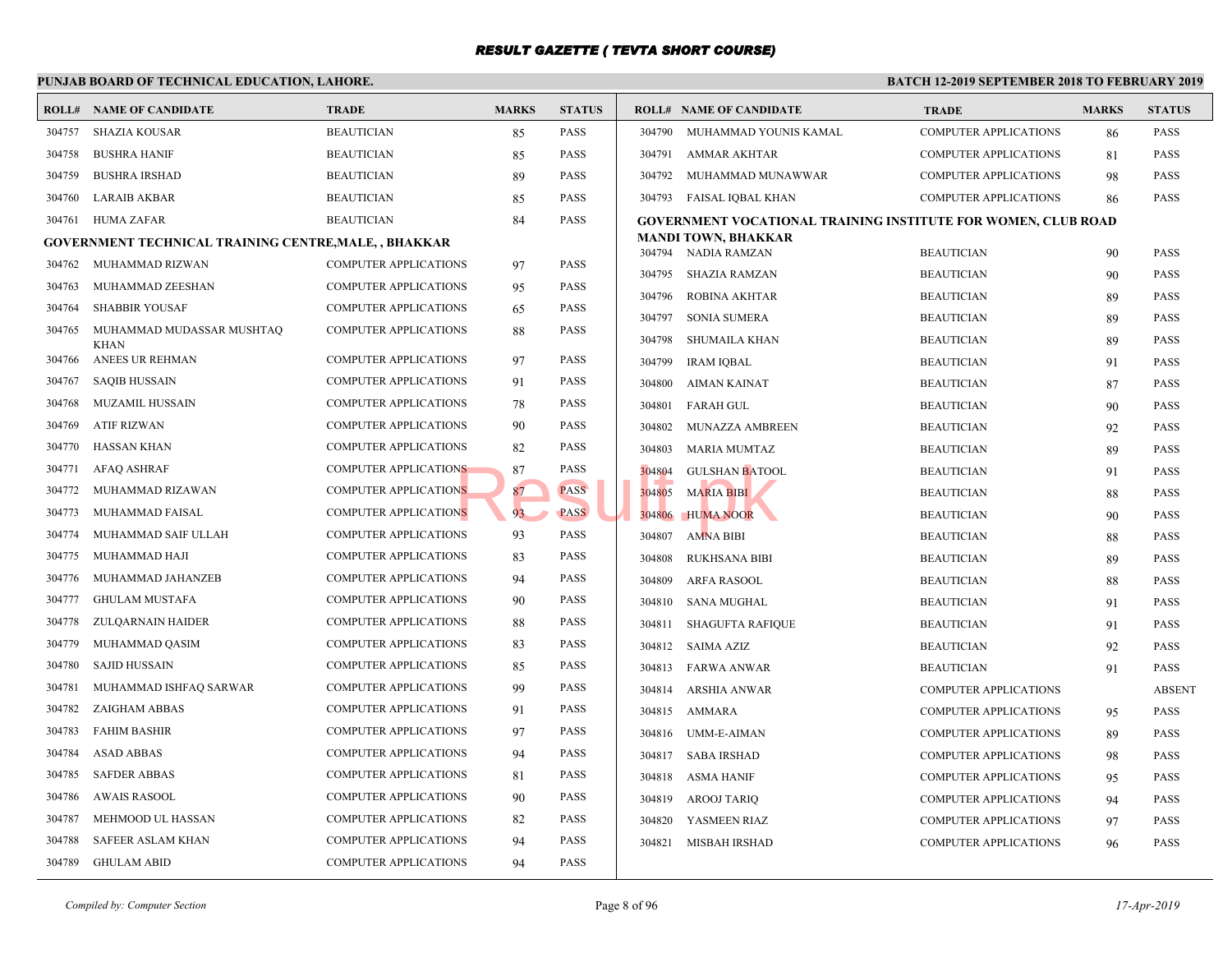|                |                                                                   |                              | PUNJAB BOARD OF TECHNICAL EDUCATION, LAHORE. |               |        |                                |             |  |  |  |  |
|----------------|-------------------------------------------------------------------|------------------------------|----------------------------------------------|---------------|--------|--------------------------------|-------------|--|--|--|--|
|                | <b>ROLL# NAME OF CANDIDATE</b>                                    | <b>TRADE</b>                 | <b>MARKS</b>                                 | <b>STATUS</b> |        | <b>ROLL# NAME OF CANDIDATE</b> | <b>TRAL</b> |  |  |  |  |
| 304822         | <b>SIDRA RAZA</b>                                                 | <b>COMPUTER APPLICATIONS</b> | 88                                           | <b>PASS</b>   | 304854 | <b>TAMSEELA BIBI</b>           | <b>DOME</b> |  |  |  |  |
| 304823         | GULNAZ                                                            | <b>COMPUTER APPLICATIONS</b> | 93                                           | <b>PASS</b>   | 304855 | SHAGUFTA KAUSER                | <b>DOME</b> |  |  |  |  |
| 304824         | <b>LARAIB SHAHID</b>                                              | <b>COMPUTER APPLICATIONS</b> | 96                                           | <b>PASS</b>   | 304856 | <b>RABIA BIBI</b>              | <b>DOME</b> |  |  |  |  |
| 304825         | ANEELA MARYUM                                                     | <b>COMPUTER APPLICATIONS</b> | 94                                           | <b>PASS</b>   | 304857 | SAIMA IKHLAQ                   | <b>DOME</b> |  |  |  |  |
| 304826         | <b>RAHEELA BIBI</b>                                               | <b>COMPUTER APPLICATIONS</b> | 92                                           | <b>PASS</b>   | 304858 | ARISHAH SHAKEEL                | <b>DOME</b> |  |  |  |  |
| 304827         | <b>INAAM BATOOL</b>                                               | <b>COMPUTER APPLICATIONS</b> | 89                                           | <b>PASS</b>   | 304859 | <b>IRAM HASSAN</b>             | <b>DOME</b> |  |  |  |  |
| 304828         | SAIMA GUL                                                         | <b>COMPUTER APPLICATIONS</b> | 92                                           | PASS          | 304860 | <b>NAZIA BIBI</b>              | <b>DOME</b> |  |  |  |  |
| 304829         | IQRA GHAZAL                                                       | <b>COMPUTER APPLICATIONS</b> | 95                                           | PASS          | 304861 | <b>IRAM SHABBIR</b>            | <b>DOME</b> |  |  |  |  |
| 304830         | <b>AYESHA BIBI</b>                                                | <b>COMPUTER APPLICATIONS</b> | 94                                           | <b>PASS</b>   | 304862 | <b>REHANA BIBI</b>             | <b>DOME</b> |  |  |  |  |
| 304831         | <b>MARIA KANWAL</b>                                               | <b>COMPUTER APPLICATIONS</b> | 96                                           | <b>PASS</b>   | 304863 | <b>KIRAN ABBAS</b>             | <b>BEAU</b> |  |  |  |  |
| 304832         | <b>CHRISTINA SOHAN</b>                                            | COMPUTER APPLICATIONS        | 97                                           | <b>PASS</b>   | 304864 | RIMSHA HASHMI                  | <b>BEAU</b> |  |  |  |  |
| 304833         | <b>AQSA MAHNOOR</b>                                               | <b>COMPUTER APPLICATIONS</b> |                                              | <b>ABSENT</b> | 304865 | <b>SHAHEEN ASLAM</b>           | <b>BEAU</b> |  |  |  |  |
| 304834         | HUZAIRA IQBAL                                                     | <b>COMPUTER APPLICATIONS</b> | 92                                           | <b>PASS</b>   | 304866 | <b>SUMAIRA SULEMAN</b>         | <b>BEAU</b> |  |  |  |  |
| 304835         | USWA FATIMA                                                       | DOMESTIC TAILORING           | 88                                           | PASS          | 304867 | NABILA RANI                    | <b>BEAU</b> |  |  |  |  |
| 304836         | <b>NUSRAT BIBI</b>                                                | DOMESTIC TAILORING           |                                              | <b>ABSENT</b> | 304868 | SHAGUFTA NAZ                   | <b>BEAU</b> |  |  |  |  |
| 304837         | <b>GULSHAN HUMAIRA</b>                                            | DOMESTIC TAILORING           | 94                                           | <b>PASS</b>   | 304869 | <b>AROOSA</b>                  | <b>BEAU</b> |  |  |  |  |
| 304838         | <b>KHANSA YOUSAF</b>                                              | DOMESTIC TAILORING           | 94                                           | PASS          | 304870 | <b>HIRA ASHRAF</b>             | <b>BEAU</b> |  |  |  |  |
| 304839         | ZUNAIRA ASGHAR                                                    | DOMESTIC TAILORING           |                                              | <b>ABSENT</b> | 304871 | <b>SHAKEELA MUNAWAR</b>        | <b>BEAU</b> |  |  |  |  |
| 304840         | <b>SHUMAILA IRUM</b>                                              | DOMESTIC TAILORING           | 96                                           | <b>PASS</b>   | 304872 | LARAIB KANWAL                  | <b>BEAU</b> |  |  |  |  |
| 304841         | <b>SAIMA BIBI</b>                                                 | DOMESTIC TAILORING           | 93                                           | <b>PASS</b>   | 304873 | <b>RIMSHA SAEED</b>            | <b>BEAU</b> |  |  |  |  |
| 304842         | NAJMA BIBI                                                        | DOMESTIC TAILORING           | 92                                           | PASS          | 304874 | SHAZIA PARVEEN                 | <b>BEAU</b> |  |  |  |  |
| 304843         | <b>AALIA BATOOL</b>                                               | DOMESTIC TAILORING           | 90                                           | <b>PASS</b>   | 304875 | SADIA TABASUM                  | <b>BEAU</b> |  |  |  |  |
| 304844         | <b>TASLEEM BIBI</b>                                               | DOMESTIC TAILORING           | 92                                           | <b>PASS</b>   | 304876 | NADIA HASSAN                   | <b>BEAU</b> |  |  |  |  |
| 304845         | SADIA FIDA                                                        | DOMESTIC TAILORING           | 93                                           | <b>PASS</b>   | 304877 | SHABANA ASLAM                  | <b>BEAU</b> |  |  |  |  |
|                | GOVT. VOCATIONAL TRAINING INSTITUTE (W), MOH. BHOONA WALA,, DARYA |                              |                                              |               | 304878 | NADIA AZIZ                     | <b>BEAU</b> |  |  |  |  |
| KHAN<br>304846 | <b>SADIA BIBI</b>                                                 | DOMESTIC TAILORING           | 95                                           | <b>PASS</b>   | 304879 | MUQADAS NADEEM PARACHA         | <b>BEAU</b> |  |  |  |  |
| 304847         | AQSA GULZAR                                                       | DOMESTIC TAILORING           | 93                                           | <b>PASS</b>   | 304880 | <b>KOUSAR BIBI</b>             | <b>BEAU</b> |  |  |  |  |
| 304848         | <b>ASMA BIBI</b>                                                  | DOMESTIC TAILORING           | 93                                           | <b>PASS</b>   | 304881 | SYEDA NIDA ZAHRA NAQVI         | <b>BEAU</b> |  |  |  |  |
| 304849         | <b>BUSHRA AFZAL</b>                                               | DOMESTIC TAILORING           | 89                                           | <b>PASS</b>   | 304882 | HUMAIRA SULEMAN                | <b>BEAU</b> |  |  |  |  |
| 304850         | <b>UMME AYMAN</b>                                                 | DOMESTIC TAILORING           | 94                                           | <b>PASS</b>   | 304883 | TEHREEMA SHAKEEL               | <b>BEAU</b> |  |  |  |  |
| 304851         | SAIMA BIBI                                                        | DOMESTIC TAILORING           | 89                                           | PASS          | 304884 | <b>IRUM NAWAZ</b>              | <b>BEAU</b> |  |  |  |  |
| 304852         | MARIA HASSAN                                                      | DOMESTIC TAILORING           | 93                                           | PASS          | 304885 | LUBNA KIRAN                    | <b>BEAU</b> |  |  |  |  |
|                | 304853 MEHREEN BIBI                                               | DOMESTIC TAILORING           | 93                                           | <b>PASS</b>   | 304886 | <b>SHAZIA TALIB</b>            | <b>BEAU</b> |  |  |  |  |
|                |                                                                   |                              |                                              |               |        |                                |             |  |  |  |  |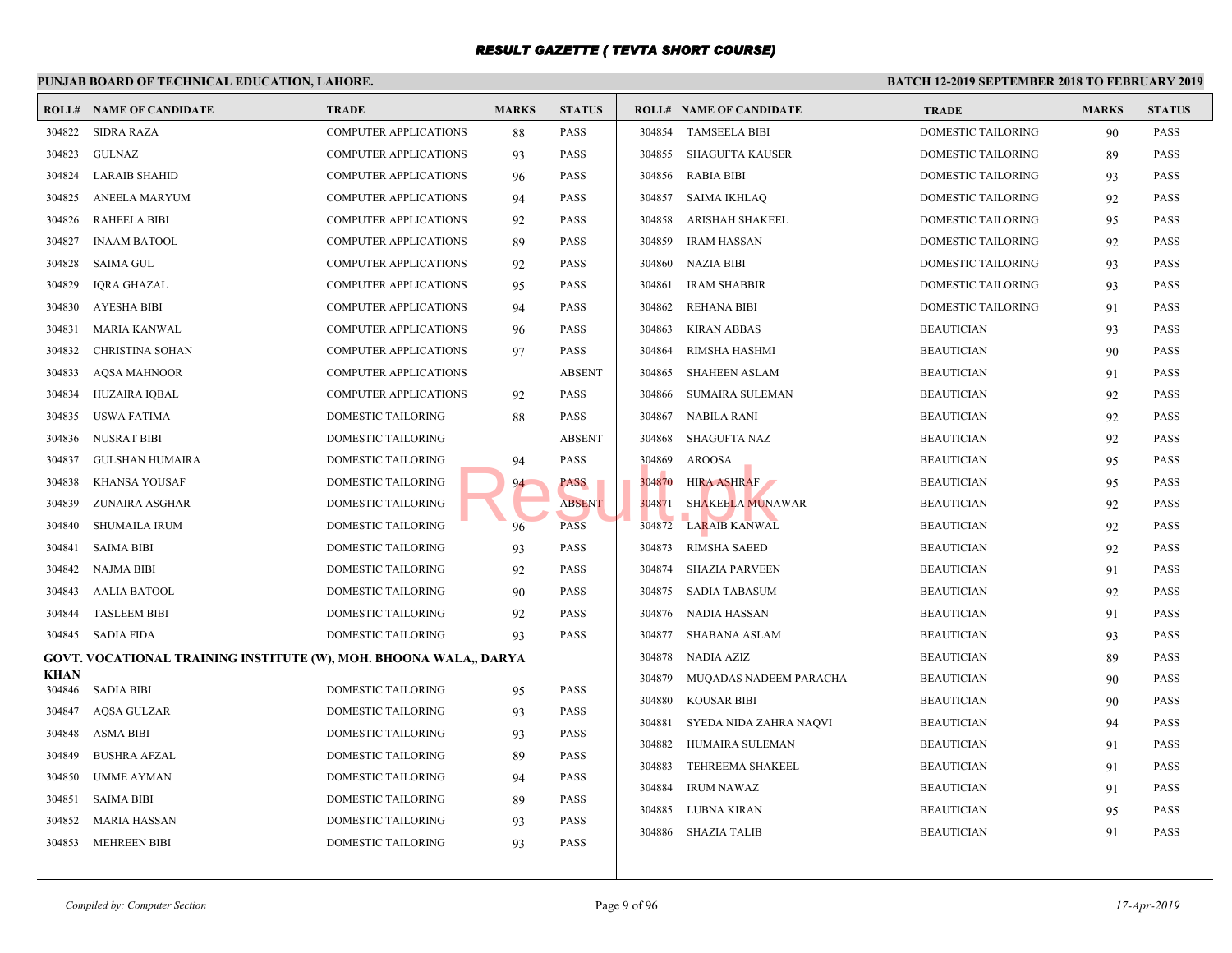#### **PUNJAB BOARD OF TECHNICAL EDUCATION, LAHORE. BATCH 12-ROLL# NAME OF CANDIDATE TRADE MARKS STATUS ROLL# NAME OF CANDIDATE TRADE MARKS STATUS GOVERNMENT VOCATIONAL TRAINING INSTITUTE FOR WOMEN, HOUSING COLONY B-13, KALUR KOT** 304887 MEHWISH IQBAL BEAUTICIAN 98 PASS 304888 KASHAF UROOJ BEAUTICIAN 97 PASS 304889 ZUNAIRA AYUB BEAUTICIAN 98 PASS 304890 KAINAT GUL BEAUTICIAN ABSENT 304891 MARIA IRUM BEAUTICIAN 92 PASS 304892 SANA YOUNAS BEAUTICIAN 93 PASS 304893 MEENA KHAN BEAUTICIAN 100 PASS 304894 ZOHA AYUB BEAUTICIAN 99 PASS 304895 GHAZALA SARDAR BEAUTICIAN 100 PASS 304896 AMNA IQBAL BEAUTICIAN 93 PASS 304897 NABEELA NAZ BEAUTICIAN 99 PASS 304898 SUMIYA MEHMOOD BEAUTICIAN 98 PASS 304899 TABINDA SAFDAR COMPUTER APPLICATIONS 100 PASS 304900 SIDRA RANA COMPUTER APPLICATIONS 97 PASS 304901 SHAHIDA IRSHAD COMPUTER APPLICATIONS 99 PASS 304902 ANAM LUQMAN COMPUTER APPLICATIONS 100 PASS 304903 MAHNOOR LIAQAT COMPUTER APPLICATIONS 98 PASS 304904 SUMAIRA FIRDOUS COMPUTER APPLICATIONS 91 PASS 304905 SANOBAR COMPUTER APPLICATIONS 92 PASS 304906 UZMA YOUNAS COMPUTER APPLICATIONS 90 PASS 304907 SUGHRA YOUNAS COMPUTER APPLICATIONS 95 PASS 304908 SOBIA IQBAL COMPUTER APPLICATIONS 96 PASS 304909 SHANZA QADEER COMPUTER APPLICATIONS 97 PASS 304910 RABIA JAFAR COMPUTER APPLICATIONS 87 PASS 304911 FAIQA RAEES COMPUTER APPLICATIONS 97 PASS 304912 MARIA RANI COMPUTER APPLICATIONS 94 PASS 304913 RASHIDA IRAM COMPUTER APPLICATIONS 97 PASS **GOVT. VOCATIONAL TRAINING INSTITUTE FOR WOMEN, , MANKERA** 304914 ZUNAIRA NASEEM BEAUTICIAN FAIL 304915 NADIA PARVEEN BEAUTICIAN FAIL 304916 SABA AYOOB BEAUTICIAN 82 PASS 304917 SUBHANA KOUSAR BEAUTICIAN 95 PASS 304918 ZOHAIB FARWA BEAUT 304919 BUSHRA ANSARI BEAUT 304920 TAHIRA SULTANA BEAUT 304921 SEHRISH JABEEN BEAUT 304922 NADIA SULTANA BEAUT 304923 MEHANAZ MY BEAUT 304924 SUMAIRA AMIR BEAUT 304925 ATIQA LIAQAT BEAU 304926 SAHER MEHMOOD BEAUT 304927 RARHSHANDA SADEEQ BEAUT 304928 SAIMA DOLLAT BEAUT 304929 ATTIKA ZAFAR COMP 304930 HUMAIRA GULNAZ COMP 304931 RIFFAT BATOOL COMP 304932 TASEER ZAHOOR COMP 304933 MEHWISH JABEEN COMP 304934 TASLEEM AKHTAR COMP 304935 SIDRA ASLAM COMP 304936 SADIA KIRAN COMP 304937 ZARMEENA FAZAL COMP 304938 SAMINA MAZHAR COMP 304939 AROOJ ZAHRA COMP 304940 ANDLEEB SHEHZADI COMP 304941 MEHWISH KHAN COMP 304942 MAQADAS SALEEM COMP 304943 AYESHA IMTIAZ COMP **GOVERNMENT VOCATIONAL TRAINING INSTITUTE CHOWK, CHAKWAL** 304944 TEHMINA KHALID COMP 304945 MUNAZA RAZA COMP 304946 MARYA KALSOOM COMP 304947 SANA FATIMA COMP 304948 SHAMSA KANWAL COMP 304949 TOUSIFA GHAZALI COMP NS
99
PASS
2019934
PASS
2019934
PASS
2019934
PASS
2019935
PASS
2019936
SADIA KIRAN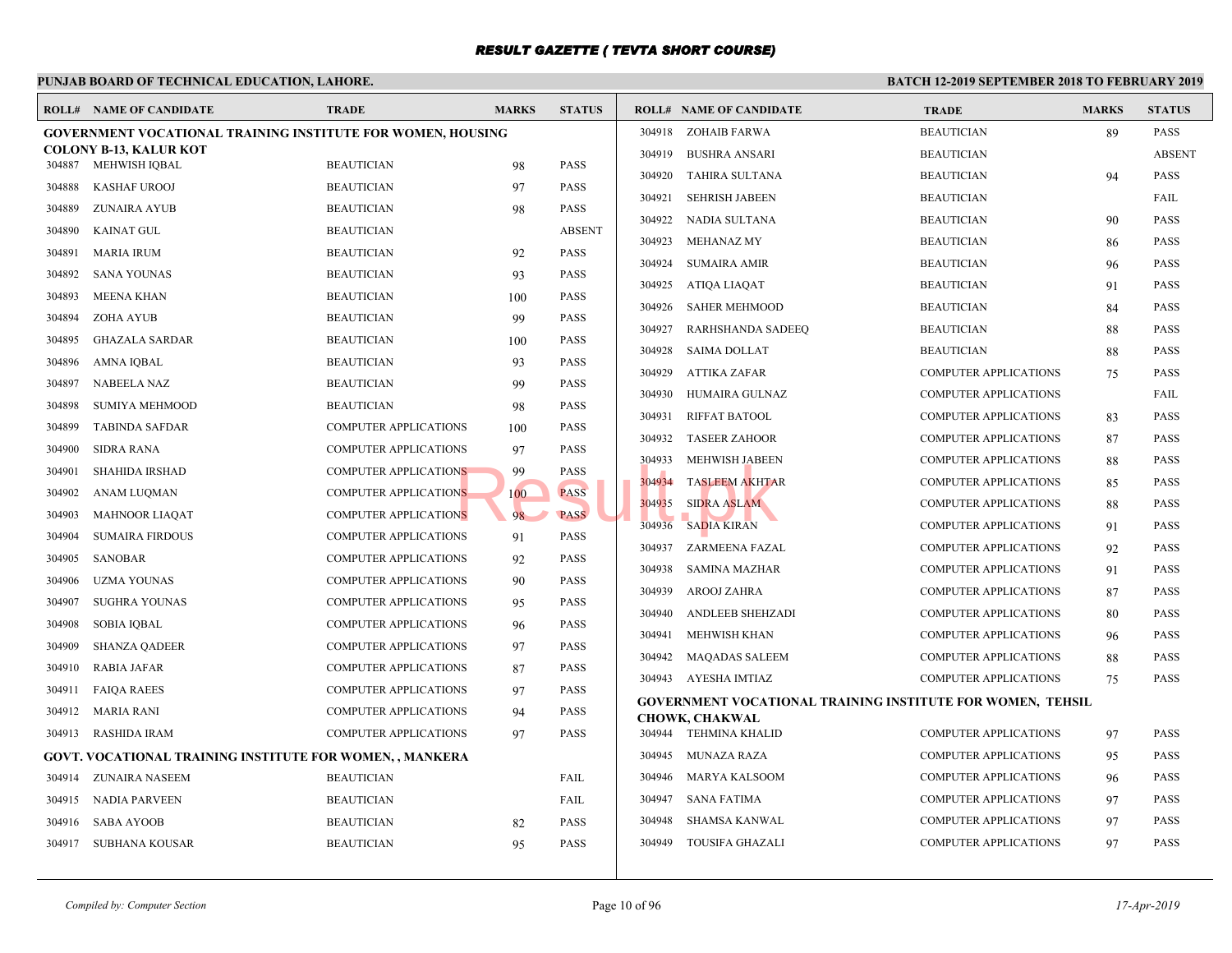|        |                                                                   |                              | PUNJAB BOARD OF TECHNICAL EDUCATION, LAHORE. |               |        |                                |             |  |  |  |  |  |
|--------|-------------------------------------------------------------------|------------------------------|----------------------------------------------|---------------|--------|--------------------------------|-------------|--|--|--|--|--|
|        | <b>ROLL# NAME OF CANDIDATE</b>                                    | <b>TRADE</b>                 | <b>MARKS</b>                                 | <b>STATUS</b> |        | <b>ROLL# NAME OF CANDIDATE</b> | <b>TRAL</b> |  |  |  |  |  |
| 304950 | HALEEMA KAINAT                                                    | <b>COMPUTER APPLICATIONS</b> | 98                                           | <b>PASS</b>   |        | 304982 MUHAMMAD RAEES          | <b>COMP</b> |  |  |  |  |  |
| 304951 | <b>RIDA FATIMA</b>                                                | <b>COMPUTER APPLICATIONS</b> | 96                                           | <b>PASS</b>   | 304983 | <b>SAAD AHMED</b>              | <b>COMP</b> |  |  |  |  |  |
| 304952 | NAJWA KARAM                                                       | <b>COMPUTER APPLICATIONS</b> | 97                                           | <b>PASS</b>   | 304984 | MUHAMMAD RIZWAN                | <b>COMP</b> |  |  |  |  |  |
| 304953 | <b>RABIA JABEEN</b>                                               | COMPUTER APPLICATIONS        | 97                                           | <b>PASS</b>   | 304985 | MUHAMMAD SHOAIB                | <b>COMP</b> |  |  |  |  |  |
| 304954 | <b>MEHREENA SAFDAR</b>                                            | <b>COMPUTER APPLICATIONS</b> | 96                                           | <b>PASS</b>   | 304986 | ALI HAMZA QAYYUM               | <b>COMP</b> |  |  |  |  |  |
| 304955 | SUNNIYAH BATOOL                                                   | <b>COMPUTER APPLICATIONS</b> | 96                                           | <b>PASS</b>   | 304987 | RAJA AMEER SULTAN ALI          | <b>COMP</b> |  |  |  |  |  |
| 304956 | <b>KINZA SHAHEEN</b>                                              | <b>COMPUTER APPLICATIONS</b> | 96                                           | PASS          | 304988 | MUHAMMAD NAEEM                 | <b>COMP</b> |  |  |  |  |  |
| 304957 | <b>LAIBA JABEEN</b>                                               | <b>COMPUTER APPLICATIONS</b> | 98                                           | <b>PASS</b>   | 304989 | <b>WAQAR HUSSAIN</b>           | <b>COMP</b> |  |  |  |  |  |
| 304958 | MEHREEN EMAN ASIF                                                 | <b>COMPUTER APPLICATIONS</b> | 97                                           | <b>PASS</b>   | 304990 | MUHAMMAD UMAR FAROOQ           | <b>COMP</b> |  |  |  |  |  |
| 304959 | <b>MANZOOR BIBI</b>                                               | <b>COMPUTER APPLICATIONS</b> | 96                                           | <b>PASS</b>   | 304991 | MUHAMMAD AWAIS                 | <b>COMP</b> |  |  |  |  |  |
| 304960 | <b>FOUZIA ZULFIQAR</b>                                            | COMPUTER APPLICATIONS        | 96                                           | <b>PASS</b>   | 304992 | <b>ASIM SHEHZAD</b>            | <b>COMP</b> |  |  |  |  |  |
| 304961 | <b>GHULAM FATIMA</b>                                              | <b>COMPUTER APPLICATIONS</b> | 96                                           | PASS          | 304993 | <b>SAQIB FAROOQ</b>            | <b>COMP</b> |  |  |  |  |  |
| 304962 | <b>RUKHSAR NAZLI</b>                                              | <b>COMPUTER APPLICATIONS</b> | 96                                           | <b>PASS</b>   | 304994 | MUHAMMAD ARSLAN                | <b>COMP</b> |  |  |  |  |  |
| 304963 | NEELAM RANA                                                       | <b>COMPUTER APPLICATIONS</b> | 96                                           | PASS          | 304995 | <b>TAIMUR SAJID</b>            | <b>COMP</b> |  |  |  |  |  |
|        | <b>GOVERNMENT VOCATIONAL TRAINING INSTITUTE FOR WOMEN, , LAWA</b> |                              |                                              |               | 304996 | MUHAMMAD TANVEER UL HASSAN     | <b>COMP</b> |  |  |  |  |  |
| 304964 | NUSRAT PERVEEN                                                    | <b>BEAUTICIAN</b>            | 94                                           | <b>PASS</b>   | 304997 | FIAZ HUSSAIN                   | <b>COMP</b> |  |  |  |  |  |
| 304965 | <b>ISHRAT BIBI</b>                                                | <b>BEAUTICIAN</b>            |                                              | <b>ABSENT</b> | 304998 | <b>KASHIF SHAHZAD</b>          | <b>COMP</b> |  |  |  |  |  |
| 304966 | REHANA TEHSEEN                                                    | <b>BEAUTICIAN</b>            |                                              | <b>ABSENT</b> | 304999 | ZAIN ALI                       | <b>COMP</b> |  |  |  |  |  |
| 304967 | NIMRA AMIR                                                        | <b>BEAUTICIAN</b>            | 91                                           | PASS          | 305000 | MUHAMMAD SHEHZAD               | <b>COMP</b> |  |  |  |  |  |
| 304968 | <b>HAMNA PERVEEN</b>                                              | <b>BEAUTICIAN</b>            | 93                                           | <b>PASS</b>   | 305001 | MUHAMMAD WAQAS AZAM            | <b>COMP</b> |  |  |  |  |  |
| 304969 | <b>MARYAM BIBI</b>                                                | <b>BEAUTICIAN</b>            | 90                                           | <b>PASS</b>   | 305002 | MUHAMMAD ALI                   | <b>COMP</b> |  |  |  |  |  |
| 304970 | <b>SUNIYA YASMEEN</b>                                             | <b>BEAUTICIAN</b>            | 94                                           | <b>PASS</b>   | 305003 | MUHAMMAD UZAIR UL HASSAN       | <b>COMP</b> |  |  |  |  |  |
| 304971 | MOBEEN ASMA                                                       | <b>BEAUTICIAN</b>            |                                              | <b>ABSENT</b> | 305004 | MUHAMMAD EHTISHAM TAJ          | <b>COMP</b> |  |  |  |  |  |
| 304972 | <b>ISMA NAWAZ</b>                                                 | <b>BEAUTICIAN</b>            | 96                                           | <b>PASS</b>   | 305005 | MUHAMMAD WAJDAN HASSAIN        | <b>COMP</b> |  |  |  |  |  |
| 304973 | <b>SADIA PERVEEN</b>                                              | <b>BEAUTICIAN</b>            | 94                                           | <b>PASS</b>   | 305006 | MUHAMMAD ASIM                  | <b>COMP</b> |  |  |  |  |  |
|        | GOVT. TECHNICAL TRAINING CENTRE, NEAR EID GAH, TALAGANG           |                              |                                              |               | 305007 | REHAN JAVED MALIK              | <b>COMP</b> |  |  |  |  |  |
| 304974 | ARSHAD ALI KHAN                                                   | <b>COMPUTER APPLICATIONS</b> | 88                                           | <b>PASS</b>   | 305008 | MUHAMMAD EHTISHAM FAROOQ       | <b>COMP</b> |  |  |  |  |  |
| 304975 | MUHAMMAD SHAHID                                                   | <b>COMPUTER APPLICATIONS</b> | 88                                           | <b>PASS</b>   | 305009 | MUHAMMAD ASAD ALI              | <b>COMP</b> |  |  |  |  |  |
| 304976 | <b>AWAIS SAFDAR</b>                                               | <b>COMPUTER APPLICATIONS</b> | 87                                           | <b>PASS</b>   | 305010 | SHEIKH ZEESHAN AFZAL           | <b>COMP</b> |  |  |  |  |  |
| 304977 | MUHAMMAD FAROOQ                                                   | <b>COMPUTER APPLICATIONS</b> | 85                                           | <b>PASS</b>   | 305011 | USAMA BIN KHALID               | <b>COMP</b> |  |  |  |  |  |
| 304978 | MUHAMMAD ISLAM                                                    | <b>COMPUTER APPLICATIONS</b> | 87                                           | <b>PASS</b>   | 305012 | MUHAMMAD SHOAIB QADIR          | <b>COMP</b> |  |  |  |  |  |
| 304979 | MUHAMMAD KHALIL                                                   | <b>COMPUTER APPLICATIONS</b> | 89                                           | <b>PASS</b>   | 305013 | FAISAL ALI                     | <b>COMP</b> |  |  |  |  |  |
| 304980 | MUHAMMAD IHTESHAM KHALID                                          | <b>COMPUTER APPLICATIONS</b> | 87                                           | <b>PASS</b>   | 305014 | MUHAMMAD SADDIQUE              | <b>COMP</b> |  |  |  |  |  |
| 304981 | MUHAMMAD JUNAID ASHRAF                                            | <b>COMPUTER APPLICATIONS</b> | 90                                           | <b>PASS</b>   |        | 305015 MUHAMMAD RIZWAN         | <b>COMP</b> |  |  |  |  |  |
|        |                                                                   |                              |                                              |               |        |                                |             |  |  |  |  |  |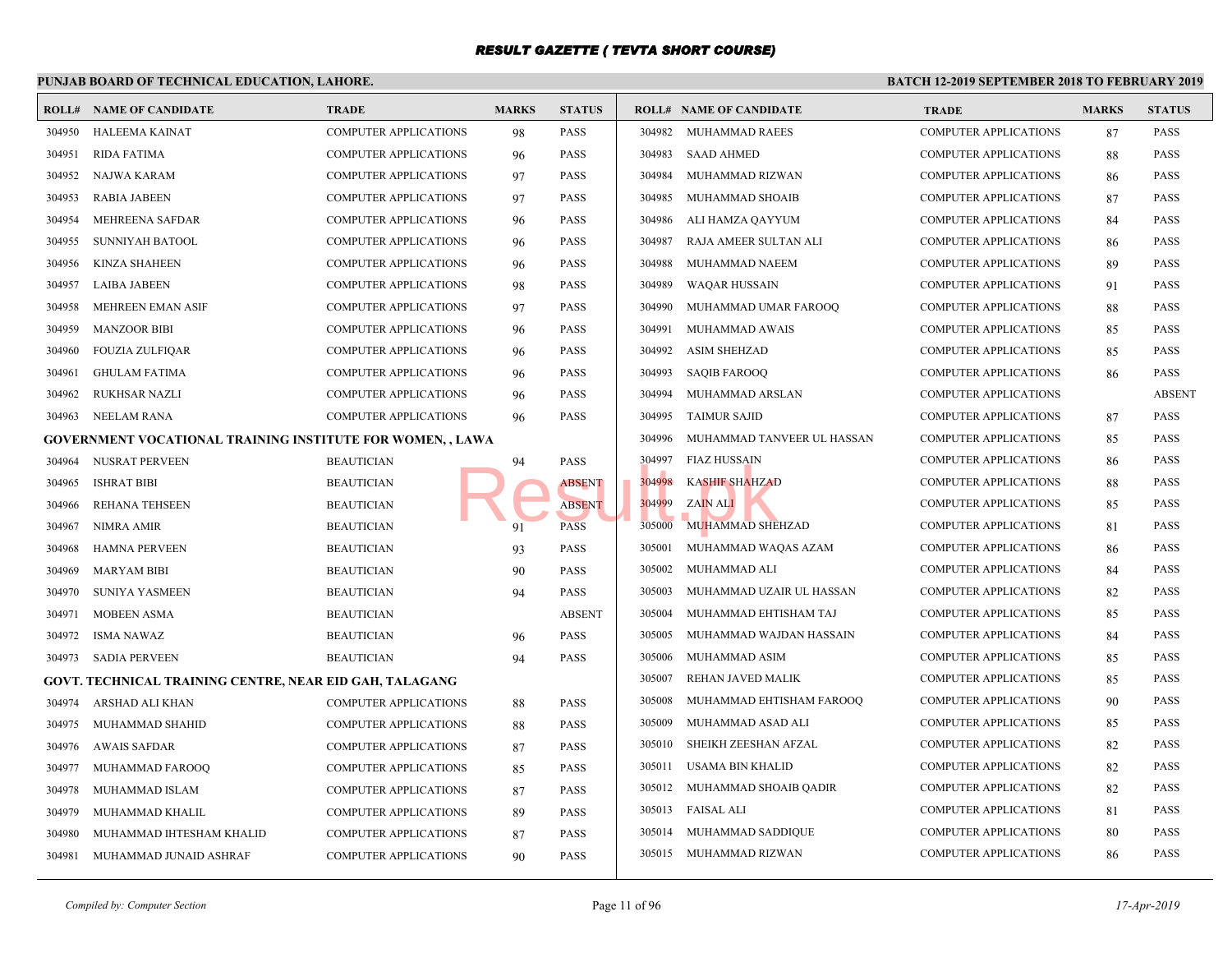|        | <b>BATCH 12-1</b><br>PUNJAB BOARD OF TECHNICAL EDUCATION, LAHORE. |                              |              |               |        |                                |             |  |  |  |  |
|--------|-------------------------------------------------------------------|------------------------------|--------------|---------------|--------|--------------------------------|-------------|--|--|--|--|
|        | <b>ROLL# NAME OF CANDIDATE</b>                                    | <b>TRADE</b>                 | <b>MARKS</b> | <b>STATUS</b> |        | <b>ROLL# NAME OF CANDIDATE</b> | <b>TRAL</b> |  |  |  |  |
| 305016 | MUHAMMAD TALHA                                                    | <b>COMPUTER APPLICATIONS</b> | 84           | PASS          | 305049 | <b>MUNIR AHMAD</b>             | <b>COMP</b> |  |  |  |  |
| 305017 | MUMTAZ HUSSAIN                                                    | <b>COMPUTER APPLICATIONS</b> | 93           | <b>PASS</b>   | 305050 | MUHAMMAD MEHRBAN NAHEED        | <b>COMP</b> |  |  |  |  |
| 305018 | MUHAMMAD WAQAR YOUNAS                                             | <b>COMPUTER APPLICATIONS</b> | 89           | <b>PASS</b>   | 305051 | MUHAMMAD IMRAN                 | <b>COMP</b> |  |  |  |  |
| 305019 | <b>AWAIS JAMEEL</b>                                               | <b>COMPUTER APPLICATIONS</b> | 87           | <b>PASS</b>   | 305052 | MUHAMMAD IRFAN SAEED           | <b>COMP</b> |  |  |  |  |
| 305020 | SIKANDAR ZULQARNAIN                                               | <b>COMPUTER APPLICATIONS</b> | 95           | <b>PASS</b>   | 305053 | IMRAN KAREEM                   | <b>COMP</b> |  |  |  |  |
| 305021 | MUHAMMAD YASIR RAZZAQ                                             | <b>COMPUTER APPLICATIONS</b> | 88           | <b>PASS</b>   | 305054 | <b>ASFAND YAR NABI</b>         | <b>COMP</b> |  |  |  |  |
| 305022 | MUHAMMAD ABU BAKAR                                                | <b>COMPUTER APPLICATIONS</b> | 88           | PASS          | 305055 | <b>EHSAN ZAFAR</b>             | <b>COMP</b> |  |  |  |  |
| 305023 | MUHAMMAD ASFAND YAR KHAN                                          | COMPUTER APPLICATIONS        | 89           | PASS          | 305056 | KHALID MAHMOOD                 | <b>COMP</b> |  |  |  |  |
| 305024 | <b>AHMED NAWAZ</b>                                                | COMPUTER APPLICATIONS        | 82           | <b>PASS</b>   | 305057 | <b>IMRAN MEHMOOD</b>           | <b>COMP</b> |  |  |  |  |
| 305025 | KHURRAM ABBAS                                                     | <b>COMPUTER APPLICATIONS</b> | 85           | <b>PASS</b>   | 305058 | <b>MAJID RAFIQUE</b>           | <b>COMP</b> |  |  |  |  |
| 305026 | MUHAMMAD KAMRAN                                                   | <b>COMPUTER APPLICATIONS</b> | 83           | <b>PASS</b>   | 305059 | <b>ARSALAN JAVID</b>           | <b>COMP</b> |  |  |  |  |
| 305027 | <b>ATIZAZ AHSAN</b>                                               | <b>COMPUTER APPLICATIONS</b> | 84           | <b>PASS</b>   | 305060 | <b>FASEEH ULLAH</b>            | <b>COMP</b> |  |  |  |  |
| 305028 | NAJAM US SAQIB IJAZ                                               | <b>COMPUTER APPLICATIONS</b> | 81           | <b>PASS</b>   | 305061 | MUHAMMAD FAROOQ                | <b>COMP</b> |  |  |  |  |
| 305029 | <b>UZAIR ALI</b>                                                  | <b>COMPUTER APPLICATIONS</b> | 85           | <b>PASS</b>   | 305062 | AQSA LAGHARI                   | <b>COMP</b> |  |  |  |  |
| 305030 | <b>FAIZAN AHMAD</b>                                               | <b>COMPUTER APPLICATIONS</b> | 85           | <b>PASS</b>   | 305063 | <b>KIRAN ASHIQ</b>             | <b>COMP</b> |  |  |  |  |
| 305031 | MUHAMMAD MEHBOOB                                                  | <b>COMPUTER APPLICATIONS</b> | 88           | <b>PASS</b>   | 305064 | <b>FATIMA TAHIR</b>            | <b>COMP</b> |  |  |  |  |
| 305032 | ZOHAIB SARFRAZ                                                    | <b>COMPUTER APPLICATIONS</b> | 80           | PASS          | 305065 | MUHAMMAD ZUBAIR HABIB          | <b>COMP</b> |  |  |  |  |
| 305033 | <b>FAHAD ALI</b>                                                  | <b>COMPUTER APPLICATIONS</b> | 82           | <b>PASS</b>   | 305066 | <b>ALTAF HUSSAIN</b>           | <b>COMP</b> |  |  |  |  |
| 305034 | HUZAIFA HASNAT MALIK                                              | <b>COMPUTER APPLICATIONS</b> | 82           | <b>PASS</b>   | 305067 | <b>AWON MUHAMMAD</b>           | <b>COMP</b> |  |  |  |  |
| 305035 | MUHAMMAD NAQASH AHMED                                             | <b>COMPUTER APPLICATIONS</b> | 81           | <b>PASS</b>   | 305068 | NABEEL ANWAR                   | <b>COMP</b> |  |  |  |  |
|        | CITI COLLEGE OF COMMERCE, , DERA GHAZI KHAN                       |                              |              |               | 305069 | MUHAMMAD NOMAN                 | <b>COMP</b> |  |  |  |  |
| 305036 | MUHAMMAD USMAN                                                    | <b>COMPUTER APPLICATIONS</b> | 91           | <b>PASS</b>   | 305070 | <b>ABDUL SHAKOOR</b>           | <b>COMP</b> |  |  |  |  |
| 305037 | <b>FEROZ KHAN</b>                                                 | <b>COMPUTER APPLICATIONS</b> | 90           | <b>PASS</b>   | 305071 | MUHAMMAD TALHA                 | <b>COMP</b> |  |  |  |  |
| 305038 | <b>ASAD ABBAS</b>                                                 | <b>COMPUTER APPLICATIONS</b> | 93           | <b>PASS</b>   | 305072 | MUHAMMAD RAMZAN                | <b>COMP</b> |  |  |  |  |
| 305039 | MUHAMMAD UMER FAROOQ                                              | <b>COMPUTER APPLICATIONS</b> | 89           | PASS          | 305073 | MUHAMMAD ZULQARNAIN            | <b>COMP</b> |  |  |  |  |
| 305040 | MUHAMMAD WAQAS                                                    | <b>COMPUTER APPLICATIONS</b> | 91           | PASS          | 305074 | <b>SAFDAR ABBAS</b>            | <b>COMP</b> |  |  |  |  |
| 305041 | MUHAMMAD ABID                                                     | <b>COMPUTER APPLICATIONS</b> | 91           | <b>PASS</b>   | 305075 | <b>UZAIR UL HAQ</b>            | <b>COMP</b> |  |  |  |  |
| 305042 | MUHAMMD KASHIF                                                    | <b>COMPUTER APPLICATIONS</b> | 90           | <b>PASS</b>   | 305076 | SYED AHMAD ALI GILLANI         | <b>COMP</b> |  |  |  |  |
| 305043 | MUHAMMAD SHAF YASEEN                                              | <b>COMPUTER APPLICATIONS</b> | 90           | <b>PASS</b>   | 305077 | ADNAN HAIDAR                   | <b>COMP</b> |  |  |  |  |
| 305044 | MUHAMMAD ADEEL                                                    | <b>COMPUTER APPLICATIONS</b> | 85           | <b>PASS</b>   | 305078 | ASAD ISMAIL                    | <b>COMP</b> |  |  |  |  |
| 305045 | <b>SHAZIA KAUSER</b>                                              | <b>COMPUTER APPLICATIONS</b> | 91           | <b>PASS</b>   | 305079 | <b>SARFARAZ KHAN</b>           | <b>COMP</b> |  |  |  |  |
| 305046 | <b>MANZOOR QADIR</b>                                              | <b>COMPUTER APPLICATIONS</b> | 89           | <b>PASS</b>   | 305080 | MUHAMMAD ANSAR                 | <b>COMP</b> |  |  |  |  |
| 305047 | HAFIZ MUHAMMAD JAVAID                                             | COMPUTER APPLICATIONS        | 83           | <b>PASS</b>   | 305081 | WAQAR UL HASSAN                | <b>COMP</b> |  |  |  |  |
| 305048 | MUHAMMAD ARSHAD IQBAL                                             | <b>COMPUTER APPLICATIONS</b> | 89           | <b>PASS</b>   |        | 305082 FAHEEM FAIZ             | <b>COMP</b> |  |  |  |  |
|        |                                                                   |                              |              |               |        |                                |             |  |  |  |  |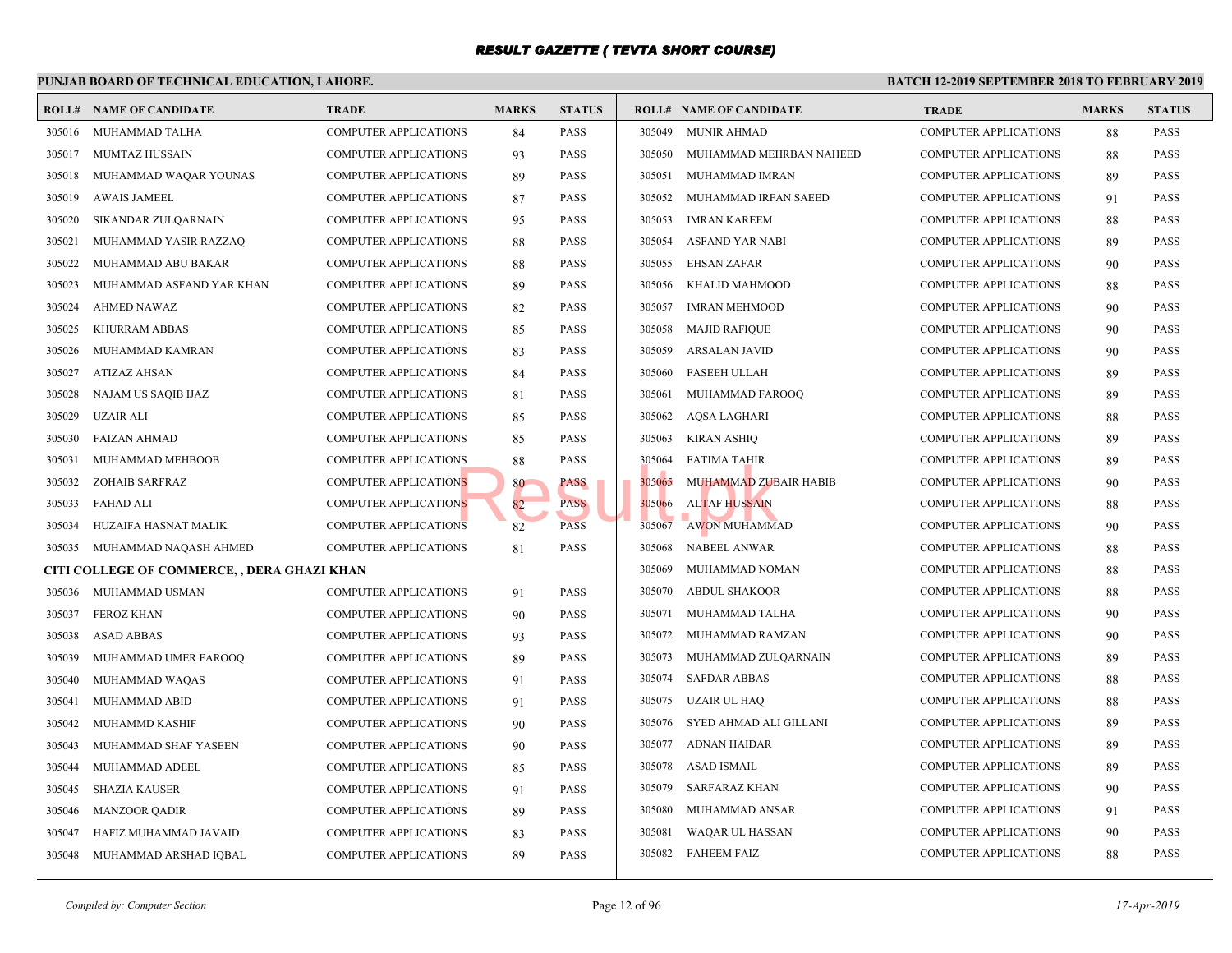|        | PUNJAB BOARD OF TECHNICAL EDUCATION, LAHORE. |                              |              |               |        |                                | <b>BATCH 12-1</b> |
|--------|----------------------------------------------|------------------------------|--------------|---------------|--------|--------------------------------|-------------------|
|        | <b>ROLL# NAME OF CANDIDATE</b>               | <b>TRADE</b>                 | <b>MARKS</b> | <b>STATUS</b> |        | <b>ROLL# NAME OF CANDIDATE</b> | <b>TRAL</b>       |
| 305083 | MUHAMMAD KHIZAR HAYAT                        | <b>COMPUTER APPLICATIONS</b> | 89           | <b>PASS</b>   |        | 305116 SHAISTA SAJJAD          | <b>COMP</b>       |
| 305084 | <b>OURRSHI</b><br>MUHAMMAD ZAHID HUSSAIN     | <b>COMPUTER APPLICATIONS</b> | 88           | <b>PASS</b>   |        | 305117 MUZAMIL BIBI            | <b>COMP</b>       |
| 305085 | MUHAMMAD KASHIF                              | <b>COMPUTER APPLICATIONS</b> | 89           | <b>PASS</b>   |        | 305118 AROOSA IRSHAAD          | <b>COMP</b>       |
| 305086 | <b>TARIQ MEHMOOD</b>                         | <b>COMPUTER APPLICATIONS</b> | 91           | <b>PASS</b>   |        | 305119 SADIA PARVEEN           | <b>COMP</b>       |
| 305087 | SAYED ZARYAB KHALID                          | <b>COMPUTER APPLICATIONS</b> | 91           | PASS          | 305120 | <b>BUSHRA PARVEEN</b>          | <b>COMP</b>       |
| 305088 | <b>RAHAT HUSSAIN</b>                         | <b>COMPUTER APPLICATIONS</b> | 91           | <b>PASS</b>   | 305121 | TAHIRA                         | <b>COMP</b>       |
| 305089 | <b>FAISAL FAYAZ</b>                          | <b>COMPUTER APPLICATIONS</b> | 88           | <b>PASS</b>   | 305122 | ANUM BILAL                     | <b>COMP</b>       |
| 305090 | ATIF ALI MAZARI                              | COMPUTER APPLICATIONS        | 88           | <b>PASS</b>   | 305123 | SADIA KHADIM                   | <b>COMP</b>       |
| 305091 | MUHAMMAD YOUSAF                              | <b>COMPUTER APPLICATIONS</b> | 89           | <b>PASS</b>   | 305124 | <b>NAGEENA BIBI</b>            | <b>COMP</b>       |
| 305092 | MOHAMMAD AAMIR GHANI                         | <b>COMPUTER APPLICATIONS</b> | 89           | <b>PASS</b>   | 305125 | <b>SAMREEN SHABEER</b>         | <b>COMP</b>       |
| 305093 | NOOR MUHAMMAD                                | <b>COMPUTER APPLICATIONS</b> | 89           | PASS          | 305126 | SAIRA SHAFI                    | <b>COMP</b>       |
| 305094 | <b>NASIR ATTA</b>                            | COMPUTER APPLICATIONS        | 88           | <b>PASS</b>   | 305127 | <b>SAIRA ABBAS</b>             | <b>COMP</b>       |
| 305095 | <b>SHER ALI</b>                              | <b>COMPUTER APPLICATIONS</b> | 90           | <b>PASS</b>   | 305128 | FARWA ISMAIL                   | <b>COMP</b>       |
| 305096 | KALEEM ULLAH                                 | <b>COMPUTER APPLICATIONS</b> | 89           | <b>PASS</b>   | 305129 | <b>GHULSHAN GULZAR</b>         | <b>COMP</b>       |
| 305097 | MUHAMMAD IRFAN ASIF                          | COMPUTER APPLICATIONS        | 87           | PASS          | 305130 | <b>AREEJ MUNIR</b>             | <b>COMP</b>       |
| 305098 | <b>ALIA NAWAZ</b>                            | <b>COMPUTER APPLICATIONS</b> | 89           | PASS          | 305131 | GULNAZ BABY                    | <b>COMP</b>       |
| 305099 | <b>NAJMA DAD</b>                             | <b>COMPUTER APPLICATIONS</b> | 89           | <b>PASS</b>   | 305132 | MEHNAZ GUL                     | <b>COMP</b>       |
| 305100 | <b>KHURUM ABBAS</b>                          | <b>COMPUTER APPLICATIONS</b> | 89           | <b>PASS</b>   | 305133 | <b>SUMAIRA FAIZ</b>            | <b>COMP</b>       |
| 305101 | MUHAMMAD SAQALAIN HAIDER                     | <b>COMPUTER APPLICATIONS</b> | 87           | <b>PASS</b>   | 305134 | <b>SHAZIA RASHEED</b>          | <b>COMP</b>       |
|        | AWAN                                         |                              |              |               | 305135 | AYESHA UMAR                    | <b>COMP</b>       |
| 305102 | MUHAMMAD BILAL                               | <b>COMPUTER APPLICATIONS</b> | 88           | PASS          | 305136 | PALWASHA IQBAL                 | <b>COMP</b>       |
| 305103 | <b>MAZHAR ABBAS</b>                          | <b>COMPUTER APPLICATIONS</b> | 88           | <b>PASS</b>   | 305137 | <b>SAJEELA AQEEL</b>           | <b>COMP</b>       |
| 305104 | MUHAMMAD ANSAR                               | <b>COMPUTER APPLICATIONS</b> | 90           | PASS          | 305138 | SURRIYA BATOOL                 | <b>COMP</b>       |
| 305105 | ZAIN ASGHAR                                  | <b>COMPUTER APPLICATIONS</b> | 92           | PASS          | 305139 | <b>BAREERA ISHFAQ</b>          | <b>COMP</b>       |
| 305106 | MUHAMMAD ASIF                                | <b>COMPUTER APPLICATIONS</b> | 88           | PASS          | 305140 | HIRA AKHTAR                    | <b>COMP</b>       |
| 305107 | MUHAMMAD FAHEEM KHAN                         | <b>COMPUTER APPLICATIONS</b> | 89           | <b>PASS</b>   | 305141 | AMNA KHAN                      | <b>COMP</b>       |
| 305108 | MUHAMMAD NOUMAN                              | <b>COMPUTER APPLICATIONS</b> | 89           | PASS          | 305142 | AREEJ KHAN                     | <b>COMP</b>       |
| 305109 | MUHAMMAD WASEEM                              | <b>COMPUTER APPLICATIONS</b> | 88           | PASS          | 305143 | MUHAMMAD SHAFIQ UR REHMAN      | <b>COMP</b>       |
| 305110 | <b>ATIF SHABIR</b>                           | <b>COMPUTER APPLICATIONS</b> | 90           | <b>PASS</b>   | 305144 | MUHAMMAD ADEEL BHATI           | <b>COMP</b>       |
| 305111 | <b>NAEEM AHMAD</b>                           | <b>COMPUTER APPLICATIONS</b> | 89           | <b>PASS</b>   | 305145 | <b>DANIAL TAHIR</b>            | <b>COMP</b>       |
| 305112 | MUHAMMAD NAVEED                              | <b>COMPUTER APPLICATIONS</b> | 91           | <b>PASS</b>   | 305146 | MUHAMMAD AKRAM                 | <b>COMP</b>       |
| 305113 | AYESHA ASHIQ                                 | <b>COMPUTER APPLICATIONS</b> | 87           | <b>PASS</b>   | 305147 | MUHAMMAD HUSNAIN               | <b>COMP</b>       |
| 305114 | <b>ANEETA BASHIR</b>                         | <b>COMPUTER APPLICATIONS</b> | 88           | <b>PASS</b>   | 305148 | <b>ABDUL AHAD</b>              | <b>COMP</b>       |
| 305115 | MUHAMMAD FAROOQ                              | <b>COMPUTER APPLICATIONS</b> | 88           | PASS          |        | 305149 AWAIS AHMAD             | <b>COMP</b>       |
|        |                                              |                              |              |               |        |                                |                   |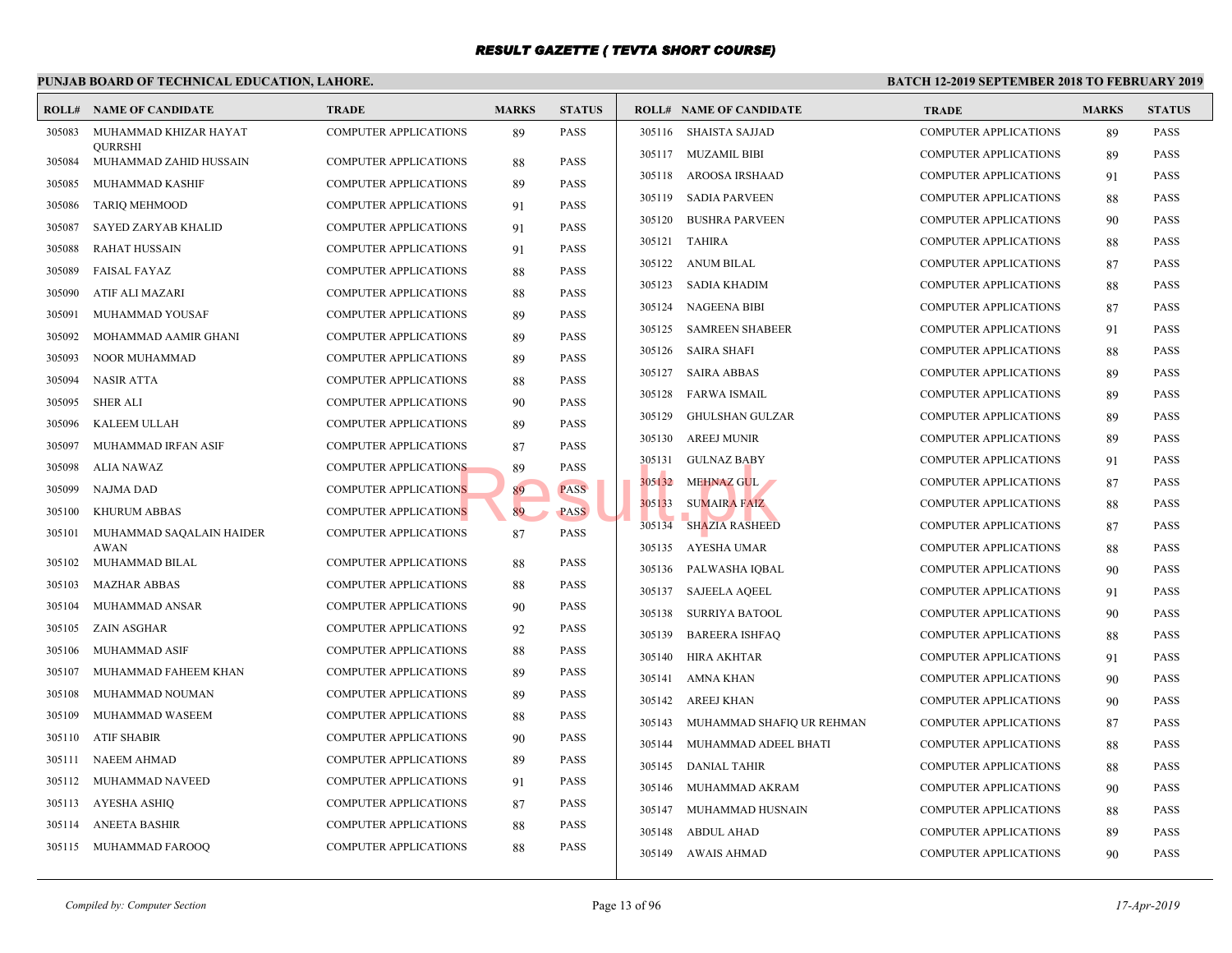|        | PUNJAB BOARD OF TECHNICAL EDUCATION, LAHORE. |                              | <b>BATCH 12-1</b> |               |        |                                                 |             |
|--------|----------------------------------------------|------------------------------|-------------------|---------------|--------|-------------------------------------------------|-------------|
|        | <b>ROLL# NAME OF CANDIDATE</b>               | <b>TRADE</b>                 | <b>MARKS</b>      | <b>STATUS</b> |        | <b>ROLL# NAME OF CANDIDATE</b>                  | <b>TRAL</b> |
| 305150 | MUHAMMAD ABID                                | <b>COMPUTER APPLICATIONS</b> | 89                | <b>PASS</b>   | 305184 | MUHAMMAD ALI RAZA                               | <b>COMP</b> |
| 305151 | MUHAMMAD FIAZ                                | <b>COMPUTER APPLICATIONS</b> | 86                | <b>PASS</b>   | 305185 | MUHAMMAD ASGHAR                                 | <b>COMP</b> |
| 305152 | MUHAMMAD TALHA                               | <b>COMPUTER APPLICATIONS</b> | 90                | <b>PASS</b>   | 305186 | MUHAMMAD SAJEEL                                 | <b>COMP</b> |
| 305153 | <b>HASNAIN RASOOL</b>                        | <b>COMPUTER APPLICATIONS</b> | 88                | <b>PASS</b>   | 305187 | MUHAMMAD SHAHBAZ                                | <b>COMP</b> |
| 305154 | MUHAMMAD ADNAN NAZIK                         | <b>COMPUTER APPLICATIONS</b> | 88                | <b>PASS</b>   | 305188 | ABDUL GHAFAR                                    | <b>COMP</b> |
| 305155 | MUHAMMAD UMAR SULTAN                         | <b>COMPUTER APPLICATIONS</b> | 89                | <b>PASS</b>   | 305189 | <b>KHAWAR IQBAL</b>                             | <b>COMP</b> |
| 305156 | <b>TANWEER JAMIL</b>                         | <b>COMPUTER APPLICATIONS</b> | 88                | <b>PASS</b>   | 305190 | HAMAD SAJJAD                                    | <b>COMP</b> |
| 305157 | RANA MUHAMMAD ABDUL AHAD                     | <b>COMPUTER APPLICATIONS</b> | 87                | <b>PASS</b>   | 305191 | JAWAD HUSSAIN                                   | <b>COMP</b> |
| 305158 | <b>AHSAN RAZA</b>                            | <b>COMPUTER APPLICATIONS</b> | 87                | <b>PASS</b>   | 305192 | MUHAMMAD SHAHID                                 | <b>COMP</b> |
| 305159 | SHEHROZE AHMAD SAJID                         | <b>COMPUTER APPLICATIONS</b> | 89                | <b>PASS</b>   | 305193 | MUHAMMAD SHAHID HAMEED                          | <b>COMP</b> |
| 305160 | MUHAMMAD HASEEB                              | <b>COMPUTER APPLICATIONS</b> | 89                | <b>PASS</b>   | 305194 | ALTAF HUSSAIN                                   | <b>COMP</b> |
| 305161 | MUHAMMAD NAZIM                               | <b>COMPUTER APPLICATIONS</b> | 90                | <b>PASS</b>   | 305195 | <b>SHAKEEL AHMAD</b>                            | <b>COMP</b> |
| 305162 | MUHAMMAD ANAS BILAL                          | <b>COMPUTER APPLICATIONS</b> | 90                | <b>PASS</b>   | 305196 | ZEESHAN AKBAR                                   | <b>COMP</b> |
| 305163 | MUHAMMAD TAYYAB KHAN                         | <b>COMPUTER APPLICATIONS</b> | 89                | <b>PASS</b>   | 305197 | MUHAMMAD ANEES BABAR                            | <b>COMP</b> |
| 305164 | MUHAMMAD RAMZAN                              | <b>COMPUTER APPLICATIONS</b> | 91                | <b>PASS</b>   | 305198 | HAFIZ MUHAMMAD SAIFULLAH                        | <b>COMP</b> |
| 305165 | <b>ASAD MUREED</b>                           | <b>COMPUTER APPLICATIONS</b> | 91                | <b>PASS</b>   | 305199 | MUHAMMAD ABUBAKAR SIDDIQUE                      | <b>COMP</b> |
| 305166 | MUHAMMAD MUBASHIR                            | <b>COMPUTER APPLICATIONS</b> | 91                | <b>PASS</b>   | 305200 | <b>ARHAM REHMAN</b>                             | <b>COMP</b> |
| 305167 | MUHAMMAD TANVEER                             | <b>COMPUTER APPLICATIONS</b> | 89                | <b>PASS</b>   | 305201 | <b>MUHAMMAD FAROOQ</b>                          | <b>COMP</b> |
| 305168 | MUHAMMAD KALEEM ULLAH                        | <b>COMPUTER APPLICATIONS</b> | 89                | <b>PASS</b>   | 305202 | MUHAMMAD ADNAN                                  | <b>COMP</b> |
| 305169 | MUHAMMAD ARIF                                | <b>COMPUTER APPLICATIONS</b> | 87                | <b>PASS</b>   | 305203 | <b>TAHIR FIDA</b>                               | <b>COMP</b> |
| 305170 | MUHAMMAD NAEEM                               | <b>COMPUTER APPLICATIONS</b> | 88                | <b>PASS</b>   | 305204 | MUHAMMAD OAMMAR ABBAS                           | <b>COMP</b> |
| 305171 | <b>AHMAD HASSAN</b>                          | <b>COMPUTER APPLICATIONS</b> | 88                | <b>PASS</b>   | 305205 | MUHAMMAD ARSLAN                                 | <b>COMP</b> |
| 305172 | <b>KHURUM FAROOQ</b>                         | <b>COMPUTER APPLICATIONS</b> | 89                | <b>PASS</b>   | 305206 | MUHAMMAD KHADIM HUSSAIN                         | <b>COMP</b> |
| 305173 | MUHAMMAD AKHTAR                              | <b>COMPUTER APPLICATIONS</b> | 90                | <b>PASS</b>   | 305207 | MUHAMMAD MAHTAB                                 | <b>COMP</b> |
| 305174 | MUHAMMAD JUNAID                              | <b>COMPUTER APPLICATIONS</b> | 89                | <b>PASS</b>   | 305208 | MUHAMMAD AHSAN BILAL                            | <b>COMP</b> |
| 305175 | MUHAMMAD JAVAID                              | <b>COMPUTER APPLICATIONS</b> | 88                | <b>PASS</b>   | 305209 | MUHAMMAD HARIS BIN SAFDAR                       | <b>COMP</b> |
| 305176 | MUHAMMAD SHOUKAT                             | <b>COMPUTER APPLICATIONS</b> | 89                | <b>PASS</b>   | 305210 | TANVIR HUSSAIN                                  | <b>COMP</b> |
| 305177 | MUHAMMAD IDREES                              | <b>COMPUTER APPLICATIONS</b> | 89                | <b>PASS</b>   |        | 305211 HAFEEZ ULLAH                             | <b>COMP</b> |
| 305178 | HAMMAD ALI KAZMI                             | <b>COMPUTER APPLICATIONS</b> | 90                | <b>PASS</b>   |        | <b>GOVERNMENT VOCATIONAL TRAINING INSTITUTE</b> |             |
| 305179 | <b>NAYYER ABBAS</b>                          | <b>COMPUTER APPLICATIONS</b> | 89                | <b>PASS</b>   |        | D.G.K, DERA GHAZI KHAN                          |             |
| 305180 | MUZAMMIL HUSSAIN QURESHI                     | <b>COMPUTER APPLICATIONS</b> | 88                | <b>PASS</b>   |        | 305212 SAHER BIBI                               | <b>BEAU</b> |
| 305181 | MUHAMMAD ANSAR                               | <b>COMPUTER APPLICATIONS</b> | 88                | <b>PASS</b>   |        | 305213 MARYAM FATIMA                            | <b>BEAU</b> |
| 305182 | MUHAMMAD SHAHBAZ KHAN                        | <b>COMPUTER APPLICATIONS</b> | 87                | <b>PASS</b>   |        | 305214 REHANA FIAZ                              | <b>BEAU</b> |
| 305183 | MUHAMMAD SHAHZAD WASEEM                      | <b>COMPUTER APPLICATIONS</b> | 87                | <b>PASS</b>   |        | 305215 TEHREEM NADEEM                           | <b>BEAU</b> |
|        |                                              |                              |                   |               |        |                                                 |             |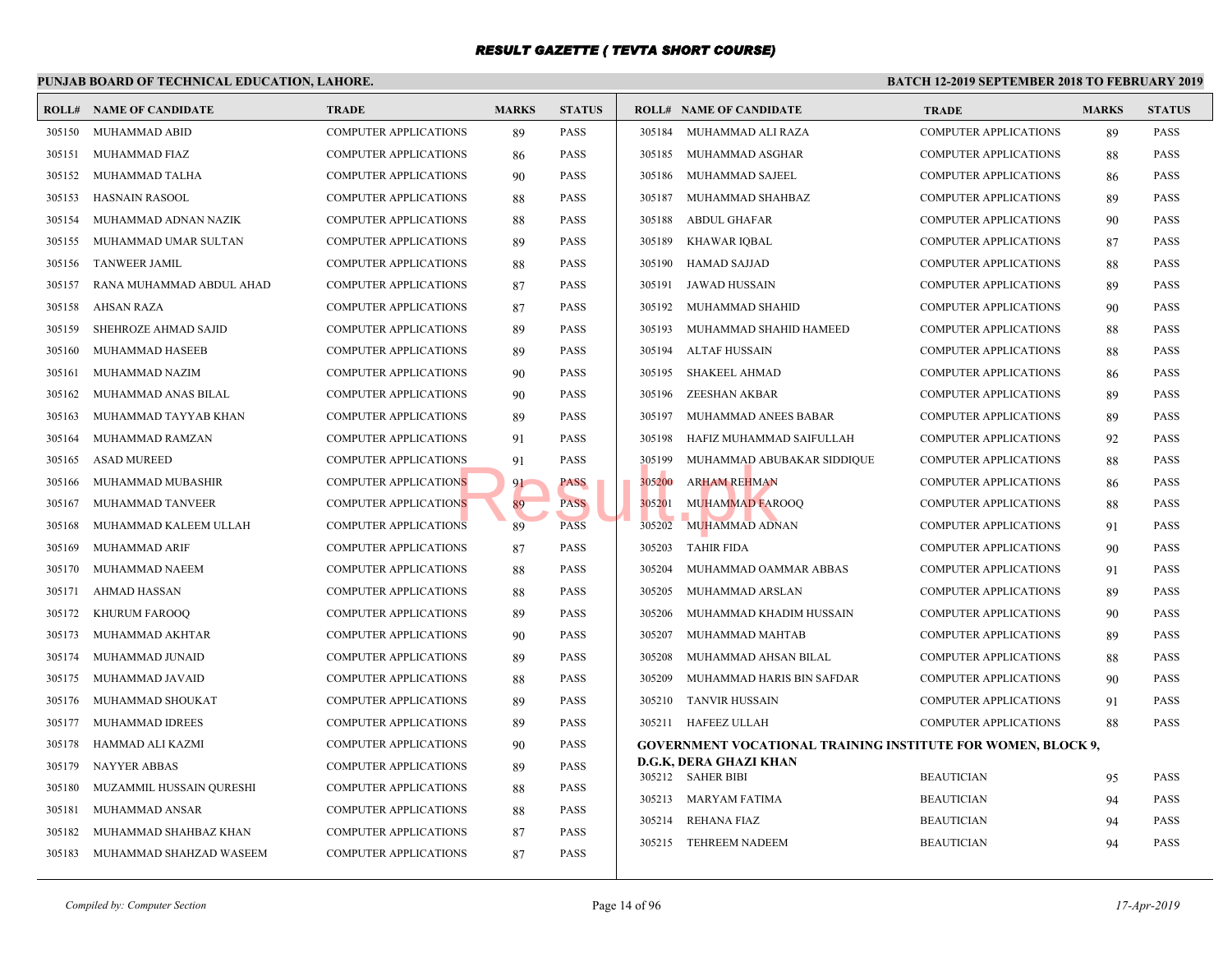#### **PUNJAB BOARD OF TECHNICAL EDUCATION, LAHORE. BATCH 12-ROLL# NAME OF CANDIDATE TRADE MARKS STATUS ROLL# NAME OF CANDIDATE TRADE MARKS STATUS** 305216 TAYYABA GUL BEAUTICIAN 94 PASS 305217 ARFA NAEEM BEAUTICIAN 93 PASS 305218 NAUSHEEN BEAUTICIAN 92 PASS 305219 AMIN FAIZ BEAUTICIAN 94 PASS 305220 NADIA SHREEN BEAUTICIAN ABSENT 305221 SOBIA BUKHARI BEAUTICIAN 94 PASS 305222 FOUZIA MUSTAFA BEAUTICIAN 95 PASS 305223 MARIA KHADIM BEAUTICIAN 93 PASS 305224 FARWA BATOOL BEAUTICIAN 93 PASS 305225 RIZWANA SHAKIR BEAUTICIAN 94 PASS 305226 NISHWA NAWAZ BEAUTICIAN 93 PASS 305227 ANEELA SAFDAR BEAUTICIAN 94 PASS 305228 ANAM FATIMA BEAUTICIAN 95 PASS 305229 AMMARA SAEED BEAUTICIAN 94 PASS 305230 NADIA PARVEEN BEAUTICIAN 93 PASS 305231 SUNNIA KANWAL BEAUTICIAN 95 PASS 305232 AMBREEN IJAZ BEAUTICIAN BEAUTICIAN 95 PASS 305233 ZULAYKHA SAEED BEAUTICIAN 93 PASS 305234 NADIA BIBI BEAUTICIAN 93 PASS 305235 ANIQA NISAR BEAUTICIAN 94 PASS 305236 ALISHA NOOR BEAUTICIAN 93 PASS 305237 SNOBER SAJJAD BEAUTICIAN 94 PASS 305238 GHADA KHAN BEAUTICIAN 93 PASS 305239 GHAZALA HASHMI BEAUTICIAN 94 PASS 305240 RAFIA AMBER BEAUTICIAN 93 PASS 305241 NIMRA ASIF BHATTI BEAUTICIAN 94 PASS 305242 BUSHRA BIBI DOMESTIC TAILORING 94 PASS 305243 SUQAINA KAYNAT DOMESTIC TAILORING 93 PASS 305244 RUBEENA NAZ DOMESTIC TAILORING 92 PASS 305245 RIMSHA DOMESTIC TAILORING 93 PASS 305246 MAH NOOR DOMESTIC TAILORING 94 PASS 305247 ZARGOONA BALOOCH DOMESTIC TAILORING 93 PASS 305248 RIDA FATIMA DOMESTIC TAILORING 92 PASS 305249 BUSHRA BATOOL DOMESTIC TAILORING 93 PASS 305250 SHAGUFTA PERVEEN DOME 305251 GHAZIA GHAFFAR DOME 305252 SHUMAILA ISHFAQ DOME 305253 BENISH GULL DOME 305254 NUSRAT PERVEEN DOME 305255 KALSOOM BIBI DOME 305256 FAUZIA ISHAQ DOME 305257 REHMAT BIBI DOME 305258 SUGHRA SADDIQUE DOME 305259 SARA JAVED DOME 305260 MARIA ALTAF DOME 305261 SAMANA BATOOL DOME 305262 AIMAN SULEMAN DOME 305263 ZARTASHA DOME 305264 KHADIJA BATOOL DOME 305265 NADIA KIRAN DOME 305266 MUQADUS FATIMA DOME **GOVT COLLEGE OF COMMERCE, BLOCK 38, DERA GHAZI KHAN** 305267 ZAINAB BIBI COMP 305268 MEMOONA BIBI COMP 305269 MOHSIN RAZZAQ COMP 305270 MUHAMMAD WAQAR COMP 305271 HAFIZ GHULAM RASOOL COMP 305272 MUHAMMAD SHUJAAT SALEEM COMP 305273 MUHAMMAD JAMSHAD COMP 305274 MUHAMMAD ABUBAKAR COMP 305275 MUHAMMAD ABDULLAH COMP 305276 MUHAMMAD NOUMAN COMP 305277 SARMAD SULTAN COMP 305278 MUHAMMAD MUAZAM COMP 305279 MUHAMMAD ARBAZ COMP 305280 HAFIZ MUHAMMAD IRFAN COMP 305281 MUHAMMAD AMAD U DEEN UMAR COMP 305282 ANAYAT ULLAH COMP 95 PASS<br>
93 PASS<br>
93 PASS<br>
PASS<br>
PASS<br>
800VT COLLEGE OF CO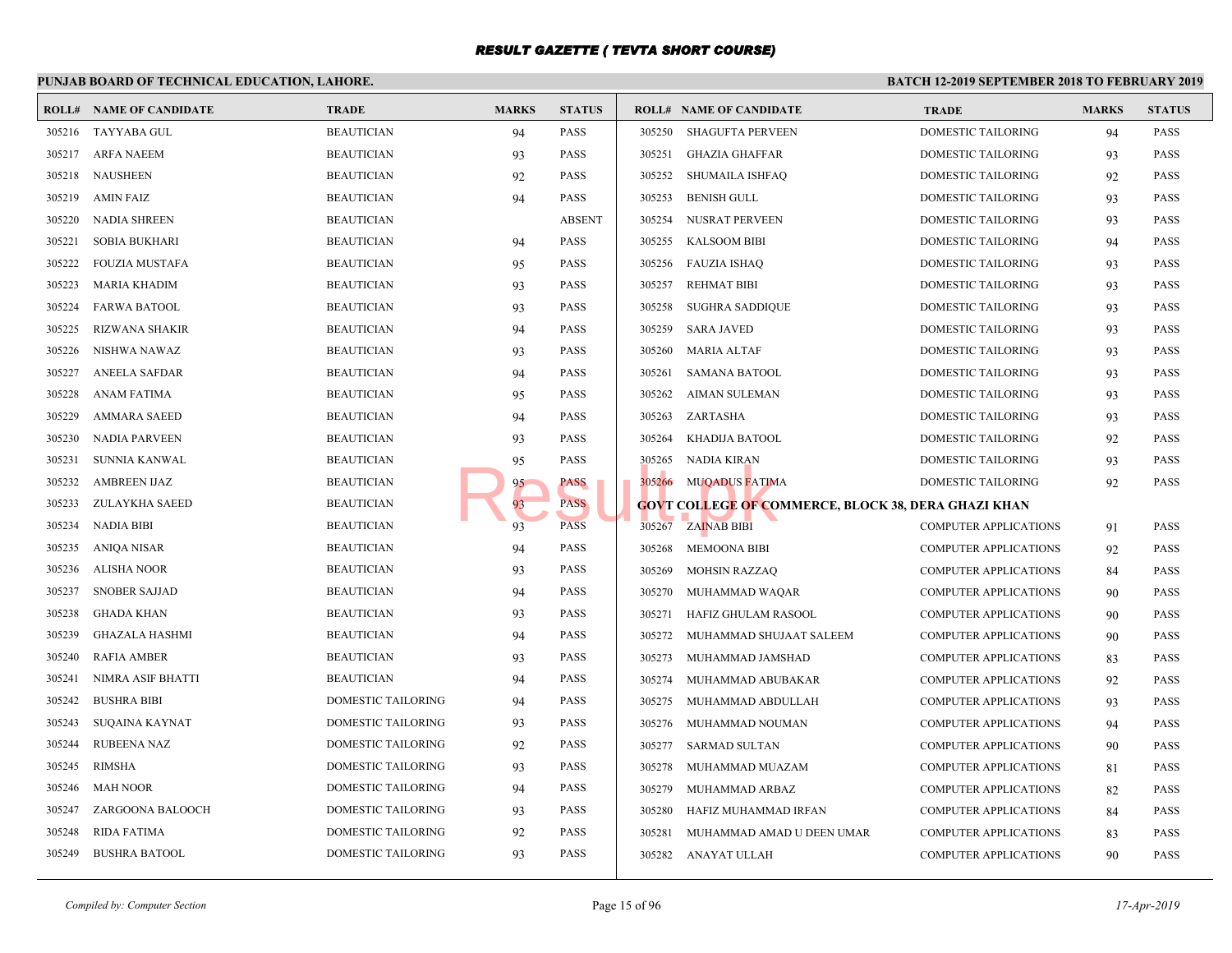|        | PUNJAB BOARD OF TECHNICAL EDUCATION, LAHORE. |                              |              |               |        |                                |             |  |  |  |  |
|--------|----------------------------------------------|------------------------------|--------------|---------------|--------|--------------------------------|-------------|--|--|--|--|
|        | <b>ROLL# NAME OF CANDIDATE</b>               | <b>TRADE</b>                 | <b>MARKS</b> | <b>STATUS</b> |        | <b>ROLL# NAME OF CANDIDATE</b> | <b>TRAL</b> |  |  |  |  |
| 305283 | MUHAMMAD SODAIS IQBAL                        | <b>COMPUTER APPLICATIONS</b> | 84           | <b>PASS</b>   |        | 305317 TAYAB SHAREEF           | <b>COMP</b> |  |  |  |  |
| 305284 | MUHAMMAD NOUMAN                              | <b>COMPUTER APPLICATIONS</b> | 82           | PASS          |        | 305318 AJAB GUL                | <b>COMP</b> |  |  |  |  |
| 305285 | HAFIZ IZHAR ALI                              | <b>COMPUTER APPLICATIONS</b> | 94           | PASS          | 305319 | MUHAMMAD ZUBAIR                | <b>COMP</b> |  |  |  |  |
| 305286 | HAMZA ALI                                    | <b>COMPUTER APPLICATIONS</b> | 93           | PASS          | 305320 | <b>TAUQEER ABBAS</b>           | <b>COMP</b> |  |  |  |  |
| 305287 | <b>AMIR NAWAZ</b>                            | COMPUTER APPLICATIONS        | 81           | PASS          | 305321 | MUHAMMAD SHAFIQ BHATTI         | <b>COMP</b> |  |  |  |  |
| 305288 | MUMTAZ AHMAD                                 | COMPUTER APPLICATIONS        | 94           | PASS          | 305322 | MUHAMMAD ANFAL                 | <b>COMP</b> |  |  |  |  |
| 305289 | MUHAMMAD MEHBOOB JILANI                      | COMPUTER APPLICATIONS        | 85           | PASS          | 305323 | HAROON AKRAM                   | <b>COMP</b> |  |  |  |  |
| 305290 | HAFIZ GHULAM JILANI                          | <b>COMPUTER APPLICATIONS</b> | 86           | PASS          | 305324 | ATTIA AL RAHEEM                | <b>COMP</b> |  |  |  |  |
| 305291 | SHAIR ALI                                    | <b>COMPUTER APPLICATIONS</b> | 94           | PASS          | 305325 | <b>SAJIDA AMEEN</b>            | <b>COMP</b> |  |  |  |  |
| 305292 | ABDUL GHAFAR                                 | <b>COMPUTER APPLICATIONS</b> | 82           | PASS          | 305326 | <b>WAJID HUSSAIN</b>           | <b>COMP</b> |  |  |  |  |
| 305293 | HASSNAIN AKHTAR                              | <b>COMPUTER APPLICATIONS</b> | 83           | PASS          | 305327 | <b>URAIB SULTAN</b>            | <b>COMP</b> |  |  |  |  |
| 305294 | MUHAMMAD USAMA MALIK                         | COMPUTER APPLICATIONS        | 94           | PASS          | 305328 | <b>GHULAM YASEEN</b>           | <b>COMP</b> |  |  |  |  |
| 305295 | <b>USMAN ALI</b>                             | COMPUTER APPLICATIONS        | 85           | <b>PASS</b>   | 305329 | MUHAMMAD SARFRAZ               | <b>COMP</b> |  |  |  |  |
| 305296 | <b>JABIR HUSSAIN</b>                         | <b>COMPUTER APPLICATIONS</b> | 87           | <b>PASS</b>   | 305330 | MUHAMMAD WALEED                | <b>COMP</b> |  |  |  |  |
| 305297 | MUHAMMAD MUSHTAQ                             | <b>COMPUTER APPLICATIONS</b> | 82           | PASS          | 305331 | MUHAMMAD ARSLAN FAROOQ         | <b>COMP</b> |  |  |  |  |
| 305298 | MUHAMMAD IMRAN                               | <b>COMPUTER APPLICATIONS</b> | 91           | PASS          | 305332 | MUHAMMAD BABUR                 | <b>COMP</b> |  |  |  |  |
| 305299 | MUHAMMAD ARSLAN ALI                          | <b>COMPUTER APPLICATIONS</b> | 83           | PASS          | 305333 | <b>MUHAMMAD ASGHAR</b>         | <b>COMP</b> |  |  |  |  |
| 305300 | <b>NAEEM AKBAR</b>                           | <b>COMPUTER APPLICATIONS</b> | 84           | <b>PASS</b>   | 305334 | <b>SHERAZ AHMAD</b>            | <b>COMP</b> |  |  |  |  |
| 305301 | MUHAMMAD ZUHAIB                              | COMPUTER APPLICATIONS        | 85           | <b>PASS</b>   | 305335 | MUHAMMAD FARHAN MAHMOOD        | <b>COMP</b> |  |  |  |  |
| 305302 | MUHAMMAD IMRAN                               | <b>COMPUTER APPLICATIONS</b> | 85           | PASS          | 305336 | MUHAMMAD RAMZAN                | <b>COMP</b> |  |  |  |  |
| 305303 | ZEESHAN ILYAS                                | COMPUTER APPLICATIONS        | 85           | PASS          | 305337 | MUHAMMAD SHARIF                | <b>COMP</b> |  |  |  |  |
| 305304 | MUHAMMAD AFTAB                               | <b>COMPUTER APPLICATIONS</b> | 83           | <b>PASS</b>   | 305338 | MUHAMMAD SHAKEEL               | <b>COMP</b> |  |  |  |  |
| 305305 | ALLAH NAWAZ                                  | <b>COMPUTER APPLICATIONS</b> | 87           | <b>PASS</b>   | 305339 | MUHAMMAD USMAN                 | <b>COMP</b> |  |  |  |  |
| 305306 | ALI HASSAN                                   | <b>COMPUTER APPLICATIONS</b> | 84           | PASS          | 305340 | MUHAMMAD USAMA KHAN            | <b>COMP</b> |  |  |  |  |
| 305307 | MUHAMMAD SHAHRO                              | <b>COMPUTER APPLICATIONS</b> | 93           | <b>PASS</b>   | 305341 | <b>BILAL KHAN</b>              | <b>COMP</b> |  |  |  |  |
| 305308 | <b>KHUBAIB ASLAM</b>                         | <b>COMPUTER APPLICATIONS</b> | 86           | <b>PASS</b>   | 305342 | <b>ZUBAIR AYOUB</b>            | <b>COMP</b> |  |  |  |  |
| 305309 | ZEESHAN MUSHTAQ                              | COMPUTER APPLICATIONS        | 83           | PASS          | 305343 | MUHAMMAD SAQLAIN               | <b>COMP</b> |  |  |  |  |
| 305310 | MURTAJIZ WAQAR ALI KHAN                      | COMPUTER APPLICATIONS        | 94           | PASS          | 305344 | MUHAMMAD IDREES                | <b>COMP</b> |  |  |  |  |
| 305311 | MUHAMMAD MEESAM RAZA                         | <b>COMPUTER APPLICATIONS</b> | 95           | PASS          | 305345 | MUHAMMAD RASHID RAMZAN         | <b>COMP</b> |  |  |  |  |
| 305312 | MUHAMMAD ABDULLAH                            | <b>COMPUTER APPLICATIONS</b> | 92           | PASS          | 305346 | SYED MUHAMMAD SALMAN HAIDER    | <b>COMP</b> |  |  |  |  |
| 305313 | MUHAMMAD FAHAD                               | <b>COMPUTER APPLICATIONS</b> | 93           | PASS          | 305347 | <b>NAQVI</b><br>ASAD IQBAL     | <b>COMP</b> |  |  |  |  |
| 305314 | MUHAMMAD IQBAL                               | COMPUTER APPLICATIONS        | 91           | PASS          | 305348 | ANWER HASSAN                   | <b>COMP</b> |  |  |  |  |
| 305315 | NABEEL LIAQAT                                | COMPUTER APPLICATIONS        | 90           | PASS          | 305349 | ABDUL REHMAN BABAR             | <b>COMP</b> |  |  |  |  |
| 305316 | <b>ABDUL SALAM</b>                           | <b>COMPUTER APPLICATIONS</b> | 92           | PASS          | 305350 | AKASH MOHSIN                   | <b>COMP</b> |  |  |  |  |
|        |                                              |                              |              |               |        |                                |             |  |  |  |  |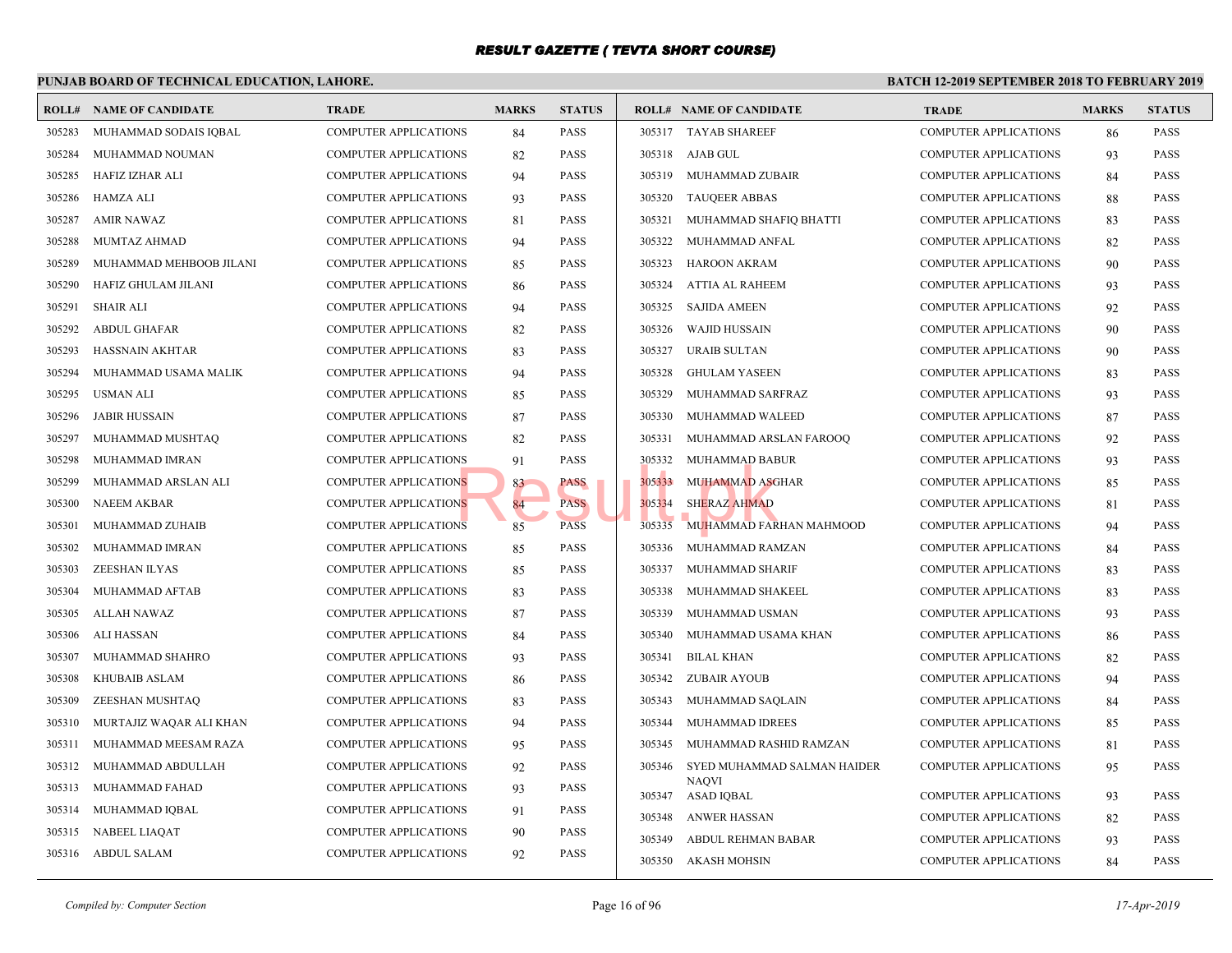|        | <b>BATCH 12-1</b><br>PUNJAB BOARD OF TECHNICAL EDUCATION, LAHORE. |                              |              |               |                                     |                                                 |  |  |  |  |  |
|--------|-------------------------------------------------------------------|------------------------------|--------------|---------------|-------------------------------------|-------------------------------------------------|--|--|--|--|--|
|        | <b>ROLL# NAME OF CANDIDATE</b>                                    | <b>TRADE</b>                 | <b>MARKS</b> | <b>STATUS</b> | <b>ROLL# NAME OF CANDIDATE</b>      | <b>TRAL</b>                                     |  |  |  |  |  |
| 305351 | <b>USAMA ISMAIL</b>                                               | <b>COMPUTER APPLICATIONS</b> | 94           | <b>PASS</b>   | 305385<br>SHAHID ULLAH              | <b>COMP</b>                                     |  |  |  |  |  |
| 305352 | <b>SHER ZAMAN</b>                                                 | <b>COMPUTER APPLICATIONS</b> | 83           | <b>PASS</b>   | 305386<br>MUHAMMAD AWAIS KHAN       | <b>COMP</b>                                     |  |  |  |  |  |
| 305353 | MUHAMMAD NOOR HASHMI                                              | <b>COMPUTER APPLICATIONS</b> | 82           | <b>PASS</b>   | 305387<br>ZAIN AHMAD KHAN           | <b>COMP</b>                                     |  |  |  |  |  |
| 305354 | MUHAMMAD ADNAN                                                    | <b>COMPUTER APPLICATIONS</b> | 83           | <b>PASS</b>   | 305388<br><b>BASIT ALI</b>          | <b>COMP</b>                                     |  |  |  |  |  |
| 305355 | ZIA UR REHMAN                                                     | <b>COMPUTER APPLICATIONS</b> | 88           | <b>PASS</b>   | 305389<br>FAISAL NAZAR SHAH         | <b>COMP</b>                                     |  |  |  |  |  |
| 305356 | MUHAMMAD SALEEM                                                   | <b>COMPUTER APPLICATIONS</b> | 85           | <b>PASS</b>   | 305390<br>MUHAMMAD USAMA SHAHZAD    | <b>COMP</b>                                     |  |  |  |  |  |
| 305357 | MUHAMMAD WAQAS                                                    | <b>COMPUTER APPLICATIONS</b> | 85           | <b>PASS</b>   | 305391<br>MUHAMMAD SHABAZ           | <b>COMP</b>                                     |  |  |  |  |  |
| 305358 | <b>TARIQ MAHMOOD</b>                                              | COMPUTER APPLICATIONS        | 93           | <b>PASS</b>   | 305392<br>MUHAMMAD HAMZA MUNEEB     | <b>COMP</b>                                     |  |  |  |  |  |
| 305359 | MUHAMMAD ISHFAQ                                                   | <b>COMPUTER APPLICATIONS</b> | 85           | <b>PASS</b>   | 305393                              | SYED MUHAMMAD HASHIR NAEEM<br><b>COMP</b>       |  |  |  |  |  |
| 305360 | ANAS KAREEM                                                       | <b>COMPUTER APPLICATIONS</b> | 87           | <b>PASS</b>   | 305394<br>MUHAMMAD ANSAR            | <b>COMP</b>                                     |  |  |  |  |  |
| 305361 | MUHAMMAD SAEED AHMAD                                              | <b>COMPUTER APPLICATIONS</b> | 82           | <b>PASS</b>   | 305395<br><b>SONIA NOREEN</b>       | <b>COMP</b>                                     |  |  |  |  |  |
| 305362 | HINA KIRAN                                                        | <b>COMPUTER APPLICATIONS</b> | 92           | <b>PASS</b>   | 305396<br><b>AMBREEN AMEER</b>      | <b>COMP</b>                                     |  |  |  |  |  |
| 305363 | MUHAMMAD MAAZ                                                     | <b>COMPUTER APPLICATIONS</b> | 85           | <b>PASS</b>   | <b>RIMSHA TARIQ</b><br>305397       | <b>COMP</b>                                     |  |  |  |  |  |
| 305364 | ASGHAR REHMAN                                                     | COMPUTER APPLICATIONS        | 82           | <b>PASS</b>   | 305398<br>ZESHAN RAMZAN             | <b>COMP</b>                                     |  |  |  |  |  |
| 305365 | MUHAMMAD ASIF                                                     | <b>COMPUTER APPLICATIONS</b> | 84           | <b>PASS</b>   | 305399<br>MUHAMMAD SALEEM           | <b>COMP</b>                                     |  |  |  |  |  |
| 305366 | <b>JALIL AHMAD</b>                                                | <b>COMPUTER APPLICATIONS</b> | 93           | <b>PASS</b>   | 305400<br><b>MUSTAFA FARID</b>      | <b>COMP</b>                                     |  |  |  |  |  |
| 305367 | <b>HASSNAIN LATEEF</b>                                            | <b>COMPUTER APPLICATIONS</b> | 82           | PASS          | 305401<br><b>WAJDAN ALI SHAHID</b>  | <b>COMP</b>                                     |  |  |  |  |  |
| 305368 | MUHAMMAD ARSHAD                                                   | <b>COMPUTER APPLICATIONS</b> | 83           | <b>PASS</b>   | 305402<br><b>KAMRAN NAWAZ</b>       | <b>COMP</b>                                     |  |  |  |  |  |
| 305369 | <b>SYED MOHI U DEEN</b>                                           | <b>COMPUTER APPLICATIONS</b> | 84           | <b>PASS</b>   | 305403<br>MUHAMMAD TALHA SAJJAD     | <b>COMP</b>                                     |  |  |  |  |  |
| 305370 | MUHAMMAD ABRAR BUTT                                               | <b>COMPUTER APPLICATIONS</b> | 88           | <b>PASS</b>   | 305404<br>MEHWISH SAEED             | <b>COMP</b>                                     |  |  |  |  |  |
| 305371 | MALIK MUHAMMAD ARIF                                               | <b>COMPUTER APPLICATIONS</b> | 90           | <b>PASS</b>   |                                     | <b>GOVERNMENT INSTITUTE OF COMMERCE,, TAUNS</b> |  |  |  |  |  |
| 305372 | <b>ABDUL RAFAY</b>                                                | <b>COMPUTER APPLICATIONS</b> | 95           | <b>PASS</b>   | 305405 MUHAMMAD ZAIN                | <b>COMP</b>                                     |  |  |  |  |  |
| 305373 | MUHAMMAD ARIF                                                     | <b>COMPUTER APPLICATIONS</b> | 90           | <b>PASS</b>   | 305406<br>MUHAMMAD ASIF             | <b>COMP</b>                                     |  |  |  |  |  |
| 305374 | HAFIZ MUHAMMAD MAZHAR KARIM                                       | <b>COMPUTER APPLICATIONS</b> | 92           | <b>PASS</b>   | <b>ASIF HUSSAIN</b><br>305407       | <b>COMP</b>                                     |  |  |  |  |  |
| 305375 | MUHAMMAD TARIQ MAJEED                                             | <b>COMPUTER APPLICATIONS</b> | 90           | <b>PASS</b>   | 305408<br>MUHAMMAD ARSLAN           | <b>COMP</b>                                     |  |  |  |  |  |
| 305376 | ANEELA HUSSAIN                                                    | <b>COMPUTER APPLICATIONS</b> | 90           | <b>PASS</b>   | 305409<br>HAMZA ALI                 | <b>COMP</b>                                     |  |  |  |  |  |
| 305377 | MUHAMMAD SHAHZAD                                                  | <b>COMPUTER APPLICATIONS</b> | 90           | <b>PASS</b>   | 305410<br>MUHAMMAD UMAR FAROOQ      | <b>COMP</b>                                     |  |  |  |  |  |
| 305378 | MUHAMMAD JAMSHAID                                                 | <b>COMPUTER APPLICATIONS</b> | 94           | <b>PASS</b>   | 305411                              | MUHAMMAD MUSHARAF ABBAS<br><b>COMP</b>          |  |  |  |  |  |
| 305379 | MUHAMMAD ZAIN ZIA                                                 | <b>COMPUTER APPLICATIONS</b> | 90           | <b>PASS</b>   | 305412<br>MUHAMMAD BILAL            | <b>COMP</b>                                     |  |  |  |  |  |
| 305380 | <b>SAMEER AHMAD</b>                                               | <b>COMPUTER APPLICATIONS</b> | 81           | <b>PASS</b>   | 305413<br>MUHAMMAD SHAHZAD          | <b>COMP</b>                                     |  |  |  |  |  |
| 305381 | MUHAMMAD TAHIR                                                    | <b>COMPUTER APPLICATIONS</b> | 85           | <b>PASS</b>   | 305414<br>MUHAMMAD TAIMOOR ZAFAR    | <b>COMP</b>                                     |  |  |  |  |  |
| 305382 | <b>GHULAM AKBER</b>                                               | <b>COMPUTER APPLICATIONS</b> | 82           | <b>PASS</b>   | <b>KHAN</b><br>305415 FAKHER KAMRAN | <b>COMP</b>                                     |  |  |  |  |  |
| 305383 | AROOSA KANWAL                                                     | <b>COMPUTER APPLICATIONS</b> | 90           | <b>PASS</b>   | REHMAT ULLAH<br>305416              | <b>COMP</b>                                     |  |  |  |  |  |
| 305384 | MUHAMMAD ADNAN                                                    | <b>COMPUTER APPLICATIONS</b> | 81           | <b>PASS</b>   | 305417 KAMRAN NAZEER                | <b>COMP</b>                                     |  |  |  |  |  |
|        |                                                                   |                              |              |               |                                     |                                                 |  |  |  |  |  |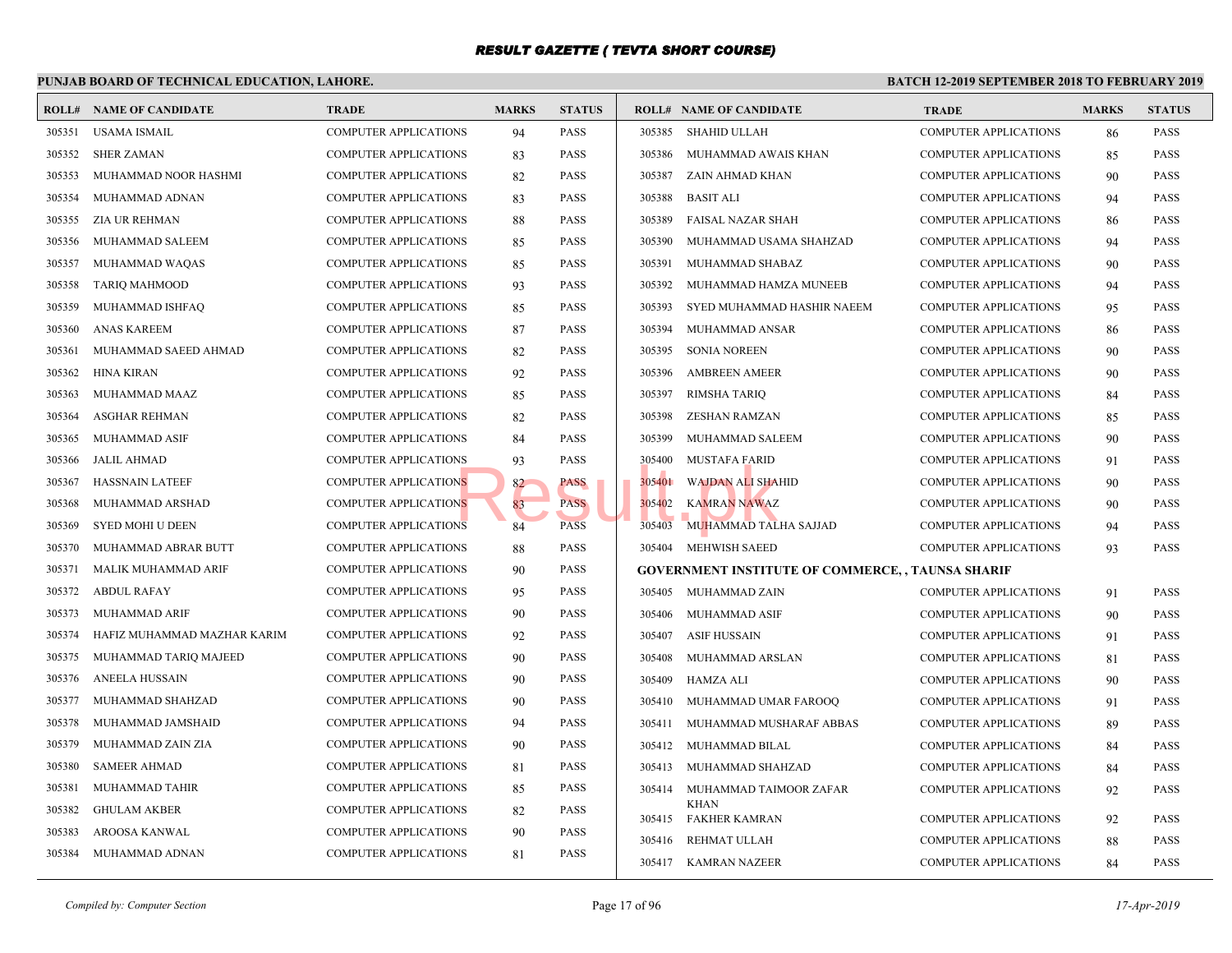|        | <b>BATCH 12-2</b><br>PUNJAB BOARD OF TECHNICAL EDUCATION, LAHORE. |                              |              |               |  |        |                                |              |  |  |  |  |
|--------|-------------------------------------------------------------------|------------------------------|--------------|---------------|--|--------|--------------------------------|--------------|--|--|--|--|
|        | <b>ROLL# NAME OF CANDIDATE</b>                                    | <b>TRADE</b>                 | <b>MARKS</b> | <b>STATUS</b> |  |        | <b>ROLL# NAME OF CANDIDATE</b> | <b>TRAL</b>  |  |  |  |  |
| 305418 | FARKHANDA MAJEED                                                  | <b>COMPUTER APPLICATIONS</b> | 96           | <b>PASS</b>   |  | 305451 | <b>ZUBAIR HAIDER</b>           | COMP         |  |  |  |  |
| 305419 | MUHAMMAD RAMZAN                                                   | COMPUTER APPLICATIONS        | 90           | <b>PASS</b>   |  | 305452 | AHMAD RAZA                     | <b>COMP</b>  |  |  |  |  |
| 305420 | MUHAMMAD AYYAZ BABUR                                              | COMPUTER APPLICATIONS        | 87           | <b>PASS</b>   |  | 305453 | <b>DANISH PERVEZ</b>           | <b>COMP</b>  |  |  |  |  |
| 305421 | MUHAMMAD NADEEM                                                   | COMPUTER APPLICATIONS        | 84           | <b>PASS</b>   |  | 305454 | MUHAMMAD REHMAN                | <b>COMP</b>  |  |  |  |  |
| 305422 | <b>RASHID KHAN</b>                                                | COMPUTER APPLICATIONS        | 85           | <b>PASS</b>   |  | 305455 | MUHAMMAD FAROOQ SAFDAR         | <b>COMP</b>  |  |  |  |  |
| 305423 | ZAFAR IQBAL                                                       | COMPUTER APPLICATIONS        | 84           | <b>PASS</b>   |  | 305456 | ZEESHAN MUZAFFAR               | <b>COMP</b>  |  |  |  |  |
| 305424 | MUHAMMAD AKMAL                                                    | COMPUTER APPLICATIONS        | 83           | <b>PASS</b>   |  | 305457 | <b>SULAMAN TARIQ</b>           | COMP         |  |  |  |  |
| 305425 | AFTAB MAHMOOD                                                     | COMPUTER APPLICATIONS        | 87           | <b>PASS</b>   |  | 305458 | ALI HAMAD                      | <b>COMP</b>  |  |  |  |  |
| 305426 | MUHAMMAD ASIF                                                     | <b>COMPUTER APPLICATIONS</b> | 90           | <b>PASS</b>   |  | 305459 | <b>GHULAM SAMDANI</b>          | <b>COMP</b>  |  |  |  |  |
| 305427 | <b>SHAKEEL AHMAD</b>                                              | COMPUTER APPLICATIONS        | 88           | <b>PASS</b>   |  | 305460 | MUHAMMAD USMAN                 | <b>COMP</b>  |  |  |  |  |
| 305428 | MUDASSIR SAEED                                                    | <b>COMPUTER APPLICATIONS</b> | 91           | <b>PASS</b>   |  | 305461 | MUHAMMAD MASHARAF              | <b>COMP</b>  |  |  |  |  |
| 305429 | MEHNAZ HASSAN                                                     | COMPUTER APPLICATIONS        | 91           | <b>PASS</b>   |  | 305462 | MUHAMMAD SULAIMAN              | <b>INDUS</b> |  |  |  |  |
| 305430 | MUHAMMAD ASIF                                                     | COMPUTER APPLICATIONS        | 89           | <b>PASS</b>   |  | 305463 | MUHAMMAD UMAR FAROOQ           | <b>INDUS</b> |  |  |  |  |
|        | GOVT. TECHNICAL TRAINING CENTRE (MALE), , CHAK JHUMRA             |                              |              |               |  | 305464 | <b>ANEEB ALI</b>               | <b>INDUS</b> |  |  |  |  |
| 305431 | <b>AMIN SHOUKAT</b>                                               | <b>COMPUTER APPLICATIONS</b> | 90           | <b>PASS</b>   |  | 305465 | ALI RAZA                       | <b>INDUS</b> |  |  |  |  |
| 305432 | <b>HASNAAT ALI</b>                                                | <b>COMPUTER APPLICATIONS</b> | 92           | <b>PASS</b>   |  | 305466 | SALMAN IJAZ                    | <b>INDUS</b> |  |  |  |  |
| 305433 | MUHAMMAD MUTEEN TAHIR                                             | COMPUTER APPLICATIONS        | 90           | PASS          |  | 305467 | <b>ABDUL REHMAN</b>            | <b>INDUS</b> |  |  |  |  |
| 305434 | <b>GHULAM SUBHANI</b>                                             | <b>COMPUTER APPLICATIONS</b> | 86           | <b>PASS</b>   |  | 305468 | MUHAMMAD AQEEL AKHTAR          | <b>INDUS</b> |  |  |  |  |
| 305435 | MUHAMMAD HARIS                                                    | COMPUTER APPLICATIONS        |              | <b>ABSENT</b> |  | 305469 | <b>SAQIB JAVED</b>             | <b>INDUS</b> |  |  |  |  |
| 305436 | <b>FIAZ ALI</b>                                                   | COMPUTER APPLICATIONS        | 93           | <b>PASS</b>   |  | 305470 | MUHAMMAD AZEEM                 | <b>INDUS</b> |  |  |  |  |
| 305437 | MUHAMMAD SAYIAM SHAZAL                                            | COMPUTER APPLICATIONS        | 92           | <b>PASS</b>   |  | 305471 | MUHAMMAD AHMAD                 | <b>INDUS</b> |  |  |  |  |
| 305438 | MUHAMMAD ABASS                                                    | COMPUTER APPLICATIONS        | 89           | <b>PASS</b>   |  | 305472 | ZEESHAN ALI                    | <b>INDUS</b> |  |  |  |  |
| 305439 | MUHAMMAD ABBAS                                                    | <b>COMPUTER APPLICATIONS</b> | 89           | <b>PASS</b>   |  | 305473 | MUHAMMAD QASIM                 | <b>INDUS</b> |  |  |  |  |
| 305440 | <b>WASI ZAHEER</b>                                                | COMPUTER APPLICATIONS        | 91           | <b>PASS</b>   |  | 305474 | AHMAD ZAHEER ARSHAD            | <b>INDUS</b> |  |  |  |  |
| 305441 | MUHAMMAD NOUMAN                                                   | <b>COMPUTER APPLICATIONS</b> | 90           | <b>PASS</b>   |  | 305475 | MUHAMMAD SAQIB AMIN            | <b>INDUS</b> |  |  |  |  |
| 305442 | <b>WALID AHMAD</b>                                                | COMPUTER APPLICATIONS        | 90           | <b>PASS</b>   |  | 305476 | MUHAMMAD ASIF                  | <b>INDUS</b> |  |  |  |  |
| 305443 | FAHD MAQSOOD                                                      | <b>COMPUTER APPLICATIONS</b> | 83           | <b>PASS</b>   |  | 305477 | HASSAN RAZA                    | <b>INDUS</b> |  |  |  |  |
| 305444 | MUHAMMAD RAHMAN                                                   | <b>COMPUTER APPLICATIONS</b> |              | <b>ABSENT</b> |  | 305478 | ABDUL WAHAB KHALID             | <b>INDUS</b> |  |  |  |  |
| 305445 | <b>USMAN ARSHAD</b>                                               | <b>COMPUTER APPLICATIONS</b> | 90           | <b>PASS</b>   |  | 305479 | <b>NADEEM HUSSAIN</b>          | <b>INDUS</b> |  |  |  |  |
| 305446 | <b>BABER KHAN</b>                                                 | <b>COMPUTER APPLICATIONS</b> |              | <b>ABSENT</b> |  | 305480 | MUHAMMAD USMAN                 | <b>INDUS</b> |  |  |  |  |
| 305447 | MUHAMMAD BILAL                                                    | <b>COMPUTER APPLICATIONS</b> | 87           | <b>PASS</b>   |  | 305481 | <b>MATLOOB HUSSAIN SABIR</b>   | <b>INDUS</b> |  |  |  |  |
| 305448 | MUHAMMAD ZEESHAN                                                  | COMPUTER APPLICATIONS        | 86           | <b>PASS</b>   |  | 305482 | IMTIAZ ALI                     | <b>INDUS</b> |  |  |  |  |
| 305449 | MUHAMMAD NAVEED AFZAL                                             | COMPUTER APPLICATIONS        | 93           | <b>PASS</b>   |  | 305483 | MUHAMMAD MUSHTAQ AHMAD         | <b>INDUS</b> |  |  |  |  |
| 305450 | ALI RAZA                                                          | COMPUTER APPLICATIONS        | 92           | <b>PASS</b>   |  | 305484 | MUHAMMAD ASAD                  | <b>HOME</b>  |  |  |  |  |
|        |                                                                   |                              |              |               |  |        |                                |              |  |  |  |  |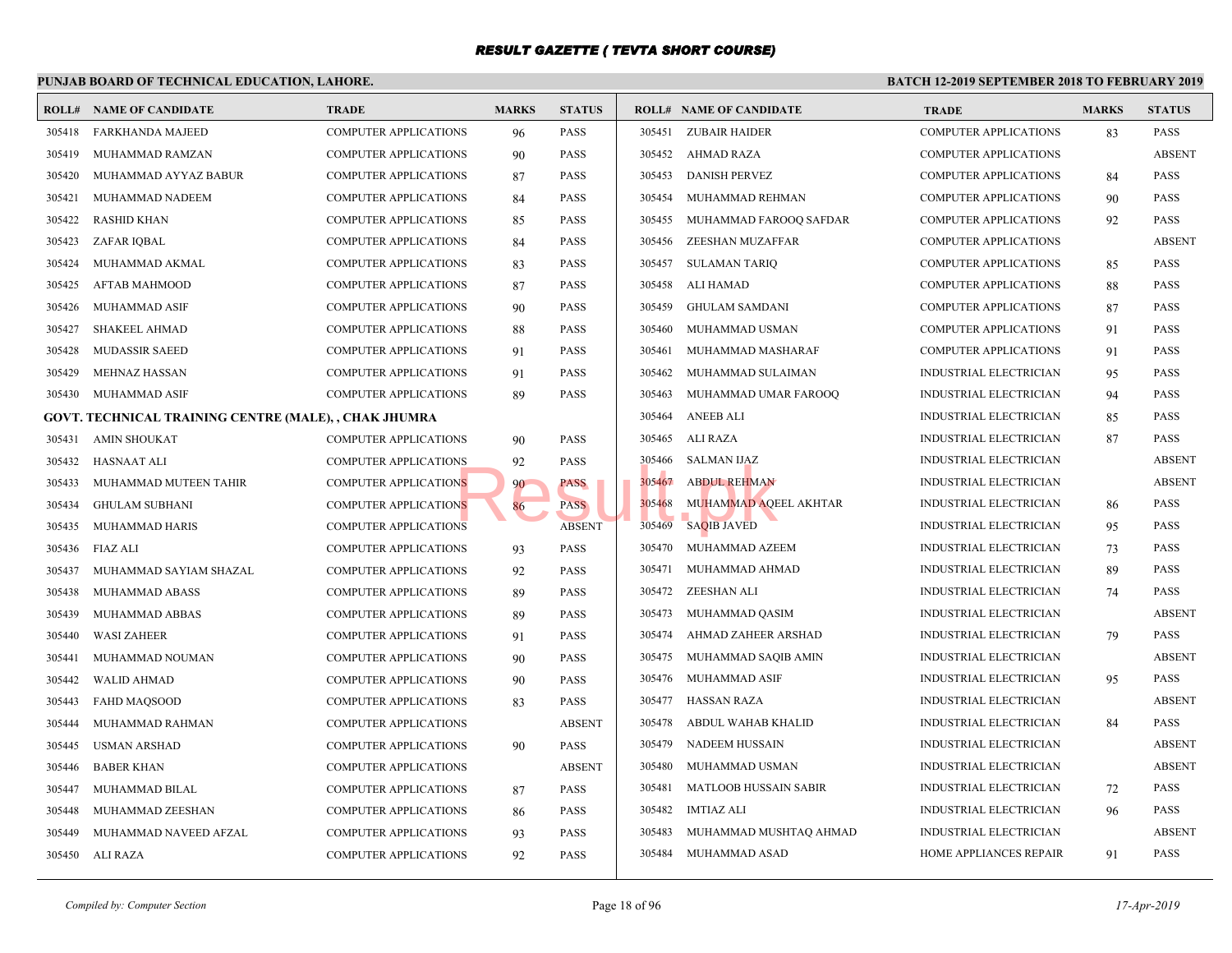#### **PUNJAB BOARD OF TECHNICAL EDUCATION, LAHORE. BATCH 12-ROLL# NAME OF CANDIDATE TRADE MARKS STATUS ROLL# NAME OF CANDIDATE TRADE MARKS STATUS** 305485 MUDDASA SAFDAR HOME APPLIANCES REPAIR 91 PASS 305486 MUHAMMAD QASIM HOME APPLIANCES REPAIR 90 PASS 305487 SEHRAN TARIQ HOME APPLIANCES REPAIR ABSENT 305488 HAMZA TAHIR HOME APPLIANCES REPAIR 90 PASS 305489 MUDASSAR MEHMOOD HOME APPLIANCES REPAIR 92 PASS 305490 TAYYAB TAHIR HOME APPLIANCES REPAIR 86 PASS 305491 MUHAMMAD RIZWAN HOME APPLIANCES REPAIR 95 PASS 305492 ABDUL KAREEM HOME APPLIANCES REPAIR 88 PASS 305493 ALI HAIDER HOME APPLIANCES REPAIR 91 PASS 305494 ZOHAIB SALEEM HOME APPLIANCES REPAIR 83 PASS 305495 MUHAMMAD SAEED HOME APPLIANCES REPAIR 94 PASS 305496 MOHSIN SHAFIQUE HOME APPLIANCES REPAIR ABSENT 305497 NADEEM IDREES HOME APPLIANCES REPAIR 90 PASS 305498 ALI RAZA HOME APPLIANCES REPAIR ABSENT **GOVERNMENT COLLEGE OF COMMERCE, PEPOLES COLONEY, FAISALABAD** 305499 MUHAMMAD AWAIS COMPUTER APPLICATIONS 85 PASS 305500 MUHAMMAD FAIZAN JILLANI COMPUTER APPLICATIONS 90 PASS 305501 MUHAMMAD IDREES COMPUTER APPLICATIONS 85 PASS 305502 FIZA ASIF COMPUTER APPLICATIONS 87 PASS 305503 IQRA FAREED COMPUTER APPLICATIONS 87 PASS 305504 QURRA TUL AIN COMPUTER APPLICATIONS 86 PASS 305505 RAVIHA HAMEED COMPUTER APPLICATIONS 86 PASS 305506 MUHAMMAD USMAN COMPUTER APPLICATIONS 86 PASS 305507 SYED MUHAMMAD AHMAD ARSHAD COMPUTER APPLICATIONS 84 PASS 305508 MUHAMMAD ABU BAKAR COMPUTER APPLICATIONS 85 PASS 305509 ZAFAR IQBAL COMPUTER APPLICATIONS 85 PASS 305510 SABIR RAMZAN COMPUTER APPLICATIONS 85 PASS 305511 ADNAN HUSSAIN COMPUTER APPLICATIONS 84 PASS 305512 SHAHID MASEEH COMPUTER APPLICATIONS ABSENT 305513 RAFIA YOUSAF COMPUTER APPLICATIONS ABSENT 305514 MUHAMMAD MAJID HABIB COMPUTER APPLICATIONS 87 PASS 305515 MUHAMMAD HAMZA MAZHAR COMPUTER APPLICATIONS 91 PASS 305516 SIKANDAR HIYAT ALI COMPUTER APPLICATIONS 90 PASS 305517 MUHAMMAD USMAN COMPUTER APPLICATIONS 83 PASS 305518 USMAN MAZHAR COMP 305519 FAZAL ABBAS COMP 305520 SUMSAM HAIDER COMP 305521 AMIR JAVED COMP 305522 TAHSEEN ABBAS COMP 305523 AHMAD HASSAN COMP 305524 MUHAMMAD BILAL COMP 305525 ISRA FATIMA COMP 305526 AHMAD FARAZ PASHA COMP 305527 USAMA ASGHAR COMP 305528 AQEEL SALEEM COMP 305529 MUHAMMAD HAMZA SALEEM COMP 305530 MUHAMMAD ZEESHAN AFZAL COMP 305531 AZIZ AHMAD COMP 305532 ANSAR ALI COMP 305533 AWAIS AHMAD COMP 305534 MUHAMMAD BILAL COMP 305535 MUHAMMAD AWAIS SHAFIQUE COMP 305536 ATA UL REHMAN COMP 305537 SAJJAD ALI COMP 305538 YASIR SHARIF COMP 305539 MUNAWWAR HUSSAIN COMP 305540 SHOUKAT ALI COMP 305541 MUHAMMAD USMAN COMP 305542 MUHAMMAD SHAHZAD COMP 305543 ATTIQ UR REHMAN COMP 305544 MUHAMMAD ABBAS COMP 305545 USAMA SAFDAR COMP 305546 MUHAMMAD TAYYAB COMP 305547 MUHAMMAD ADEEL COMP 305548 MOMINA ALVI COMP 305549 AAMIR HUSSAIN COMP 305550 HAIDER ALI COMP 305551 FAHAD HASSAN COMP NS 85 PASS<br>NS 85 PASS 305534 MUHAMMAD BIL.<br>RNS 87 PASS 305535 MUHAMMAD AW.<br>205536 ATA UL REHMAN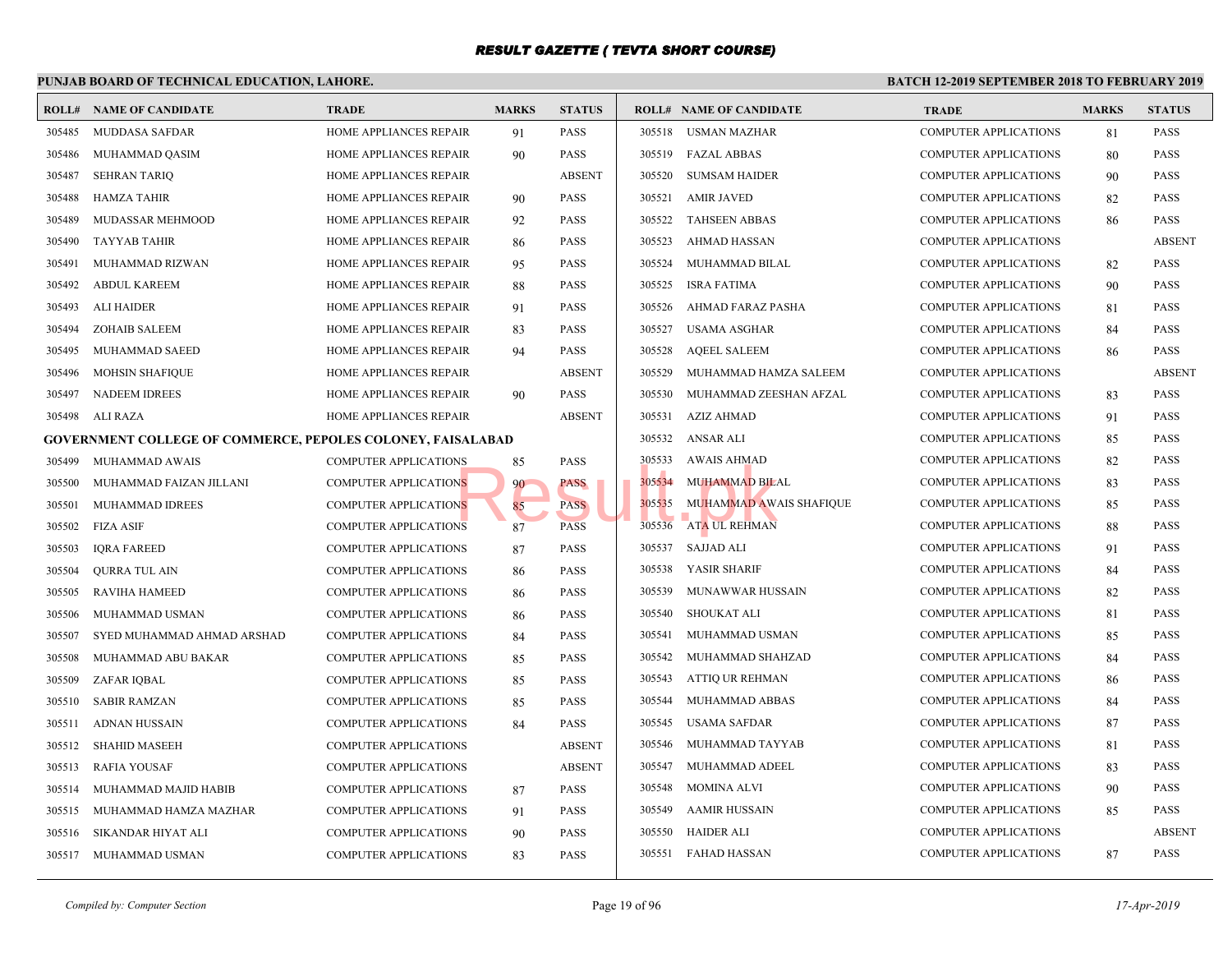|        | PUNJAB BOARD OF TECHNICAL EDUCATION, LAHORE.<br><b>BATCH 12-</b> |                                                 |              |               |        |                                                |                                 |  |  |  |  |  |
|--------|------------------------------------------------------------------|-------------------------------------------------|--------------|---------------|--------|------------------------------------------------|---------------------------------|--|--|--|--|--|
|        | <b>ROLL# NAME OF CANDIDATE</b>                                   | <b>TRADE</b>                                    | <b>MARKS</b> | <b>STATUS</b> |        | <b>ROLL# NAME OF CANDIDATE</b>                 | <b>TRAI</b>                     |  |  |  |  |  |
| 305552 | <b>SHAKEEL HAIDER</b>                                            | <b>COMPUTER APPLICATIONS</b>                    | 88           | <b>PASS</b>   | 305582 | MUHAMMAD AWAIS                                 | <b>CNCP</b>                     |  |  |  |  |  |
| 305553 | MUHAMMAD FIZAN                                                   | <b>COMPUTER APPLICATIONS</b>                    | 87           | <b>PASS</b>   | 305583 | MUHAMMAD USAMA                                 | <b>MACH</b><br>CNC <sub>P</sub> |  |  |  |  |  |
| 305554 | <b>ABDUL SABOOR</b>                                              | <b>COMPUTER APPLICATIONS</b>                    | 90           | <b>PASS</b>   |        |                                                | <b>MACF</b>                     |  |  |  |  |  |
| 305555 | MUHAMMAD IZAN                                                    | COMPUTER APPLICATIONS                           | 90           | <b>PASS</b>   | 305584 | MUHAMMAD MAHNA                                 | <b>CNCP</b>                     |  |  |  |  |  |
| 305556 | <b>SHAHID ALI</b>                                                | COMPUTER APPLICATIONS                           | 95           | <b>PASS</b>   | 305585 | MUHAMMAD RAFI                                  | <b>MACH</b><br>CNC P            |  |  |  |  |  |
|        |                                                                  |                                                 |              | <b>ABSENT</b> |        |                                                | <b>MACH</b>                     |  |  |  |  |  |
| 305557 | ARSLAN                                                           | <b>COMPUTER APPLICATIONS</b>                    |              |               | 305586 | MUHAMMAD ARSLAN                                | CNC <sub>P</sub>                |  |  |  |  |  |
| 305558 | MUHAMMAD ARSALAN RAUF                                            | <b>COMPUTER APPLICATIONS</b>                    |              | <b>ABSENT</b> | 305587 | MOHSIN HASSAN ABBAS                            | <b>MACH</b><br>CNC <sub>P</sub> |  |  |  |  |  |
| 305559 | SHAHZADI MUNNYYA                                                 | <b>COMPUTER APPLICATIONS</b>                    | 90           | <b>PASS</b>   |        |                                                | <b>MACF</b>                     |  |  |  |  |  |
| 305560 | MUHAMMAD TAFHIM ZARYAB ZIA                                       | <b>COMPUTER APPLICATIONS</b>                    | 90           | <b>PASS</b>   | 305588 | <b>ROMAN ASLAM</b>                             | CNC <sub>P</sub>                |  |  |  |  |  |
| 305561 | NAUMAN GULZAR ALVI                                               | COMPUTER APPLICATIONS                           | 82           | PASS          | 305589 | HAFIZ AHMAD RAZA QADRI                         | <b>MACH</b><br>CNC <sub>P</sub> |  |  |  |  |  |
| 305562 | MUHAMMAD KAMRAN                                                  | COMPUTER APPLICATIONS                           | 88           | <b>PASS</b>   |        |                                                | <b>MACH</b>                     |  |  |  |  |  |
| 305563 | MUHAMMAD UMAR HUSSAIN                                            | COMPUTER APPLICATIONS                           | 84           | <b>PASS</b>   | 305590 | MUHAMMAD SALMAN UL SALEEM                      | CNC <sub>P</sub>                |  |  |  |  |  |
| 305564 | <b>IBRAR ALI</b>                                                 | COMPUTER APPLICATIONS                           | 90           | <b>PASS</b>   | 305591 | TAHIR FAROOQ                                   | <b>MACF</b><br>CNC <sub>P</sub> |  |  |  |  |  |
| 305565 | MAHRUKH AHMAD                                                    | <b>COMPUTER APPLICATIONS</b>                    | 93           | PASS          |        |                                                | <b>MACH</b>                     |  |  |  |  |  |
| 305566 | MUHAMMAD BILAL ARSHAD                                            | <b>COMPUTER APPLICATIONS</b>                    | 81           | <b>PASS</b>   | 305592 | AHMAD MUSTAFA                                  | CNC P<br><b>MACH</b>            |  |  |  |  |  |
| 305567 | MUHAMMAD USMAN                                                   | <b>COMPUTER APPLICATIONS</b>                    | 84           | <b>PASS</b>   | 305593 | YASIR                                          | CNC <sub>P</sub>                |  |  |  |  |  |
| 305568 | <b>ABDUL REHMAN</b>                                              | <b>COMPUTER APPLICATIONS</b>                    | 85           | PASS          | 305594 |                                                | <b>MACH</b><br>CNC <sub>P</sub> |  |  |  |  |  |
| 305569 | MUHAMMAD WASEEM SALEEM                                           | <b>COMPUTER APPLICATIONS</b>                    | 85           | <b>PASS</b>   |        | <b>MUHAMMAD HAMZA</b>                          | <b>MACH</b>                     |  |  |  |  |  |
|        |                                                                  |                                                 |              |               | 305595 | <b>MUBASHAR HUSSAIN</b>                        | CNC <sub>P</sub>                |  |  |  |  |  |
| 305570 | <b>KOUSAR</b>                                                    | <b>COMPUTER APPLICATIONS</b>                    | 93           | <b>PASS</b>   | 305596 |                                                | MACH<br>CNC <sub>P</sub>        |  |  |  |  |  |
| 305571 | ZOHAIB ALI                                                       | <b>COMPUTER APPLICATIONS</b>                    |              | <b>ABSENT</b> |        | MUHAMMAD ANSAR                                 | <b>MACH</b>                     |  |  |  |  |  |
| 305572 | MUHAMMAD ADREES                                                  | <b>COMPUTER APPLICATIONS</b>                    |              | <b>ABSENT</b> | 305597 | FAKHAR AMAN                                    | CNC <sub>P</sub>                |  |  |  |  |  |
| 305573 | AYESHA PARVEEN                                                   | <b>COMPUTER APPLICATIONS</b>                    | 90           | <b>PASS</b>   | 305598 | MUHAMMAD BILAL                                 | <b>MACH</b><br>CNC P            |  |  |  |  |  |
|        | GOVERNMENT COLLEGE OF TECHNOLOGY, SAMANABAD, FAISALABAD          |                                                 |              |               |        |                                                | <b>MACH</b>                     |  |  |  |  |  |
|        | 305574 ZUNAIR FAROOQ                                             | <b>CNC PROGRAMMER &amp;</b>                     | 85           | <b>PASS</b>   |        | <b>GOVERNMENT INSTITUTE OF COMMERCE, JHANG</b> |                                 |  |  |  |  |  |
| 305575 | KHAN ABDULLAH                                                    | <b>MACHINIST</b><br><b>CNC PROGRAMMER &amp;</b> |              | <b>PASS</b>   | 305599 | MUHAMMAD HAMZA                                 | <b>COMP</b>                     |  |  |  |  |  |
|        |                                                                  | <b>MACHINIST</b>                                | 81           |               | 305600 | TALHA REHMAN                                   | <b>COMP</b>                     |  |  |  |  |  |
| 305576 | MUHAMMAD UMAIR RAZA                                              | CNC PROGRAMMER &                                | 73           | <b>PASS</b>   | 305601 | MUHAMMAD WAQAS                                 | <b>COMP</b>                     |  |  |  |  |  |
| 305577 | NOOR KHAN                                                        | <b>MACHINIST</b><br><b>CNC PROGRAMMER &amp;</b> | 79           | <b>PASS</b>   | 305602 | SAMIA SHAHZADI                                 | COMP                            |  |  |  |  |  |
|        |                                                                  | <b>MACHINIST</b>                                |              |               | 305603 | MUHAMMAD AWAIS KHAN                            | <b>COMP</b>                     |  |  |  |  |  |
| 305578 | MUHAMMAD KASHIF                                                  | CNC PROGRAMMER &<br><b>MACHINIST</b>            | 74           | <b>PASS</b>   | 305604 | <b>HIRA KANWAL</b>                             | <b>COMP</b>                     |  |  |  |  |  |
| 305579 | MUHAMMAD ANSAB ALI                                               | <b>CNC PROGRAMMER &amp;</b><br><b>MACHINIST</b> | 63           | <b>PASS</b>   | 305605 | ALI RAZA                                       | <b>COMP</b>                     |  |  |  |  |  |
| 305580 | <b>MUSTANSIR HUSSAIN</b>                                         | CNC PROGRAMMER &                                | 72           | <b>PASS</b>   | 305606 | ABDULLAH                                       | <b>COMP</b>                     |  |  |  |  |  |
|        |                                                                  | <b>MACHINIST</b>                                |              |               | 305607 | UMAR SHAKEEL                                   | COMP                            |  |  |  |  |  |
| 305581 | MUHAMMAD ASLAM                                                   | CNC PROGRAMMER &<br><b>MACHINIST</b>            |              | <b>ABSENT</b> | 305608 | MUHAMMAD AHSAN NAWAZ                           | <b>COMP</b>                     |  |  |  |  |  |
|        |                                                                  |                                                 |              |               |        |                                                |                                 |  |  |  |  |  |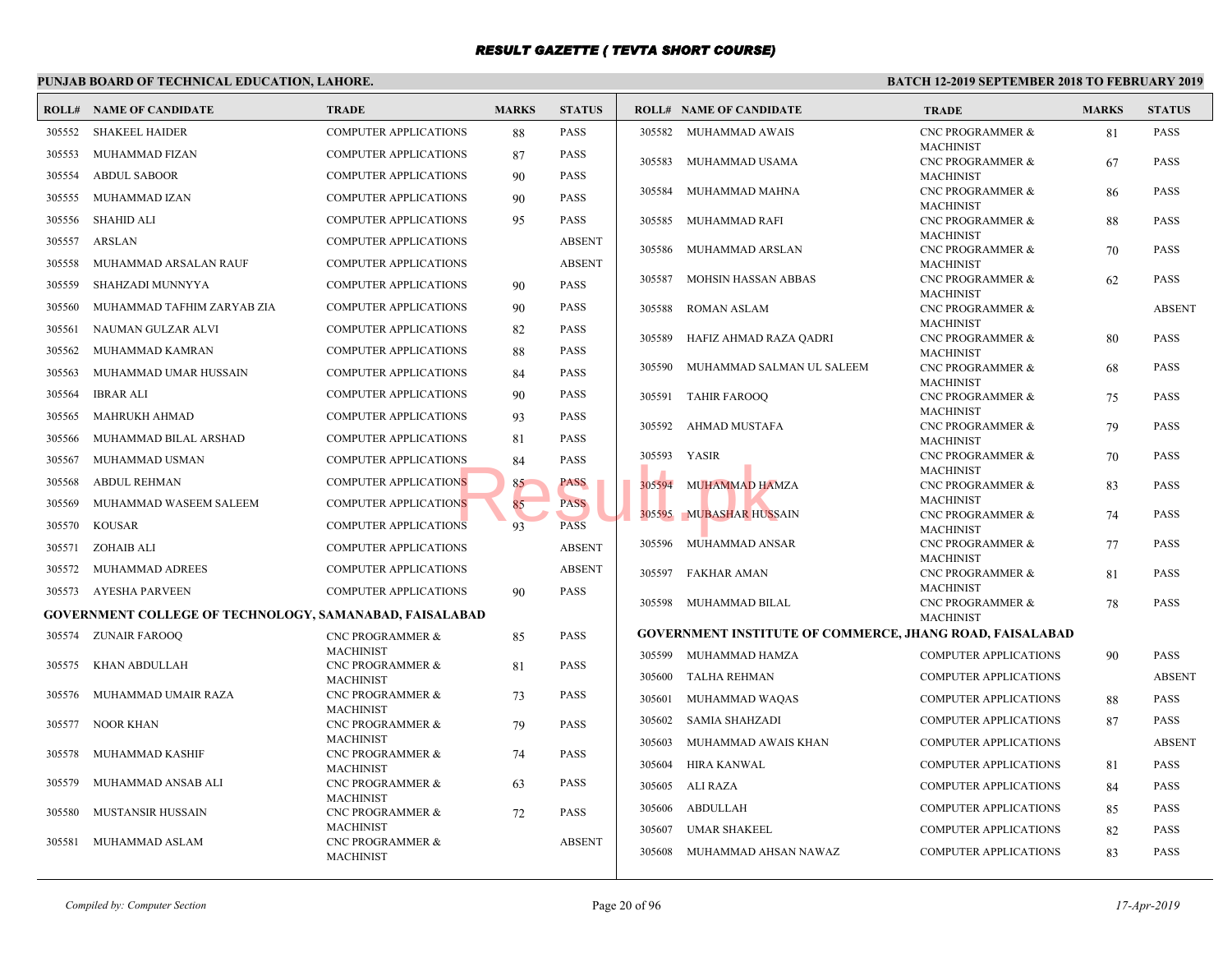|                   | PUNJAB BOARD OF TECHNICAL EDUCATION, LAHORE.                       |                              | <b>BATCH 12-</b> |               |        |                                                  |              |
|-------------------|--------------------------------------------------------------------|------------------------------|------------------|---------------|--------|--------------------------------------------------|--------------|
|                   | <b>ROLL# NAME OF CANDIDATE</b>                                     | <b>TRADE</b>                 | <b>MARKS</b>     | <b>STATUS</b> |        | <b>ROLL# NAME OF CANDIDATE</b>                   | <b>TRAL</b>  |
| 305609            | <b>MOHSIN YASEEN</b>                                               | <b>COMPUTER APPLICATIONS</b> | 81               | <b>PASS</b>   | 305641 | <b>USAMA HAROON</b>                              | COMP         |
| 305610            | <b>ARMISH SEHER</b>                                                | <b>COMPUTER APPLICATIONS</b> | 88               | <b>PASS</b>   | 305642 | <b>SARA MUGHEES</b>                              | <b>COMP</b>  |
| 305611            | MUHAMMAD USMAN AKRAM                                               | <b>COMPUTER APPLICATIONS</b> | 83               | <b>PASS</b>   | 305643 | MUHAMMAD JUNAID AFZAL                            | <b>COMP</b>  |
| 305612            | ZEESHAN ASLAM                                                      | COMPUTER APPLICATIONS        | 81               | <b>PASS</b>   |        | SITARA INSTITUTE OF MANAGEMENT & TECHNOLO        |              |
| 305613            | <b>USMAN MAQSSOOD</b>                                              | <b>COMPUTER APPLICATIONS</b> |                  | <b>ABSENT</b> |        | JARANWALA ROAD,, FAISALABAD                      |              |
| 305614            | HASNAIN ALI                                                        | <b>COMPUTER APPLICATIONS</b> |                  | <b>ABSENT</b> | 305645 | 305644 MUHAMMAD ABUBAKAR AMIR                    | <b>FASHI</b> |
| 305615            | MIAN M ISMAEEL                                                     | <b>COMPUTER APPLICATIONS</b> | 90               | <b>PASS</b>   |        | AMINA ALI                                        | <b>FASHI</b> |
| 305616            | MUHAMMAD AFTAB SULTAN                                              | COMPUTER APPLICATIONS        | 83               | <b>PASS</b>   | 305646 | NOOR FATIMA JAVED                                | <b>FASHI</b> |
| 305617            | HAFIZ MUHAMMAD USMAN                                               | <b>COMPUTER APPLICATIONS</b> | 82               | <b>PASS</b>   | 305647 | <b>RAZA DASTGHIR</b>                             | <b>FASHI</b> |
| 305618            | MUHAMMAD TANVEER                                                   | COMPUTER APPLICATIONS        | 82               | <b>PASS</b>   | 305648 | MUHAMMAD SUFIAN                                  | FASHI        |
| 305619            | MUHAMMAD SAJJAD                                                    | <b>COMPUTER APPLICATIONS</b> | 81               | <b>PASS</b>   | 305649 | MUHAMMAD NAEEM                                   | FASHI        |
| 305620            | ANAM SHAHZADI                                                      | <b>COMPUTER APPLICATIONS</b> | 87               | <b>PASS</b>   | 305650 | <b>URWAH TARIQ</b>                               | FASHI        |
| 305621            | MUHAMMAD WAQAS                                                     | <b>COMPUTER APPLICATIONS</b> | 80               | <b>PASS</b>   | 305651 | SHARJEEL AHMMAD                                  | FASHI        |
| 305622            | MUHAMMAD USMAN ARSHAD                                              | <b>COMPUTER APPLICATIONS</b> | 80               | <b>PASS</b>   | 305652 | MUHAMMAD USMAN                                   | FASH         |
| 305623            | MUHAMMAD FARHAN AKRAM                                              | <b>COMPUTER APPLICATIONS</b> | 85               | <b>PASS</b>   | 305653 | <b>ZAINAB ARIF</b>                               | FASH         |
|                   | <b>GOVT. STAFF TRAINING COLLEGE, PEOPLES COLONY NEAR D GROUND,</b> |                              |                  |               |        | 305654 JAVERIA MUSHTAQ                           | FASH         |
| <b>FAISALABAD</b> |                                                                    |                              |                  |               |        | <b>THE REHMAN COLLEGE, JARANWALA ROAD, FAISA</b> |              |
|                   | 305624 MUHAMMAD ARSLAN RIAZ                                        | <b>COMPUTER APPLICATIONS</b> | 87               | <b>PASS</b>   | 305655 | <b>SIDRA SHAKEEL</b>                             | COMP         |
| 305625            | MUHAMMAD UMAR                                                      | <b>COMPUTER APPLICATIONS</b> | 74               | <b>PASS</b>   | 305656 | AYESHA JIYA                                      | COMP         |
| 305626            | MUHAMMAD SHAHZAD                                                   | <b>COMPUTER APPLICATIONS</b> | 85               | <b>PASS</b>   | 305657 | MUHAMMAD SUFYAN                                  | <b>COMP</b>  |
| 305627            | RANA MUHAMMAD MUZAMMIL<br><b>HUSSAIN</b>                           | <b>COMPUTER APPLICATIONS</b> | 77               | <b>PASS</b>   | 305658 | MUHAMMAD DANISH                                  | <b>COMP</b>  |
| 305628            | MUHAMMAD USMAN                                                     | <b>COMPUTER APPLICATIONS</b> |                  | <b>ABSENT</b> | 305659 | RANA AHMAD RAZA                                  | <b>COMP</b>  |
| 305629            | MUHAMMAD ASIM NISAR                                                | <b>COMPUTER APPLICATIONS</b> | 84               | <b>PASS</b>   | 305660 | MUNAZA ASLAM                                     | <b>COMP</b>  |
| 305630            | <b>KAMRAN FAISAL</b>                                               | <b>COMPUTER APPLICATIONS</b> | 88               | <b>PASS</b>   | 305661 | <b>SABA RAFIQUE</b>                              | <b>COMP</b>  |
| 305631            | MUHAMMAD NAZEEL                                                    | <b>COMPUTER APPLICATIONS</b> | 88               | <b>PASS</b>   | 305662 | <b>DILAWAR HUSSAIN</b>                           | <b>COMP</b>  |
| 305632            | <b>AZEEN ANWAAR</b>                                                | <b>COMPUTER APPLICATIONS</b> | 90               | <b>PASS</b>   | 305663 | MUHAMMAD HASSAN KHAN                             | <b>COMP</b>  |
| 305633            | MUHAMMAD USMAN                                                     | <b>COMPUTER APPLICATIONS</b> | 80               | <b>PASS</b>   | 305664 | FARHAN AHMAD KHAN                                | <b>COMP</b>  |
| 305634            | <b>TAHIR USMAN</b>                                                 | <b>COMPUTER APPLICATIONS</b> | 92               | <b>PASS</b>   | 305665 | MUHAMMAD USMAN FAROOQ                            | <b>COMP</b>  |
| 305635            | <b>USAMA TANVEER</b>                                               | <b>COMPUTER APPLICATIONS</b> |                  | <b>ABSENT</b> | 305666 | MUHAMMAD ASAD ZAIN                               | <b>COMP</b>  |
| 305636            | <b>HARIS ALI</b>                                                   | <b>COMPUTER APPLICATIONS</b> | 84               | <b>PASS</b>   | 305667 | AZIZ UL REHMAN                                   | <b>COMP</b>  |
| 305637            | MUHAMMAD SHAHID                                                    | <b>COMPUTER APPLICATIONS</b> | 88               | <b>PASS</b>   | 305668 | <b>RASHID ALI</b>                                | <b>COMP</b>  |
| 305638            | MUHAMMAD YASEEN                                                    | <b>COMPUTER APPLICATIONS</b> | 72               | <b>PASS</b>   | 305669 | <b>FAIZAN ASIF</b>                               | <b>COMP</b>  |
| 305639            | <b>GHAZANFAR ALI</b>                                               | <b>COMPUTER APPLICATIONS</b> | 84               | <b>PASS</b>   | 305670 | RABIA SIKANDAR                                   | <b>COMP</b>  |
| 305640            | <b>KHAWAR HUSSAIN</b>                                              | <b>COMPUTER APPLICATIONS</b> | 82               | <b>PASS</b>   | 305671 | ASHFAQ MAHYOU DIN                                | COMP         |
|                   |                                                                    |                              |                  |               |        |                                                  |              |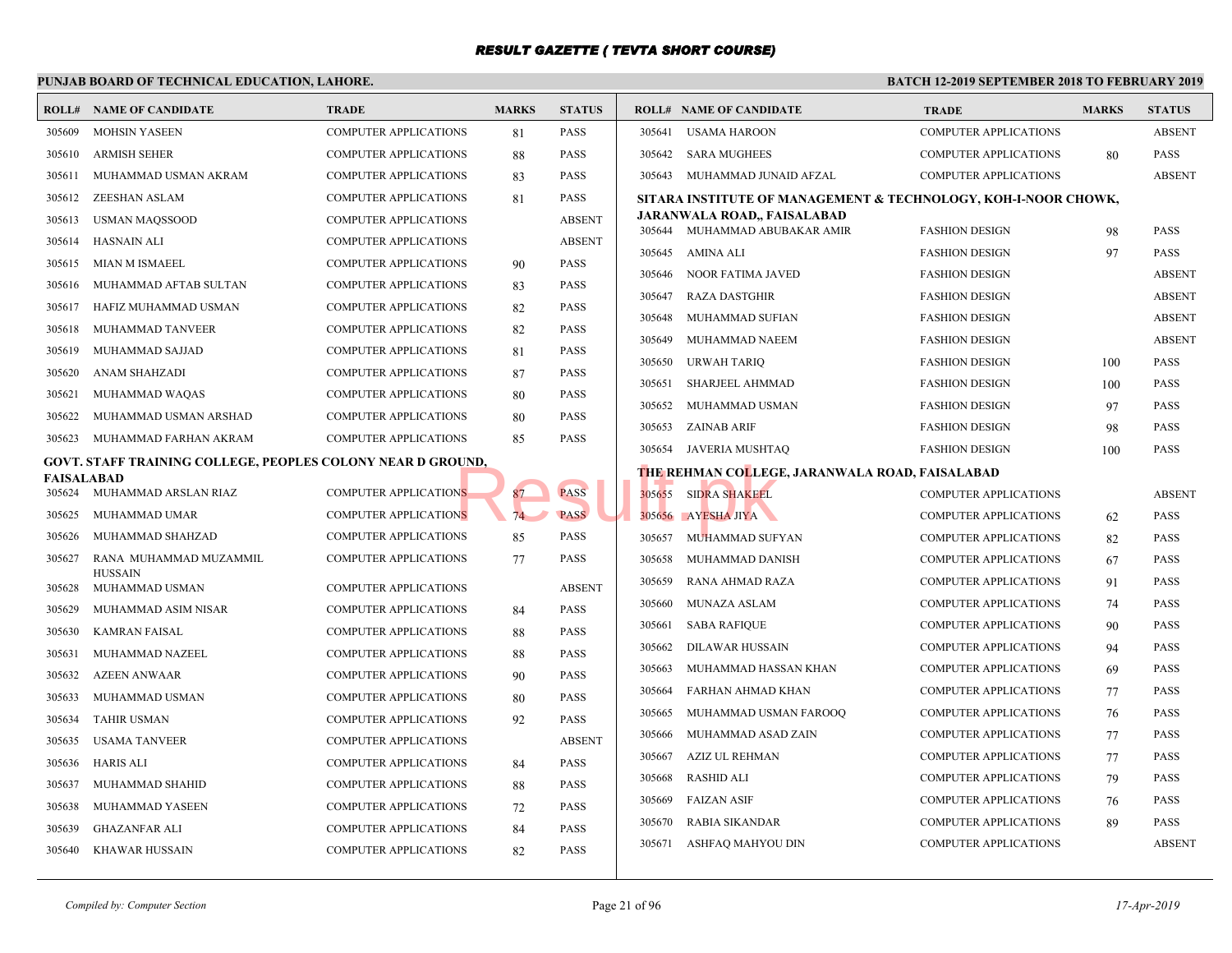|        | PUNJAB BOARD OF TECHNICAL EDUCATION, LAHORE. |                              |              |               |                  |                                             | <b>BATCH 12-</b> |
|--------|----------------------------------------------|------------------------------|--------------|---------------|------------------|---------------------------------------------|------------------|
|        | <b>ROLL# NAME OF CANDIDATE</b>               | <b>TRADE</b>                 | <b>MARKS</b> | <b>STATUS</b> |                  | <b>ROLL# NAME OF CANDIDATE</b>              | <b>TRAI</b>      |
| 305672 | <b>NOOR FATIMA</b>                           | COMPUTER APPLICATIONS        | 85           | <b>PASS</b>   | 305706           | MUHAMMAD ZUBAIR                             | COMP             |
| 305673 | MISBAH UROOJ                                 | <b>COMPUTER APPLICATIONS</b> | 89           | <b>PASS</b>   | 305707           | RIDA NAWAZ                                  | <b>COMP</b>      |
| 305674 | <b>BILQEES NAWAZ</b>                         | <b>COMPUTER APPLICATIONS</b> | 88           | <b>PASS</b>   | 305708           | SYED HASSAN RAZA                            | <b>COMP</b>      |
| 305675 | <b>FAISAL FAROOQ</b>                         | <b>COMPUTER APPLICATIONS</b> | 78           | <b>PASS</b>   | 305709           | AMNA ASLAM                                  | <b>COMP</b>      |
| 305676 | <b>SABA ASHRAF</b>                           | <b>COMPUTER APPLICATIONS</b> | 88           | <b>PASS</b>   | 305710           | MUHAMMAD ADIL ABID                          | <b>COMP</b>      |
| 305677 | <b>RABIA RAZZAQ</b>                          | <b>COMPUTER APPLICATIONS</b> | 73           | <b>PASS</b>   | 305711           | MUHAMMAD AQEEL                              | <b>COMP</b>      |
| 305678 | MUHAMMAD FAIZAN MUNIR                        | <b>COMPUTER APPLICATIONS</b> | 74           | <b>PASS</b>   | 305712           | HAFIZ USMAN ZAHOOR                          | <b>COMP</b>      |
| 305679 | ZAID ALI BIN MUNAWAR                         | <b>COMPUTER APPLICATIONS</b> | 59           | <b>PASS</b>   |                  | 305713 MUHAMMAD DANISH AWAN                 | <b>COMP</b>      |
| 305680 | MUHAMMAD SHAHROZ                             | <b>COMPUTER APPLICATIONS</b> | 71           | <b>PASS</b>   |                  | GOVT. TECHNICAL TRAINING INSTITUTE, CHAK NO |                  |
| 305681 | MUHAMMAD AHSAN SARFRAZ                       | <b>COMPUTER APPLICATIONS</b> | 73           | <b>PASS</b>   | <b>SAMMUNDRI</b> |                                             |                  |
| 305682 | <b>USAMA BILAL</b>                           | <b>COMPUTER APPLICATIONS</b> | 78           | <b>PASS</b>   |                  | 305714 MUZAFFAR ALI                         | <b>AUTO</b>      |
| 305683 | <b>SAMIA AHMAD</b>                           | COMPUTER APPLICATIONS        |              | <b>ABSENT</b> | 305715           | ALI RAZA                                    | <b>AUTO</b>      |
| 305684 | ANILA BASHARAT                               | COMPUTER APPLICATIONS        | 73           | <b>PASS</b>   | 305716           | MUHAMMAD SHAHZAD                            | <b>AUTO</b>      |
| 305685 | <b>REHAN KHALIL</b>                          | <b>COMPUTER APPLICATIONS</b> |              | <b>ABSENT</b> | 305717           | MUHAMMAD FAISAL MUSHTAQ                     | <b>AUTO</b>      |
| 305686 | JAHANZAIB ARSHAD                             | <b>COMPUTER APPLICATIONS</b> | 68           | <b>PASS</b>   | 305718           | IHTISHAM UL HAQ                             | <b>AUTO</b>      |
| 305687 | MUZAMAL SALEEM                               | <b>COMPUTER APPLICATIONS</b> | 71           | <b>PASS</b>   | 305719           | <b>USMAN RAFIQUE</b>                        | <b>AUTO</b>      |
| 305688 | <b>NAILA LIAQAT</b>                          | <b>COMPUTER APPLICATIONS</b> | 72           | PASS          | 305720           | MUHAMMAD SALEEM                             | <b>AUTO</b>      |
| 305689 | MUHAMMAD ARSLAN RASHEED                      | <b>COMPUTER APPLICATIONS</b> | 74           | <b>PASS</b>   | 305721           | <b>MUHAMMAD ASAD</b>                        | <b>AUTO</b>      |
| 305690 | MUHAMMAD ZUBAIR                              | <b>COMPUTER APPLICATIONS</b> | 80           | <b>PASS</b>   | 305722           | NAVEED AHMAD                                | <b>AUTO</b>      |
| 305691 | <b>MAFIA ISHAQ</b>                           | <b>COMPUTER APPLICATIONS</b> | 77           | <b>PASS</b>   | 305723           | <b>QAMAR WAHEED</b>                         | <b>AUTO</b>      |
| 305692 | ARSLAN AZHAR                                 | COMPUTER APPLICATIONS        | 82           | <b>PASS</b>   | 305724           | MUHAMMAD ARSLAN SHAKIR                      | <b>AUTO</b>      |
| 305693 | MUHAMMAD IRFAN                               | <b>COMPUTER APPLICATIONS</b> | 77           | <b>PASS</b>   | 305725           | MUHAMMAD SHEHROZ AMJAD                      | <b>AUTO</b>      |
| 305694 | <b>SAMANA</b>                                | <b>COMPUTER APPLICATIONS</b> | 77           | <b>PASS</b>   | 305726           | MEHBOOB AHMAD                               | <b>AUTO</b>      |
| 305695 | <b>AQSA SHABBIR</b>                          | <b>COMPUTER APPLICATIONS</b> | 83           | <b>PASS</b>   | 305727           | MUHAMMAD UMAIR TOUSEEF                      | <b>AUTO</b>      |
| 305696 | <b>FARZANA</b>                               | <b>COMPUTER APPLICATIONS</b> | 77           | <b>PASS</b>   | 305728           | MUHAMMAD SAAD SAEED                         | <b>AUTO</b>      |
| 305697 | <b>USAMA SHABBIR</b>                         | <b>COMPUTER APPLICATIONS</b> | 84           | <b>PASS</b>   | 305729           | MUHAMMAD UMAR                               | <b>AUTO</b>      |
| 305698 | <b>FAREEHA ASHRAF</b>                        | <b>COMPUTER APPLICATIONS</b> | 89           | <b>PASS</b>   | 305730           | SHAN ALI                                    | <b>AUTO</b>      |
| 305699 | MUHAMMAD AFZAAL ASIF                         | COMPUTER APPLICATIONS        | 75           | <b>PASS</b>   | 305731           | SHEHROZ YOUSAF                              | <b>AUTO</b>      |
| 305700 | <b>SHAHIDA NASREEN</b>                       | <b>COMPUTER APPLICATIONS</b> | 80           | <b>PASS</b>   | 305732           | MUHAMMAD MUBEEN                             | <b>AUTO</b>      |
| 305701 | <b>ANAM NOREEN</b>                           | <b>COMPUTER APPLICATIONS</b> | 88           | <b>PASS</b>   | 305733           | <b>NADIR NAVEED</b>                         | <b>AUTO</b>      |
| 305702 | SHUMAILA RAZZAQ                              | <b>COMPUTER APPLICATIONS</b> | 80           | <b>PASS</b>   | 305734           | <b>SARDAR TALHA ABBAS</b>                   | <b>AUTO</b>      |
| 305703 | AZKA TAHIR                                   | <b>COMPUTER APPLICATIONS</b> | 89           | <b>PASS</b>   | 305735           | HUSSNAIN ALI                                | <b>AUTO</b>      |
| 305704 | MUBBARA ASHRAF                               | <b>COMPUTER APPLICATIONS</b> | 79           | <b>PASS</b>   | 305736           | AMIR IQBAL                                  | <b>AUTO</b>      |
| 305705 | USMAN ALI SHAH                               | <b>COMPUTER APPLICATIONS</b> | 77           | <b>PASS</b>   | 305737           | MUHAMMAD ARSLAN                             | <b>AUTO</b>      |
|        |                                              |                              |              |               |                  |                                             |                  |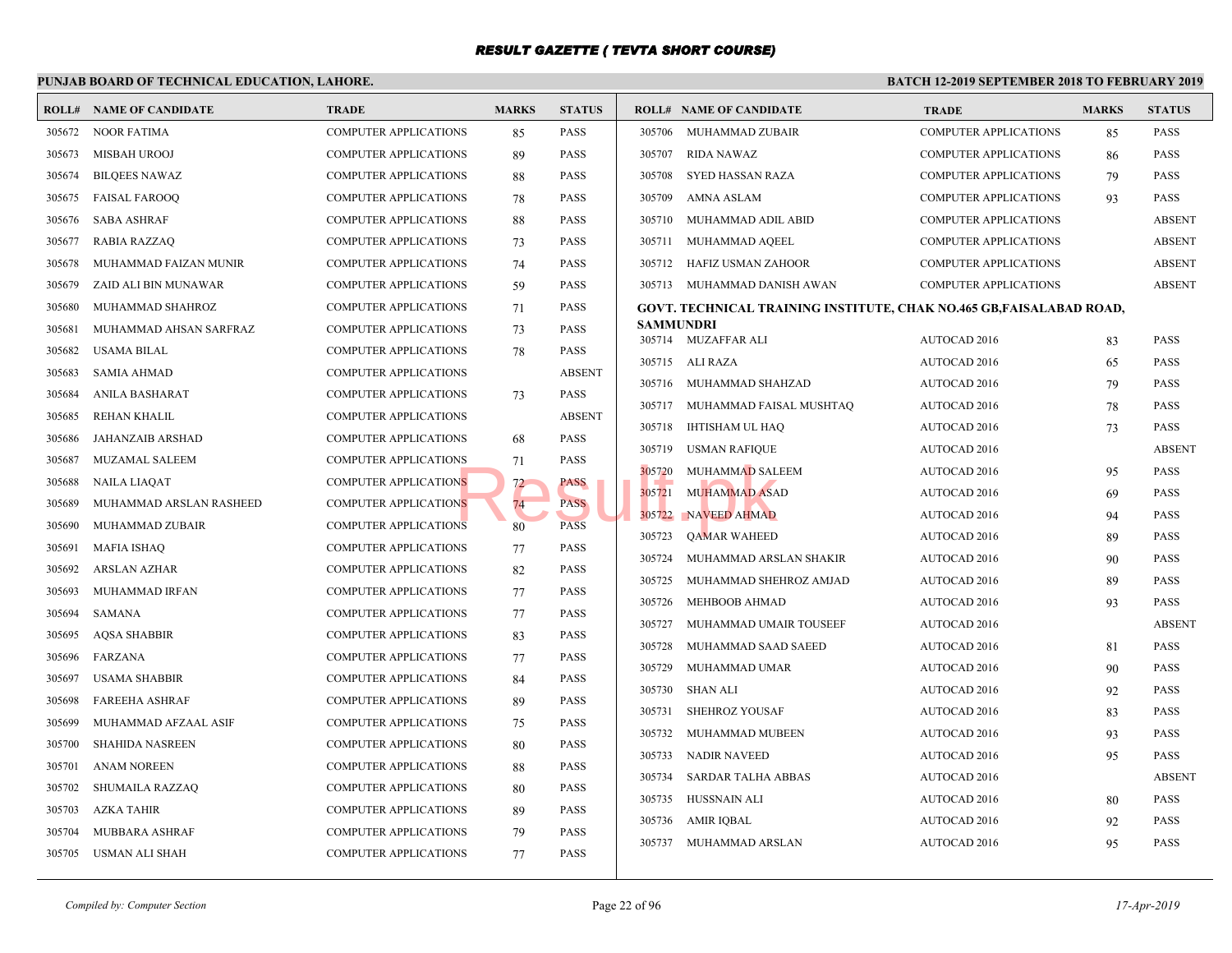|        | PUNJAB BOARD OF TECHNICAL EDUCATION, LAHORE. |                              |              |               |        |                                                   | <b>BATCH 12-</b> |
|--------|----------------------------------------------|------------------------------|--------------|---------------|--------|---------------------------------------------------|------------------|
|        | <b>ROLL# NAME OF CANDIDATE</b>               | <b>TRADE</b>                 | <b>MARKS</b> | <b>STATUS</b> |        | <b>ROLL# NAME OF CANDIDATE</b>                    | <b>TRAL</b>      |
| 305738 | <b>IFTIKHAR HUSSAIN</b>                      | AUTOCAD 2016                 | 84           | <b>PASS</b>   | 305772 | <b>WAQAS TALIB</b>                                | COMP             |
| 305739 | MASOOD MEHMOOD                               | <b>AUTOCAD 2016</b>          | 79           | <b>PASS</b>   | 305773 | MUHAMMAD MOHSAN                                   | <b>COMP</b>      |
| 305740 | ASAD MAHMOOD                                 | <b>AUTOCAD 2016</b>          | 85           | <b>PASS</b>   | 305774 | MUHAMMAD AHTASHAM                                 | <b>COMP</b>      |
| 305741 | ASHIQ HUSSAIN                                | COMPUTER APPLICATIONS        | 88           | <b>PASS</b>   | 305775 | MUHAMMAD KASHIF                                   | <b>COMP</b>      |
| 305742 | MUHAMMAD ADNAN                               | <b>COMPUTER APPLICATIONS</b> | 89           | <b>PASS</b>   | 305776 | MUHAMMAD USMAN                                    | <b>COMP</b>      |
| 305743 | ALLAH RAKHA MASIH                            | COMPUTER APPLICATIONS        | 78           | <b>PASS</b>   | 305777 | MUHAMMAD WALEED RIAZ                              | <b>COMP</b>      |
| 305744 | ZEESHAN ALI                                  | <b>COMPUTER APPLICATIONS</b> | 80           | PASS          | 305778 | <b>ABU SUFIAN</b>                                 | COMP             |
| 305745 | <b>ABDUL WAHAB</b>                           | COMPUTER APPLICATIONS        | 80           | <b>PASS</b>   | 305779 | MUHAMMAD ZAID GHUMAN                              | <b>COMP</b>      |
| 305746 | MUHAMMAD WAQAS                               | <b>COMPUTER APPLICATIONS</b> | 85           | <b>PASS</b>   | 305780 | MUHAMMAD TARIQ EJAZ                               | <b>COMP</b>      |
| 305747 | MUHAMMAD MUNIR AHMED                         | COMPUTER APPLICATIONS        | 90           | <b>PASS</b>   | 305781 | MEHRAN MUNIR AHMAD                                | <b>COMP</b>      |
| 305748 | MUHAMMAD BILAL                               | <b>COMPUTER APPLICATIONS</b> | 92           | <b>PASS</b>   | 305782 | <b>ZEESHAN WAHEED</b>                             | <b>COMP</b>      |
| 305749 | RANA UMAIR KHAN                              | <b>COMPUTER APPLICATIONS</b> |              | <b>ABSENT</b> | 305783 | MUHAMMAD FAISAL UL REHMAN                         | <b>COMP</b>      |
| 305750 | MUHAMMAD HABIB RAZA                          | <b>COMPUTER APPLICATIONS</b> | 90           | <b>PASS</b>   | 305784 | MUHAMMAD ADIL                                     | <b>COMP</b>      |
| 305751 | <b>MUJAHID SARWAR</b>                        | <b>COMPUTER APPLICATIONS</b> | 80           | <b>PASS</b>   |        | <b>GOVT. VOCATIONAL TRAINING INSTITUE FOR WON</b> |                  |
| 305752 | MUHAMMAD HAMZA                               | <b>COMPUTER APPLICATIONS</b> | 82           | <b>PASS</b>   | 305785 | AQSA BOOTA                                        | <b>BEAU</b>      |
| 305753 | <b>FARAZ ALI</b>                             | <b>COMPUTER APPLICATIONS</b> | 81           | <b>PASS</b>   | 305786 | <b>SAMINA BIBI</b>                                | <b>BEAU</b>      |
| 305754 | MUHAMMAD ABUBAKKAR AHMED                     | <b>COMPUTER APPLICATIONS</b> | 90           | PASS          | 305787 | <b>AROOJ FATIMA</b>                               | <b>BEAU</b>      |
| 305755 | SHEHAR YAR AKMAL                             | <b>COMPUTER APPLICATIONS</b> | 83           | <b>PASS</b>   | 305788 | <b>ISHRAT HABIB</b>                               | <b>BEAU</b>      |
| 305756 | <b>AMIR SHOUKAT</b>                          | COMPUTER APPLICATIONS        | 80           | <b>PASS</b>   | 305789 | HUFSA BASHIR                                      | <b>BEAU</b>      |
| 305757 | HUSSAIN MUSTAFA                              | <b>COMPUTER APPLICATIONS</b> | 88           | <b>PASS</b>   | 305790 | SHABEELA SHEHZADI                                 | <b>BEAU</b>      |
| 305758 | <b>MOHSIN ALI RAZA</b>                       | <b>COMPUTER APPLICATIONS</b> | 93           | <b>PASS</b>   | 305791 | <b>ANEELA SHAFIQUE</b>                            | <b>BEAU</b>      |
| 305759 | <b>HASEEB ALI</b>                            | <b>COMPUTER APPLICATIONS</b> |              | <b>ABSENT</b> | 305792 | <b>SAIMA SADIQ</b>                                | <b>BEAU</b>      |
| 305760 | <b>HASEEB SAQIB</b>                          | <b>COMPUTER APPLICATIONS</b> | 85           | <b>PASS</b>   | 305793 | <b>MARIA LIAQAT</b>                               | <b>BEAU</b>      |
| 305761 | MUHAMMAD MUNIB SAJJAD                        | <b>COMPUTER APPLICATIONS</b> | 82           | <b>PASS</b>   | 305794 | <b>ANILA RAFEEH</b>                               | <b>BEAU</b>      |
| 305762 | <b>ABID AMEEN</b>                            | <b>COMPUTER APPLICATIONS</b> | 86           | <b>PASS</b>   | 305795 | KHADIJA TAHIRA                                    | <b>BEAU</b>      |
| 305763 | MUHAMMAD HAIDER ALI                          | <b>COMPUTER APPLICATIONS</b> | 85           | <b>PASS</b>   | 305796 | <b>TANIA RAFAQAT</b>                              | <b>BEAU</b>      |
| 305764 | RANA MUHAMMAD AFTAB                          | <b>COMPUTER APPLICATIONS</b> | 92           | <b>PASS</b>   | 305797 | <b>MUQDAS ABID</b>                                | <b>BEAU</b>      |
| 305765 | <b>ABDUR REHMAN</b>                          | <b>COMPUTER APPLICATIONS</b> | 96           | <b>PASS</b>   | 305798 | HUMA ADIL                                         | <b>BEAU</b>      |
| 305766 | MUHAMMAD ASIM                                | <b>COMPUTER APPLICATIONS</b> |              | FAIL          | 305799 | LUBNA SHAZDI                                      | <b>BEAU</b>      |
| 305767 | MUHAMMAD ARSLAN TAHIR                        | COMPUTER APPLICATIONS        | 92           | <b>PASS</b>   | 305800 | <b>IRUM MUSHTAQ</b>                               | <b>BEAU</b>      |
| 305768 | ZAIN HAMZA                                   | COMPUTER APPLICATIONS        | 88           | <b>PASS</b>   | 305801 | KOMAL ZULIFQAR                                    | <b>DOME</b>      |
| 305769 | MUHAMMAD SHEES                               | COMPUTER APPLICATIONS        | 94           | <b>PASS</b>   | 305802 | <b>IQRA AKRAM</b>                                 | <b>DOME</b>      |
| 305770 | <b>AREEZ YOUSAF</b>                          | <b>COMPUTER APPLICATIONS</b> | 95           | <b>PASS</b>   | 305803 | <b>MARIA KALSOOM</b>                              | <b>DOME</b>      |
| 305771 | MUHAMMAD AFTAB ARSHAD                        | <b>COMPUTER APPLICATIONS</b> | 90           | <b>PASS</b>   | 305804 | <b>AFSHAN ZAFAR</b>                               | <b>DOME</b>      |
|        |                                              |                              |              |               |        |                                                   |                  |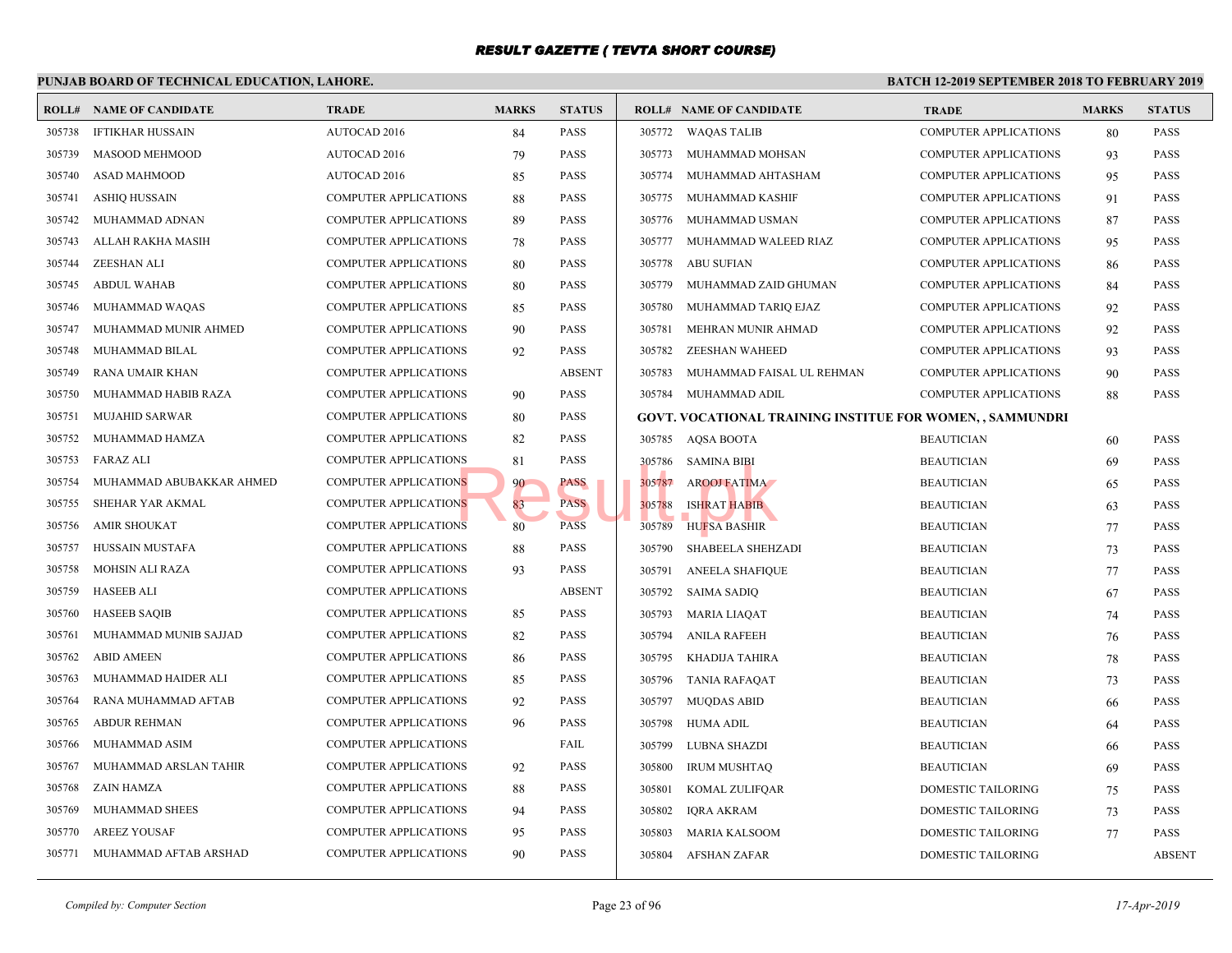|        | PUNJAB BOARD OF TECHNICAL EDUCATION, LAHORE.                    | <b>BATCH 12-2</b>            |              |               |             |                                |             |
|--------|-----------------------------------------------------------------|------------------------------|--------------|---------------|-------------|--------------------------------|-------------|
|        | <b>ROLL# NAME OF CANDIDATE</b>                                  | <b>TRADE</b>                 | <b>MARKS</b> | <b>STATUS</b> |             | <b>ROLL# NAME OF CANDIDATE</b> | <b>TRAL</b> |
| 305805 | <b>SABA ARSHAD</b>                                              | DOMESTIC TAILORING           | 72           | <b>PASS</b>   | 305837      | HUMAIRA NAZIR                  | <b>DOME</b> |
| 305806 | <b>SAMEEN ARSHAD</b>                                            | <b>COMPUTER APPLICATIONS</b> | 74           | <b>PASS</b>   | 305838      | SAIMA MUHAMMAD YAAR            | <b>DOME</b> |
| 305807 | <b>MARYAM SHAHZADI</b>                                          | <b>COMPUTER APPLICATIONS</b> | 83           | <b>PASS</b>   | 305839      | <b>SAJIDA AMANAT</b>           | <b>DOME</b> |
| 305808 | AYESHA NISAR                                                    | <b>COMPUTER APPLICATIONS</b> | 81           | <b>PASS</b>   |             | 305840 ABIDA BATOOL            | <b>DOME</b> |
| 305809 | NAZISH MAQSOOD                                                  | COMPUTER APPLICATIONS        | 78           | <b>PASS</b>   | 305841      | KHALIDA ASGHAR ALI             | <b>DOME</b> |
| 305810 | <b>FATIMA MAQSOOD</b>                                           | COMPUTER APPLICATIONS        | 79           | <b>PASS</b>   | 305842      | ASIA GHOLAM ALI                | <b>DOME</b> |
| 305811 | <b>NIDA ASHRAF</b>                                              | COMPUTER APPLICATIONS        | 78           | <b>PASS</b>   | 305843      | YASMEEN GHOLAM ALI             | <b>DOME</b> |
| 305812 | <b>MAHA BIBI</b>                                                | COMPUTER APPLICATIONS        | 79           | <b>PASS</b>   | 305844      | NAGHMA BIBI                    | <b>DOME</b> |
| 305813 | NEELAM SHEHZADI                                                 | COMPUTER APPLICATIONS        | 78           | <b>PASS</b>   | 305845      | MISBAH MUHAMMAD YAAR           | <b>DOME</b> |
| 305814 | <b>TANZILA ASLAM</b>                                            | COMPUTER APPLICATIONS        | 81           | <b>PASS</b>   | 305846 ASIA |                                | <b>DOME</b> |
| 305815 | <b>RUBAB HAMEED</b>                                             | COMPUTER APPLICATIONS        | 76           | <b>PASS</b>   | 305847      | <b>SOBIA ILYAS</b>             | <b>DOME</b> |
| 305816 | AKS RABIA                                                       | <b>COMPUTER APPLICATIONS</b> | 84           | <b>PASS</b>   | 305848      | AQSA HASHMI                    | <b>DOME</b> |
| 305817 | <b>IQRA ASHAQ</b>                                               | COMPUTER APPLICATIONS        | 74           | <b>PASS</b>   | 305849      | <b>SOBIA RANI</b>              | <b>DOME</b> |
| 305818 | <b>IQSA RAMZAAZ</b>                                             | COMPUTER APPLICATIONS        | 77           | <b>PASS</b>   | 305850      | <b>BASARA BIBI</b>             | <b>DOME</b> |
| 305819 | ZUNASH AMJAD                                                    | <b>COMPUTER APPLICATIONS</b> | 77           | <b>PASS</b>   | 305851      | HURIA BARKAT ALI               | <b>DOME</b> |
| 305820 | KIRAN SHAHZADI                                                  | COMPUTER APPLICATIONS        | 80           | <b>PASS</b>   | 305852      | <b>SHAMA BIBI</b>              | <b>DOME</b> |
| 305821 | <b>AYESHA MUNEER</b>                                            | <b>COMPUTER APPLICATIONS</b> | 82           | PASS          | 305853      | ALIYA AKRAM                    | <b>DOME</b> |
| 305822 | HUMIARA NAZ                                                     | <b>COMPUTER APPLICATIONS</b> | 83           | <b>PASS</b>   | 305854      | <b>SONIA RANI</b>              | <b>DOME</b> |
| 305823 | <b>BASMA ASGHAR</b>                                             | <b>COMPUTER APPLICATIONS</b> | 80           | <b>PASS</b>   | 305855      | <b>ALIYA BATTOL</b>            | <b>DOME</b> |
| 305824 | AYESHA MEHMOOD                                                  | <b>COMPUTER APPLICATIONS</b> | 76           | <b>PASS</b>   | 305856      | KOMAL ABDUL GHAFFAR            | <b>MACH</b> |
| 305825 | NIGHAT AMIN                                                     | <b>COMPUTER APPLICATIONS</b> | 86           | <b>PASS</b>   | 305857      | <b>PATHANI</b>                 | <b>MACH</b> |
| 305826 | <b>LARIAB ABASS</b>                                             | COMPUTER APPLICATIONS        | 81           | <b>PASS</b>   | 305858      | <b>IRAM</b>                    | <b>MACH</b> |
| 305827 | <b>MARIA FALAK</b>                                              | <b>COMPUTER APPLICATIONS</b> | 72           | <b>PASS</b>   | 305859      | <b>SHAHNAZ BIBI</b>            | <b>MACH</b> |
| 305828 | <b>IRAM SHAHZADI</b>                                            | <b>COMPUTER APPLICATIONS</b> | 76           | <b>PASS</b>   | 305860      | RUBINA ATTA ULLAH SHAH         | <b>MACH</b> |
| 305829 | SAMAN                                                           | <b>COMPUTER APPLICATIONS</b> | 84           | <b>PASS</b>   | 305861      | <b>SAIMA NOOR</b>              | <b>COMP</b> |
| 305830 | <b>SADIA IMTIAZ</b>                                             | <b>COMPUTER APPLICATIONS</b> | 88           | <b>PASS</b>   | 305862      | <b>ZAHRA SHAH</b>              | <b>COMP</b> |
| 305831 | AQSA ZAHID                                                      | <b>COMPUTER APPLICATIONS</b> | 78           | <b>PASS</b>   | 305863      | <b>SADIA SIDDIQUE</b>          | <b>COMP</b> |
| 305832 | SHAZIA                                                          | COMPUTER APPLICATIONS        |              | <b>ABSENT</b> | 305864      | <b>SABA</b>                    | <b>COMP</b> |
| 305833 | <b>AYESHA HANIF</b>                                             | <b>COMPUTER APPLICATIONS</b> | 77           | <b>PASS</b>   | 305865      | ZIQRA HAMEED                   | <b>COMP</b> |
| 305834 | <b>RABIA</b>                                                    | <b>COMPUTER APPLICATIONS</b> | 77           | <b>PASS</b>   | 305866      | <b>HUMIRA ANWAR</b>            | <b>COMP</b> |
|        | 305835 ASMA TABUSSAM                                            | <b>COMPUTER APPLICATIONS</b> | 77           | <b>PASS</b>   | 305867      | SUGHRA ALLAH DITTA             | <b>BEAU</b> |
|        | GOVERNMENT TECHNICAL TRAINING CENTRE (F), MAIN ROAD MUMTAZABAD, |                              |              |               | 305868      | ZOHRA BIBI                     | <b>BEAU</b> |
|        | TANDLIANWALA                                                    |                              |              |               | 305869      | HIJAB ZAHRA                    | <b>BEAU</b> |
|        | 305836 SHUMAILA PEER BAKHASH                                    | <b>DOMESTIC TAILORING</b>    | 68           | <b>PASS</b>   |             | 305870 KOMAL ZULFIQAR          | <b>BEAU</b> |
|        |                                                                 |                              |              |               |             |                                |             |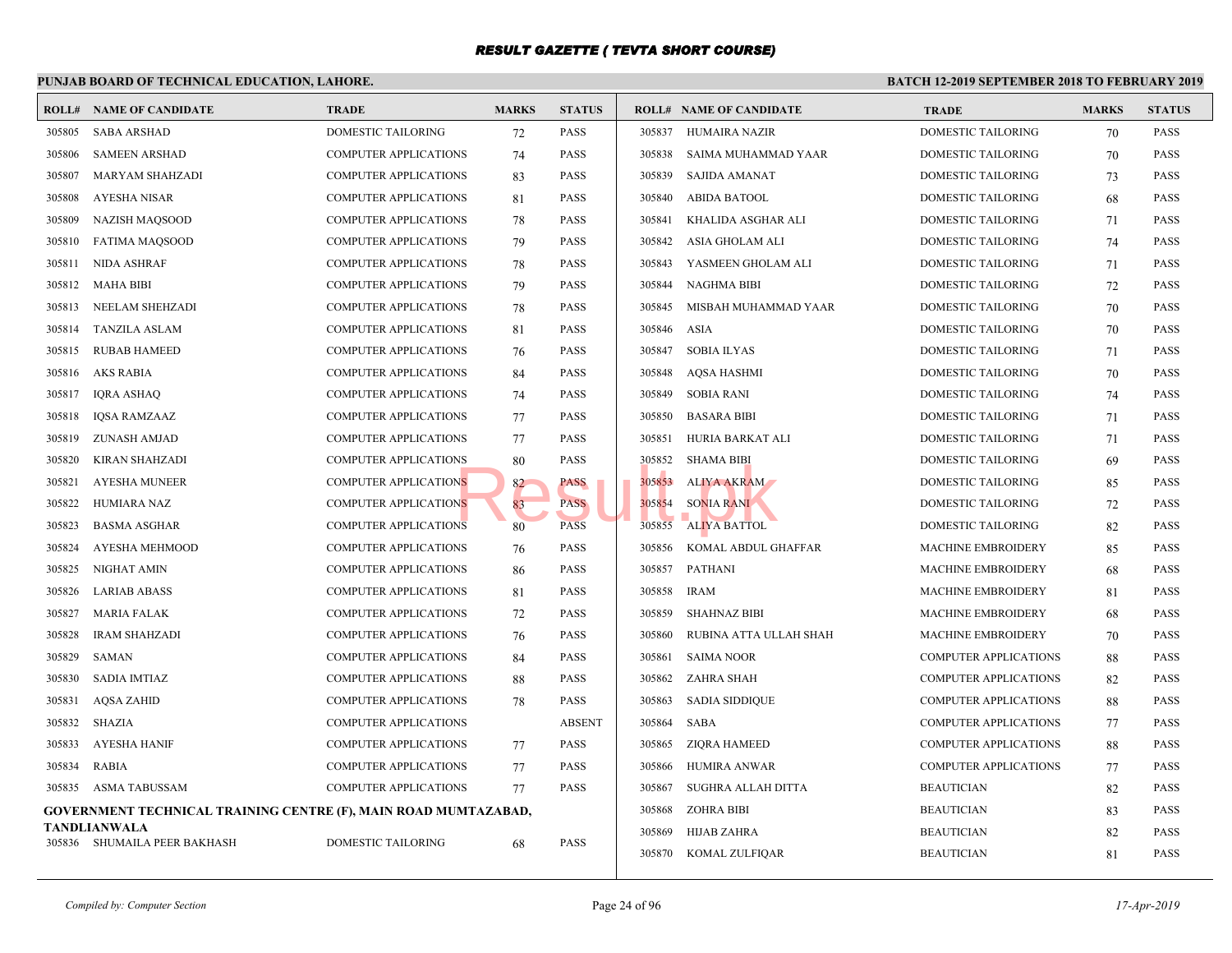|        | PUNJAB BOARD OF TECHNICAL EDUCATION, LAHORE.                     |                     |              |               |        |                                 | <b>BATCH 12-</b> |
|--------|------------------------------------------------------------------|---------------------|--------------|---------------|--------|---------------------------------|------------------|
|        | <b>ROLL# NAME OF CANDIDATE</b>                                   | <b>TRADE</b>        | <b>MARKS</b> | <b>STATUS</b> |        | <b>ROLL# NAME OF CANDIDATE</b>  | <b>TRAL</b>      |
| 305871 | <b>VANIZA ATHAR</b>                                              | <b>BEAUTICIAN</b>   | 83           | <b>PASS</b>   | 305903 | <b>TANVEER SATTAR</b>           | <b>MOTO</b>      |
| 305872 | SHABANA MANZOOR                                                  | <b>BEAUTICIAN</b>   | 84           | <b>PASS</b>   | 305904 | <b>SHAMVEEL BABAR</b>           | <b>MOTO</b>      |
| 305873 | SONIA GHULAM DASTGEER                                            | <b>BEAUTICIAN</b>   |              | <b>ABSENT</b> | 305905 | AWAIS ALI                       | <b>MOTO</b>      |
| 305874 | NIDA SHARIF                                                      | <b>BEAUTICIAN</b>   | 86           | PASS          | 305906 | <b>GHULAM QADIR</b>             | MOTO             |
| 305875 | <b>SHIZA JANANGEER</b>                                           | <b>BEAUTICIAN</b>   | 83           | <b>PASS</b>   | 305907 | FAKHAR IMAN                     | <b>MOTO</b>      |
| 305876 | <b>SUMEN PARVEEN</b>                                             | <b>BEAUTICIAN</b>   | 90           | <b>PASS</b>   | 305908 | <b>NAVEED ALI</b>               | <b>MOTO</b>      |
| 305877 | <b>SHAZIA MANZOOR</b>                                            | <b>BEAUTICIAN</b>   | 84           | <b>PASS</b>   | 305909 | RAHMAT ALI                      | <b>MOTO</b>      |
| 305878 | AYSHA ZAKIR                                                      | <b>BEAUTICIAN</b>   | 83           | <b>PASS</b>   | 305910 | MUHAMMAD NAWAZ                  | <b>MOTO</b>      |
| 305879 | <b>SADIA</b>                                                     | <b>BEAUTICIAN</b>   | 81           | <b>PASS</b>   | 305911 | MUHAMMAD FAIZAN                 | <b>MOTO</b>      |
| 305880 | <b>RABIA ZULFIQAR</b>                                            | <b>BEAUTICIAN</b>   | 84           | <b>PASS</b>   |        | 305912 MUHAMMAD FARRUKH SHEHZAD | <b>MOTO</b>      |
| 305881 | <b>SHAZIA RAMZAN</b>                                             | <b>BEAUTICIAN</b>   |              | <b>ABSENT</b> |        | 305913 ZAHEER ABBAS             | <b>MOTO</b>      |
| 305882 | <b>TEHREEM ASLAM</b>                                             | <b>BEAUTICIAN</b>   |              | <b>ABSENT</b> |        | 305914 HASHAM ALI               | <b>MOTO</b>      |
| 305883 | <b>RUKHSAR</b>                                                   | <b>BEAUTICIAN</b>   | 83           | <b>PASS</b>   |        | 305915 ALI HASAN                | <b>ELECT</b>     |
| 305884 | <b>NIMRA SAEED</b>                                               | <b>BEAUTICIAN</b>   | 82           | <b>PASS</b>   |        | 305916 MUHAMMAD SUFFIYAN        | <b>ELECT</b>     |
| 305885 | <b>AISHA AKRAM</b>                                               | <b>BEAUTICIAN</b>   | 80           | <b>PASS</b>   |        | 305917 ALLAH EHSAN              | <b>ELECT</b>     |
| 305886 | IQRA ASLAM                                                       | <b>BEAUTICIAN</b>   | 82           | <b>PASS</b>   | 305918 | ARSLAN SOHAIL                   | <b>ELECT</b>     |
| 305887 | NAJMA PARVEEN                                                    | <b>BEAUTICIAN</b>   | 87.          | PASS          | 305919 | <b>ALI ABBAS</b>                | <b>ELECT</b>     |
| 305888 | ADEELA KANWAL                                                    | <b>BEAUTICIAN</b>   | 88           | <b>PASS</b>   | 305920 | ALI RAZA                        | <b>ELECT</b>     |
| 305889 | MISBAH RASHEED                                                   | <b>BEAUTICIAN</b>   | 83           | <b>PASS</b>   | 305921 | <b>ZAHEER ABBAS</b>             | <b>ELECT</b>     |
|        | GOVT. TECHNICAL TRAINING CENTRE (MALE), P-197 BENZIR CHOWK IQBAL |                     |              |               | 305922 | MUHAMMAD TUFAIL                 | <b>ELECT</b>     |
|        | COLONY, TANDLIANWALA                                             |                     |              |               | 305923 | MUHAMMAD ZEESHAN AKBAR          | <b>ELECT</b>     |
|        | 305890 AHMAD RAZA HASHMI                                         | <b>MOTOR WINDER</b> |              | <b>ABSENT</b> | 305924 | MUHAMMAD OMER                   | <b>ELECT</b>     |
| 305891 | MUHAMMAD ALI                                                     | <b>MOTOR WINDER</b> | 87           | <b>PASS</b>   | 305925 | MUHAMMAD JAMIL                  | <b>ELECT</b>     |
| 305892 | <b>JAMAL AHMAD</b>                                               | <b>MOTOR WINDER</b> | 86           | <b>PASS</b>   | 305926 | <b>GHULAM SABIR</b>             | <b>ELECT</b>     |
| 305893 | MUHAMMAD NABEEL                                                  | <b>MOTOR WINDER</b> | 90           | <b>PASS</b>   | 305927 | MUHAMMAD BILAL                  | <b>ELECT</b>     |
| 305894 | <b>TANVEER HUSSAIN</b>                                           | <b>MOTOR WINDER</b> | 96           | <b>PASS</b>   | 305928 | MUHAMMAD ZEESHAN                | <b>ELECT</b>     |
| 305895 | MUHAMMAD ABBAS                                                   | <b>MOTOR WINDER</b> | 89           | <b>PASS</b>   | 305929 | AFRA SAYYAB                     | <b>ELECT</b>     |
| 305896 | NASIR ALI                                                        | <b>MOTOR WINDER</b> | 90           | <b>PASS</b>   | 305930 | FAZAL ABBAS                     | <b>ELECT</b>     |
| 305897 | MUHAMMAD IKRAM                                                   | <b>MOTOR WINDER</b> | 95           | <b>PASS</b>   | 305931 | <b>UMAR FAROOQ</b>              | <b>ELECT</b>     |
| 305898 | ASIF ALI                                                         | <b>MOTOR WINDER</b> |              | <b>ABSENT</b> | 305932 | <b>TANVIR ALI ABID</b>          | <b>ELECT</b>     |
| 305899 | <b>NAEEM ABBAS</b>                                               | <b>MOTOR WINDER</b> | 82           | <b>PASS</b>   | 305933 | MUHAMMAD AAMIR                  | <b>ELECT</b>     |
| 305900 | ANEES UR RAHMAN                                                  | <b>MOTOR WINDER</b> | 86           | <b>PASS</b>   | 305934 | AMJAD ALI                       | <b>ELECT</b>     |
| 305901 | MUHAMMAD NAVEED AHMAD                                            | <b>MOTOR WINDER</b> | 81           | <b>PASS</b>   | 305935 | SADI AHMAD                      | <b>ELECT</b>     |
|        | 305902 ARFAN KHAN                                                | <b>MOTOR WINDER</b> | 91           | <b>PASS</b>   |        | 305936 WAQAS AHMAD              | <b>ELECT</b>     |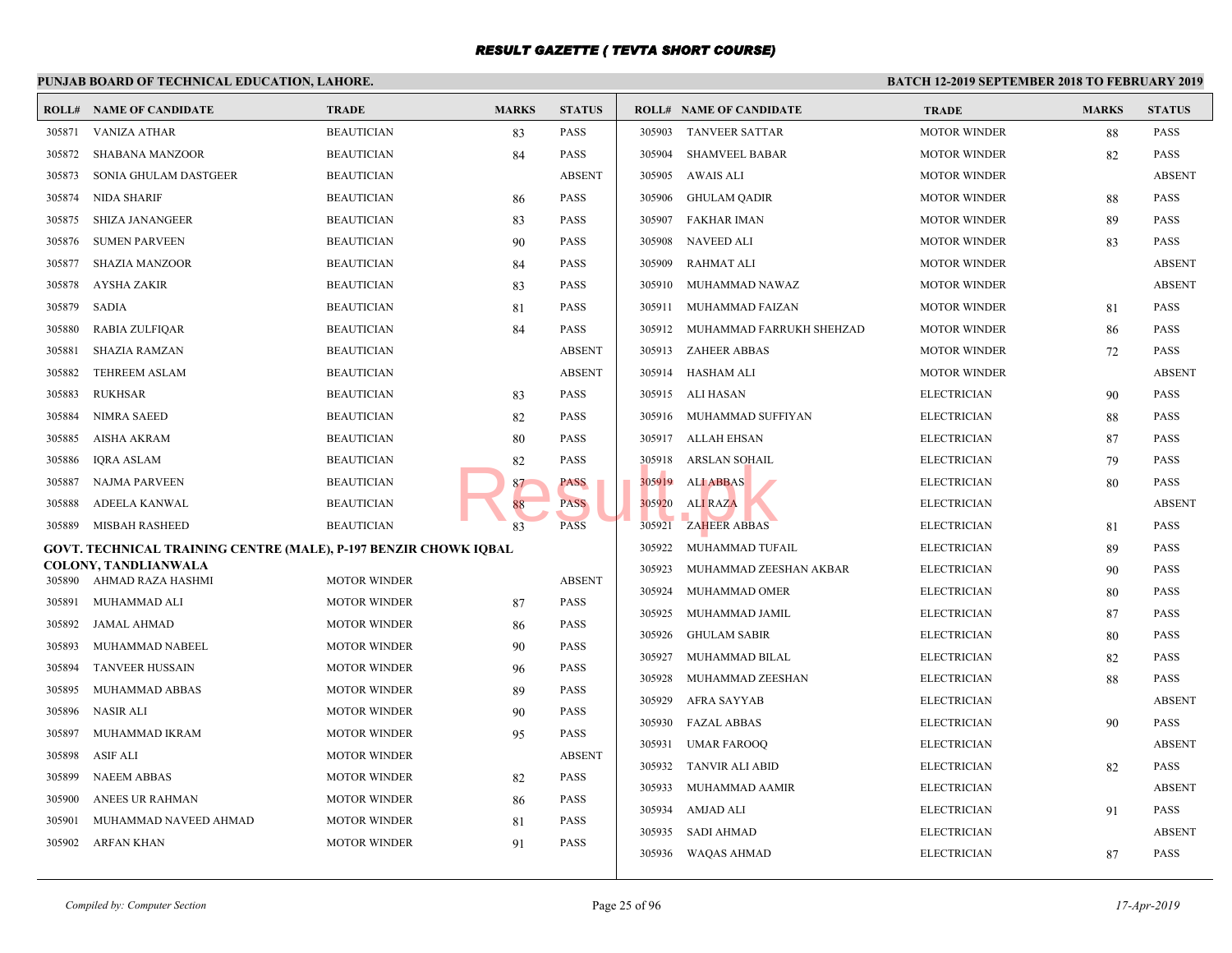|        | PUNJAB BOARD OF TECHNICAL EDUCATION, LAHORE. |                              |              |               |        |                                                   | <b>BATCH 12-</b> |
|--------|----------------------------------------------|------------------------------|--------------|---------------|--------|---------------------------------------------------|------------------|
|        | <b>ROLL# NAME OF CANDIDATE</b>               | <b>TRADE</b>                 | <b>MARKS</b> | <b>STATUS</b> |        | <b>ROLL# NAME OF CANDIDATE</b>                    | <b>TRAL</b>      |
| 305937 | ABID ALI ABID                                | <b>ELECTRICIAN</b>           | 84           | <b>PASS</b>   | 305971 | MUHAMMAD ARSLAN                                   | COMP             |
| 305938 | ALI SHAHZAD                                  | <b>ELECTRICIAN</b>           | 83           | <b>PASS</b>   | 305972 | FAISAL UR REHMAN                                  | <b>COMP</b>      |
| 305939 | MUHAMMAD USMAN                               | <b>ELECTRICIAN</b>           | 85           | <b>PASS</b>   | 305973 | SHER NAWAZ                                        | <b>COMP</b>      |
| 305940 | MUHAMMAD KHALIL                              | COMPUTER APPLICATIONS        | 95           | <b>PASS</b>   | 305974 | <b>RASHID JAVEED</b>                              | <b>COMP</b>      |
| 305941 | MOHAMMAD IRFAN                               | <b>COMPUTER APPLICATIONS</b> | 92           | <b>PASS</b>   | 305975 | <b>ABID HUSSAIN</b>                               | <b>COMP</b>      |
| 305942 | <b>AHMAD HASSAN</b>                          | <b>COMPUTER APPLICATIONS</b> | 89           | <b>PASS</b>   | 305976 | MUHAMMAD ASIF ZIA                                 | <b>COMP</b>      |
| 305943 | MUHAMMAD HASSAN RAZA                         | <b>COMPUTER APPLICATIONS</b> | 89           | <b>PASS</b>   |        | 305977 SAQIB ALI                                  | <b>COMP</b>      |
| 305944 | FAHIM ABBAS SABAZ WARI                       | <b>COMPUTER APPLICATIONS</b> | 92           | <b>PASS</b>   |        | ARSHAD INSTITUTE OF TECHNOLOGY, , GUJRANW.        |                  |
| 305945 | <b>FAKHAR ABBAS</b>                          | COMPUTER APPLICATIONS        |              | <b>ABSENT</b> | 305978 | MUHAMMAD AITZAZ                                   | <b>CIVIL</b>     |
| 305946 | MUHAMMAD ASLAM                               | <b>COMPUTER APPLICATIONS</b> | 86           | <b>PASS</b>   | 305979 | MUSHAHED AMJID                                    | <b>CIVIL</b>     |
| 305947 | <b>NOMAN QADIR</b>                           | <b>COMPUTER APPLICATIONS</b> | 91           | <b>PASS</b>   | 305980 | <b>UMAR AKHTAR</b>                                | <b>AUTO</b>      |
| 305948 | <b>ISRAR QASIM</b>                           | <b>COMPUTER APPLICATIONS</b> |              | <b>ABSENT</b> | 305981 | <b>USAMA FAZAL</b>                                | <b>AUTO</b>      |
| 305949 | <b>QADEER FAIZ</b>                           | COMPUTER APPLICATIONS        | 92           | <b>PASS</b>   | 305982 | MUHAMMAD USMAN                                    | <b>ELECT</b>     |
| 305950 | MUHAMMAD JUNAID FAREEDI                      | <b>COMPUTER APPLICATIONS</b> |              | <b>ABSENT</b> | 305983 | MUHAMMAD USAMA                                    | <b>ELECT</b>     |
| 305951 | <b>ALI HASAN</b>                             | <b>COMPUTER APPLICATIONS</b> |              | <b>ABSENT</b> | 305984 | MUBASHAR ALI                                      | COMP             |
| 305952 | MUHAMMAD FIAZ                                | <b>COMPUTER APPLICATIONS</b> | 92           | <b>PASS</b>   | 305985 | MUHAMMAD EHSAN                                    | <b>CIVIL</b>     |
| 305953 | EHTASHAM HUSSAN                              | <b>COMPUTER APPLICATIONS</b> | 92           | PASS          |        | <b>BURAQ VOCATIONAL TRAINING CENTRE, STREET I</b> |                  |
| 305954 | <b>ABDUL JABBAR</b>                          | <b>COMPUTER APPLICATIONS</b> |              | <b>ABSENT</b> |        | <b>MARKET RAHWALI CANTT, GUJRANWALA</b>           |                  |
| 305955 | <b>KASHIF HAYAT</b>                          | <b>COMPUTER APPLICATIONS</b> | 91           | <b>PASS</b>   |        | 305986 SAMRA HABIB                                | <b>DOME</b>      |
| 305956 | <b>AHMAD YAR</b>                             | <b>COMPUTER APPLICATIONS</b> |              | <b>ABSENT</b> | 305987 | <b>SUMAIRA HABIB</b>                              | <b>DOME</b>      |
| 305957 | <b>WAQAR AHMED</b>                           | <b>COMPUTER APPLICATIONS</b> | 90           | <b>PASS</b>   | 305988 | <b>IRAM BASHIR</b>                                | <b>DOME</b>      |
| 305958 | MUHAMMAD BILAL                               | <b>COMPUTER APPLICATIONS</b> | 88           | <b>PASS</b>   | 305989 | <b>AMNA AKHTAR</b>                                | <b>DOME</b>      |
| 305959 | <b>ALLAH YAR</b>                             | <b>COMPUTER APPLICATIONS</b> | 92           | <b>PASS</b>   | 305990 | <b>FATIMA AKHTAR</b>                              | <b>DOME</b>      |
| 305960 | NAYYAR TUFAIL                                | <b>COMPUTER APPLICATIONS</b> | 88           | <b>PASS</b>   | 305991 | <b>SHAMIM AKHTER</b>                              | <b>DOME</b>      |
| 305961 | <b>AHMAD SHAHZAD</b>                         | <b>COMPUTER APPLICATIONS</b> | 93           | <b>PASS</b>   | 305992 | RUBIYA KHANUM                                     | <b>DOME</b>      |
| 305962 | <b>ALI RIZWAN</b>                            | <b>COMPUTER APPLICATIONS</b> | 92           | <b>PASS</b>   | 305993 | YASMIN BASHIR                                     | <b>DOME</b>      |
| 305963 | <b>SHAHID IQBAL</b>                          | <b>COMPUTER APPLICATIONS</b> | 88           | <b>PASS</b>   | 305994 | AYESHA SABIR                                      | <b>DOME</b>      |
| 305964 | NABEEL HASSAN                                | <b>COMPUTER APPLICATIONS</b> | 77           | <b>PASS</b>   | 305995 | <b>IQRA SABIR</b>                                 | <b>DOME</b>      |
| 305965 | PHOOL FERVEZ                                 | <b>COMPUTER APPLICATIONS</b> | 92           | <b>PASS</b>   | 305996 | <b>SONIA NAWAZ</b>                                | <b>DOME</b>      |
| 305966 | MUHAMMAD IMRAN                               | <b>COMPUTER APPLICATIONS</b> | 93           | <b>PASS</b>   | 305997 | <b>FAKHRA BIBI</b>                                | <b>DOME</b>      |
| 305967 | MUHAMMAD SHAFOAT                             | <b>COMPUTER APPLICATIONS</b> | 93           | <b>PASS</b>   | 305998 | <b>ANAM IFTIKHAR</b>                              | <b>DOME</b>      |
| 305968 | MUHAMMAD BILAL                               | <b>COMPUTER APPLICATIONS</b> | 94           | <b>PASS</b>   | 305999 | <b>IRAM SHAHZADI</b>                              | <b>DOME</b>      |
| 305969 | QASIM UZ ZAMAN                               | COMPUTER APPLICATIONS        | 90           | <b>PASS</b>   | 306000 | NAVEEDA ANDALEEB                                  | <b>DOME</b>      |
| 305970 | MUHAMMAD ADREES                              | <b>COMPUTER APPLICATIONS</b> | 90           | <b>PASS</b>   | 306001 | <b>MEHVISH</b>                                    | <b>DOME</b>      |
|        |                                              |                              |              |               |        |                                                   |                  |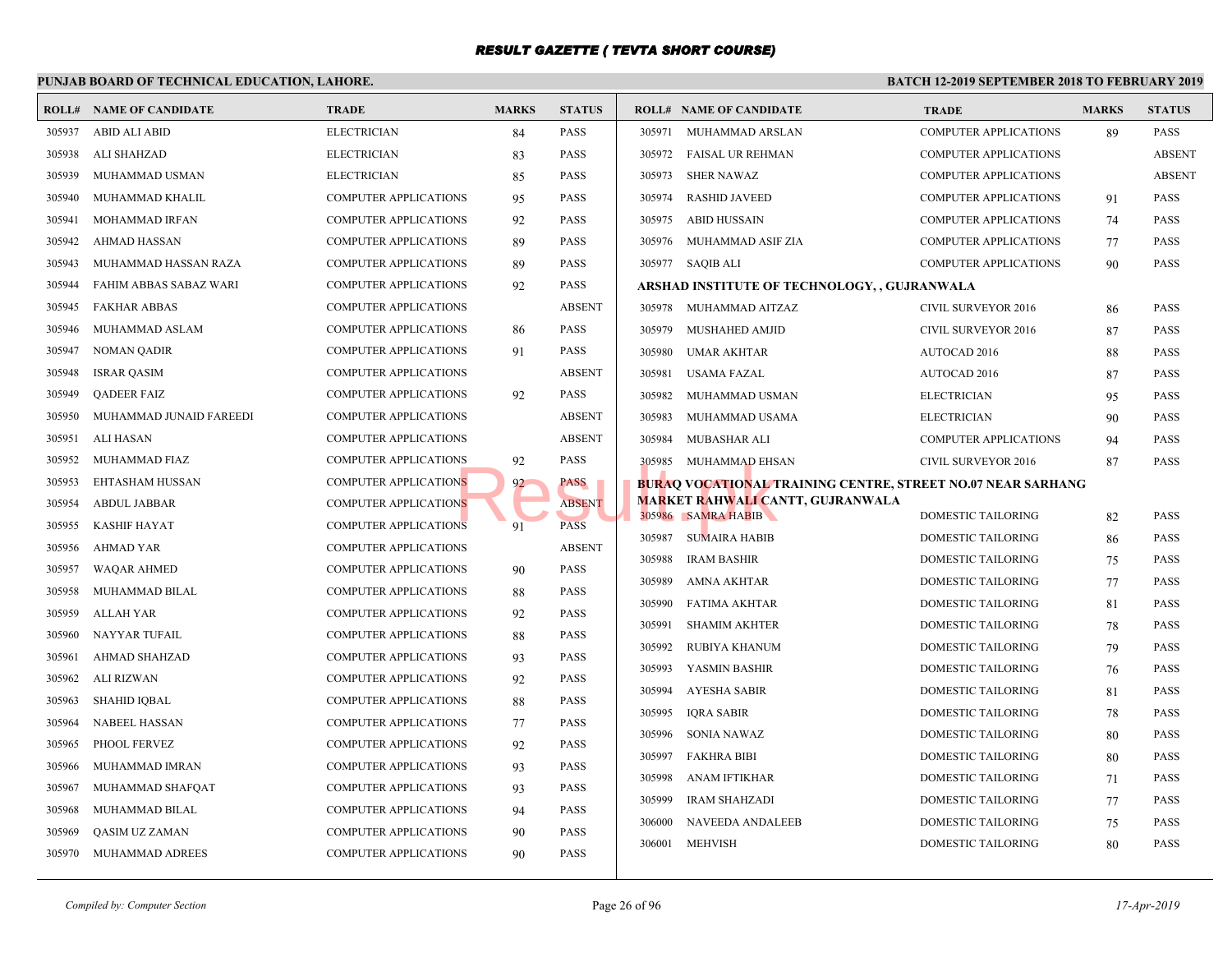|        | PUNJAB BOARD OF TECHNICAL EDUCATION, LAHORE.                        |                              |              |               | <b>BATCH 12-</b> |                                                   |              |
|--------|---------------------------------------------------------------------|------------------------------|--------------|---------------|------------------|---------------------------------------------------|--------------|
|        | <b>ROLL# NAME OF CANDIDATE</b>                                      | <b>TRADE</b>                 | <b>MARKS</b> | <b>STATUS</b> |                  | <b>ROLL# NAME OF CANDIDATE</b>                    | <b>TRAL</b>  |
| 306002 | <b>SHAHIDA PARVEEN</b>                                              | <b>DOMESTIC TAILORING</b>    | 78           | PASS          | 306034           | <b>UMAL BANIN</b>                                 | <b>BEAU</b>  |
|        | 306003 MEHAK TARIQ                                                  | DOMESTIC TAILORING           | 84           | PASS          | 306035           | RAKHIL SHAHZAD                                    | <b>BEAU</b>  |
|        | <b>FARAN COLLEGE OF TECHNOLOGY FOR WOMEN, NEAR GOVT.HIGH SCHOOL</b> |                              |              |               | 306036           | <b>NOSHEEN HUMEERA</b>                            | <b>BEAU</b>  |
|        | KHIALI ADDA, GUJRANWALA<br>306004 MARIA                             | <b>COMPUTER APPLICATIONS</b> |              | PASS          | 306037           | <b>KIRAN SABA</b>                                 | <b>BEAU</b>  |
| 306005 | ATIQA AFZAL                                                         | <b>COMPUTER APPLICATIONS</b> | 99           | PASS          | 306038           | <b>SADIA NOMAN</b>                                | <b>BEAU</b>  |
| 306006 |                                                                     |                              | 97           |               | 306039           | MEHAK SHAFIQUE                                    | <b>BEAU</b>  |
|        | <b>RABIA ABBAS</b>                                                  | <b>COMPUTER APPLICATIONS</b> | 98           | PASS          | 306040           | <b>ASRA SHAREEF</b>                               | <b>BEAU</b>  |
| 306007 | <b>FARAH JAVAID</b>                                                 | <b>COMPUTER APPLICATIONS</b> | 99           | PASS          | 306041           | <b>AMINA TUFAIL</b>                               | <b>BEAU</b>  |
| 306008 | MARYAM SAIF U RAHMAN                                                | <b>COMPUTER APPLICATIONS</b> | 98           | PASS          | 306042           | <b>SAIMA RANI</b>                                 | <b>BEAU</b>  |
| 306009 | <b>IORA</b>                                                         | <b>COMPUTER APPLICATIONS</b> | 99           | PASS          | 306043           | ANUM RANI                                         | <b>BEAU</b>  |
| 306010 | <b>IQRA MUSHTAQ</b>                                                 | <b>COMPUTER APPLICATIONS</b> | 98           | PASS          | 306044           | ASIA HUSSAIN                                      | <b>BEAU</b>  |
| 306011 | <b>MADIHA BAIG</b>                                                  | <b>COMPUTER APPLICATIONS</b> | 98           | <b>PASS</b>   |                  | 306045 HAMNA AZMAT                                | <b>BEAU</b>  |
| 306012 | FARZANA ILYAS                                                       | <b>COMPUTER APPLICATIONS</b> | 99           | PASS          |                  | <b>FARAN INSTITUTE OF TECHNOLOGY, KHYALI BYPA</b> |              |
| 306013 | <b>IQRA</b>                                                         | <b>COMPUTER APPLICATIONS</b> | 98           | PASS          |                  | 306046 MUHAMMAD JAVED                             | <b>HVAC</b>  |
| 306014 | <b>HALEEMA SADIA</b>                                                | <b>COMPUTER APPLICATIONS</b> | 99           | PASS          | 306047           | MUHAMMAD YASIR KHAN                               | <b>AUTO</b>  |
| 306015 | <b>NOREEN KHALID</b>                                                | COMPUTER APPLICATIONS        | 96           | PASS          | 306048           | <b>WAQAS ARSHAD</b>                               | <b>ELECT</b> |
| 306016 | NABILA MUJADAD                                                      | <b>COMPUTER APPLICATIONS</b> | 96           | PASS          | 306049           | <b>BILAL AMJAD</b>                                | <b>ELECT</b> |
| 306017 | NEELAM SHAHZADI                                                     | <b>COMPUTER APPLICATIONS</b> | 93           | <b>PASS</b>   | 306050           | HAFIZ ABDULLAH                                    | <b>ELECT</b> |
| 306018 | <b>SHAMA PARVEEN</b>                                                | <b>COMPUTER APPLICATIONS</b> | 99           | <b>PASS</b>   | 306051           | <b>TALHA AFZAL</b>                                | <b>COMP</b>  |
| 306019 | ZOYA                                                                | <b>COMPUTER APPLICATIONS</b> | 98           | PASS          | 306052           | <b>SIKANDAR JAVEED</b>                            | <b>COMP</b>  |
| 306020 | <b>IRSA NASEER</b>                                                  | <b>COMPUTER APPLICATIONS</b> | 98           | PASS          | 306053           | RIASAT ALI                                        | <b>COMP</b>  |
| 306021 | <b>SHABNAM SEHER</b>                                                | <b>COMPUTER APPLICATIONS</b> | 99           | PASS          | 306054           |                                                   | <b>COMP</b>  |
| 306022 | MAHRUNISA SAEED                                                     | <b>COMPUTER APPLICATIONS</b> | 98           | PASS          |                  | MUHAMMAD MOAZ                                     | <b>COMP</b>  |
| 306023 | <b>UME AFIFA</b>                                                    | DOMESTIC TAILORING           | 98           | PASS          | 306055           | <b>DANISH AHMED</b>                               |              |
| 306024 | AIMA NAWAZ                                                          | DOMESTIC TAILORING           | 98           | PASS          | 306056           | ALI HASSAN                                        | <b>COMP</b>  |
| 306025 | SADAF                                                               | <b>BEAUTICIAN</b>            | 99           | PASS          | 306057           | ADNAN REHMAT                                      | <b>COMP</b>  |
| 306026 | <b>SABA</b>                                                         | <b>BEAUTICIAN</b>            | 97           | PASS          | 306058           | WAQAS AHMAD                                       | <b>COMP</b>  |
| 306027 | <b>RASHDA TABASSUM</b>                                              | <b>BEAUTICIAN</b>            | 96           | PASS          | 306059           | NABEEL SHAHZAD                                    | <b>COMP</b>  |
| 306028 | <b>HADIA TABASSUM</b>                                               | <b>BEAUTICIAN</b>            | 96           | PASS          | 306060           | <b>ARSLAN AHMAD</b>                               | <b>COMP</b>  |
| 306029 | <b>KAUSAR</b>                                                       | <b>BEAUTICIAN</b>            | 97           | PASS          | 306061           | <b>SAJJAD HAIDER</b>                              | <b>COMP</b>  |
| 306030 | ALIYA HAIDER                                                        | <b>BEAUTICIAN</b>            | 97           | PASS          | 306062           | <b>SHAHR YAR</b>                                  | <b>COMP</b>  |
| 306031 | <b>SADIA</b>                                                        | <b>BEAUTICIAN</b>            | 95           | PASS          | 306063           | MUHAMMAD USAMA                                    | <b>COMP</b>  |
| 306032 | <b>SARA</b>                                                         | <b>BEAUTICIAN</b>            | 94           | PASS          | 306064           | USAMA BIN QAMAR                                   | <b>COMP</b>  |
| 306033 | SEHAR                                                               | <b>BEAUTICIAN</b>            | 94           | PASS          | 306065           | MUHAMMAD KAMRAN                                   | <b>COMP</b>  |
|        |                                                                     |                              |              |               |                  | 306066 AQIB JAVED                                 | <b>COMP</b>  |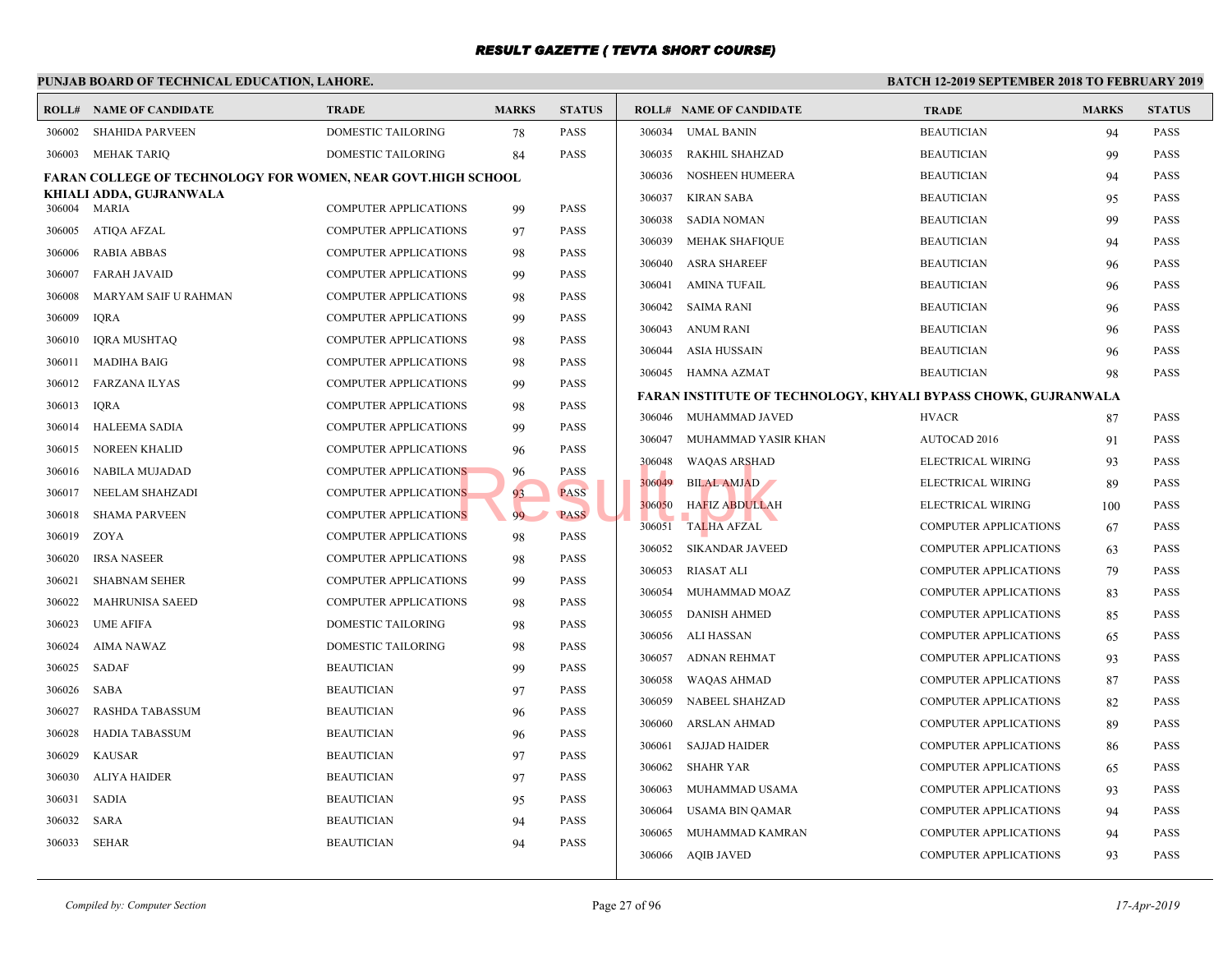#### **PUNJAB BOARD OF TECHNICAL EDUCATION, LAHORE. BATCH 12-ROLL# NAME OF CANDIDATE TRADE MARKS STATUS ROLL# NAME OF CANDIDATE TRADE MARKS STATUS** 306067 MUHAMMAD UMAIR COMPUTER APPLICATIONS 92 PASS 306068 MONSIN RASHEED COMPUTER APPLICATIONS 100 PASS 306069 ABDUL MAJID COMPUTER APPLICATIONS 100 PASS 306070 ALI HASSAN COMPUTER APPLICATIONS 93 PASS **GOVERNMENT TECHNICAL TRAINING INSTITUTE, PASROOR ROAD, GUJRANWALA** 306071 MUHAMMAD USAMA COMPUTER APPLICATIONS 69 PASS 306072 MUHAMMAD RIZWAN COMPUTER APPLICATIONS 72 PASS 306073 USAMA COMPUTER APPLICATIONS 81 PASS 306074 MOEEZ SHAHID COMPUTER APPLICATIONS 89 PASS 306075 SHAROZ SHAFIQUE COMPUTER APPLICATIONS 76 PASS 306076 AMEER HAMZA COMPUTER APPLICATIONS 67 PASS 306077 RANA SHAN MEHMOOD COMPUTER APPLICATIONS ABSENT 306078 AHMAD RAZA COMPUTER APPLICATIONS 88 PASS 306079 MUJEEB AHMAD COMPUTER APPLICATIONS 69 PASS 306080 MUHAMMAD BILAL COMPUTER APPLICATIONS 89 PASS 306081 ATA UR REHMAN COMPUTER APPLICATIONS 86 PASS 306082 MUHAMMAD IRFAN COMPUTER APPLICATIONS ABSENT 306083 SHAHBAZ AHMAD COMPUTER APPLICATIONS 87 PASS 306084 KASHIF RAZA COMPUTER APPLICATIONS 84 PASS 306085 ABDUL QADEER COMPUTER APPLICATIONS 81 PASS 306086 IBTISAM ILAHI TOUHIDI COMPUTER APPLICATIONS 86 PASS 306087 MUBASHAR MUMTAZ COMPUTER APPLICATIONS ABSENT 306088 TALHA COMPUTER APPLICATIONS 70 PASS 306089 ARKAM COMPUTER APPLICATIONS 52 PASS 306090 HABIB ULLAH COMPUTER APPLICATIONS ABSENT 306091 SAJID IQBAL ELECTRICAL WIRING 93 PASS 306092 ABDUL QADEER KHAN ELECTRICAL WIRING 90 PASS 306093 MUHAMMAD AFZAAL FAZAL ELECTRICAL WIRING 89 PASS 306094 SADAM SAGHEER ELECTRICAL WIRING 84 PASS 306095 AMEER HAMZA ELECTRICAL WIRING 85 PASS 306096 MUHAMMAD ZULQARNAIN KHAN ELECTRICAL WIRING 87 PASS 306097 JAMAL UD DIN ELECTRICAL WIRING 88 PASS 306098 SALAH UD DIN ELECTRICAL WIRING 84 PASS 306099 SHOAIB REHMAN ELECT 306100 HAMZA IKRAM ELECT 306101 MUHAMMAD SHARAFAT ELECT 306102 SYED ABDU SAMI TAHIR ELECT 306103 ABDUL RAHMAN ELECT 306104 MUHAMMAD HAMMAD ELECT 306105 ABD UL RAHMAN ELECT 306106 HAFIZ USAMA ELECT **VOCATIONAL TRAINING INSTITUTE, CANTT, GUJRA** 306107 SADIA DOME 306108 BIBI FARWAH DOME 306109 SHAZIA KHAN DOME 306110 SONIA DOME 306111 TEHMEENA BATOOL DOME 306112 HAREEBA KANWAL DOME 306113 LARIB KHALID DOME 306114 ANAM SHAHZAD DOME 306115 AREJ ASGHAR DOME 306116 FASLEEM BIBI DOME 306117 KHALIDA RIAZ DOME 306118 TAHIRA BATOOL DOME 306119 RAIFA BIBI DOME 306120 SHAHZADI DOME 306121 MUHAMMADIA DOME 306122 AQEELA IJAZ DOME 306123 SHEHNAZ BEGUM DOME 306124 AZRA PARVEEN DOME 306125 SHAZIA MAZHAR DOME 306126 JAMEELA DOME 306127 KIRAN BIBI DOME 306128 MARYYAM SHAHZADI DOME 306129 ERAM BIBI DOME 306130 ASIA BIBI DOME 306131 LIBA DOME NS RESERVE RESERVE SOCIETY AND STREET PASS PASS PASS PASS 306115 AREJ ASCHARED STREET BLUE PASSERVE DESCRIPTION OF THE PASSER PASSER PASSER PASSER PASSER PASSER PASSER PASSER PASSER PASSER PASSER PASSER PASSER PASSER PASSE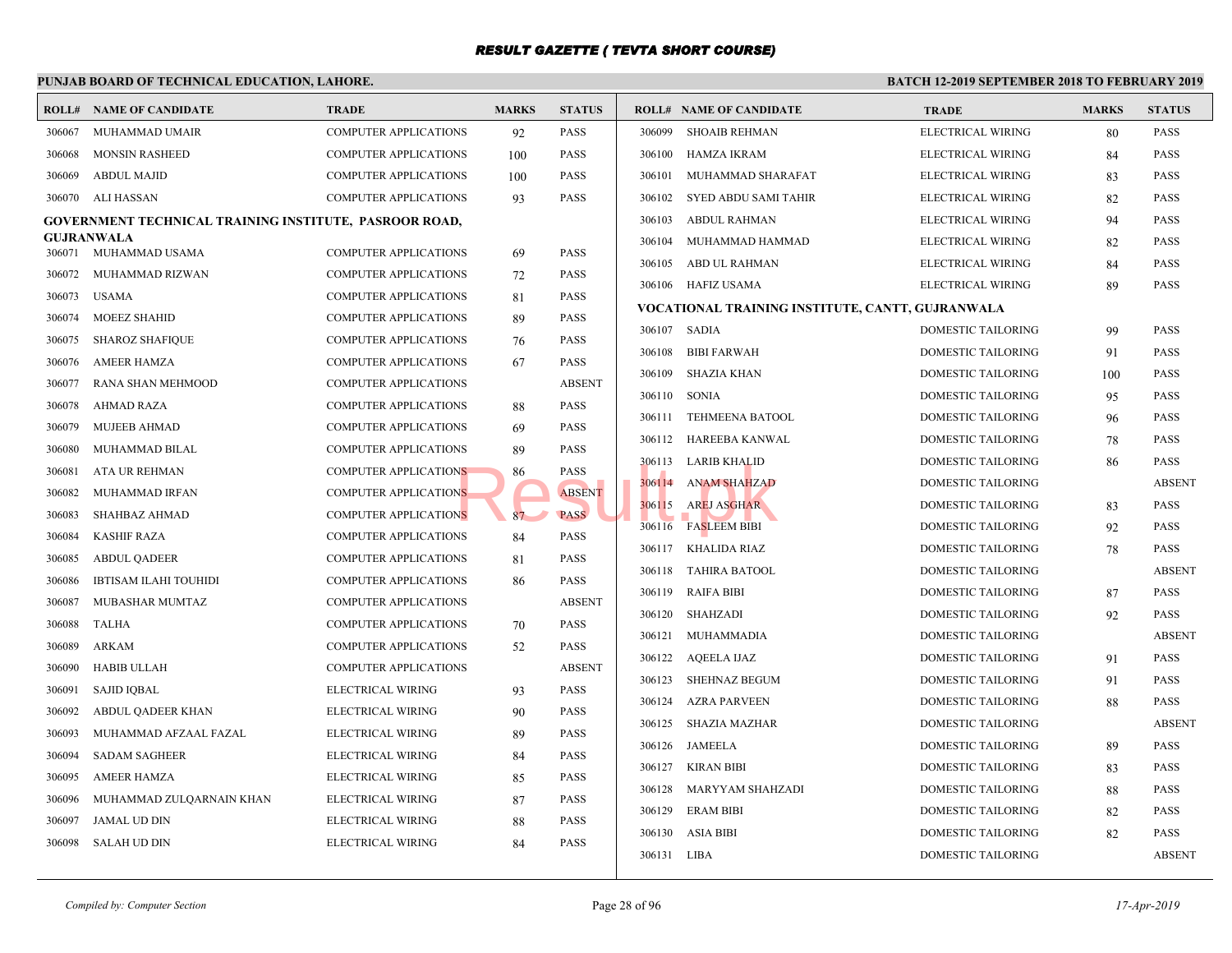|        | PUNJAB BOARD OF TECHNICAL EDUCATION, LAHORE.                                |                           |              |               | <b>BATCH 12-1</b> |                                           |             |  |
|--------|-----------------------------------------------------------------------------|---------------------------|--------------|---------------|-------------------|-------------------------------------------|-------------|--|
|        | <b>ROLL# NAME OF CANDIDATE</b>                                              | <b>TRADE</b>              | <b>MARKS</b> | <b>STATUS</b> |                   | <b>ROLL# NAME OF CANDIDATE</b>            | <b>TRAL</b> |  |
| 306132 | ARFANA KOUSAR                                                               | <b>DOMESTIC TAILORING</b> | 95           | <b>PASS</b>   |                   | 306164 SAFIA KANWAL                       | <b>DOME</b> |  |
| 306133 | <b>SHIDA PERVEEN</b>                                                        | DOMESTIC TAILORING        | 87           | <b>PASS</b>   |                   | WINWARE GROUP OF COLLEGES, NAGRI ABBAS SH |             |  |
| 306134 | <b>HUMMA TARIQ</b>                                                          | DOMESTIC TAILORING        | 87           | <b>PASS</b>   |                   | 306165 IMRAN YAQOOB                       | AUTO        |  |
| 306135 | <b>TEHSEEN FATIMA</b>                                                       | DOMESTIC TAILORING        | 78           | <b>PASS</b>   | 306166            | ABUHURAIRA JAVAID                         | <b>AUTO</b> |  |
| 306136 | SHABINA FAIZ UR REHMAN                                                      | DOMESTIC TAILORING        | 86           | <b>PASS</b>   | 306167            | MUHAMMAD SOHAIB JAVAID                    | AUTO        |  |
| 306137 | RABAB AYESHA                                                                | DOMESTIC TAILORING        | 80           | <b>PASS</b>   | 306168            | MUHAMMAD QASIM                            | <b>COMP</b> |  |
| 306138 | HASEENA                                                                     | DOMESTIC TAILORING        | 81           | <b>PASS</b>   | 306169            | MUHAMMAD ZUBAIR                           | <b>COMP</b> |  |
| 306139 | <b>KALSOOM BIBI</b>                                                         | DOMESTIC TAILORING        |              | <b>ABSENT</b> |                   | 306170 MUHAMMAD IMRAN                     | <b>COMP</b> |  |
| 306140 | <b>KALSOOM SAJJAD</b>                                                       | DOMESTIC TAILORING        | 80           | <b>PASS</b>   |                   | 306171 MARYAM SADIQ                       | <b>COMP</b> |  |
| 306141 | ANEETA AYUB                                                                 | <b>DOMESTIC TAILORING</b> |              | <b>ABSENT</b> |                   | 306172 ADEEL AHMAD                        | <b>COMP</b> |  |
|        | <b>TROOPS FAMILY WELFARE CENTRE-II FOR WOMEN, 50 SUPPLY &amp; TRANSPORT</b> |                           |              |               |                   | 306173 ABDULLAH YASIN                     | <b>COMP</b> |  |
|        | BATTALION, TANKY NO.07, GUJRANWALA CANTT<br>306142 RUKHSANA TANVEER         | DOMESTIC TAILORING        | 87           | <b>PASS</b>   | 306174            | MUHAMMAD FARAZ MAQSOOD                    | <b>COMP</b> |  |
| 306143 | SHAIMLA TARIQ                                                               | DOMESTIC TAILORING        |              | <b>ABSENT</b> |                   | 306175 MUHAMMAD SHAWEEZ                   | <b>COMP</b> |  |
| 306144 | <b>SAIMA YASMEEM</b>                                                        | DOMESTIC TAILORING        | 82           | <b>PASS</b>   |                   | 306176 ITTHAF RAUF                        | <b>COMP</b> |  |
| 306145 | <b>SAIRA SHAHEEN</b>                                                        | DOMESTIC TAILORING        | 80           | <b>PASS</b>   |                   | 306177 ZAIN UL ABIDDIN                    | <b>COMP</b> |  |
| 306146 | ROBINA AZAM                                                                 | DOMESTIC TAILORING        | 90           | <b>PASS</b>   |                   | 306178 MUHAMMAD ASSAD KHAN                | <b>COMP</b> |  |
| 306147 | <b>NASEEMA BIBI</b>                                                         | DOMESTIC TAILORING        | 85           | <b>PASS</b>   | 306179            | <b>ZAMAN SAIF</b>                         | <b>COMP</b> |  |
| 306148 | <b>KANWAL ABBAS</b>                                                         | DOMESTIC TAILORING        | 76           | <b>PASS</b>   | 306180            | MUHAMMAD AHSAN IQBAL                      | <b>COMP</b> |  |
| 306149 | <b>RIDA</b>                                                                 | DOMESTIC TAILORING        | 81           | <b>PASS</b>   | 306181            | <b>ABDUL HANAN</b>                        | <b>COMP</b> |  |
| 306150 | <b>BANO</b>                                                                 | DOMESTIC TAILORING        |              | <b>ABSENT</b> |                   | 306182 SYEDA FIZA                         | <b>COMP</b> |  |
| 306151 | <b>AMINA BIBI</b>                                                           | DOMESTIC TAILORING        |              | <b>ABSENT</b> | 306183            | FARMAN ALI                                | <b>COMP</b> |  |
| 306152 | <b>SHUMAILA BIBI</b>                                                        | DOMESTIC TAILORING        | 81           | <b>PASS</b>   | 306184            | MUHAMMAD UMAIS                            | COMP        |  |
| 306153 | <b>GHULAM FATIMA</b>                                                        | DOMESTIC TAILORING        | 83           | <b>PASS</b>   | 306185            | ATIF JAVED                                | <b>COMP</b> |  |
| 306154 | <b>RAHEELA BIBI</b>                                                         | DOMESTIC TAILORING        |              | <b>ABSENT</b> | 306186            | MUHAMMAD AWAIS BHATTI                     | <b>COMP</b> |  |
| 306155 | <b>ASMA BIBI</b>                                                            | DOMESTIC TAILORING        | 81           | <b>PASS</b>   | 306187            | <b>TARIQ MEHMOOD</b>                      | <b>COMP</b> |  |
| 306156 | <b>IORA IDREES</b>                                                          | DOMESTIC TAILORING        | 94           | <b>PASS</b>   | 306188            | <b>AROOBA ASIF</b>                        | <b>COMP</b> |  |
| 306157 | <b>GULNAZ BIBI</b>                                                          | DOMESTIC TAILORING        | 94           | <b>PASS</b>   | 306189            | MUHAMMAD SHERAZ                           | <b>COMP</b> |  |
| 306158 | <b>SOMIA BIBI</b>                                                           | DOMESTIC TAILORING        | 80           | <b>PASS</b>   | 306190            | <b>MEHWISH</b>                            | <b>COMP</b> |  |
| 306159 | SABA KANWAL                                                                 | DOMESTIC TAILORING        |              | <b>ABSENT</b> | 306191            | HUMA KANWAL                               | <b>COMP</b> |  |
| 306160 | <b>SYEDA IRAM ANEES</b>                                                     | DOMESTIC TAILORING        | 80           | <b>PASS</b>   | 306192            | NOSHEELA AKRAM                            | <b>COMP</b> |  |
| 306161 | <b>BAKHTAWER BIBI</b>                                                       | DOMESTIC TAILORING        | 72           | <b>PASS</b>   | 306193            | ALI HAMZA                                 | <b>COMP</b> |  |
| 306162 | <b>MASOOMA</b>                                                              | <b>DOMESTIC TAILORING</b> |              | <b>ABSENT</b> | 306194            | MUHAMMAD USMAN AKRAM                      | <b>COMP</b> |  |
| 306163 | <b>WAHEEDA NAZ</b>                                                          | DOMESTIC TAILORING        | 77           | <b>PASS</b>   | 306195            | SIDRA                                     | <b>COMP</b> |  |
|        |                                                                             |                           |              |               |                   | 306196 FARWA IJAZ                         | <b>COMP</b> |  |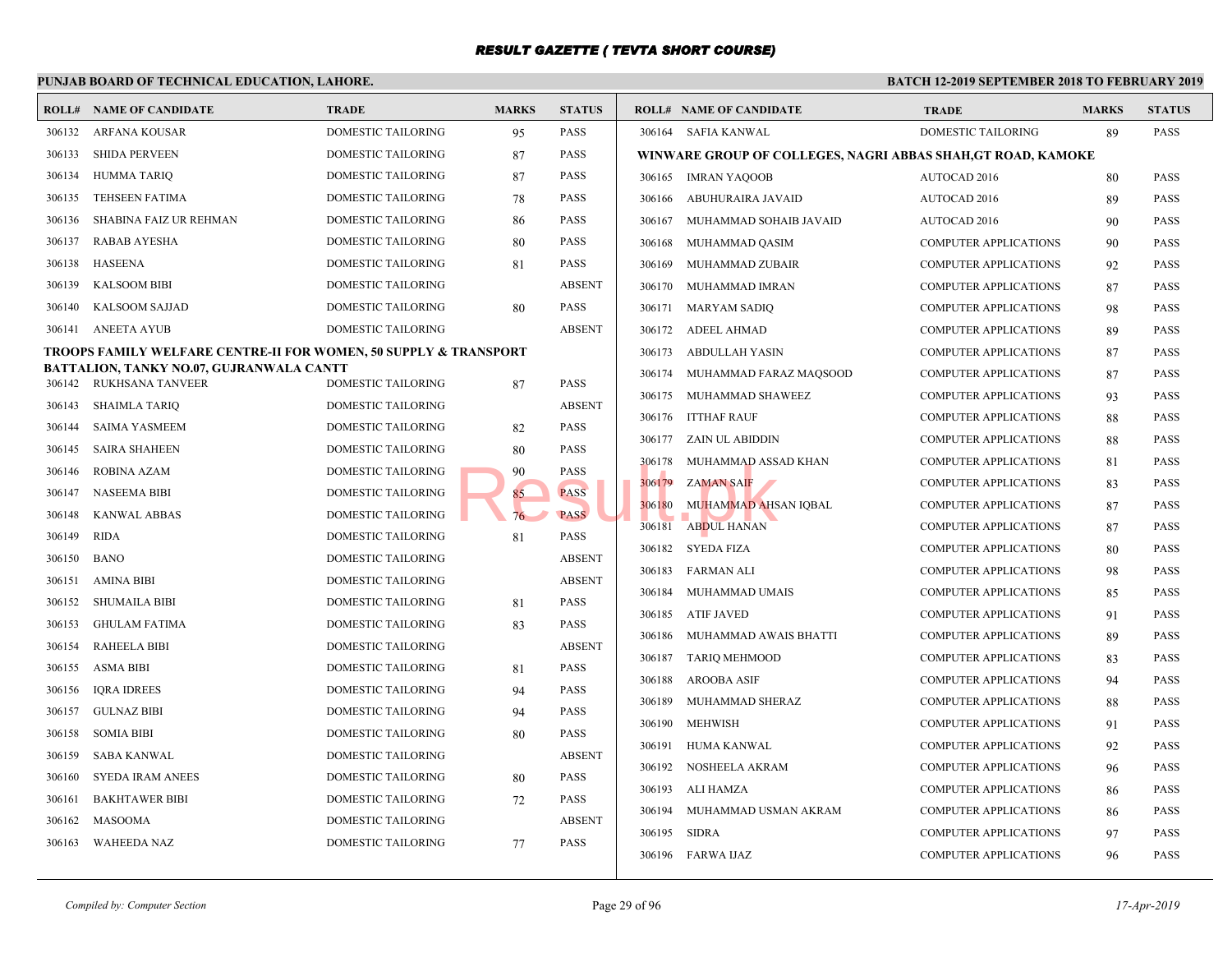|                         | PUNJAB BOARD OF TECHNICAL EDUCATION, LAHORE.                          |                                        |              |                     |        |                                | <b>BATCH 12-2</b> |
|-------------------------|-----------------------------------------------------------------------|----------------------------------------|--------------|---------------------|--------|--------------------------------|-------------------|
|                         | <b>ROLL# NAME OF CANDIDATE</b>                                        | <b>TRADE</b>                           | <b>MARKS</b> | <b>STATUS</b>       |        | <b>ROLL# NAME OF CANDIDATE</b> | <b>TRAI</b>       |
| 306197                  | <b>AQIB SHAMSHAD</b>                                                  | <b>COMPUTER APPLICATIONS</b>           | 90           | <b>PASS</b>         | 306229 | <b>IQRA KANWAL</b>             | <b>BEAU</b>       |
| 306198                  | SAIMA SULTAN                                                          | <b>COMPUTER APPLICATIONS</b>           | 91           | PASS                | 306230 | AIMAN                          | <b>BEAU</b>       |
| 306199                  | ZAIN UL ABADIN                                                        | <b>COMPUTER APPLICATIONS</b>           | 87           | PASS                | 306231 | <b>MEHWISH</b>                 | <b>BEAU</b>       |
| 306200                  | MUHAMMAD FARHAN ANWAR                                                 | <b>COMPUTER APPLICATIONS</b>           | 86           | PASS                | 306232 | SABA KHALIL                    | <b>BEAU</b>       |
| 306201                  | <b>HASSAN RAZA</b>                                                    | <b>COMPUTER APPLICATIONS</b>           | 90           | <b>PASS</b>         | 306233 | <b>FARIDA BASHIR</b>           | <b>BEAU</b>       |
| 306202                  | <b>ARSLAN SHAFIQ</b>                                                  | <b>COMPUTER APPLICATIONS</b>           | 84           | PASS                | 306234 | <b>AREEZA ANWAR</b>            | <b>BEAU</b>       |
| 306203                  | <b>IFTIKHAR AHMAD</b>                                                 | <b>COMPUTER APPLICATIONS</b>           | 97           | <b>PASS</b>         | 306235 | <b>DILROSE SEHER</b>           | <b>BEAU</b>       |
| 306204                  | <b>RIDA FATIMA</b>                                                    | <b>COMPUTER APPLICATIONS</b>           | 89           | PASS                | 306236 | <b>ULFAT SHAHZADI</b>          | <b>BEAU</b>       |
| 306205                  | <b>ABDUL HASEEB</b>                                                   | <b>COMPUTER APPLICATIONS</b>           | 89           | PASS                | 306237 | SHABANA WALI MUHAMMAD          | <b>BEAU</b>       |
| 306206                  | <b>KAINAT</b>                                                         | <b>COMPUTER APPLICATIONS</b>           | 90           | PASS                | 306238 | <b>RABIA JAMIL</b>             | <b>DOME</b>       |
| 306207                  | MUHAMMAD WASEEM                                                       | <b>COMPUTER APPLICATIONS</b>           | 94           | PASS                | 306239 | <b>SAFINA MUNEER</b>           | <b>DOME</b>       |
| 306208                  | <b>ASIF ALI</b>                                                       | <b>COMPUTER APPLICATIONS</b>           | 82           | PASS                | 306240 | <b>RBIQA ABBAS</b>             | <b>DOME</b>       |
| 306209                  | RAZA AHMAD RIAZ                                                       | <b>COMPUTER APPLICATIONS</b>           | 80           | PASS                | 306241 | AYESHA SADDIQA                 | <b>DOME</b>       |
| 306210                  | <b>AMEER HAMZA</b>                                                    | <b>COMPUTER APPLICATIONS</b>           | 88           | <b>PASS</b>         | 306242 | <b>MADIHA RAMZAN</b>           | <b>DOME</b>       |
| 306211                  | <b>AYEZA IFTIKHAR</b>                                                 | <b>COMPUTER APPLICATIONS</b>           | 90           | <b>PASS</b>         | 306243 | <b>MARYAM BIBI</b>             | <b>DOME</b>       |
| 306212                  | SHAMS UL HAQ                                                          | <b>COMPUTER APPLICATIONS</b>           | 81           | PASS                | 306244 | <b>KIRAN LIAQAT</b>            | <b>DOME</b>       |
|                         | <b>GOVERNMENT VOCATIONAL TRAINING INSTITUTE FOR WOMEN, , NAUSHERA</b> |                                        |              |                     | 306245 | <b>QURAT UL AIN</b>            | <b>DOME</b>       |
| <b>VIRKAN</b><br>306213 | <b>SADIA PARVEEN</b>                                                  | <b>BEAUTICIAN</b>                      | 95           | <b>PASS</b>         | 306246 | <b>SADIA ASGHAR</b>            | <b>DOME</b>       |
| 306214                  | KOMAL MEMOONA                                                         | <b>BEAUTICIAN</b>                      |              | <b>PASS</b>         | 306247 | <b>IRUM SHEHZADI</b>           | <b>DOME</b>       |
| 306215                  | <b>SHOMAILA RIAZ</b>                                                  | <b>BEAUTICIAN</b>                      | 95<br>94     | PASS                | 306248 | <b>DILSHAD YOUSAF</b>          | <b>DOME</b>       |
| 306216                  | IMRANA                                                                | <b>BEAUTICIAN</b>                      |              | PASS                | 306249 | <b>AYESHA BIBI</b>             | <b>DOME</b>       |
| 306217                  | NIMRA SHEHZADI                                                        | <b>BEAUTICIAN</b>                      | 93<br>95     | <b>PASS</b>         | 306250 | <b>RAISA KHALID</b>            | <b>DOME</b>       |
| 306218                  |                                                                       |                                        |              | PASS                | 306251 | MUZALFA SHAHZADI               | <b>DOME</b>       |
| 306219                  | <b>SAFEENA SAJJAD</b><br><b>SAMINA KAUSAR</b>                         | <b>BEAUTICIAN</b><br><b>BEAUTICIAN</b> | 86           | PASS                | 306252 | <b>ASBA SHAKOOR</b>            | <b>DOME</b>       |
| 306220                  | AYESHA SIDDIQA                                                        | <b>BEAUTICIAN</b>                      | 94           | PASS                | 306253 | HAFIZA SHUMAILA NOREEN         | <b>DOME</b>       |
| 306221                  | <b>MEHWISH BIBI</b>                                                   |                                        | 87           |                     | 306254 | <b>NADIA HAYYAT</b>            | <b>DOME</b>       |
| 306222                  | ATEEQA MUSHTAQ                                                        | <b>BEAUTICIAN</b><br><b>BEAUTICIAN</b> | 86<br>95     | PASS<br><b>PASS</b> | 306255 | ZAINIB FATIMA                  | <b>DOME</b>       |
|                         |                                                                       | <b>BEAUTICIAN</b>                      |              | PASS                | 306256 | ZUBIA BANO                     | <b>DOME</b>       |
| 306223<br>306224        | SAMERA HADAYAT<br><b>GULSHAN</b>                                      | <b>BEAUTICIAN</b>                      | 87           | PASS                | 306257 | TAYYABA FATIMA                 | <b>DOME</b>       |
|                         |                                                                       |                                        | 84           |                     | 306258 | AMINA AKRAM                    | <b>DOME</b>       |
| 306225                  | <b>ZEENAT RAFIQ</b><br><b>ISHRAT BIBI</b>                             | <b>BEAUTICIAN</b>                      | 89           | PASS                | 306259 | <b>SAMRA IQBAL</b>             | <b>DOME</b>       |
| 306226                  |                                                                       | <b>BEAUTICIAN</b><br><b>BEAUTICIAN</b> | 89           | PASS<br><b>PASS</b> | 306260 | ANAM SHAHZADI                  | <b>DOME</b>       |
| 306227<br>306228        | <b>SHAHNEELA BIBI</b>                                                 |                                        | 91           |                     | 306261 | <b>FARZANA KOUSAR</b>          | <b>DOME</b>       |
|                         | NIDA AKRAM                                                            | <b>BEAUTICIAN</b>                      | 89           | PASS                | 306262 | SALMA ASGHAR                   | <b>DOME</b>       |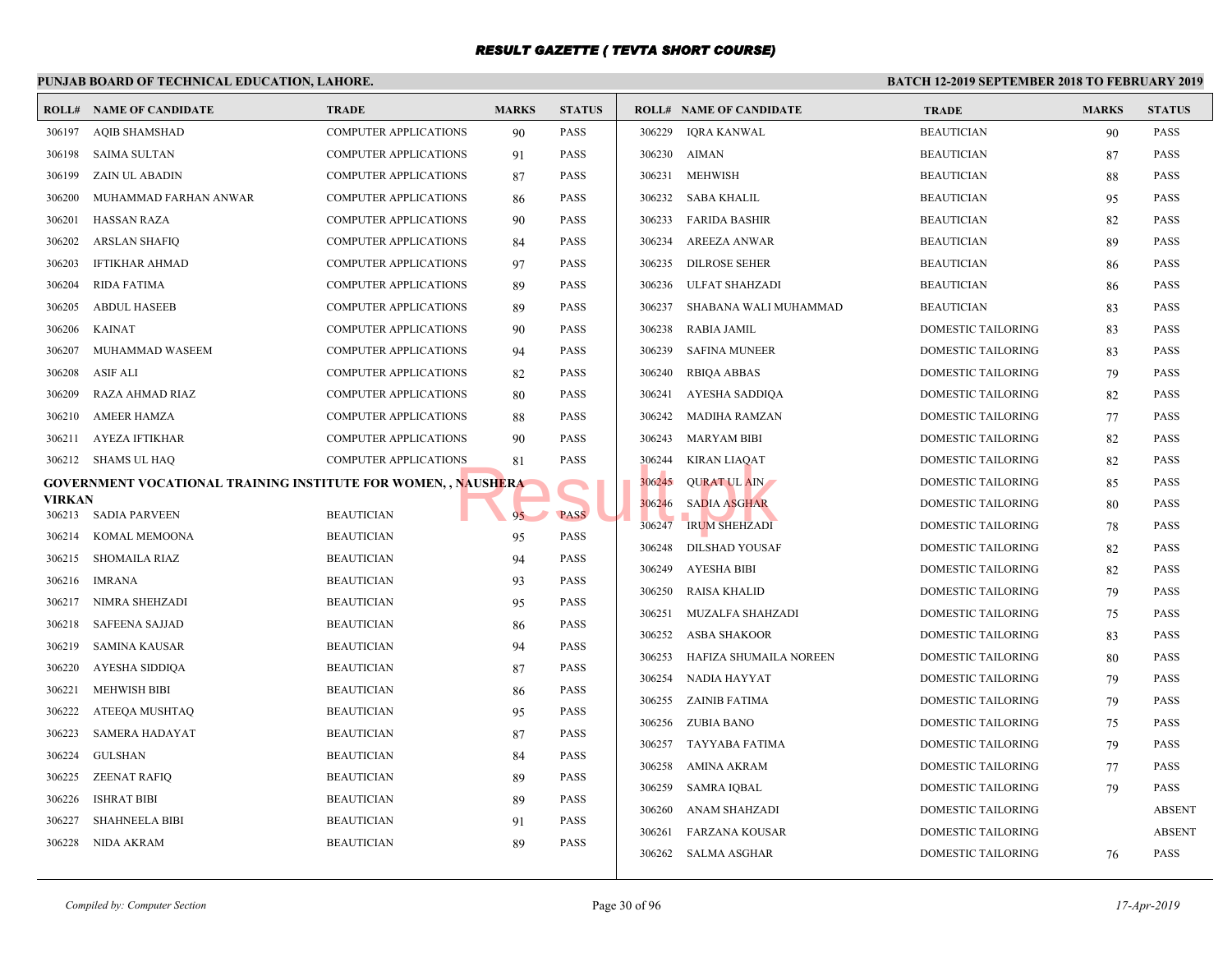|        | PUNJAB BOARD OF TECHNICAL EDUCATION, LAHORE.                 |                              |              | <b>BATCH 12-2</b> |        |                                                 |                            |
|--------|--------------------------------------------------------------|------------------------------|--------------|-------------------|--------|-------------------------------------------------|----------------------------|
|        | <b>ROLL# NAME OF CANDIDATE</b>                               | <b>TRADE</b>                 | <b>MARKS</b> | <b>STATUS</b>     |        | <b>ROLL# NAME OF CANDIDATE</b>                  | <b>TRAL</b>                |
| 306263 | <b>NIMRA RASHEED</b>                                         | <b>COMPUTER APPLICATIONS</b> | 97           | <b>PASS</b>       | 306295 | <b>SABA PERVAIZ</b>                             | <b>DOME</b>                |
| 306264 | <b>MAFIA BIBI</b>                                            | <b>COMPUTER APPLICATIONS</b> | 95           | <b>PASS</b>       | 306296 | TANZILLA SAIFULLAH                              | <b>DOME</b>                |
| 306265 | <b>SONIA ADDALIT</b>                                         | COMPUTER APPLICATIONS        | 97           | <b>PASS</b>       |        | 306297 SAMARA SHEIZADI                          | <b>DOME</b>                |
| 306266 | <b>FATIMA</b>                                                | <b>COMPUTER APPLICATIONS</b> | 98           | <b>PASS</b>       |        | <b>GOVERNMENT VOCATIONAL TRAINING INSTITUTE</b> |                            |
| 306267 | <b>KHIZRA YASEEN</b>                                         | <b>COMPUTER APPLICATIONS</b> |              | <b>ABSENT</b>     |        | JATTAN ROAD, GUJRAT                             |                            |
| 306268 | <b>UMME AMARA</b>                                            | <b>COMPUTER APPLICATIONS</b> | 93           | <b>PASS</b>       | 306299 | 306298 NERA AFZAL<br><b>SUMAIRA NAZEER</b>      | <b>COMP</b><br><b>COMP</b> |
| 306269 | <b>SANA SHAHZADI</b>                                         | <b>COMPUTER APPLICATIONS</b> | 95           | <b>PASS</b>       |        |                                                 |                            |
| 306270 | NIMRA SANAULLAH                                              | <b>COMPUTER APPLICATIONS</b> | 95           | <b>PASS</b>       | 306300 | HEFZA AFZAL                                     | <b>COMP</b>                |
| 306271 | <b>BUSHRA ANWAR</b>                                          | <b>COMPUTER APPLICATIONS</b> | 93           | <b>PASS</b>       | 306301 | SHUMAILA AFZAL                                  | <b>COMP</b>                |
| 306272 | <b>ANEEZ FATIMA</b>                                          | <b>COMPUTER APPLICATIONS</b> | 97           | <b>PASS</b>       | 306302 | <b>MUBEEN JAVID</b>                             | <b>COMP</b>                |
| 306273 | <b>IQRA AHSAN</b>                                            | <b>COMPUTER APPLICATIONS</b> | 95           | <b>PASS</b>       | 306303 | <b>MARIA KOUSAR</b>                             | <b>COMP</b>                |
| 306274 | <b>MUNEEBA HANIF</b>                                         | <b>COMPUTER APPLICATIONS</b> | 97           | <b>PASS</b>       | 306304 | <b>SAMIA IJAZ</b>                               | <b>COMP</b>                |
| 306275 | <b>HIRA QAZI</b>                                             | <b>COMPUTER APPLICATIONS</b> | 97           | <b>PASS</b>       | 306305 | <b>SANIA SHAHZADI</b>                           | <b>COMP</b>                |
| 306276 | <b>NABEELA ARIF</b>                                          | <b>COMPUTER APPLICATIONS</b> | 96           | <b>PASS</b>       | 306306 | FAIQA AKBAR                                     | <b>COMP</b>                |
| 306277 | <b>NIMRA NISAR</b>                                           | COMPUTER APPLICATIONS        | 94           | <b>PASS</b>       | 306307 | AROOJ FATIMA                                    | <b>COMP</b>                |
| 306278 | SHAZBA KANWAL                                                | COMPUTER APPLICATIONS        | 94           | <b>PASS</b>       | 306308 | <b>UROOJ AMBER</b>                              | <b>COMP</b>                |
| 306279 | HADIA                                                        | COMPUTER APPLICATIONS        | 94           | PASS              | 306309 | <b>KOMAL PARVAIZ</b>                            | <b>COMP</b>                |
| 306280 | NAFISA AMANULLAH                                             | COMPUTER APPLICATIONS        | 91           | <b>PASS</b>       | 306310 | <b>KHADIJA IQBAL</b>                            | <b>COMP</b>                |
| 306281 | <b>SANA</b>                                                  | <b>COMPUTER APPLICATIONS</b> | 93           | <b>PASS</b>       | 306311 | <b>HAJAB KOMAL</b>                              | <b>COMP</b>                |
| 306282 | NAIMA SARFRAZ                                                | <b>COMPUTER APPLICATIONS</b> | 96           | <b>PASS</b>       | 306312 | <b>MUSTANSAR SHAHEEN</b>                        | <b>COMP</b>                |
| 306283 | JAWAIRIA                                                     | <b>COMPUTER APPLICATIONS</b> | 94           | <b>PASS</b>       | 306313 | NIDA ASHRAF                                     | <b>DOME</b>                |
| 306284 | MALAKOOTT                                                    | <b>COMPUTER APPLICATIONS</b> | 96           | <b>PASS</b>       |        | 306314 MARYAM ASLAM                             | <b>DOME</b>                |
|        | GOVERNMENT VOCATIONAL TRAINING INSTITUTE FOR WOMEN, CIRCULAR |                              |              |                   | 306315 | AYMEN YASMEEN                                   | <b>DOME</b>                |
|        | <b>ROAD, WAZIRABAD</b>                                       |                              |              |                   |        | 306316 FAIZA MUNAWAR                            | <b>DOME</b>                |
|        | 306285 HUMAIRA MAZHAR                                        | DOMESTIC TAILORING           | 92           | <b>PASS</b>       | 306317 | RIDA FATIMA                                     | <b>DOME</b>                |
| 306286 | <b>RIZWANA KOUSAR</b>                                        | DOMESTIC TAILORING           | 96           | <b>PASS</b>       | 306318 | KINZA SHAHZADI                                  | <b>DOME</b>                |
| 306287 | MEHWISH SAEED KHAN                                           | <b>DOMESTIC TAILORING</b>    | 94           | <b>PASS</b>       | 306319 | ZAINAB FATIMA                                   | <b>DOME</b>                |
| 306288 | <b>SABEEQA YOUSAF</b>                                        | <b>DOMESTIC TAILORING</b>    | 90           | <b>PASS</b>       | 306320 | <b>ZANIB</b>                                    | <b>DOME</b>                |
| 306289 | <b>ZUNERA TALAT</b>                                          | DOMESTIC TAILORING           | 89           | <b>PASS</b>       | 306321 | <b>BUSHRA PERVAIZ</b>                           | <b>DOME</b>                |
| 306290 | <b>TABINDA IOBAL</b>                                         | <b>DOMESTIC TAILORING</b>    | 89           | <b>PASS</b>       | 306322 | SAEEDA                                          | <b>DOME</b>                |
| 306291 | AYEZA ASLAM                                                  | DOMESTIC TAILORING           | 91           | <b>PASS</b>       | 306323 | <b>MAHNOOR FATIMA</b>                           | <b>DOME</b>                |
| 306292 | <b>SADIA ARIF</b>                                            | DOMESTIC TAILORING           | 93           | <b>PASS</b>       | 306324 | <b>FARWA HAMEED</b>                             | <b>DOME</b>                |
| 306293 | AROOJ SHAHZADI                                               | DOMESTIC TAILORING           | 91           | <b>PASS</b>       | 306325 | <b>SAJIDA NAZEER</b>                            | <b>DOME</b>                |
| 306294 | <b>RABIA SHABEER</b>                                         | DOMESTIC TAILORING           | 94           | <b>PASS</b>       |        | 306326 IRAM ASLAM                               | <b>DOME</b>                |
|        |                                                              |                              |              |                   |        |                                                 |                            |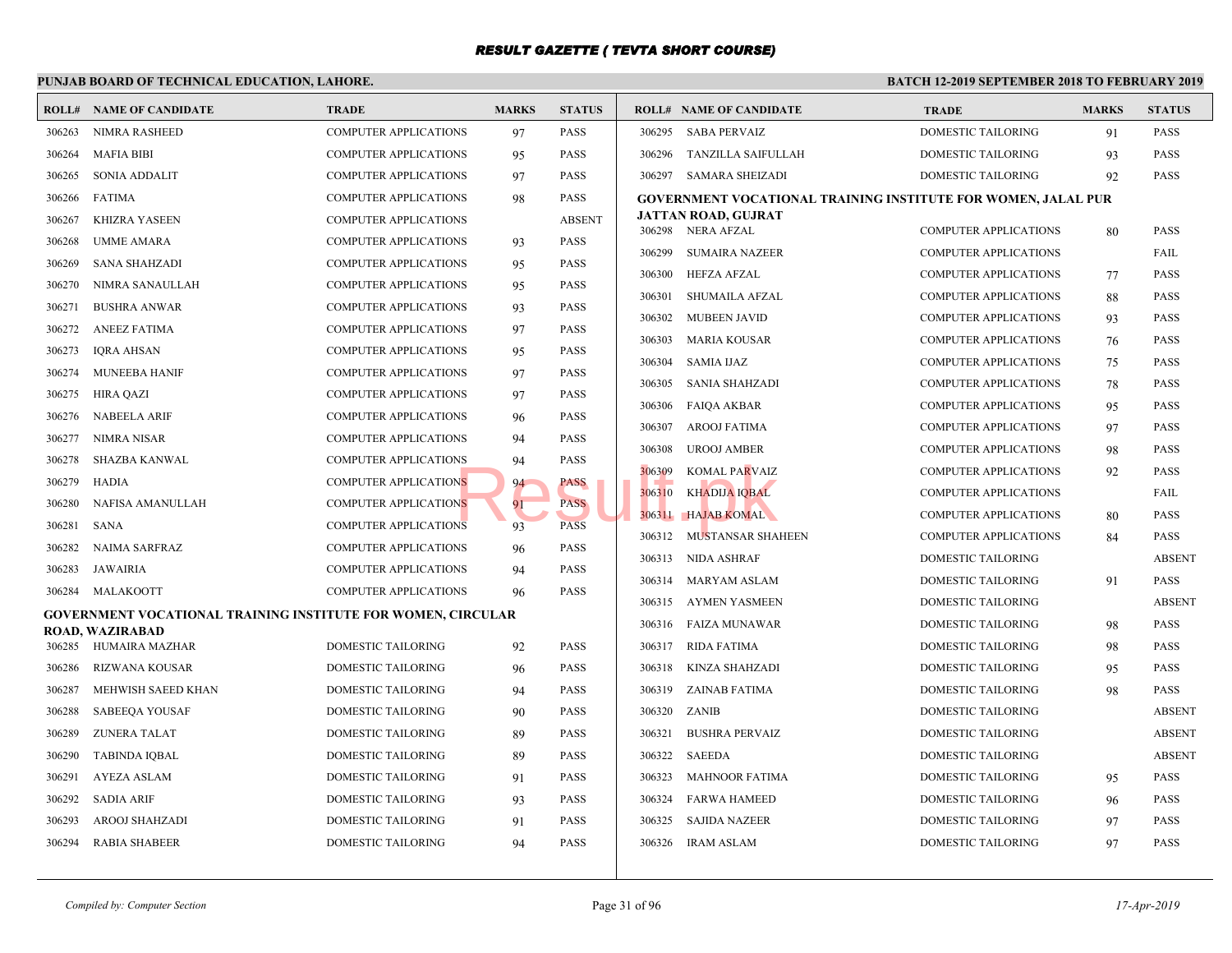|        | PUNJAB BOARD OF TECHNICAL EDUCATION, LAHORE.                   |                           |              |               |               |                                                  | <b>BATCH 12-1</b>      |
|--------|----------------------------------------------------------------|---------------------------|--------------|---------------|---------------|--------------------------------------------------|------------------------|
|        | <b>ROLL# NAME OF CANDIDATE</b>                                 | <b>TRADE</b>              | <b>MARKS</b> | <b>STATUS</b> |               | <b>ROLL# NAME OF CANDIDATE</b>                   | <b>TRAL</b>            |
| 306327 | ANUM SHAHZADI                                                  | <b>DOMESTIC TAILORING</b> |              | <b>ABSENT</b> | 306389        | <b>ZEENAT GUL</b>                                | <b>BEAU</b>            |
| 306328 | <b>ROZY TUFAIL</b>                                             | DOMESTIC TAILORING        | 96           | <b>PASS</b>   | 306390        | MARIA RASHID                                     | <b>BEAU</b>            |
| 306329 | <b>FARAH NOREEN</b>                                            | DOMESTIC TAILORING        |              | <b>ABSENT</b> | 306391        | FAKHIRA PARVEEN                                  | <b>BEAU</b>            |
| 306330 | MEMOONA ALI                                                    | DOMESTIC TAILORING        |              | <b>ABSENT</b> | 306392        | AKFA GHAZANFAR                                   | <b>BEAU</b>            |
| 306331 | <b>FIZA BATOOL</b>                                             | DOMESTIC TAILORING        | 95           | <b>PASS</b>   |               | 306393 ZOVA FAROOQ                               | <b>BEAU</b>            |
| 306332 | ASIMA RANI                                                     | DOMESTIC TAILORING        | 97           | <b>PASS</b>   | 306394        | NABILA KOUSAR                                    | <b>BEAU</b>            |
| 306333 | HIFZA AMJAD                                                    | DOMESTIC TAILORING        |              | <b>ABSENT</b> | 306395        | SIDRA ARIF                                       | <b>BEAU</b>            |
| 306334 | AFIFA ZIA                                                      | DOMESTIC TAILORING        | 98           | <b>PASS</b>   | 306396        | MUZALFA ZAHID                                    | <b>BEAU</b>            |
| 306335 | <b>IORA ZANIB</b>                                              | DOMESTIC TAILORING        | 95           | <b>PASS</b>   | 306397        | SABA BIBI                                        | <b>BEAU</b>            |
| 306336 | KHADIJA NAZ                                                    | DOMESTIC TAILORING        | 95           | <b>PASS</b>   | 306398        | <b>IQRA FAZAL</b>                                | <b>BEAU</b>            |
|        | 306337 NIMRA SHAHID                                            | DOMESTIC TAILORING        | 96           | <b>PASS</b>   | 306399        | <b>FIZA BATOOL</b>                               | <b>BEAU</b>            |
|        | GOVERNMENT VOCATIONAL TRAINING INSTITUTE FOR WOMEN, NEAR RURAL |                           |              |               | 306400        | NOSHEEN TABBSUM                                  | <b>BEAU</b>            |
|        | HEALTH CENTRE MALKA, MANGLIA, GUJRAT                           |                           |              |               |               | <b>GOVT.SWEDISH PAKISTANI COLLEGE OF TECHNOI</b> |                        |
|        | 306368 DIL NAZ RAUF                                            | <b>FABRIC PRINTING</b>    | 97           | <b>PASS</b>   | <b>GUJRAT</b> |                                                  |                        |
| 306369 | <b>SALMA YASEEN</b>                                            | <b>FABRIC PRINTING</b>    | 90           | <b>PASS</b>   |               | 306401 ALI HAMZA MASOOD                          | PLC B.<br><b>ELECT</b> |
| 306370 | SUNDAS EJAZ                                                    | <b>FABRIC PRINTING</b>    | 95           | <b>PASS</b>   |               | 306402 ANEES UR REHMAN                           | PLC B.                 |
| 306371 | <b>FAIZA MAZHAR</b>                                            | <b>FABRIC PRINTING</b>    | 87           | <b>PASS</b>   |               |                                                  | <b>ELECT</b><br>PLC B. |
| 306372 | NEELAM SHAHZADI                                                | <b>FABRIC PRINTING</b>    | 79           | <b>PASS</b>   |               | 306403 SAEED SARWAR                              | <b>ELECT</b>           |
| 306373 | SAMINA NAZ                                                     | <b>FABRIC PRINTING</b>    | 82           | <b>PASS</b>   |               | 306404 ARSLAN ALI                                | PLC B.                 |
| 306374 | AFIA ASGHAR                                                    | <b>FABRIC PRINTING</b>    | 87           | <b>PASS</b>   | 306405        | TALHA ZUBAIR                                     | <b>ELECT</b><br>PLC B. |
| 306375 | HAMNA JABEEN                                                   | <b>FABRIC PRINTING</b>    | 92           | <b>PASS</b>   |               |                                                  | <b>ELECT</b>           |
| 306376 | SAMINA RANI                                                    | <b>FABRIC PRINTING</b>    | 93           | <b>PASS</b>   | 306406        | <b>NABEEL RIAZ</b>                               | PLC B.<br><b>ELECT</b> |
| 306377 | <b>TEHMINA KOUSAR</b>                                          | <b>FABRIC PRINTING</b>    | 85           | <b>PASS</b>   | 306407        | <b>UMAR FAROOQ</b>                               | PLC B.                 |
| 306378 | <b>MARIA ASLAM</b>                                             | <b>FABRIC PRINTING</b>    | 84           | <b>PASS</b>   | 306408        | SHAKEEL AKHTAR BUTT                              | <b>ELECT</b><br>PLC B. |
| 306379 | ANISA GULZAR                                                   | <b>FABRIC PRINTING</b>    | 95           | <b>PASS</b>   |               |                                                  | <b>ELECT</b>           |
| 306380 | RIZWANA IRUM                                                   | <b>FABRIC PRINTING</b>    | 91           | <b>PASS</b>   | 306409        | <b>TAHIR NAEEM</b>                               | PLC B.<br><b>ELECT</b> |
| 306381 | <b>TANIA TARIQ</b>                                             | <b>FABRIC PRINTING</b>    | 93           | <b>PASS</b>   | 306410        | ALI USMAN                                        | PLC B.                 |
| 306382 | RIDA REHMAN                                                    | <b>FABRIC PRINTING</b>    | 88           | <b>PASS</b>   |               |                                                  | <b>ELECT</b>           |
| 306383 | NADIA AZIZ                                                     | <b>BEAUTICIAN</b>         | 94           | <b>PASS</b>   | 306411        | <b>DANIYAL AHMED</b>                             | PLC B.<br><b>ELECT</b> |
| 306384 | <b>TANIA ARBAB</b>                                             | <b>BEAUTICIAN</b>         | 93           | <b>PASS</b>   |               | 306412 MOIN HUSSAIN                              | PLC B.                 |
| 306385 | AROOSA NAZ                                                     | <b>BEAUTICIAN</b>         | 91           | <b>PASS</b>   | 306413        | BILAL HASAN                                      | <b>ELECT</b><br>PLC B. |
| 306386 | NOSHABA PERVEEN                                                | <b>BEAUTICIAN</b>         | 93           | <b>PASS</b>   |               |                                                  | <b>ELECT</b>           |
| 306387 | <b>MARIA RAFFI</b>                                             | <b>BEAUTICIAN</b>         | 94           | <b>PASS</b>   | 306414        | UMAIR AHMAD                                      | PLC B.<br><b>ELECT</b> |
| 306388 | RABIA MUNAF                                                    | <b>BEAUTICIAN</b>         | 92           | <b>PASS</b>   |               | 306415 GHULAM MUSTAFA                            | PLC B.                 |
|        |                                                                |                           |              |               |               |                                                  | <b>ELECT</b>           |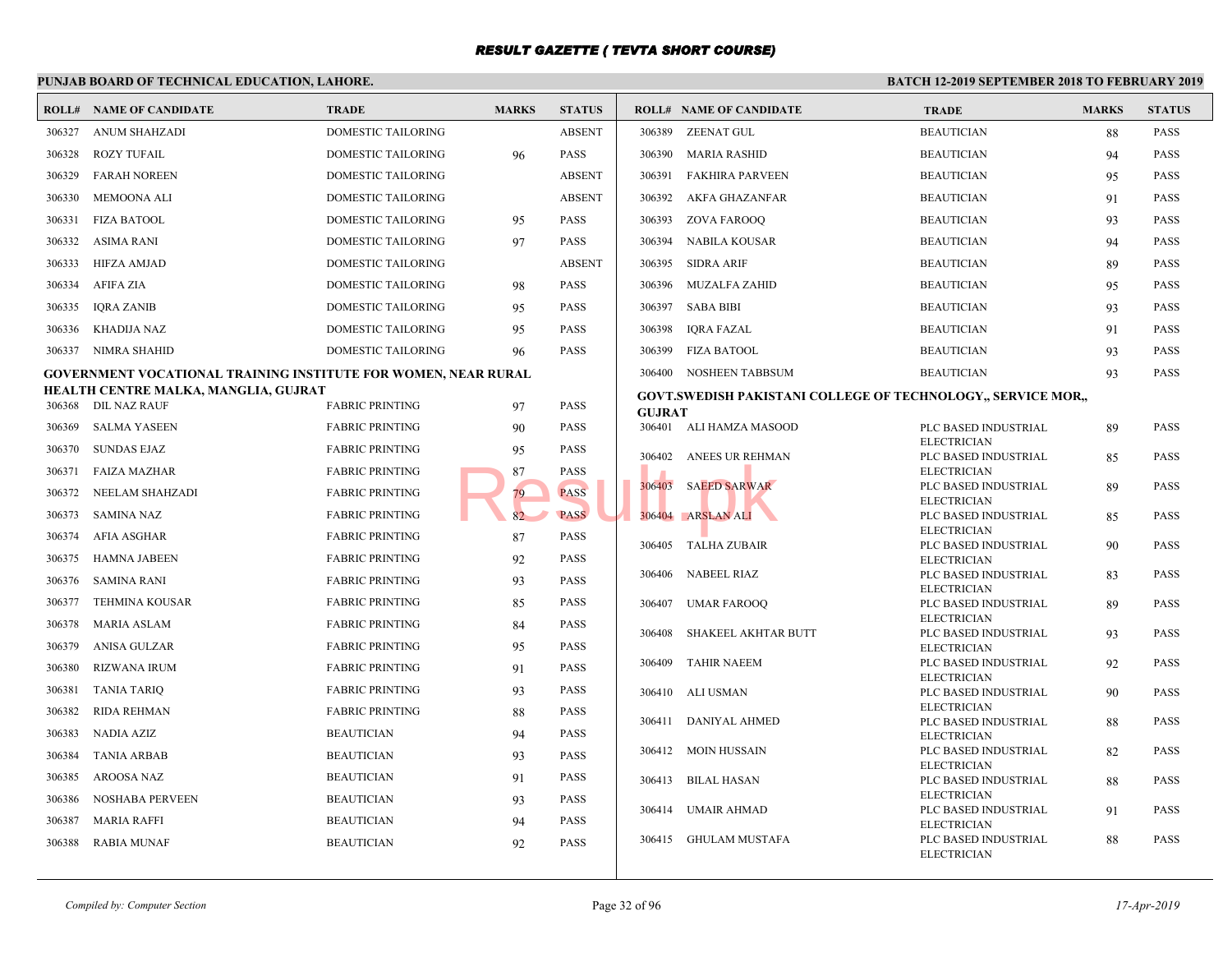|        | PUNJAB BOARD OF TECHNICAL EDUCATION, LAHORE.                                                  |                                            |              |               |        |                                | <b>BATCH 12-1</b> |
|--------|-----------------------------------------------------------------------------------------------|--------------------------------------------|--------------|---------------|--------|--------------------------------|-------------------|
|        | <b>ROLL# NAME OF CANDIDATE</b>                                                                | <b>TRADE</b>                               | <b>MARKS</b> | <b>STATUS</b> |        | <b>ROLL# NAME OF CANDIDATE</b> | <b>TRAL</b>       |
|        | 306416 ALI RAZA                                                                               | PLC BASED INDUSTRIAL                       | 92           | <b>PASS</b>   | 306445 | <b>RIMSHA SHABIR</b>           | <b>BEAU</b>       |
| 306417 | HUSNAIN NAWAZ                                                                                 | <b>ELECTRICIAN</b><br>PLC BASED INDUSTRIAL | 86           | <b>PASS</b>   | 306446 | SAIMA MUKHTAR                  | <b>DOME</b>       |
|        |                                                                                               | <b>ELECTRICIAN</b>                         |              |               | 306447 | AYESHA ASGHAR                  | <b>DOME</b>       |
| 306418 | <b>REHMAN ALI</b>                                                                             | PLC BASED INDUSTRIAL<br><b>ELECTRICIAN</b> |              | <b>ABSENT</b> | 306448 | NAJMANA SHAHEEN                | <b>DOME</b>       |
| 306419 | MUHAMMAD SAYYAM RAFIQUE                                                                       | PLC BASED INDUSTRIAL                       | 93           | <b>PASS</b>   | 306449 | <b>ISMA</b>                    | <b>DOME</b>       |
| 306420 | TALHA MUDASAR                                                                                 | <b>ELECTRICIAN</b><br>PLC BASED INDUSTRIAL | 84           | <b>PASS</b>   | 306450 | <b>SOBIA KOUSAR</b>            | <b>DOME</b>       |
|        |                                                                                               | <b>ELECTRICIAN</b>                         |              |               | 306451 | ALISHA KANWAL                  | <b>DOME</b>       |
| 306421 | QASIM ALI                                                                                     | PLC BASED INDUSTRIAL<br><b>ELECTRICIAN</b> | 81           | PASS          | 306452 | KHADIJA ASHRAF                 | <b>DOME</b>       |
| 306422 | ZAHEER SHAHZAD                                                                                | PLC BASED INDUSTRIAL                       | 83           | <b>PASS</b>   | 306453 | <b>RABIA TANVEER</b>           | <b>DOME</b>       |
| 306423 | FAIZAN QAISAR                                                                                 | <b>ELECTRICIAN</b><br>PLC BASED INDUSTRIAL | 85           | <b>PASS</b>   | 306454 | <b>IRAM AYUB</b>               | <b>DOME</b>       |
|        |                                                                                               | <b>ELECTRICIAN</b>                         |              |               | 306455 | ALISHBA AJMAL                  | <b>DOME</b>       |
| 306424 | AHSAN RAZA                                                                                    | PLC BASED INDUSTRIAL<br><b>ELECTRICIAN</b> | 89           | <b>PASS</b>   | 306456 | RIMSHA NADEEM                  | <b>DOME</b>       |
| 306425 | MUHAMMAD HASSAN                                                                               | PLC BASED INDUSTRIAL                       | 88           | <b>PASS</b>   | 306457 | AROOSHA MUNEER                 | <b>DOME</b>       |
|        |                                                                                               | <b>ELECTRICIAN</b>                         |              |               | 306458 | AROOSH                         | <b>DOME</b>       |
|        | <b>GOVERNMENT VOCATIONAL TRAINING INSTITUTE FOR WOMEN, MAIN BAZAR</b><br>NEAR MASJID, KHARIAN |                                            |              |               | 306459 | LUBNA                          | <b>DOME</b>       |
|        | 306426 RIFFAT AKHTER                                                                          | <b>BEAUTICIAN</b>                          | 99           | PASS          | 306460 | <b>SAFOORA YUNAS</b>           | <b>DOME</b>       |
| 306427 | <b>KIRAN ABID</b>                                                                             | <b>BEAUTICIAN</b>                          | 99           | PASS          | 306461 | KHADIJA BIBI                   | <b>DOME</b>       |
| 306428 | FARAH DEEBA                                                                                   | <b>BEAUTICIAN</b>                          | 99           | <b>PASS</b>   | 306462 | <b>REHANA SHAHEEN</b>          | <b>DOME</b>       |
| 306429 | AYESHA KHALID                                                                                 | <b>BEAUTICIAN</b>                          | 99           | <b>PASS</b>   | 306463 | <b>FARZANA ASHIQ</b>           | <b>DOME</b>       |
| 306430 | RIMSHA KANWAL                                                                                 | <b>BEAUTICIAN</b>                          | 95           | <b>PASS</b>   | 306464 | <b>SABA KIRAN</b>              | <b>DOME</b>       |
| 306431 | <b>IRAM SHAHZADI</b>                                                                          | <b>BEAUTICIAN</b>                          | 93           | <b>PASS</b>   | 306465 | NEEZA BASHARAT                 | <b>DOME</b>       |
| 306432 | SHABANA SALEEM                                                                                | <b>BEAUTICIAN</b>                          | 100          | <b>PASS</b>   | 306466 | <b>SAFEENA KHALID</b>          | FABRI             |
| 306433 | <b>TASMIA ISHTIAQ</b>                                                                         | <b>BEAUTICIAN</b>                          | 95           | <b>PASS</b>   | 306467 | SHAHIDA PARVEEN                | FABRI             |
| 306434 | <b>SABA KANWAL</b>                                                                            | <b>BEAUTICIAN</b>                          | 93           | PASS          | 306468 | <b>SHAMILA SABAR</b>           | FABRI             |
| 306435 | <b>SAWAIRA ZAHID</b>                                                                          | <b>BEAUTICIAN</b>                          | 97           | <b>PASS</b>   | 306469 | <b>ESHRAT KHALID</b>           | FABRI             |
| 306436 | <b>ANDLEEB ANJUB</b>                                                                          | <b>BEAUTICIAN</b>                          | 100          | <b>PASS</b>   | 306470 | SAMINA ANWAR                   | FABRI             |
| 306437 | MUQADDAS NAZAM                                                                                | <b>BEAUTICIAN</b>                          | 100          | <b>PASS</b>   | 306471 | SHAMARAZA BIBI                 | FABRI             |
| 306438 | <b>ROZINA NAZ</b>                                                                             | <b>BEAUTICIAN</b>                          | 100          | <b>PASS</b>   | 306472 | <b>SAMRA SABIR</b>             | FABRI             |
| 306439 | <b>SONIA AFZAL</b>                                                                            | <b>BEAUTICIAN</b>                          | 99           | <b>PASS</b>   | 306473 | MARYAM ASLAM                   | FABRI             |
| 306440 | <b>KISHWAR</b>                                                                                | <b>BEAUTICIAN</b>                          | 95           | PASS          | 306474 | <b>SANA QADEER</b>             | FABRI             |
| 306441 | AFIFA NIGHAMA                                                                                 | <b>BEAUTICIAN</b>                          | 96           | <b>PASS</b>   | 306475 | <b>TABASSUM NOREEN</b>         | FABRI             |
| 306442 | <b>FOZIA AMIR</b>                                                                             | <b>BEAUTICIAN</b>                          | 97           | PASS          | 306476 | AYESHA ZAHEER                  | FABRI             |
| 306443 | MUMTAZ AKHTAR                                                                                 | <b>BEAUTICIAN</b>                          | 99           | <b>PASS</b>   | 306477 | SALMA ARIF                     | FABRI             |
| 306444 | NIGHAT YASMEEN                                                                                | <b>BEAUTICIAN</b>                          | 100          | <b>PASS</b>   |        | 306478 SABA ANAYAT             | FABRI             |
|        |                                                                                               |                                            |              |               |        |                                |                   |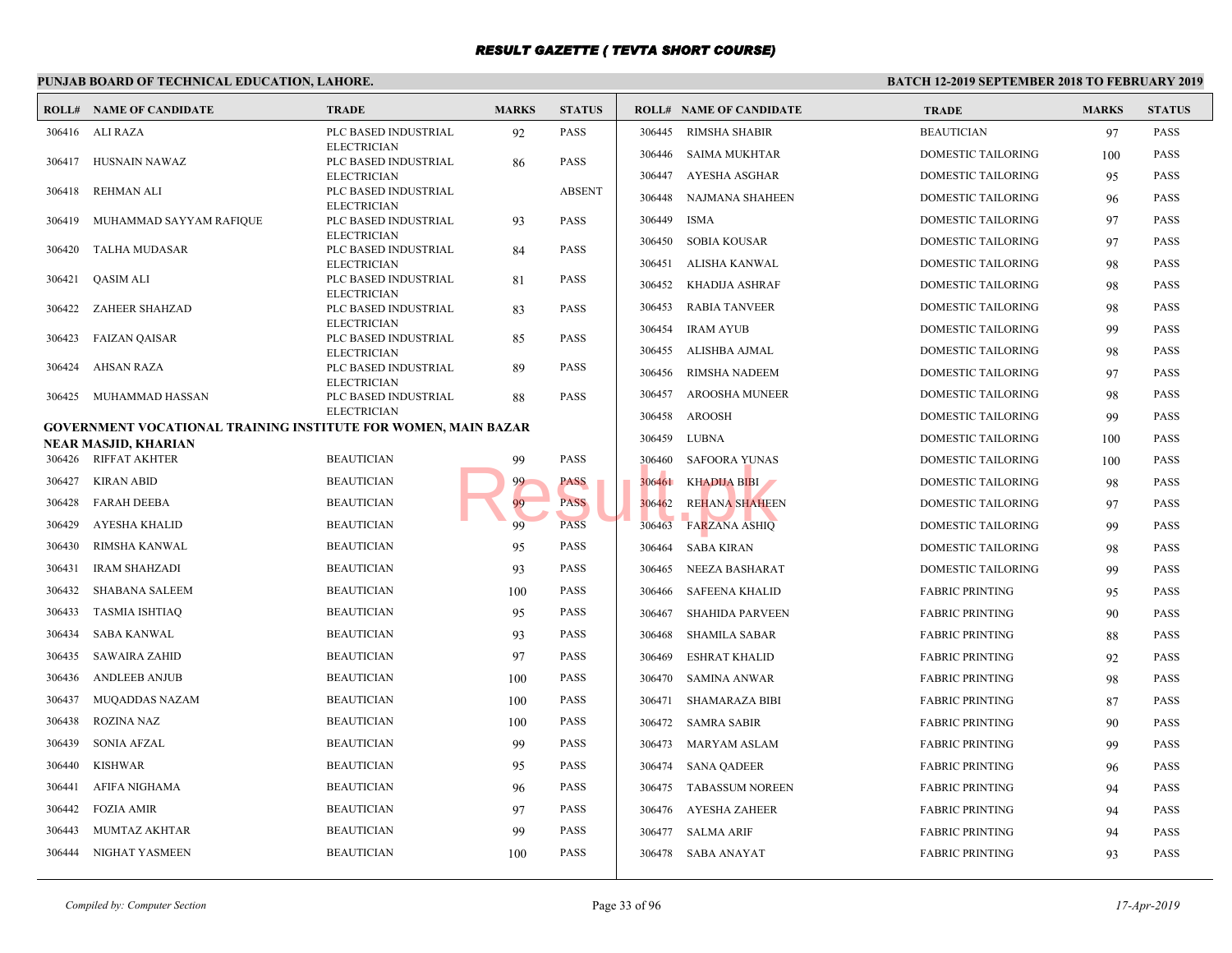|        | PUNJAB BOARD OF TECHNICAL EDUCATION, LAHORE.                     |                           |              |               |                                                 | <b>BATCH 12-1</b> |
|--------|------------------------------------------------------------------|---------------------------|--------------|---------------|-------------------------------------------------|-------------------|
|        | <b>ROLL# NAME OF CANDIDATE</b>                                   | <b>TRADE</b>              | <b>MARKS</b> | <b>STATUS</b> | <b>ROLL# NAME OF CANDIDATE</b>                  | <b>TRAL</b>       |
| 306479 | MARIA ZAHEER MEHMOOD                                             | <b>FABRIC PRINTING</b>    | 92           | PASS          | 306511 MUMTAZ BIBI                              | <b>DOME</b>       |
| 306480 | RAMEEZA MUBASHER                                                 | <b>FABRIC PRINTING</b>    | 93           | PASS          | 306512 SADIA BILAL                              | <b>DOME</b>       |
| 306481 | ZUNAIRA RIAZ                                                     | PROFESSIONAL COOKING      | 100          | PASS          | <b>GOVERNMENT VOCATIONAL TRAINING INSTITUTE</b> |                   |
| 306482 | KIRAN SHAHZADI                                                   | PROFESSIONAL COOKING      | 93           | PASS          | <b>CHOWK, POST OFFICE ROAD,, HAFIZABAD</b>      | <b>COMP</b>       |
| 306483 | NAGEENA SHAFQAT                                                  | PROFESSIONAL COOKING      | 85           | PASS          | 306513 AYESHA SIDDIQA<br>306514 AROOFA SAIF     | <b>COMP</b>       |
| 306484 | <b>SABIA ALTAF</b>                                               | PROFESSIONAL COOKING      | 83           | <b>PASS</b>   | 306515<br>NOREEN FATIMA                         | <b>COMP</b>       |
| 306485 | ASMA ASGHAR                                                      | PROFESSIONAL COOKING      | 80           | PASS          | 306516<br>KINZA ZAFAR                           | <b>COMP</b>       |
| 306486 | <b>SALIHA NASEER</b>                                             | PROFESSIONAL COOKING      | 76           | PASS          | 306517<br><b>SAHER MAZHER</b>                   | <b>COMP</b>       |
| 306487 | <b>SAMREENA NAZ</b>                                              | PROFESSIONAL COOKING      | 90           | PASS          | 306518<br><b>GULRAIZ SHAHZADI</b>               | <b>COMP</b>       |
| 306488 | <b>ISHFA SHEHZADI</b>                                            | PROFESSIONAL COOKING      | 97           | PASS          | 306519<br><b>TASKEEN ZAHRA</b>                  | <b>COMP</b>       |
| 306489 | <b>SAIMA KHAN</b>                                                | PROFESSIONAL COOKING      | 100          | PASS          | 306520<br>NAZISH CHAUDHARY                      | <b>COMP</b>       |
| 306490 | ANAM GUL                                                         | PROFESSIONAL COOKING      | 100          | PASS          | 306521<br>AMMARA RAFIQUE                        | <b>COMP</b>       |
| 306491 | SANI KOMAL                                                       | PROFESSIONAL COOKING      | 74           | PASS          | 306522<br>ZUNAIRA YAQOOB                        | <b>COMP</b>       |
| 306492 | FARWA BATOOL                                                     | PROFESSIONAL COOKING      | 79           | PASS          | 306523<br><b>IQRA RANI</b>                      | <b>COMP</b>       |
| 306493 | <b>TOOBA ANWAR</b>                                               | PROFESSIONAL COOKING      | 69           | PASS          | 306524<br><b>HELAMA SADAF</b>                   | <b>COMP</b>       |
| 306494 | <b>UJALA</b>                                                     | PROFESSIONAL COOKING      | 73           | PASS          | 306525<br><b>KIRAN RANI</b>                     | <b>COMP</b>       |
|        | 306495 SHABNAM SHAHZADI                                          | PROFESSIONAL COOKING      | 70           | PASS          | 306526<br><b>SABA NOOR MUHAMMAD</b>             | <b>COMP</b>       |
|        | TROOPS FAMILY WELFARE CENTRE, HEAD QUATER 17 DIVISION ARTILLERY, |                           |              |               | 306527<br><b>SAFIA BIBI</b>                     | <b>COMP</b>       |
|        | <b>KHARIAN</b><br>306496<br>HALEEMA BIBI                         | DOMESTIC TAILORING        | 67           | PASS          | 306528<br><b>FOZIA SHAHEEN</b>                  | <b>BEAU</b>       |
| 306497 | NOMANA TARIQ                                                     | <b>DOMESTIC TAILORING</b> | 68           | PASS          | 306529<br><b>AMBER FATIMA</b>                   | <b>BEAU</b>       |
| 306498 | AYESHA SIDIQA                                                    | DOMESTIC TAILORING        |              | PASS          | 306530<br><b>SHAISTA NOREEN</b>                 | <b>BEAU</b>       |
| 306499 | SANA SALEEM KAYANI                                               | DOMESTIC TAILORING        | 66<br>57     | PASS          | 306531<br><b>SAEEDA MOBEEN</b>                  | <b>BEAU</b>       |
| 306500 | SUGHRA RIAZ                                                      | DOMESTIC TAILORING        | 60           | PASS          | 306532<br><b>FAIZA JABEEN</b>                   | <b>BEAU</b>       |
| 306501 | <b>NAJMA BIBI</b>                                                | DOMESTIC TAILORING        | 76           | PASS          | 306533<br>NABILA NOOR                           | <b>BEAU</b>       |
| 306502 | <b>IRUM NAZ</b>                                                  | DOMESTIC TAILORING        | 75           | PASS          | 306534<br>FAIZA REHMAN                          | <b>BEAU</b>       |
| 306503 | <b>SAJIDA BIBI</b>                                               | DOMESTIC TAILORING        | 64           | PASS          | TANZILA KOSSER<br>306535                        | <b>BEAU</b>       |
| 306504 | <b>TASMIYA AFTAB</b>                                             | DOMESTIC TAILORING        | 62           | PASS          | 306536<br><b>SALMA SHABBIR</b>                  | <b>BEAU</b>       |
| 306505 | AYSHA RASTI                                                      | DOMESTIC TAILORING        | 61           | PASS          | 306537<br>NISHA UR REHMAN                       | <b>BEAU</b>       |
| 306506 | ANAM SAYYADA                                                     | DOMESTIC TAILORING        | 75           | PASS          | 306538<br><b>SEHRISH ABID</b>                   | <b>BEAU</b>       |
| 306507 | <b>SHAKEELA BIBI</b>                                             | DOMESTIC TAILORING        | 84           | <b>PASS</b>   | 306539<br><b>TAZEEN TAHIRA</b>                  | <b>BEAU</b>       |
| 306508 | SHABINA MASHOOD                                                  | DOMESTIC TAILORING        | 59           | PASS          | 306540<br><b>TASNEEM TAHIRA</b>                 | <b>BEAU</b>       |
| 306509 | <b>SHAZIA KOASAR</b>                                             | DOMESTIC TAILORING        | 65           | PASS          | <b>KISHWER BIBI</b><br>306541                   | <b>BEAU</b>       |
|        | 306510<br><b>SANA AFTAB</b>                                      | <b>DOMESTIC TAILORING</b> | 65           | <b>PASS</b>   | 306542<br><b>TANVEER SHABBIR</b>                | <b>BEAU</b>       |
|        |                                                                  |                           |              |               |                                                 |                   |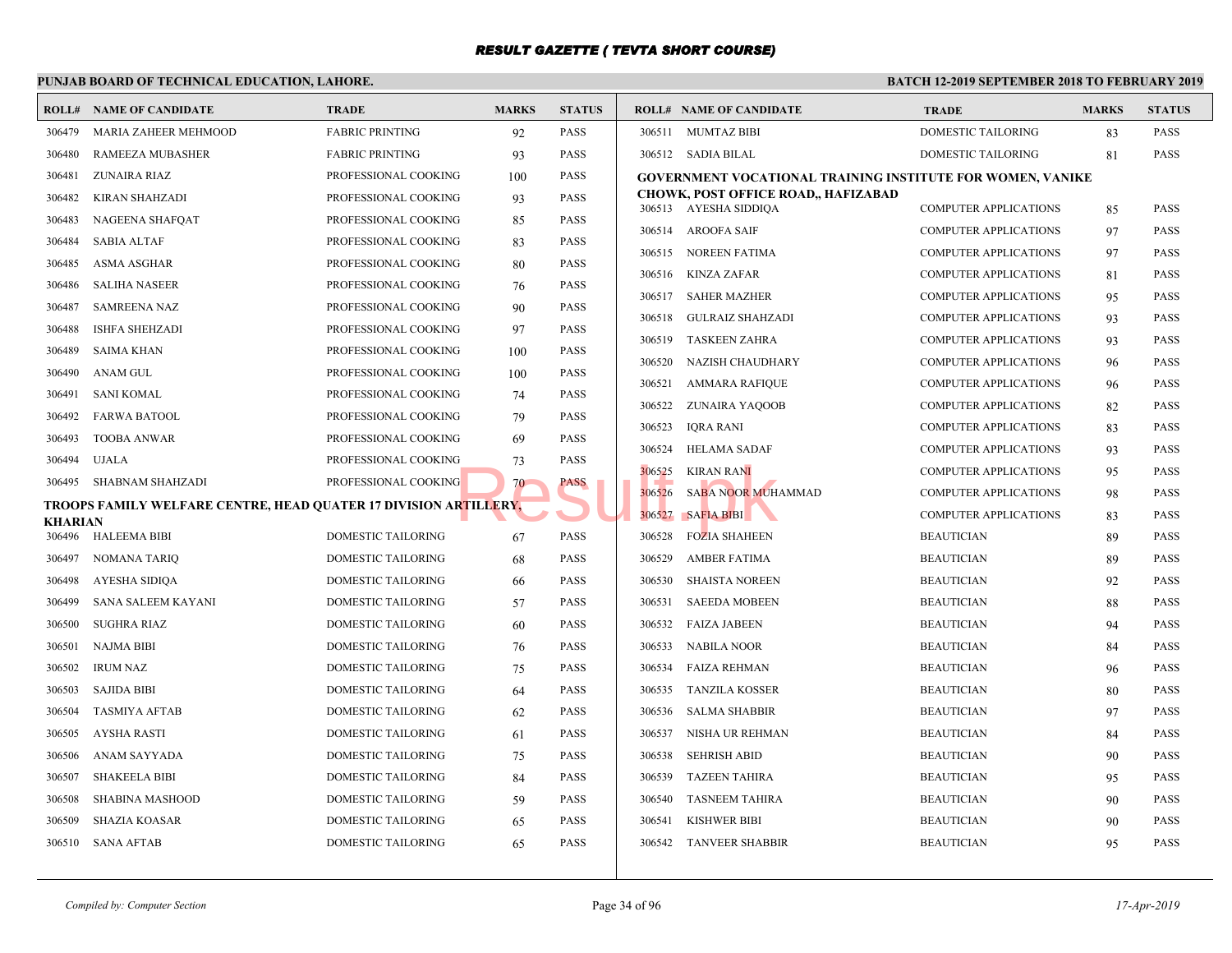#### **PUNJAB BOARD OF TECHNICAL EDUCATION, LAHORE. BATCH 12-ROLL# NAME OF CANDIDATE TRADE MARKS STATUS ROLL# NAME OF CANDIDATE TRADE MARKS STATUS** 306543 RIDA RIASAT DOMESTIC TAILORING 87 PASS 306544 MUBEEN AKHTAR DOMESTIC TAILORING 97 PASS 306545 AROOJ FATIMA DOMESTIC TAILORING 93 PASS 306546 IQRA MAZHAR DOMESTIC TAILORING 81 PASS 306547 ZUKHRUF DOMESTIC TAILORING 98 PASS 306548 SANA AKBAR DOMESTIC TAILORING 80 PASS 306549 NAZIA BOOTA DOMESTIC TAILORING 96 PASS 306550 UMME HABEBA DOMESTIC TAILORING 96 PASS 306551 SNAIA EHSAN DOMESTIC TAILORING 95 PASS 306552 SAMINA RAFIQUE DOMESTIC TAILORING 98 PASS 306553 NIMRA ARIF DOMESTIC TAILORING 98 PASS 306554 LARAIB YASMEEN DOMESTIC TAILORING 83 PASS 306555 MARYAM SADIQ DOMESTIC TAILORING 95 PASS 306556 RIDA ILTAF DOMESTIC TAILORING 85 PASS 306557 IQRA DOMESTIC TAILORING 88 PASS **GOVT. VOCATIONAL TRAINING INSTITUTE FOR WOMEN, NEAR QABARASTAN SUHEKE CHOWKI, SUKHEKE, HAFIZABAD** 306558 RAHEEMA RANI DOMESTIC TAILORING 94 PASS 306559 SHEHR BANO DOMESTIC TAILORING 92 PASS 306560 ASRA ABBAS DOMESTIC TAILORING 90 PASS 306561 SABA SHAHZADI DOMESTIC TAILORING 93 PASS 306562 RIFFAT TAHIRA DOMESTIC TAILORING 94 PASS 306563 SAMINA AZAM DOMESTIC TAILORING 95 PASS 306564 AQSA ARIF DOMESTIC TAILORING 90 PASS 306565 ZAIBUN NISA DOMESTIC TAILORING 94 PASS 306566 RUQIA ZAKAA DOMESTIC TAILORING 90 PASS 306567 SABA KHUSHI DOMESTIC TAILORING 94 PASS 306568 NAZIA QUSER DOMESTIC TAILORING 90 PASS 306569 KINZA RANI DOMESTIC TAILORING 91 PASS 306570 SALMA RANI DOMESTIC TAILORING 94 PASS 306571 SABA GHAZANFAR DOMESTIC TAILORING 86 PASS 306572 RIMSHA RANI DOMESTIC TAILORING 94 PASS 306573 ASMA NAAZ DOMESTIC TAILORING FAIL 306574 FAKHIRA DOMESTIC TAILORING 93 PASS 306575 NAEEMA SADIA DOME 306576 SOBIA NOREEN DOME 306577 SABA SAADAT DOME 306578 YASMEEN BIBI COMP 306579 MARIA PERVAIZ COMP 306580 KHADIJA SHAHID COMP 306581 NAZIA INAYAT COMP 306582 GHAZALA IQBAL COMP 306583 TEHREEM SARWAR COMP 306584 MAHVISH UMAR COMP 306585 SYEDA AMBER SAIMA COMP 306586 UMM-E-HANIFA COMP 306587 AAMINA GHAFOOR COMP 306588 IRAM CHAN COMP 306589 NIDA HAMEED COMP 306590 RAFIA SHAHID COMP 306591 MARIA LATEEF COMP 306592 IQRA TAHREEM COMP 306593 SAWAIRA NAZ COMP 306594 IQRA AFZAL COMP 306595 SAIRA MUNAWAR COMP 306596 ASMA KHADAM COMP 306597 SANA NASEER COMP 306598 NOOR FATIMA COMP 306599 SABA AFZAL COMP 306600 AROOJ FATIMA COMP 306601 UMME HABIBA COMP 306602 FARWA SHAHZADI COMP 306603 GHAIDA SHAHID COMP 306604 MUFIA SULTAN COMP 306605 MASHAL BASHIR COMP 306606 ABIDA PARVEEN MOSA COMP 306607 NIMRA FATIMA 81 PASSES APPLICATIONS 81 PASSES AND THE COMP 306608 FARZANA TAHIR COMP BARASTAN 306590 KAFIA SHAHID<br>92 PASS PASS 306592 IQRA TAHREEM<br>306593 SAWAIRA NAZ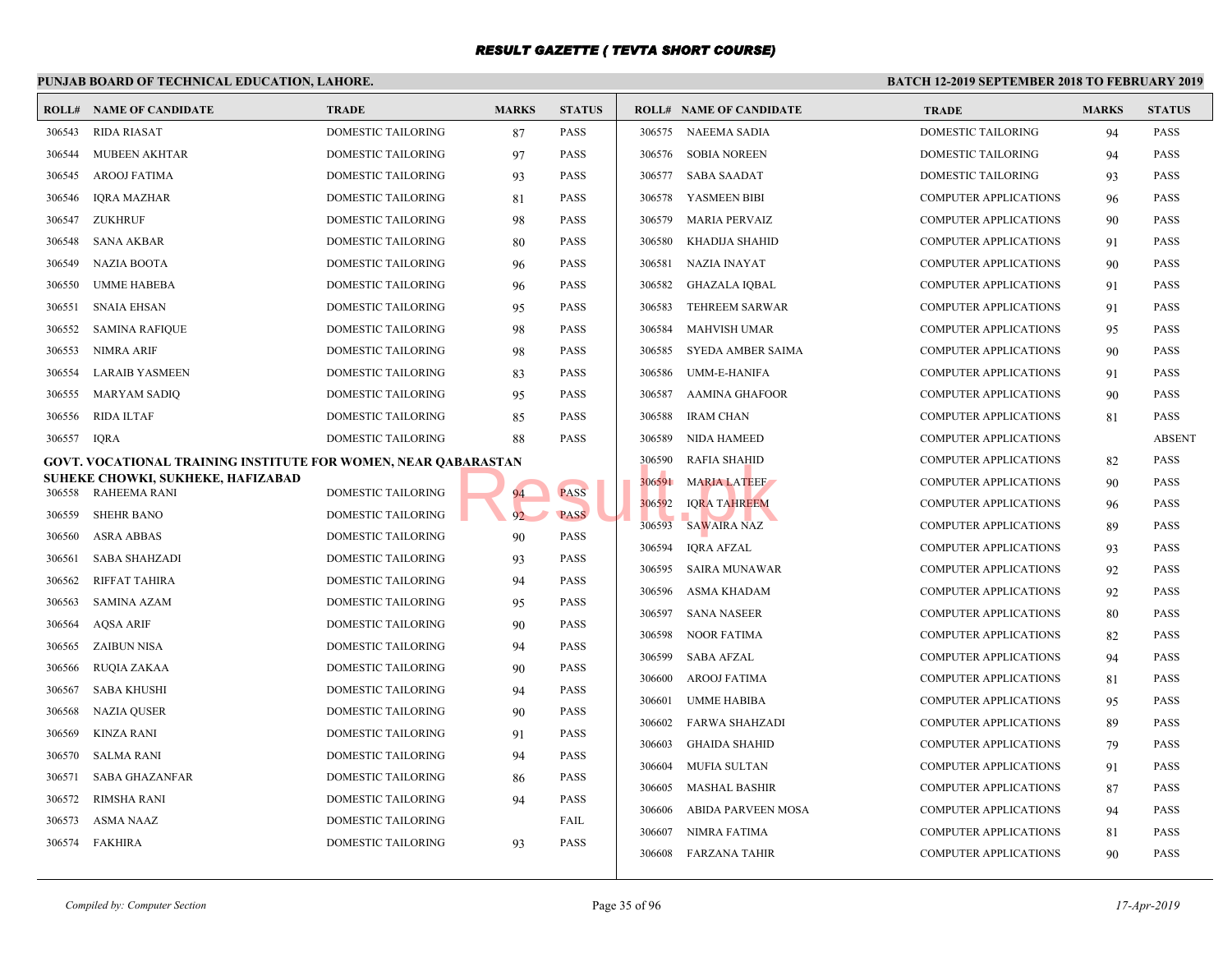| <b>BATCH 12-</b><br>PUNJAB BOARD OF TECHNICAL EDUCATION, LAHORE. |                                |                              |              |               |        |                                          |             |
|------------------------------------------------------------------|--------------------------------|------------------------------|--------------|---------------|--------|------------------------------------------|-------------|
|                                                                  | <b>ROLL# NAME OF CANDIDATE</b> | <b>TRADE</b>                 | <b>MARKS</b> | <b>STATUS</b> |        | <b>ROLL# NAME OF CANDIDATE</b>           | <b>TRAI</b> |
| 306609                                                           | <b>NAZIA</b>                   | <b>COMPUTER APPLICATIONS</b> | 95           | <b>PASS</b>   | 306643 | <b>MUOADDAS BIBI</b>                     | <b>BEAU</b> |
| 306610                                                           | KANWAL MUNNAWAR                | <b>COMPUTER APPLICATIONS</b> | 83           | <b>PASS</b>   | 306644 | <b>KIRAN AKBAR</b>                       | <b>BEAU</b> |
| 306611                                                           | <b>HIRA ASHRAF</b>             | COMPUTER APPLICATIONS        | 82           | <b>PASS</b>   | 306645 | <b>SHAHR BANO</b>                        | <b>BEAU</b> |
| 306612                                                           | <b>ATTIA TAHIR</b>             | <b>COMPUTER APPLICATIONS</b> | 89           | <b>PASS</b>   | 306646 | <b>FARIA NOOR HUSSAIN</b>                | <b>BEAU</b> |
| 306613                                                           | SHOMAILA                       | COMPUTER APPLICATIONS        | 88           | PASS          | 306647 | ABIDA KUNWAL                             | <b>BEAU</b> |
| 306614                                                           | RABIA ARSHAD                   | <b>COMPUTER APPLICATIONS</b> | 84           | PASS          |        | DISTRICT INDUSTRIAL (SANAT ZAR), , JHANG |             |
| 306615                                                           | <b>MALEEHA MUNIR</b>           | COMPUTER APPLICATIONS        | 81           | <b>PASS</b>   |        | 306648 SUMARIA NASEEM                    | COMP        |
| 306616                                                           | <b>FAKHRA ASHRAF</b>           | <b>COMPUTER APPLICATIONS</b> | 84           | <b>PASS</b>   | 306649 | <b>FARAH DEEBA</b>                       | <b>COMP</b> |
| 306617                                                           | <b>ATIYA RIZWAN</b>            | COMPUTER APPLICATIONS        | 92           | <b>PASS</b>   | 306650 | <b>IQRA ZAHOOR</b>                       | COMP        |
| 306618                                                           | <b>ZEENAT IKRAM</b>            | <b>BEAUTICIAN</b>            | 95           | <b>PASS</b>   | 306651 | <b>NUSRAT</b>                            | COMP        |
| 306619                                                           | <b>ASMA NAWAZ</b>              | <b>BEAUTICIAN</b>            | 95           | <b>PASS</b>   | 306652 | <b>AQSA MUBEEN</b>                       | <b>COMP</b> |
| 306620                                                           | <b>SHAZIA SULTAN</b>           | <b>BEAUTICIAN</b>            | 90           | <b>PASS</b>   | 306653 | HUMAIRA IQBAL                            | <b>COMP</b> |
| 306621                                                           | <b>SWAIRA BANO</b>             | <b>BEAUTICIAN</b>            | 90           | <b>PASS</b>   | 306654 | <b>SHAZIA PARVEEN</b>                    | <b>COMP</b> |
| 306622                                                           | KHADIJA RANI                   | <b>BEAUTICIAN</b>            | 96           | PASS          | 306655 | <b>SANIA MEHMOOD</b>                     | <b>COMP</b> |
| 306623                                                           | <b>AQSA RANI</b>               | <b>BEAUTICIAN</b>            | 95           | PASS          | 306656 | <b>ATTIA UMBREEN</b>                     | <b>COMP</b> |
| 306624                                                           | <b>SONIA WALAIT</b>            | <b>BEAUTICIAN</b>            | 93           | <b>PASS</b>   | 306657 | LUBNA SHEHZADI                           | <b>COMP</b> |
| 306625                                                           | <b>KIRAN SAJID</b>             | <b>BEAUTICIAN</b>            | 95           | PASS          | 306658 | SOBIA NAWAZ                              | <b>COMP</b> |
| 306626                                                           | <b>NOREEN AKTHIR</b>           | <b>BEAUTICIAN</b>            | 91           | <b>PASS</b>   | 306659 | <b>AISHA KHAN</b>                        | <b>COMP</b> |
| 306627                                                           | <b>ABIDA PRVEEN</b>            | <b>BEAUTICIAN</b>            | 91           | <b>PASS</b>   | 306660 | MEHAK FATIMA                             | <b>COMP</b> |
| 306628                                                           | <b>SHAHIDA PARVEEN</b>         | <b>BEAUTICIAN</b>            | 95           | PASS          | 306661 | <b>KIRAN FATIMA</b>                      | COMP        |
| 306629                                                           | <b>NAILA AKHTAR</b>            | <b>BEAUTICIAN</b>            | 91           | <b>PASS</b>   | 306662 | FARWA IFTIKHAR                           | COMP        |
| 306630                                                           | REHANA KOUSAR                  | <b>BEAUTICIAN</b>            | 90           | <b>PASS</b>   | 306663 | <b>IRAM HABIB</b>                        | <b>COMP</b> |
| 306631                                                           | <b>SHABANA SUBHAN</b>          | <b>BEAUTICIAN</b>            | 90           | <b>PASS</b>   | 306664 | <b>BUSHRA ZAHOOR</b>                     | <b>COMP</b> |
| 306632                                                           | TAYYABA BATOOL                 | <b>BEAUTICIAN</b>            | 93           | <b>PASS</b>   | 306665 | <b>AQSA ZULFIQAR</b>                     | <b>COMP</b> |
| 306633                                                           | RAHILA MUHAMMAD ALI            | <b>BEAUTICIAN</b>            | 90           | <b>PASS</b>   | 306666 | <b>SADIA PARVEEN</b>                     | <b>COMP</b> |
| 306634                                                           | <b>NAZIA WAKIL</b>             | <b>BEAUTICIAN</b>            | 90           | <b>PASS</b>   | 306667 | <b>KOUSAR PARVEEN</b>                    | <b>COMP</b> |
| 306635                                                           | <b>HINA RAUF</b>               | <b>BEAUTICIAN</b>            | 91           | <b>PASS</b>   | 306668 | <b>HAFSA BIBI</b>                        | <b>DOME</b> |
| 306636                                                           | <b>FOZIA SALEEM</b>            | <b>BEAUTICIAN</b>            | 90           | <b>PASS</b>   | 306669 | <b>IRAM SHAHZADI</b>                     | <b>DOME</b> |
| 306637                                                           | NASREEN AKHTAR                 | <b>BEAUTICIAN</b>            | 97           | <b>PASS</b>   | 306670 | <b>HIRA HIJAB</b>                        | <b>DOME</b> |
| 306638                                                           | <b>FARWA FARMAN</b>            | <b>BEAUTICIAN</b>            | 94           | PASS          | 306671 | UMBREEN ZULAFIQAR                        | <b>DOME</b> |
| 306639                                                           | <b>UME BISMA</b>               | <b>BEAUTICIAN</b>            | 96           | <b>PASS</b>   | 306672 | <b>FARZANA BIBI</b>                      | <b>DOME</b> |
| 306640                                                           | <b>RABIA EJAZ</b>              | <b>BEAUTICIAN</b>            | 94           | <b>PASS</b>   | 306673 | <b>SAIMA ZAFAR</b>                       | <b>DOME</b> |
| 306641                                                           | <b>HABIBA TABASSUM</b>         | <b>BEAUTICIAN</b>            | 94           | PASS          | 306674 | SIDRA TUL MUNTAHA                        | <b>DOME</b> |
| 306642                                                           | RIMSHA MANZOOR                 | <b>BEAUTICIAN</b>            | 96           | <b>PASS</b>   | 306675 | FOZIA IRFAN                              | <b>DOME</b> |
|                                                                  |                                |                              |              |               |        |                                          |             |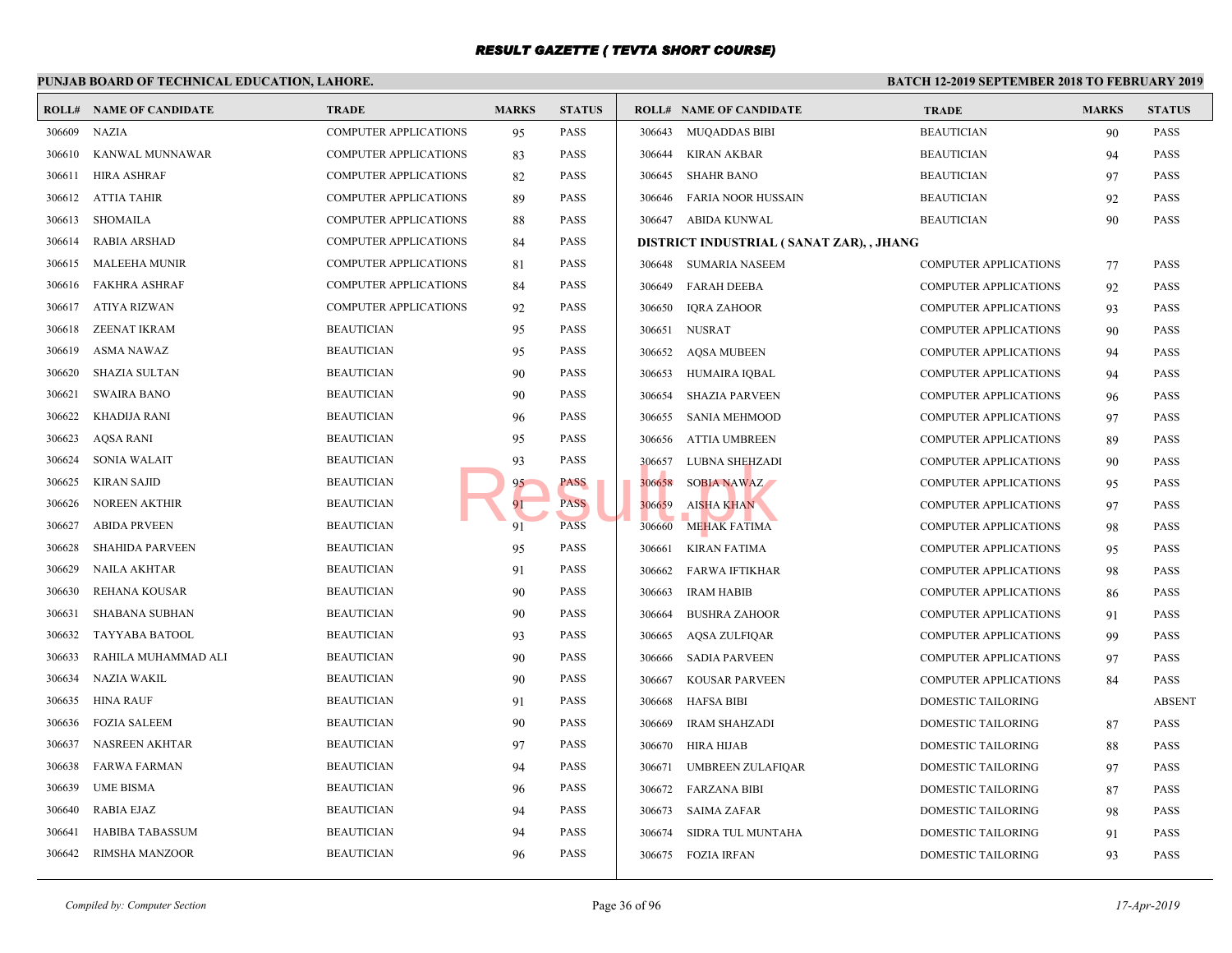|        | PUNJAB BOARD OF TECHNICAL EDUCATION, LAHORE.                          |                              |              |               |        |                                | <b>BATCH 12-</b> |
|--------|-----------------------------------------------------------------------|------------------------------|--------------|---------------|--------|--------------------------------|------------------|
|        | <b>ROLL# NAME OF CANDIDATE</b>                                        | <b>TRADE</b>                 | <b>MARKS</b> | <b>STATUS</b> |        | <b>ROLL# NAME OF CANDIDATE</b> | <b>TRAI</b>      |
| 306676 | <b>ROZEENA MANZOOR</b>                                                | <b>DOMESTIC TAILORING</b>    | 92           | <b>PASS</b>   | 306709 | <b>RAHMAN KHAN</b>             | COMP             |
| 306677 | <b>MISBAH NAWAZ</b>                                                   | <b>DOMESTIC TAILORING</b>    | 91           | <b>PASS</b>   | 306710 | <b>MANZAR ABBAS</b>            | <b>COMP</b>      |
| 306678 | <b>SUMAIRA BANO</b>                                                   | <b>DOMESTIC TAILORING</b>    | 90           | <b>PASS</b>   | 306711 | <b>IHSAN QADIR</b>             | <b>COMP</b>      |
| 306679 | <b>TEHMINA SALEEM</b>                                                 | DOMESTIC TAILORING           | 96           | <b>PASS</b>   | 306712 | AHMAD YASEEN                   | <b>COMP</b>      |
| 306680 | <b>SHALLA BIBI</b>                                                    | DOMESTIC TAILORING           | 91           | <b>PASS</b>   | 306713 | SHAHID IQBAL                   | <b>ELECT</b>     |
| 306681 | <b>SAJIDAH BIBI</b>                                                   | DOMESTIC TAILORING           | 91           | PASS          | 306714 | <b>SAIF ULLAH</b>              | <b>ELECT</b>     |
| 306682 | <b>SAIMA SAEED</b>                                                    | DOMESTIC TAILORING           | 89           | <b>PASS</b>   | 306715 | MUHAMMAD REHAN                 | <b>ELECT</b>     |
| 306683 | <b>SANIA RUBAB</b>                                                    | DOMESTIC TAILORING           | 91           | <b>PASS</b>   | 306716 | FARHAN ALI                     | <b>ELECT</b>     |
| 306684 | <b>MAQBOOL BIBI</b>                                                   | DOMESTIC TAILORING           | 88           | <b>PASS</b>   | 306717 | MUHAMMAD ZESHAN                | <b>ELECT</b>     |
| 306685 | <b>SANOBAR SHAHEEN</b>                                                | DOMESTIC TAILORING           | 95           | <b>PASS</b>   | 306718 | MEHMOOD UL HASSAN              | <b>ELECT</b>     |
| 306686 | <b>SANA BATOOL</b>                                                    | DOMESTIC TAILORING           | 90           | <b>PASS</b>   | 306719 | <b>ASIF ALI</b>                | <b>ELECT</b>     |
| 306687 | <b>SUMIA HANF</b>                                                     | DOMESTIC TAILORING           | 94           | <b>PASS</b>   | 306720 | <b>RAHEEL UMAR</b>             | <b>ELECT</b>     |
| 306688 | MUNAZZA ZAFAR                                                         | DOMESTIC TAILORING           |              | <b>ABSENT</b> | 306721 | <b>JAMSHAID IQBAL</b>          | <b>ELECT</b>     |
| 306689 | <b>SUMAIRA AKRAM</b>                                                  | DOMESTIC TAILORING           | 89           | <b>PASS</b>   | 306722 | <b>FAISAL RAZA</b>             | <b>ELECT</b>     |
| 306690 | <b>AKHTAR BIBI</b>                                                    | DOMESTIC TAILORING           | 88           | PASS          | 306723 | MUHAMMAD FARHAN                | <b>ELECT</b>     |
| 306691 | <b>ASMA RUBAB</b>                                                     | <b>DOMESTIC TAILORING</b>    | 89           | <b>PASS</b>   | 306724 | <b>ABDUL SHAKOOR</b>           | <b>ELECT</b>     |
| 306692 | LAIBA IQBAL                                                           | <b>DOMESTIC TAILORING</b>    | 80           | PASS          | 306725 | <b>AZHAR ALI</b>               | <b>ELECT</b>     |
|        | <b>GOVERNMENT TECHNICAL TRAINING INSTITUTE, SATELLITE TOWN, JHANG</b> |                              |              |               | 306726 | <b>HUNZLA AZIZ</b>             | <b>ELECT</b>     |
| 306693 | <b>HUZAIFA WARIS</b>                                                  | <b>COMPUTER APPLICATIONS</b> | 87           | <b>PASS</b>   | 306727 | MUHAMMAD HUZAIFA JAVED         | <b>ELECT</b>     |
| 306694 | MUHAMMAD HASSAN WAQAS                                                 | COMPUTER APPLICATIONS        | 88           | <b>PASS</b>   | 306728 | <b>MUDASSAR</b>                | <b>ELECT</b>     |
| 306695 | MUHAMMAD UZAIR QAISAR                                                 | <b>COMPUTER APPLICATIONS</b> | 81           | <b>PASS</b>   | 306729 | MUHAMMAD UZAIR RAFIQUE         | <b>ELECT</b>     |
| 306696 | <b>SAQLAIN HAIDER</b>                                                 | <b>COMPUTER APPLICATIONS</b> | 87           | <b>PASS</b>   | 306730 | MUHAMMAD FAZEEL                | <b>ELECT</b>     |
| 306697 | <b>ISHAQ AHMED</b>                                                    | <b>COMPUTER APPLICATIONS</b> | 87           | <b>PASS</b>   | 306731 | <b>HASNAIN SHAKOOR</b>         | <b>ELECT</b>     |
| 306698 | MUHAMMAD SULAMAN                                                      | <b>COMPUTER APPLICATIONS</b> | 86           | <b>PASS</b>   | 306732 | MUHAMMAD FAIZAN                | COMP             |
| 306699 | <b>AAMIR SHAHZAD</b>                                                  | <b>COMPUTER APPLICATIONS</b> | 84           | <b>PASS</b>   | 306733 | HAMZA ZUBAIR                   | <b>COMP</b>      |
| 306700 | <b>ABUBAKAR</b>                                                       | COMPUTER APPLICATIONS        | 86           | <b>PASS</b>   | 306734 | <b>ZIA UR REHMAN</b>           | <b>COMP</b>      |
| 306701 | MUHAMMAD AZMAH ULLAH ABBAS                                            | COMPUTER APPLICATIONS        | 90           | <b>PASS</b>   | 306735 | <b>ASIF RIAZ</b>               | <b>COMP</b>      |
| 306702 | MUHAMMAD AZAM TARIQ                                                   | <b>COMPUTER APPLICATIONS</b> | 84           | <b>PASS</b>   | 306736 | AMIR SOHAIL                    | <b>COMP</b>      |
| 306703 | MUHAMMAD OSAMA SAEED                                                  | COMPUTER APPLICATIONS        | 85           | <b>PASS</b>   | 306737 | <b>FARHAN</b>                  | <b>COMP</b>      |
| 306704 | <b>ASAD ALI</b>                                                       | COMPUTER APPLICATIONS        | 80           | <b>PASS</b>   | 306738 | RANA MUHAMMAD GULFAM           | COMP             |
| 306705 | <b>SAMI ULLAH ZAFFAR</b>                                              | COMPUTER APPLICATIONS        | 91           | <b>PASS</b>   | 306739 | <b>HASSAN</b><br>TAYYAB REHMAN | COMP             |
| 306706 | <b>SAFDAR ABBAS</b>                                                   | COMPUTER APPLICATIONS        | 85           | <b>PASS</b>   | 306740 | MUHAMMAD HAMZA                 | <b>COMP</b>      |
| 306707 | <b>MUHAMMAD</b>                                                       | COMPUTER APPLICATIONS        | 87           | <b>PASS</b>   | 306741 | MUHAMMAD SHEHROZ HASSAN        | COMP             |
| 306708 | SARDAR MUHAMMAD EHTISHAM                                              | COMPUTER APPLICATIONS        | 88           | <b>PASS</b>   | 306742 | MUHAMMAD AWAIS                 | <b>COMP</b>      |
|        |                                                                       |                              |              |               |        |                                |                  |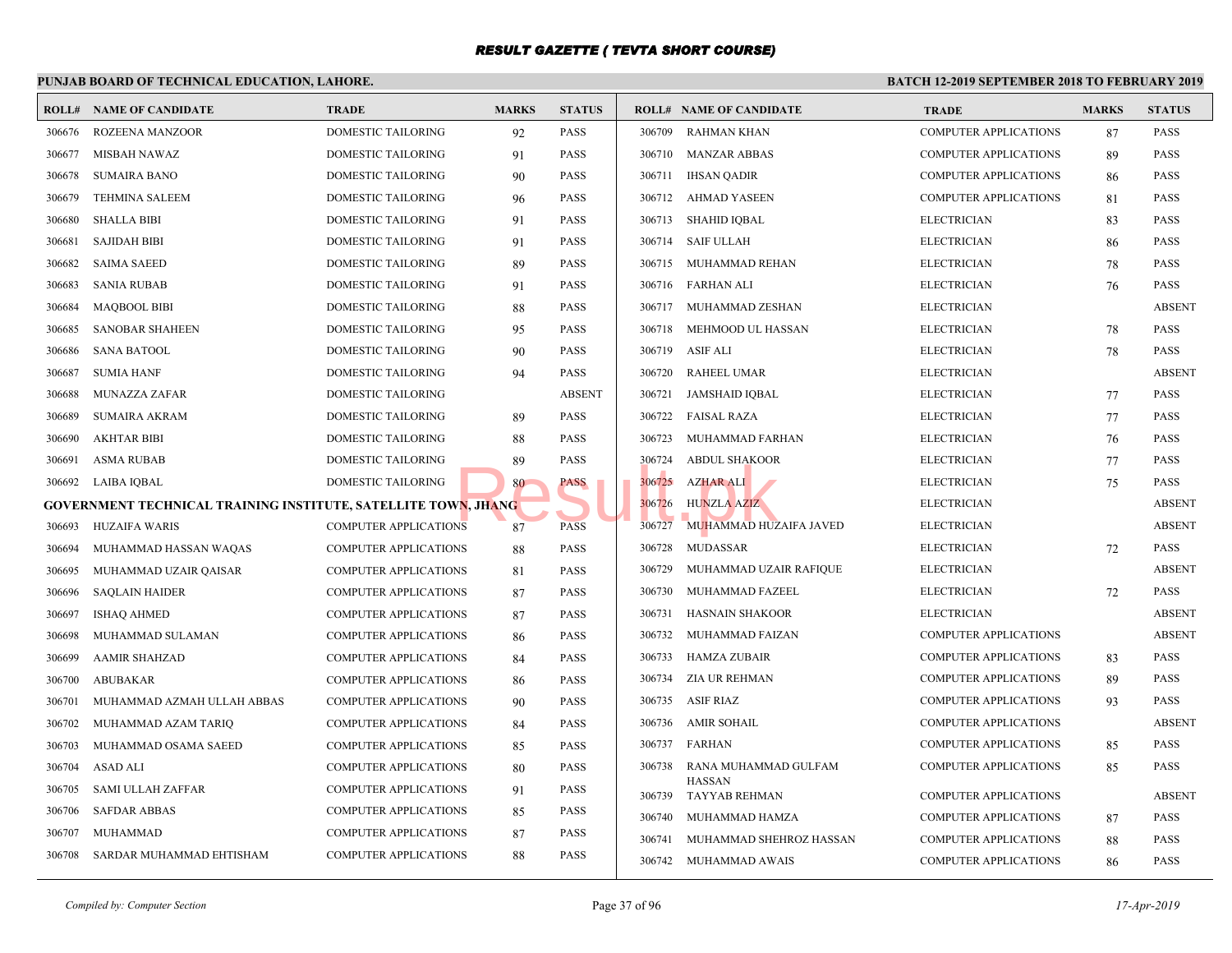|        | PUNJAB BOARD OF TECHNICAL EDUCATION, LAHORE.                      |                              |              |               |        |                                                 | <b>BATCH 12-</b> |
|--------|-------------------------------------------------------------------|------------------------------|--------------|---------------|--------|-------------------------------------------------|------------------|
|        | <b>ROLL# NAME OF CANDIDATE</b>                                    | <b>TRADE</b>                 | <b>MARKS</b> | <b>STATUS</b> |        | <b>ROLL# NAME OF CANDIDATE</b>                  | <b>TRAL</b>      |
| 306743 | <b>BILAL SALEEM</b>                                               | <b>COMPUTER APPLICATIONS</b> | 89           | PASS          | 306776 | ISHRAT HAYYAT                                   | <b>DOME</b>      |
| 306744 | MUHAMMAD HAMZA                                                    | COMPUTER APPLICATIONS        | 89           | <b>PASS</b>   | 306777 | LUBNA SAJJAD                                    | <b>DOME</b>      |
| 306745 | AHMAD HASSAN                                                      | <b>COMPUTER APPLICATIONS</b> | 90           | PASS          | 306778 | TAYYABA SHAHZADI                                | <b>DOME</b>      |
| 306746 | <b>SHARJEEEL AKHTER</b>                                           | COMPUTER APPLICATIONS        | 85           | PASS          | 306779 | <b>ZANIB BIBI</b>                               | <b>DOME</b>      |
| 306747 | <b>AQEEL AHMED</b>                                                | <b>COMPUTER APPLICATIONS</b> | 88           | PASS          | 306780 | <b>HUMAIRA BIBI</b>                             | <b>DOME</b>      |
| 306748 | <b>USAMA REHMAN</b>                                               | <b>COMPUTER APPLICATIONS</b> | 86           | <b>PASS</b>   | 306781 | ZAHIDA AZHAR                                    | <b>DOME</b>      |
| 306749 | MUHAMMAD SAQLAIN                                                  | COMPUTER APPLICATIONS        | 88           | PASS          | 306782 | HALEEMA SADIA                                   | <b>DOME</b>      |
| 306750 | MUHAMMAD MUZAMMIL SIALVI                                          | COMPUTER APPLICATIONS        |              | <b>ABSENT</b> |        | <b>GOVERNMENT VOCATIONAL TRAINING INSTITUTE</b> |                  |
| 306751 | MUHAMMAD RAZA                                                     | <b>COMPUTER APPLICATIONS</b> | 92           | <b>PASS</b>   | 306783 | JABBAR RAHIM                                    | <b>COMP</b>      |
|        | <b>GOVERNMENT VOCATIONAL TRAINING INSTITUTE FOR WOMEN,, JHANG</b> |                              |              |               | 306784 | MUHAMMAD NOMAN SAFDAR                           | COMP             |
| 306752 | <b>RAKIA FIAZ</b>                                                 | <b>COMPUTER APPLICATIONS</b> | 92           | PASS          | 306785 | <b>TAHIR ALI</b>                                | COMP             |
| 306753 | <b>SAIMA</b>                                                      | COMPUTER APPLICATIONS        | 92           | <b>PASS</b>   | 306786 | HUSSNAIN MUAVIA                                 | <b>COMP</b>      |
| 306754 | UMME SALMA FAZAL                                                  | <b>COMPUTER APPLICATIONS</b> | 96           | <b>PASS</b>   | 306787 | NOMAN SAJID                                     | <b>COMP</b>      |
| 306755 | <b>HUMAIRA SADIA</b>                                              | <b>COMPUTER APPLICATIONS</b> | 93           | <b>PASS</b>   | 306788 | ZAHID MANAZAR                                   | <b>COMP</b>      |
| 306756 | <b>BALQEES AKHTAR</b>                                             | <b>COMPUTER APPLICATIONS</b> | 96           | <b>PASS</b>   | 306789 | MUHAMMAD IBRAHIM                                | <b>COMP</b>      |
| 306757 | <b>MEHWISH AKHTAR</b>                                             | <b>COMPUTER APPLICATIONS</b> | 93           | <b>PASS</b>   | 306790 | MUHAMMAD ABDULLAH LAIQUE                        | <b>COMP</b>      |
| 306758 | <b>SHABANA UMAR</b>                                               | <b>COMPUTER APPLICATIONS</b> | 92           | PASS          | 306791 | <b>MUHAMMAD SHOAIB</b>                          | <b>COMP</b>      |
| 306759 | <b>SHABANA</b>                                                    | <b>COMPUTER APPLICATIONS</b> | 92           | <b>PASS</b>   | 306792 | USMAN ALI                                       | <b>COMP</b>      |
| 306760 | <b>SANA RASOOL</b>                                                | <b>COMPUTER APPLICATIONS</b> | 89           | <b>PASS</b>   | 306793 | ZUBAIR AHMED                                    | <b>COMP</b>      |
| 306761 | <b>AMNA RIAZ</b>                                                  | <b>COMPUTER APPLICATIONS</b> | 94           | <b>PASS</b>   | 306794 | <b>TAYYAB AHMED</b>                             | <b>COMP</b>      |
| 306762 | KISHWAR RAB NAWAZ                                                 | <b>COMPUTER APPLICATIONS</b> | 94           | <b>PASS</b>   | 306795 | FARMANULLAH                                     | <b>COMP</b>      |
| 306763 | <b>ASMA RASHEED</b>                                               | <b>COMPUTER APPLICATIONS</b> | 94           | <b>PASS</b>   | 306796 | MUHAMMAD UMAIR                                  | <b>COMP</b>      |
| 306764 | <b>SUMAIRA YASMIN</b>                                             | <b>COMPUTER APPLICATIONS</b> | 93           | PASS          | 306797 | RAJA AMMAR HUSSAIN                              | <b>COMP</b>      |
| 306765 | <b>UMAIRA NASREEN</b>                                             | <b>COMPUTER APPLICATIONS</b> | 89           | <b>PASS</b>   |        | TROOPS FAMILY WELFARE CENTRE, , JHELUM          |                  |
| 306766 | HIJAB ZAHRA                                                       | <b>COMPUTER APPLICATIONS</b> |              | <b>ABSENT</b> | 306798 | HIRA TARIQ                                      | <b>DOME</b>      |
| 306767 | ZAINAB MANZOOR                                                    | COMPUTER APPLICATIONS        |              | <b>ABSENT</b> | 306799 | SUMAIRA BIBI                                    | <b>DOME</b>      |
| 306768 | <b>RABIA BIBI</b>                                                 | DOMESTIC TAILORING           | 95           | <b>PASS</b>   | 306800 | SEHRISH ZAFAR                                   | <b>DOME</b>      |
| 306769 | <b>BAKHTAWAR RASHEED</b>                                          | DOMESTIC TAILORING           | 94           | <b>PASS</b>   | 306801 | <b>FAIZA YOUSAF</b>                             | <b>DOME</b>      |
| 306770 | <b>SIDRA MANZOOR</b>                                              | <b>DOMESTIC TAILORING</b>    | 92           | <b>PASS</b>   | 306802 | <b>MEHREEN KOUSAR</b>                           | <b>DOME</b>      |
| 306771 | <b>ALVINA RASHEED</b>                                             | DOMESTIC TAILORING           | 97           | <b>PASS</b>   | 306803 | <b>ZAINAB BIBI</b>                              | <b>DOME</b>      |
| 306772 | AMBREEN NAWAZ                                                     | DOMESTIC TAILORING           | 97           | <b>PASS</b>   | 306804 | <b>HALEEMA SADIA</b>                            | <b>DOME</b>      |
| 306773 | SHAZIA RANI                                                       | DOMESTIC TAILORING           | 96           | <b>PASS</b>   | 306805 | PHOOL SHEHZADI                                  | <b>DOME</b>      |
| 306774 | <b>AQSA BIBI</b>                                                  | DOMESTIC TAILORING           | 99           | <b>PASS</b>   | 306806 | <b>ATTIAQA WASEEM</b>                           | <b>DOME</b>      |
|        | 306775 SAIRA BATOOL                                               | DOMESTIC TAILORING           | 97           | <b>PASS</b>   | 306807 | IRAM BIBI                                       | <b>DOME</b>      |
|        |                                                                   |                              |              |               |        |                                                 |                  |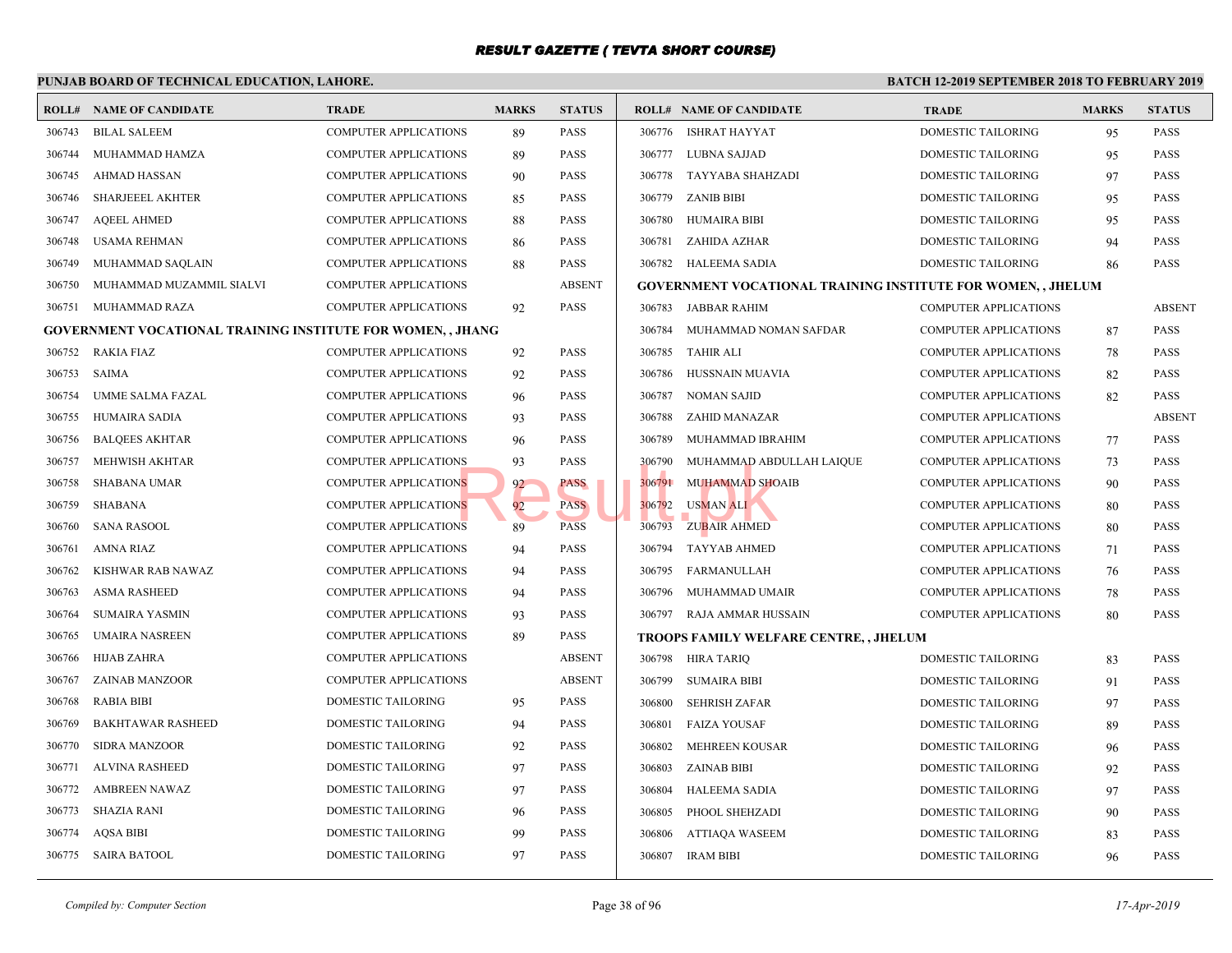|        | PUNJAB BOARD OF TECHNICAL EDUCATION, LAHORE.          |                             |              |               | <b>BATCH 12-1</b> |                                                                                 |                            |
|--------|-------------------------------------------------------|-----------------------------|--------------|---------------|-------------------|---------------------------------------------------------------------------------|----------------------------|
|        | <b>ROLL# NAME OF CANDIDATE</b>                        | <b>TRADE</b>                | <b>MARKS</b> | <b>STATUS</b> |                   | <b>ROLL# NAME OF CANDIDATE</b>                                                  | <b>TRAL</b>                |
|        | 306808 MARIA BIBI                                     | DOMESTIC TAILORING          | 95           | PASS          |                   | 306841 NAZISH NAZIR                                                             | <b>BASIC</b>               |
| 306809 | <b>MARIA ASHRAF</b>                                   | DOMESTIC TAILORING          | 79           | PASS          | 306842            | <b>IQRA ZULFIQAR</b>                                                            | <b>BASIC</b>               |
| 306810 | <b>SAIRA JABEEN</b>                                   | DOMESTIC TAILORING          | 94           | PASS          | 306843            | <b>MARYAM FARHEEN</b>                                                           | <b>BASIC</b>               |
| 306811 | <b>FAZILA JABEEN</b>                                  | DOMESTIC TAILORING          | 85           | PASS          | 306844            | SUMAIRA ISLAM                                                                   | <b>BASIC</b>               |
| 306812 | <b>MEHAK AMBREEN</b>                                  | DOMESTIC TAILORING          | 97           | PASS          |                   | <b>GOVERNMENT VOCATIONAL TRAINING INSTITUTE</b>                                 |                            |
| 306813 | NASREEN AKHTAR                                        | DOMESTIC TAILORING          | 86           | PASS          |                   | <b>OFFICE, PIND DADAN KHAN</b>                                                  | <b>BEAU</b>                |
| 306814 | <b>FARAH SALEEM</b>                                   | DOMESTIC TAILORING          | 89           | PASS          |                   | 306845 WAJIHA MUNEER                                                            |                            |
|        | 306815 AMBER SALEEM                                   | DOMESTIC TAILORING          | 97           | PASS          | 306846            | <b>AQSA MUBEEN</b>                                                              | <b>BEAU</b>                |
|        | GOLDEN EAGLE GARRISON COMMUNITY CENTRE,, MANGLA CANTT |                             |              |               | 306847            | <b>SOBIA SIDDIQUE</b>                                                           | <b>BEAU</b>                |
|        | 306816 UZMA ASLAM                                     | <b>BASIC GARMENT DESIGN</b> | 88           | PASS          | 306848            | AQSA IMTIAZ                                                                     | <b>BEAU</b><br><b>BEAU</b> |
| 306817 | <b>MARIA IQBAL</b>                                    | <b>BASIC GARMENT DESIGN</b> | 83           | PASS          | 306849            | <b>SAIOA MANAF</b>                                                              |                            |
| 306818 | SONIA KHALIL                                          | <b>BASIC GARMENT DESIGN</b> | 84           | PASS          | 306850            | <b>SANA IQRA</b>                                                                | <b>BEAU</b>                |
| 306819 | <b>MUQADAS MUNIR</b>                                  | <b>BASIC GARMENT DESIGN</b> | 91           | <b>PASS</b>   | 306851            | <b>MISBAH AROOJ</b>                                                             | <b>BEAU</b>                |
| 306820 | <b>HINA FAROOQ</b>                                    | <b>BASIC GARMENT DESIGN</b> | 78           | PASS          |                   | 306852 SADIA BATOOL                                                             | <b>BEAU</b>                |
| 306821 | <b>MARYAM PERVEZ</b>                                  | <b>BASIC GARMENT DESIGN</b> | 94           | PASS          |                   | <b>GOVERNMENT VOCATIONAL TRAINING INSTITUTE</b><br><b>OFFICE SOHAWA, SOHAWA</b> |                            |
| 306822 | <b>AREEGE PARVEZ</b>                                  | <b>BASIC GARMENT DESIGN</b> | 96           | PASS          |                   | 306853 SOMIA WAJIB                                                              | <b>COMP</b>                |
| 306823 | <b>HINA YOUNUS</b>                                    | <b>BASIC GARMENT DESIGN</b> | 86           | PASS          | 306854            | <b>ZULAIKHA SABA</b>                                                            | <b>COMP</b>                |
| 306824 | <b>SEERAT NOREEN</b>                                  | <b>BASIC GARMENT DESIGN</b> | 70           | <b>PASS</b>   | 306855            | <b>USMA SABA</b>                                                                | <b>COMP</b>                |
| 306825 | JAVERIA IFTIKHAR                                      | <b>BASIC GARMENT DESIGN</b> | 80           | PASS          | 306856            | <b>HAJRA BATOOL</b>                                                             | <b>COMP</b>                |
| 306826 | <b>KAUSAR PARVEEN</b>                                 | <b>BASIC GARMENT DESIGN</b> | 90           | PASS          | 306857            | <b>MEHVISH GHAFFAR</b>                                                          | <b>COMP</b>                |
| 306827 | <b>SONIA BIBI</b>                                     | <b>BASIC GARMENT DESIGN</b> | 84           | PASS          | 306858            | <b>RIMSHA ZIA</b>                                                               | <b>COMP</b>                |
| 306828 | MARIA MEHARBAN                                        | <b>BASIC GARMENT DESIGN</b> | 76           | PASS          | 306859            | <b>SAMIA SHARAZ</b>                                                             | <b>BEAU</b>                |
| 306829 | <b>IQRA AMJAD</b>                                     | <b>BASIC GARMENT DESIGN</b> | 73           | PASS          | 306860            | <b>SAMIA FAROOQ</b>                                                             | <b>BEAU</b>                |
| 306830 | ATIYA AMJAD                                           | <b>BASIC GARMENT DESIGN</b> | 75           | PASS          | 306861            | <b>SADAF ZAHEER</b>                                                             | <b>BEAU</b>                |
| 306831 | <b>SURRIYA BANO</b>                                   | <b>BASIC GARMENT DESIGN</b> | 86           | <b>PASS</b>   | 306862            | <b>SADIMA SHER</b>                                                              | <b>BEAU</b>                |
| 306832 | NAJMA NAZ                                             | <b>BASIC GARMENT DESIGN</b> |              | <b>ABSENT</b> | 306863            | <b>SAIRA NAZ</b>                                                                | <b>BEAU</b>                |
| 306833 | <b>MADHIHA BEGUM</b>                                  | <b>BASIC GARMENT DESIGN</b> | 92           | PASS          | 306864            | HAJRA BIBI                                                                      | <b>BEAU</b>                |
| 306834 | NAILA ANEELA                                          | <b>BASIC GARMENT DESIGN</b> | 90           | PASS          | 306865            | <b>SAIQA SHAFAT</b>                                                             | <b>BEAU</b>                |
| 306835 | SHAZIA AKHTAR                                         | <b>BASIC GARMENT DESIGN</b> | 88           | PASS          | 306866            | <b>UZMA QAZMI</b>                                                               | <b>BEAU</b>                |
| 306836 | <b>RUKHSANA</b>                                       | <b>BASIC GARMENT DESIGN</b> | 78           | PASS          | 306867            | <b>USAMA BATOOL</b>                                                             | <b>BEAU</b>                |
| 306837 | NADIA PARVAIZ                                         | <b>BASIC GARMENT DESIGN</b> | 92           | PASS          | 306868            | <b>FARZANA KAUSAR</b>                                                           | <b>BEAU</b>                |
| 306838 | MADEEHA KOUKAB                                        | <b>BASIC GARMENT DESIGN</b> | 87           | PASS          | 306869            | <b>SOBIA KOUSAR</b>                                                             | <b>BEAU</b>                |
| 306839 | <b>RIFFAT BIBI</b>                                    | <b>BASIC GARMENT DESIGN</b> | 77           | PASS          | 306870            | ZARMENA RAMZAN                                                                  | <b>BEAU</b>                |
| 306840 | <b>SOBIA SADIQ</b>                                    | <b>BASIC GARMENT DESIGN</b> | 77           | PASS          | 306871            | <b>SABA KOUSAR</b>                                                              | <b>BEAU</b>                |
|        |                                                       |                             |              |               |                   |                                                                                 |                            |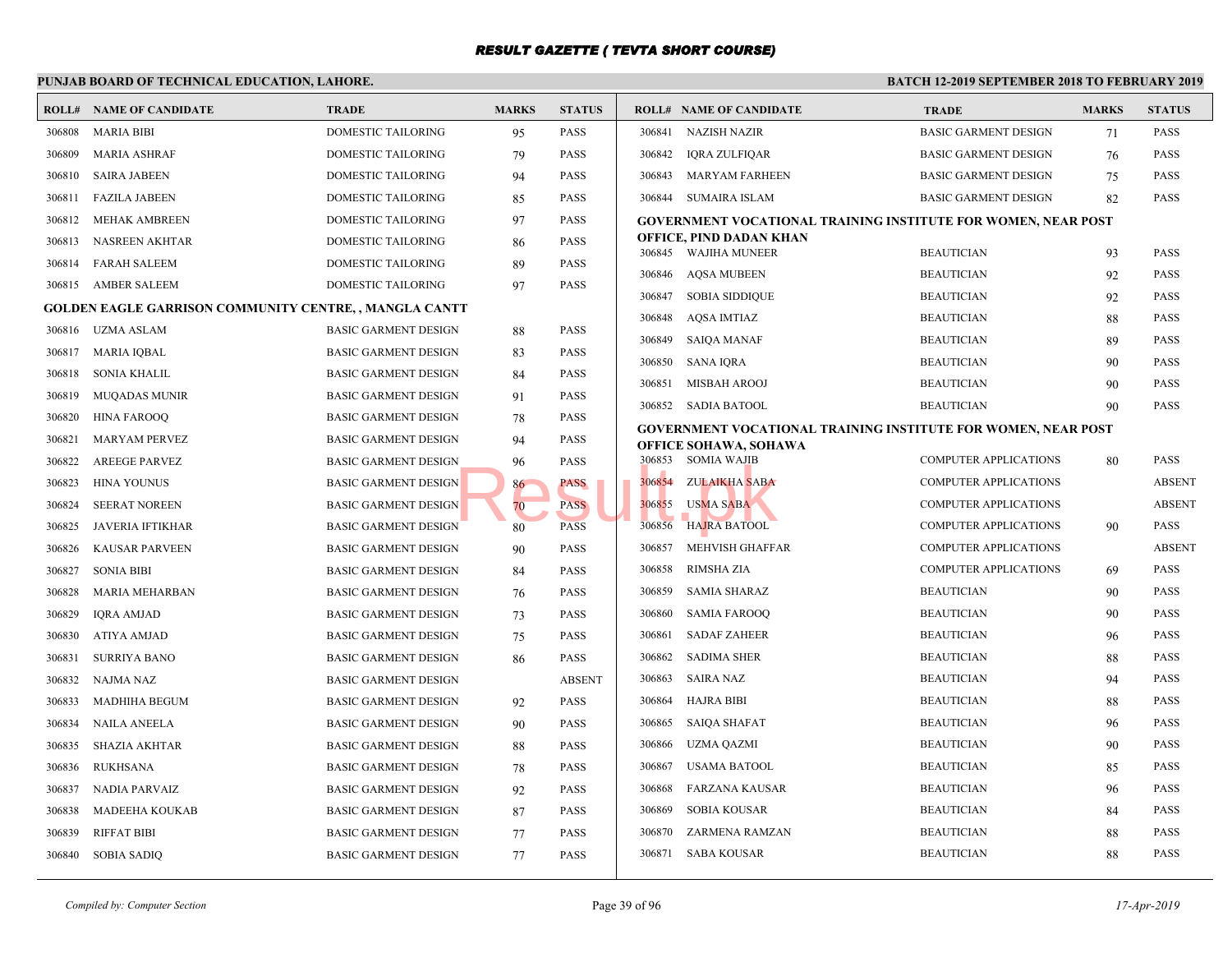|                 | PUNJAB BOARD OF TECHNICAL EDUCATION, LAHORE.                      |                                          |              |                              |                 |                                              | <b>BATCH 12-2</b> |
|-----------------|-------------------------------------------------------------------|------------------------------------------|--------------|------------------------------|-----------------|----------------------------------------------|-------------------|
|                 | <b>ROLL# NAME OF CANDIDATE</b>                                    | <b>TRADE</b>                             | <b>MARKS</b> | <b>STATUS</b>                |                 | <b>ROLL# NAME OF CANDIDATE</b>               | <b>TRAL</b>       |
| 306872          | <b>ROOZINA BI</b>                                                 | <b>BEAUTICIAN</b>                        | 85           | <b>PASS</b>                  | 306904          | <b>NUSRAT BIBI</b>                           | <b>BEAU</b>       |
| 306873          | <b>MARYAM SAEED</b>                                               | DOMESTIC TAILORING                       |              | <b>ABSENT</b>                | 306905          | RIZWANA JAMEEL                               | <b>BEAU</b>       |
| 306874          | SYEDA UROOJ FATIMA                                                | DOMESTIC TAILORING                       | 98           | PASS                         | 306906          | MARIA                                        | <b>BEAU</b>       |
| 306875          | <b>LUBNA FIRDOOS</b>                                              | DOMESTIC TAILORING                       |              | <b>ABSENT</b>                | 306907          | <b>IORA</b>                                  | <b>BEAU</b>       |
| 306876          | <b>SUMAIRA NOREEN</b>                                             | DOMESTIC TAILORING                       | 95           | <b>PASS</b>                  | 306908          | <b>GUL NAZ SHEHZADI</b>                      | <b>BEAU</b>       |
| 306877          | <b>SABA KOUSAR</b>                                                | DOMESTIC TAILORING                       | 90           | <b>PASS</b>                  | 306909          | <b>AQSA ASLAM</b>                            | <b>BEAU</b>       |
| 306878          | <b>IQRA KOUSAR</b>                                                | DOMESTIC TAILORING                       |              | <b>ABSENT</b>                |                 | 306910 NAILA BIBI                            | <b>BEAU</b>       |
|                 | <b>GOVERNMENT TECHNICAL TRAINING CENTRE (W), HOUSING SCHEME,,</b> |                                          |              |                              | 306911          | <b>KUBRA BIBI</b>                            | <b>BEAU</b>       |
| <b>JAHANIAN</b> | 306879 MEHNAZ BIBI                                                | DOMESTIC TAILORING                       | 92           | <b>PASS</b>                  | 306912          | <b>SANA SHABBIR</b>                          | <b>BEAU</b>       |
| 306880          | <b>IQRA YASMEEN</b>                                               | DOMESTIC TAILORING                       | 93           | <b>PASS</b>                  | 306913          | <b>NOREEN NOOR</b>                           | <b>BEAU</b>       |
| 306881          | <b>MARIYAM BIBI</b>                                               | DOMESTIC TAILORING                       |              | <b>PASS</b>                  | 306914          | HUMAIRA NOOR AHMAD                           | <b>COMP</b>       |
| 306882          | <b>MARIA IBADAT</b>                                               | DOMESTIC TAILORING                       | 91           | <b>PASS</b>                  | 306915          | <b>MEHAK ARIF</b>                            | <b>COMP</b>       |
| 306883          | <b>RABIA IBADAT</b>                                               | DOMESTIC TAILORING                       | 91<br>93     | PASS                         | 306916          | FAIZA MARYAM                                 | <b>COMP</b>       |
| 306884          | AIZA BIBI                                                         | DOMESTIC TAILORING                       |              | <b>ABSENT</b>                | 306917          | <b>ISHRAT PARVEEN</b>                        | <b>COMP</b>       |
| 306885          | <b>MUQADDAS BIBI</b>                                              | DOMESTIC TAILORING                       |              | <b>ABSENT</b>                | 306918          | <b>KALSOOM SADIQ</b>                         | <b>COMP</b>       |
| 306886          | <b>AMREEN NOOR</b>                                                | DOMESTIC TAILORING                       |              | <b>PASS</b>                  | 306919          | <b>BAREERA SAEED</b>                         | <b>COMP</b>       |
| 306887          | <b>SHAZIA KOUSAR</b>                                              | DOMESTIC TAILORING                       | 94<br>97     | <b>PASS</b>                  | 306920          | <b>NAILA YAMIN</b>                           | <b>COMP</b>       |
| 306888          | HINA ALLAH DITTA                                                  | DOMESTIC TAILORING                       | 92           | <b>PASS</b>                  | 306921          | <b>ISHRAT ZAHARA</b>                         | <b>COMP</b>       |
| 306889          | <b>SIDRA SADIQ</b>                                                | DOMESTIC TAILORING                       | 94           | <b>PASS</b>                  | 306922          | SHAMA KANWAL                                 | <b>COMP</b>       |
| 306890          | <b>IQRA IQBAL</b>                                                 | DOMESTIC TAILORING                       |              | <b>ABSENT</b>                | 306923          | <b>TEHMINA RASHEED</b>                       | <b>COMP</b>       |
| 306891          | <b>IQRA JABBAR</b>                                                | DOMESTIC TAILORING                       |              | <b>PASS</b>                  | 306924          | <b>SHUMAILA IBRAHIM</b>                      | <b>COMP</b>       |
| 306892          | SAIMA SHAKR ULLAH                                                 | DOMESTIC TAILORING                       | 94           | PASS                         | 306925          | <b>IRUM SHUKRULLAH</b>                       | <b>COMP</b>       |
| 306893          | <b>UZMA SHAFI</b>                                                 | DOMESTIC TAILORING                       | 98           | <b>PASS</b>                  | 306926          | <b>HABIBA BIBI</b>                           | <b>COMP</b>       |
| 306894          | <b>SAJJDA ALTAF</b>                                               | DOMESTIC TAILORING                       | 97           | <b>PASS</b>                  | 306927          | <b>SAMINA BIBI</b>                           | <b>COMP</b>       |
| 306895          |                                                                   | DOMESTIC TAILORING                       | 95           | <b>PASS</b>                  | 306928          | <b>RAZIA JAVAID</b>                          | <b>COMP</b>       |
| 306896          | IQRA AKRAM                                                        |                                          | 95           | <b>ABSENT</b>                | 306929          | ASIA REHMAN                                  | <b>COMP</b>       |
|                 | SIDRA IQBAL<br><b>AQSA PARVEEN</b>                                | DOMESTIC TAILORING<br>DOMESTIC TAILORING |              | <b>ABSENT</b>                | 306930          | SHAHIDA RAFIQ                                | <b>COMP</b>       |
| 306897          |                                                                   |                                          |              |                              | 306931          | <b>MAHNOOR</b>                               | <b>COMP</b>       |
| 306898          | <b>SOBIA SAEED</b><br><b>FIZZA FATIMA</b>                         | DOMESTIC TAILORING<br><b>BEAUTICIAN</b>  | 95           | <b>PASS</b><br><b>ABSENT</b> | 306932          | <b>ROBINA BIBI</b>                           | <b>COMP</b>       |
| 306899          |                                                                   |                                          |              |                              |                 | 306933 MADEHA KOUSAR                         | <b>COMP</b>       |
| 306900          | <b>SAIMA ARSHAD</b>                                               | <b>BEAUTICIAN</b>                        | 94           | <b>PASS</b>                  |                 | GOVT. TECHNICAL TRAINING CENTRE (MALE), 143- |                   |
| 306901          | <b>ASRA MUBEEN</b>                                                | <b>BEAUTICIAN</b>                        |              | <b>ABSENT</b>                | <b>JAHANIAN</b> |                                              |                   |
| 306902          | UM E KALSOOM                                                      | <b>BEAUTICIAN</b>                        | 95           | <b>PASS</b>                  |                 | 306934 ALI HASSAN                            | <b>HVAC</b>       |
| 306903          | MAH NOOR FAROOQ                                                   | <b>BEAUTICIAN</b>                        | 94           | <b>PASS</b>                  |                 | 306935 ADNAN YOUSAF                          | <b>HVAC</b>       |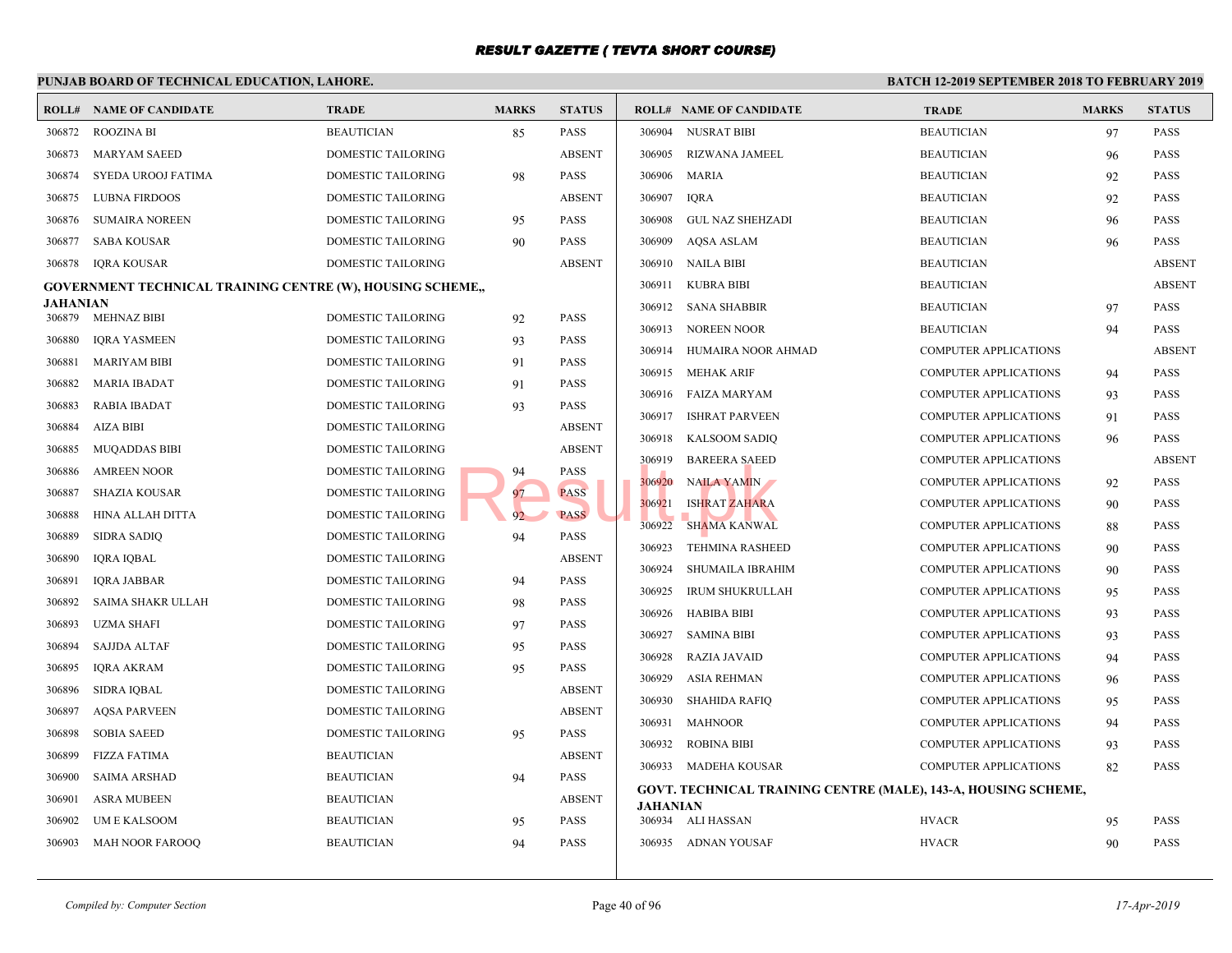|        | PUNJAB BOARD OF TECHNICAL EDUCATION, LAHORE. |                    |              | <b>BATCH 12-1</b> |                                                          |                            |
|--------|----------------------------------------------|--------------------|--------------|-------------------|----------------------------------------------------------|----------------------------|
|        | <b>ROLL# NAME OF CANDIDATE</b>               | <b>TRADE</b>       | <b>MARKS</b> | <b>STATUS</b>     | <b>ROLL# NAME OF CANDIDATE</b>                           | <b>TRAL</b>                |
| 306936 | MUHAMMAD UZAIR                               | <b>HVACR</b>       | 92           | <b>PASS</b>       | 306970 MUBASHIR ALI                                      | <b>ELECT</b>               |
| 306937 | MUHAMMAD SAQIB                               | <b>HVACR</b>       | 92           | <b>PASS</b>       | 306971 MUHAMMAD NAVEED                                   | <b>ELECT</b>               |
| 306938 | <b>AHTIASHAM</b>                             | <b>HVACR</b>       | 94           | <b>PASS</b>       | <b>GOVERNMENT VOCATIONAL TRAINING INSTITUTE</b>          |                            |
| 306939 | <b>MONEEB ATHER</b>                          | <b>HVACR</b>       | 94           | <b>PASS</b>       | <b>KABIRWALA</b><br>306972 SAIMA BIBI                    | <b>BEAU</b>                |
| 306940 | <b>FAHAD SALEEM</b>                          | <b>HVACR</b>       | 89           | <b>PASS</b>       | 306973<br>SAIRA ASLAM                                    | <b>BEAU</b>                |
| 306941 | <b>KASHIF ALI</b>                            | <b>HVACR</b>       | 95           | <b>PASS</b>       | 306974 SANA SADDIQUE                                     | <b>BEAU</b>                |
| 306942 | MUHAMMAD WAQAS                               | <b>HVACR</b>       | 89           | PASS              | 306975<br>SAIRA MUNAWAR                                  | <b>BEAU</b>                |
| 306943 | MUHAMMAD SHEHZAD                             | <b>HVACR</b>       | 93           | <b>PASS</b>       | 306976                                                   | <b>BEAU</b>                |
| 306944 | MUHAMMAD USAMA                               | <b>HVACR</b>       | 88           | <b>PASS</b>       | SANA ALLAH DITTA<br>AYESHA BIBI<br>306977                | <b>BEAU</b>                |
| 306945 | <b>ALLAH DITTA</b>                           | <b>HVACR</b>       | 89           | <b>PASS</b>       | 306978<br>SHAZMA SHAMSHAD                                | <b>BEAU</b>                |
| 306946 | MUHAMMAD MUDASSAR                            | <b>HVACR</b>       | 90           | <b>PASS</b>       |                                                          |                            |
| 306947 | <b>FAKHAR ABBAS</b>                          | <b>HVACR</b>       | 95           | PASS              | 306979<br>KHALIDA PERVEEN<br>306980<br><b>SAIMA BIBI</b> | <b>BEAU</b><br><b>BEAU</b> |
| 306948 | ABRAR UL HAQ                                 | <b>HVACR</b>       | 94           | <b>PASS</b>       |                                                          |                            |
| 306949 | <b>SAIF ULLAH</b>                            | <b>HVACR</b>       | 90           | <b>PASS</b>       | 306981<br><b>FARAH NAZ</b><br>306982                     | <b>BEAU</b><br><b>BEAU</b> |
| 306950 | MUHAMMAD ASAD                                | <b>HVACR</b>       | 94           | <b>PASS</b>       | MARIA TASSAWAR                                           | <b>BEAU</b>                |
| 306951 | <b>ZESHAN TALIB</b>                          | <b>HVACR</b>       | 96           | <b>PASS</b>       | 306983<br>SHAH RUKH QAISIR<br>306984                     | <b>BEAU</b>                |
| 306952 | MUHAMMAD YASEEN                              | <b>HVACR</b>       | 88           | PASS              | LARAIB QURAT UL AIN<br><b>FARAH SHAHEEN</b><br>306985    | <b>BEAU</b>                |
| 306953 | MUHAMMAD FAHAD                               | <b>ELECTRICIAN</b> | 99           | <b>PASS</b>       | 306986<br><b>ADEELA YOUSAF</b>                           | <b>DOME</b>                |
| 306954 | <b>ABDUL HAFEEZ</b>                          | <b>ELECTRICIAN</b> | 99           | <b>PASS</b>       | 306987<br><b>BARIRA GHAFFAR</b>                          | <b>DOME</b>                |
| 306955 | <b>FAISAL AAMEEN</b>                         | <b>ELECTRICIAN</b> | 99           | <b>PASS</b>       | 306988<br><b>FAKHIRA RAMZAN</b>                          | <b>DOME</b>                |
| 306956 | MUJAHID ALI                                  | <b>ELECTRICIAN</b> |              | <b>ABSENT</b>     | 306989<br><b>FAREHA KANWAL</b>                           | <b>DOME</b>                |
| 306957 | <b>BASIT ALI</b>                             | <b>ELECTRICIAN</b> | 98           | <b>PASS</b>       | 306990<br><b>IRZA AKHTAR</b>                             | <b>DOME</b>                |
| 306958 | <b>GHULLAM HUSSAIN</b>                       | <b>ELECTRICIAN</b> |              | <b>ABSENT</b>     | 306991<br>SHUMAILA FAKHAR                                | <b>DOME</b>                |
| 306959 | <b>HAMID AQEEL</b>                           | <b>ELECTRICIAN</b> | 97           | <b>PASS</b>       | 306992<br><b>MAHNOOR</b>                                 | <b>DOME</b>                |
| 306960 | MUHAMMAD BILAL AKRAM                         | <b>ELECTRICIAN</b> | 97           | <b>PASS</b>       | 306993<br>HUMERA SHANAS                                  | <b>DOME</b>                |
| 306961 | MUHAMMAD NOMAN                               | <b>ELECTRICIAN</b> | 99           | <b>PASS</b>       |                                                          | <b>DOME</b>                |
| 306962 | MUHAMMAD ASAD ZAFAR                          | <b>ELECTRICIAN</b> | 94           | <b>PASS</b>       | 306994<br><b>KIRAN NAZ</b><br>306995<br>JAVERIA JALAL    | <b>DOME</b>                |
| 306963 | USAMA SHOUKAT                                | <b>ELECTRICIAN</b> | 98           | PASS              | 306996<br>SAFIA                                          | <b>DOME</b>                |
| 306964 | MUHAMMAD ASAD                                | <b>ELECTRICIAN</b> | 90           | PASS              | 306997<br><b>SONIA ASHIQ</b>                             | <b>DOME</b>                |
| 306965 | MUHAMMAD NAVEED                              | <b>ELECTRICIAN</b> | 91           | PASS              | 306998                                                   | <b>DOME</b>                |
| 306966 | <b>AOIB JAVED</b>                            | <b>ELECTRICIAN</b> | 89           | <b>PASS</b>       | NAYYAR MUKHTAR<br>306999<br><b>SAFA ABBAS</b>            | <b>DOME</b>                |
| 306967 | MUHAMMAD MUJAHID                             | <b>ELECTRICIAN</b> |              | <b>ABSENT</b>     | 307000<br><b>SAIQA GHAFOOR</b>                           | <b>DOME</b>                |
| 306968 | WAQAS ANJUM                                  | <b>ELECTRICIAN</b> | 89           | <b>PASS</b>       | 307001<br>NIMRA SHEHZADI                                 | <b>DOME</b>                |
| 306969 | SHAFAQAT ALI                                 | <b>ELECTRICIAN</b> | 89           | <b>PASS</b>       |                                                          |                            |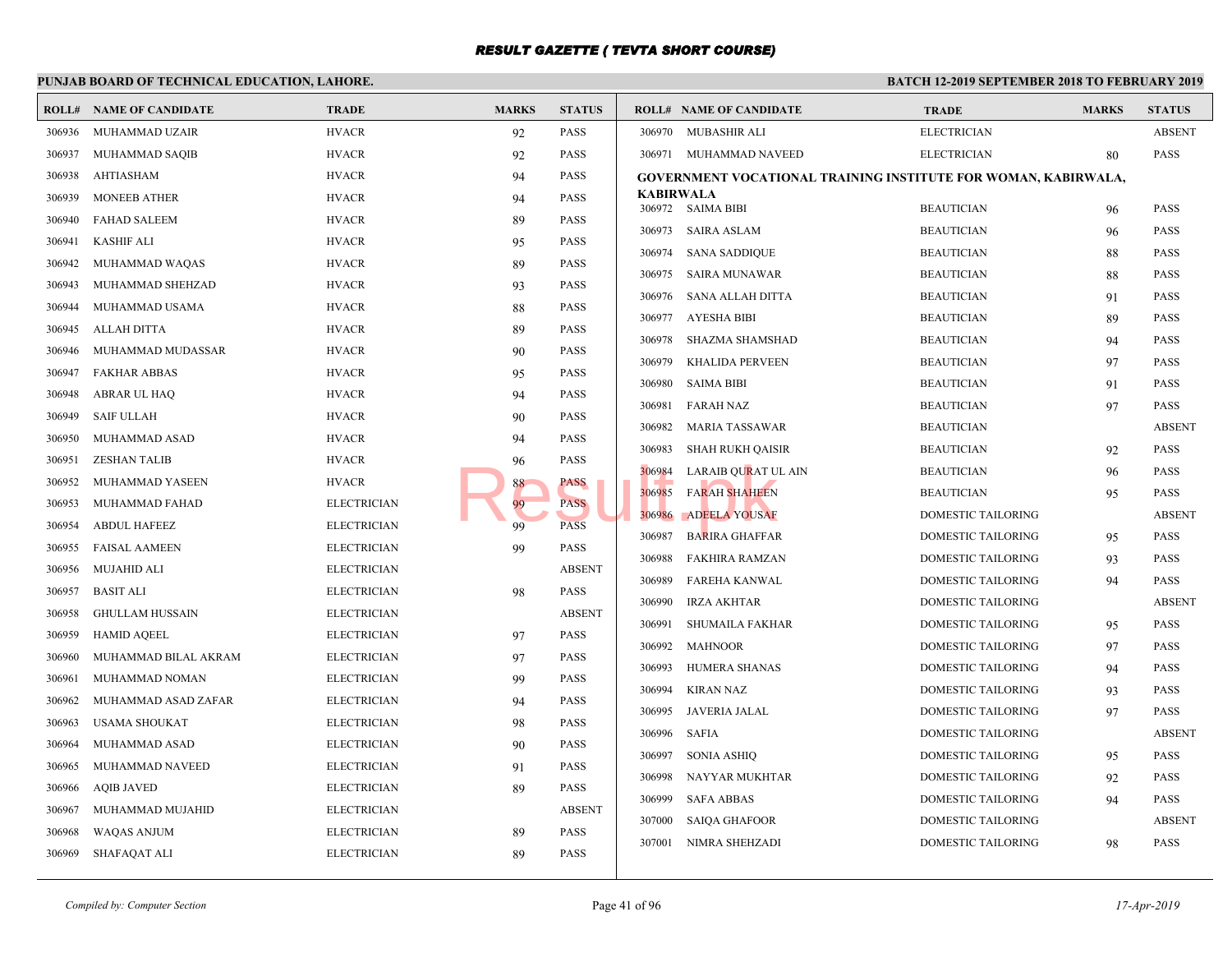#### **PUNJAB BOARD OF TECHNICAL EDUCATION, LAHORE. BATCH 12-ROLL# NAME OF CANDIDATE TRADE MARKS STATUS ROLL# NAME OF CANDIDATE TRADE MARKS STATUS** 307002 AFSHAN ASLAM DOMESTIC TAILORING 97 PASS 307003 SAEEDA NOREEN DOMESTIC TAILORING 95 PASS 307004 SABA ASHRAF DOMESTIC TAILORING 93 PASS 307005 RABIA HUSSAIN DOMESTIC TAILORING 90 PASS 307006 RABIYA ARZOO DOMESTIC TAILORING 92 PASS 307007 SHANSA BATOOL DOMESTIC TAILORING 92 PASS 307008 SABA AHMAD DOMESTIC TAILORING 95 PASS 307009 SOBIA DOMESTIC TAILORING 95 PASS **AFSARI VOCATIONAL TRAINING INSTITUTE, LATIF ROAD RANA TOWN, KHANEWAL** 307010 NASIM AKHTAR DOMESTIC TAILORING 92 PASS 307011 SALMA MUMTAZ DOMESTIC TAILORING 88 PASS 307012 NIMRA UMAR DIN DOMESTIC TAILORING 88 PASS 307013 AZKA KHALIQ DOMESTIC TAILORING 89 PASS 307014 ZUBAIDA BIBI DOMESTIC TAILORING 86 PASS 307015 SOBIA ZARA DOMESTIC TAILORING 89 PASS 307016 TANIA WAKEEL DOMESTIC TAILORING 86 PASS 307017 BUSHAR NISAR DOMESTIC TAILORING 82 PASS 307018 HALIMA BIBI DOMESTIC TAILORING 88 PASS 307019 RABIA PARVEEN DOMESTIC TAILORING 94 PASS 307020 KIRAN SHOKAT DOMESTIC TAILORING 87 PASS 307021 YASMEEN BIBI DOMESTIC TAILORING 87 PASS 307022 RABIA ABAS DOMESTIC TAILORING 92 PASS 307023 NADIA ABASS DOMESTIC TAILORING 86 PASS 307024 MEHTAB AKBAR DOMESTIC TAILORING 85 PASS 307025 RAFIA PARVEEN DOMESTIC TAILORING 85 PASS 307026 MUNAZZA BASHIR DOMESTIC TAILORING 91 PASS 307027 RIMSHA DOMESTIC TAILORING 97 PASS 307028 KHALIDA PARVEEN DOMESTIC TAILORING 91 PASS 307029 AMBREEN AKHTAR DOMESTIC TAILORING 79 PASS 307030 SEHRISH MASOOD BEAUTICIAN 85 PASS 307031 FAHMEEDA PAREEN BEAUTICIAN 92 PASS 307032 NOURIN FATIMA BEAUTICIAN 92 PASS 307033 SUMAIRA MUNEER BEAUTICIAN 97 PASS 307034 KOUSAR PARVEEN BEAUT 307035 NOREEN HAKEEM BEAUTICIAN BEAUTICIAN BEAUTICIAN BEAUTICIAN BEAUTICIAN BEAUTICIAN BEAUTICIAN BEAUTICIAN BEAU 307036 ZAKIA AKBAR BEAUTICIAN 93 307037 KHADIJA SARWAR BEAUT 307038 ASIFA ARSHAD BEAU 307039 AQSA HAFEEZ BEAUTICIAN 85 307040 IORA TABSUM BEAUT 307041 NISA SHABBIR BEAU 307042 GULSHAN BIBI BEAUTICIAN 88 BEAU 307043 MUBEEN FATIMA BEAUT 307044 AFSHAN KIRAN BEAUTICIAN BEAUTICIAN BEAUTICIAN BEAUTICIAN BEAUTICIAN BEAUTICIAN BEAUTICIAN BEAUTICIAN BEAU 307045 KANWAL MANZOOR COMP 307046 ZEESHAN MANZOOR COMP 307047 MUHAMMAD NAVEED ALAM COMP 307048 MUHAMMAD ALI COMP 307049 NOSHEEN AKHTAR COMP 307050 HASNAIN HAIDAR COMP 307051 MURTAZA IMRAN COMP 307052 ASMA NAZ COMP 307053 SADIA NASEEM COMP 307054 MUHAMMAD KASHIF COMP 307055 MEHVISH KANWAL COMP 307056 SAMRH NIAZ COMP 307057 MUHIB ULLAH KHAN COMP 307058 M.UZAIR CHEEMA COMP 307059 ZEESHAN AHMAD COMP **GOVERNMENT VOCATIONAL TRAINING INSTITUTE CHOWK,, KHANEWAL** 307060 IQRA MUGHAL BEAUTICIAN REAUTICIAN REAUTICIAN REAUTICIAN REAUTICIAN REAUTICIAN REAUTICIAN REAU 307061 HOOR UN NAISA BEAUTICIAN BEAUTICIAN BEAUTICIAN BEAUTICIAN BEAUTICIAN BEAUTICIAN BEAUTICIAN BEAUTICIAN BEAU 307062 ATIQA MUZAMMAL BEAUT 307063 TALLAT FIRDOUS BEAUTICIAN 7 307064 AMINA IBRAR BEAUTICIAN 80 BEAUTICIAN 80 BEAUTICIAN BEAUTICIAN BEAUTICIAN BEAUTICIAN BEAUTICIAN BEAUTICIAN BEAUTICIAN BEAUTICIAN BEAUTICIAN BEAUTICIAN BEAUTICIAN BEAUTICIAN BEAUTICIAN BEAUTICIAN BEAUTICIAN BEAUTICIAN 307065 MEHWISH AYAZ BEAUT **EXECUTE AND ARTICLE AND ARTICLE AND ARTICLE AND ARTICLE AND ARTICLE AND ARTICLE AND ARTICLE AND ARTICLE AND ARTICLE AND ARTICLE AND ARTICLE AND ARTICLE AND ARTICLE AND ARTICLE AND ARTICLE AND ARTICLE AND ARTICLE AND ARTIC**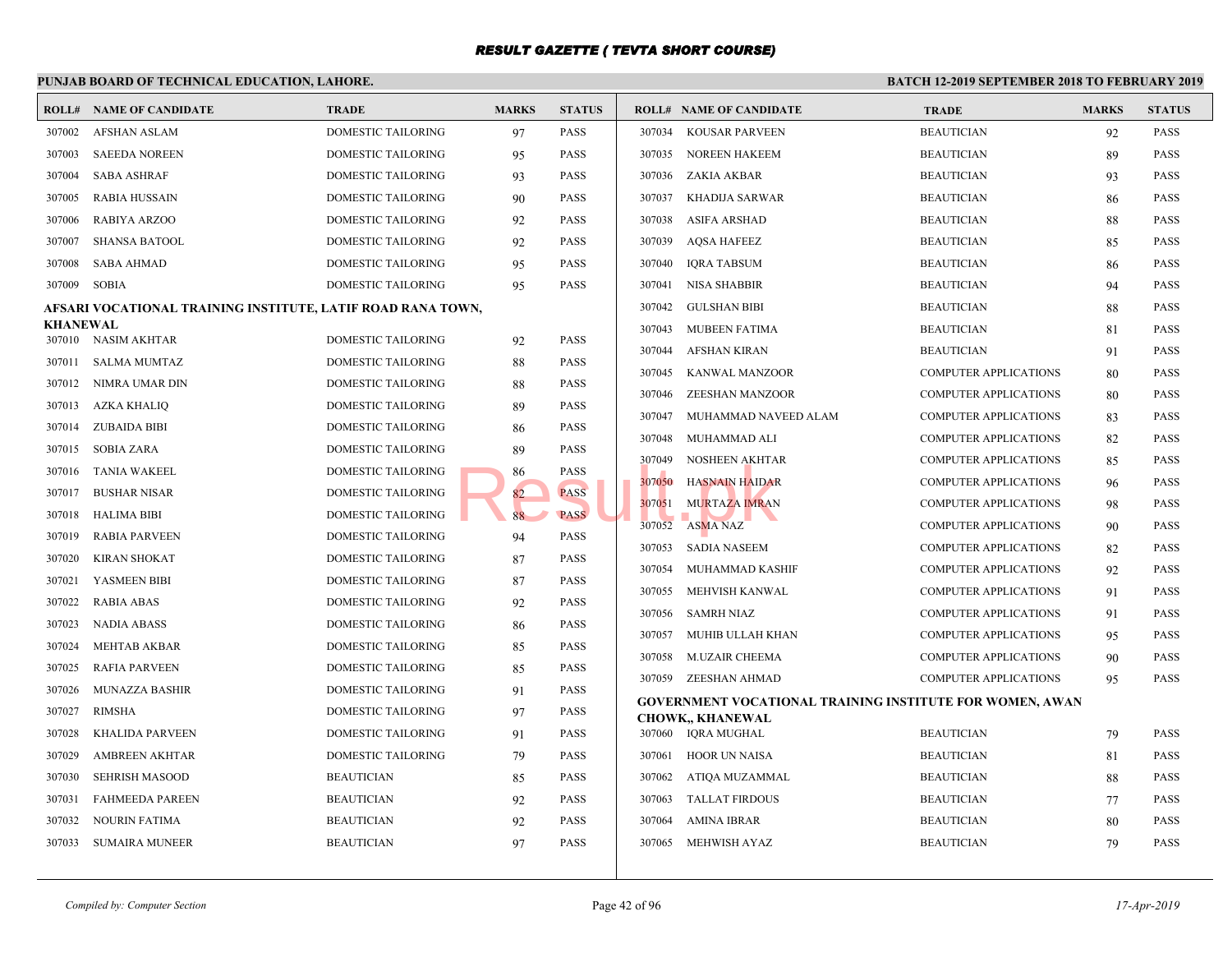#### **PUNJAB BOARD OF TECHNICAL EDUCATION, LAHORE. BATCH 12-ROLL# NAME OF CANDIDATE TRADE MARKS STATUS ROLL# NAME OF CANDIDATE TRADE MARKS STATUS** 307066 HAFSA BEAUTICIAN 80 PASS 307067 ANAM NADEEM BEAUTICIAN 79 PASS 307068 SAIMA ALTAF BEAUTICIAN 79 PASS 307069 ANAM MUMTAZ BEAUTICIAN 94 PASS 307070 ARFA TAHIR BEAUTICIAN 80 PASS 307071 SHABANA BEAUTICIAN 80 PASS 307072 FAHIMDA ANJUM BEAUTICIAN 83 PASS 307073 RABIA SAFDER BEAUTICIAN 80 PASS 307074 MAMOONA SAJJAD BEAUTICIAN 79 PASS 307075 IQRA ANWER BEAUTICIAN 79 PASS 307076 AMNA KASHAF BEAUTICIAN 76 PASS 307077 ZAREEN FATIMA BEAUTICIAN 84 PASS 307078 RIMSHA SHAFI BEAUTICIAN 85 PASS 307079 KOMAL BEAUTICIAN 78 PASS 307080 MARRY BEAUTICIAN 81 PASS 307081 NADIA BASHIR BEAUTICIAN 84 PASS 307082 AYESHA GULZAR BEAUTICIAN 78 PASS 307083 SOFIA ASHRAF BEAUTICIAN 81 PASS 307084 NAILA PERVEEN BEAUTICIAN ABSENT 307085 SHAISTA HAMEED COMPUTER APPLICATIONS 97 PASS 307086 SADIA BASHIR COMPUTER APPLICATIONS 88 PASS 307087 DIDRA PERVEEN COMPUTER APPLICATIONS 97 PASS 307088 SADIA KOSAR COMPUTER APPLICATIONS 89 PASS 307089 MEMONA NAWAZ COMPUTER APPLICATIONS 90 PASS 307090 IRAM ZULFIQAR COMPUTER APPLICATIONS 97 PASS 307091 SAEEDA RAHMAN COMPUTER APPLICATIONS 98 PASS 307092 TEHRIM MULAZIM COMPUTER APPLICATIONS 96 PASS 307093 AQSA MANZOOR COMPUTER APPLICATIONS 88 PASS 307094 AQSA ABBAS COMPUTER APPLICATIONS 92 PASS 307095 BUSHRA HANIF COMPUTER APPLICATIONS 93 PASS 307096 HUMA NOOR COMPUTER APPLICATIONS 95 PASS 307097 IRAM MASOOD COMPUTER APPLICATIONS 96 PASS 307098 ZAINAB COMPUTER APPLICATIONS 95 PASS 307099 SAJIDA QASIM COMPUTER APPLICATIONS 91 PASS 307100 SHAKEELA KALSOOM COMP 307101 ANAM COMP 307102 RIDA BANO COMP 307103 QURRAT UL AIN COMP 307104 SAMREEN ANJUM COMP **CENTER FOR AGRICULTURAL MACHINER INDUSTI** 307105 MUHAMMAD HAMID KHAN AUTO 307106 MURAD ALI AUTO 307107 MUHAMMAD USMAN AUTO 307108 SABIR HUSSAIN AUTO 307109 SHAHBAZ AKHTAR AUTO 307110 MUHAMMAD MUDDASER RAZZAQ AUTO 307111 MOHSIN SATTAR AUTO 307112 HURAIRA ASHRAF AUTO 307113 SHAHBAZ SALEEM AUTO 307114 MUHAMMAD AWAIS AUTO 307115 MUHAMMAD AFTAB AUTO 307116 MUHAMMAD SHAHZAD AUTO 307117 MUHAMMAD ANIQ TAHIR AUTO 307118 HAFIZ MUHAMMAD GHAZALI AUTO 307119 MUHAMMAD AMIR TOSEEF AUTO 307120 MAZHAR ABBASS AUTO 307121 BABAR ALI AUTO 307122 NAVEED MAHMOOD KHALID AUTO 307123 AWAIS ASGHAR AUTO 307124 MUHAMMAD NUMAN MAQSOOD AUTO 307125 ALI HAMZA AUTO 307126 MUBASHIR HAMEED AUTO 307127 MURAD ALI AUTO 307128 MUHAMMAD ZEESHAN AUTO 307129 TAHANGIR KHAN AUTO **GOVERNMENT VOCATIONAL TRAINING INSTITUTE MIAN CHANNU** 307130 ANEELA YASIN BEAUTICIAN 100 BEAUTICIAN 100 PASSES BEAUTICIAN 100 PASSES BEAUTICIAN 100 PASSES BEAUTICIAN 100 PASSES BEAUTICIAN 100 PASSES BEAUTICIAN 100 PASSES BEAUTICIAN 100 PASSES BEAUTICIAN 100 PASSES BEAUTICIAN EXERCISE PASS 307114 MUHAMMAD AW.<br>
PASS PASS 307116 MUHAMMAD AFT ABSENT 307116 MUHAMMAD SHA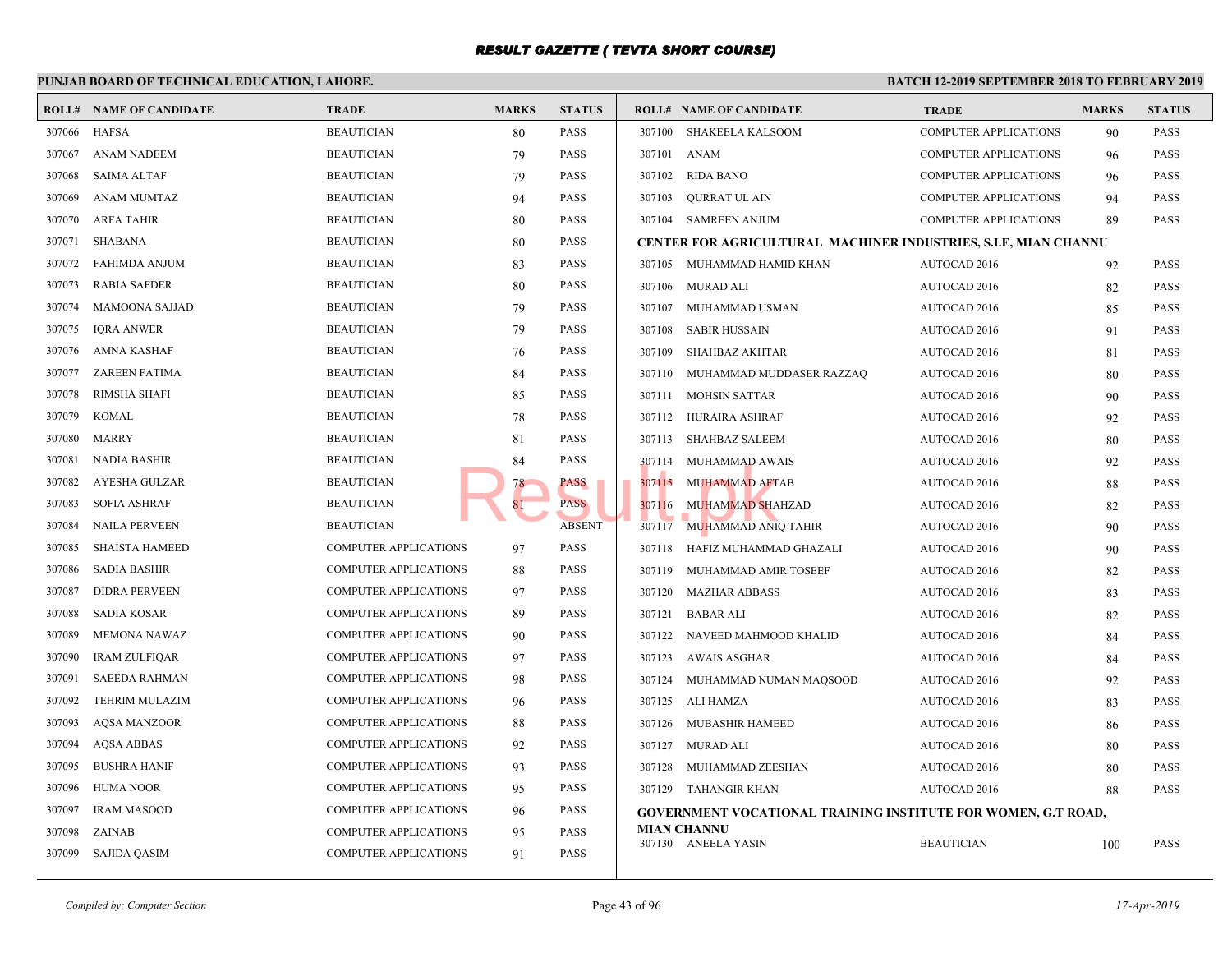#### **PUNJAB BOARD OF TECHNICAL EDUCATION, LAHORE. BATCH 12-ROLL# NAME OF CANDIDATE TRADE MARKS STATUS ROLL# NAME OF CANDIDATE TRADE MARKS STATUS** 307131 BUSHRA NAZEER BEAUTICIAN 96 PASS 307132 YASMEEN JAVED BEAUTICIAN 96 PASS 307133 MUSRRAT JABIN RABIA BEAUTICIAN 99 PASS 307134 SHAGUFTA RAMZAN BEAUTICIAN 99 PASS 307135 SANIA SHAFI BEAUTICIAN 84 PASS 307136 BENISH BEAUTICIAN 90 PASS 307137 SHANZA RASHEED BEAUTICIAN 97 PASS 307138 MEHRO NISA BEAUTICIAN 96 PASS 307139 FAIZA ARSHAD BEAUTICIAN 90 PASS 307140 AISHA RAHEEM BEAUTICIAN 99 PASS 307141 ROZINA BEAUTICIAN 93 PASS 307142 KALSOOM FATIMA BEAUTICIAN 93 PASS 307143 AMIRA TABASSUM BEAUTICIAN 98 PASS 307144 SULTANA BASRI BEAUTICIAN 91 PASS 307145 SIDRA TARIQ BEAUTICIAN 97 PASS 307146 ABIDA PERVEEN BEAUTICIAN 97 PASS 307147 SANA SAJJAD BEAUTICIAN BEAUTICIAN 89 PASS 307148 SAIMA BIBI BEAUTICIAN 83 PASS 307149 IRAM ADREES BEAUTICIAN 88 PASS 307150 TAYYABA AMIN DOMESTIC TAILORING 100 PASS 307151 ASIFA SHANI DOMESTIC TAILORING 100 PASS 307152 SIDRA ASLAM DOMESTIC TAILORING 100 PASS 307153 ZANIB KALSOOM DOMESTIC TAILORING 100 PASS 307154 IQRA ASLAM DOMESTIC TAILORING 95 PASS 307155 SABA MUSHTAQ DOMESTIC TAILORING 97 PASS 307156 ZAINAB NAZIR DOMESTIC TAILORING 99 PASS 307157 YASMEEN NAZIR DOMESTIC TAILORING 99 PASS 307158 IQRA MUSHTAQ DOMESTIC TAILORING 98 PASS 307159 AQSA AKRAM DOMESTIC TAILORING 100 PASS 307160 BABI DOMESTIC TAILORING 97 PASS 307161 REMSHA LATEEF DOMESTIC TAILORING 93 PASS 307162 CHANDA RAMZAN DOMESTIC TAILORING 91 PASS 307163 TAHIRA ASLAM DOMESTIC TAILORING 94 PASS 307164 SABA ALI DOMESTIC TAILORING 93 PASS 307165 TASNEEM KOUSAR DOME 307166 SAYYAN BIBI DOME 307167 SAMIA NAZIR DOME 307168 MARIA SHAFI DOME 307169 SUMERA LIAQAT DOME **GOVERNMENT TECHNICAL TRAINING INSTITUTE, I (KHUSHAB)**<br>307170 **ZESI** ZESHAN NAWAZ COMP 307171 HASHIR SHAFQAT ULLAH COMP 307172 MUHAMMAD WAQAR COMP 307173 MUHAMMAD ZEESHAN COMP 307174 MUHAMMAD ABBAS COMP 307175 MUHAMMAD FAIZAN COMP 307176 MUHAMMAD NOUMAN COMP 307177 NOUMAN IQBAL COMP 307178 SOHAIB RIAZ COMP 307179 MUHAMMAD ALI ABBAS COMP 307180 FAHAD ISMAIL COMP 307181 GHAZANFAR ALI COMP 307182 MUHAMMAD WARIS MUMTAZ COMP 307183 KHAWAR KHAN COMP 307184 NUSRAT ABBAS COMP 307185 AAMIR ABBAS COMP 307186 GHULAM QADIR COMP **GOVERNMENT VOCATIONAL TRAINING INSTITUTE MUDHWAL, KHUSHAB** 307187 AMINA BIBI BEAUTICIAN 93 307188 FARWA MAZHAR BEAUTICIAN BEAUTICIAN ABSENT 307189 SOBIA SHAHZADI BEAUT 307190 MEH JABEEN KANWAL BEAUT 307191 NOREEN AKHTAR BEAUT 307192 AMBER SAVAIRA AHMAD BEAUT 307193 RUKHSANA PERVEEN BEAUT 307194 NASREEN AKHTAR BEAUT 307195 MUNAZA BATOOL BEAUT FASS BOTTES BUREAU ALL PASS PASS PASS PASS PASS PASS PARTENT OF THE CHAZANFAR ALL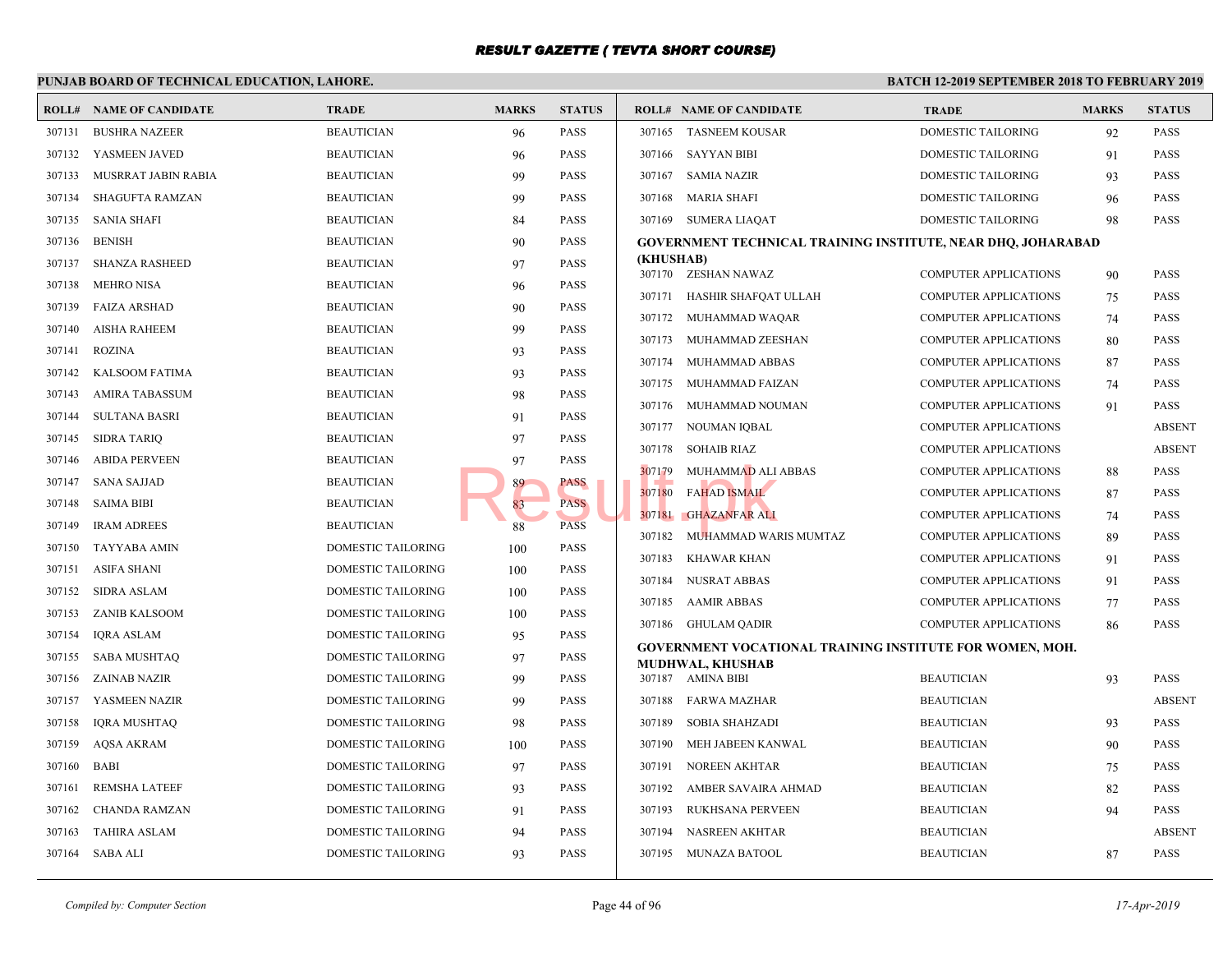|        | PUNJAB BOARD OF TECHNICAL EDUCATION, LAHORE.                                          |                              |              |               |        |                                | <b>BATCH 12-2</b> |
|--------|---------------------------------------------------------------------------------------|------------------------------|--------------|---------------|--------|--------------------------------|-------------------|
|        | <b>ROLL# NAME OF CANDIDATE</b>                                                        | <b>TRADE</b>                 | <b>MARKS</b> | <b>STATUS</b> |        | <b>ROLL# NAME OF CANDIDATE</b> | <b>TRAL</b>       |
| 307196 | SUMAIRA ASHRAF                                                                        | <b>BEAUTICIAN</b>            | 93           | <b>PASS</b>   |        | 307227 TAHZIBA ASLAM           | <b>BEAU</b>       |
| 307197 | SANIA                                                                                 | <b>BEAUTICIAN</b>            | 94           | <b>PASS</b>   | 307228 | SUMARA SHAFIQUE                | <b>BEAU</b>       |
| 307198 | RUBINA JUMARAZ                                                                        | <b>BEAUTICIAN</b>            | 96           | <b>PASS</b>   | 307229 | <b>MUNEBA RAZZAQ</b>           | <b>BEAU</b>       |
| 307199 | FARZANA NAWAZ                                                                         | <b>BEAUTICIAN</b>            | 71           | <b>PASS</b>   | 307230 | MAFIA WILLIAM                  | <b>BEAU</b>       |
|        | <b>GOVERNMENT VOCATIONAL TRAINING INSTITUTE FOR WOMEN, NEAR T.H.Q</b>                 |                              |              |               | 307231 | AQSA ISHFAQ                    | <b>BEAU</b>       |
|        | HOSPITAL, NOSHEHRA (KHUSHAB)<br>307200 FOZIA SULTANA                                  | <b>BEAUTICIAN</b>            |              | <b>PASS</b>   | 307232 | NAZIA SHEHZADI                 | <b>BEAU</b>       |
|        |                                                                                       |                              | 91           |               | 307233 | <b>IQRA BATOOL</b>             | <b>BEAU</b>       |
| 307201 | <b>BUSHERA GHULAM</b>                                                                 | <b>BEAUTICIAN</b>            | 89           | <b>PASS</b>   | 307234 | SWAIRA AFZAL                   | <b>BEAU</b>       |
| 307202 | RIDA YASMEEN                                                                          | <b>BEAUTICIAN</b>            | 87           | <b>PASS</b>   | 307235 | SAMAN EJAZ                     | <b>BEAU</b>       |
| 307203 | PALWASHA HABIB                                                                        | <b>BEAUTICIAN</b>            | 85           | <b>PASS</b>   | 307236 | <b>SHAISTA PARVEEN</b>         | <b>BEAU</b>       |
| 307204 | <b>SHAMSA YASMEEN</b>                                                                 | <b>BEAUTICIAN</b>            | 95           | <b>PASS</b>   | 307237 | MARYAM REHMAN                  | <b>BEAU</b>       |
| 307205 | <b>SANIA AHMED</b>                                                                    | <b>BEAUTICIAN</b>            | 98           | <b>PASS</b>   | 307238 | AMMARA SHAHEEN                 | <b>DOME</b>       |
| 307206 | <b>SONIA MAJEED</b>                                                                   | <b>BEAUTICIAN</b>            | 94           | <b>PASS</b>   | 307239 | <b>FAREEEHA BATOOL</b>         | <b>DOME</b>       |
| 307207 | FARHAT NASEEM                                                                         | COMPUTER APPLICATIONS        | 93           | <b>PASS</b>   | 307240 | AYESHA NOREEN                  | <b>DOME</b>       |
| 307208 | NAZISH MALIK                                                                          | COMPUTER APPLICATIONS        | 75           | <b>PASS</b>   | 307241 | MARYAM ZAHRA                   | <b>DOME</b>       |
| 307209 | RIZWANA YASMEEN                                                                       | <b>COMPUTER APPLICATIONS</b> | 82           | <b>PASS</b>   | 307242 | MEHWISH SARWAR KHAN            | <b>DOME</b>       |
| 307210 | <b>MAH JABEEN</b>                                                                     | <b>COMPUTER APPLICATIONS</b> | 91           | <b>PASS</b>   | 307243 | <b>SABAHAT GUL</b>             | <b>DOME</b>       |
| 307211 | UM E KALSOOM                                                                          | <b>COMPUTER APPLICATIONS</b> | 97           | <b>PASS</b>   | 307244 | <b>ALIZA GHAFOOR</b>           | <b>DOME</b>       |
| 307212 | RAMEEN MUSHTAQ                                                                        | <b>COMPUTER APPLICATIONS</b> | 85           | <b>PASS</b>   | 307245 | <b>SAMINA IQBAL</b>            | <b>DOME</b>       |
| 307213 | IQRA KHAN                                                                             | COMPUTER APPLICATIONS        | 86           | <b>PASS</b>   | 307246 | SONIA MUKHTAR                  | <b>DOME</b>       |
|        | 307214 SOMIAH KANWAL                                                                  | <b>COMPUTER APPLICATIONS</b> | 93           | <b>PASS</b>   | 307247 | ASMA ASLAM                     | <b>DOME</b>       |
|        | DEFENCE WELFARE SOCITY TECHNICAL VOCATIONAL TRAINING CENTRE,                          |                              |              |               | 307248 | HAMNA                          | <b>DOME</b>       |
|        | STREET NO. 1 PEOPLES COLLONY WALTON ROAD, LAHORE CANTT, LAHORE<br>307215 HINA SHAUKAT | <b>BEAUTICIAN</b>            | 82           | <b>PASS</b>   |        | 307249 ANSA PARVEEN            | <b>DOME</b>       |
|        | 307216 MUQADDAS RANI                                                                  | <b>BEAUTICIAN</b>            |              | <b>ABSENT</b> | 307250 | <b>SAWERA BATOOL</b>           | <b>DOME</b>       |
|        |                                                                                       |                              |              |               | 307251 |                                | <b>DOME</b>       |
|        | 307217 JAVERIA                                                                        | <b>BEAUTICIAN</b>            | 93           | <b>PASS</b>   |        | QUDSIA NAZ                     |                   |
| 307218 | <b>BUSHRA</b>                                                                         | <b>BEAUTICIAN</b>            | 74           | <b>PASS</b>   | 307252 | <b>SEEMAB TAQDEES</b>          | <b>DOME</b>       |
| 307219 | ASIFA ALI                                                                             | <b>BEAUTICIAN</b>            | 74           | <b>PASS</b>   | 307253 | NAGINA MUHAMMAD DIN            | <b>COMP</b>       |
| 307220 | RIDA ZOHRA                                                                            | <b>BEAUTICIAN</b>            | 85           | <b>PASS</b>   | 307254 | <b>MAFIA WAHEED</b>            | <b>COMP</b>       |
| 307221 | NIGHAT MALIK                                                                          | <b>BEAUTICIAN</b>            | 98           | <b>PASS</b>   | 307255 | <b>SHUMAIL WAHEED</b>          | <b>COMP</b>       |
| 307222 | <b>RASHIDA TABASUM</b>                                                                | <b>BEAUTICIAN</b>            | 81           | <b>PASS</b>   | 307256 | SADIA ARSHAD                   | <b>COMP</b>       |
| 307223 | <b>ABIDA PARVEEN</b>                                                                  | <b>BEAUTICIAN</b>            | 75           | <b>PASS</b>   | 307257 | ANIQA                          | <b>COMP</b>       |
| 307224 | <b>SOBIA SHARIF</b>                                                                   | <b>BEAUTICIAN</b>            | 86           | <b>PASS</b>   | 307258 | <b>SHAZIA FIRDOUS</b>          | <b>COMP</b>       |
| 307225 | <b>ASIA ZAHEER</b>                                                                    | <b>BEAUTICIAN</b>            | 71           | <b>PASS</b>   | 307259 | MUSSARAT BIBI                  | <b>COMP</b>       |
| 307226 | SAMREEN AHMAD                                                                         | <b>BEAUTICIAN</b>            | 59           | <b>PASS</b>   | 307260 | SHAHEEN ASLAM                  | <b>COMP</b>       |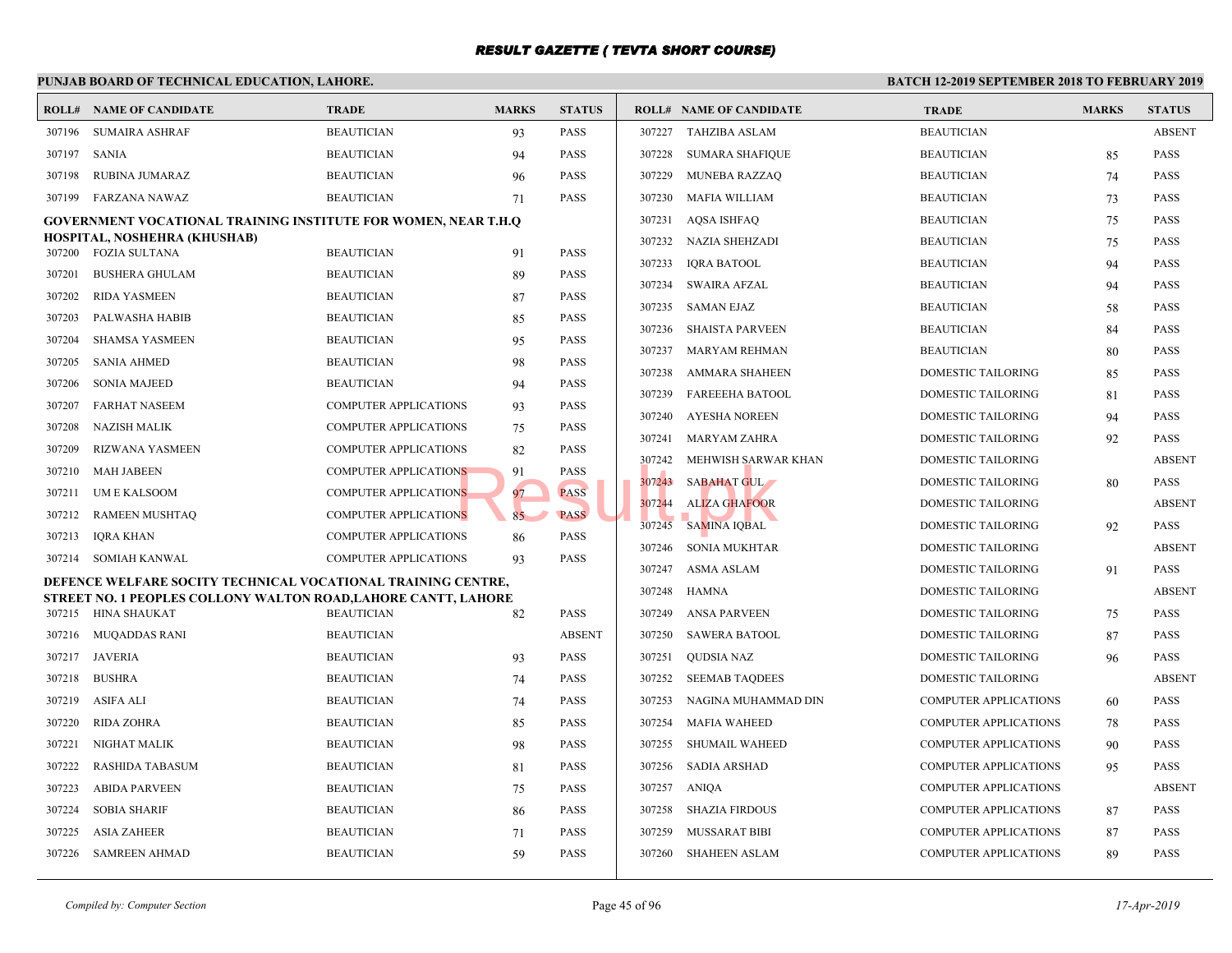|        | PUNJAB BOARD OF TECHNICAL EDUCATION, LAHORE. |                              |              |               |        |                                             | <b>BATCH 12-</b> |
|--------|----------------------------------------------|------------------------------|--------------|---------------|--------|---------------------------------------------|------------------|
|        | <b>ROLL# NAME OF CANDIDATE</b>               | <b>TRADE</b>                 | <b>MARKS</b> | <b>STATUS</b> |        | <b>ROLL# NAME OF CANDIDATE</b>              | <b>TRAL</b>      |
| 307261 | <b>FARAH NAZ</b>                             | COMPUTER APPLICATIONS        | 92           | <b>PASS</b>   |        | 307295 MUHAMMAD SHOUBAN                     | <b>GENE</b>      |
| 307262 | <b>SHABNUM FAREED</b>                        | <b>COMPUTER APPLICATIONS</b> | 89           | <b>PASS</b>   |        | DISTRICT INDUSTRIAL HOME FOR WOMEN (SANAT   |                  |
| 307263 | TAIBA JAN MUHAMMAD                           | <b>COMPUTER APPLICATIONS</b> | 93           | <b>PASS</b>   |        | BAIT-UL-MAAL PUNJAB, 22-KASHMIR BLOCK, ALLA |                  |
| 307264 | <b>FAIZA MARYAM</b>                          | COMPUTER APPLICATIONS        | 87           | <b>PASS</b>   |        | 307296 SHUMAILA KHALID                      | <b>DOME</b>      |
| 307265 | MUHAMMAD ASLAM                               | COMPUTER APPLICATIONS        |              | <b>ABSENT</b> | 307297 | <b>TUBA ABID</b>                            | <b>DOME</b>      |
| 307266 | <b>ABDUL AZIZ</b>                            | <b>COMPUTER APPLICATIONS</b> |              | <b>ABSENT</b> | 307298 | NAHEED AKHTAR                               | <b>DOME</b>      |
| 307267 | <b>ABUZAR</b>                                | <b>COMPUTER APPLICATIONS</b> | 82           | <b>PASS</b>   | 307299 | <b>SBAHAT SHOUKAT</b>                       | <b>DOME</b>      |
| 307268 | ALIF ALI                                     | <b>COMPUTER APPLICATIONS</b> | 80           | <b>PASS</b>   | 307300 | KHUSHBAKHT CH.                              | <b>DOME</b>      |
| 307269 | MUHAMMAD USMAN GHANI                         | <b>COMPUTER APPLICATIONS</b> |              | <b>ABSENT</b> | 307301 | RIMSHA KHALID                               | <b>DOME</b>      |
| 307270 | MUHAMMAD MUZAMIL                             | <b>COMPUTER APPLICATIONS</b> | 94           | <b>PASS</b>   | 307302 | ZAINAB TARIQ                                | <b>DOME</b>      |
| 307271 | HAFIZ MUHAMMAD AHMAD                         | COMPUTER APPLICATIONS        | 78           | <b>PASS</b>   | 307303 | MEHTAB SHAUKAT                              | <b>DOME</b>      |
| 307272 | <b>MAZHAR SAFDAR</b>                         | COMPUTER APPLICATIONS        | 78           | <b>PASS</b>   | 307304 | <b>RUBINA BASHIR</b>                        | <b>DOME</b>      |
| 307273 | MUHAMMAD IFTIKHAR BASHIR                     | <b>COMPUTER APPLICATIONS</b> |              | <b>ABSENT</b> | 307305 | SANA KANWAL                                 | <b>DOME</b>      |
| 307274 | MUHAMMAD ARSLAN                              | <b>COMPUTER APPLICATIONS</b> |              | <b>ABSENT</b> | 307306 | SABA ARIF                                   | <b>DOME</b>      |
| 307275 | MUHAMMAD AMIR                                | <b>COMPUTER APPLICATIONS</b> | 78           | <b>PASS</b>   | 307307 | MADIHA IRFAN                                | <b>DOME</b>      |
| 307276 | <b>AMEER HAMZA</b>                           | <b>COMPUTER APPLICATIONS</b> | 88           | <b>PASS</b>   | 307308 | AMINA NAEEM                                 | <b>TEXTI</b>     |
| 307277 | MUHAMMAD HASSAN BAIG                         | <b>COMPUTER APPLICATIONS</b> | $70-$        | PASS          | 307309 | <b>AYMEN RAUF</b>                           | <b>TEXTI</b>     |
| 307278 | <b>NAVEED AHMAD</b>                          | <b>COMPUTER APPLICATIONS</b> |              | <b>ABSENT</b> | 307310 | MEHAK REHMAN SETHI                          | <b>TEXTI</b>     |
| 307279 | MUHAMMAD SHARAFAT                            | COMPUTER APPLICATIONS        |              | <b>ABSENT</b> | 307311 | <b>SAMAN</b>                                | <b>TEXTI</b>     |
| 307280 | MUHAMMAD DANIYAL                             | <b>COMPUTER APPLICATIONS</b> |              | <b>ABSENT</b> |        | 307312 LAIBA TALIB                          | <b>TEXTI</b>     |
| 307281 | MUHAMMAD SHERAZ                              | <b>COMPUTER APPLICATIONS</b> |              | <b>ABSENT</b> |        | 307313 NADIA JABBAR                         | <b>TEXTI</b>     |
| 307282 | SHEIKH JAMAL AHMAD                           | <b>COMPUTER APPLICATIONS</b> | 70           | <b>PASS</b>   |        | 307314 MEHWISH MUMTAZ                       | <b>TEXTI</b>     |
| 307283 | <b>TAYYAB ASHRAF</b>                         | <b>COMPUTER APPLICATIONS</b> |              | <b>ABSENT</b> |        | 307315 MARYAM IZHAR                         | <b>TEXTI</b>     |
| 307284 | MUHAMMAD SHAHZAD                             | MOBILE PHONE REPAIRING       | 80           | <b>PASS</b>   |        | 307316 ABEERA ASIF                          | <b>TEXTI</b>     |
| 307285 | <b>ABDULLAH</b>                              | MOBILE PHONE REPAIRING       | 82           | <b>PASS</b>   |        | 307317 AMNA IJAZ                            | <b>TEXTI</b>     |
| 307286 | MUHAMMAD MUQDDER HAYAT                       | MOBILE PHONE REPAIRING       | 90           | <b>PASS</b>   | 307318 | ZIRWA ANAM                                  | <b>TEXTI</b>     |
| 307287 | <b>FUROAN AKHTAR</b>                         | MOBILE PHONE REPAIRING       | 76           | <b>PASS</b>   | 307319 | MINAHIL JAVED                               | <b>TEXTI</b>     |
| 307288 | MUHAMMAD FIDA UL HAQ BUKHARI                 | <b>GENERAL ELECTRICIAN</b>   | 88           | <b>PASS</b>   | 307320 | SAJIDA IQBAL                                | <b>TEXTI</b>     |
| 307289 | MUHAMMAD SOHAIL                              | <b>GENERAL ELECTRICIAN</b>   | 84           | <b>PASS</b>   | 307321 | FARAH AKHTAR                                | <b>TEXTI</b>     |
| 307290 | MUHAMMAD ABDULLAH WAHEED                     | <b>GENERAL ELECTRICIAN</b>   | 75           | <b>PASS</b>   | 307322 | SANA IFTIKHAR                               | <b>TEXTI</b>     |
| 307291 | <b>ZAHEER ABBAS</b>                          | <b>GENERAL ELECTRICIAN</b>   | 81           | <b>PASS</b>   | 307323 | MARIAM ZAHEER                               | <b>COMP</b>      |
| 307292 | <b>AAKASH PATRAS</b>                         | <b>GENERAL ELECTRICIAN</b>   | 80           | <b>PASS</b>   | 307324 | SAMIA PERVAIZ AHMAD                         | <b>COMP</b>      |
| 307293 | IMTIAZ HUSNIN AZEEM                          | <b>GENERAL ELECTRICIAN</b>   | 86           | <b>PASS</b>   | 307325 | UJALA CH                                    | <b>COMP</b>      |
| 307294 | ARSLAN YOUSAF KHAN                           | <b>GENERAL ELECTRICIAN</b>   | 87           | <b>PASS</b>   | 307326 | KIRAN                                       | <b>COMP</b>      |
|        |                                              |                              |              |               |        |                                             |                  |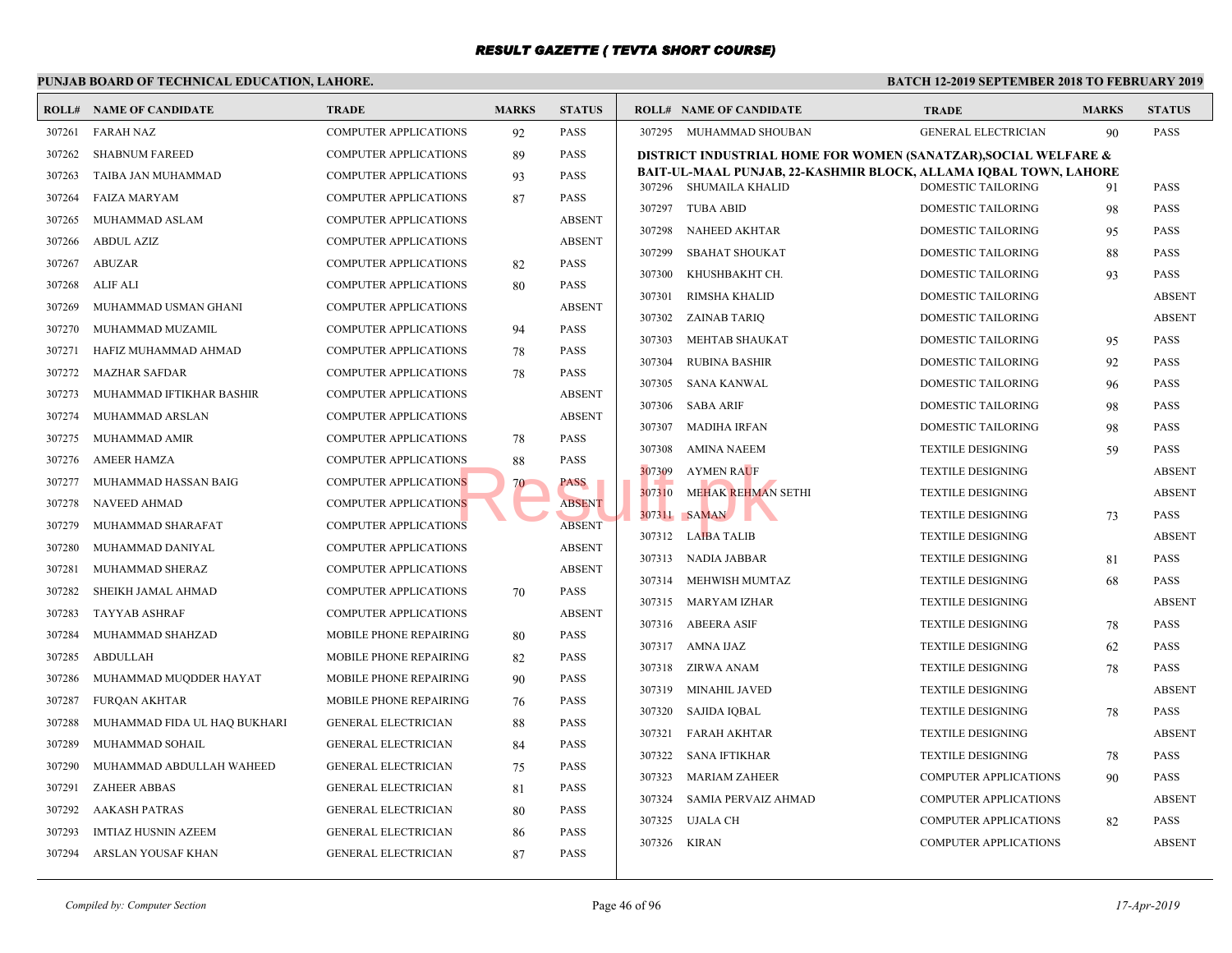|        | PUNJAB BOARD OF TECHNICAL EDUCATION, LAHORE. |                              | <b>BATCH 12-</b> |               |               |                                                  |              |
|--------|----------------------------------------------|------------------------------|------------------|---------------|---------------|--------------------------------------------------|--------------|
|        | <b>ROLL# NAME OF CANDIDATE</b>               | <b>TRADE</b>                 | <b>MARKS</b>     | <b>STATUS</b> |               | <b>ROLL# NAME OF CANDIDATE</b>                   | <b>TRAL</b>  |
| 307327 | <b>SAMEENA KOUSAR</b>                        | <b>COMPUTER APPLICATIONS</b> | 87               | <b>PASS</b>   | 307361        | <b>FAIZA ILYAS</b>                               | <b>BEAU</b>  |
| 307328 | <b>BUSHRA YASMEEN</b>                        | <b>COMPUTER APPLICATIONS</b> |                  | <b>ABSENT</b> | 307362        | NUZHAT SHAHZADI                                  | <b>BEAU</b>  |
| 307329 | <b>MISHAL SHAKIR</b>                         | COMPUTER APPLICATIONS        | 83               | <b>PASS</b>   | 307363        | <b>IMRANA HAMEED</b>                             | <b>BEAU</b>  |
| 307330 | <b>FATIMA ZUBAIR</b>                         | COMPUTER APPLICATIONS        | 90               | <b>PASS</b>   | 307364        | NASEEM GHORIA MANN KHAN                          | <b>BEAU</b>  |
| 307331 | AYESHA KALEEM                                | COMPUTER APPLICATIONS        | 81               | <b>PASS</b>   | 307365        | SAADIA JABEEN                                    | <b>BEAU</b>  |
| 307332 | <b>MAHAM NADEEM</b>                          | <b>COMPUTER APPLICATIONS</b> | 81               | PASS          | 307366        | AMINA ARSHAD                                     | <b>BEAU</b>  |
| 307333 | <b>KAINAT SEHAR</b>                          | COMPUTER APPLICATIONS        |                  | <b>ABSENT</b> | 307367        | <b>SANA BASHIR</b>                               | <b>BEAU</b>  |
| 307334 | <b>MATEEN HUSSAIN</b>                        | COMPUTER APPLICATIONS        | 79               | <b>PASS</b>   | 307368        | FARZANA                                          | <b>BEAU</b>  |
| 307335 | KAYNAT                                       | COMPUTER APPLICATIONS        |                  | <b>ABSENT</b> | 307369        | HUMA RIAZ                                        | <b>BEAU</b>  |
| 307336 | SALMA RAFIQ                                  | COMPUTER APPLICATIONS        | 90               | <b>PASS</b>   | 307370        | ATIYA                                            | <b>BEAU</b>  |
| 307337 | <b>NIMRA KHALIQ</b>                          | COMPUTER APPLICATIONS        | 79               | <b>PASS</b>   | 307371        | <b>SAIRA DOST</b>                                | <b>BEAU</b>  |
| 307338 | <b>RAMEESHA ASIM</b>                         | COMPUTER APPLICATIONS        | 78               | <b>PASS</b>   | 307372        | HIFSA SHAHID                                     | <b>BEAU</b>  |
| 307339 | SYEDA QANDEEL ZAHRA NAQVI                    | COMPUTER APPLICATIONS        | 82               | <b>PASS</b>   | 307373        | ZUBIA MUMTAZ                                     | <b>BEAU</b>  |
| 307340 | AMNA ARSHAD                                  | <b>COMPUTER APPLICATIONS</b> | 85               | <b>PASS</b>   | 307374        | MARYAM FAYYAZ                                    | <b>BEAU</b>  |
| 307341 | <b>MAHEEN FATIMA</b>                         | COMPUTER APPLICATIONS        |                  | <b>ABSENT</b> | 307375        | SALMA GHULAM RASOOL                              | <b>BEAU</b>  |
| 307342 | <b>BUSHRA ABDUL RAZAQ</b>                    | COMPUTER APPLICATIONS        | 79               | <b>PASS</b>   | 307376        | <b>BUSHRA SULTAN</b>                             | <b>BEAU</b>  |
| 307343 | <b>RAHAT BIBI</b>                            | <b>COMPUTER APPLICATIONS</b> | 75               | PASS          | 307377        | <b>AMNA RAFIQ</b>                                | <b>BEAU</b>  |
| 307344 | <b>HINA JAHANGIR</b>                         | <b>COMPUTER APPLICATIONS</b> | 78               | <b>PASS</b>   | 307378        | <b>IQRA SULTAN</b>                               | <b>BEAU</b>  |
| 307345 | ZEENAT SHAHZADI                              | <b>COMPUTER APPLICATIONS</b> | 76               | <b>PASS</b>   | 307379        | ANAM SULTAN                                      | <b>BEAU</b>  |
| 307346 | ANUM GULZAR                                  | <b>COMPUTER APPLICATIONS</b> | 80               | PASS          | 307380        | RIZWANA BIBI                                     | <b>BEAU</b>  |
| 307347 | <b>ZUNERA TARIQ</b>                          | <b>COMPUTER APPLICATIONS</b> | 87               | <b>PASS</b>   | 307381        | <b>MAMOONA SHAHRYAR</b>                          | <b>BEAU</b>  |
| 307348 | ANAM RAZA                                    | COMPUTER APPLICATIONS        | 82               | <b>PASS</b>   | 307382        | NAILA ZAHOOR                                     | <b>BEAU</b>  |
| 307349 | <b>SHAZIA IQBAL</b>                          | COMPUTER APPLICATIONS        |                  | <b>ABSENT</b> | 307383        | <b>NAGHMA NOREEN</b>                             | <b>BEAU</b>  |
| 307350 | ASIMA GULAM MUSTAFA                          | COMPUTER APPLICATIONS        |                  | <b>ABSENT</b> | 307384        | <b>SIDRA AKRAM</b>                               | <b>BEAU</b>  |
| 307351 | <b>SHEREEN BATOOL</b>                        | <b>COMPUTER APPLICATIONS</b> |                  | <b>ABSENT</b> | 307385        | LUBNA SHARIF                                     | <b>BASIC</b> |
| 307352 | <b>SAFORA SHAHEEN</b>                        | <b>COMPUTER APPLICATIONS</b> |                  | <b>ABSENT</b> | 307386        | <b>AQSA SALEEM</b>                               | <b>BASIC</b> |
| 307353 | ALEESHAH SLAH UD DIN                         | COMPUTER APPLICATIONS        | 81               | <b>PASS</b>   | 307387        | NABILA KANWAL                                    | <b>BASIC</b> |
| 307354 | ZAINAB NOUSHAR                               | <b>COMPUTER APPLICATIONS</b> | 87               | <b>PASS</b>   | 307388        | MAIMOONA HANIF                                   | <b>BASIC</b> |
| 307355 | <b>SANA MUSHTAQ</b>                          | <b>BEAUTICIAN</b>            | 84               | <b>PASS</b>   |               | <b>GOVERNMENT APPRENTICES TRAINING CENTRE, C</b> |              |
| 307356 | NABEELA RAMZAN                               | <b>BEAUTICIAN</b>            | 89               | PASS          | <b>LAHORE</b> |                                                  |              |
| 307357 | <b>KHADIJA RAIQ</b>                          | <b>BEAUTICIAN</b>            | 92               | <b>PASS</b>   | 307389        | GHULAM FARID                                     | <b>COMP</b>  |
| 307358 | <b>NOOR FATIMA</b>                           | <b>BEAUTICIAN</b>            | 92               | <b>PASS</b>   | 307390        | TALHA ZUBAIR                                     | <b>COMP</b>  |
| 307359 | <b>KOMAL RAOOF</b>                           | <b>BEAUTICIAN</b>            | 87               | <b>PASS</b>   | 307391        | MUHAMMAD SOHAIB                                  | <b>COMP</b>  |
| 307360 | <b>SADAF NAZEER</b>                          | <b>BEAUTICIAN</b>            | 88               | <b>PASS</b>   | 307392        | ADNAN AHMED SAJID                                | <b>COMP</b>  |
|        |                                              |                              |                  |               |               |                                                  |              |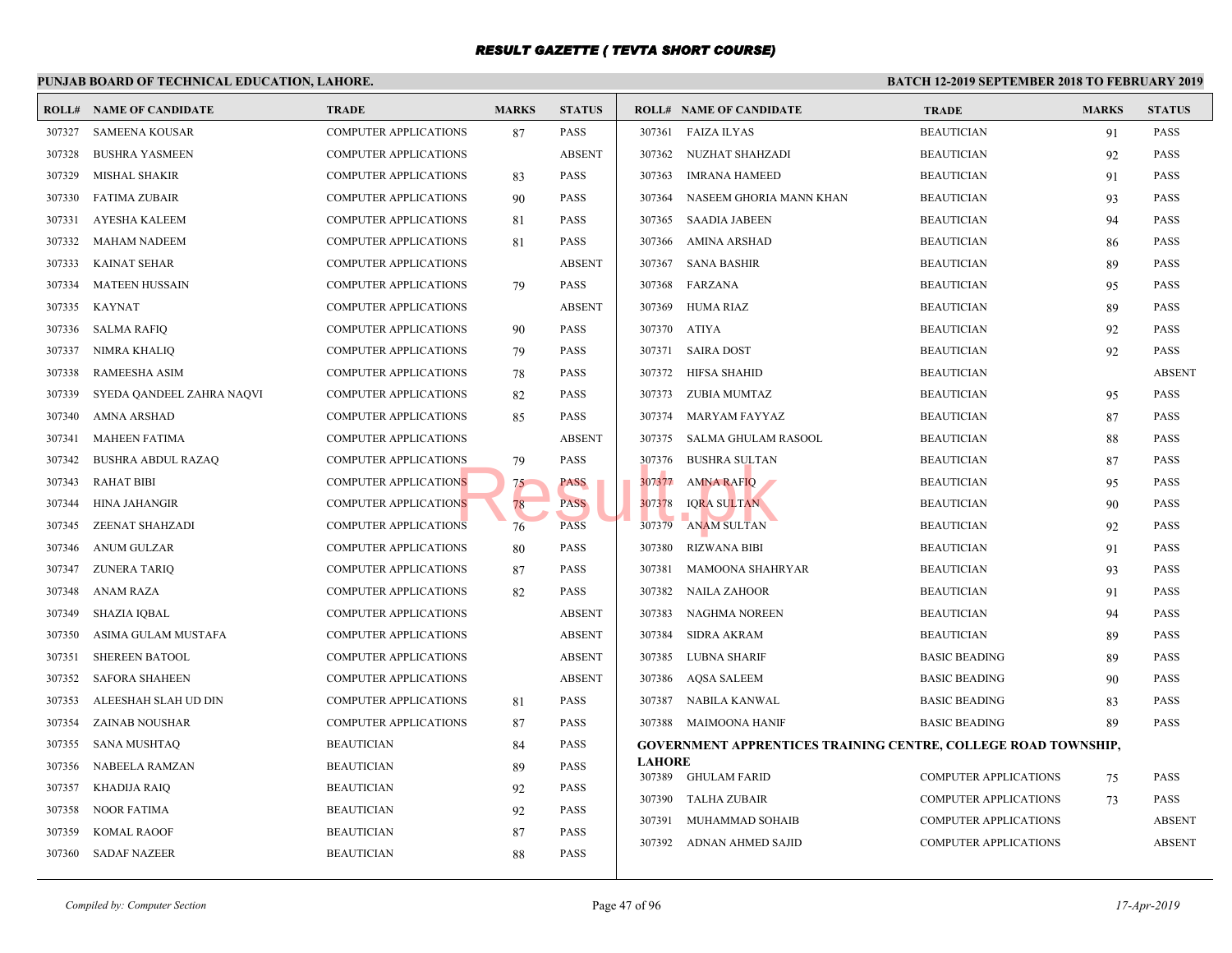|        | PUNJAB BOARD OF TECHNICAL EDUCATION, LAHORE. |                              |              |               |        |                                                 | <b>BATCH 12-</b> |
|--------|----------------------------------------------|------------------------------|--------------|---------------|--------|-------------------------------------------------|------------------|
|        | <b>ROLL# NAME OF CANDIDATE</b>               | <b>TRADE</b>                 | <b>MARKS</b> | <b>STATUS</b> |        | <b>ROLL# NAME OF CANDIDATE</b>                  | <b>TRAI</b>      |
| 307393 | ARSLAN QAYYUM                                | COMPUTER APPLICATIONS        | 89           | <b>PASS</b>   | 307427 | MUHAMMAD TANZEEM                                | <b>ELECT</b>     |
| 307394 | MUDASSAR SALEEM                              | <b>COMPUTER APPLICATIONS</b> | 75           | <b>PASS</b>   |        | 307428 MUHAMMAD NABEEL                          | <b>ELECT</b>     |
| 307395 | NADEEM ASHRAF                                | <b>COMPUTER APPLICATIONS</b> | 78           | PASS          |        | GOVERNMENT TECHNICAL TRAINING INSTITUTE,        |                  |
| 307396 | MUJAHID ULLAH                                | <b>COMPUTER APPLICATIONS</b> | 79           | <b>PASS</b>   |        | 307429 AMBROSE KHAN                             | <b>PROFE</b>     |
| 307397 | MUHAMMAD YASIR                               | <b>COMPUTER APPLICATIONS</b> | 77           | PASS          | 307430 | ABDUL HAMID                                     | <b>PROFE</b>     |
| 307398 | MUHAMMAD ILYAS                               | <b>COMPUTER APPLICATIONS</b> | 82           | <b>PASS</b>   | 307431 | AHMAD DAR                                       | <b>PROFE</b>     |
| 307399 | <b>FAISAL QAYYUM</b>                         | <b>COMPUTER APPLICATIONS</b> | 81           | <b>PASS</b>   | 307432 | HAMMAS SHAHID                                   | <b>PROFE</b>     |
| 307400 | <b>UBAID ULLAH</b>                           | <b>COMPUTER APPLICATIONS</b> | 58           | <b>PASS</b>   | 307433 | NUMAN HAIDER                                    | <b>PROFE</b>     |
| 307401 | <b>SALMAN HAMZA</b>                          | <b>COMPUTER APPLICATIONS</b> | 83           | <b>PASS</b>   | 307434 | <b>BILAL MOUZAM</b>                             | <b>PROFE</b>     |
| 307402 | <b>ADEEL YOUSAF</b>                          | <b>COMPUTER APPLICATIONS</b> | 86           | <b>PASS</b>   | 307435 | <b>ASIF AMIN</b>                                | <b>PROFE</b>     |
| 307403 | MUHAMMAD YOUSAF                              | COMPUTER APPLICATIONS        | 77           | <b>PASS</b>   | 307436 | NOUMAN ALI                                      | <b>PROFE</b>     |
| 307404 | HAFIZ MUHAMMAD SHAHID                        | COMPUTER APPLICATIONS        | 82           | <b>PASS</b>   | 307437 | MOHSIN ASIF                                     | <b>PROFE</b>     |
| 307405 | AETZAZ AHMAD RANA                            | <b>COMPUTER APPLICATIONS</b> | 81           | PASS          | 307438 | USAMA KHAN                                      | <b>PROFE</b>     |
| 307406 | HAMZA RASOOL                                 | <b>COMPUTER APPLICATIONS</b> | 73           | PASS          | 307439 | <b>SABOOR QURESHI</b>                           | <b>PROFE</b>     |
| 307407 | DIN MUHAMMAD                                 | <b>COMPUTER APPLICATIONS</b> | 83           | PASS          |        | 307440 HASSAN ALI                               | <b>PROFE</b>     |
| 307408 | MUHAMMAD ABDULLAH TAHIR                      | COMPUTER APPLICATIONS        | 69           | <b>PASS</b>   | 307441 | MUHAMMAD ADEEL                                  | <b>PROFE</b>     |
| 307409 | <b>ADRISH ZIA</b>                            | <b>COMPUTER APPLICATIONS</b> | 72           | PASS          | 307442 | <b>RASHID RAFIQQ MASIH</b>                      | <b>PROFE</b>     |
| 307410 | ABDULLAH YAQOOB                              | <b>COMPUTER APPLICATIONS</b> | 73           | <b>PASS</b>   | 307443 | <b>HAMMAD AMJAD</b>                             | <b>PROFI</b>     |
| 307411 | MUHAMMAD HAMZA MUGHAL                        | <b>COMPUTER APPLICATIONS</b> | 90           | <b>PASS</b>   | 307444 | <b>SOHAIL JAMES</b>                             | <b>PROFE</b>     |
| 307412 | MUHAMMAD NADEEM                              | ELECTRICAL WIRING            | 70           | <b>PASS</b>   | 307445 | UMAIR ZAHEER KHAN                               | <b>PROFE</b>     |
| 307413 | <b>HAMZA ALI</b>                             | ELECTRICAL WIRING            | 74           | <b>PASS</b>   | 307446 | SHABRAIZ RASHID                                 | <b>PROFE</b>     |
| 307414 | <b>ASIM SAJJAD</b>                           | ELECTRICAL WIRING            | 71           | <b>PASS</b>   | 307447 | MUHAMMAD SHOAIB KHAN                            | <b>PROFI</b>     |
| 307415 | MUHAMMAD SAAD SAEED                          | ELECTRICAL WIRING            |              | <b>ABSENT</b> | 307448 | HAMZA ZUBAIR                                    | <b>PROFE</b>     |
| 307416 | MUHAMMAD SAQLAIN                             | ELECTRICAL WIRING            |              | <b>ABSENT</b> | 307449 | ALI FAYYAZ                                      | <b>PROFE</b>     |
| 307417 | <b>USAMA</b>                                 | ELECTRICAL WIRING            | 68           | PASS          | 307450 | MUHAMMAD USAMA                                  | <b>PROFE</b>     |
| 307418 | <b>ABDUL HAYYE</b>                           | ELECTRICAL WIRING            | 71           | PASS          | 307451 | <b>SUAMAN ZAHID</b>                             | <b>PROFE</b>     |
| 307419 | MUHAMMAD ZAHID RAHEEM                        | ELECTRICAL WIRING            |              | <b>ABSENT</b> | 307452 | MUHAMMAD SALMAN TAHIR                           | <b>PROFE</b>     |
| 307420 | <b>USAMA EJAZ</b>                            | ELECTRICAL WIRING            | 66           | <b>PASS</b>   |        | 307453 MUHAMMAD IBRAHIM                         | <b>PROFE</b>     |
| 307421 | MUHAMMAD FAISAL SAIM                         | ELECTRICAL WIRING            | 66           | <b>PASS</b>   |        | <b>GOVERNMENT VOCATIONAL TRAINING INSTITUTE</b> |                  |
| 307422 | <b>UMAR SHABBIR</b>                          | ELECTRICAL WIRING            |              | <b>ABSENT</b> |        | <b>ROAD, LAHORE</b>                             |                  |
| 307423 | AHSAN RAZA                                   | ELECTRICAL WIRING            |              | <b>ABSENT</b> |        | 307454 ATTIQA MUNIR                             | <b>COMP</b>      |
| 307424 | MUHAMMAD BASIT HASHIM AWAN                   | ELECTRICAL WIRING            | 72           | <b>PASS</b>   | 307455 | TAYYEBA MUSHTAQ                                 | <b>COMP</b>      |
| 307425 | ALI HAMZA                                    | ELECTRICAL WIRING            | 63           | <b>PASS</b>   | 307456 | ZAIB UNNISA                                     | <b>COMP</b>      |
| 307426 | ABDUL SALAAM                                 | ELECTRICAL WIRING            | 86           | PASS          |        | 307457 HOOR UL AIN KHALID                       | <b>COMP</b>      |
|        |                                              |                              |              |               |        |                                                 |                  |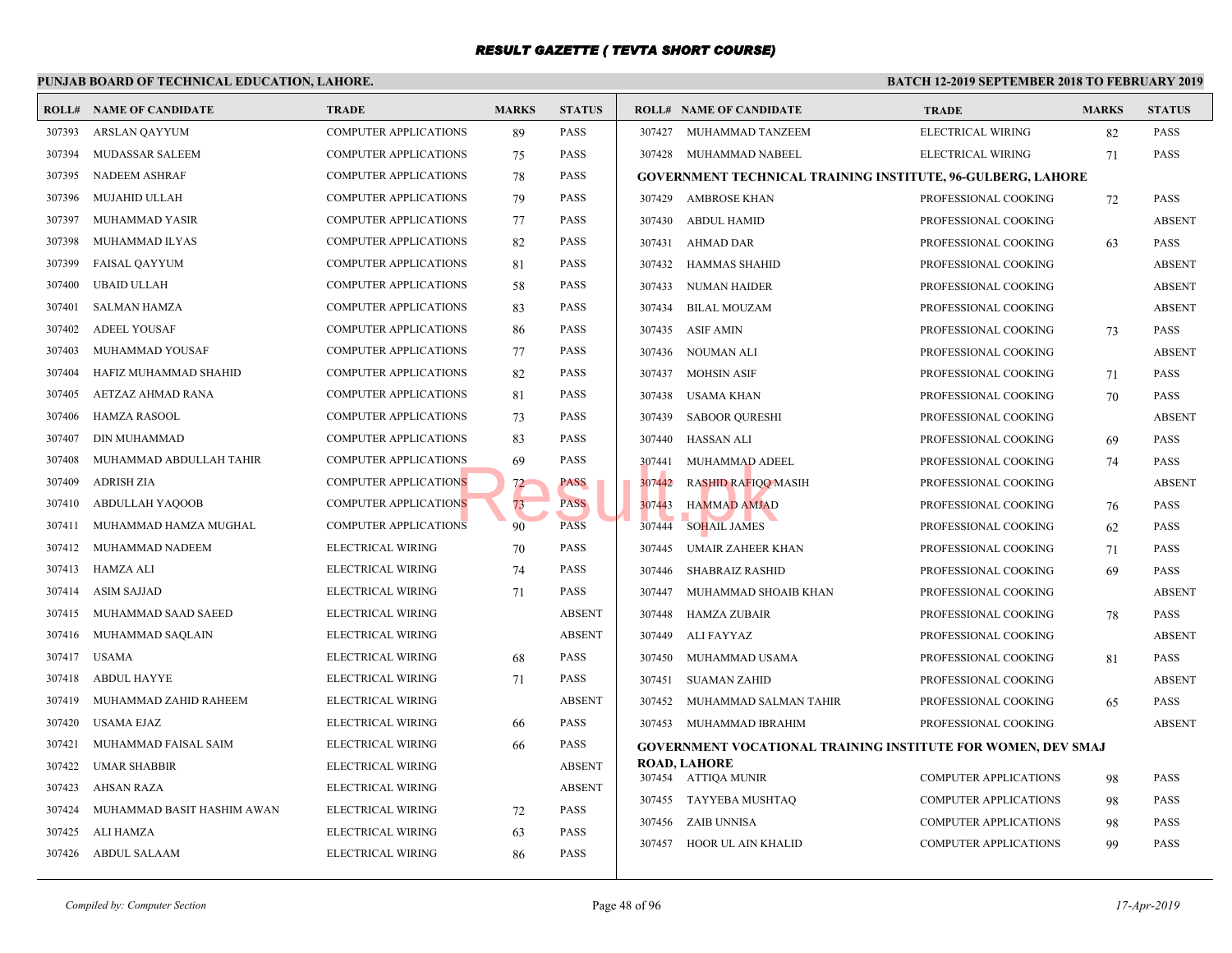|        | PUNJAB BOARD OF TECHNICAL EDUCATION, LAHORE. |                              |              |               |        |                                                        | <b>BATCH 12-</b> |
|--------|----------------------------------------------|------------------------------|--------------|---------------|--------|--------------------------------------------------------|------------------|
|        | <b>ROLL# NAME OF CANDIDATE</b>               | <b>TRADE</b>                 | <b>MARKS</b> | <b>STATUS</b> |        | <b>ROLL# NAME OF CANDIDATE</b>                         | <b>TRAI</b>      |
| 307458 | <b>SAHER ABBAS</b>                           | <b>COMPUTER APPLICATIONS</b> | 96           | <b>PASS</b>   | 307492 | KAINAT MEHMOOD                                         | <b>PROFE</b>     |
| 307459 | RABIA MEHMOOD                                | <b>COMPUTER APPLICATIONS</b> | 97           | <b>PASS</b>   | 307493 | TAYYBA SHAUKAT                                         | <b>PROFE</b>     |
| 307460 | <b>IQRA SAJJAD</b>                           | <b>COMPUTER APPLICATIONS</b> | 98           | <b>PASS</b>   | 307494 | MAH JABEEN HAMID                                       | <b>PROFE</b>     |
| 307461 | MISBAH FATIMA                                | <b>COMPUTER APPLICATIONS</b> | 97           | <b>PASS</b>   | 307495 | MAHAM MUNAWAR                                          | <b>PROFE</b>     |
| 307462 | <b>FATIMA JAMAL</b>                          | <b>COMPUTER APPLICATIONS</b> | 98           | <b>PASS</b>   | 307496 | <b>SANA IRSHAD</b>                                     | <b>PROFE</b>     |
| 307463 | <b>MUQADDAS ZAHOOR</b>                       | <b>COMPUTER APPLICATIONS</b> | 98           | PASS          | 307497 | FARAH ISHTIAQ                                          | <b>PROFE</b>     |
| 307464 | <b>FAJAR MUSHTAQ</b>                         | <b>COMPUTER APPLICATIONS</b> | 100          | <b>PASS</b>   | 307498 | ANIQA MAJEED                                           | <b>PROFE</b>     |
| 307465 | FARAH                                        | COMPUTER APPLICATIONS        | 97           | <b>PASS</b>   | 307499 | <b>MAHAM</b>                                           | <b>PROFE</b>     |
| 307466 | <b>AQSA SABIR</b>                            | <b>COMPUTER APPLICATIONS</b> | 97           | <b>PASS</b>   | 307500 | HINA KHAN                                              | <b>PROFE</b>     |
| 307467 | <b>FARAH ARSHAD</b>                          | COMPUTER APPLICATIONS        | 95           | <b>PASS</b>   | 307501 | <b>FAJAR TARIQ</b>                                     | <b>PROFE</b>     |
| 307468 | <b>ARIFA LAEEQ</b>                           | COMPUTER APPLICATIONS        | 97           | <b>PASS</b>   | 307502 | <b>SADIA ZULFIQAR</b>                                  | <b>PROFE</b>     |
| 307469 | <b>RABIA AKBAR</b>                           | COMPUTER APPLICATIONS        | 98           | <b>PASS</b>   | 307503 | <b>SABREENA KHAN</b>                                   | <b>PROFE</b>     |
| 307470 | <b>ZEENAT AKBAR</b>                          | COMPUTER APPLICATIONS        | 94           | <b>PASS</b>   | 307504 | <b>IQRA</b>                                            | <b>PROFE</b>     |
| 307471 | <b>SAMREEN AMJAD</b>                         | DOMESTIC TAILORING           | 99           | PASS          | 307505 | <b>ASIMA IRSHAD</b>                                    | <b>PROFE</b>     |
| 307472 | <b>RABIA HUSSAIN</b>                         | DOMESTIC TAILORING           | 98           | <b>PASS</b>   | 307506 | SANA                                                   | <b>PROFE</b>     |
| 307473 | <b>AREEBA BABAR</b>                          | DOMESTIC TAILORING           | 98           | <b>PASS</b>   | 307507 | <b>GHULNAZ BABER</b>                                   | <b>PROFE</b>     |
| 307474 | <b>TAYYBA</b>                                | DOMESTIC TAILORING           | 98.          | PASS          | 307508 | <b>MAHRUKH BABER</b>                                   | <b>PROFE</b>     |
| 307475 | <b>IRAM MAJEED</b>                           | DOMESTIC TAILORING           | 97           | <b>PASS</b>   |        | <b>GOVERNMENT VOCATIONAL TRAINING INSTITUTE</b>        |                  |
| 307476 | KOMAL ABDUL GHAFFAR                          | DOMESTIC TAILORING           | 99           | <b>PASS</b>   |        | LINK ROAD, BEGHBANPURA, LAHORE<br>307509 AQSA MUBASHAR | <b>DOME</b>      |
| 307477 | LALA RUKH                                    | DOMESTIC TAILORING           | 98           | PASS          |        | 307510 AMNA ASLAM                                      | <b>DOME</b>      |
| 307478 | <b>FATIMA ANSAR</b>                          | DOMESTIC TAILORING           | 98           | PASS          | 307511 | TAYYABA SHAHEEN                                        | <b>DOME</b>      |
| 307479 | <b>MAIDA ALI</b>                             | DOMESTIC TAILORING           | 98           | <b>PASS</b>   |        | 307512 ARFAH SHOAIB                                    | <b>DOME</b>      |
| 307480 | <b>MAFIA GULZAR</b>                          | DOMESTIC TAILORING           | 97           | <b>PASS</b>   | 307513 | <b>SHEEZA SHEHZADI</b>                                 | <b>DOME</b>      |
| 307481 | <b>SAIMA FAROOQ</b>                          | DOMESTIC TAILORING           | 97           | <b>PASS</b>   | 307514 | <b>MINHIL SHOAIB</b>                                   | <b>DOME</b>      |
| 307482 | <b>KIRAN KHADIM</b>                          | DOMESTIC TAILORING           | 99           | PASS          | 307515 | SAMINA                                                 | <b>DOME</b>      |
| 307483 | <b>SEHRISH</b>                               | DOMESTIC TAILORING           | 99           | PASS          | 307516 | HARMAIN SARWAR                                         | <b>DOME</b>      |
| 307484 | SYEDA SHARMEEN FATIMA                        | DOMESTIC TAILORING           | 97           | <b>PASS</b>   | 307517 | SAIMA MAHEEN                                           | <b>DOME</b>      |
| 307485 | <b>HINA MAHMOOD</b>                          | <b>DOMESTIC TAILORING</b>    | 96           | <b>PASS</b>   | 307518 | TAHIRA HAMEED                                          | <b>DOME</b>      |
| 307486 | <b>KINZA MUSKAN</b>                          | <b>DOMESTIC TAILORING</b>    | 96           | <b>PASS</b>   | 307519 | <b>SADAF SHAFIQUE</b>                                  | <b>DOME</b>      |
| 307487 | <b>RABIA IRFAN</b>                           | DOMESTIC TAILORING           | 97           | <b>PASS</b>   | 307520 | <b>FAIZA KARAMAT</b>                                   | <b>DOME</b>      |
| 307488 | <b>IQRA NADEEM</b>                           | DOMESTIC TAILORING           | 97           | PASS          | 307521 | <b>AFSHAN BUKHARI</b>                                  | <b>DOME</b>      |
| 307489 | ARIBA                                        | PROFESSIONAL COOKING         | 97           | PASS          | 307522 | SAMRAH MUQADDAS                                        | <b>DOME</b>      |
| 307490 | <b>TAYYABA SALEEM</b>                        | PROFESSIONAL COOKING         | 97           | <b>PASS</b>   | 307523 | NABEELA                                                | <b>DOME</b>      |
| 307491 | <b>ZEENAT IRSHAD</b>                         | PROFESSIONAL COOKING         | 98           | <b>PASS</b>   |        |                                                        |                  |
|        |                                              |                              |              |               |        |                                                        |                  |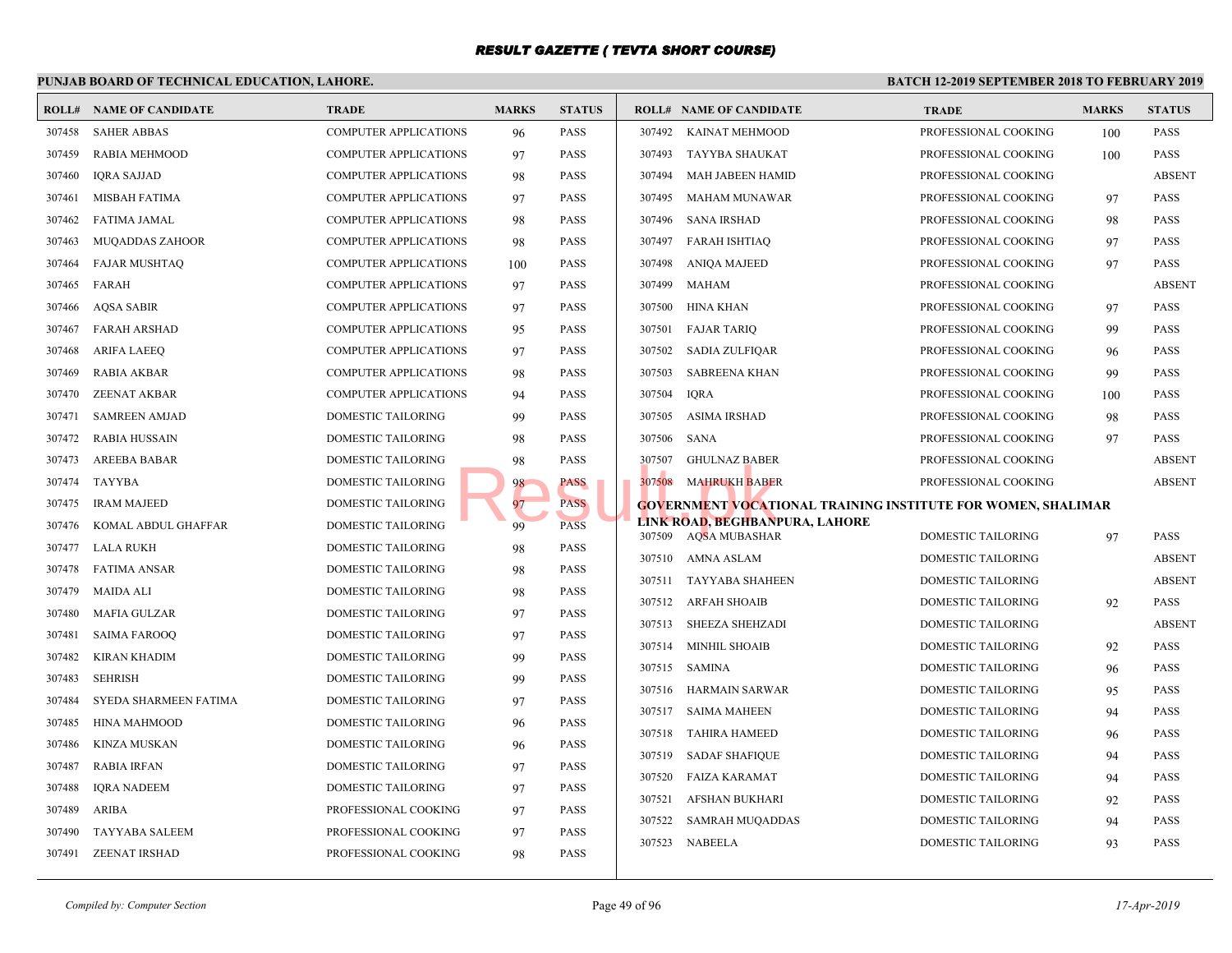|        | PUNJAB BOARD OF TECHNICAL EDUCATION, LAHORE. |                              |              |               |                  |                                                 | <b>BATCH 12-</b>           |
|--------|----------------------------------------------|------------------------------|--------------|---------------|------------------|-------------------------------------------------|----------------------------|
|        | <b>ROLL# NAME OF CANDIDATE</b>               | <b>TRADE</b>                 | <b>MARKS</b> | <b>STATUS</b> |                  | <b>ROLL# NAME OF CANDIDATE</b>                  | <b>TRAL</b>                |
| 307524 | <b>MARIA SHAFIQ</b>                          | DOMESTIC TAILORING           |              | <b>ABSENT</b> | 307558           | AREEJ JAVAID                                    | <b>BEAU</b>                |
| 307525 | ZUNAIRA ASIF                                 | DOMESTIC TAILORING           | 96           | <b>PASS</b>   | 307559           | JAMILA RAFIQUE                                  | <b>BEAU</b>                |
| 307526 | <b>AMINA SHAHID</b>                          | DOMESTIC TAILORING           | 95           | <b>PASS</b>   | 307560           | <b>SIDRA MEHAK</b>                              | <b>BEAU</b>                |
| 307527 | <b>SUMAIRA PARVEEN</b>                       | DOMESTIC TAILORING           | 96           | <b>PASS</b>   | 307561           | ANAM MUSHTAQ                                    | <b>BEAU</b>                |
| 307528 | <b>BISMA KHALID</b>                          | DOMESTIC TAILORING           |              | <b>ABSENT</b> | 307562           | <b>ASMA ABBAS</b>                               | <b>BEAU</b>                |
| 307529 | <b>ZAINB BIBI</b>                            | <b>COMPUTER APPLICATIONS</b> | 93           | <b>PASS</b>   | 307563           | AMNA ILYAS                                      | <b>BEAU</b>                |
| 307530 | <b>NABILA HAFEEZ</b>                         | <b>COMPUTER APPLICATIONS</b> |              | <b>ABSENT</b> | 307564           | MARIA                                           | <b>BEAU</b>                |
| 307531 | HIRA YOUSAF                                  | COMPUTER APPLICATIONS        | 90           | <b>PASS</b>   | 307565           | <b>AYESHA AFTAB</b>                             | <b>BEAU</b>                |
| 307532 | <b>SADIA KHUSHI</b>                          | COMPUTER APPLICATIONS        | 91           | <b>PASS</b>   | 307566           | <b>AFREEN MAQBOOL</b>                           | <b>BEAU</b>                |
| 307533 | NAZIA GHULAM MOHOY DIN                       | COMPUTER APPLICATIONS        | 92           | <b>PASS</b>   | 307567           | <b>MAH JABEEN</b>                               | <b>BEAU</b>                |
| 307534 | <b>LARAIB HABIB</b>                          | COMPUTER APPLICATIONS        | 96           | <b>PASS</b>   | 307568           | <b>SIDRA RANI</b>                               | <b>BEAU</b>                |
| 307535 | FARRI                                        | COMPUTER APPLICATIONS        | 94           | <b>PASS</b>   | 307569           | AMINA                                           | <b>BEAU</b>                |
| 307536 | <b>MARYAM BOOTA</b>                          | COMPUTER APPLICATIONS        | 96           | <b>PASS</b>   | 307570           | MUQADAS NAEEM                                   | <b>BEAU</b>                |
| 307537 | NAYAB AKRAM                                  | COMPUTER APPLICATIONS        | 95           | <b>PASS</b>   | 307571           | SADIA RASHID                                    | <b>BEAU</b>                |
| 307538 | <b>MISBAH SHKOOR</b>                         | <b>COMPUTER APPLICATIONS</b> | 95           | <b>PASS</b>   | 307572           | GUL NAAZ BANO                                   | <b>BEAU</b>                |
| 307539 | <b>MUQADAS NAZIR</b>                         | <b>COMPUTER APPLICATIONS</b> | 92           | <b>PASS</b>   |                  | 307573 SAHRISH BASHIR                           | <b>BEAU</b>                |
| 307540 | <b>RABIA KANWAL</b>                          | <b>COMPUTER APPLICATIONS</b> | 96           | PASS          |                  | <b>GOVERNMENT VOCATIONAL TRAINING INSTITUTE</b> |                            |
| 307541 | <b>SIDRA</b>                                 | <b>COMPUTER APPLICATIONS</b> | 93           | <b>PASS</b>   |                  | <b>GATE NEAR MASJID WAZIR KHAN, LAHORE</b>      |                            |
| 307542 | SHUMAILA AKRAM                               | <b>COMPUTER APPLICATIONS</b> | 98           | <b>PASS</b>   |                  | 307574 SAIRA SABIR<br>307575 RABICA MIRZA       | <b>COMP</b><br><b>COMP</b> |
| 307543 | MAHRUKH YOUSUF KHOKHAR                       | <b>COMPUTER APPLICATIONS</b> | 98           | <b>PASS</b>   |                  |                                                 |                            |
| 307544 | <b>FIZA BIBI</b>                             | <b>COMPUTER APPLICATIONS</b> | 93           | <b>PASS</b>   | 307576<br>307577 | UMM E RUBAB                                     | <b>COMP</b><br><b>COMP</b> |
| 307545 | <b>IORA ABDUL RAHEEM</b>                     | <b>COMPUTER APPLICATIONS</b> | 99           | <b>PASS</b>   |                  | AMNA QAYYUM                                     |                            |
| 307546 | <b>SHAMA ASGHAR</b>                          | <b>COMPUTER APPLICATIONS</b> | 97           | <b>PASS</b>   | 307578<br>307579 | HIMZA TAHIR                                     | <b>COMP</b>                |
| 307547 | ALVENA                                       | COMPUTER APPLICATIONS        | 93           | <b>PASS</b>   |                  | <b>SEHAR IMRAN</b>                              | <b>COMP</b>                |
| 307548 | AMINA SHABBIR                                | <b>COMPUTER APPLICATIONS</b> | 98           | <b>PASS</b>   | 307580<br>307581 | <b>KAINAT TAHIR</b>                             | <b>COMP</b><br><b>COMP</b> |
| 307549 | <b>AQSA SHOUKAT</b>                          | <b>BEAUTICIAN</b>            | 95           | <b>PASS</b>   |                  | MUKARMA ZAMAN                                   |                            |
| 307550 | <b>SADIA IFTIKHAR</b>                        | <b>BEAUTICIAN</b>            | 93           | <b>PASS</b>   | 307582           | <b>NIMRA</b>                                    | <b>COMP</b>                |
| 307551 | <b>KOMAL FARMAN</b>                          | <b>BEAUTICIAN</b>            | 92           | <b>PASS</b>   | 307583           | <b>SABA JAMIL</b>                               | <b>DOME</b>                |
| 307552 | NIMRA MAOSOOD                                | <b>BEAUTICIAN</b>            | 92           | <b>PASS</b>   | 307584           | ZAINAB                                          | <b>DOME</b>                |
| 307553 | ASMA                                         | <b>BEAUTICIAN</b>            | 93           | <b>PASS</b>   | 307585           | ZARAFSHAN                                       | <b>DOME</b>                |
| 307554 | <b>SUNDAS</b>                                | <b>BEAUTICIAN</b>            | 91           | <b>PASS</b>   | 307586           | <b>FAZILA SHAHID</b>                            | <b>DOME</b>                |
| 307555 | <b>SABA NAEEM</b>                            | <b>BEAUTICIAN</b>            | 93           | <b>PASS</b>   | 307587           | <b>MAHNOOR</b>                                  | <b>DOME</b>                |
| 307556 | <b>GHAZALA HAMEED</b>                        | <b>BEAUTICIAN</b>            | 96           | <b>PASS</b>   | 307588           | <b>KHAZINA ZAHID</b>                            | <b>DOME</b>                |
| 307557 | RUQIA                                        | <b>BEAUTICIAN</b>            | 97           | <b>PASS</b>   | 307589           | <b>KASHAF</b>                                   | <b>DOME</b>                |
|        |                                              |                              |              |               |                  |                                                 |                            |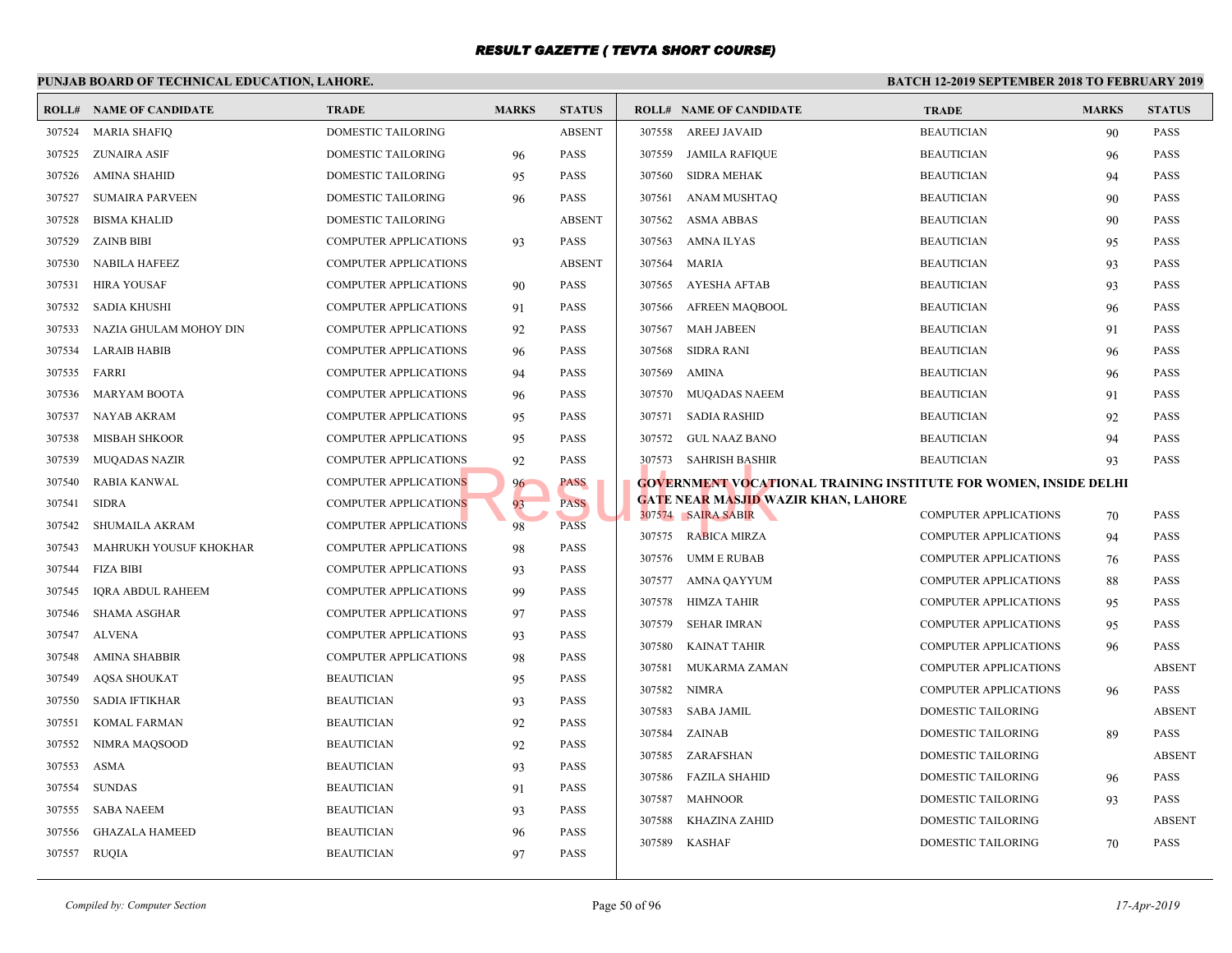|               | PUNJAB BOARD OF TECHNICAL EDUCATION, LAHORE.                      |                              |              |               | <b>BATCH 12-1</b> |                                                 |             |
|---------------|-------------------------------------------------------------------|------------------------------|--------------|---------------|-------------------|-------------------------------------------------|-------------|
|               | <b>ROLL# NAME OF CANDIDATE</b>                                    | <b>TRADE</b>                 | <b>MARKS</b> | <b>STATUS</b> |                   | <b>ROLL# NAME OF CANDIDATE</b>                  | <b>TRAL</b> |
| 307590        | NIMRA                                                             | DOMESTIC TAILORING           |              | <b>ABSENT</b> |                   | 307622 AQSA ASHRAF                              | <b>COMP</b> |
| 307591        | ANEELA SHAHZADI                                                   | DOMESTIC TAILORING           |              | <b>ABSENT</b> | 307623            | ANEEZA KHALID                                   | <b>COMP</b> |
| 307592        | <b>OANDEEL ARSHAD</b>                                             | DOMESTIC TAILORING           | 91           | PASS          | 307624            | OURAT UL AIN                                    | <b>COMP</b> |
| 307593        | <b>TAYYABA SHAHEEN</b>                                            | DOMESTIC TAILORING           |              | <b>ABSENT</b> |                   | 307625 HUMA RASHEED                             | <b>COMP</b> |
| 307594        | <b>TAYYABA ASIF</b>                                               | DOMESTIC TAILORING           | 95           | PASS          | 307626            | AMNA SALEEM                                     | <b>COMP</b> |
| 307595        | IORA                                                              | DOMESTIC TAILORING           | 97           | PASS          | 307627            | NAMRA IRFAN DAR                                 | <b>COMP</b> |
|               | <b>GOVERNMENT VOCATIONAL TRAINING INSTITUTE FOR WOMEN, CANTT,</b> |                              |              |               | 307628            | <b>WARDA WAHEED</b>                             | <b>COMP</b> |
| <b>LAHORE</b> | 307596 SAMERA RAFIQUE                                             | <b>BEAUTICIAN</b>            |              | PASS          | 307629            | KHADIJA                                         | <b>COMP</b> |
|               |                                                                   |                              | 91           |               | 307630            | <b>TEHMEENA FIRDOUS</b>                         | <b>COMP</b> |
| 307597        | MARIYAM ASHFAQ                                                    | <b>BEAUTICIAN</b>            | 97           | PASS          | 307631            | TYYABA ASHFAQ                                   | <b>COMP</b> |
| 307598        | FAZEELAT                                                          | <b>BEAUTICIAN</b>            | 94           | PASS          | 307632            | <b>AYESHA IDREES</b>                            | <b>DOME</b> |
| 307599        | <b>SHUMAILA NAZLI</b>                                             | <b>BEAUTICIAN</b>            | 93           | PASS          | 307633            | <b>AMEENA FATIMA</b>                            | <b>DOME</b> |
| 307600        | <b>SHUMAILA</b>                                                   | <b>BEAUTICIAN</b>            | 95           | PASS          | 307634            | <b>NAHEED AKHTAR</b>                            | <b>DOME</b> |
| 307601        | KISHWER ISLAM                                                     | <b>BEAUTICIAN</b>            | 94           | PASS          | 307635            | <b>SADIA ZAFAR</b>                              | <b>DOME</b> |
| 307602        | <b>FARZANA IRSHAD</b>                                             | <b>BEAUTICIAN</b>            | 96           | PASS          | 307636            | MAHAM JAMIL                                     | <b>DOME</b> |
| 307603        | ATIFA KHAN                                                        | <b>BEAUTICIAN</b>            | 95           | PASS          | 307637            | <b>GHAZALA YASMEEN</b>                          | <b>DOME</b> |
| 307604        | NASIRA IOBAL                                                      | <b>BEAUTICIAN</b>            | 91           | PASS          | 307638            | <b>MAHNOOR</b>                                  | <b>DOME</b> |
| 307605        | <b>SHAMSA KANWAL</b>                                              | <b>BEAUTICIAN</b>            | 96           | <b>PASS</b>   | 307639            | <b>SUMMAIRA QADIR</b>                           | <b>DOME</b> |
| 307606        | <b>MAHNOOR ZULFIQAR</b>                                           | <b>BEAUTICIAN</b>            |              | <b>PASS</b>   | 307640            | <b>SHAMSA KANWAL</b>                            | <b>DOME</b> |
| 307607        | KHADIJA                                                           | <b>BEAUTICIAN</b>            | 97           | PASS          | 307641            | <b>MARIA NAWAZ</b>                              | <b>DOME</b> |
| 307608        | <b>TAYYABA TALIB</b>                                              | <b>BEAUTICIAN</b>            | 96           | PASS          | 307642            | QADREENA WARSI                                  | <b>DOME</b> |
| 307609        | <b>MASHAL ZAHID</b>                                               | <b>BEAUTICIAN</b>            | 91           | PASS          | 307643            | <b>SOBIA KHAN</b>                               | <b>DOME</b> |
| 307610        | <b>NAZISH CHISHTY</b>                                             | <b>BEAUTICIAN</b>            |              | <b>ABSENT</b> | 307644            | <b>MUNIBA</b>                                   | <b>DOME</b> |
| 307611        | RABEEYA HAMID                                                     | <b>BEAUTICIAN</b>            | 95           | <b>PASS</b>   |                   | 307645 MEHWISH AKRAM                            | <b>DOME</b> |
| 307612        | <b>SABA NAZ</b>                                                   | <b>BEAUTICIAN</b>            | 97           | PASS          |                   | 307646 AYSHA RAMZAN                             | <b>DOME</b> |
| 307613        | MEMOONA IMTIAZ                                                    | <b>BEAUTICIAN</b>            | 96           | PASS          |                   | <b>GOVERNMENT VOCATIONAL TRAINING INSTITUTE</b> |             |
| 307614        | <b>IQRA HAIDERI</b>                                               | <b>BEAUTICIAN</b>            | 94           | PASS          | <b>LAHORE</b>     |                                                 |             |
| 307615        | <b>IQRA RAFIQUE</b>                                               | <b>BEAUTICIAN</b>            | 95           | PASS          |                   | 307647 LAIBA ARSHAD                             | <b>BEAU</b> |
| 307616        | SYEDA TANZEELA NASEER                                             | <b>BEAUTICIAN</b>            |              | <b>ABSENT</b> | 307648            | GULLRUNG                                        | <b>BEAU</b> |
| 307617        | <b>MARIA MOHSIN</b>                                               | <b>COMPUTER APPLICATIONS</b> | 99           | PASS          | 307649            | AMINA ZOHARA                                    | <b>BEAU</b> |
| 307618        | AYESHA ABID                                                       | <b>COMPUTER APPLICATIONS</b> | 99           | PASS          | 307650            | QIRAAT                                          | <b>BEAU</b> |
| 307619        | RIMSHA ASHRAF                                                     | <b>COMPUTER APPLICATIONS</b> | 99           | PASS          | 307651            | <b>IQRA PERVAIZ</b>                             | <b>BEAU</b> |
| 307620        | <b>SABA SAFDER</b>                                                | <b>COMPUTER APPLICATIONS</b> | 99           | PASS          |                   | 307652 FATIMA AHSIN                             | <b>BEAU</b> |
| 307621        | KOMAL TARIQ                                                       | <b>COMPUTER APPLICATIONS</b> | 98           | PASS          |                   | 307653 ALEENA REHMAN                            | <b>BEAU</b> |
|               |                                                                   |                              |              |               |                   |                                                 |             |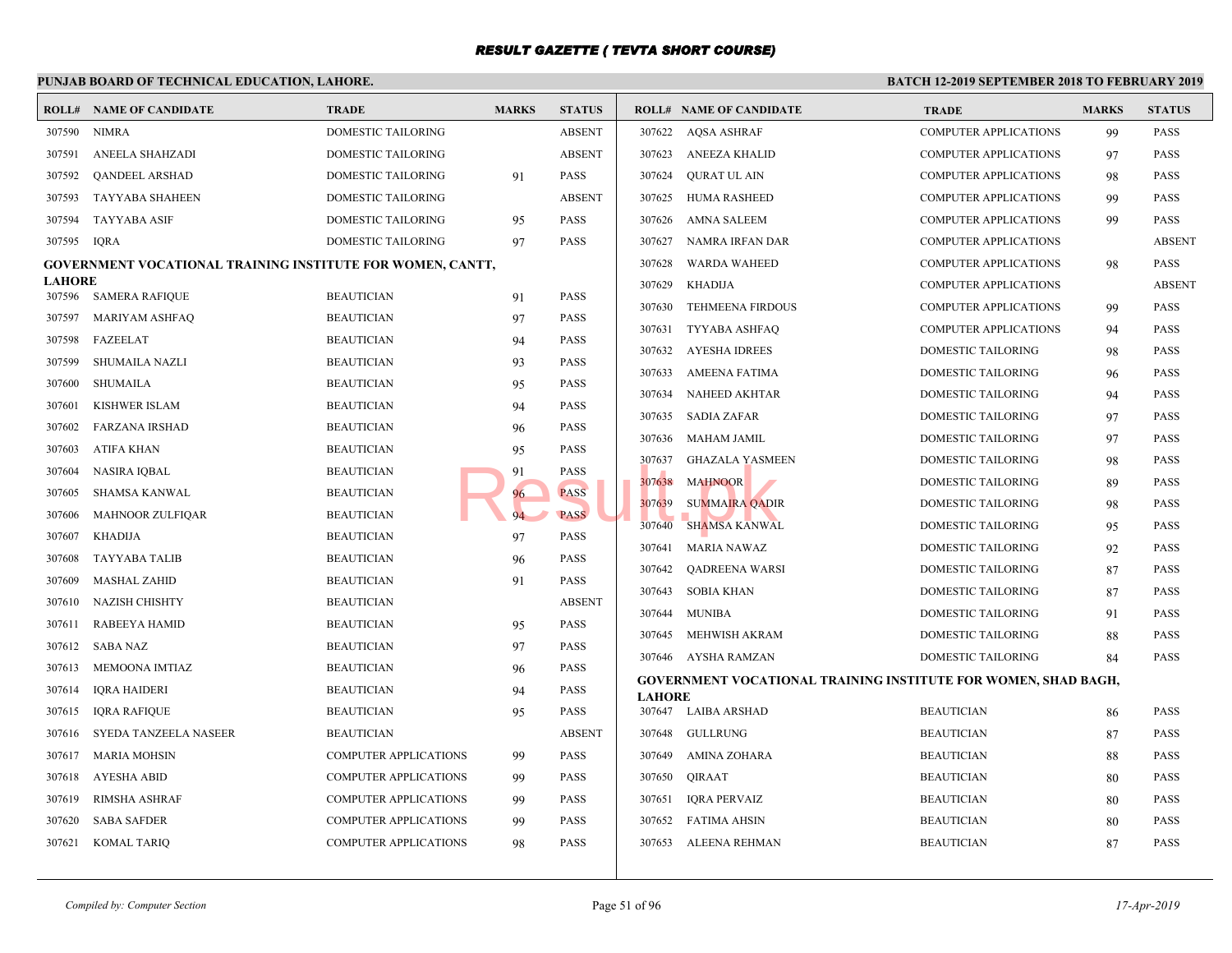#### **PUNJAB BOARD OF TECHNICAL EDUCATION, LAHORE. BATCH 12-ROLL# NAME OF CANDIDATE TRADE MARKS STATUS ROLL# NAME OF CANDIDATE TRADE MARKS STATUS** 307654 MAHWISH BEAUTICIAN 73 PASS 307655 SUNEELA NAZIR BEAUTICIAN 81 PASS 307656 AYESHA ASLAM BEAUTICIAN 89 PASS 307657 AQSA JAVAID BEAUTICIAN 89 PASS 307658 FATIMA ASHRAF BEAUTICIAN 85 PASS 307659 IRAM GHULAM RASOOL BEAUTICIAN 89 PASS 307660 HABIBA KASHIF BEAUTICIAN 71 PASS 307661 MUBBARAH GULZAR BEAUTICIAN 73 PASS 307662 SITARA NISAR BEAUTICIAN 87 PASS 307663 SAHER SAGHEER AHMED BEAUTICIAN 85 PASS 307664 MARIA MUNEER BEAUTICIAN 77 PASS 307665 RABIA ABID BEAUTICIAN ABSENT 307666 RAMEEN SHER BEAUTICIAN **BEAUTICIAN** 75 PASS 307667 NIMRA TARIQ BEAUTICIAN 81 PASS 307668 ANUM BEAUTICIAN 79 PASS 307669 AMINA BEAUTICIAN 70 PASS 307670 GHULAM FATIMA BEAUTICIAN BEAUTICIAN 81 PASS 307671 SALIHA AFZAAL BEAUTICIAN 70 PASS 307672 AFROZ KHAN DOMESTIC TAILORING 95 PASS 307673 IQRA DOMESTIC TAILORING ABSENT 307674 HINA SHEHZADI DOMESTIC TAILORING 88 PASS 307675 MAHNOOR DOMESTIC TAILORING 67 PASS 307676 FARHAT JEHAN DOMESTIC TAILORING 96 PASS 307677 AQSA RANI DOMESTIC TAILORING 76 PASS 307678 HUMA ABID DOMESTIC TAILORING 76 PASS 307679 AYESHA ARIF DOMESTIC TAILORING ABSENT 307680 BUSHRA IQBAL DOMESTIC TAILORING 79 PASS 307681 MARIA QAISAR DOMESTIC TAILORING 91 PASS 307682 SAGUFTA PERVEEN DOMESTIC TAILORING 79 PASS 307683 HAMNA DOMESTIC TAILORING ABSENT 307684 KHADIJA DOMESTIC TAILORING 65 PASS 307685 NAZIA PERVEEN DOMESTIC TAILORING 88 PASS 307686 SUMAN SAGHIR AHMED DOMESTIC TAILORING 91 PASS 307687 SANA BUTT DOMESTIC TAILORING ABSENT 307688 MOMAL QSAIM DOME 307689 TAMKNAT SHAFIQUE DOME 307690 AMNA DOME 307691 ZOYA DOME 307692 MARYAM DOME 307693 MUSABIH ZULFIQAR DOME 307694 MOMNA ZAHID DOME 307695 NIDA NAZ DOME 307696 MUQADDAS DOME 307697 AQSA RIAZ COMP 307698 FATIMA SHAHZADI COMP 307699 IQRA SANIYA COMP 307700 HINA MUQADDAS COMP 307701 SAMREEN COMP 307702 SIDRA REHMAT COMP 307703 UZMA BIBI COMP 307704 ZAINAB MEHMOOD COMP 307705 AIMAN IRSHAD COMP 307706 HINA COMP 307707 FOUZIA IRSHAD COMP 307708 FATIMA ISLAM COMP 307709 SHAKIBA WASEEM COMP 307710 ALISHA ARIF COMP 307711 AYESHA SHAHBAZ COMP 307712 MEHWISH NASEEM COMP 307713 SUMAIRA SHAMS UD DIN COMP 307714 MISHAL EMAN COMP 307715 ZARI COMP 307716 MADIHA AFZAL COMP 307717 FAIZA SAJJAD COMP 307718 HIRA JAVED COMP 307719 RUBEET PERVAIZ COMP 307720 KANDEEL SAWAIRA COMP 307721 SAMAVIA RASHEED COMP PASS<br>
PASS<br>
PASS<br>
PASS<br>
PASS<br>
PASS<br>
307706 HINA<br>
HINA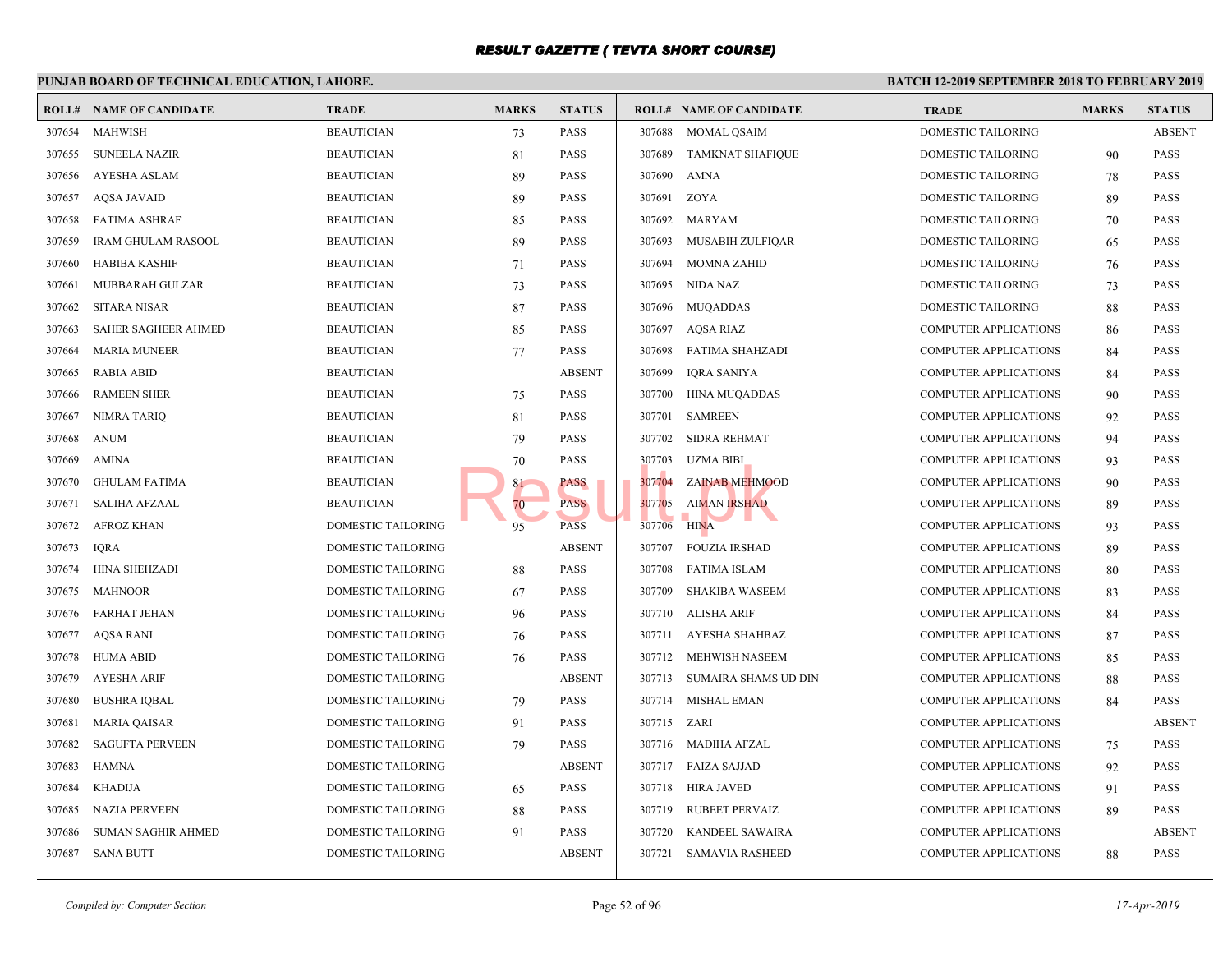|        | PUNJAB BOARD OF TECHNICAL EDUCATION, LAHORE.                       |                                              |              |               | <b>BATCH 12-1</b> |                                |             |
|--------|--------------------------------------------------------------------|----------------------------------------------|--------------|---------------|-------------------|--------------------------------|-------------|
|        | <b>ROLL# NAME OF CANDIDATE</b>                                     | <b>TRADE</b>                                 | <b>MARKS</b> | <b>STATUS</b> |                   | <b>ROLL# NAME OF CANDIDATE</b> | <b>TRAL</b> |
|        | <b>GOVERNMENT VOCATIONAL TRAINING INSTITUTE FOR WOMEN, JIAMUSA</b> |                                              |              |               | 307749            | SHUMAILA AKRAM                 | <b>COMP</b> |
|        | <b>SHAHDARA, LAHORE</b>                                            |                                              |              |               |                   | 307750 MARYAM                  | <b>COMP</b> |
|        | 307722 MALIKA                                                      | <b>MACHINE AND HAND</b><br><b>EMBROIDERY</b> | 75           | <b>PASS</b>   |                   | 307751 MAMOONA IQBAL           | <b>COMP</b> |
| 307723 | AYESHA SHAHID                                                      | MACHINE AND HAND                             | 94           | <b>PASS</b>   |                   | 307752 ZAKIA JABEEN            | <b>COMP</b> |
| 307724 | <b>HINA SHAHZADI</b>                                               | <b>EMBROIDERY</b><br>MACHINE AND HAND        | 86           | <b>PASS</b>   | 307753            | KHUSHBU                        | <b>COMP</b> |
|        |                                                                    | <b>EMBROIDERY</b>                            |              |               |                   | 307754 SABA QAMAR              | <b>COMP</b> |
| 307725 | <b>RABIA CHANDA</b>                                                | <b>MACHINE AND HAND</b><br><b>EMBROIDERY</b> | 81           | <b>PASS</b>   | 307755            | SIDRA SULTAN                   | <b>COMP</b> |
| 307726 | SHAMSA SHAHZADI                                                    | <b>MACHINE AND HAND</b><br><b>EMBROIDERY</b> | 79           | <b>PASS</b>   |                   | 307756 MARYAM SULTAN           | <b>COMP</b> |
| 307727 | <b>HIRA FIDA</b>                                                   | MACHINE AND HAND                             | 78           | <b>PASS</b>   | 307757            | KOMAL SHAHZADI                 | <b>COMP</b> |
|        |                                                                    | <b>EMBROIDERY</b>                            |              |               | 307758            | AYESHA                         | <b>COMP</b> |
| 307728 | <b>SOBIA HABIB</b>                                                 | MACHINE AND HAND<br><b>EMBROIDERY</b>        | 79           | <b>PASS</b>   | 307759            | <b>RAHAT NASEEM</b>            | <b>COMP</b> |
| 307729 | ASHWA ILYAS                                                        | MACHINE AND HAND                             | 77           | <b>PASS</b>   | 307760            | <b>SADAF SARFARAZ</b>          | <b>COMP</b> |
| 307730 | <b>QURATUL AIN</b>                                                 | <b>EMBROIDERY</b><br>MACHINE AND HAND        | 78           | <b>PASS</b>   |                   | 307761 TAHSEEN ILYAS           | <b>COMP</b> |
|        |                                                                    | <b>EMBROIDERY</b>                            |              |               |                   | 307762 GULNAZ ASHRAF           | <b>COMP</b> |
| 307731 | <b>MARYEM SALEEM</b>                                               | MACHINE AND HAND<br><b>EMBROIDERY</b>        | 80           | <b>PASS</b>   | 307763            | <b>NAEEMA</b>                  | <b>COMP</b> |
| 307732 | <b>HURRIA HAFEEZ</b>                                               | <b>MACHINE AND HAND</b>                      | 79           | <b>PASS</b>   | 307764            | <b>KALSOOM SABIRA</b>          | <b>COMP</b> |
| 307733 | NOORIA RANA                                                        | <b>EMBROIDERY</b><br>MACHINE AND HAND        | 77           | <b>PASS</b>   | 307765            | <b>SANA NAZ</b>                | <b>COMP</b> |
|        |                                                                    | <b>EMBROIDERY</b>                            |              |               | 307766            | <b>SUMAIRA HAMEED</b>          | <b>COMP</b> |
| 307734 | <b>FARIHA ZAHEER</b>                                               | <b>MACHINE AND HAND</b><br><b>EMBROIDERY</b> | 78           | <b>PASS</b>   | 307767            | <b>SYEDA RUBAB BANO</b>        | <b>COMP</b> |
| 307735 | MAIMONA                                                            | <b>MACHINE AND HAND</b><br><b>EMBROIDERY</b> | 77           | <b>PASS</b>   | 307768            | FAKHARA NAHEED                 | <b>COMP</b> |
| 307736 | <b>MAH JABEEN</b>                                                  | <b>MACHINE AND HAND</b>                      | 77           | <b>PASS</b>   | 307769            | UMAIRA SIDDIQUE                | <b>BEAU</b> |
|        |                                                                    | <b>EMBROIDERY</b>                            |              |               | 307770            | AMNA ANWAR                     | <b>BEAU</b> |
| 307737 | <b>RABIA ANAM</b>                                                  | <b>COMPUTER APPLICATIONS</b>                 | 94           | <b>PASS</b>   | 307771            | SHUMILA                        | <b>BEAU</b> |
| 307738 | GULSHAN                                                            | <b>COMPUTER APPLICATIONS</b>                 | 88           | <b>PASS</b>   | 307772            | KIRAN IBRAHIM                  | <b>BEAU</b> |
| 307739 | UZMA MUHAMMAD DIN                                                  | <b>COMPUTER APPLICATIONS</b>                 | 85           | <b>PASS</b>   |                   | 307773 SONIA SHOKAT            | <b>BEAU</b> |
| 307740 | <b>SANA RAFIQUE</b>                                                | <b>COMPUTER APPLICATIONS</b>                 |              | <b>ABSENT</b> |                   | 307774 RAQIA BANO              | <b>BEAU</b> |
| 307741 | <b>MAHNOOR NASIR</b>                                               | <b>COMPUTER APPLICATIONS</b>                 |              | <b>ABSENT</b> |                   | 307775 MAHAM SHAHZADI          | <b>BEAU</b> |
| 307742 | <b>AMNA ANWAR</b>                                                  | <b>COMPUTER APPLICATIONS</b>                 | 82           | <b>PASS</b>   |                   | 307776 AROOJ IQBAL             | <b>BEAU</b> |
| 307743 | <b>RIMSHA</b>                                                      | <b>COMPUTER APPLICATIONS</b>                 | 83           | <b>PASS</b>   |                   | 307777 AQSA KANWAL             | <b>BEAU</b> |
| 307744 | <b>KAZMA AFZAL</b>                                                 | <b>COMPUTER APPLICATIONS</b>                 | 90           | <b>PASS</b>   | 307778            | SONOBER AZEEM ANSARI           | <b>BEAU</b> |
| 307745 | ANAM SHAHZADI                                                      | <b>COMPUTER APPLICATIONS</b>                 | 90           | <b>PASS</b>   | 307779            | AREEJ                          | <b>BEAU</b> |
| 307746 | <b>AMMARA ARSHAD</b>                                               | <b>COMPUTER APPLICATIONS</b>                 | 84           | <b>PASS</b>   | 307780            | <b>IRAM FARZAND</b>            | <b>BEAU</b> |
| 307747 | <b>AMARA PARVEEN</b>                                               | <b>COMPUTER APPLICATIONS</b>                 | 87           | <b>PASS</b>   | 307781            | SAMINA ANWAR                   | <b>BEAU</b> |
| 307748 | AQSA RANI                                                          | <b>COMPUTER APPLICATIONS</b>                 | 85           | <b>PASS</b>   |                   | 307782 NOOR UL EMAN            | <b>BEAU</b> |
|        |                                                                    |                                              |              |               |                   |                                |             |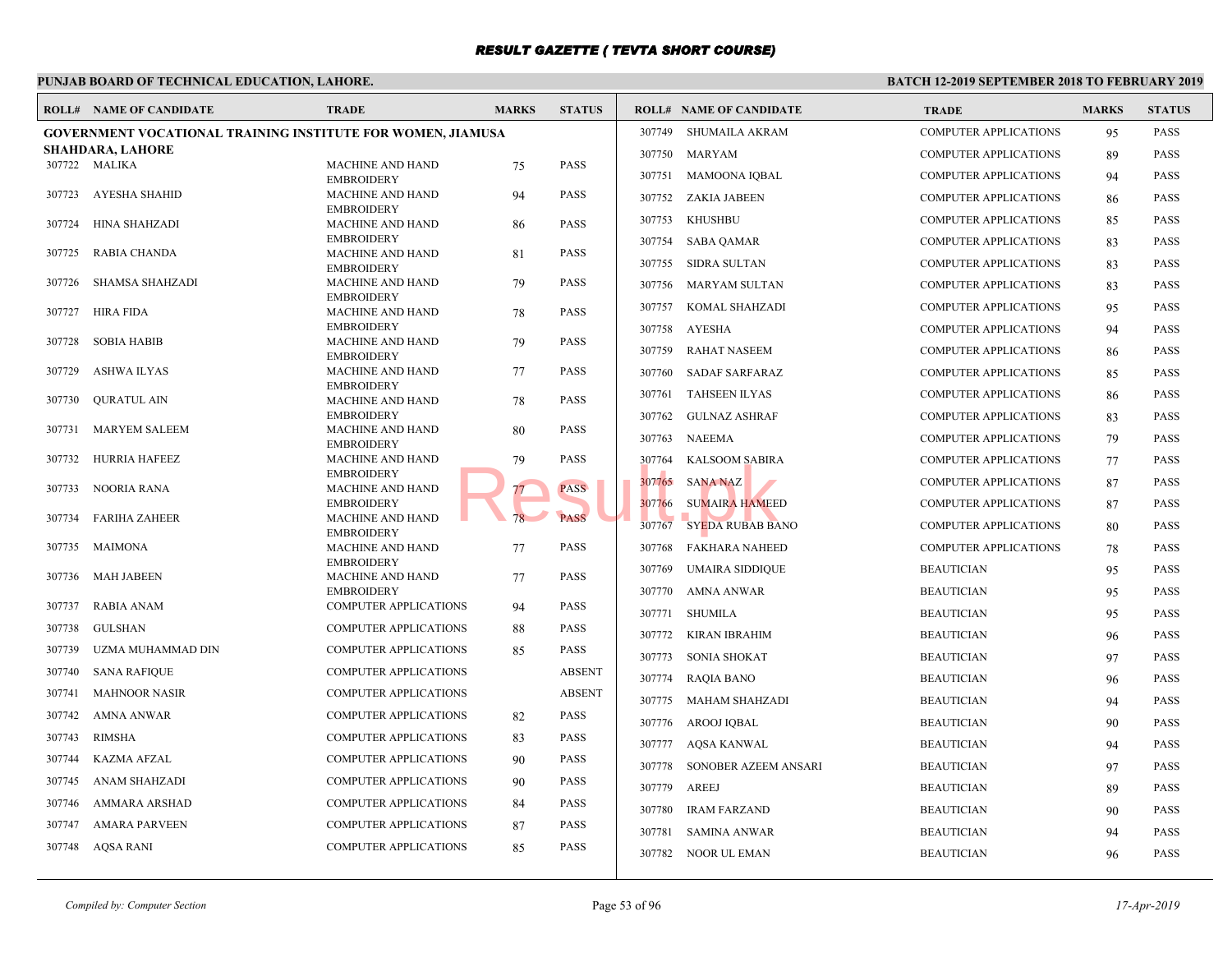|        | PUNJAB BOARD OF TECHNICAL EDUCATION, LAHORE.                     |                                                        |              | <b>BATCH 12-2</b> |        |                                |                             |
|--------|------------------------------------------------------------------|--------------------------------------------------------|--------------|-------------------|--------|--------------------------------|-----------------------------|
|        | <b>ROLL# NAME OF CANDIDATE</b>                                   | <b>TRADE</b>                                           | <b>MARKS</b> | <b>STATUS</b>     |        | <b>ROLL# NAME OF CANDIDATE</b> | <b>TRAL</b>                 |
| 307783 | <b>SIDRA TALIB</b>                                               | <b>BEAUTICIAN</b>                                      | 95           | <b>PASS</b>       |        | 307814 ANSA ISHFAQ             | <b>INDUS</b>                |
| 307784 | MAHVISH                                                          | <b>DOMESTIC TAILORING</b>                              | 81           | <b>PASS</b>       |        |                                | <b>MACH</b>                 |
| 307785 | MUQDASA SULTAN                                                   | DOMESTIC TAILORING                                     | 75           | <b>PASS</b>       |        | 307815 IFFAT SIDDIQUE          | <b>INDUS</b><br>MACH        |
| 307786 |                                                                  |                                                        |              | <b>PASS</b>       |        | 307816 AFIFA SIDDIQUE          | <b>INDUS</b>                |
|        | <b>RUBINA ASLAM</b>                                              | DOMESTIC TAILORING                                     | 81           |                   |        |                                | <b>MACH</b>                 |
| 307787 | AYESHA SHAFIQUE                                                  | DOMESTIC TAILORING                                     | 86           | <b>PASS</b>       |        | 307817 HUMERA MAJEED           | <b>INDUS</b>                |
| 307788 | NUSRAT YASEEN                                                    | DOMESTIC TAILORING                                     | 93           | <b>PASS</b>       |        | 307818 MEHWISH                 | <b>MACH</b><br><b>INDUS</b> |
| 307789 | <b>SIDRA WALAIT</b>                                              | DOMESTIC TAILORING                                     | 94           | <b>PASS</b>       |        |                                | <b>MACH</b>                 |
| 307790 | <b>JAVERIA BASHIR</b>                                            | DOMESTIC TAILORING                                     | 81           | <b>PASS</b>       |        | 307819 YASMEEN                 | <b>INDUS</b>                |
| 307791 | <b>NAFEESA ARIF</b>                                              | DOMESTIC TAILORING                                     | 77           | <b>PASS</b>       | 307820 | ZAHIDA PARVEEN                 | <b>MACH</b><br><b>INDUS</b> |
| 307792 | <b>SHAMAILA IQBAL</b>                                            | DOMESTIC TAILORING                                     | 83           | <b>PASS</b>       |        |                                | <b>MACH</b>                 |
|        |                                                                  |                                                        |              |                   | 307821 | HIRA IMRAN                     | <b>INDUS</b>                |
| 307793 | AYESHA                                                           | DOMESTIC TAILORING                                     |              | <b>ABSENT</b>     | 307822 | FAREEHA AFZAAL                 | MACH<br><b>INDUS</b>        |
| 307794 | LAIBA JAMIL                                                      | DOMESTIC TAILORING                                     | 88           | <b>PASS</b>       |        |                                | <b>MACH</b>                 |
| 307795 | AYESHA MUZFFAR                                                   | DOMESTIC TAILORING                                     |              | <b>ABSENT</b>     | 307823 | <b>MAHREEN FAROOQ</b>          | <b>INDUS</b>                |
| 307796 | <b>SAIRA LIAQAT</b>                                              | DOMESTIC TAILORING                                     |              | <b>ABSENT</b>     |        |                                | <b>MACH</b>                 |
| 307797 | <b>ASMA SIDDIQUE</b>                                             | <b>DOMESTIC TAILORING</b>                              |              | <b>ABSENT</b>     | 307824 | <b>RABIA IKHLAS</b>            | <b>INDUS</b><br><b>MACH</b> |
| 307798 | <b>SUMBAL AKHTAR</b>                                             | <b>DOMESTIC TAILORING</b>                              |              | <b>ABSENT</b>     | 307825 | <b>SAMINA BIBI</b>             | <b>INDUS</b>                |
| 307799 | <b>TAYYABA ZAHID</b>                                             | DOMESTIC TAILORING                                     | 93           | PASS              | 307826 |                                | <b>MACH</b><br><b>INDUS</b> |
|        | <b>SHUMAILA NAZIR</b>                                            | DOMESTIC TAILORING                                     |              | <b>ABSENT</b>     |        | <b>FATIMA</b>                  | <b>MACH</b>                 |
| 307800 |                                                                  |                                                        |              |                   |        | 307827 NIDA MUSHTAQ            | <b>INDUS</b>                |
| 307801 | RIHANA MUSHTAQ                                                   | DOMESTIC TAILORING                                     |              | <b>ABSENT</b>     |        |                                | <b>MACH</b>                 |
| 307802 | <b>FAIZA KHANAM</b>                                              | DOMESTIC TAILORING                                     | 94           | <b>PASS</b>       | 307828 | AYESHA MAHAM                   | <b>INDUS</b><br><b>MACH</b> |
| 307803 | <b>FIZZA SHAUKAT</b>                                             | DOMESTIC TAILORING                                     | 93           | <b>PASS</b>       | 307829 | <b>MISHAAL QUMER</b>           | <b>INDUS</b>                |
| 307804 | <b>RABIA</b>                                                     | DOMESTIC TAILORING                                     | 81           | <b>PASS</b>       |        |                                | <b>MACH</b>                 |
| 307805 | AMRINA KHAN                                                      | DOMESTIC TAILORING                                     |              | <b>ABSENT</b>     |        | 307830 HINA BHATTI             | <b>INDUS</b><br><b>MACH</b> |
|        | 307806 MALAIKA AREEJ                                             | DOMESTIC TAILORING                                     | 80           | <b>PASS</b>       | 307831 | NIMRA KHALIL                   | <b>INDUS</b>                |
|        | GOVT. ADVANCE APPAREL MANUFACTURING TRAINING INSTITUTE, , LAHORE |                                                        |              |                   |        |                                | <b>MACH</b>                 |
|        |                                                                  |                                                        |              |                   | 307832 | <b>IORA</b>                    | <b>INDUS</b><br><b>MACH</b> |
| 307807 | HINA                                                             | <b>INDUSTRIAL STITCHING</b><br><b>MACHINE OPERATOR</b> |              | <b>ABSENT</b>     |        | 307833 SITARA                  | <b>INDUS</b>                |
| 307808 | SHAZIA FIYYAZ                                                    | <b>INDUSTRIAL STITCHING</b>                            |              | <b>ABSENT</b>     |        |                                | <b>MACH</b>                 |
|        |                                                                  | <b>MACHINE OPERATOR</b>                                |              |                   | 307834 | SHAHNAZ KAZMI                  | <b>INDUS</b><br><b>MACH</b> |
| 307809 | <b>TAYYEBA SHAHID</b>                                            | <b>INDUSTRIAL STITCHING</b><br><b>MACHINE OPERATOR</b> | 88           | <b>PASS</b>       | 307835 | RIFFAT KAZMI                   | <b>INDUS</b>                |
| 307810 | <b>SAIRA MAHMOOD</b>                                             | <b>INDUSTRIAL STITCHING</b>                            |              | <b>ABSENT</b>     |        |                                | <b>MACH</b>                 |
|        |                                                                  | MACHINE OPERATOR                                       |              |                   |        | 307836 SOBIA SHAHBAZ           | <b>INDUS</b>                |
| 307811 | <b>ESHA ASHRAF</b>                                               | <b>INDUSTRIAL STITCHING</b>                            |              | <b>ABSENT</b>     | 307837 | MADIHA ANWER                   | <b>MACH</b><br><b>INDUS</b> |
|        | 307812 AMEN ANEES                                                | <b>MACHINE OPERATOR</b><br><b>INDUSTRIAL STITCHING</b> |              | <b>ABSENT</b>     |        |                                | <b>MACH</b>                 |
|        |                                                                  | <b>MACHINE OPERATOR</b>                                |              |                   |        | 307838 MINAHIL AKHTAR          | <b>INDUS</b>                |
|        | 307813 AMMARA ASMAT                                              | <b>INDUSTRIAL STITCHING</b>                            |              | <b>ABSENT</b>     |        |                                | <b>MACH</b>                 |
|        |                                                                  | <b>MACHINE OPERATOR</b>                                |              |                   |        |                                |                             |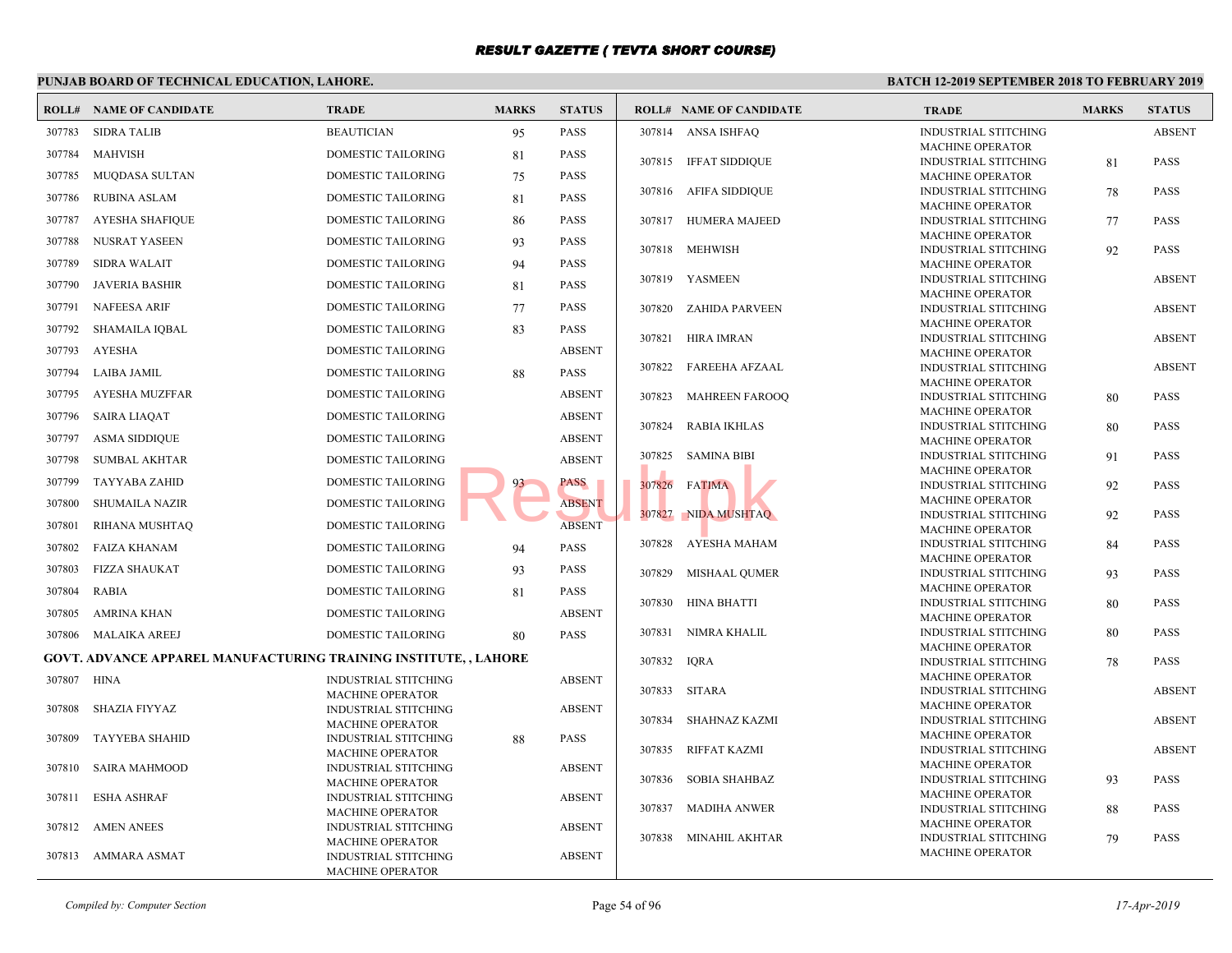#### **PUNJAB BOARD OF TECHNICAL EDUCATION, LAHORE. BATCH 12-ROLL# NAME OF CANDIDATE TRADE MARKS STATUS ROLL# NAME OF CANDIDATE TRADE MARKS STATUS** INDUSTRIAL STITCHING 80 PASS MACHINE OPERATOR 307839 SANA LATIF INDUSTRIAL STITCHING [ABSENT](http://www.result.pk/) MACHINE OPERATOR 307840 SAEEDA FAQIR INDUSTRIAL STITCHING ABSENT MACHINE OPERATOR 307841 NAASREER REHMAT INDUSTRIAL STITCHING ABSENT MACHINE OPERATOR 307842 HASEEBA IQBAL INDUSTRIAL STITCHING 76 PASS MACHINE OPERATOR 307843 AQSA AKHTAR INDUSTRIAL STITCHING 92 PASS MACHINE OPERATOR 307844 SAMEERA AHMAD INDUSTRIAL STITCHING ABSENT MACHINE OPERATOR 307845 SAJIDA INDUSTRIAL STITCHING ABSENT MACHINE OPERATOR 307846 SIDRA ASHFAQ INDUSTRIAL STITCHING ABSENT MACHINE OPERATOR 307847 SEEME ASHFAQ INDUSTRIAL STITCHING 67 PASS MACHINE OPERATOR 307848 ABIDA PARVEEN INDUSTRIAL STITCHING ABSENT MACHINE OPERATOR 307849 KHURSHID JAHAN INDUSTRIAL STITCHING  $70$  PASS MACHINE OPERATOR 307850 RIDA SALEEM INDUSTRIAL STITCHING 67 PASS MACHINE OPERATOR 307851 WARDA SALEEM INDUSTRIAL STITCHING ABSENT MACHINE OPERATOR 307852 AUAFIA QASIM INDUSTRIAL STITCHING 74 PASS MACHINE OPERATOR 307853 MAHNOOR GHULAM INDUSTRIAL STITCHING 86 PASS MACHINE OPERATOR 307854 AMNA BEHZAD INDUSTRIAL STITCHING 84 PASS MACHINE OPERATOR 307855 TAHIRA BASHIR INDUSTRIAL STITCHING ABSENT MACHINE OPERATOR 307856 AYESHA ZAHOOR INDUSTRIAL STITCHING ABSENT MACHINE OPERATOR 307857 SHAMIM AKHTAR INDUSTRIAL STITCHING 68 PASS MACHINE OPERATOR 307858 JANNAT AFZAL INDUSTRIAL STITCHING 68 PASS MACHINE OPERATOR 307859 AMMARA YAMEEN INDUSTRIAL STITCHING ABSENT MACHINE OPERATOR 307860 NUSRAT FEROZ INDUSTRIAL STITCHING 73 PASS MACHINE OPERATOR 307861 MUQADSA MISHAL INDUSTRIAL STITCHING ABSENT MACHINE OPERATOR 307862 HEERA ALTAF INDUSTRIAL STITCHING 94 PASS MACHINE OPERATOR 307863 FARHAN KHAN **INDUS** MACH 307864 MUHAMMAD QASID HABIB INDUS **MACH**  307865 MUHAMMAD DANIYAL AHMAD INDUS MACH 307866 MUHAMMAD AZAM INDUS **MACH**  307867 RANA SAMAMA MAJID INDUS **MACH**  307868 ALI SAIF INDUS MACH 307869 MUHAMMAD UMAR INDUS **MACH**  307870 MUHAMMAD HAMZA INDUS **MACH**  307871 MUHAMMAD SAQIB **GOVT. COLLEGE OF TECHNOLOGY FOR GLASS, CE DEVELOPMENT, MATCHES FACTORY , SHAHDARA,** 307872 SABA ZULFIQAR COMP 307873 MUHAMMAD AQIB COMP 307874 ALI RAZA COMP 307875 MUHAMMAD SHAHBAZ COMP 307876 MOHSIN HAYAT COMP 307877 MAZHAR LIAQAT COMP 307878 NABEEL KHALID COMP 307879 MUHAMMAD SALMAN RAFIQUE COMP 307880 TASKEEN ARSHAD RATHORE COMP 307881 SAMRA ARIF COMP 307882 MEHWISH RIAZ COMP 307883 SABA AZIZ COMP 307884 MUHAMMAD UMAR COMP 307885 HAIDER SULTAN COMP 307886 MUHAMMAD FAIZAN JAVAID COMP 307887 BENISH AZEEM COMP 307888 HAFIZA ZARK NAWAZ COMP 307889 NOSHEEN MUSHTAQ COMP 307890 SUMRA ZULFIQAR COMP 307891 ISRAR TARIQ COMP 307892 ASAD AKHTAR COMP 307893 HASNAIN YOUNIS COMP FRASS 307875 MUHAMMAD SHA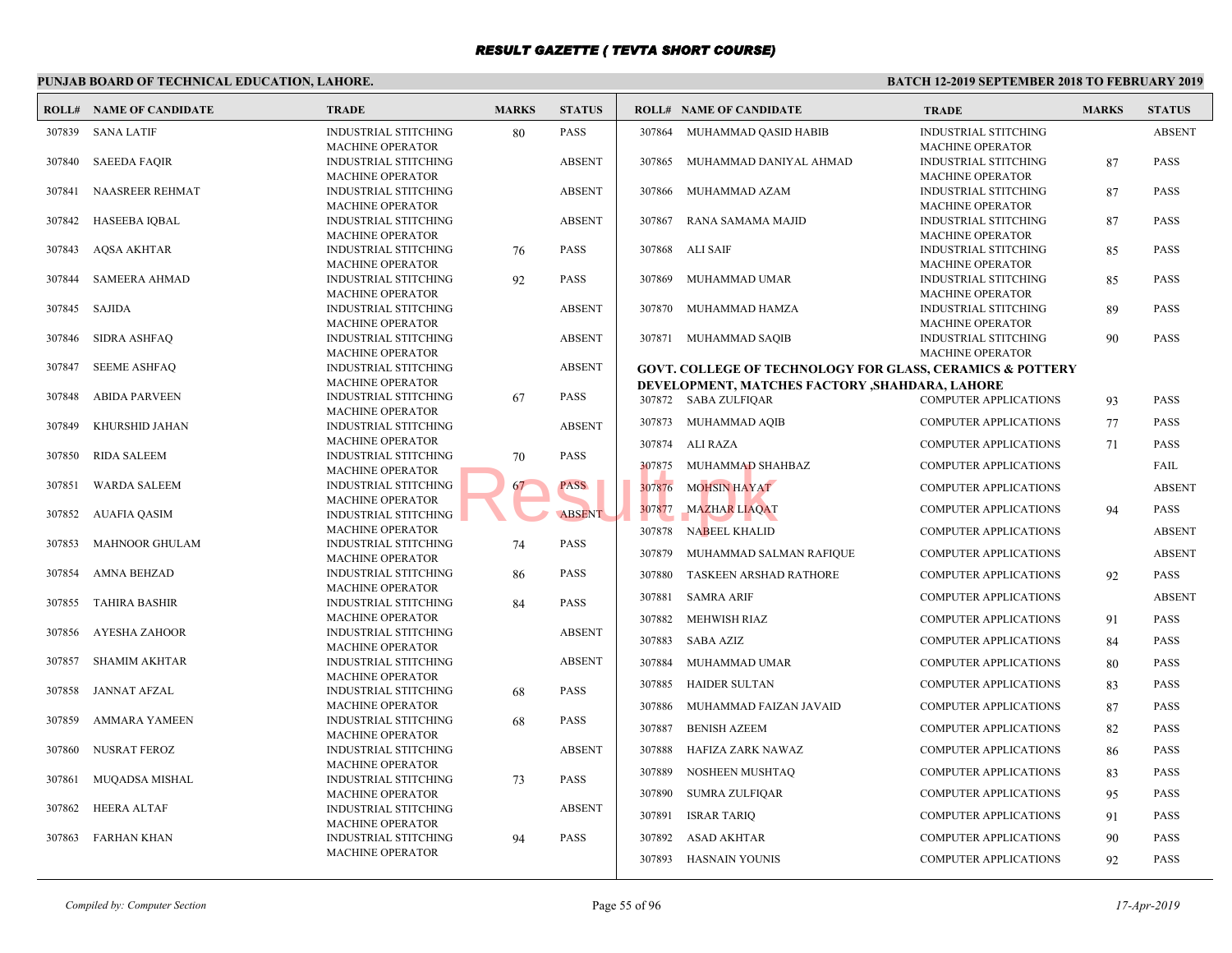|        | PUNJAB BOARD OF TECHNICAL EDUCATION, LAHORE.                      |                              |              |               |                  |                                                         | <b>BATCH 12-2</b>          |
|--------|-------------------------------------------------------------------|------------------------------|--------------|---------------|------------------|---------------------------------------------------------|----------------------------|
|        | <b>ROLL# NAME OF CANDIDATE</b>                                    | <b>TRADE</b>                 | <b>MARKS</b> | <b>STATUS</b> |                  | <b>ROLL# NAME OF CANDIDATE</b>                          | <b>TRAI</b>                |
| 307894 | <b>ASAD ALI</b>                                                   | <b>COMPUTER APPLICATIONS</b> | 91           | <b>PASS</b>   | 307927           | AMNA ARSHAD                                             | <b>BEAU</b>                |
| 307895 | <b>MOHSIN ALI</b>                                                 | <b>COMPUTER APPLICATIONS</b> | 92           | <b>PASS</b>   | 307928           | <b>SHABINA NAZIR</b>                                    | <b>BEAU</b>                |
| 307896 | MUHAMMAD AMAN KHAN                                                | <b>COMPUTER APPLICATIONS</b> | 88           | PASS          | 307929           | ASMA RAFIQUE                                            | <b>BEAU</b>                |
| 307897 | <b>SADIA IMAM</b>                                                 | <b>COMPUTER APPLICATIONS</b> | 92           | PASS          | 307930           | <b>TAHSEEN FATIMA</b>                                   | <b>BEAU</b>                |
| 307898 | MUHAMMAD AHSAN IJAZ                                               | <b>COMPUTER APPLICATIONS</b> | 91           | PASS          | 307931           | <b>SABA SABIR</b>                                       | <b>BEAU</b>                |
| 307899 | <b>MAHNOOR SAIF</b>                                               | <b>COMPUTER APPLICATIONS</b> | 88           | PASS          | 307932           | <b>KHADIJA SAEED</b>                                    | <b>BEAU</b>                |
| 307900 | MUHAMMAD AMBAR                                                    | COMPUTER APPLICATIONS        | 91           | PASS          | 307933           | RUMILA GHULAM NABI                                      | <b>BEAU</b>                |
|        | 307901 NABILA LATIF                                               | COMPUTER APPLICATIONS        | 91           | <b>PASS</b>   | 307934           | <b>SHAHEEN FAIZ</b>                                     | <b>BEAU</b>                |
|        | GOVT. VOCATIONAL TRAINING INSTITUTE (W), LOHARI/SAMANABAD, LAHORE |                              |              |               |                  | GOVT. VOCATIONAL TRAINING INSTITUTE (W),, 939           |                            |
| 307902 | <b>SEHRISH ASHRAF</b>                                             | DOMESTIC TAILORING           | 98           | <b>PASS</b>   |                  | <b>CHOWK, TOWNSHIP,, LAHORE</b><br>307935 AROOSA JAMROZ | <b>COMP</b>                |
| 307903 | <b>TAHIRA HAFEEZ</b>                                              | DOMESTIC TAILORING           | 99           | PASS          |                  |                                                         |                            |
| 307904 | LAIBA AHMAD                                                       | DOMESTIC TAILORING           | 88           | <b>PASS</b>   | 307936<br>307937 | RIDA ALI                                                | <b>COMP</b><br><b>COMP</b> |
| 307905 | ANEESA RUBAB JAFREY                                               | DOMESTIC TAILORING           | 97           | <b>PASS</b>   |                  | SUMBAL ARIF                                             |                            |
| 307906 | <b>NEHA AKRAM</b>                                                 | DOMESTIC TAILORING           | 81           | PASS          | 307938<br>307939 | SHADAB<br><b>SAHER REHMAT</b>                           | <b>COMP</b><br>COMP        |
| 307907 | <b>SIARA</b>                                                      | DOMESTIC TAILORING           |              | <b>ABSENT</b> |                  |                                                         | <b>COMP</b>                |
| 307908 | FALAK NAZ                                                         | DOMESTIC TAILORING           |              | <b>ABSENT</b> | 307940           | <b>BENISH NAEEM</b>                                     |                            |
| 307909 | <b>SAMIA RAMZAN</b>                                               | DOMESTIC TAILORING           | 80           | PASS          | 307941<br>307942 | <b>JAVERIA MUNEER</b><br><b>AMINA</b>                   | <b>COMP</b><br><b>COMP</b> |
| 307910 | HINA ASHIQ                                                        | DOMESTIC TAILORING           | 97           | <b>PASS</b>   | 307943           | <b>FAUZIA KAUKAB</b>                                    | <b>COMP</b>                |
| 307911 | <b>AROOSA SAEED</b>                                               | DOMESTIC TAILORING           |              | <b>ABSENT</b> | 307944           | <b>MISBAH ASHRAF</b>                                    | <b>COMP</b>                |
| 307912 | <b>SUMAIRA BIBI</b>                                               | DOMESTIC TAILORING           |              | <b>ABSENT</b> | 307945           | <b>SADAF SAHAR</b>                                      | <b>COMP</b>                |
| 307913 | HADIA BASHIR                                                      | DOMESTIC TAILORING           |              | <b>ABSENT</b> | 307946           | OMICA                                                   | <b>COMP</b>                |
| 307914 | <b>AMNA TAHIR</b>                                                 | DOMESTIC TAILORING           | 100          | PASS          | 307947           |                                                         | <b>COMP</b>                |
| 307915 | NABIHA NADEEM                                                     | DOMESTIC TAILORING           | 84           | PASS          | 307948           | ANAM YOUSAF<br><b>FATIMA MASOOD</b>                     | <b>COMP</b>                |
| 307916 | FATIMA QURESHI                                                    | DOMESTIC TAILORING           | 96           | PASS          | 307949           | <b>MAHAK QADEER</b>                                     | <b>COMP</b>                |
| 307917 | <b>FARWA ASHRAF</b>                                               | <b>BEAUTICIAN</b>            | 79           | PASS          | 307950           | NASBA FAZAL ELLAHI                                      | <b>BEAU</b>                |
| 307918 | NOREEN MUNEER                                                     | <b>BEAUTICIAN</b>            | 96           | PASS          | 307951           | <b>TANZEELA ASHIQ</b>                                   | <b>BEAU</b>                |
| 307919 | <b>VIZRA PERVAIZ</b>                                              | <b>BEAUTICIAN</b>            | 93           | <b>PASS</b>   | 307952           | ZAKIA CHOUDHRY                                          | <b>BEAU</b>                |
| 307920 | AFSHAN MAHMOOD                                                    | <b>BEAUTICIAN</b>            | 95           | <b>PASS</b>   | 307953           | <b>BUSHRA SHAHEEN</b>                                   | <b>BEAU</b>                |
| 307921 | <b>FATIMA ARIF</b>                                                | <b>BEAUTICIAN</b>            | 86           | <b>PASS</b>   | 307954           | <b>MARYUM SHAKOOR</b>                                   | <b>BEAU</b>                |
| 307922 | NIMRA FATIMA                                                      | <b>BEAUTICIAN</b>            | 91           | <b>PASS</b>   | 307955           |                                                         | <b>BEAU</b>                |
| 307923 | <b>SABA HAMEED</b>                                                | <b>BEAUTICIAN</b>            |              | <b>ABSENT</b> | 307956           | IFRA ISHFAQ<br>UZMA BANO                                | <b>BEAU</b>                |
| 307924 | <b>SOBIA ARSHAD</b>                                               | <b>BEAUTICIAN</b>            | 87           | PASS          | 307957           | SAMINA RANI                                             | <b>BEAU</b>                |
| 307925 | <b>TUBA ASLAM</b>                                                 | <b>BEAUTICIAN</b>            | 90           | PASS          |                  |                                                         |                            |
| 307926 | SIDRA MUKHTAR                                                     | <b>BEAUTICIAN</b>            | 87           | PASS          | 307958           | <b>TAYYABA MUNIR</b>                                    | <b>BEAU</b>                |
|        |                                                                   |                              |              |               |                  |                                                         |                            |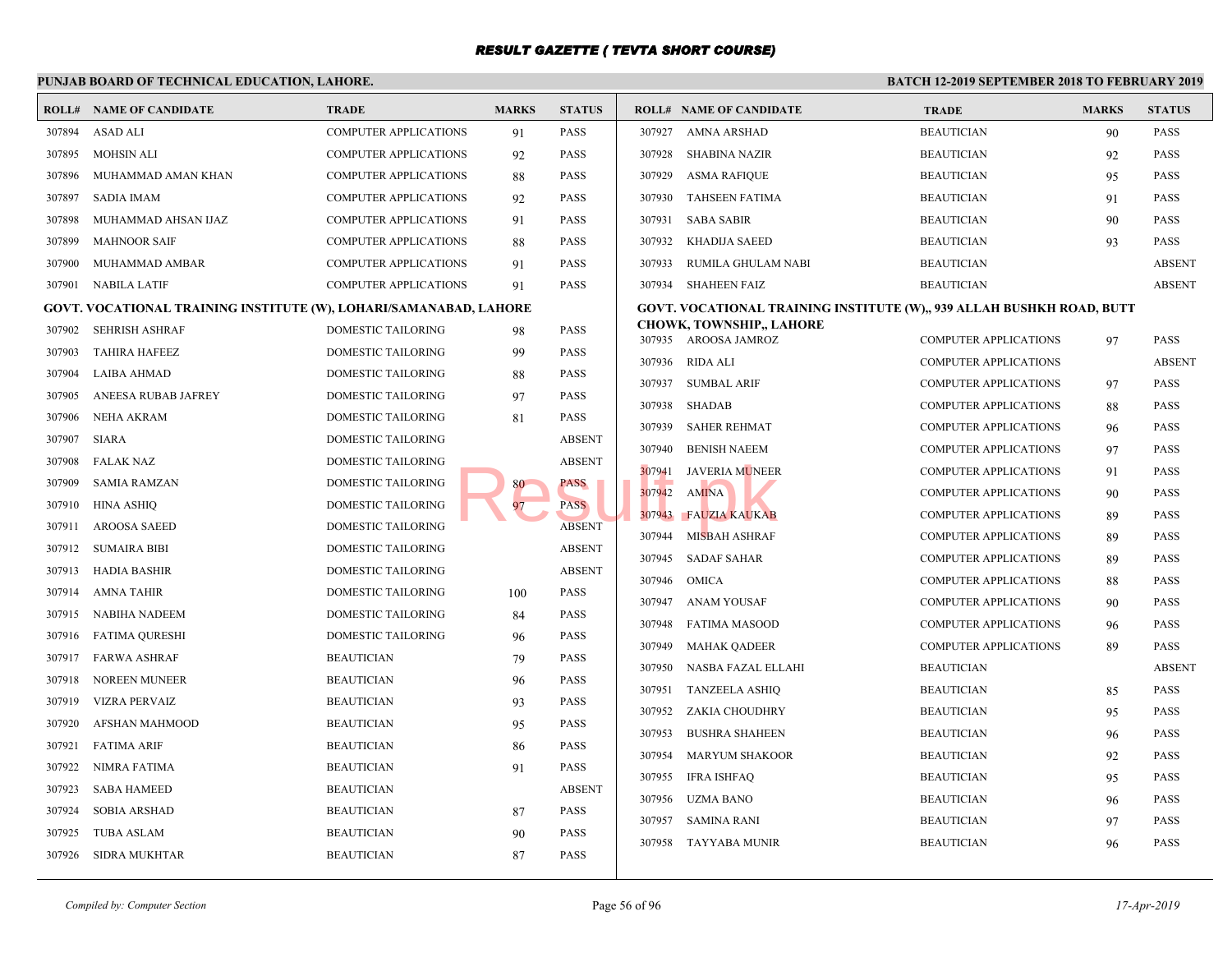#### **PUNJAB BOARD OF TECHNICAL EDUCATION, LAHORE. BATCH 12-ROLL# NAME OF CANDIDATE TRADE MARKS STATUS ROLL# NAME OF CANDIDATE TRADE MARKS STATUS** 307959 SAMINA BEAUTICIAN ABSENT 307960 ANUSHA NAEEM BEAUTICIAN 92 PASS 307961 REHANA BEAUTICIAN 94 PASS 307962 SHAMIM BEAUTICIAN 88 PASS 307963 SHAGUFTA NAZLI BEAUTICIAN 85 PASS 307964 KHIZRA BIBI BEAUTICIAN 86 PASS 307965 ATTIA ASHRAF BEAUTICIAN 85 PASS 307966 RUKHSANA BEAUTICIAN 97 PASS 307967 SABA SOHIAL BEAUTICIAN 84 PASS 307968 SABEEN AKHTAR BEAUTICIAN 84 PASS 307969 SAFFIA MAJAHID BEAUTICIAN 94 PASS 307970 MAHNOOR DOMESTIC TAILORING 96 PASS 307971 NASREEN YOUSAF DOMESTIC TAILORING 87 PASS 307972 ABIDA SIDDIQ DOMESTIC TAILORING 96 PASS 307973 SOBIA ISHAQ DOMESTIC TAILORING 89 PASS 307974 IQRA BIBI DOMESTIC TAILORING 96 PASS 307975 SAIM NOOR HUSSAIN DOMESTIC TAILORING 86 PASS 307976 FARHANA DOMESTIC TAILORING 95 PASS 307977 SANA IBRAHIM DOMESTIC TAILORING 96 PASS 307978 KIRAN RAMZAN DOMESTIC TAILORING 88 PASS 307979 RAZIA BANO DOMESTIC TAILORING 96 PASS **GOVT. VOCATIONAL TRAINING INSTITUTE FOR WOMEN, AWAN TOWN, LAHORE** 307980 MUQADAS RASHID DOMESTIC TAILORING 92 PASS 307981 AQSA MANSHA DOMESTIC TAILORING 90 PASS 307982 AYESHA SIDDIQUA DOMESTIC TAILORING 94 PASS 307983 SUMBAL DOMESTIC TAILORING 70 PASS 307984 IQRA NIAZ DOMESTIC TAILORING 70 PASS 307985 FAIZA NIAZ DOMESTIC TAILORING 70 PASS 307986 LAIBA IJAZ DOMESTIC TAILORING 95 PASS 307987 AMNA MUNIR DOMESTIC TAILORING 98 PASS 307988 AZRA SHAHEEN DOMESTIC TAILORING 98 PASS 307989 LARAIB RAMZAN DOMESTIC TAILORING 97 PASS 307990 SANA DOMESTIC TAILORING 95 PASS 307991 MARIAM ZAFAR DOMESTIC TAILORING 90 PASS 307992 TOOBA ASIM DOME 307993 KAINAT SHAHZADI DOME 307994 KAINAT MAQBOOL DOME 307995 MANAHIL KASHAF BEAUT 307996 RIMSHA BATOOL BEAU 307997 ANUM SALEEM BEAUT 307998 TAYYABA REHMAN BEAUT 307999 AMNA NAVEED BEAU 308000 NOOR UL AIN BEAUT 308001 IFFAT U NISA BEAUT 308002 RAHIMA MUBEEN BEAUT 308003 MUSARAT MUZAFFAR BEAUT 308004 RIMSHA BIBI BEAUTICIAN 93 BEAUTICIAN 93 BEAUTICIAN BEAUTICIAN BEAUTICIAN 93 BEAUTICIAN BEAUTICIAN BEAUTICIAN BEAUTICIAN BEAUTICIAN BEAUTICIAN BEAUTICIAN BEAUTICIAN BEAUTICIAN BEAUTICIAN BEAUTICIAN BEAUTICIAN BEAUTIC **ILMO HUANR FOUNDATION, QAINCHI, LAHORE** 308005 ABIDA AKRAM DOME 308006 SADAF AZAM DOME 308007 SHAKEELA LIAQAT DOME 308008 ANAM SHAHZDI DOME 308009 MUQADDAS SAEED DOME 308010 MARIA SAEED DOME 308011 RIMSHA DOME 308012 NUSRAT FAREED DOME 308013 RIDA ISHAQ DOME 308014 MAHNOOR NAEEM DOME 308015 ATTIYA BIBI DOME 308016 SHAZIA SHARIF DOME 308017 MEHWISH DOME 308018 TAHIRA AZIZ DOME 308019 KIRAN GULZAR DOME 308020 RIMSHA NADEEM AHMAD DOME 308021 TANZEELA AKRAM DOME 308022 BISMA LIAQAT DOME 308023 HAFSA DOME 308024 ANEELA KANWAL DOME 96 PASS<br>
PASS<br>
96 PASS<br>
96 PASS<br>
PASS<br>
308007 SHAKEELA LIAQ?<br>
308008 ANAM SHAHZDI<br>
308009 MUQADDAS SAEE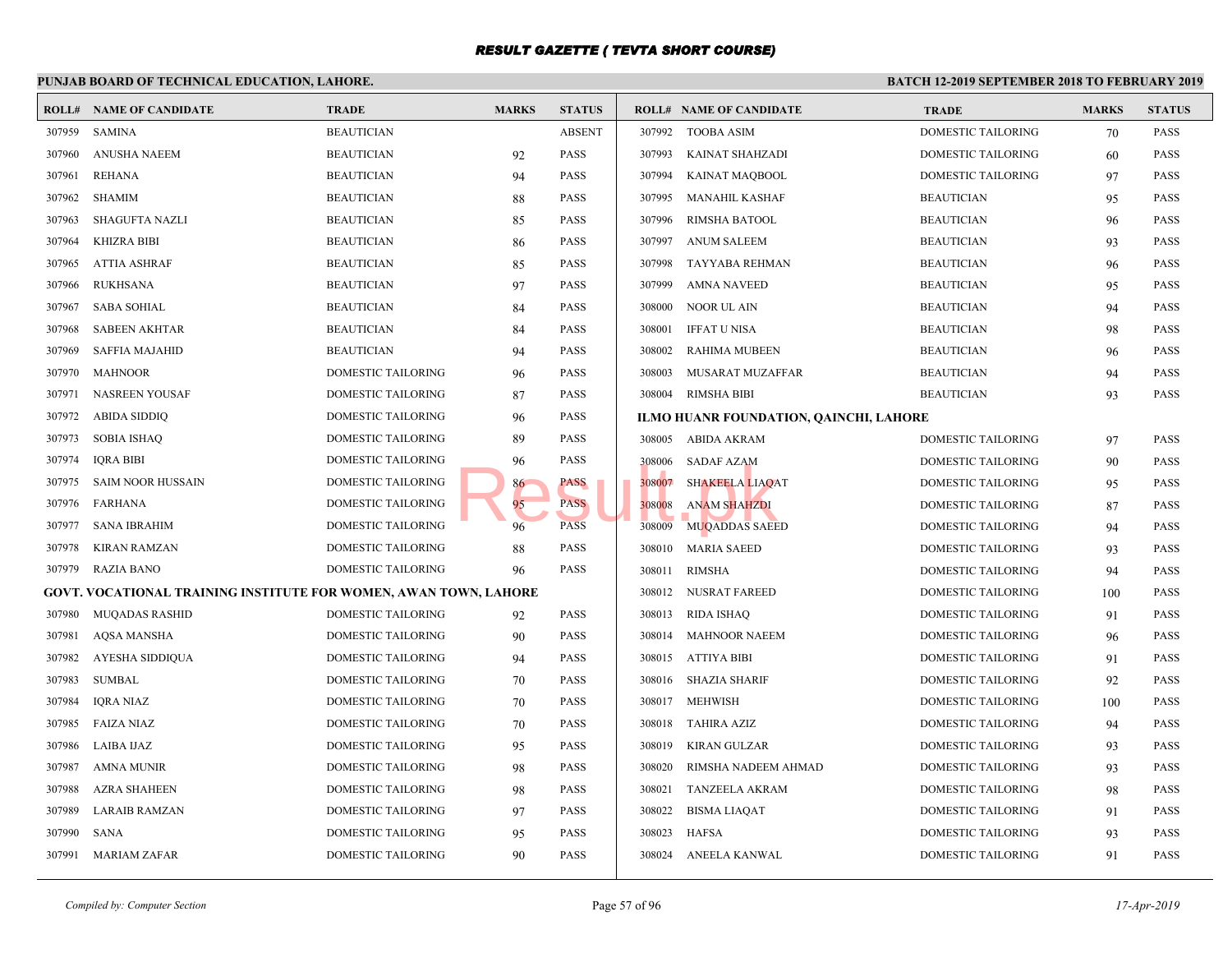#### **PUNJAB BOARD OF TECHNICAL EDUCATION, LAHORE. BATCH 12-ROLL# NAME OF CANDIDATE TRADE MARKS STATUS ROLL# NAME OF CANDIDATE TRADE MARKS STATUS** 308025 NAZIA SHEHZADI DOMESTIC TAILORING 93 PASS 308026 NABILA SHARIF DOMESTIC TAILORING 89 PASS 308027 KALSOOM HAFEEZ DOMESTIC TAILORING 88 PASS 308028 MUNEEBA DOMESTIC TAILORING 96 PASS 308029 AMINA GHAFFAR DOMESTIC TAILORING 94 PASS 308030 TAYYABA SHAHZADI DOMESTIC TAILORING 93 PASS 308031 SUMAIRA DOMESTIC TAILORING 92 PASS 308032 NIMRA WALI MUHAMMAD DOMESTIC TAILORING 92 PASS 308033 ANILA SHARIF DOMESTIC TAILORING 97 PASS 308034 ASMA MANZOOR DOMESTIC TAILORING 94 PASS **RSLN GVTI (W), 2-LYTTON ROAD, LAHORE** 308035 KHADIJA MAJEED DOMESTIC TAILORING 77 PASS 308036 SHAZIA HAMEED DOMESTIC TAILORING 68 PASS 308037 HAFSA MUNIR DOMESTIC TAILORING 96 PASS 308038 ASIFA SULTANA DOMESTIC TAILORING 77 PASS 308039 SUMAYYA DOMESTIC TAILORING 78 PASS 308040 AFSHAN DOMESTIC TAILORING 66 PASS 308041 RUQIYA RASHID DOMESTIC TAILORING 85 PASS 308042 AQSA PROFESSIONAL COOKING 94 PASS 308043 SIDRA MURTAZA PROFESSIONAL COOKING 83 PASS 308044 ANAM IFTIKHAR PROFESSIONAL COOKING 81 PASS 308045 RIDA JAVED PROFESSIONAL COOKING 91 PASS 308046 KASHAF KAMRAN PROFESSIONAL COOKING 89 PASS 308047 UZMA SHOUKAT PROFESSIONAL COOKING 89 PASS 308048 AMNA SHABBIR PROFESSIONAL COOKING 94 PASS 308049 MARIYAM NADEEM PROFESSIONAL COOKING 92 PASS 308050 NAZISH TUFAIL PROFESSIONAL COOKING 89 PASS 308051 NAZIA NOREEN PROFESSIONAL COOKING 88 PASS 308052 FAIZA UMER PROFESSIONAL COOKING ABSENT **SIR SIKANDAR GOVERNMENT VOCATIONAL INSTITUTE FOR WOMEN, 2787/D JORY MORY BAZAR SHAHALAM GATE, LAHORE** 308053 KANDEEL SALEEM COMPUTER APPLICATIONS 89 PASS 308054 SADIA MUHAMMAD DIN COMPUTER APPLICATIONS 88 PASS 308055 RIDA COMPUTER APPLICATIONS 86 PASS 308056 IQRA ASLAM COMP 308057 RIMSHA COMP 308058 SABA ABDUL GHANI COMP 308059 MUQADAS COMP 308060 FATIMA MUSHTAQ COMP 308061 MAHEK ASHFAQ COMP 308062 MARYAM COMP 308063 ATTIA COMP 308064 MEHAK ZAFAR COMP 308065 RIMSHA NAZ COMP 308066 SUMARA COMP 308067 SANIA COMP 308068 TEHMINA BEAUT 308069 AZRA USMAN DOME 308070 ISMAT JAHAN DOME 308071 MAIDA IQBAL BEAUTICIAN BEAUTICIAN BEAUTICIAN BEAUTICIAN BEAUTICIAN BEAUTICIAN BEAUTICIAN BEAU 308072 MEHWISH RAMAZAN BEAUT 308073 SABA LATIF BEAUTICIAN BEAUTICIAN BEAUTICIAN BEAUTICIAN BEAUTICIAN BEAUTICIAN BEAUTICIAN BEAUTICIAN BEAU 308074 LUBNA KHALIL BEAUTICIAN BEAUTICIAN BEAUTICIAN BEAUTICIAN BEAUTICIAN BEAUTICIAN BEAUTICIAN BEAUTICIAN BEAU 308075 GHAZALA BEAUTICIAN REAUTICIAN REAUTICIAN REAUTICIAN REAUTICIAN REAUTICIAN REAUTICIAN REAUTICIAN REAUTICIAN REAUTICIAN REAUTICIAN REAUTICIAN REAUTICIAN REAUTICIAN REAUTICIAN REAUTICIAN REAUTICIAN REAUTICIAN REAUTICIA 308076 NAZISH ASLAM BEAUTICIAN BEAUTICIAN BEAUTICIAN BEAUTICIAN BEAUTICIAN BEAUTICIAN BEAUTICIAN BEAU 308077 MAHNAZ RAFI BEAUT 308078 MARIAM SALEEM BEAU 308079 RIMSHA KHALID BEAUT 308080 MARYAM NOREEN BEAUT 308081 KASHAF PERVAIZ BEAUT 308082 SAMIA BEAUT 308083 SAIRA AFZAL BEAUTICIAN 93 308084 AYESHA ADREES BEAUT 308085 FAIZA RANI BEAUTICIAN 93 308086 TAHIRA FIRDOS BEAUT 308087 SHAMAIELA BEAUT 308088 SHABIHA BEAUT 308089 MARIYAM MOIN BEAUT TRESPASS PASS 308072 MEHWISH RAMAZ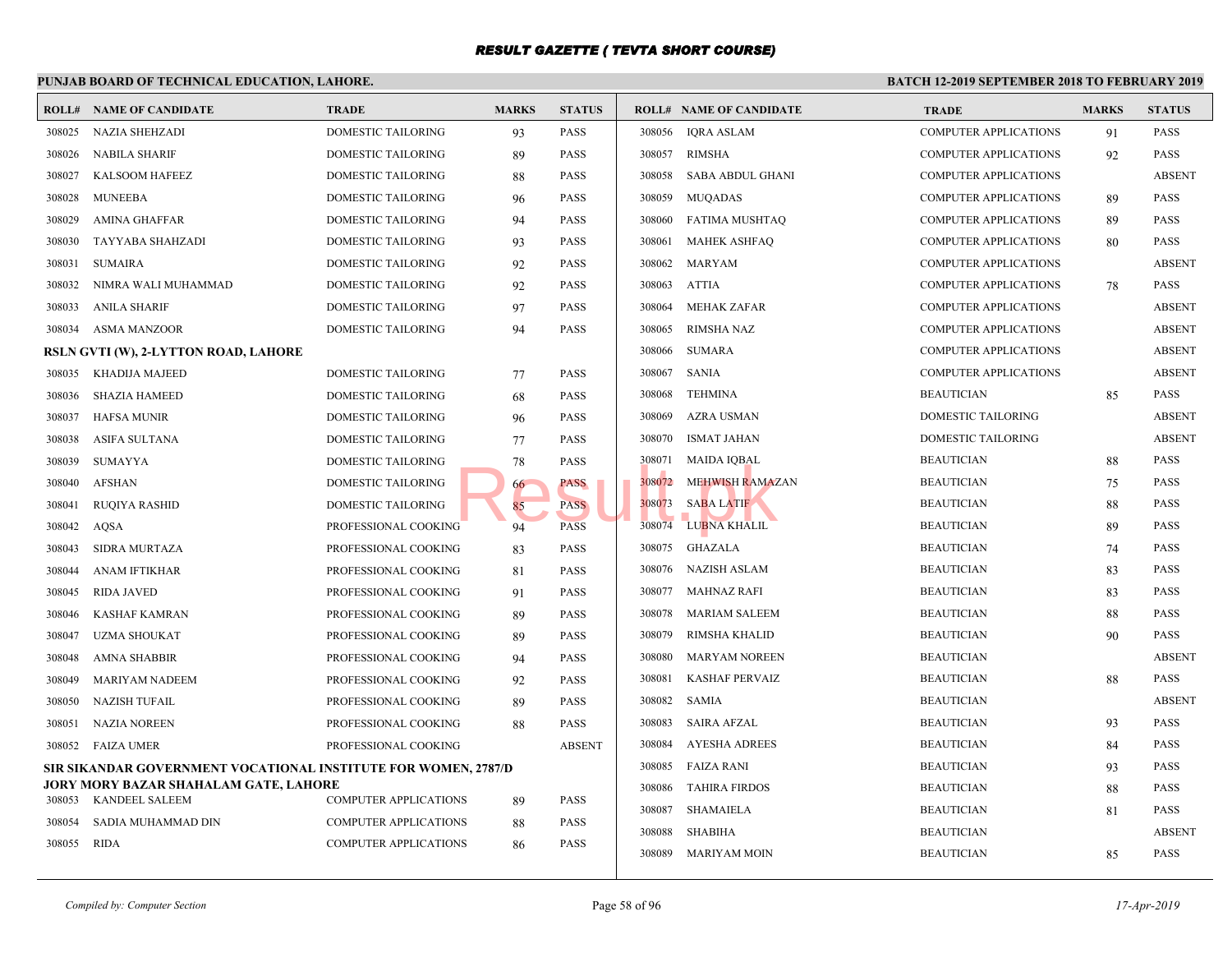|        | PUNJAB BOARD OF TECHNICAL EDUCATION, LAHORE.               |                              |              | <b>BATCH 12-1</b> |        |                                               |             |
|--------|------------------------------------------------------------|------------------------------|--------------|-------------------|--------|-----------------------------------------------|-------------|
|        | <b>ROLL# NAME OF CANDIDATE</b>                             | <b>TRADE</b>                 | <b>MARKS</b> | <b>STATUS</b>     |        | <b>ROLL# NAME OF CANDIDATE</b>                | <b>TRAL</b> |
| 308090 | <b>EMAN FATIMA</b>                                         | DOMESTIC TAILORING           | 90           | PASS              | 308122 | MUHAMMAD IMRAN                                | <b>COMP</b> |
| 308091 | <b>ASMA AZIZ</b>                                           | <b>DOMESTIC TAILORING</b>    |              | <b>ABSENT</b>     | 308123 | MOHAMMAD KASHIF RAZA                          | <b>COMP</b> |
| 308092 | <b>MHARUKH MUNIR</b>                                       | DOMESTIC TAILORING           |              | <b>ABSENT</b>     | 308124 | NIAZ AHMAD                                    | <b>COMP</b> |
| 308093 | <b>IQRA ANEES</b>                                          | DOMESTIC TAILORING           |              | <b>ABSENT</b>     | 308125 | AZHAR HUSSAIN                                 | <b>COMP</b> |
| 308094 | <b>IQRA NADEEM</b>                                         | DOMESTIC TAILORING           |              | <b>ABSENT</b>     | 308126 | MUHAMMAD ASHRAF                               | <b>COMP</b> |
| 308095 | <b>KALSOOM</b>                                             | DOMESTIC TAILORING           | 76           | <b>PASS</b>       | 308127 | <b>MAMOONA IQBAL</b>                          | <b>COMP</b> |
| 308096 | <b>RIMSHA</b>                                              | <b>DOMESTIC TAILORING</b>    |              | <b>ABSENT</b>     | 308128 | MUHAMMAD SHOAIB                               | <b>COMP</b> |
| 308097 | <b>REHANA</b>                                              | DOMESTIC TAILORING           | 84           | <b>PASS</b>       | 308129 | JAVARIA SHAHID                                | <b>COMP</b> |
| 308098 | <b>SABA</b>                                                | DOMESTIC TAILORING           | 76           | PASS              | 308130 | ALI JAVED KHAN                                | <b>COMP</b> |
| 308099 | <b>NAFIA</b>                                               | <b>DOMESTIC TAILORING</b>    |              | <b>ABSENT</b>     | 308131 | <b>SHAZIA ASGHAR</b>                          | <b>COMP</b> |
| 308100 | <b>RAMLA</b>                                               | DOMESTIC TAILORING           | 78           | PASS              | 308132 | MUHAMMAD ARHAM HANIF                          | <b>COMP</b> |
| 308101 | <b>AROOJ NADEEM</b>                                        | DOMESTIC TAILORING           | 83           | PASS              | 308133 | <b>BUSHRA BASSRI</b>                          | <b>COMP</b> |
| 308102 | ZARA SHAFI                                                 | DOMESTIC TAILORING           | 83           | PASS              | 308134 | SHAHAB KHAN                                   | <b>COMP</b> |
| 308103 | <b>SHAHINA IRSHAD</b>                                      | DOMESTIC TAILORING           | 83           | PASS              | 308135 | <b>GHULAM MUJTABA</b>                         | <b>COMP</b> |
| 308104 | ANSA                                                       | <b>DOMESTIC TAILORING</b>    |              | <b>ABSENT</b>     | 308136 | MUHAMMAD TARIQ                                | <b>COMP</b> |
| 308105 | <b>BISMA AHMAD</b>                                         | DOMESTIC TAILORING           | 83           | PASS              | 308137 | TAHIR JAVED IQBAL                             | <b>COMP</b> |
| 308106 | <b>MOINZA</b>                                              | <b>DOMESTIC TAILORING</b>    |              | <b>ABSENT</b>     | 308138 | <b>ATIFA BIBI</b>                             | <b>COMP</b> |
| 308107 | AROOJ                                                      | <b>DOMESTIC TAILORING</b>    | 89           | <b>PASS</b>       | 308139 | <b>GULSHAN PARVEEN</b>                        | <b>COMP</b> |
|        | SOCIETY COLLEGE OF COMPUTER SCIENCES., MOGHALPURA., LAHORE |                              |              |                   | 308140 | MUHAMMAD IBRAHIM                              | <b>COMP</b> |
| 308108 | <b>FOUZIA BASHIR</b>                                       | COMPUTER APPLICATIONS        | 92           | PASS              | 308141 | <b>INAMUR REHMAN</b>                          | <b>COMP</b> |
| 308109 | <b>HIRA JAVED</b>                                          | COMPUTER APPLICATIONS        | 98           | PASS              | 308142 | MUHAMMAD BILAL ILYAS                          | <b>COMP</b> |
| 308110 | <b>HAFSA UMAR</b>                                          | COMPUTER APPLICATIONS        | 95           | PASS              | 308143 | <b>ATIF SIDDIQUE</b>                          | <b>COMP</b> |
| 308111 | ASIFA AMJAD                                                | <b>COMPUTER APPLICATIONS</b> | 92           | PASS              | 308144 | LUOMAN ALI                                    | <b>COMP</b> |
|        | 308112 KINZA BIBI                                          | <b>COMPUTER APPLICATIONS</b> | 96           | PASS              | 308145 | MUHAMMAD HASSAN ZIA                           | <b>COMP</b> |
|        | 308113 AMNA SHEHZADE                                       | <b>COMPUTER APPLICATIONS</b> | 99           | PASS              | 308146 | ASAD ALI                                      | <b>COMP</b> |
|        | <b>GOVT. INSTITUTE OF COMMERCE, , CHAUBARA</b>             |                              |              |                   | 308147 | MUHAMMAD ZAHID                                | <b>COMP</b> |
| 308114 | <b>FAIZ RASOOL</b>                                         | <b>COMPUTER APPLICATIONS</b> | 93           | PASS              | 308148 | MUHAMMAD TAYYAB                               | <b>COMP</b> |
| 308115 | HUSNAIN ALI                                                | <b>COMPUTER APPLICATIONS</b> | 88           | PASS              | 308149 | LUBNA MUSHTAQ                                 | <b>COMP</b> |
| 308116 | MALIK MAHBOOB UL HASSAN                                    | COMPUTER APPLICATIONS        | 90           | PASS              | 308150 | MUHAMMAD MASOOD                               | <b>COMP</b> |
| 308117 | NAEEM ASHRAF                                               | <b>COMPUTER APPLICATIONS</b> | 92           | <b>PASS</b>       | 308151 | <b>MANZAR ABBAS</b>                           | <b>COMP</b> |
| 308118 | MUHAMMAD NASEER ASLAM                                      | <b>COMPUTER APPLICATIONS</b> | 92           | PASS              |        | 308152 ZAIGHAM ABBAS                          | <b>COMP</b> |
| 308119 | MUQSOOD RANA                                               | <b>COMPUTER APPLICATIONS</b> | 91           | PASS              |        | GOVT. TECHNICAL TRAINING INSTITUTE(BOYS), , F |             |
| 308120 | MASOOD NAWAZ                                               | <b>COMPUTER APPLICATIONS</b> | 92           | PASS              | 308153 | <b>SHAISTA LIAQAT</b>                         | <b>COMP</b> |
| 308121 | MUHAMMAD RAMZAN                                            | <b>COMPUTER APPLICATIONS</b> | 87           | PASS              | 308154 | <b>SIDRA RASHEED</b>                          | <b>COMP</b> |
|        |                                                            |                              |              |                   |        |                                               |             |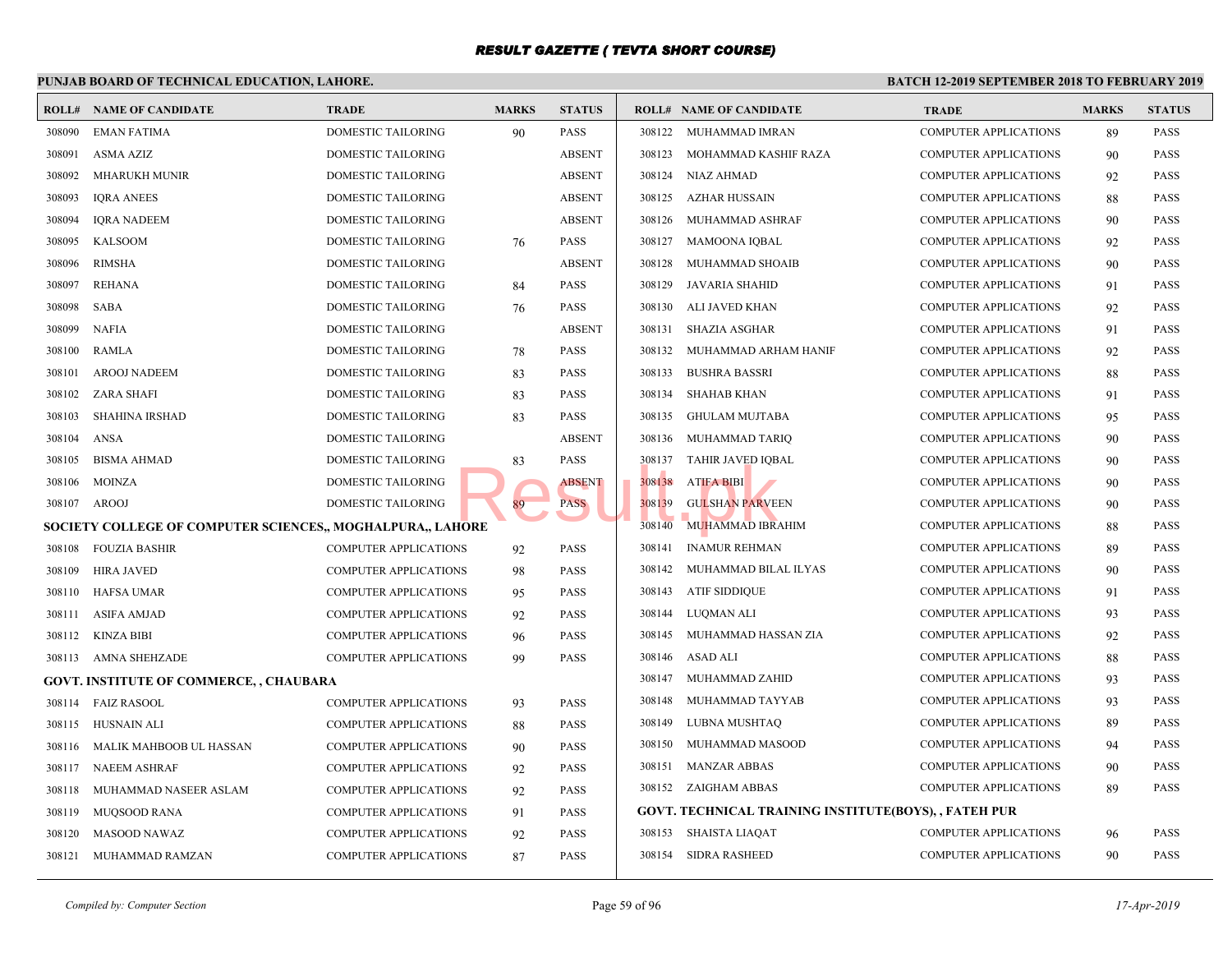|        | PUNJAB BOARD OF TECHNICAL EDUCATION, LAHORE.                 |                              |              |               | <b>BATCH 12-</b> |                                                     |              |
|--------|--------------------------------------------------------------|------------------------------|--------------|---------------|------------------|-----------------------------------------------------|--------------|
|        | <b>ROLL# NAME OF CANDIDATE</b>                               | <b>TRADE</b>                 | <b>MARKS</b> | <b>STATUS</b> |                  | <b>ROLL# NAME OF CANDIDATE</b>                      | <b>TRAI</b>  |
| 308155 | <b>SABA KHALID</b>                                           | <b>COMPUTER APPLICATIONS</b> | 95           | <b>PASS</b>   | 308188           | <b>MARIA KHURSHID</b>                               | COMP         |
| 308156 | <b>SHAHIDA SHOUKAT</b>                                       | <b>COMPUTER APPLICATIONS</b> | 94           | <b>PASS</b>   | 308189           | <b>GHULAM MUSTAFA</b>                               | <b>COMP</b>  |
| 308157 | <b>SAIMA GHAFOOR</b>                                         | <b>COMPUTER APPLICATIONS</b> | 97           | <b>PASS</b>   | 308190           | ZULFIQAR ALI                                        | <b>COMP</b>  |
| 308158 | <b>SHAKILA IRSHAD</b>                                        | <b>COMPUTER APPLICATIONS</b> | 95           | <b>PASS</b>   | 308191           | MUHAMMAD KAWISH                                     | <b>COMP</b>  |
| 308159 | ALI IMRAN                                                    | <b>COMPUTER APPLICATIONS</b> | 97           | <b>PASS</b>   | 308192           | <b>GHULAM MUSTAFA</b>                               | <b>COMP</b>  |
| 308160 | MUHAMMAD ABU SUFYAN                                          | <b>COMPUTER APPLICATIONS</b> | 93           | PASS          | 308193           | MUHAMMAD BAKHSH                                     | <b>COMP</b>  |
| 308161 | <b>SAJJAD HUSSAIN</b>                                        | <b>COMPUTER APPLICATIONS</b> | 94           | <b>PASS</b>   | 308194           | NAIM AL WAKEEL                                      | <b>COMP</b>  |
| 308162 | <b>AFZAAL FAROOQ</b>                                         | COMPUTER APPLICATIONS        | 96           | <b>PASS</b>   | 308195           | <b>MUDASIR NAEEM</b>                                | <b>COMP</b>  |
| 308163 | <b>ALI RAZA</b>                                              | COMPUTER APPLICATIONS        | 99           | <b>PASS</b>   | 308196           | MUHAMMAD RAMZAN                                     | <b>COMP</b>  |
| 308164 | <b>AAMIR SAJJAD</b>                                          | <b>COMPUTER APPLICATIONS</b> | 95           | <b>PASS</b>   | 308197           | MOHSIN NAWAZ                                        | <b>COMP</b>  |
| 308165 | <b>AHSAN GHAFOOR</b>                                         | COMPUTER APPLICATIONS        | 95           | <b>PASS</b>   | 308198           | MUHAMMAD HASNAIN                                    | COMP         |
| 308166 | MUHAMMAD USMAN                                               | COMPUTER APPLICATIONS        | 91           | <b>PASS</b>   | 308199           | MUHAMMAD ANS RAFIQUE                                | COMP         |
| 308167 | <b>QASIM ABBAS</b>                                           | <b>COMPUTER APPLICATIONS</b> | 97           | <b>PASS</b>   | 308200           | MUHAMMAD KASHIF                                     | COMP         |
| 308168 | <b>AWAIS WAQAS</b>                                           | <b>COMPUTER APPLICATIONS</b> | 97           | <b>PASS</b>   | 308201           | MUHAMMAD SALSABEEL NAZEER                           | <b>COMP</b>  |
| 308169 | <b>FAISAL SHABBIR</b>                                        | <b>COMPUTER APPLICATIONS</b> | 98           | <b>PASS</b>   | 308202           | <b>UZAIR FAROOQ</b>                                 | <b>CIVIL</b> |
| 308170 | <b>SAQIB ALI</b>                                             | <b>COMPUTER APPLICATIONS</b> | 96           | <b>PASS</b>   | 308203           | <b>JAVED FAROOQ</b>                                 | <b>CIVIL</b> |
| 308171 | ABU BAKAR MANZOOR                                            | <b>COMPUTER APPLICATIONS</b> | 98           | PASS          | 308204           | <b>MUHAMMAD AWAIS</b>                               | <b>CIVIL</b> |
| 308172 | MUHAMMAD ASIF                                                | COMPUTER APPLICATIONS        | 94           | <b>PASS</b>   | 308205           | MUHAMMAD SADAM HUSSAIN                              | <b>CIVIL</b> |
|        | ALI COLLEGE OF TECHNOLOGY,, FATTEH PUR ROAD,, KAROR LAL ESAN |                              |              |               | 308206           | AHMED ABBAS                                         | <b>CIVIL</b> |
| 308173 | AZHAR ALI                                                    | <b>COMPUTER APPLICATIONS</b> | 99           | <b>PASS</b>   |                  | <b>GOVT. VOCATIONAL TRAINING INSTITUTE FOR WO</b>   |              |
| 308174 | MUHAMMAD HAROON KHALID                                       | <b>COMPUTER APPLICATIONS</b> | 96           | <b>PASS</b>   |                  | <b>CLINIC., KAROR LAL ESAN</b><br>308207 SIDRA AMIN | <b>COMP</b>  |
| 308175 | MOHSIN ALI                                                   | <b>COMPUTER APPLICATIONS</b> | 96           | <b>PASS</b>   | 308208           | SIDRA IMTIAZ                                        | <b>COMP</b>  |
| 308176 | ARSHAD KHAN                                                  | <b>COMPUTER APPLICATIONS</b> | 99           | <b>PASS</b>   | 308209           | <b>SAMAN BATOOL</b>                                 | COMP         |
| 308177 | <b>AAMIR SOHAIL</b>                                          | <b>COMPUTER APPLICATIONS</b> | 96           | <b>PASS</b>   | 308210           | NADIA PERVEEN                                       | <b>COMP</b>  |
| 308178 | <b>SHAHZAIB KHAN</b>                                         | <b>COMPUTER APPLICATIONS</b> | 96           | <b>PASS</b>   | 308211           | <b>SAMREEN BIBI</b>                                 | COMP         |
| 308179 | <b>TOUSEEF AHMAD</b>                                         | <b>COMPUTER APPLICATIONS</b> | 98           | <b>PASS</b>   | 308212           | SIDRA MUKHTAR                                       | COMP         |
| 308180 | MUHAMMAD ISMAIL KHAN                                         | <b>COMPUTER APPLICATIONS</b> | 98           | <b>PASS</b>   | 308213           | IQRA MUKHTAR                                        | <b>COMP</b>  |
| 308181 | MUHAMMAD BILAL                                               | COMPUTER APPLICATIONS        | 95           | <b>PASS</b>   | 308214           | <b>TASKEEN ZAHRA</b>                                | <b>COMP</b>  |
| 308182 | MUHAMMAD ASAD                                                | <b>COMPUTER APPLICATIONS</b> | 98           | PASS          | 308215           | AQSA BATOOL                                         | <b>COMP</b>  |
| 308183 | MUHAMMAD DILAWAR                                             | <b>COMPUTER APPLICATIONS</b> | 97           | <b>PASS</b>   | 308216           | <b>SABA NADEEM</b>                                  | <b>COMP</b>  |
| 308184 | MUHAMMAD AYAZ KHAN                                           | COMPUTER APPLICATIONS        | 96           | <b>PASS</b>   | 308217           | <b>SHAMSA BATOOL</b>                                | <b>COMP</b>  |
| 308185 | MUHAMMAD ARSALAN                                             | <b>COMPUTER APPLICATIONS</b> | 98           | <b>PASS</b>   | 308218           | <b>SUMERIA NIAZ</b>                                 | <b>COMP</b>  |
| 308186 | <b>MUDASSAR ABBAS</b>                                        | COMPUTER APPLICATIONS        | 98           | <b>PASS</b>   |                  | 308219 SALMA ZUBAIR                                 | <b>COMP</b>  |
|        | 308187 NAZIA KOUSAR                                          | <b>COMPUTER APPLICATIONS</b> | 98           | <b>PASS</b>   |                  |                                                     |              |
|        |                                                              |                              |              |               |                  |                                                     |              |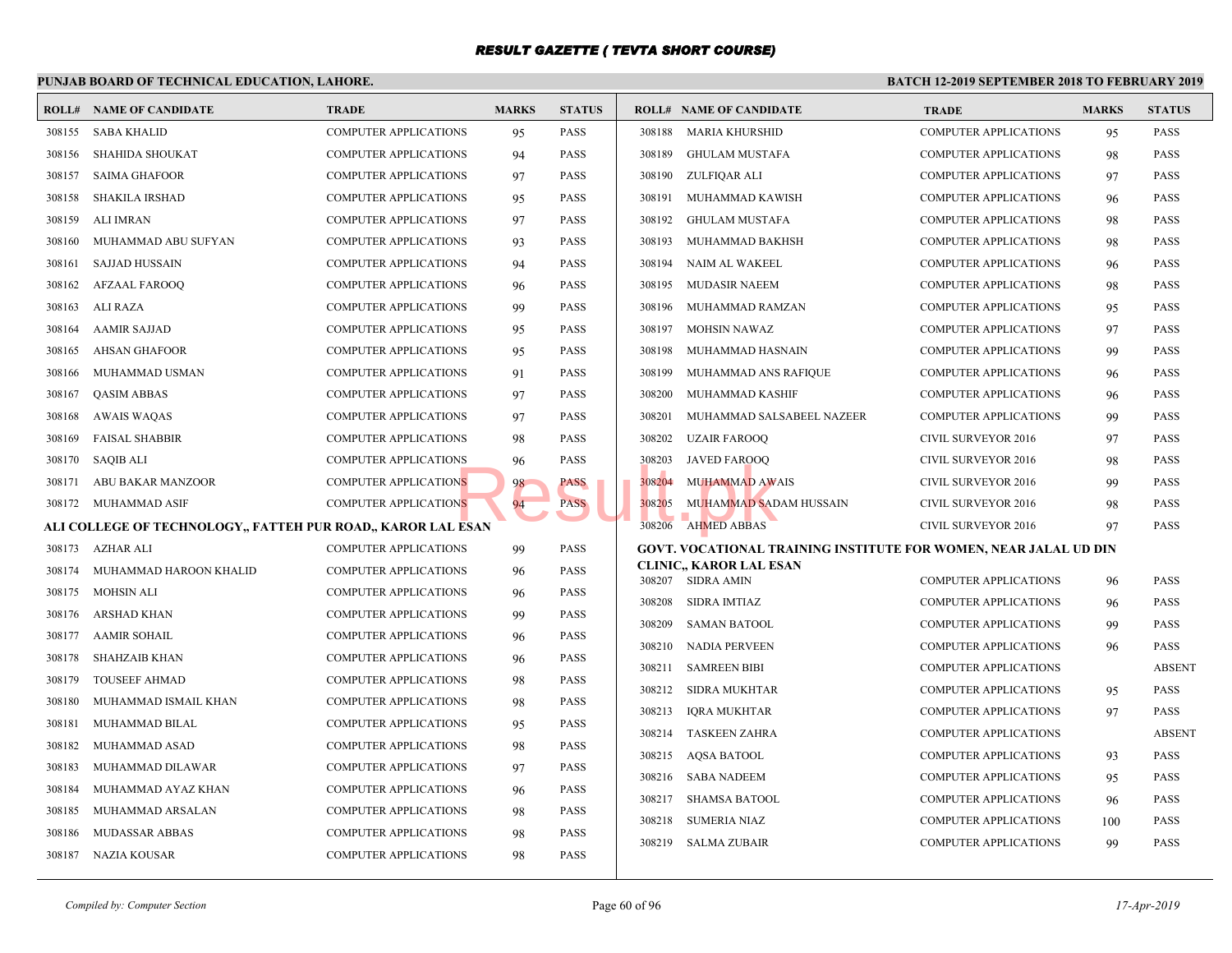|        | PUNJAB BOARD OF TECHNICAL EDUCATION, LAHORE.                |                              |              |               |        |                                                  | <b>BATCH 12-</b> |
|--------|-------------------------------------------------------------|------------------------------|--------------|---------------|--------|--------------------------------------------------|------------------|
|        | <b>ROLL# NAME OF CANDIDATE</b>                              | <b>TRADE</b>                 | <b>MARKS</b> | <b>STATUS</b> |        | <b>ROLL# NAME OF CANDIDATE</b>                   | <b>TRAL</b>      |
| 308220 | <b>SITARA RAFIQ</b>                                         | COMPUTER APPLICATIONS        | 88           | <b>PASS</b>   | 308252 | <b>FAISAL TEHSEEN</b>                            | COMP             |
| 308221 | FIAZ BIBI                                                   | COMPUTER APPLICATIONS        | 91           | <b>PASS</b>   | 308253 | MUHAMMAD SHERAZ                                  | <b>COMP</b>      |
| 308222 | <b>SAFIA ZUBAIR</b>                                         | <b>COMPUTER APPLICATIONS</b> | 95           | <b>PASS</b>   | 308254 | MUHAMMAD ADNAN                                   | <b>COMP</b>      |
| 308223 | RABIA BIBI                                                  | COMPUTER APPLICATIONS        | 100          | <b>PASS</b>   | 308255 | MUHAMMAD ARSHAD                                  | <b>COMP</b>      |
| 308224 | <b>RUBY IRSHAD</b>                                          | COMPUTER APPLICATIONS        | 91           | PASS          | 308256 | <b>MUNIR AHMAD</b>                               | <b>COMP</b>      |
| 308225 | <b>BUSHRA ASHRAF</b>                                        | <b>COMPUTER APPLICATIONS</b> | 96           | <b>PASS</b>   | 308257 | MUHAMMAD ASGHAR ALI                              | <b>COMP</b>      |
| 308226 | AALIA TAHREEM                                               | COMPUTER APPLICATIONS        | 98           | <b>PASS</b>   | 308258 | <b>TANVEER HUSSAIN</b>                           | COMP             |
|        | <b>GOVERNMENT INSTITUTE OF COMMERCE FOR WOMAN, , LAYYAH</b> |                              |              |               | 308259 | <b>AQIB RAFIQUE</b>                              | <b>COMP</b>      |
| 308227 | <b>SADIA ASHIQ</b>                                          | COMPUTER APPLICATIONS        | 95           | <b>PASS</b>   | 308260 | MUHAMMAD ZUBAIR                                  | <b>COMP</b>      |
| 308228 | <b>UME AMARA</b>                                            | COMPUTER APPLICATIONS        | 94           | PASS          | 308261 | MUHAMMAD SHAHBAZ                                 | <b>COMP</b>      |
| 308229 | <b>NISBAH HANIF</b>                                         | COMPUTER APPLICATIONS        | 97           | <b>PASS</b>   | 308262 | SIKANDAR QAYYUM                                  | <b>COMP</b>      |
| 308230 | <b>MAIRA RASUL</b>                                          | COMPUTER APPLICATIONS        | 92           | <b>PASS</b>   | 308263 | MUHAMMAD ADEEL                                   | <b>COMP</b>      |
| 308231 | <b>NOSHEEN SAJIDA</b>                                       | <b>COMPUTER APPLICATIONS</b> | 95           | <b>PASS</b>   | 308264 | <b>MUZAMIL BASHIR</b>                            | <b>COMP</b>      |
| 308232 | <b>TATHEER ZAHRA</b>                                        | COMPUTER APPLICATIONS        | 94           | <b>PASS</b>   | 308265 | MUHAMMAD MIRAJ                                   | <b>COMP</b>      |
| 308233 | AROOBA MUSHTAQ                                              | <b>COMPUTER APPLICATIONS</b> | 95           | <b>PASS</b>   | 308266 | ZAHID MUSTAFA                                    | <b>COMP</b>      |
| 308234 | <b>SABA MAJEED</b>                                          | <b>COMPUTER APPLICATIONS</b> | 96           | <b>PASS</b>   | 308267 | <b>BUSHRA BIBI</b>                               | <b>COMP</b>      |
| 308235 | <b>JAVERIA SHEHZADI</b>                                     | <b>COMPUTER APPLICATIONS</b> | 93           | PASS          | 308268 | MUHAMMAD AHTASHAM UL HAQ                         | <b>COMP</b>      |
| 308236 | <b>DENA KHTOON</b>                                          | <b>COMPUTER APPLICATIONS</b> | 93           | <b>PASS</b>   | 308269 | <b>MUREED ABBAS</b>                              | <b>COMP</b>      |
| 308237 | <b>FATIMA BASHIR</b>                                        | COMPUTER APPLICATIONS        | 95           | <b>PASS</b>   | 308270 | <b>MAZHAR HUSSAIN</b>                            | <b>COMP</b>      |
| 308238 | <b>KIRAN KHALID</b>                                         | COMPUTER APPLICATIONS        | 95           | <b>PASS</b>   | 308271 | NADEEM AHMAD                                     | <b>COMP</b>      |
| 308239 | MISBAH KHANUM                                               | COMPUTER APPLICATIONS        | 97           | <b>PASS</b>   | 308272 | MUHAMMAD BILAL                                   | <b>COMP</b>      |
|        | GOVT. INSTITUTE OF COMMERCE, KOT SULTAN, LAYYAH             |                              |              |               | 308273 | AQIB AKRAM                                       | COMP             |
| 308240 | <b>ANEELA BATOOL</b>                                        | COMPUTER APPLICATIONS        | 89           | <b>PASS</b>   |        | <b>GOVERNMENT TECHNICAL TRAINING CENTRE (W).</b> |                  |
| 308241 | <b>SHAHR BANO</b>                                           | COMPUTER APPLICATIONS        | 88           | <b>PASS</b>   | 308274 | SUMERA BILAL                                     | <b>BEAU</b>      |
| 308242 | RUBAB ZAHRA                                                 | COMPUTER APPLICATIONS        | 87           | <b>PASS</b>   | 308275 | <b>SAIMA KANWAL</b>                              | <b>BEAU</b>      |
| 308243 | ZOHA RIAZ                                                   | COMPUTER APPLICATIONS        | 87           | <b>PASS</b>   | 308276 | JIYA DILBAR                                      | <b>BEAU</b>      |
| 308244 | <b>TARIQ HUSSAIN</b>                                        | <b>COMPUTER APPLICATIONS</b> | 88           | <b>PASS</b>   | 308277 | SEHRISH ASLAM                                    | <b>BEAU</b>      |
| 308245 | MUHAMMAD SAJJAD                                             | COMPUTER APPLICATIONS        | 89           | <b>PASS</b>   | 308278 | <b>ASIA BIBI</b>                                 | <b>BEAU</b>      |
| 308246 | MUHAMMAD NASIR                                              | COMPUTER APPLICATIONS        | 88           | PASS          | 308279 | <b>AREEBA ASHRAF</b>                             | <b>BEAU</b>      |
| 308247 | MUHAMMAD ZOHAIB                                             | COMPUTER APPLICATIONS        | 88           | <b>PASS</b>   | 308280 | <b>SANIA</b>                                     | <b>BEAU</b>      |
| 308248 | MAHMOOD UL HASSAN                                           | COMPUTER APPLICATIONS        | 87           | <b>PASS</b>   | 308281 | <b>SHAILA SADDIQ</b>                             | <b>BEAU</b>      |
| 308249 | <b>FAIZ UL HASSAN</b>                                       | COMPUTER APPLICATIONS        | 88           | <b>PASS</b>   | 308282 | SONIA BILAL                                      | <b>BEAU</b>      |
| 308250 | <b>KHIZAR ABBAS</b>                                         | <b>COMPUTER APPLICATIONS</b> | 86           | <b>PASS</b>   | 308283 | NISHA MURTAZA                                    | <b>BEAU</b>      |
| 308251 | MUHAMMAD WAQAS                                              | <b>COMPUTER APPLICATIONS</b> | 87           | <b>PASS</b>   | 308284 | MAHAM KASHIF                                     | <b>BEAU</b>      |
|        |                                                             |                              |              |               |        |                                                  |                  |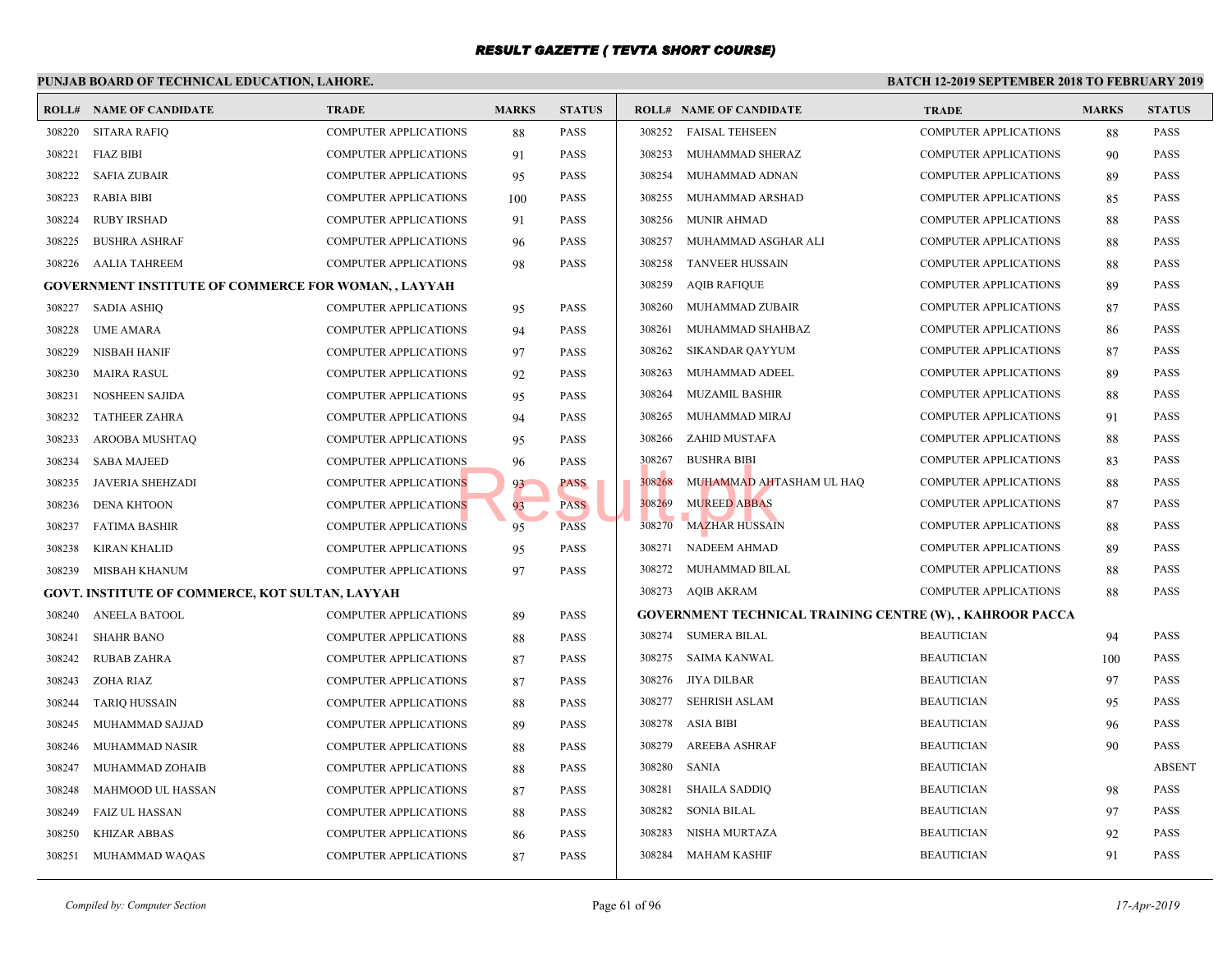#### **PUNJAB BOARD OF TECHNICAL EDUCATION, LAHORE. BATCH 12-ROLL# NAME OF CANDIDATE TRADE MARKS STATUS ROLL# NAME OF CANDIDATE TRADE MARKS STATUS** 308285 FARINA SHAHEEN BEAUTICIAN 91 PASS 308286 RUBI AKHTAR BEAUTICIAN 92 PASS 308287 SANIA IQBAL BEAUTICIAN 97 PASS 308288 SAFIA ZAHOOR BEAUTICIAN 97 PASS 308289 SHAHNAZ IQBAL COMPUTER APPLICATIONS 100 PASS 308290 SANA RAB NAWAZ COMPUTER APPLICATIONS 99 PASS 308291 SHAZIA ARIF COMPUTER APPLICATIONS 99 PASS 308292 SURIYYA KABIR COMPUTER APPLICATIONS 99 PASS 308293 ZARINA BIBI COMPUTER APPLICATIONS 100 PASS 308294 MARIA MUKHTAR COMPUTER APPLICATIONS 98 PASS 308295 FAUZIA ANJAM COMPUTER APPLICATIONS 99 PASS 308296 NASREEN BIBI COMPUTER APPLICATIONS 99 PASS 308297 FARHANA NAZIR COMPUTER APPLICATIONS 98 PASS 308298 IQRA KANWAL KHALID COMPUTER APPLICATIONS 100 PASS 308299 LAIBA TEHSEEN COMPUTER APPLICATIONS 98 PASS 308300 REEHANA COMPUTER APPLICATIONS 100 PASS 308301 SHAHEEN BIBI COMPUTER APPLICATIONS 99 PASS 308302 MEMONA SHABBIR COMPUTER APPLICATIONS 98 PASS 308303 BUSHRA USMAN COMPUTER APPLICATIONS 99 PASS 308304 FIZA ASHRAF DOMESTIC TAILORING 97 PASS 308305 SUMERA TASAWAR DOMESTIC TAILORING 97 PASS 308306 SHAGUFTA SIDDIQUE DOMESTIC TAILORING 96 PASS 308307 IQRA ASLAM DOMESTIC TAILORING 98 PASS 308308 HINA ASGHAR DOMESTIC TAILORING 96 PASS 308309 SOBIA BILAL DOMESTIC TAILORING 98 PASS 308310 HAFZA ASLAM DOMESTIC TAILORING ABSENT 308311 KIRAN BIBI DOMESTIC TAILORING 96 PASS 308312 TUBA ISMAEEL DOMESTIC TAILORING 98 PASS 308313 HASINA MURAD DOMESTIC TAILORING 96 PASS 308314 SAFIA RASHEED DOMESTIC TAILORING 96 PASS 308315 TAHMINA BIBI DOMESTIC TAILORING 93 PASS 308316 SHAZIA TABASSUM DOMESTIC TAILORING ABSENT 308317 SEMA HUSSAIN DOMESTIC TAILORING 92 PASS 308318 NADIA AMEEN DOMESTIC TAILORING 93 PASS **GOVT. VOCATIONAL TRAINING INSTITUE FOR WOMEN LODHRAN** 308319 SUMEIRA ABDULLAH BEAUT 308320 TAHMINA BIBI BEAUTICIAN BEAUTICIAN BEAUTICIAN BEAUTICIAN BEAUTICIAN BEAUTICIAN BEAUTICIAN BEAUTICIAN BEAUTICIAN BEAUTICIAN BEAUTICIAN BEAUTICIAN BEAUTICIAN BEAUTICIAN BEAUTICIAN BEAUTICIAN BEAUTICIAN BEAUTICIAN BEAU 308321 QANDEEL AYUB BEAUTICIAN 94 BEAUTICIAN 94 PASSES BEAUTICIAN 94 PASSES BEAUTICIAN 94 PASSES BEAU 308322 IRAM TANIA BEAUTICIAN 91 BEAUT 308323 SHUMAILA BEAU 308324 RAZIA SATAR BEAUT 308325 AISHA OMAIED BEAUT 308326 HAMNA NASEER BEAUT 308327 SHABANA WAZIR BEAUT 308328 RABIA RIAZ BEAUT 308329 AMNA BEAUT 308330 SAWERA BEAUT 308331 ZOBIA BEAUT 308332 IQRA AZAM BEAUT 308333 AQSA LAL KHAN BEAUTICIAN BEAUTICIAN BEAUTICIAN BEAUTICIAN BEAUTICIAN BEAUTICIAN BEAUTICIAN BEAUTICIAN BEAU 308334 ROZINA DOME 308335 NUSRAT DOME 308336 NADIA KHALIQ DOME 308337 SAMINA KAUSAR DOME 308338 ANAM DOME 308339 HINA DOME 308340 SABA KOUSAR DOME 308341 SUMAIRA SARWAR DOME 308342 AYSHA YASEEN DOME 308343 SAMINA BIBI DOME 308344 ASIA BIBI DOME 308345 AMINA BIBI DOME 308346 SAMINA NAZ DOME 308347 SHAEHNAZ MAHI DOME 308348 MADIA KIRAN DOME **AL-MUSTAFA TECHNICAL COLLEGE, NEAR FAISAL MANDI BAHAUDDIN, MANDI BAHAUDDIN** 308349 NABEEL AHMED CIVIL Result.pk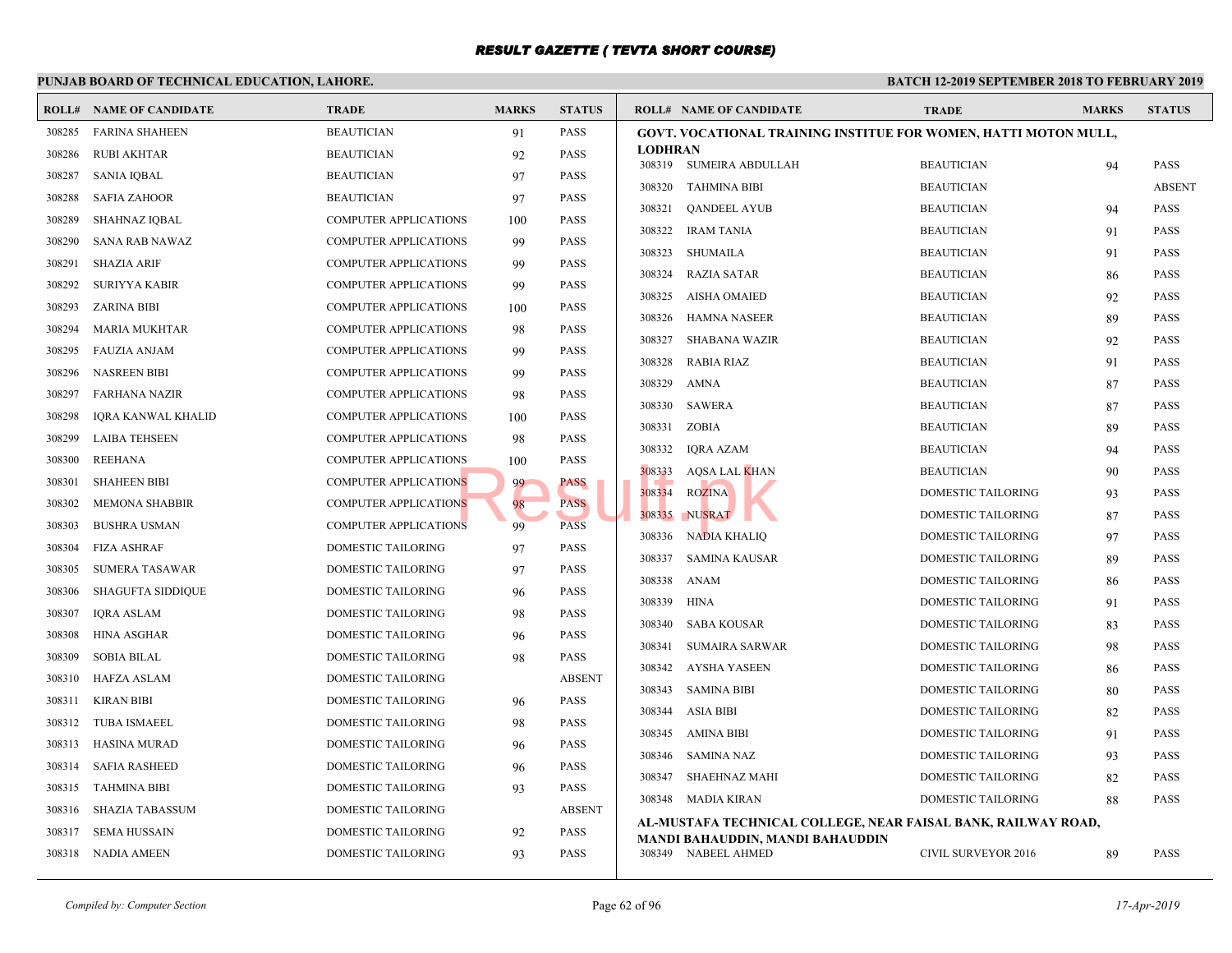|        | PUNJAB BOARD OF TECHNICAL EDUCATION, LAHORE.                    |                              |              |               |        |                                           | <b>BATCH 12-1</b> |
|--------|-----------------------------------------------------------------|------------------------------|--------------|---------------|--------|-------------------------------------------|-------------------|
|        | <b>ROLL# NAME OF CANDIDATE</b>                                  | <b>TRADE</b>                 | <b>MARKS</b> | <b>STATUS</b> |        | <b>ROLL# NAME OF CANDIDATE</b>            | <b>TRAL</b>       |
| 308350 | JAVED IQBAL                                                     | CIVIL SURVEYOR 2016          | 89           | <b>PASS</b>   |        | 308382 SANIA NAVEED                       | <b>DOME</b>       |
| 308351 | MUHAMMAD HASSNAIN IQBAL                                         | CIVIL SURVEYOR 2016          | 88           | <b>PASS</b>   | 308383 | <b>TAHIRA RASHEED</b>                     | <b>DOME</b>       |
| 308352 | <b>ANAS ARSHAD</b>                                              | <b>CIVIL SURVEYOR 2016</b>   | 89           | <b>PASS</b>   | 308384 | <b>ZOYA NADEEM</b>                        | <b>DOME</b>       |
| 308353 | MUHAMMAD MAROOF                                                 | CIVIL SURVEYOR 2016          | 86           | <b>PASS</b>   | 308385 | MARYAM                                    | <b>DOME</b>       |
| 308354 | NOMAN IJAZ                                                      | CIVIL SURVEYOR 2016          |              | <b>ABSENT</b> | 308386 | <b>KIRAN SABA</b>                         | <b>DOME</b>       |
| 308355 | <b>BASHIR AHMED</b>                                             | <b>CIVIL SURVEYOR 2016</b>   |              | <b>ABSENT</b> | 308387 | <b>ZUNAIRA SHAFIQ</b>                     | <b>DOME</b>       |
|        | 308356 USAMA                                                    | <b>CIVIL SURVEYOR 2016</b>   |              | <b>ABSENT</b> | 308388 | <b>SANA BASHIR</b>                        | <b>DOME</b>       |
|        | GOVERNMENT VOCATIONAL TRAINING INSTITUTE FOR WOMEN, THANA ROAD, |                              |              |               | 308389 | <b>FAIZA FIAYAZ</b>                       | <b>DOME</b>       |
|        | <b>MANDI BAHAUDDIN</b>                                          |                              |              |               | 308390 | <b>TAHMINA TARIO</b>                      | <b>BEAU</b>       |
|        | 308357 MARIA GULZAR                                             | <b>COMPUTER APPLICATIONS</b> | 72           | <b>PASS</b>   | 308391 | <b>FATIMA UL ZAHRA</b>                    | <b>BEAU</b>       |
| 308358 | SANIA KANWAL                                                    | <b>COMPUTER APPLICATIONS</b> | 90           | <b>PASS</b>   | 308392 | <b>AQSA ANWAR</b>                         | <b>BEAU</b>       |
| 308359 | SAMIA                                                           | <b>COMPUTER APPLICATIONS</b> | 91           | <b>PASS</b>   | 308393 | <b>SADIA ASHRAF</b>                       | <b>BEAU</b>       |
| 308360 | <b>ASMA ANWAR</b>                                               | <b>COMPUTER APPLICATIONS</b> | 84           | <b>PASS</b>   | 308394 | <b>FAIQA ASHRAF</b>                       | <b>BEAU</b>       |
| 308361 | MOAZAMA ASLAM                                                   | COMPUTER APPLICATIONS        | 83           | <b>PASS</b>   | 308395 | <b>AMMARA PERVEEN</b>                     | <b>BEAU</b>       |
| 308362 | ZURNASH MUQDAS                                                  | <b>COMPUTER APPLICATIONS</b> | 88           | <b>PASS</b>   | 308396 | <b>IQRA</b>                               | <b>BEAU</b>       |
| 308363 | <b>SEHRISH</b>                                                  | <b>COMPUTER APPLICATIONS</b> | 86           | <b>PASS</b>   | 308397 | <b>SAMRANA RIAZ</b>                       | <b>BEAU</b>       |
| 308364 | NOSHABA ALLAH BAKHASH                                           | <b>COMPUTER APPLICATIONS</b> | 87           | <b>PASS</b>   | 308398 | <b>NAZIA UN NISA</b>                      | <b>BEAU</b>       |
| 308365 | <b>NEELAM AZIZ</b>                                              | <b>COMPUTER APPLICATIONS</b> | 80           | <b>PASS</b>   | 308399 | <b>SHAHER BANO</b>                        | <b>BEAU</b>       |
| 308366 | <b>RIDA</b>                                                     | <b>COMPUTER APPLICATIONS</b> | 69           | <b>PASS</b>   | 308400 | <b>MEHAK ASLAM</b>                        | <b>BEAU</b>       |
| 308367 | SABAHAT                                                         | COMPUTER APPLICATIONS        | 81           | <b>PASS</b>   | 308401 | <b>SHAMSA KIRAN</b>                       | <b>BEAU</b>       |
| 308368 | <b>SUMAN UN NISA</b>                                            | <b>COMPUTER APPLICATIONS</b> | 81           | <b>PASS</b>   | 308402 | <b>SAMINA BASHIR</b>                      | <b>BEAU</b>       |
| 308369 | <b>ALMASS BIBI</b>                                              | COMPUTER APPLICATIONS        | 70           | <b>PASS</b>   | 308403 | <b>ABIDA PARVEEN</b>                      | <b>BEAU</b>       |
| 308370 | <b>RAFIA</b>                                                    | DOMESTIC TAILORING           | 92           | <b>PASS</b>   | 308404 | <b>MEHWISH</b>                            | <b>BEAU</b>       |
| 308371 | <b>IQRA KOUSAR</b>                                              | DOMESTIC TAILORING           | 78           | <b>PASS</b>   | 308405 | RIMSHA KANWAL                             | <b>BEAU</b>       |
| 308372 | HUMAIRA SHAHBAZ                                                 | DOMESTIC TAILORING           | 99           | <b>PASS</b>   | 308406 | ANAM                                      | <b>BEAU</b>       |
| 308373 | <b>SHAHWAR ANWAR</b>                                            | DOMESTIC TAILORING           | 95           | <b>PASS</b>   | 308407 | <b>MARYAM IJAZ</b>                        | <b>BEAU</b>       |
| 308374 | RASHNA KANWAL                                                   | <b>DOMESTIC TAILORING</b>    | 95           | <b>PASS</b>   | 308408 | <b>HAFIZA SIDRA NOREEN</b>                | <b>BEAU</b>       |
| 308375 | <b>ASMA INAYAT</b>                                              | DOMESTIC TAILORING           | 98           | <b>PASS</b>   | 308409 | HAFIZA HANIA                              | <b>BEAU</b>       |
| 308376 | NIMRA ANAR                                                      | DOMESTIC TAILORING           | 95           | <b>PASS</b>   |        | ORIENTAL INSTITUTE OF TECHNOLOGY,, MOHALL |                   |
| 308377 | MARYAM SHAHZADI                                                 | DOMESTIC TAILORING           | 97           | <b>PASS</b>   |        | ROAD,, MANDI BAHAUDDIN                    |                   |
| 308378 | MARYAM ASHRAF                                                   | DOMESTIC TAILORING           | 88           | <b>PASS</b>   |        | 308410 MOHSIN ALI                         | <b>CIVIL</b>      |
| 308379 | <b>SAMRA IQBAL</b>                                              | DOMESTIC TAILORING           | 79           | <b>PASS</b>   |        | 308411 ZOHAIB KHIZAR                      | <b>CIVIL</b>      |
| 308380 | IQRA BIBI                                                       | DOMESTIC TAILORING           | 85           | <b>PASS</b>   | 308412 | <b>IBRAR SHAMRAIZ</b>                     | <b>CIVIL</b>      |
| 308381 | SANA                                                            | DOMESTIC TAILORING           | 76           | <b>PASS</b>   |        | 308413 SAQIB ALI                          | <b>CIVIL</b>      |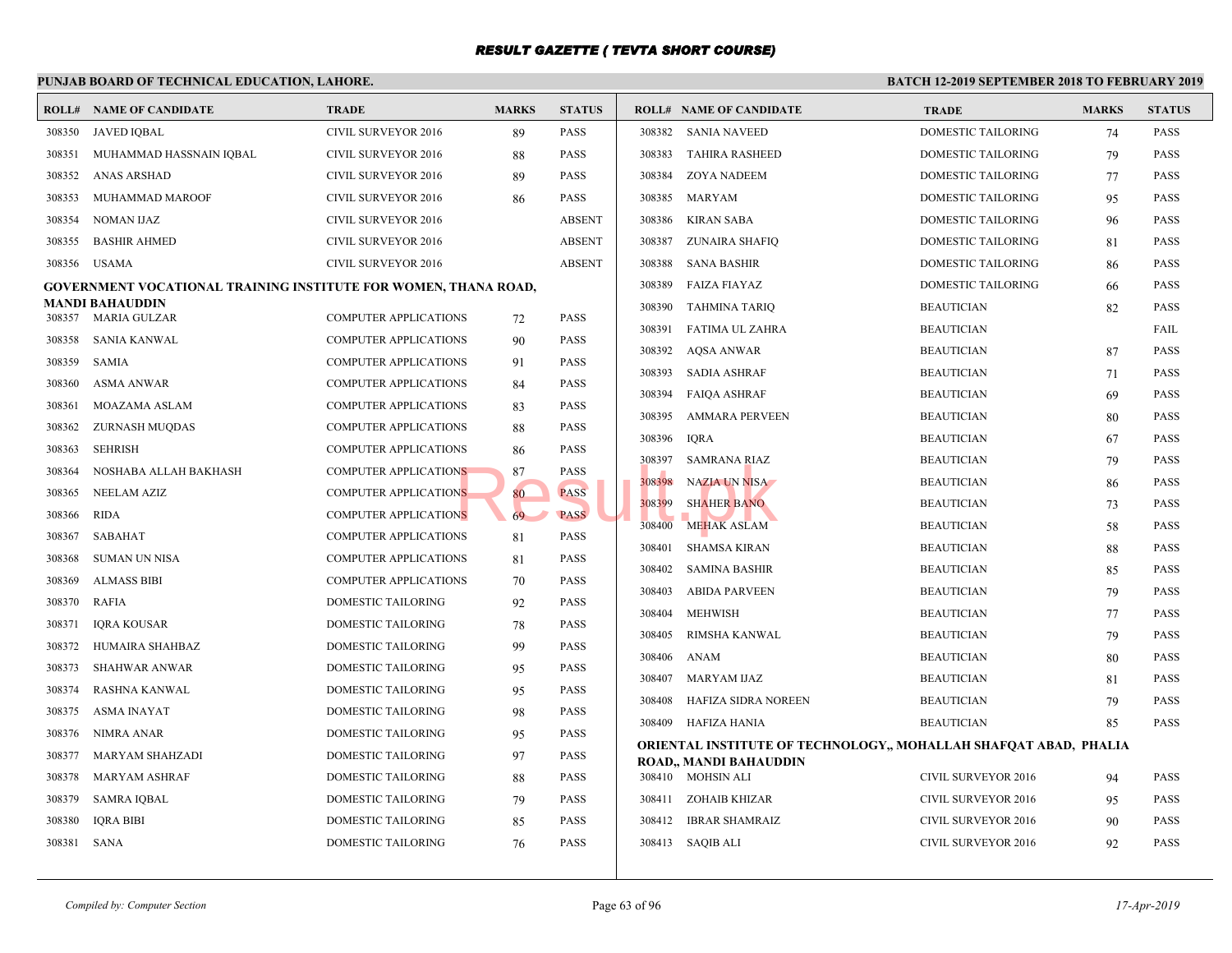|        | PUNJAB BOARD OF TECHNICAL EDUCATION, LAHORE.                         |                              |              |               |        |                                | <b>BATCH 12-1</b> |
|--------|----------------------------------------------------------------------|------------------------------|--------------|---------------|--------|--------------------------------|-------------------|
|        | <b>ROLL# NAME OF CANDIDATE</b>                                       | <b>TRADE</b>                 | <b>MARKS</b> | <b>STATUS</b> |        | <b>ROLL# NAME OF CANDIDATE</b> | <b>TRAL</b>       |
|        | 308414 HUSNAIN RAZA                                                  | CIVIL SURVEYOR 2016          | 87           | <b>PASS</b>   | 308446 | AREEJ                          | <b>COMP</b>       |
| 308415 | ALI HASAN                                                            | <b>CIVIL SURVEYOR 2016</b>   | 87           | <b>PASS</b>   | 308447 | MISHAL NAZIR                   | <b>COMP</b>       |
| 308416 | IMRAN KHAN                                                           | CIVIL SURVEYOR 2016          | 88           | <b>PASS</b>   | 308448 | <b>TASKEEN ZAHRA</b>           | <b>COMP</b>       |
| 308417 | <b>INTZAR HUSSAIN</b>                                                | CIVIL SURVEYOR 2016          | 89           | <b>PASS</b>   | 308449 | <b>IQRA ARSHAD</b>             | <b>COMP</b>       |
| 308418 | <b>WASEEM SAJJAD</b>                                                 | CIVIL SURVEYOR 2016          | 90           | <b>PASS</b>   | 308450 | <b>IFFAT AMEER</b>             | <b>COMP</b>       |
| 308419 | MOAZAM SHAHZAD                                                       | CIVIL SURVEYOR 2016          | 90           | <b>PASS</b>   | 308451 | <b>EIZA PERVEEN</b>            | <b>COMP</b>       |
|        | <b>GOVERNMENT VOCATIONAL TRAINING INSTITUTE FOR WOMEN, KOTHIYALA</b> |                              |              |               | 308452 | <b>SAMINA ASHRAF</b>           | <b>COMP</b>       |
|        | <b>SHEIKHAN ROAD,, PHALIA</b>                                        |                              |              |               | 308453 | <b>LAILA ASHRAF</b>            | <b>COMP</b>       |
|        | 308420 MUFRAH RUKHSAR SEKANDAR                                       | <b>BEAUTICIAN</b>            |              | <b>ABSENT</b> | 308454 | <b>FAKHRA ARIF</b>             | <b>COMP</b>       |
| 308421 | ATIA ASLAM                                                           | <b>BEAUTICIAN</b>            | 94           | <b>PASS</b>   | 308455 | AQSA KHALID                    | <b>COMP</b>       |
| 308422 | KISHEN RANI                                                          | <b>BEAUTICIAN</b>            |              | <b>ABSENT</b> | 308456 | UM UL BANEEN                   | <b>COMP</b>       |
| 308423 | <b>SIDRA SHAN</b>                                                    | <b>BEAUTICIAN</b>            | 90           | <b>PASS</b>   | 308457 | RAMEESHA KANWAL                | <b>COMP</b>       |
| 308424 | AFIA BATOOL                                                          | <b>BEAUTICIAN</b>            | 84           | <b>PASS</b>   | 308458 | <b>FAKHRA ABBAS</b>            | <b>COMP</b>       |
| 308425 | <b>MUBEEN AZAM</b>                                                   | <b>BEAUTICIAN</b>            |              | <b>ABSENT</b> | 308459 | <b>IRAM SHAHZADI</b>           | <b>COMP</b>       |
| 308426 | KAINAT ANJAM                                                         | <b>BEAUTICIAN</b>            | 89           | <b>PASS</b>   | 308460 | <b>AQSA FAIZ</b>               | <b>COMP</b>       |
| 308427 | <b>ZAHIDA PARVEEN</b>                                                | <b>BEAUTICIAN</b>            | 93           | <b>PASS</b>   | 308461 | <b>SADIA PERVEEN</b>           | <b>COMP</b>       |
| 308428 | MARYAM SHAHZADI                                                      | <b>BEAUTICIAN</b>            | 90           | <b>PASS</b>   | 308462 | <b>SHAKEELA FAREED</b>         | <b>COMP</b>       |
| 308429 | SANA ZAHRA                                                           | <b>BEAUTICIAN</b>            | 93           | <b>PASS</b>   | 308463 | <b>ZARQA MUNAWAR</b>           | <b>COMP</b>       |
| 308430 | <b>AQSA MUBEEN</b>                                                   | <b>BEAUTICIAN</b>            |              | ABSENT        | 308464 | <b>ANAM SHAHZADI</b>           | <b>COMP</b>       |
| 308431 | IQRA REHMAN                                                          | <b>BEAUTICIAN</b>            |              | <b>ABSENT</b> | 308465 | <b>NOVEZA AHSAN</b>            | <b>COMP</b>       |
| 308432 | <b>MAMOONA ARIF</b>                                                  | <b>BEAUTICIAN</b>            | 84           | <b>PASS</b>   | 308466 | <b>SUMMAIRA ABBAS</b>          | <b>COMP</b>       |
| 308433 | <b>SUMBAL SHAHZADI</b>                                               | <b>BEAUTICIAN</b>            | 89           | <b>PASS</b>   | 308467 | <b>IMAN RASHEED</b>            | <b>COMP</b>       |
| 308434 | KANWAL NOMAN                                                         | <b>BEAUTICIAN</b>            | 94           | <b>PASS</b>   | 308468 | SAMINA KOUSAR                  | <b>COMP</b>       |
| 308435 | <b>NIDA PARVEEN</b>                                                  | <b>BEAUTICIAN</b>            | 93           | <b>PASS</b>   | 308469 | KASHMALA AZHAR                 | <b>COMP</b>       |
| 308436 | FAIZA RANI                                                           | <b>BEAUTICIAN</b>            | 83           | <b>PASS</b>   | 308470 | <b>MARYAM BIBI</b>             | <b>DOME</b>       |
| 308437 | <b>MARIA SHAHEEN</b>                                                 | <b>BEAUTICIAN</b>            | 95           | <b>PASS</b>   | 308471 | ASIA BIBI                      | <b>DOME</b>       |
| 308438 | MEHWISH NASEEM                                                       | <b>BEAUTICIAN</b>            | 80           | <b>PASS</b>   | 308472 | ZAINAB BATOOL                  | <b>DOME</b>       |
| 308439 | <b>RIMSHA BIBI</b>                                                   | <b>BEAUTICIAN</b>            | 85           | <b>PASS</b>   | 308473 | <b>SADIA NOREEN</b>            | <b>DOME</b>       |
| 308440 | <b>SHEHARMEEN ANWAR</b>                                              | <b>BEAUTICIAN</b>            |              | <b>ABSENT</b> | 308474 | <b>SABA RIAZ</b>               | <b>DOME</b>       |
| 308441 | <b>IRAM SHAHZADI</b>                                                 | <b>BEAUTICIAN</b>            | 84           | <b>PASS</b>   | 308475 | TEHNIAT IFTIKHAR               | <b>DOME</b>       |
| 308442 | AMRINA IMRAN                                                         | <b>BEAUTICIAN</b>            | 92           | <b>PASS</b>   | 308476 | <b>ASIA BATOOL</b>             | <b>DOME</b>       |
| 308443 | ROBINA AKHTAR                                                        | <b>BEAUTICIAN</b>            | 90           | <b>PASS</b>   | 308477 | SABA ABBAS                     | <b>DOME</b>       |
| 308444 | SHEEBA RAHMAT                                                        | <b>BEAUTICIAN</b>            | 89           | <b>PASS</b>   | 308478 | MUNAWAR BAVI                   | <b>DOME</b>       |
| 308445 | NOREEN AZMAT                                                         | <b>COMPUTER APPLICATIONS</b> | 93           | <b>PASS</b>   |        | 308479 SAMAN RANI              | <b>DOME</b>       |
|        |                                                                      |                              |              |               |        |                                |                   |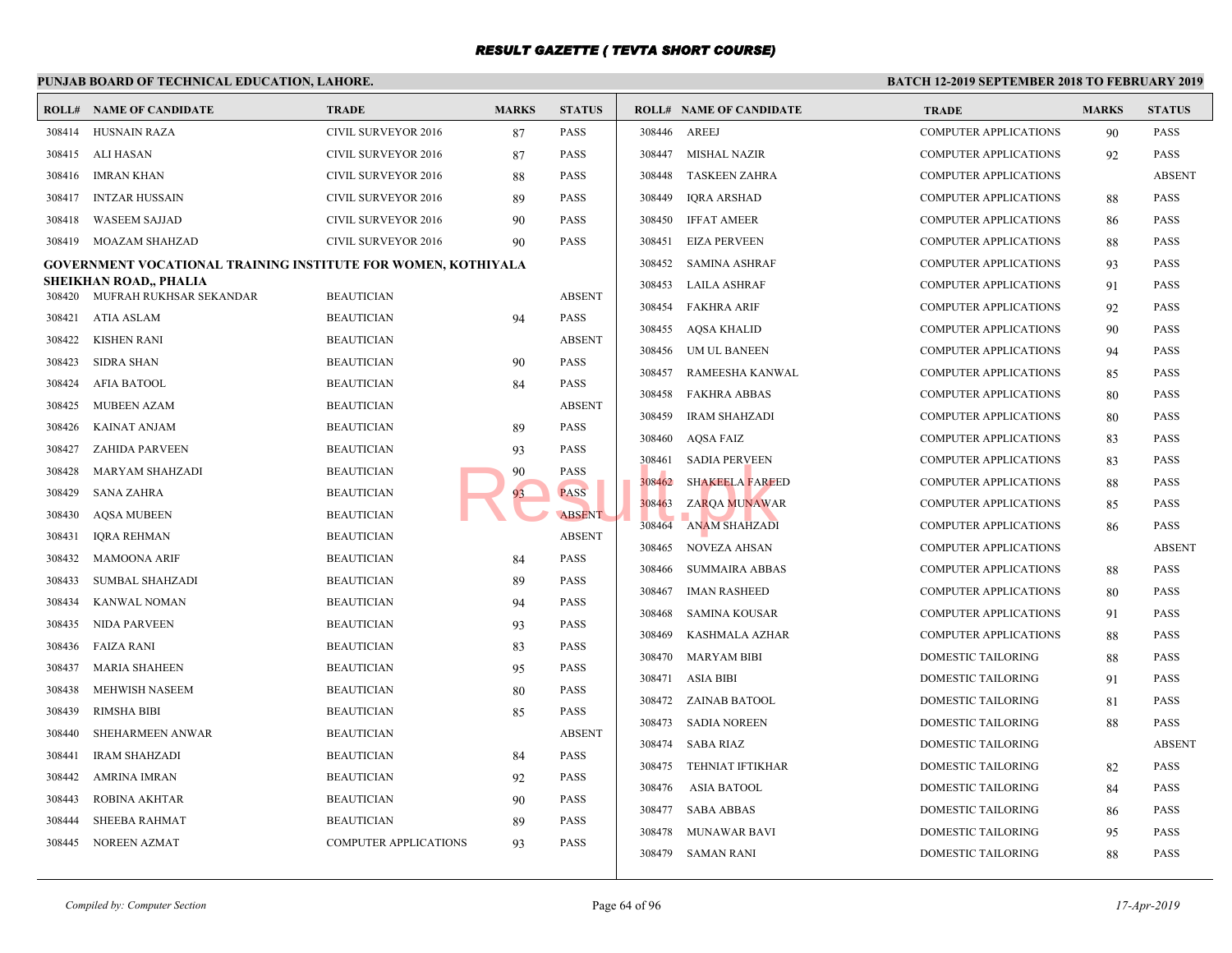|        | PUNJAB BOARD OF TECHNICAL EDUCATION, LAHORE.               |                              |              |               | <b>BATCH 12-1</b> |                                              |              |
|--------|------------------------------------------------------------|------------------------------|--------------|---------------|-------------------|----------------------------------------------|--------------|
|        | <b>ROLL# NAME OF CANDIDATE</b>                             | <b>TRADE</b>                 | <b>MARKS</b> | <b>STATUS</b> |                   | <b>ROLL# NAME OF CANDIDATE</b>               | <b>TRAL</b>  |
| 308480 | AYESHA SADDIQA                                             | DOMESTIC TAILORING           | 89           | PASS          |                   | 308512 HAFSA ALTAF                           | <b>COMP</b>  |
| 308481 | <b>AFIA PARVEEN</b>                                        | DOMESTIC TAILORING           | 87           | <b>PASS</b>   |                   | 308513 ZAKIA BIBI                            | <b>COMP</b>  |
| 308482 | <b>MUQADAS TAHIRA</b>                                      | DOMESTIC TAILORING           | 86           | PASS          |                   | 308514 HUMAIRA NAWAZ                         | <b>BEAU</b>  |
| 308483 | <b>SHERISH IQBAL</b>                                       | DOMESTIC TAILORING           | 86           | PASS          |                   | 308515 SADIA KANWAL                          | <b>BEAU</b>  |
| 308484 | <b>NAZIA NAZEER</b>                                        | <b>DOMESTIC TAILORING</b>    | 90           | PASS          | 308516            | ARIFA NAZEER                                 | <b>BEAU</b>  |
| 308485 | MARYAM SADIQA                                              | DOMESTIC TAILORING           | 85           | PASS          | 308517            | <b>OURAT UL AIN</b>                          | <b>BEAU</b>  |
| 308486 | <b>FARHAT ASLAM</b>                                        | DOMESTIC TAILORING           | 87           | PASS          | 308518            | <b>SAWERA REHMAN</b>                         | <b>BEAU</b>  |
| 308487 | <b>AQSA NAHEED</b>                                         | DOMESTIC TAILORING           | 87           | PASS          | 308519            | <b>WASEELA RASHEED</b>                       | <b>BEAU</b>  |
| 308488 | <b>TASNEEM MAQSOOD</b>                                     | DOMESTIC TAILORING           | 91           | PASS          | 308520            | <b>AQEELA BIBI</b>                           | <b>BEAU</b>  |
| 308489 | SIDRA RIAZ                                                 | DOMESTIC TAILORING           | 85           | PASS          | 308521            | SOBIA ASLAM                                  | <b>BEAU</b>  |
| 308490 | <b>BUREERA NAWAZ</b>                                       | DOMESTIC TAILORING           | 91           | PASS          | 308522            | KAINAT FATIMA                                | <b>BEAU</b>  |
| 308491 | <b>SHEEZA RIAZ</b>                                         | DOMESTIC TAILORING           | 79           | PASS          | 308523            | YASMEEN KANWAL                               | <b>BEAU</b>  |
| 308492 | RUKHSANA KUSAR                                             | DOMESTIC TAILORING           | 95           | PASS          | 308524            | <b>SHAHEEN BIBI</b>                          | <b>BEAU</b>  |
| 308493 | ZOBIA INAYAT                                               | DOMESTIC TAILORING           | 94           | PASS          | 308525            | <b>TAIBA GHAFOOR</b>                         | <b>BEAU</b>  |
| 308494 | <b>SADAF RANI</b>                                          | DOMESTIC TAILORING           | 90           | PASS          | 308526            | SEHRISH KHAN                                 | <b>BEAU</b>  |
| 308495 | MADIHA BASHIR                                              | DOMESTIC TAILORING           | 87           | PASS          | 308527            | NOUREEN HAYYAT                               | <b>BEAU</b>  |
| 308496 | <b>SAMINA KOSAR</b>                                        | DOMESTIC TAILORING           | 91           | PASS          |                   | 308528 SADAF FATIMA                          | <b>BEAU</b>  |
| 308497 | <b>TAYYBA MUNIR</b>                                        | DOMESTIC TAILORING           |              | <b>ABSENT</b> |                   | DR. A.Q. KHAN INSTITUTE OF TECHNOLOGY, M.M R |              |
| 308498 | KALSOOM NIAZ                                               | <b>DOMESTIC TAILORING</b>    | 86           | <b>PASS</b>   |                   | 308529 AAMIR SOHAIL                          | AUTO         |
|        | GOVERNMENT VOCATIONAL TRAINING INSTITUTE FOR WOMEN, MOHALA |                              |              |               | 308530            | MUHAMMAD ASIF                                | <b>AUTO</b>  |
|        | ALAM KHAN, ISA KHEL<br>308499 QURAT UL AIN                 | <b>COMPUTER APPLICATIONS</b> | 82           | PASS          | 308531            | MUHAMMAD SHEHAR YAR                          | <b>AUTO</b>  |
| 308500 | MUSARRAT BIBI                                              | <b>COMPUTER APPLICATIONS</b> | 94           | PASS          | 308532            | ZAHID IQBAL KHAN                             | AUTO         |
| 308501 | <b>AMRINA BIBI</b>                                         | <b>COMPUTER APPLICATIONS</b> | 87           | PASS          | 308533            | MUHAMMAD ABU BAKR BILAL                      | <b>CIVIL</b> |
| 308502 | UZMA SHAHEEN                                               | <b>COMPUTER APPLICATIONS</b> | 91           | <b>PASS</b>   | 308534            | ABDUL GHAFFAR                                | <b>CIVIL</b> |
| 308503 | <b>RUKHSAR BIBI</b>                                        | <b>COMPUTER APPLICATIONS</b> | 83           | <b>PASS</b>   | 308535            | <b>IRFAN HAYAT</b>                           | <b>CIVIL</b> |
| 308504 | <b>IQRA JAHAN</b>                                          | COMPUTER APPLICATIONS        | 94           | PASS          | 308536            | <b>WASIM AKRAM</b>                           | <b>CIVIL</b> |
| 308505 | <b>KOUSER PERVEEN</b>                                      | <b>COMPUTER APPLICATIONS</b> | 89           | PASS          | 308537            | <b>SABIR HUSSAIN</b>                         | <b>CIVIL</b> |
| 308506 | <b>NADIA BIBI</b>                                          | <b>COMPUTER APPLICATIONS</b> | 89           | PASS          | 308538            | NADEEM IQBAL                                 | <b>CIVIL</b> |
| 308507 | YASMEEN BIBI                                               | <b>COMPUTER APPLICATIONS</b> | 87           | PASS          | 308539            | MUHAMMAD TAIMOOR KHAN                        | <b>CIVIL</b> |
| 308508 | PARVEEN AKHTAR                                             | <b>COMPUTER APPLICATIONS</b> | 88           | PASS          |                   | GOVERNMENT TECHNICAL TRAINING INSTITUTE,     |              |
| 308509 | <b>IQRA BATOOL</b>                                         | <b>COMPUTER APPLICATIONS</b> | 86           | PASS          | 308540            | ABDUL SHAKOOR                                | <b>HOME</b>  |
| 308510 | <b>TAYYABA NOOR</b>                                        | <b>COMPUTER APPLICATIONS</b> | 89           | PASS          | 308541            | MUHAMMAD USAMA                               | <b>HOME</b>  |
| 308511 | <b>RABEEA SAHER</b>                                        | <b>COMPUTER APPLICATIONS</b> | 86           | PASS          | 308542            | IJAZ HABIB                                   | <b>HOME</b>  |
|        |                                                            |                              |              |               |                   | 308543 MUHAMMAD TASAWAR KHAN                 | <b>HOME</b>  |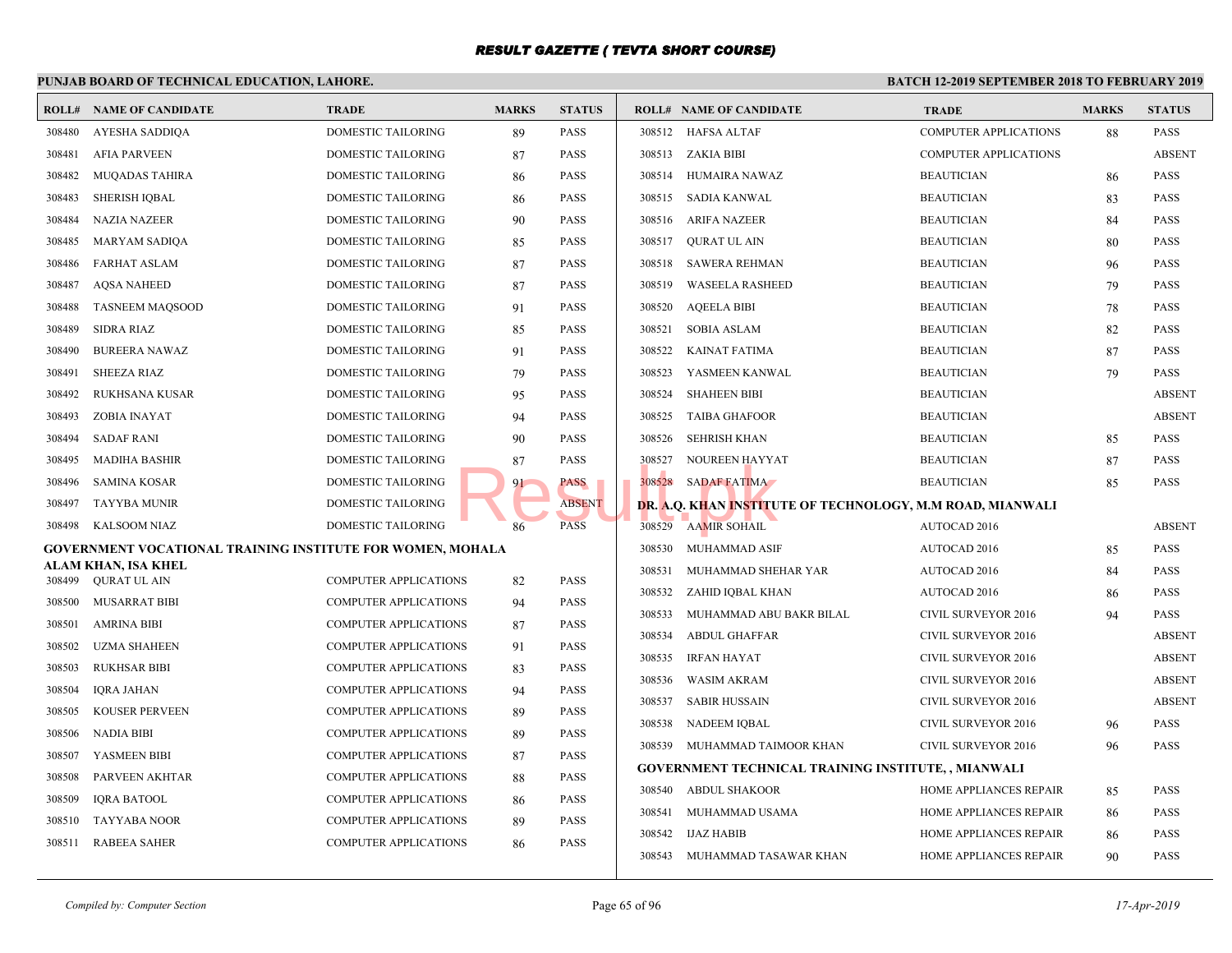|        | PUNJAB BOARD OF TECHNICAL EDUCATION, LAHORE. |                               |              |               |        |                                                  | <b>BATCH 12-</b> |
|--------|----------------------------------------------|-------------------------------|--------------|---------------|--------|--------------------------------------------------|------------------|
|        | <b>ROLL# NAME OF CANDIDATE</b>               | <b>TRADE</b>                  | <b>MARKS</b> | <b>STATUS</b> |        | <b>ROLL# NAME OF CANDIDATE</b>                   | <b>TRAL</b>      |
| 308544 | MUHAMMAD FIAZ KHAN                           | HOME APPLIANCES REPAIR        | 90           | PASS          | 308578 | MUHAMMAD TAHIR FARAZULLAH                        | COMP             |
| 308545 | SAJID KHAN                                   | HOME APPLIANCES REPAIR        | 86           | <b>PASS</b>   |        | <b>KHAN</b><br>308579 MUHAMMAD ZEESHAN           | <b>COMP</b>      |
| 308546 | MUHAMMAD UZAIR MEHMOOD                       | HOME APPLIANCES REPAIR        | 84           | <b>PASS</b>   |        | <b>GOVERNMENT VOCATIONAL TRAINING INSTITUTE</b>  |                  |
| 308547 | KALEEM ULLAH                                 | <b>HOME APPLIANCES REPAIR</b> | 85           | <b>PASS</b>   |        | SHERMAN KHEL STREET INAMULLAH KHAN, MIAN         |                  |
| 308548 | MUHAMMAD AHSAN                               | <b>HOME APPLIANCES REPAIR</b> | 84           | <b>PASS</b>   |        | 308580 ASIA BIBI                                 | <b>BEAU</b>      |
| 308549 | <b>MUREED ABBAS</b>                          | HOME APPLIANCES REPAIR        | 86           | <b>PASS</b>   | 308581 | <b>MOQADAS NAYAB</b>                             | <b>BEAU</b>      |
| 308550 | MUHAMMAD IRFAN                               | HOME APPLIANCES REPAIR        | 85           | <b>PASS</b>   | 308582 | SAMINA NASREEN                                   | <b>BEAU</b>      |
| 308551 | <b>HUZAIFA ISHFAQ</b>                        | HOME APPLIANCES REPAIR        | 90           | <b>PASS</b>   | 308583 | MEHWISH IQBAL                                    | <b>BEAU</b>      |
| 308552 | MUHAMMAD JUNAID                              | HOME APPLIANCES REPAIR        | 84           | <b>PASS</b>   | 308584 | <b>SOHERA IQBAL</b>                              | <b>BEAU</b>      |
| 308553 | <b>SHEHBAZ KHAN</b>                          | <b>HOME APPLIANCES REPAIR</b> | 84           | <b>PASS</b>   | 308585 | HAFIZA MUSSARAT SHAHEEN                          | <b>BEAU</b>      |
| 308554 | MALIK MUHAMMAD DANIYAL                       | HOME APPLIANCES REPAIR        | 84           | <b>PASS</b>   | 308586 | KOMAL SHEHZADI                                   | <b>BEAU</b>      |
| 308555 | <b>SHAREEF</b><br>ABDUL RAOUF SHAH           | HOME APPLIANCES REPAIR        | 87           | <b>PASS</b>   | 308587 | <b>ROBINA ZAFER</b>                              | <b>BEAU</b>      |
| 308556 | TASAWAR ABBAS KHAN                           | HOME APPLIANCES REPAIR        | 84           | <b>PASS</b>   | 308588 | MUNAZZA NOUREEN                                  | <b>BEAU</b>      |
| 308557 | SHEHZAD AHMED KHAN                           | HOME APPLIANCES REPAIR        | 87           | <b>PASS</b>   | 308589 | <b>BENISH IMTIAZ</b>                             | <b>BEAU</b>      |
| 308558 | MUHAMMAD JUNAID KHAN                         | HOME APPLIANCES REPAIR        | 85           | <b>PASS</b>   | 308590 | JAWARIA YASMEEN                                  | <b>BEAU</b>      |
| 308559 | MALIK MUHAMMAD NAWAZ KHAN                    | HOME APPLIANCES REPAIR        | 84           | PASS          | 308591 | NIMRA GULL                                       | <b>BEAU</b>      |
| 308560 | MUHAMMAD ASIF                                | <b>COMPUTER APPLICATIONS</b>  | 88           | <b>PASS</b>   | 308592 | <b>GUL NAZ NISSAR</b>                            | <b>BEAU</b>      |
| 308561 | <b>SHER DIL</b>                              | <b>COMPUTER APPLICATIONS</b>  | 86           | <b>PASS</b>   | 308593 | <b>MEMOONA SADAF</b>                             | <b>BEAU</b>      |
| 308562 | MUHAMMAD AQEEL                               | <b>COMPUTER APPLICATIONS</b>  | 87           | <b>PASS</b>   |        | <b>GOVRNMENT VOCATIONAL TRAINING INSTITUTE I</b> |                  |
| 308563 | MUHAMMAD ILYAS KHAN                          | <b>COMPUTER APPLICATIONS</b>  | 89           | <b>PASS</b>   |        | <b>MUSHANI, MIANWALI</b><br>308594 FARWA GUL     | <b>COMP</b>      |
| 308564 | EJAZ UL HASSAN                               | <b>COMPUTER APPLICATIONS</b>  | 92           | <b>PASS</b>   | 308595 | AMARA BATOOL                                     | <b>COMP</b>      |
| 308565 | MUHAMMAD JUNAID RAZA                         | <b>COMPUTER APPLICATIONS</b>  | 85           | <b>PASS</b>   | 308596 | <b>NAHEED BIBI</b>                               | <b>COMP</b>      |
| 308566 | MUHAMMAD SUBHAN                              | <b>COMPUTER APPLICATIONS</b>  | 86           | <b>PASS</b>   | 308597 | AMINA BIBI                                       | <b>COMP</b>      |
| 308567 | MUHAMMAD KHAN                                | COMPUTER APPLICATIONS         | 90           | <b>PASS</b>   | 308598 | NOSHABA IQBAL                                    | <b>COMP</b>      |
| 308568 | ABDUL MAJEED KHAN                            | COMPUTER APPLICATIONS         | 90           | <b>PASS</b>   | 308599 | <b>IRSHAD BIBI</b>                               | <b>COMP</b>      |
| 308569 | MUHAMMAD FAROOQ                              | COMPUTER APPLICATIONS         | 85           | <b>PASS</b>   | 308600 | UROOSA FATIMA                                    | <b>COMP</b>      |
| 308570 | <b>RIZWAN ABBAS SHAH</b>                     | COMPUTER APPLICATIONS         | 88           | <b>PASS</b>   | 308601 | <b>RABIA BATOOL</b>                              | <b>COMP</b>      |
| 308571 | MUHAMMAD NOUMAN                              | COMPUTER APPLICATIONS         | 91           | <b>PASS</b>   | 308602 | <b>JAVARIA BIBI</b>                              | <b>COMP</b>      |
| 308572 | JAFAR IQBAL KHAN                             | COMPUTER APPLICATIONS         | 89           | <b>PASS</b>   | 308603 | RUKHSANA KHATOON                                 | <b>COMP</b>      |
| 308573 | AMMAR YASIR KHAN                             | <b>COMPUTER APPLICATIONS</b>  | 87           | PASS          | 308604 | <b>TASNEEM ZAFAR</b>                             | COMP             |
| 308574 | ATTA ULLAH KHAN                              | <b>COMPUTER APPLICATIONS</b>  | 91           | PASS          | 308605 | <b>SAFIA ZAFAR</b>                               | <b>COMP</b>      |
| 308575 | MUHAMMAD TAHIR AHSAN                         | <b>COMPUTER APPLICATIONS</b>  | 87           | <b>PASS</b>   | 308606 | ASIA BIBI                                        | <b>COMP</b>      |
| 308576 | MUHAMMAD RIZWAN                              | <b>COMPUTER APPLICATIONS</b>  | 91           | <b>PASS</b>   | 308607 | ZAIDA EHSAN                                      | <b>COMP</b>      |
|        | 308577 MUHAMMAD NADEEM                       | <b>COMPUTER APPLICATIONS</b>  | 87           | <b>PASS</b>   |        | 308608 AZRA AHSAN                                | <b>COMP</b>      |
|        |                                              |                               |              |               |        |                                                  |                  |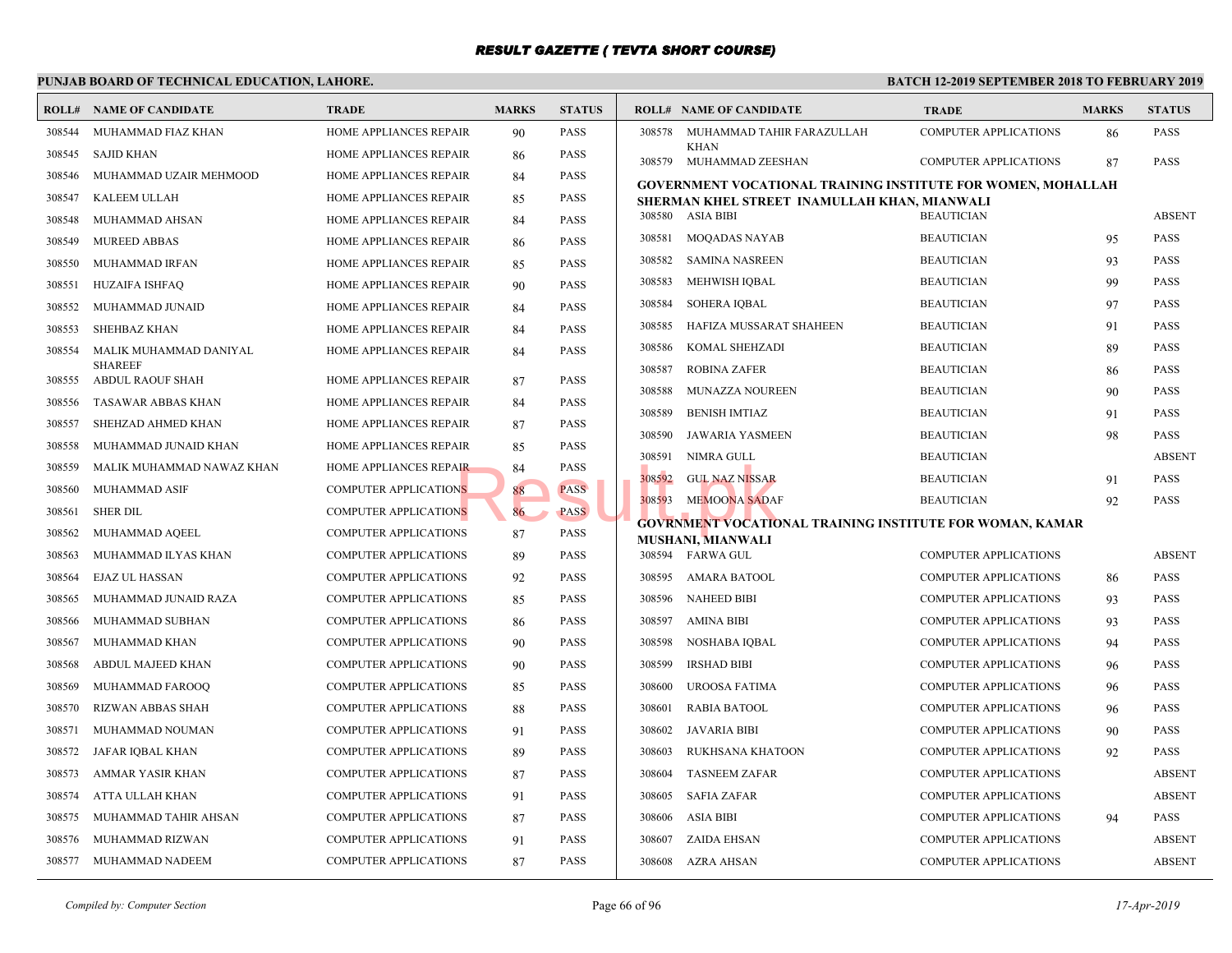|        | PUNJAB BOARD OF TECHNICAL EDUCATION, LAHORE.                        |                    |              |               | <b>BATCH 12-</b> |                                                  |             |
|--------|---------------------------------------------------------------------|--------------------|--------------|---------------|------------------|--------------------------------------------------|-------------|
|        | <b>ROLL# NAME OF CANDIDATE</b>                                      | <b>TRADE</b>       | <b>MARKS</b> | <b>STATUS</b> |                  | <b>ROLL# NAME OF CANDIDATE</b>                   | <b>TRAI</b> |
| 308609 | <b>SAIMA BIBI</b>                                                   | DOMESTIC TAILORING | 97           | <b>PASS</b>   | 308642           | <b>MUBARA ANDLIB</b>                             | <b>BEAU</b> |
| 308610 | <b>SAMREEN GUL</b>                                                  | DOMESTIC TAILORING | 98           | <b>PASS</b>   | 308643           | <b>SADIA REHMAN</b>                              | <b>BEAU</b> |
| 308611 | <b>IQRA BIBI</b>                                                    | DOMESTIC TAILORING | 98           | <b>PASS</b>   | 308644           | AMIRA HABIB                                      | <b>BEAU</b> |
| 308612 | SAHIRA SAIF                                                         | DOMESTIC TAILORING | 98           | <b>PASS</b>   | 308645           | <b>SAMINA GUL</b>                                | <b>BEAU</b> |
| 308613 | FARINA KAYNAT                                                       | DOMESTIC TAILORING | 97           | <b>PASS</b>   | 308646           | <b>GUL BADAN HAFEEZ</b>                          | <b>BEAU</b> |
| 308614 | <b>RAFIA BIBI</b>                                                   | DOMESTIC TAILORING |              | <b>ABSENT</b> | 308647           | <b>LARAIB REHMAN</b>                             | <b>BEAU</b> |
| 308615 | <b>MEERAN BIBI</b>                                                  | DOMESTIC TAILORING | 96           | <b>PASS</b>   | 308648           | HINA IKRAM                                       | <b>BEAU</b> |
| 308616 | <b>SAFIA BATOOL</b>                                                 | DOMESTIC TAILORING |              | <b>ABSENT</b> | 308649           | <b>IQRA PERVEEN</b>                              | <b>BEAU</b> |
| 308617 | ASIFA ABAID                                                         | DOMESTIC TAILORING | 97           | <b>PASS</b>   | 308650           | <b>TANZEELA IQBAL</b>                            | <b>BEAU</b> |
| 308618 | <b>REHANA BIBI</b>                                                  | DOMESTIC TAILORING |              | <b>ABSENT</b> | 308651           | <b>SAIRA MUNIR</b>                               | <b>BEAU</b> |
| 308619 | <b>SADIA YASEEN</b>                                                 | DOMESTIC TAILORING | 97           | <b>PASS</b>   | 308652           | <b>MARIA IRAM</b>                                | <b>BEAU</b> |
| 308620 | <b>SIDRA BTOOL</b>                                                  | DOMESTIC TAILORING |              | <b>ABSENT</b> | 308653           | SIDRA RIAZ                                       | <b>BEAU</b> |
| 308621 | <b>SUMERA ANJUM</b>                                                 | DOMESTIC TAILORING |              | <b>ABSENT</b> |                  | <b>GOVERNMENT TECHNICAL TRAINING CENTRE (FE)</b> |             |
| 308622 | <b>ASMA FATIMA</b>                                                  | DOMESTIC TAILORING |              | <b>ABSENT</b> |                  | 308654 HALIMA BIBI                               | <b>DOME</b> |
| 308623 | <b>FARAH ATTA</b>                                                   | DOMESTIC TAILORING |              | <b>ABSENT</b> | 308655           | RIMSHA BIBI                                      | <b>DOME</b> |
| 308624 | <b>SABRA BIBI</b>                                                   | <b>BEAUTICIAN</b>  | 97           | <b>PASS</b>   | 308656           | <b>RAHEELA BIBI</b>                              | <b>DOME</b> |
| 308625 | <b>HIRA BIBI</b>                                                    | <b>BEAUTICIAN</b>  | 97           | PASS          | 308657           | <b>FAZEEN BIBI</b>                               | <b>DOME</b> |
| 308626 | <b>HASEENA BIBI</b>                                                 | <b>BEAUTICIAN</b>  | 96           | <b>PASS</b>   | 308658           | <b>MARIA BIBI</b>                                | <b>DOME</b> |
| 308627 | MARIA ABAIDULLAH                                                    | <b>BEAUTICIAN</b>  | 94           | <b>PASS</b>   | 308659           | <b>IRUM ASLAM</b>                                | <b>DOME</b> |
| 308628 | <b>MISBAH NAJEEB</b>                                                | <b>BEAUTICIAN</b>  | 93           | PASS          | 308660           | <b>KIANAT HANIF</b>                              | <b>DOME</b> |
| 308629 | <b>FARHAT UL AIN</b>                                                | <b>BEAUTICIAN</b>  | 86           | PASS          | 308661           | RUKHSANA NAZ                                     | <b>DOME</b> |
| 308630 | IQRA IQBAL                                                          | <b>BEAUTICIAN</b>  | 94           | PASS          | 308662           | <b>MISHAL</b>                                    | <b>DOME</b> |
| 308631 | <b>KIRAN FATIMA</b>                                                 | <b>BEAUTICIAN</b>  | 96           | PASS          | 308663           | <b>TASNEEM KHALID</b>                            | <b>DOME</b> |
| 308632 | <b>AQSA NAJEEB</b>                                                  | <b>BEAUTICIAN</b>  | 93           | PASS          | 308664           | ZARTASHA FATIMA                                  | <b>DOME</b> |
| 308633 | <b>TAHIRA AMAAN</b>                                                 | <b>BEAUTICIAN</b>  |              | <b>ABSENT</b> | 308665           | <b>SIDRA GHAFFAR</b>                             | <b>DOME</b> |
| 308634 | <b>SOBIA BIBI</b>                                                   | <b>BEAUTICIAN</b>  |              | <b>ABSENT</b> | 308666           | <b>NOSHEEN HASSAN</b>                            | <b>DOME</b> |
| 308635 | <b>ZARISH BIBI</b>                                                  | <b>BEAUTICIAN</b>  |              | <b>ABSENT</b> | 308667           | <b>SHAHIDA KANWAL</b>                            | <b>DOME</b> |
| 308636 | <b>MISHAL BIBI</b>                                                  | <b>BEAUTICIAN</b>  |              | <b>ABSENT</b> | 308668           | AMINA BIBI                                       | <b>DOME</b> |
| 308637 | <b>JAMEELA RAMZAN</b>                                               | <b>BEAUTICIAN</b>  |              | <b>ABSENT</b> |                  | <b>FARRUKH MUKHTAR VOCATIONAL EDUCATION CH</b>   |             |
| 308638 | ASMA JAFAR                                                          | <b>BEAUTICIAN</b>  |              | <b>ABSENT</b> |                  | PARK, MADNI CHOK,, MULTAN                        |             |
|        | <b>GOVT. VOCATIONAL TRAINING INSTITUE FOR WOMEN, ABAD, MIANWALI</b> |                    |              |               |                  | 308669 ABIHA IMRAN                               | <b>BEAU</b> |
| 308639 | <b>ROBINA NAZIR</b>                                                 | <b>BEAUTICIAN</b>  | 95           | PASS          | 308670           | AMINA DANISH                                     | <b>BEAU</b> |
| 308640 | <b>AQEELA FATIMA</b>                                                | <b>BEAUTICIAN</b>  | 96           | PASS          | 308671           | AMNA BIBI                                        | <b>BEAU</b> |
| 308641 | <b>IRAM ASLAM</b>                                                   | <b>BEAUTICIAN</b>  | 98           | PASS          | 308672           | ANAM MUBASHIR                                    | <b>BEAU</b> |
|        |                                                                     |                    |              |               |                  |                                                  |             |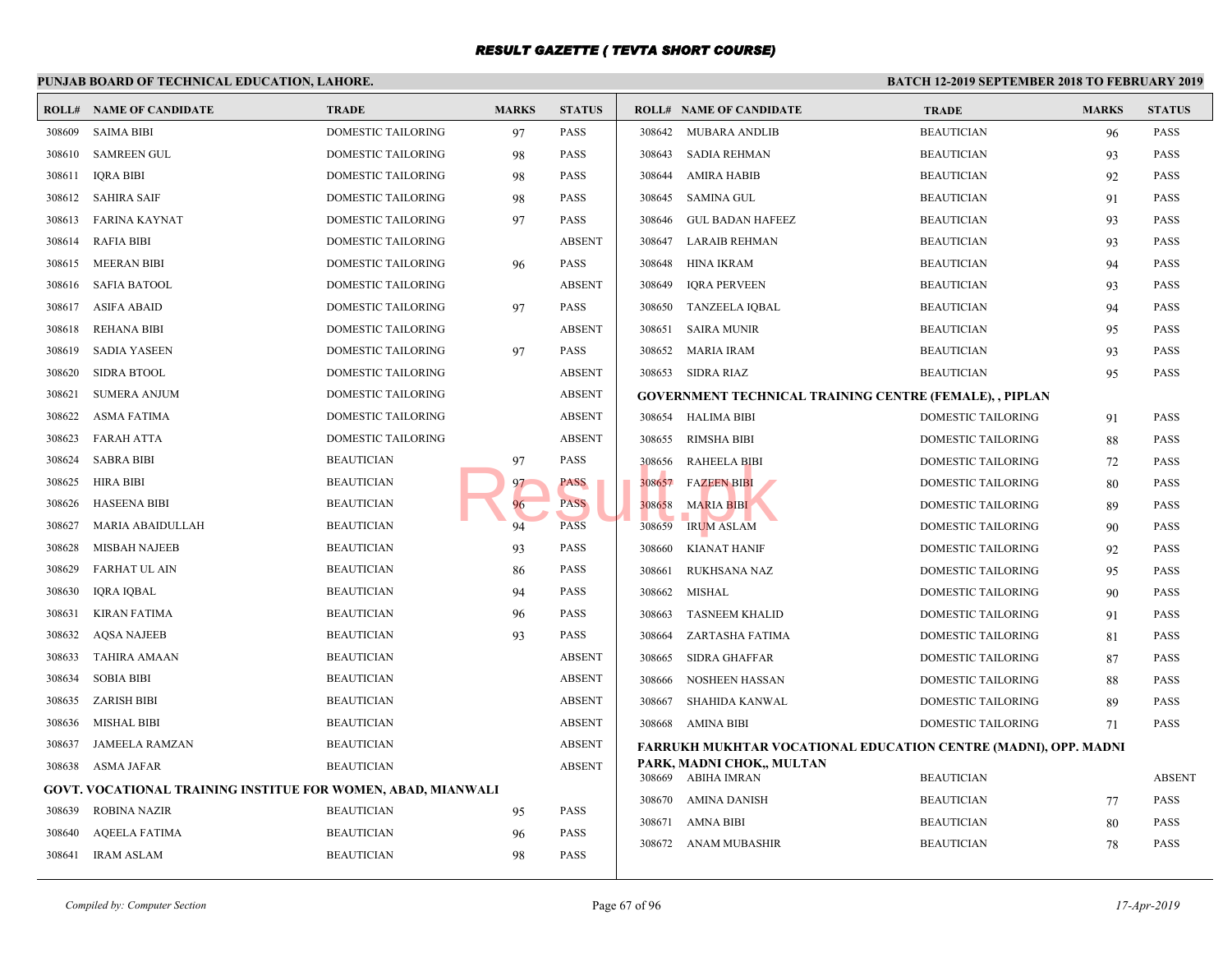#### **PUNJAB BOARD OF TECHNICAL EDUCATION, LAHORE. BATCH 12-ROLL# NAME OF CANDIDATE TRADE MARKS STATUS ROLL# NAME OF CANDIDATE TRADE MARKS STATUS** 308673 AQSA BANO BEAUTICIAN 80 PASS 308674 AROOBA WAHAB BEAUTICIAN 71 PASS 308675 ASMA ZAFAR ULLAH BEAUTICIAN 81 PASS 308676 AYESHA ASHRAF BEAUTICIAN 79 PASS 308677 AYESHA BASHIR BEAUTICIAN 95 PASS 308678 AYESHA ILYAS BEAUTICIAN ABSENT 308679 BAKHTAWAR SABIR BEAUTICIAN ABSENT 308680 BILQEES NAZAR BEAUTICIAN 70 PASS 308681 FAREEHA NASIR BEAUTICIAN 81 PASS 308682 FAREEHA RIAZ BEAUTICIAN 89 PASS 308683 FAREENA SAEED BEAUTICIAN 70 PASS 308684 FARZEEN SAEED BEAUTICIAN 77 PASS 308685 HAJIRA SHABIR BEAUTICIAN 88 PASS 308686 IQRA BATOOL BEAUTICIAN 72 PASS 308687 IQRA GHAFOOR BEAUTICIAN 70 PASS 308688 IQRA IQBAL BEAUTICIAN BEAUTICIAN 83 PASS 308689 IQRA PERVEEN BEAUTICIAN BEAUTICIAN 80 PASS 308690 IQRA SAEED BEAUTICIAN 74 PASS 308691 IRAM BEAUTICIAN ABSENT 308692 KALSOOM BIBI BEAUTICIAN 80 PASS 308693 KAINAT TOUQEER BEAUTICIAN 70 PASS 308694 KIRAN SATTAR BEAUTICIAN BEAUTICIAN 76 PASS 308695 MALIKA ARSHAD BEAUTICIAN 80 PASS 308696 MALAIKA BAKHTAWAR BEAUTICIAN 85 PASS 308697 MANAHIL SHAUKET BEAUTICIAN 73 PASS 308698 MARYAM ASHRAF BEAUTICIAN 85 PASS 308699 MEHWISH NISAR BEAUTICIAN 92 PASS 308700 MEHWISH SHAKIR BEAUTICIAN 82 PASS 308701 NADIA GULL BEAUTICIAN 84 PASS 308702 NAYAB HADDAR KHAN BEAUTICIAN 76 PASS 308703 NAZISH SALEEM BEAUTICIAN 85 PASS 308704 NIMRA MAQSOOD BEAUTICIAN 82 PASS 308705 NUDRAT TANVEER BEAUTICIAN 65 PASS 308706 RABIA NAWAZ BEAUTICIAN 90 PASS 308707 RAFIA NASEEM BEAUTICIAN BEAUTICIAN BEAUTICIAN BEAUTICIAN BEAUTICIAN BEAUTICIAN BEAUTICIAN BEAU 308708 RAHEELA SHAMIM BEAUTICIAN 90 BEAUTICIAN 90 BEAUTICIAN 90 BEAUTICIAN 90 BEAU 308709 RAZIA BIBI BEAUT 308710 SABA QASIM BEAUTICIAN BEAUTICIAN BEAUTICIAN BEAUTICIAN BEAUTICIAN BEAUTICIAN BEAUTICIAN BEAUTICIAN BEAU 308711 SAIMA BEAUT 308712 SAMAN ABAAD BEAUT 308713 SAMRA MAOSOOD BEAUT 308714 SANA KHADIM BEAU 308715 SHABANA SALEEM BEAUTICIAN 75 308716 SHABNAM MUMTAZ BEAUT 308717 SHAHZADI BEAUT 308718 SHAZIA SULTAN BEAUT 308719 SHUMAILA MAZHAR BEAUT 308720 SONIA SHAHEEN BEAUT 308721 SUMAIRA RANI BEAUT 308722 SHEIKH SUMYIA BEAUTICIAN BEAUTICIAN BEAUTICIAN BEAUTICIAN BEAUTICIAN BEAUTICIAN BEAUTICIAN BEAUTICIAN BEAU 308723 SUNBUL KANWAL BEAUTICIAN BEAUTICIAN BEAUTICIAN ABSENT 308724 TAHIRA BATOOL BEAUTICIAN BEAUTICIAN BEAUTICIAN BEAUTICIAN BEAUTICIAN BEAUTICIAN BEAUTICIAN BEAUTICIAN B 308725 TAYYABA AKRAM BEAUT 308726 TEHMINA AKHTAR BEAUT 308727 OMAMA RAJAB BEAUTICIAN 91 BEAUTICIAN 91 BEAUTICIAN BEAUTICIAN 91 BEAUTICIAN 91 BEAUTICIAN 91 BEAUTICIAN 91 BEAUTICIAN BEAUTICIAN BEAUTICIAN BEAUTICIAN BEAUTICIAN BEAUTICIAN BEAUTICIAN BEAUTICIAN BEAUTICIAN BEAUTICIA 308728 ZAHRA MUZAMIL BEAUT 308729 ALISHBA AKRAM DOME 308730 ANEELA ZAMAN DOME 308731 ANSA DOME 308732 AREENA ZAINAB DOME 308733 AROOSA ABASS DOME 308734 AROOSA MANAF DOME 308735 ASMA JABEEN DOME 308736 ASMA NAZ DOME 308737 AASMA SHEHZADI DOME 308738 AYESHA KHALID DOME 308739 AYESHA SIDDIQA DOME 308740 BUSHRA HAZOOR BAKHSH DOME FASS<br>
PASS<br>
PASS<br>
PASS<br>
PASS<br>
PASS<br>
308724<br>
TAHIRA BATOOL<br>
308724<br>
TAHIRA BATOOL<br>
308725<br>
TAYYABA AKRAN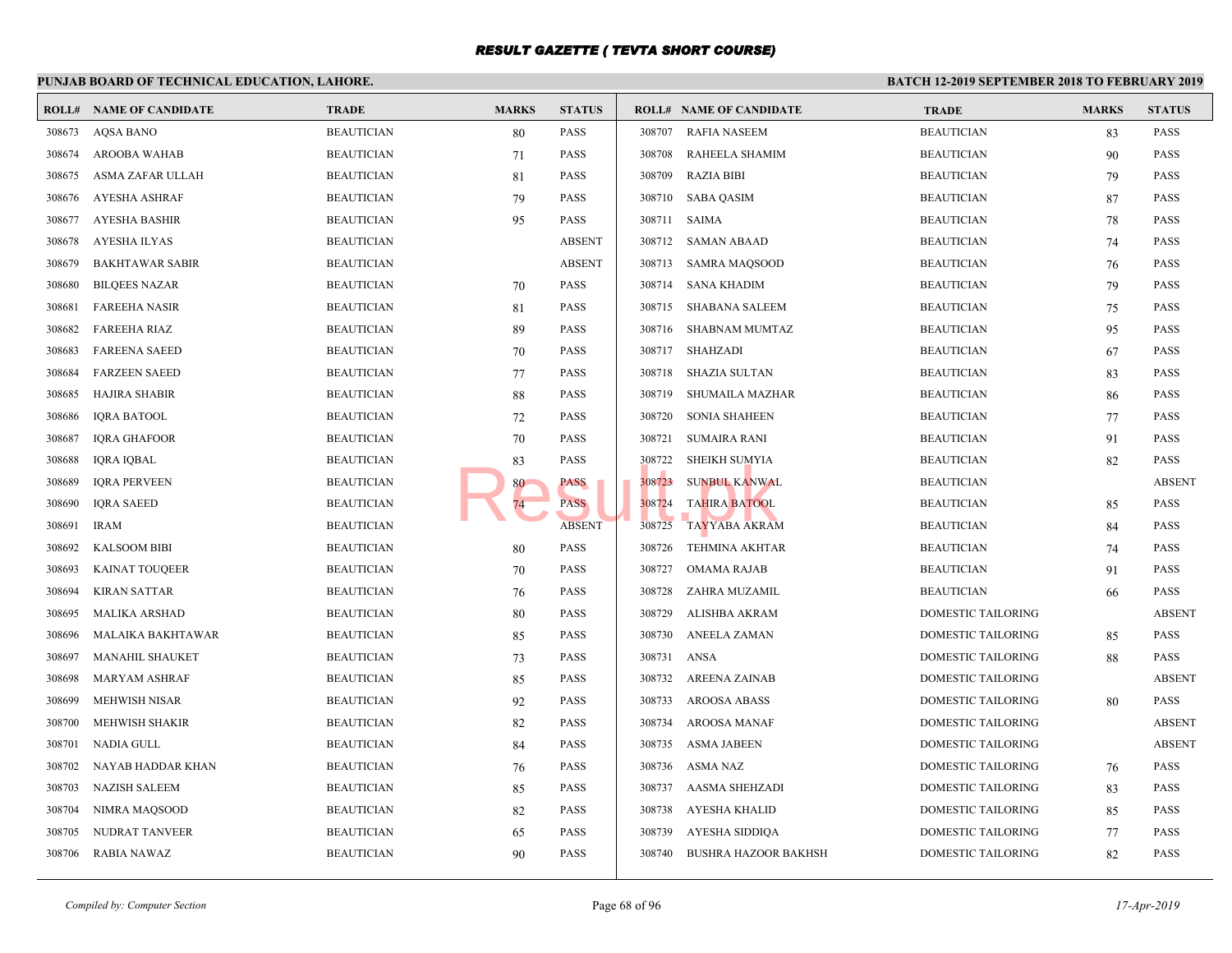|        | PUNJAB BOARD OF TECHNICAL EDUCATION, LAHORE. |                           |              |               |        |                                | <b>BATCH 12-</b> |
|--------|----------------------------------------------|---------------------------|--------------|---------------|--------|--------------------------------|------------------|
|        | <b>ROLL# NAME OF CANDIDATE</b>               | <b>TRADE</b>              | <b>MARKS</b> | <b>STATUS</b> |        | <b>ROLL# NAME OF CANDIDATE</b> | <b>TRAI</b>      |
| 308741 | <b>FAIZA ARSHAD</b>                          | DOMESTIC TAILORING        | 84           | <b>PASS</b>   | 308775 | SHAZIA INAM                    | <b>DOME</b>      |
| 308742 | <b>FATIMA PARVAIZ</b>                        | DOMESTIC TAILORING        | 88           | <b>PASS</b>   | 308776 | SHAZIA BIBI                    | <b>DOME</b>      |
| 308743 | <b>GHULAB FATIMA TUL ZAHRA</b>               | DOMESTIC TAILORING        |              | <b>ABSENT</b> | 308777 | SHZIA SHOUKAT                  | <b>DOME</b>      |
| 308744 | <b>HINA SHAHZAD</b>                          | DOMESTIC TAILORING        | 94           | PASS          | 308778 | SHEZA IQBAL                    | <b>DOME</b>      |
| 308745 | <b>HUMA ALTAF</b>                            | DOMESTIC TAILORING        | 91           | <b>PASS</b>   | 308779 | <b>SHEZA ABID</b>              | <b>DOME</b>      |
| 308746 | <b>IQRA ANJUM</b>                            | DOMESTIC TAILORING        | 72           | <b>PASS</b>   | 308780 | <b>SHUMAILA AKBAR</b>          | <b>DOME</b>      |
| 308747 | <b>IQRA JAMSHAID</b>                         | DOMESTIC TAILORING        | 85           | <b>PASS</b>   | 308781 | <b>SIDRA FAREED</b>            | <b>DOME</b>      |
| 308748 | <b>IQRA RAMZAN</b>                           | DOMESTIC TAILORING        | 82           | <b>PASS</b>   | 308782 | <b>SUMERA ISMAEEL</b>          | <b>DOME</b>      |
| 308749 | <b>IQRA WAHEED</b>                           | DOMESTIC TAILORING        | 82           | <b>PASS</b>   | 308783 | <b>SUMAIRA BIBI</b>            | <b>DOME</b>      |
| 308750 | <b>ISHRAT FATIMA</b>                         | DOMESTIC TAILORING        | 80           | PASS          | 308784 | <b>SUMBAL RAFIQ</b>            | <b>DOME</b>      |
| 308751 | KAINAT ASGHAR                                | DOMESTIC TAILORING        | 82           | <b>PASS</b>   | 308785 | ZUNAIRA AKBAR                  | <b>DOME</b>      |
| 308752 | KHADIJA YOUSAF                               | DOMESTIC TAILORING        |              | <b>ABSENT</b> | 308786 | <b>ARIFA KHAN</b>              | <b>PROFE</b>     |
| 308753 | LUCKY BASHIR                                 | DOMESTIC TAILORING        | 89           | <b>PASS</b>   | 308787 | <b>AYESHA BIBI</b>             | <b>PROFE</b>     |
| 308754 | <b>HAFSA</b>                                 | DOMESTIC TAILORING        | 88           | <b>PASS</b>   | 308788 | AYESHA MUMTAZ                  | <b>PROFE</b>     |
| 308755 | <b>MAHREEN ALI</b>                           | DOMESTIC TAILORING        | 79           | <b>PASS</b>   | 308789 | <b>AYESHA NASIR</b>            | <b>PROFE</b>     |
| 308756 | <b>MALAIKA SAJJAD</b>                        | DOMESTIC TAILORING        |              | <b>ABSENT</b> | 308790 | <b>GHULAM BUSHRA</b>           | <b>PROFI</b>     |
| 308757 | <b>MAMOONA</b>                               | DOMESTIC TAILORING        | 91           | <b>PASS</b>   | 308791 | <b>FATIMA MUNAWAR</b>          | <b>PROFE</b>     |
| 308758 | <b>MEHWISH AWAN</b>                          | DOMESTIC TAILORING        | 92           | <b>PASS</b>   | 308792 | HIFSA IFTIKHAR MALIK           | <b>PROFE</b>     |
| 308759 | <b>MEHWISH BIBI</b>                          | DOMESTIC TAILORING        |              | <b>ABSENT</b> | 308793 | <b>HINA KIRAN</b>              | <b>PROFE</b>     |
| 308760 | <b>NADIA BATOOL</b>                          | DOMESTIC TAILORING        | 88           | PASS          | 308794 | <b>HUMERA ARIF</b>             | <b>PROFE</b>     |
| 308761 | MUSARAT BANO                                 | DOMESTIC TAILORING        | 77           | <b>PASS</b>   | 308795 | <b>IQRA KHALID</b>             | <b>PROFE</b>     |
| 308762 | <b>RABIA</b>                                 | DOMESTIC TAILORING        | 77           | <b>PASS</b>   | 308796 | <b>IORA SAGHEER</b>            | <b>PROFE</b>     |
| 308763 | RAHEELA IMRAN                                | DOMESTIC TAILORING        | 85           | <b>PASS</b>   | 308797 | <b>KIRAN PARVEEN</b>           | <b>PROFE</b>     |
| 308764 | RUKHSAR KANWAL                               | DOMESTIC TAILORING        | 88           | <b>PASS</b>   | 308798 | MEHNAZ                         | <b>PROFE</b>     |
| 308765 | <b>SABA SHOUKAT</b>                          | DOMESTIC TAILORING        | 81           | <b>PASS</b>   | 308799 | MUNAZA MUKHTAR                 | <b>PROFE</b>     |
| 308766 | <b>SADIA HANIF</b>                           | DOMESTIC TAILORING        | 88           | <b>PASS</b>   | 308800 | NAZIA BIBI                     | <b>PROFE</b>     |
| 308767 | <b>SAIMA GULZAR</b>                          | DOMESTIC TAILORING        | 75           | <b>PASS</b>   | 308801 | NISHA KANWAL                   | <b>PROFE</b>     |
| 308768 | <b>SANA AMIN</b>                             | DOMESTIC TAILORING        | 91           | PASS          | 308802 | <b>RABBIA ANWAR</b>            | <b>PROFE</b>     |
| 308769 | <b>SANA ASHRAF</b>                           | DOMESTIC TAILORING        | 88           | PASS          | 308803 | SAMINA INAYAT                  | <b>PROFE</b>     |
| 308770 | <b>SANA ZAHOOR HUSSAIN</b>                   | DOMESTIC TAILORING        | 88           | PASS          | 308804 | <b>SEHRISH SALEEM</b>          | <b>PROFE</b>     |
| 308771 | <b>SARA TAHIR</b>                            | <b>DOMESTIC TAILORING</b> | 77           | <b>PASS</b>   | 308805 | <b>SIDRA SAGHEER</b>           | <b>PROFE</b>     |
| 308772 | SAWERA                                       | DOMESTIC TAILORING        | 83           | <b>PASS</b>   | 308806 | <b>SUMAIRA NAZ</b>             | <b>PROFE</b>     |
| 308773 | <b>SHABANA KUSAR</b>                         | DOMESTIC TAILORING        | 78           | <b>PASS</b>   | 308807 | TASQEEN ZAHRA NUSRAT           | <b>PROFE</b>     |
| 308774 | <b>SHAHANA</b>                               | DOMESTIC TAILORING        | 70           | <b>PASS</b>   | 308808 | <b>TUBA SAQIB</b>              | <b>PROFE</b>     |
|        |                                              |                           |              |               |        |                                |                  |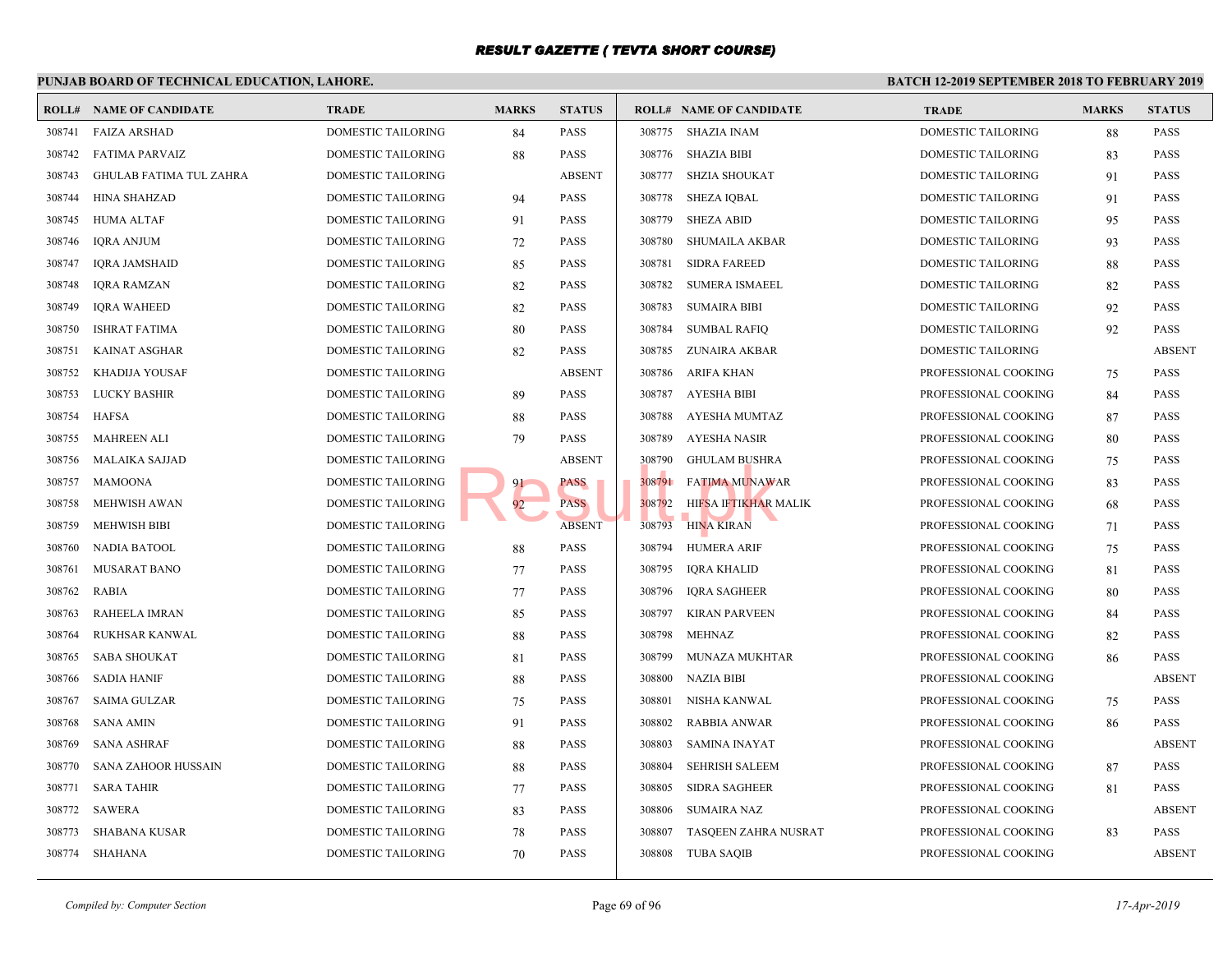#### **PUNJAB BOARD OF TECHNICAL EDUCATION, LAHORE. BATCH 12-ROLL# NAME OF CANDIDATE TRADE MARKS STATUS ROLL# NAME OF CANDIDATE TRADE MARKS STATUS** 308809 UMM UL BANIN PROFESSIONAL COOKING 85 PASS 308810 ZAKIA SAEED PROFESSIONAL COOKING 89 PASS **GOVERNMENT VOCATIONAL TRAINING INSTITUTE FOR WOMEN, TEHSIL SHUJABAD, MULTAN** 308811 SAMINA BIBI DOMESTIC TAILORING 97 PASS 308812 SUGHRA MUSTAFA DOMESTIC TAILORING ABSENT 308813 SAIQA HAMEED DOMESTIC TAILORING 95 PASS 308814 ROBINA BIBI DOMESTIC TAILORING 96 PASS 308815 SAWAIRA TABASSUM DOMESTIC TAILORING 90 PASS 308816 NIMRA BATOOL DOMESTIC TAILORING 96 PASS 308817 SURIYA BATOOL DOMESTIC TAILORING 96 PASS 308818 SUMBAL JAMEEL DOMESTIC TAILORING 96 PASS 308819 SADIA ISLAM DOMESTIC TAILORING 96 PASS 308820 REHANA GULL DOMESTIC TAILORING 98 PASS 308821 ASMA BATOOL DOMESTIC TAILORING 96 PASS 308822 FOUZIA RAMZAN DOMESTIC TAILORING 93 PASS 308823 AFRA HASHMI DOMESTIC TAILORING 91 PASS 308824 URABA BIBI DOMESTIC TAILORING 88 PASS 308825 KHADIJA FATIMA DOMESTIC TAILORING 94 PASS 308826 NARGIS TARIQ BEAUTICIAN 97 PASS 308827 ZAHRA BUKHARI BEAUTICIAN 83 PASS 308828 SANA ASIF BEAUTICIAN 91 PASS 308829 SUMAIRA BIBI BEAUTICIAN 94 PASS 308830 SHAZIA PERVEEN BEAUTICIAN 92 PASS 308831 KHADIJA BASHIR BEAUTICIAN 89 PASS 308832 SHAKEELA AKHTER BEAUTICIAN 87 PASS 308833 SAFIA BEAUTICIAN 94 PASS 308834 NASREEN BIBI BEAUTICIAN 88 PASS 308835 ZAHIDA PARVEEN BEAUTICIAN 87 PASS 308836 SHEHREENA ISMAIL BEAUTICIAN 91 PASS 308837 RABIA IRSHAD BEAUTICIAN 87 PASS 308838 ANISA IRSHAD BEAUTICIAN 91 PASS 308839 TAHOOR SHEHZAD BEAUTICIAN 94 PASS 308840 SAMEEA AROOJ BEAUTICIAN ABSENT 308841 SAIMA IJAZ BEAUT **[GOVERNMENT VOCATI](http://www.result.pk/)ONAL TRAINING INSTITUTE COLONY, MULTAN** 308842 NITASHA ARSHAD DOME 308843 IQRA MUSHTAQ DOME 308844 MARIA ARIF DOME 308845 AKASHA IBRAR DOME 308846 KALSOOM BIBI DOME 308847 SAMAN DOME 308848 SHAZIA MAZHAR DOME 308849 FARI DOME 308850 IQRA SHAHZADI DOME 308851 FARAH RANI DOME 308852 RUBINA KANWAL DOME 308853 ASMA BIBI DOME 308854 NAZISH KHANUM DOME 308855 FAKHRA SHAHEEN DOME 308856 NAFSA MALIK DOME 308857 RAFIA KHAN DOME 308858 MEMOONA ABDUL GHAFOOR DOME 308859 FARZANA DOME 308860 SAJIDA ZAHID DOME 308861 TEHMEENA FAJAR DOME 308862 ROZINA KANWAL DOME 308863 JAVERIA IMTIAZ DOME 308864 KOMAL DOME 308865 NIMRA ZAHID DOME 308866 SABEEN HANIF DOME 308867 UMRA ZAHID DOME 308868 BANO IQBAL BEAUTICIAN 98 BEAUTICIAN 98 BEAUTICIAN 98 BEAUTICIAN 98 PASSAGE 308869 SHAHZADI NADIA KAUSAR BEAUT 308870 SHABANA NAZ BEAUTICIAN 96 BEAU 308871 RABIA YOUSAF BEAUT 308872 SUMMAN ASHFAQ BEAUTICIAN 97 BEAUTICIAN 97 PASSES PASSES BEAUTICIAN 97 PASSES PASSES PASSES PASSES PASSES PART OF PASSES PART OF PASSES PART OF PASSES PART OF PASSES PART OF PASSES PART OF PASSES PART OF PASSES PART and the PASS of BARBA SHAHER SHAHER AND PASS PASS 208856 NAFSA MALIK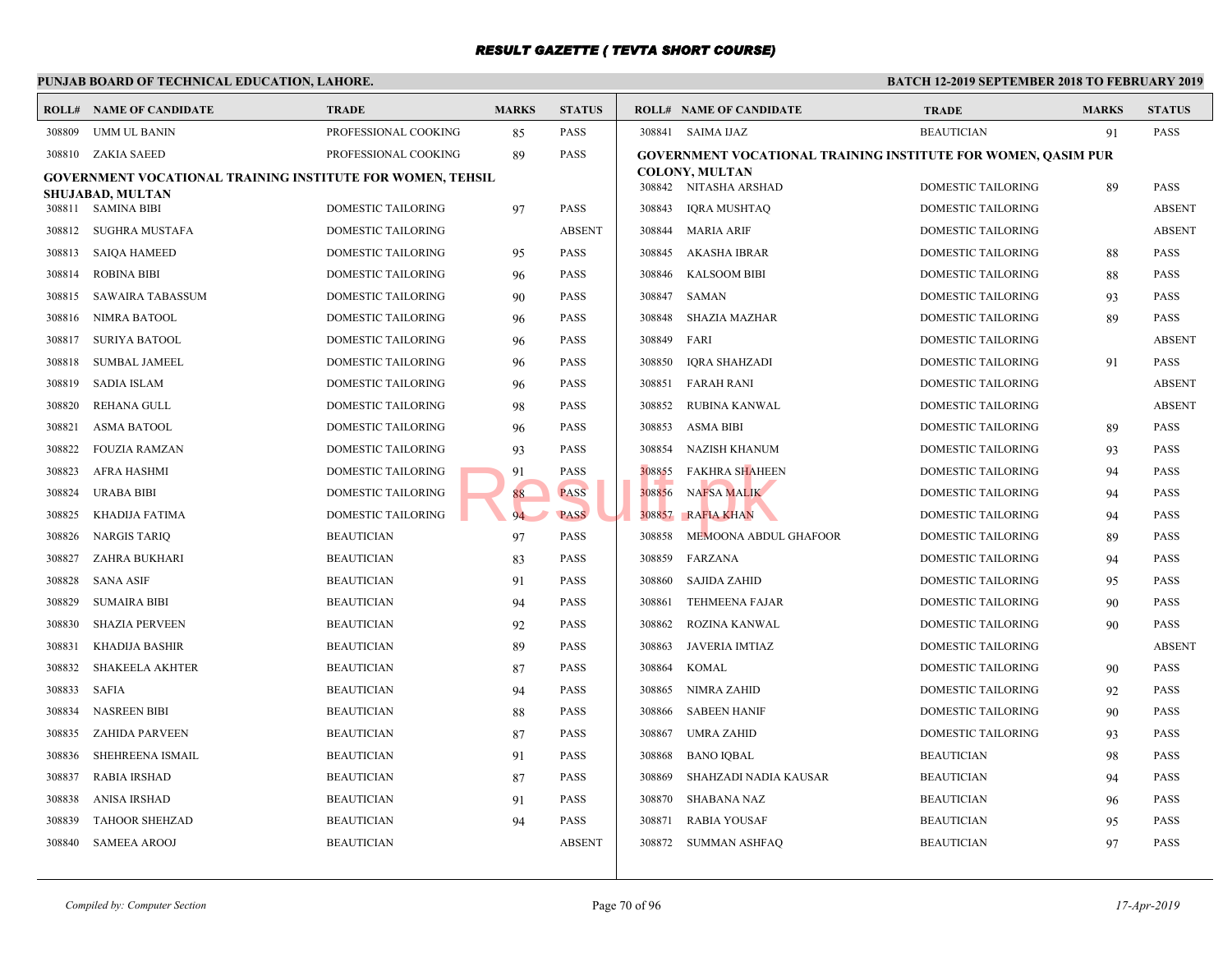#### **PUNJAB BOARD OF TECHNICAL EDUCATION, LAHORE. BATCH 12-ROLL# NAME OF CANDIDATE TRADE MARKS STATUS ROLL# NAME OF CANDIDATE TRADE MARKS STATUS** 308873 GULSHAN SHAREEF BEAUTICIAN 95 PASS 308874 SHAHNAZ AKHTAR BEAUTICIAN 93 PASS 308875 SHAGUFTA ASLAM BEAUTICIAN 94 PASS 308876 NOSHEEN RAMZAN BEAUTICIAN 94 PASS 308877 MAUZMA BEAUTICIAN 98 PASS 308878 MAHNOOR JAVEED BEAUTICIAN 94 PASS 308879 SYEDA FIZZA RUBAB BEAUTICIAN 98 PASS 308880 FARZANA IQBAL BEAUTICIAN 99 PASS 308881 BUSHRA NAWAZ BEAUTICIAN 98 PASS 308882 NIMRA IFTEKHAR BEAUTICIAN BEAUTICIAN 95 PASS 308883 USMA BEAUTICIAN 94 PASS 308884 SAWABA ZAFAR BEAUTICIAN 96 PASS 308885 SONIA ZAFAR BEAUTICIAN 95 PASS 308886 NADIA KHAN BEAUTICIAN 97 PASS 308887 SHAZIA KHALIQ BEAUTICIAN 96 PASS 308888 MARIA SHAFIQ BEAUTICIAN 93 PASS 308889 HINA SHAFIQ BEAUTICIAN BEAUTICIAN 94 PASS 308890 ASIA ABBAS BEAUTICIAN 95 PASS 308891 NIMRA JAVAID BEAUTICIAN 96 PASS 308892 UNSA SOHAIL BEAUTICIAN ABSENT 308893 IQRA ASLAM BEAUTICIAN 95 PASS 308894 RUQIA SAHAR BUKHARI BEAUTICIAN 96 PASS 308895 AQSA TARIQ BEAUTICIAN 94 PASS 308896 SAIRA ASLAM BEAUTICIAN 94 PASS **GOVT. TECHNICAL TRAINING INSTITUTE, DAULAT GATE, MULTAN** 308897 MUHAMMAD WALEED MAQBOOL COMPUTER APPLICATIONS 98 PASS 308898 MUHAMMAD USMAN COMPUTER APPLICATIONS 94 PASS 308899 MUHAMMAD FIAZ COMPUTER APPLICATIONS 90 PASS 308900 HAFIZ SHAKEEL AHMAD COMPUTER APPLICATIONS 98 PASS 308901 MUHAMMAD AJMAL COMPUTER APPLICATIONS 82 PASS 308902 MUHAMMAD RAZA UL MUSTAFA COMPUTER APPLICATIONS 98 PASS 308903 MUHAMMAD SAEED COMPUTER APPLICATIONS 96 PASS 308904 MUHAMMAD UMAR HANIF COMPUTER APPLICATIONS 92 PASS 308905 SHAH FAISAL COMPUTER APPLICATIONS 85 PASS 308906 MUHAMMAD HASNAIN COMP 308907 MUHAMMAD JALAL COMP 308908 MUHAMMAD ZAHID COMP 308909 MUHAMMAD AYYUB COMP 308910 FALAK SHAIR COMP 308911 MUHAMMAD QAMAR COMP 308912 MUHAMMAD ABBAS COMP 308913 MUHAMMAD IRFAN COMP 308914 HAFIZ MUHAMMAD KAUSAR COMP 308915 HAFIZ MUHAMMAD ASIF COMP 308916 HAIZ MUHAMMAD AWAIS COMP 308917 MUHAMMAD MOHSIN MOBIL 308918 MUHAMMAD JUNAID MOBIL 308919 MUHAMMAD DILAWAR MOBIL 308920 MUHAMMAD TUFAIL MOBIL 308921 MUHAMMAD ATHAR HUSSAIN MOBIL 308922 ZAHID RASOOL MOBILE PHONE REPAIRING 96 PASSES 308923 MUHAMMAD USMAN MOBIL 308924 HAFIZ TALHA REHMAN MOBIL 308925 MUHAMMAD SHOUKAT ALI MOBIL 308926 MUHAMMAD NAEEM MOBIL 308927 SHABBIR AHMAD MOBIL 308928 MUHAMMAD AHMAD RAZA MOBII 308929 MUHAMMAD KASHIF SAEED MOBIL 308930 MUHAMMAD ILYAS MOBIL 308931 NASRULLAH MOBIL 308932 MUHAMMAD BASIT MOBIL 308933 SAIF UR REHMAN MOBIL 308934 SHAHBAZ SHAH MOBIL 308935 MUHAMMAD SHAHID MOBIL 308936 HAFIZ MUHAMMAD AMJAD ALI MOBIL **GOVT. TECHNICAL TRAINING INSTITUTE (WOMEN) COLONY, MULTAN** 308937 MUHAMMAD KASHIF COMP 93 PASS<br>
94 PASS<br>
96 PASS<br>
96 PASS<br>
96 PASS<br>
96 PASS<br>
96 PASS<br>
96 PASS<br>
96 PASS<br>
96 PASS<br>
96 PASS<br>
96 PASS<br>
96 PASS<br>
96 PASS<br>
96 PASS<br>
96 PASS<br>
96 PASS<br>
96 PASS<br>
96 PASS<br>
96 PASS<br>
96 PASS<br>
96 PASS<br>
96 PASS<br>
96 PASS<br>
96 PAS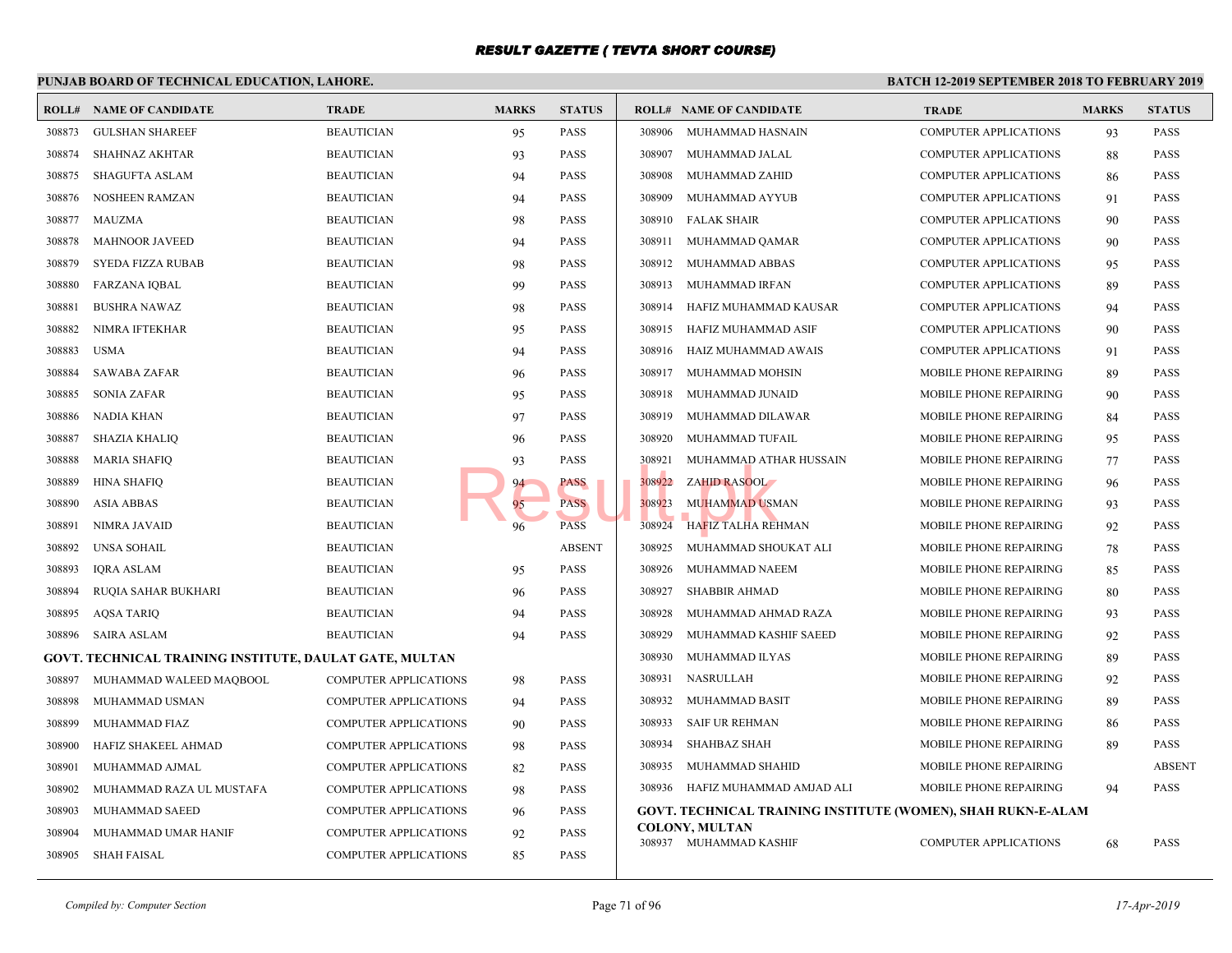| <b>BATCH 12-1</b><br>PUNJAB BOARD OF TECHNICAL EDUCATION, LAHORE. |                                |                              |              |               |                                                  |             |
|-------------------------------------------------------------------|--------------------------------|------------------------------|--------------|---------------|--------------------------------------------------|-------------|
|                                                                   | <b>ROLL# NAME OF CANDIDATE</b> | <b>TRADE</b>                 | <b>MARKS</b> | <b>STATUS</b> | <b>ROLL# NAME OF CANDIDATE</b>                   | <b>TRAL</b> |
| 308938                                                            | AHMAD RAZA QADRI               | <b>COMPUTER APPLICATIONS</b> | 70           | <b>PASS</b>   | 308972 SADIA SAMAN                               | <b>DOME</b> |
| 308939                                                            | MUHAMMAD SHEHZAD               | <b>COMPUTER APPLICATIONS</b> | 76           | <b>PASS</b>   | GOVT.VOCATIONAL TRAINING INSTITUTE (W), MOI      |             |
| 308940                                                            | MUHAMMAD AZHAR SHABIR          | <b>COMPUTER APPLICATIONS</b> | 67           | <b>PASS</b>   | 107/GA, MULTAN, NEW, MULTAN<br>308973 ABIDA BIBI | <b>DOME</b> |
| 308941                                                            | RAO MUHAMMAD FAIZAN TOHEED     | <b>COMPUTER APPLICATIONS</b> | 63           | <b>PASS</b>   | 308974                                           | <b>DOME</b> |
| 308942                                                            | MUHAMMAD MUNAWER ZAMAN         | COMPUTER APPLICATIONS        | 69           | <b>PASS</b>   | KHUSH BAKHAT YAMEEN                              |             |
| 308943                                                            | MUHAMMAD YAQOOB                | <b>COMPUTER APPLICATIONS</b> | 69           | <b>PASS</b>   | 308975<br>TAYYIBA HUR MAAIN                      | <b>DOME</b> |
| 308944                                                            | <b>UMAR HAYAT</b>              | <b>COMPUTER APPLICATIONS</b> | 89           | <b>PASS</b>   | 308976<br>SAMIA MUHAMMAD ALI                     | <b>DOME</b> |
| 308945                                                            | FARAZ AHMAD                    | <b>COMPUTER APPLICATIONS</b> | 73           | <b>PASS</b>   | 308977<br><b>AQEELA BANO</b>                     | <b>DOME</b> |
| 308946                                                            | MUHAMMAD SAJJAD                | COMPUTER APPLICATIONS        | 63           | <b>PASS</b>   | 308978<br><b>RASHIDA PARVEEN</b>                 | <b>DOME</b> |
| 308947                                                            | MUHAMMAD YASEEN                | <b>COMPUTER APPLICATIONS</b> | 68           | <b>PASS</b>   | 308979<br><b>SADIA ARIF</b>                      | <b>DOME</b> |
| 308948                                                            | ZAIN ALI                       | <b>COMPUTER APPLICATIONS</b> | 73           | <b>PASS</b>   | 308980<br><b>ANAM SHEHZADI</b>                   | <b>DOME</b> |
| 308949                                                            | <b>NAEEM SHEHZAD</b>           | <b>COMPUTER APPLICATIONS</b> | 74           | <b>PASS</b>   | 308981<br>NASEEM AKHTAR                          | <b>DOME</b> |
| 308950                                                            | <b>ABID NAWAZ</b>              | <b>COMPUTER APPLICATIONS</b> | 72           | <b>PASS</b>   | 308982<br><b>UROOSA NASEER</b>                   | <b>DOME</b> |
| 308951                                                            | MUHAMMAD NAVEED ASLAM          | <b>COMPUTER APPLICATIONS</b> | 70           | <b>PASS</b>   | 308983<br><b>SHABANA HASSAN</b>                  | <b>DOME</b> |
| 308952                                                            | <b>HASNAIN ABBAS</b>           | <b>COMPUTER APPLICATIONS</b> | 65           | <b>PASS</b>   | 308984<br><b>FATIMA BEGUM</b>                    | <b>DOME</b> |
| 308953                                                            | MUHAMMAD SALMAN                | <b>COMPUTER APPLICATIONS</b> | 66           | <b>PASS</b>   | 308985<br>MALAIKA AYAZ                           | <b>DOME</b> |
| 308954                                                            | <b>UBAID UR REHMAN</b>         | <b>COMPUTER APPLICATIONS</b> | 67           | <b>PASS</b>   | 308986<br><b>SIDRA SALEEM</b>                    | <b>DOME</b> |
| 308955                                                            | MUHAMMAD JAMSHAID              | <b>COMPUTER APPLICATIONS</b> | 72           | <b>PASS</b>   | 308987<br><b>ANAM HAMED</b>                      | <b>DOME</b> |
| 308956                                                            | MUHAMMAD REHMAN                | <b>COMPUTER APPLICATIONS</b> | 71           | <b>PASS</b>   | 308988<br><b>MADEEHA IFTIKHAR</b>                | <b>DOME</b> |
| 308957                                                            | MUHAMMAD ARSHAD                | <b>COMPUTER APPLICATIONS</b> | 69           | <b>PASS</b>   | 308989<br>YASMIN ALTAF                           | <b>DOME</b> |
| 308958                                                            | <b>DUA KHALID</b>              | DOMESTIC TAILORING           | 89           | <b>PASS</b>   | 308990<br>AYESHA KHALID                          | <b>DOME</b> |
| 308959                                                            | <b>FOZIA IQBAL</b>             | DOMESTIC TAILORING           | 84           | <b>PASS</b>   | 308991<br><b>FARKAHDA ASGHAR</b>                 | <b>DOME</b> |
| 308960                                                            | <b>SAHNISH BATOOL</b>          | DOMESTIC TAILORING           | 78           | <b>PASS</b>   | 308992<br>NAFIA IFTIKHAR                         | <b>DOME</b> |
| 308961                                                            | <b>SUNAINA</b>                 | DOMESTIC TAILORING           | 83           | <b>PASS</b>   | 308993<br><b>RASHID ALI</b>                      | <b>COMP</b> |
| 308962                                                            | SARFRAZI                       | DOMESTIC TAILORING           | 83           | <b>PASS</b>   | 308994<br>MUHAMMAD SHOAIB                        | <b>COMP</b> |
| 308963                                                            | <b>SAIRA BIBI</b>              | DOMESTIC TAILORING           | 83           | <b>PASS</b>   | 308995<br>HAJI MUHAMMAD                          | <b>COMP</b> |
| 308964                                                            | <b>MUSKAN</b>                  | DOMESTIC TAILORING           | 82           | <b>PASS</b>   | 308996<br>NAJMUL DEEN                            | <b>COMP</b> |
| 308965                                                            | NIDA ANWAR                     | DOMESTIC TAILORING           | 84           | <b>PASS</b>   | 308997<br>ZAFFAR IQBAL                           | <b>COMP</b> |
| 308966                                                            | <b>GULSHAN IRSHAD</b>          | DOMESTIC TAILORING           | 92           | <b>PASS</b>   | 308998<br>MUHAMMAD NADEEM                        | <b>COMP</b> |
| 308967                                                            | ASMA JAHAN                     | DOMESTIC TAILORING           |              | <b>PASS</b>   | 308999<br><b>TAASIN HABIB</b>                    | <b>COMP</b> |
|                                                                   | MEHR UN NISA                   | DOMESTIC TAILORING           | 85           | <b>PASS</b>   | 309000<br><b>ARBAZ AHMAD</b>                     | <b>COMP</b> |
| 308968                                                            |                                |                              | 84           |               | 309001<br>MUHAMMAD OWAIS                         | <b>COMP</b> |
| 308969                                                            | <b>MAMOONA SHAREEF</b>         | DOMESTIC TAILORING           | 83           | <b>PASS</b>   | SAJID HUSSAIN<br>309002                          | <b>COMP</b> |
| 308970                                                            | <b>SAIRA SAEED</b>             | DOMESTIC TAILORING           | 81           | <b>PASS</b>   | 309003<br>MUNIR AHMAD                            | <b>COMP</b> |
| 308971                                                            | MARYAM IQBAL                   | DOMESTIC TAILORING           | 87           | <b>PASS</b>   |                                                  |             |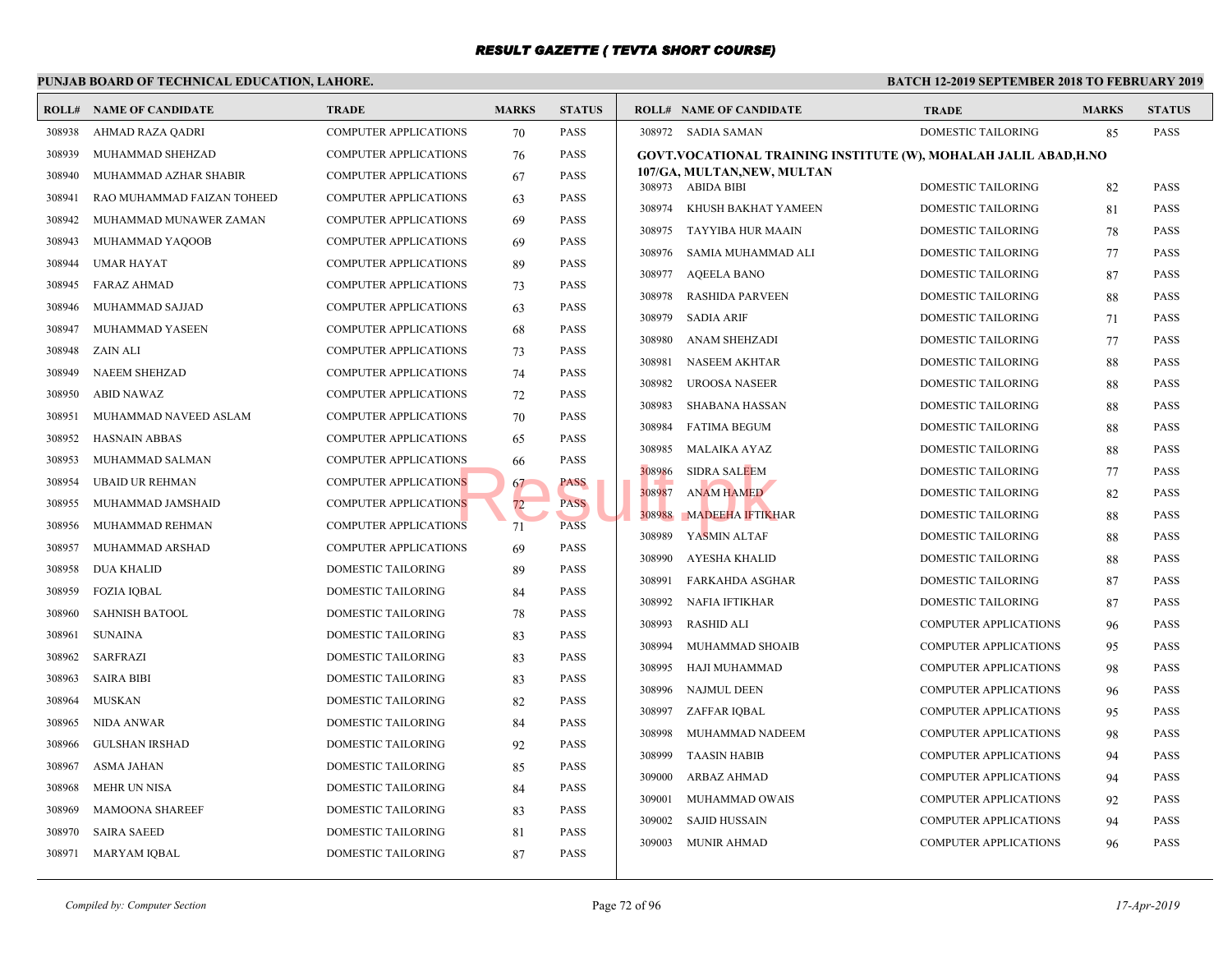|        | PUNJAB BOARD OF TECHNICAL EDUCATION, LAHORE.             |                                              |              |               |        |                                | <b>BATCH 12-</b>           |
|--------|----------------------------------------------------------|----------------------------------------------|--------------|---------------|--------|--------------------------------|----------------------------|
|        | <b>ROLL# NAME OF CANDIDATE</b>                           | <b>TRADE</b>                                 | <b>MARKS</b> | <b>STATUS</b> |        | <b>ROLL# NAME OF CANDIDATE</b> | <b>TRAI</b>                |
| 309004 | MUHAMMAD JUNAID                                          | <b>COMPUTER APPLICATIONS</b>                 | 96           | <b>PASS</b>   |        | 309037 ZAIB UN NISA            | <b>MACH</b>                |
| 309005 | MUHAMMAD IRFAN                                           | COMPUTER APPLICATIONS                        | 96           | <b>PASS</b>   |        | 309038 SABA BIBI               | <b>EMBR</b><br><b>MACH</b> |
| 309006 | ASHIFAQ HUSSAIN                                          | <b>COMPUTER APPLICATIONS</b>                 | 94           | <b>PASS</b>   |        |                                | <b>EMBR</b>                |
| 309007 | MAHAR MUHAMMAD YASIR YASIN                               | <b>COMPUTER APPLICATIONS</b>                 | 95           | <b>PASS</b>   | 309039 | SAMIYAH MEHWISH                | <b>MACH</b>                |
| 309008 | MUHAMMAD RIZWAN                                          | <b>COMPUTER APPLICATIONS</b>                 | 98           | <b>PASS</b>   | 309040 | <b>SHAMIM AKHTER</b>           | <b>EMBR</b><br><b>MACH</b> |
| 309009 | MUZAMMIL ZAFAR                                           | COMPUTER APPLICATIONS                        | 94           | PASS          |        |                                | <b>EMBR</b>                |
|        |                                                          |                                              |              |               | 309041 | <b>BIBI RASHDA</b>             | <b>MACH</b>                |
| 309010 | MUHAMMAD KHALID ALTAF DASTI                              | COMPUTER APPLICATIONS                        | 94           | PASS          | 309042 | ZAIB UN NISA                   | <b>EMBR</b><br><b>MACH</b> |
| 309011 | MUHAMMAD ASIF ABBAS                                      | COMPUTER APPLICATIONS                        | 94           | <b>PASS</b>   |        |                                | <b>EMBR</b>                |
| 309012 | <b>WASIF AHMAD</b>                                       | <b>COMPUTER APPLICATIONS</b>                 | 92           | <b>PASS</b>   | 309043 | <b>GHULAM FATIMA</b>           | <b>MACH</b><br><b>EMBR</b> |
| 309013 | TAYYIBA FAROOQ                                           | <b>BEAUTICIAN</b>                            | 91           | <b>PASS</b>   | 309044 | <b>NADIA IOBAL</b>             | <b>MACH</b>                |
| 309014 | <b>FAKHIA BILAL</b>                                      | <b>BEAUTICIAN</b>                            |              | <b>ABSENT</b> |        |                                | <b>EMBR</b>                |
| 309015 | RABBIA ASMA ANSARI                                       | <b>BEAUTICIAN</b>                            |              | <b>ABSENT</b> | 309045 | FARINA                         | <b>MACH</b><br><b>EMBR</b> |
| 309016 | <b>FAIZA MAHMOOD</b>                                     | <b>BEAUTICIAN</b>                            | 91           | <b>PASS</b>   | 309046 | MISBAH AKHTER                  | <b>MACH</b>                |
| 309017 | NIGHANA BIBI                                             | <b>BEAUTICIAN</b>                            | 95           | <b>PASS</b>   |        |                                | <b>EMBR</b>                |
| 309018 | <b>SEHRISH NAZ</b>                                       | <b>BEAUTICIAN</b>                            | 91           | <b>PASS</b>   | 309047 | KIRAN GHULAM FARID             | <b>MACH</b><br><b>EMBR</b> |
| 309019 | <b>SALAHA RAMZAN</b>                                     | <b>BEAUTICIAN</b>                            | 94           | <b>PASS</b>   | 309048 | <b>IRAM GHULAM FARID</b>       | <b>MACH</b>                |
| 309020 | <b>FATIMA ZAHRAH</b>                                     | <b>BEAUTICIAN</b>                            | 94           | PASS          | 309049 | <b>SAEEDA NASEEM</b>           | <b>EMBR</b><br>MACH        |
| 309021 | <b>IQRA MEHMOOD</b>                                      | <b>BEAUTICIAN</b>                            | 95           | <b>PASS</b>   |        |                                | <b>EMBR</b>                |
| 309022 | RUBAB AMAN BHATTI                                        | <b>BEAUTICIAN</b>                            | 94           | <b>PASS</b>   | 309050 | <b>KALSOOM AKHTER</b>          | <b>MACH</b>                |
|        |                                                          | <b>BEAUTICIAN</b>                            |              | <b>PASS</b>   | 309051 | SHAKEELA                       | <b>EMBR</b><br>MACH        |
| 309023 | <b>IRAM ZAINAT MURRAD</b>                                |                                              | 93           |               |        |                                | <b>EMBR</b>                |
| 309024 | <b>FARHA HUSSAIN</b>                                     | <b>BEAUTICIAN</b>                            | 93           | PASS          | 309052 | <b>SAHIBA MAZHAR</b>           | <b>MACH</b><br><b>EMBR</b> |
| 309025 | <b>SARA ABID</b>                                         | <b>BEAUTICIAN</b>                            | 93           | PASS          | 309053 | <b>RAHAT MAJEED</b>            | <b>MACH</b>                |
| 309026 | <b>SANOBER RASHEED</b>                                   | <b>BEAUTICIAN</b>                            |              | <b>ABSENT</b> |        |                                | <b>EMBR</b>                |
| 309027 | <b>KIRRAN FATIMA</b>                                     | <b>BEAUTICIAN</b>                            | 91           | <b>PASS</b>   | 309054 | NOOR UL HUDA                   | <b>MACH</b><br><b>EMBR</b> |
| 309028 | <b>SIDRA</b>                                             | <b>BEAUTICIAN</b>                            | 94           | <b>PASS</b>   | 309055 | AYESHA ZAHID                   | MACH                       |
| 309029 | <b>HUMA TARIO</b>                                        | <b>BEAUTICIAN</b>                            | 89           | <b>PASS</b>   |        |                                | <b>EMBR</b>                |
| 309030 | <b>AQSA ASLAM</b>                                        | <b>BEAUTICIAN</b>                            | 93           | <b>PASS</b>   | 309056 | AMBRIN BIBI                    | <b>MACH</b><br><b>EMBR</b> |
| 309031 | <b>AASMA SHABBIR</b>                                     | <b>BEAUTICIAN</b>                            | 89           | <b>PASS</b>   | 309057 | AZRA BIBI                      | <b>MACH</b>                |
| 309033 | <b>MAHREEN SHARIF</b>                                    | <b>BEAUTICIAN</b>                            | 92           | <b>PASS</b>   |        | 309058 NARGIS                  | <b>EMBR</b><br><b>MACH</b> |
|        | TROOPS FAMILIES WELFARE CENTRE, AVN LINE 2 CORPS, MULTAN |                                              |              |               |        |                                | <b>EMBR</b>                |
| 309034 | ASIA ASHIQ                                               | <b>MACHINE AND HAND</b>                      | 81           | <b>PASS</b>   | 309059 | <b>RUKHSANA</b>                | <b>MACH</b>                |
|        |                                                          | <b>EMBROIDERY</b>                            |              |               | 309060 | <b>KALSOOM BIBI</b>            | <b>EMBR</b><br><b>MACH</b> |
| 309035 | FARZANA BIBI                                             | <b>MACHINE AND HAND</b>                      | 81           | <b>PASS</b>   |        |                                | <b>EMBR</b>                |
| 309036 | FARZANA BIBI                                             | <b>EMBROIDERY</b><br><b>MACHINE AND HAND</b> | 83           | <b>PASS</b>   |        | 309061 YASMIN BIBI             | <b>MACI</b><br><b>EMBR</b> |
|        |                                                          | <b>EMBROIDERY</b>                            |              |               |        |                                |                            |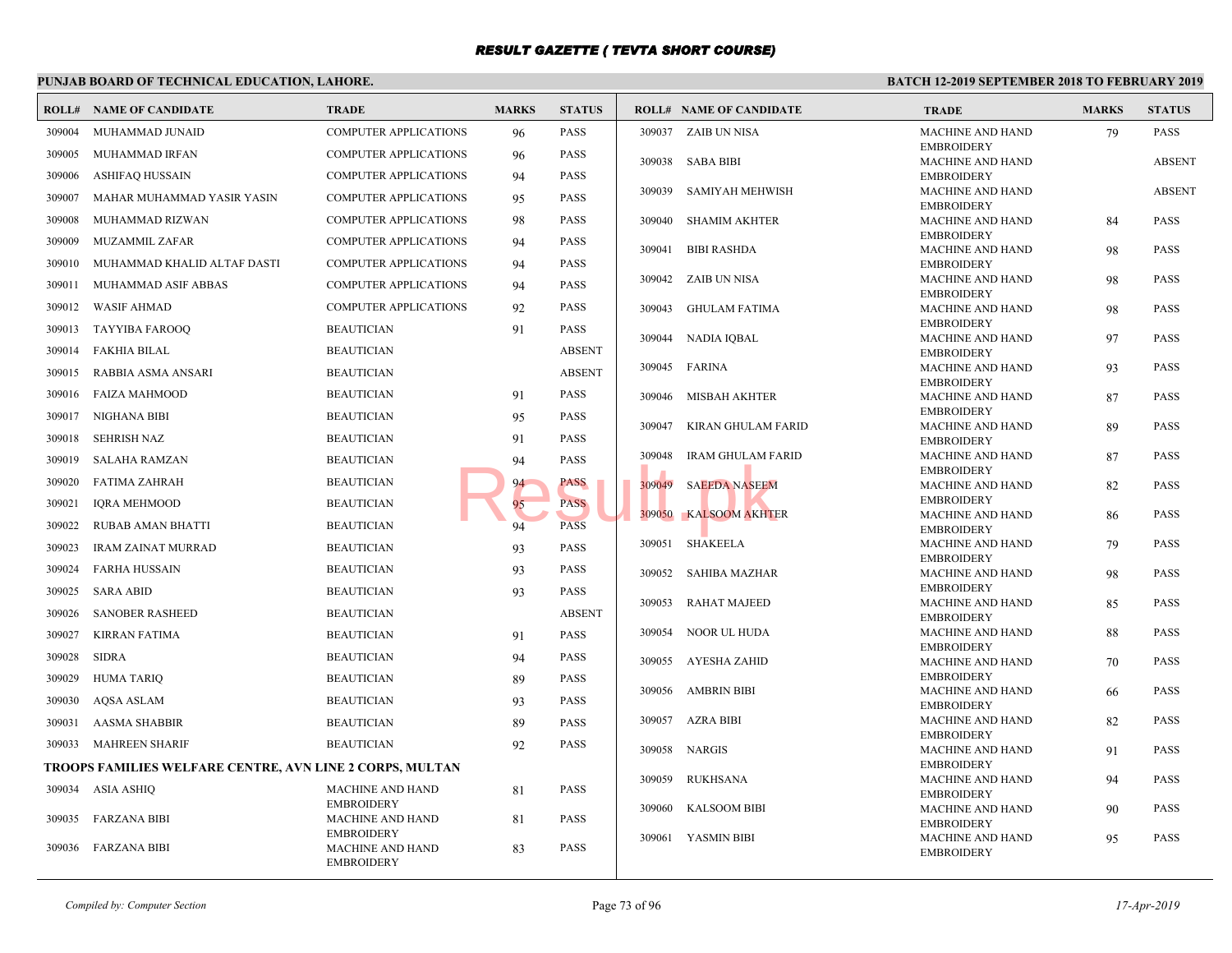#### **PUNJAB BOARD OF TECHNICAL EDUCATION, LAHORE. BATCH 12-ROLL# NAME OF CANDIDATE TRADE MARKS STATUS ROLL# NAME OF CANDIDATE TRADE MARKS STATUS** MACHINE AND HAND 97 PASS EMBROIDERY 309062 ANUM FAYAZ MACHINE AND HAND 94 PASS EMBROIDERY 309063 NOSHEEN AKHTAR MACHINE AND HAND 83 PASS **EMBROIDERY**  309064 NUZHAT BATOOL MACHINE AND HAND 89 PASS EMBROIDERY 309065 SHEZILA AKRAM MACHINE AND HAND 66 PASS EMBROIDERY 309066 KOSAR MACHINE AND HAND 94 PASS EMBROIDERY 309067 NISBAH ARSHAD MACHINE AND HAND 63 PASS EMBROIDERY 309068 SHEHNAZ BIBI MACHINE AND HAND 73 PASS EMBROIDERY 309069 RIMSHA FAHEEM MACHINE AND HAND 90 PASS EMBROIDERY 309070 HALIMA BIBI MACHINE AND HAND 92 PASS **EMBROIDERY**  309071 SHAHINA ALLAH DITTA MACHINE AND HAND 93 PASS **EMBROIDERY**  309072 ZAHIDA AKRAM MACHINE AND HAND 78 PASS EMBROIDERY 309073 SAJIDA YASMEEN MACHINE AND HAND 91 PASS EMBROIDERY 309074 BISMA **GOVERNMENT VOCATIONAL TRAINING INSTITUTE FOR WOMEN, FATEH PUR ROAD NEAR NORANI MASJID, ALIPUR** 309075 SHAHDIA PERVEEN BEAUTICIAN 95 PASS 309076 RUKHSANA ASHIQ BEAUTICIAN 83 PASS 309077 SABA MUHAMMAD ASLAM BEAUTICIAN 92 PASS 309078 SAJIDA SHAKOOR BEAUTICIAN 82 PASS 309079 KIRAN SHAHZADI BEAUTICIAN 96 PASS 309080 SHABANA BIBI BEAUTICIAN 94 PASS 309081 ALMAS ZAHARA BEAUTICIAN 94 PASS 309082 KHALIDA ATTA BEAUTICIAN 96 PASS 309083 SHAHZADI BINT ZAINAB BEAUTICIAN 96 PASS 309084 ASFA KHADIM BEAUTICIAN 97 PASS 309085 ASMA BIBI BEAUTICIAN ABSENT 309086 SAMREEN BATOOL BEAUTICIAN 92 PASS 309087 SHAGUFTA KHALIQ BEAUTICIAN 94 PASS 309088 RIZWANA NAZ BEAUTICIAN 95 PASS 309089 SUMERA ASHIQ BEAUTICIAN 98 PASS 309090 RAFIA AKRAM BEAUT 309091 AYESHA BIBI BEAUT 309092 REFAQAT BIBI BEAUTICIAN 97 BEAUTICIAN 97 PASSES BEAUTICIAN 97 PASSES BEAUTICIAN 97 PASSES BEAU 309093 BRAZIA SHAKEEL BEAUT 309094 SHAHEEN BIBI BEAUTICIAN 96 BEAUTICIAN 96 BEAUTICIAN BEAUTICIAN 96 BEAUTICIAN 96 BEAUTICIAN BEAUTICIAN 96 PASSES AND BEAUTICIAN BEAUTICIAN BEAUTICIAN BEAUTICIAN BEAUTICIAN BEAUTICIAN BEAUTICIAN BEAUTICIAN BEAUTICIAN 309095 MARYAM AYAZ BEAUT 309096 ATIA MUREED BEAUT **GOVERNMENT TECHNICAL TRAINING CENTRE (W) JATOI** 309097 RASHIDA BIBI MACH 309098 IQRA MACH 309099 AQSA BIBI MACH 309100 SHAGUFTA MACH 309101 NASRA MACH 309102 HAJRA MACH 309103 SAIMA YASEEN MACH 309104 SUMAIRA MACH 309105 TAHIRA KHALIQ MACH 309106 RUKHSANA BIBI MACH 309107 RIZWANA FIDA MACH 309108 NADIA YASEEN MACH 309109 SANA IQBAL MACH 309110 NIMRA HAMEED DOME 309111 PERWEEN ZAHRA DOME 309112 SAMINA BIBI DOME 309113 IQRA DOME 309114 SEEMA DOME 309115 RUKHSANA PARVEEN DOME 309116 SHAHANA ALEEM UD DEEN DOME 309117 UZMA BIBI DOME 309118 NADIA DOME 309119 SAIRA DOME 309120 MOMNA DOME 309121 JANAT MAI DOME FRIEH PUR PASS 109105 TAHIRA KHALIQ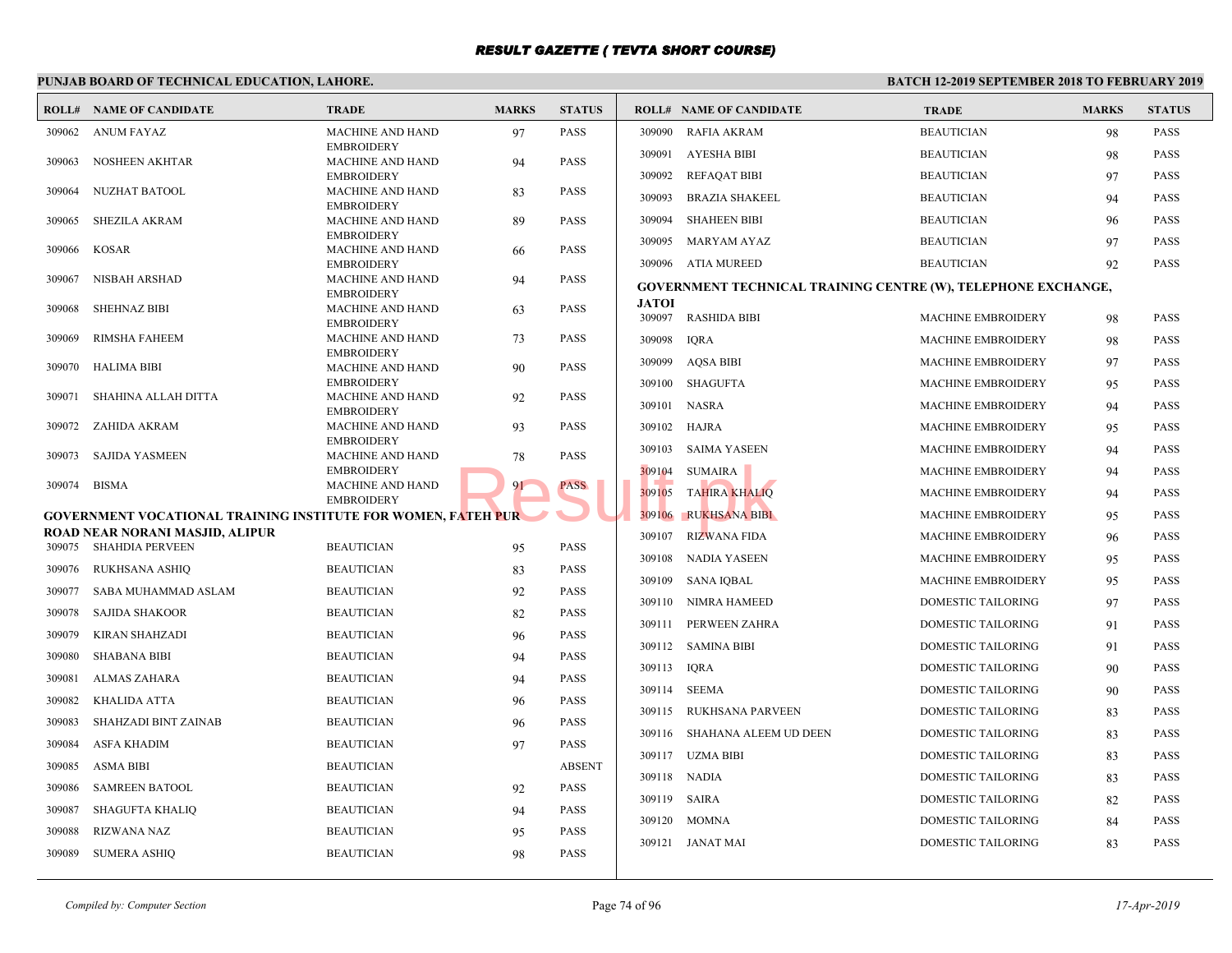#### **PUNJAB BOARD OF TECHNICAL EDUCATION, LAHORE. BATCH 12-ROLL# NAME OF CANDIDATE TRADE MARKS STATUS ROLL# NAME OF CANDIDATE TRADE MARKS STATUS** 309122 ALIZA DOMESTIC TAILORING 84 PASS 309123 NAZIA DOMESTIC TAILORING 85 PASS 309124 SADIA DOMESTIC TAILORING 86 PASS 309125 KAUSAR BIBI DOMESTIC TAILORING 96 PASS 309126 LAILA DOMESTIC TAILORING 96 PASS **GOVT. TECHNICAL TRAINING CENTRE (MALE), , JATOI** 309127 MUHAMMAD USMAN HANEEF WELDER 87 PASS 309128 MUHAMMAD AKHTER WELDER 90 PASS 309129 MUHAMMAD RAFEQ WELDER 85 PASS 309130 MUHAMMAD SAFDAR WELDER 91 PASS 309131 MUHAMMAD AAMIR WELDER 90 PASS 309132 MUHAMMAD SAJID WELDER 89 PASS 309133 MUHAMMAD ZUBAIR WELDER 88 PASS 309134 MUHAMMAD SOHAIL WELDER 93 PASS 309135 MUHAMMAD SALEEM WELDER 87 PASS 309136 MUJEEB UR REHMAN ELECTRICIAN 89 PASS 309137 MUHAMMAD TAHIR ELECTRICIAN 85 PASS 309138 MUHAMMAD IMRAN ELECTRICIAN 91 PASS 309139 MUHAMMAD SHAHZAD ELECTRICIAN 587 PASS 309140 HANZLA SALEEM ELECTRICIAN 81 PASS 309141 NOUMAN HASSAN ELECTRICIAN 84 PASS 309142 MUHAMMAD YAMEEN ELECTRICIAN 85 PASS 309143 MUHAMMAD ADEEL ELECTRICIAN 85 PASS 309144 MUHAMMAD UMAIR ELECTRICIAN 81 PASS 309145 MUHAMMAD SALEEM ELECTRICIAN 82 PASS 309146 MUHAMMAD MUBASHIR JAVED COMPUTER APPLICATIONS 91 PASS 309147 GHULAM FAREED COMPUTER APPLICATIONS 86 PASS 309148 MUHAMMAD NOMAN COMPUTER APPLICATIONS 88 PASS 309149 NOMAN AKBAR COMPUTER APPLICATIONS 85 PASS 309150 GHULAM NAJAM UD DIN COMPUTER APPLICATIONS 92 PASS 309151 SADAQAT ALI COMPUTER APPLICATIONS 86 PASS 309152 MUHAMMAD AMIR COMPUTER APPLICATIONS 90 PASS 309153 MUHAMMAD KASHIF COMPUTER APPLICATIONS 87 PASS 309154 ZIA ULLAH COMPUTER APPLICATIONS 87 PASS 309155 MUHAMMAD DANISH COMP 309156 MUHAMMAD TARIQ COMP 309157 MUHAMMAD SHAHBAZ COMP 309158 MUHAMMAD ARSHAD COMP 309159 MUHAMMAD WASEEM COMP 309160 KHURSHEED QADIR COMP 309161 MUHAMMAD AHMAD COMP 309162 MUHAMMAD ZAHID COMP 309163 MUHAMMAD SHAHID GHAFOOR COMP 309164 MUHAMMAD DANISH RAZA COMP 309165 SAMI ULLAH COMP 309166 HAQ NAWAZ COMP 309167 MUHAMMAD ARSLAN COMP 309168 IMTIAZ AHMAD COMP 309169 ABDUL BASIT COMP 309170 MUHAMMAD AMMAR COMP 309171 MUHAMMAD NAEEM WELD **GOVERNMENT COLLEGE OF COMMERCE, BEHIND GHAZI KHAN ROAD, MUZAFFARGARH** 309172 MUHAMMAD SHAH NAWAZ COMP 309173 MUHAMMAD NOMAN COMP 309174 SADIQ HUSSAIN COMP 309175 MUHAMMAD SHOAIB AKBAR COMP 309176 HASEEB SARWAR KHAN COMP 309177 ANEES SARWAR KHAN COMP 309178 MUHAMMAD NADEEM IBRAHIM COMP 309179 KEHASHAN ZAINAB COMP 309180 SHAN HAMEED COMP 309181 MUHAMMAD ASIF RAZA COMP 309182 MUHAMMAD ARIF COMP 309183 MUHAMMAD BILAL COMP 309184 TOUQEER NASIR COMP 309185 MUZAMIL RIAZ COMP 309186 HASSAN ASGHAR COMP **EXECUTED MORE AND AND AND AND AND AND AND SIGNAL MORE AND AND AND SIGNAL MORE AND AND AND SIGNAL MORE AND AND SIGNAL MORE AND AND SIGNAL MORE AND AND AND SIGNAL MORE AND AND AND SIGNAL MORE AND AND AND AND AND AND AND AND**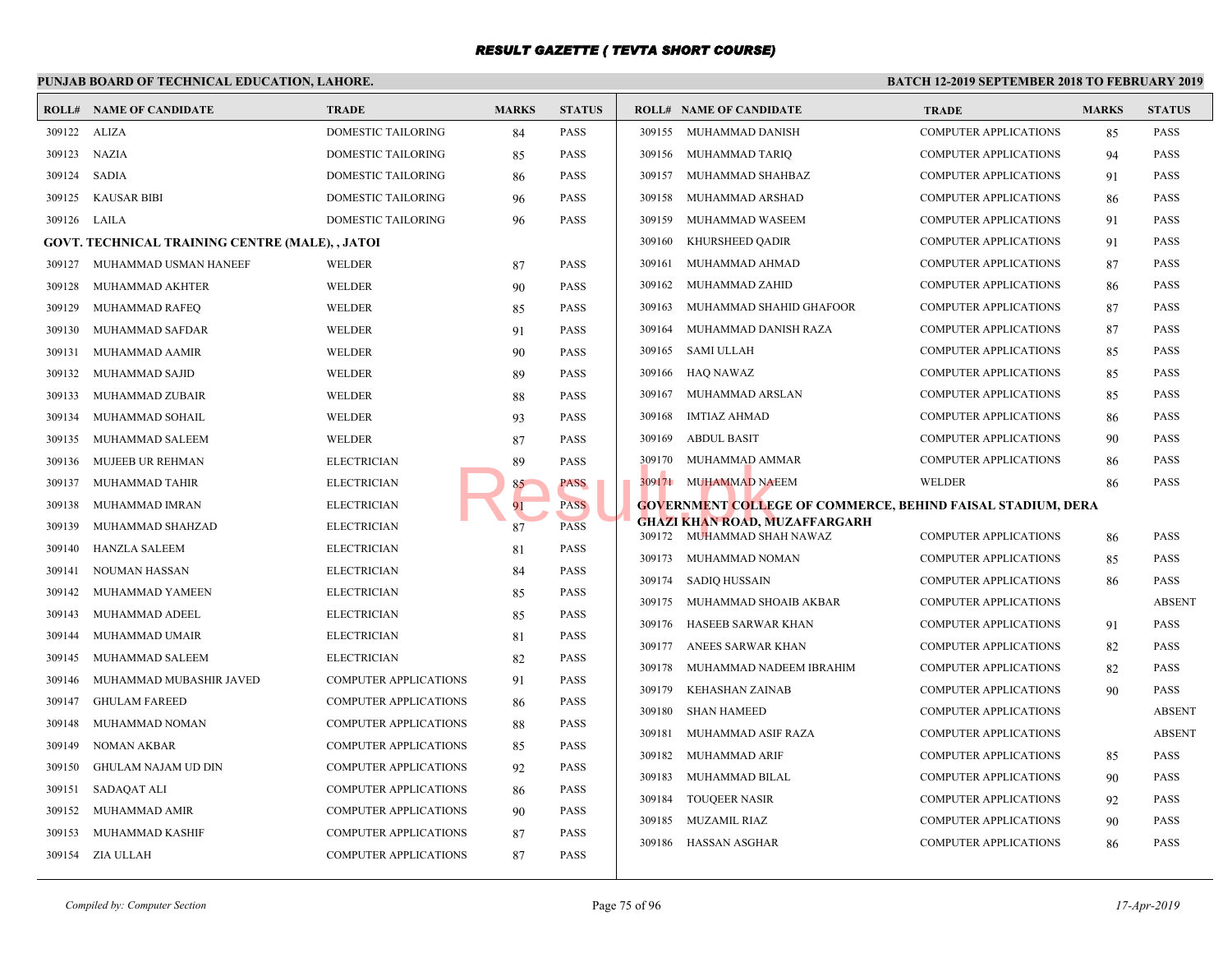|        | PUNJAB BOARD OF TECHNICAL EDUCATION, LAHORE. |                              |              |               |        |        |                                                   | <b>BATCH 12-2</b> |
|--------|----------------------------------------------|------------------------------|--------------|---------------|--------|--------|---------------------------------------------------|-------------------|
|        | <b>ROLL# NAME OF CANDIDATE</b>               | <b>TRADE</b>                 | <b>MARKS</b> | <b>STATUS</b> |        |        | <b>ROLL# NAME OF CANDIDATE</b>                    | <b>TRAL</b>       |
| 309187 | MUHAMMAD RIZWAN                              | <b>COMPUTER APPLICATIONS</b> | 92           | <b>PASS</b>   | 309221 |        | <b>MARIA BIBI</b>                                 | COMP              |
| 309188 | MUHAMMAD MURSALAIN SUBHAN                    | <b>COMPUTER APPLICATIONS</b> | 84           | <b>PASS</b>   | 309222 |        | <b>BUSHRA SHOUKAT</b>                             | <b>COMP</b>       |
| 309189 | MUHAMMAD MUJAHID                             | <b>COMPUTER APPLICATIONS</b> | 90           | <b>PASS</b>   | 309223 |        | <b>BUSHRA YAQOUB</b>                              | <b>COMP</b>       |
| 309190 | <b>GHULAM MUJTABA</b>                        | <b>COMPUTER APPLICATIONS</b> | 90           | <b>PASS</b>   | 309224 |        | ASIMA RANI                                        | <b>COMP</b>       |
| 309191 | <b>MOAZAM HUSSAIN</b>                        | <b>COMPUTER APPLICATIONS</b> |              | <b>ABSENT</b> |        | 309225 | SANAINA ISHFAQ                                    | <b>COMP</b>       |
| 309192 | <b>USAMA AYYAZ</b>                           | COMPUTER APPLICATIONS        | 89           | <b>PASS</b>   |        | 309226 | MUHAMMAD IRFAN                                    | <b>COMP</b>       |
| 309193 | <b>SAFIA BATOOL</b>                          | <b>COMPUTER APPLICATIONS</b> | 92           | <b>PASS</b>   |        | 309227 | MUHAMMAD TARIQ                                    | <b>COMP</b>       |
| 309194 | MUHAMMAD RASHEED                             | <b>COMPUTER APPLICATIONS</b> |              | <b>ABSENT</b> |        |        | <b>GOVT. VOCATIONAL TRAINING INSTITUTE FOR WO</b> |                   |
| 309195 | MUHAMMAD RAMISH                              | <b>COMPUTER APPLICATIONS</b> | 92           | <b>PASS</b>   |        | 309228 | SANA ASLAM                                        | <b>COMP</b>       |
| 309196 | UM E KALSOOM                                 | <b>COMPUTER APPLICATIONS</b> | 90           | <b>PASS</b>   | 309229 |        | <b>RIMSHA</b>                                     | <b>COMP</b>       |
| 309197 | <b>UMEZAINAB</b>                             | COMPUTER APPLICATIONS        | 90           | <b>PASS</b>   |        | 309230 | AYESHA PERVEEN                                    | <b>COMP</b>       |
| 309198 | NASIR HUSSAIN                                | COMPUTER APPLICATIONS        | 88           | PASS          | 309231 |        | AYSHA MAJEEB                                      | <b>COMP</b>       |
| 309199 | ASAD ULLAH                                   | COMPUTER APPLICATIONS        |              | <b>ABSENT</b> |        | 309232 | <b>NOREEN</b>                                     | <b>COMP</b>       |
| 309200 | RABIA MUSTAFA                                | <b>COMPUTER APPLICATIONS</b> | 90           | <b>PASS</b>   |        | 309233 | SAMRA HADAYAT ULLAH                               | <b>COMP</b>       |
| 309201 | <b>JAMSHAID KHIZAR</b>                       | <b>COMPUTER APPLICATIONS</b> | 85           | <b>PASS</b>   | 309234 |        | <b>SABA MUNAWAR</b>                               | COMP              |
| 309202 | MUHAMMAD SAADAT                              | <b>COMPUTER APPLICATIONS</b> | 86           | <b>PASS</b>   |        | 309235 | <b>CHANDNI SADIQ</b>                              | <b>COMP</b>       |
| 309203 | MISBAH CHANDNI                               | <b>COMPUTER APPLICATIONS</b> | 85           | PASS          |        | 309236 | <b>IFFAT TAHIRA</b>                               | <b>COMP</b>       |
| 309204 | MUHAMMAD HANEEF                              | <b>COMPUTER APPLICATIONS</b> | 84           | PASS          |        | 309237 | <b>SADIA GAHFOOR</b>                              | <b>COMP</b>       |
| 309205 | MUHAMMAD AYAN KALEEM                         | COMPUTER APPLICATIONS        | 86           | <b>PASS</b>   |        | 309238 | <b>NABILA SAEED</b>                               | <b>COMP</b>       |
| 309206 | <b>RAMEEZ RAJA</b>                           | <b>COMPUTER APPLICATIONS</b> | 93           | <b>PASS</b>   | 309239 |        | <b>MEHNAZ ASLAM</b>                               | <b>COMP</b>       |
| 309207 | MUHAMMAD SAQIB                               | <b>COMPUTER APPLICATIONS</b> | 93           | PASS          | 309240 |        | <b>SABA ARIF</b>                                  | <b>COMP</b>       |
| 309208 | MUHAMMAD SOHAIB ANJUM                        | <b>COMPUTER APPLICATIONS</b> | 92           | <b>PASS</b>   | 309241 |        | DEENA MAHARANI                                    | <b>COMP</b>       |
| 309209 | MUHAMMAD RASHID                              | <b>COMPUTER APPLICATIONS</b> | 91           | <b>PASS</b>   |        | 309242 | AMBAR DAUD                                        | <b>COMP</b>       |
| 309210 | <b>SHAH NAWAZ</b>                            | <b>COMPUTER APPLICATIONS</b> | 88           | <b>PASS</b>   |        | 309243 | <b>ZUNAIRA</b>                                    | <b>COMP</b>       |
| 309211 | MUHAMMAD SHOAIB                              | <b>COMPUTER APPLICATIONS</b> | 85           | <b>PASS</b>   |        | 309244 | <b>NASEEM AKHTER</b>                              | <b>COMP</b>       |
| 309212 | MUHAMMAD SAQLAIN                             | COMPUTER APPLICATIONS        | 84           | <b>PASS</b>   |        | 309245 | <b>NIMRA</b>                                      | <b>COMP</b>       |
| 309213 | <b>RANI</b>                                  | COMPUTER APPLICATIONS        | 90           | <b>PASS</b>   |        | 309246 | <b>APKEEZA</b>                                    | <b>COMP</b>       |
| 309214 | MUHAMMAD WAJID                               | COMPUTER APPLICATIONS        | 88           | <b>PASS</b>   |        | 309247 | MARIA AFZAAL ANWER                                | <b>BEAU</b>       |
| 309215 | ALI KHAN                                     | <b>COMPUTER APPLICATIONS</b> | 89           | <b>PASS</b>   |        | 309248 | ZUNAIRA SIDDIQA                                   | <b>BEAU</b>       |
| 309216 | MUHAMMAD ABID                                | <b>COMPUTER APPLICATIONS</b> | 86           | <b>PASS</b>   | 309249 |        | MADIHA REHMAN                                     | <b>BEAU</b>       |
| 309217 | MUHAMMAD ALI HASSAN                          | <b>COMPUTER APPLICATIONS</b> | 86           | <b>PASS</b>   | 309250 |        | <b>KIRAN ASLAM</b>                                | <b>BEAU</b>       |
| 309218 | HAFIZ ALI HUSSAIN FIAZ                       | <b>COMPUTER APPLICATIONS</b> | 86           | <b>PASS</b>   | 309251 |        | SYEDA TANZILA JABEEN                              | <b>BEAU</b>       |
| 309219 | <b>ARIFA YAQUB</b>                           | COMPUTER APPLICATIONS        | 85           | <b>PASS</b>   |        | 309252 | <b>SADIA SANDAL</b>                               | <b>BEAU</b>       |
| 309220 | FARZANA HUSSAIN                              | <b>COMPUTER APPLICATIONS</b> | 86           | <b>PASS</b>   |        | 309253 | IQRA SHAHZADI                                     | <b>BEAU</b>       |
|        |                                              |                              |              |               |        |        |                                                   |                   |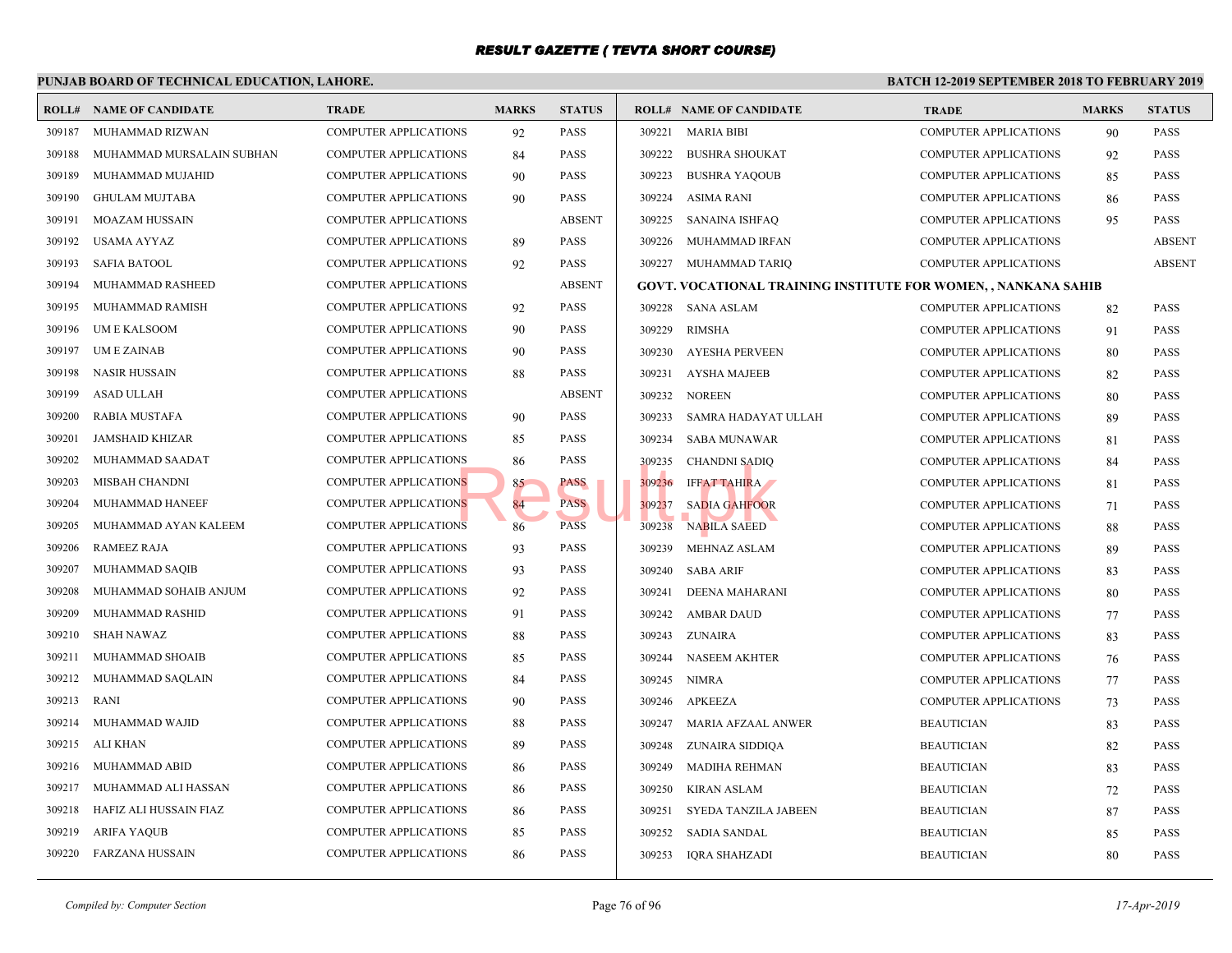#### **PUNJAB BOARD OF TECHNICAL EDUCATION, LAHORE. BATCH 12-ROLL# NAME OF CANDIDATE TRADE MARKS STATUS ROLL# NAME OF CANDIDATE TRADE MARKS STATUS** 309254 NUSRAT PERVEEN BEAUTICIAN 78 PASS 309255 AROOJ ASHRAF BEAUTICIAN 85 PASS 309256 NAZIA ASHRAF BEAUTICIAN 79 PASS 309257 IRAM BATOOL BEAUTICIAN 81 PASS 309258 FARWA SADDIQUE BEAUTICIAN 87 PASS 309259 AQSA REHMAN BEAUTICIAN 78 PASS 309260 FATIMA RAFIE BEAUTICIAN 85 PASS 309261 GULSHAN NAFAR BEAUTICIAN 82 PASS 309262 IQRA BEAUTICIAN 85 PASS 309263 SAMRA HUSSAIN BEAUTICIAN 84 PASS 309264 TANZEELA KHALID BEAUTICIAN 81 PASS 309265 ZOYA SHAFIQUE BEAUTICIAN 90 PASS 309266 SUMAIRA MUNIR DOMESTIC TAILORING ABSENT 309267 ZAREENA BIBI DOMESTIC TAILORING 73 PASS 309268 SADIA KIRAN DOMESTIC TAILORING ABSENT 309269 BENISH AMEEN RANA DOMESTIC TAILORING 266 PASS 309270 ISHRAT ZAHEER DOMESTIC TAILORING 73 PASS 309271 TUSLEEM JAFAR DOMESTIC TAILORING 69 PASS 309272 TEHMINA DOMESTIC TAILORING 91 PASS 309273 NEELAM SHEHZADI DOMESTIC TAILORING 73 PASS 309274 IQRA ALI YOUNIS DOMESTIC TAILORING 70 PASS 309275 FATIMA SARWAR DOMESTIC TAILORING 68 PASS 309276 SANA ASHRAF DOMESTIC TAILORING 85 PASS **GOVERNMENT VOCATIONAL TRAINING INSTITUTE FOR WOMEN, NEAR HUSSAIN TRUST, SANGLA HILLS** 309277 AYESHA ARIF COMPUTER APPLICATIONS 98 PASS 309278 IRAM ASHFAQ COMPUTER APPLICATIONS 89 PASS 309279 MUKHTARAN BIBI COMPUTER APPLICATIONS 93 PASS 309280 MEHREEN NASIR COMPUTER APPLICATIONS 99 PASS 309281 URFA KHALID COMPUTER APPLICATIONS 98 PASS 309282 FATIMA FAROOQ COMPUTER APPLICATIONS 94 PASS 309283 SANA BARI COMPUTER APPLICATIONS 98 PASS 309284 MEHWISH BIBI COMPUTER APPLICATIONS 88 PASS 309285 SHAKEELA SHOUKAT COMPUTER APPLICATIONS 94 PASS 309286 SYEDA TAYYABA QANDEEL COMP 309287 SHIZA SHAFAQAT COMP 309288 GULNAZ SHAFI COMP 309289 SANIA JAVED COMP 309290 SAADIA AKRAM COMP 309291 MARIA ASHRAF COMP 309292 NAJIA BILAL COMP 309293 IQRA SULEMAN COMP 309294 HUMAIRA NAZAR COMP 309295 RAHAT NAEEM COMP 309296 ELIZBATH RASHEED MASEEH COMP 309297 ANILA AZIZ COMP 309298 MAFIA KHALIL COMP 309299 TANZEELA KAUSAR COMP 309300 AMNA YAQOOB COMP 309301 FATIMA ALYAS COMP 309302 FARZANA RAFIQUE COMP 309303 HINA SHAFIQUE BEAUTICIAN BEAUTICIAN BEAUTICIAN BEAUTICIAN BEAUTICIAN BEAUTICIAN BEAUTICIAN BEAUTICIAN BEAU 309304 ZIKRIA ABBAS BEAUTICIAN BEAUTICIAN BEAUTICIAN BEAUTICIAN BEAUTICIAN BEAUTICIAN BEAUTICIAN BEAUTICIAN BEAU 309305 ANAM FAZAL BEAUTICIAN 90 BEAU 309306 MEHWISH BASHEER BEAUT 309307 ATTIA MALIK BEAUT 309308 SEHAR UN NISA BEAUTICIAN 95 BEAU 309309 FAKHARA SHAFIQUE BEAUTICIAN BEAUTICIAN ABSENT 309310 RIMSHA NOUREEN BEAUT 309311 ANAM SHEHZADI BEAUT 309312 KINZA SHAHZADI BEAUTICIAN 95 BEAU 309313 KOMAL SHAHZADI BEAUT 309314 HUMERA BIBI BEAUTICIAN 93 309315 MEHWISH ALLAH DITTA BEAUT 309316 ZAINAB BEAUT 309317 SAHILA GUL BEAUTICIAN 93 309318 UMME TEHREEM BEAUT 309319 YUSRA AKRAAM BEAUT 86 PASS<br>
73 PASS<br>
91 PASS<br>
89 PASS<br>
91 PASS<br>
809303 HINA SHAFIQUE<br>
309303 HINA SHAFIQUE<br>
21KRIA ABBAS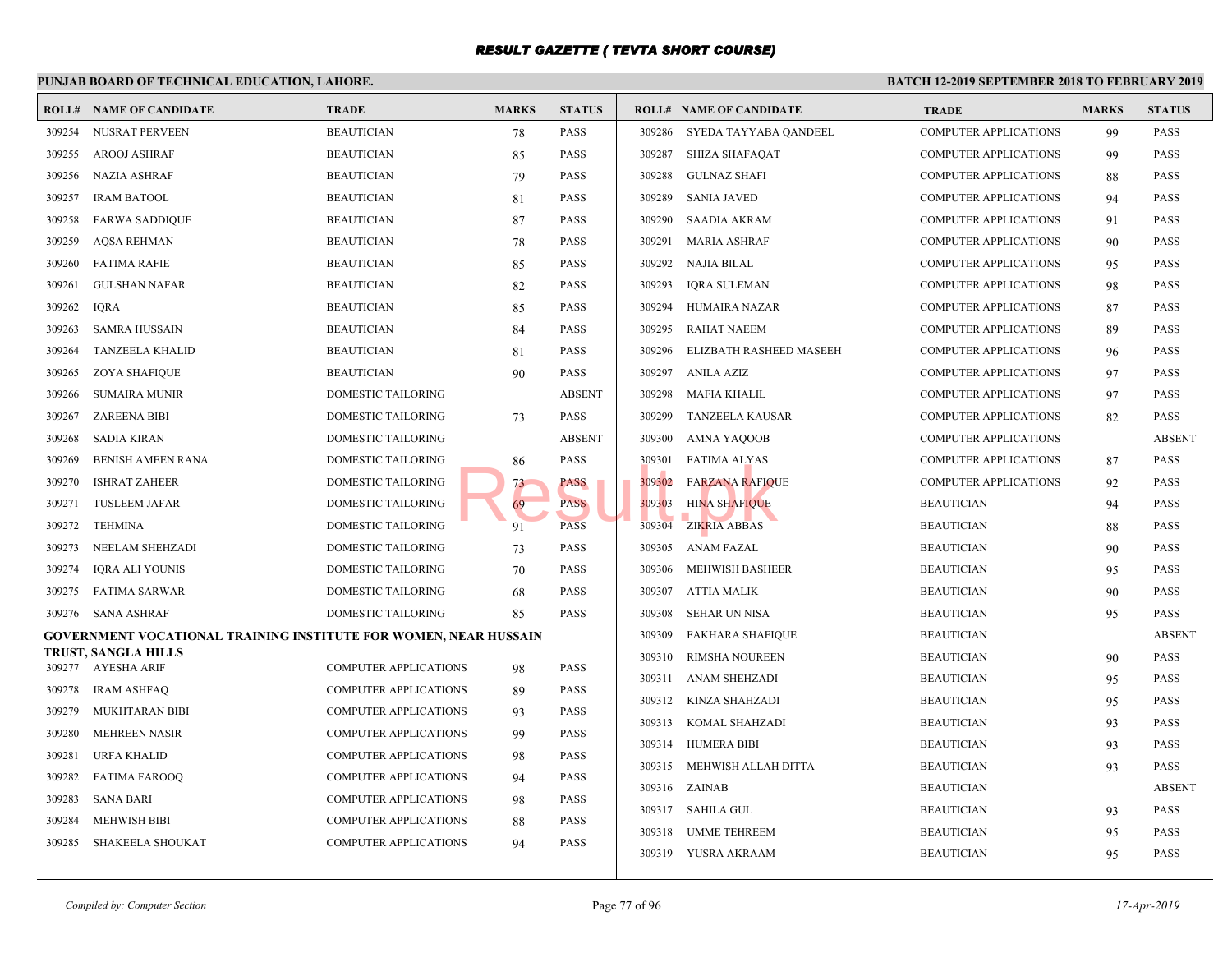#### **PUNJAB BOARD OF TECHNICAL EDUCATION, LAHORE. BATCH 12-ROLL# NAME OF CANDIDATE TRADE MARKS STATUS ROLL# NAME OF CANDIDATE TRADE MARKS STATUS** 309320 IFFAT KAUSAR BEAUTICIAN 95 PASS 309321 NIMRA SHAFIQUE BEAUTICIAN 82 PASS 309322 ANMOL BEAUTICIAN 88 PASS 309323 NOSHEEZA SALEEM BEAUTICIAN 93 PASS 309324 TOOBA AFZAL BEAUTICIAN 93 PASS 309325 SHAMILA LATIF BEAUTICIAN 91 PASS 309326 WARDA SAMEEN BEAUTICIAN ABSENT 309327 MANAHEL ZAFAR BEAUTICIAN 91 PASS 309328 IQRA MANZOOR BEAUTICIAN 92 PASS 309329 ASIMA PARVEEN BEAUTICIAN 93 PASS 309330 HIRA RAFIQUE BEAUTICIAN 96 PASS 309331 ARFAA BEAUTICIAN 95 PASS 309332 SADIA SHAHZADI BEAUTICIAN 95 PASS 309333 AMMARA AMJAD DOMESTIC TAILORING 95 PASS 309334 AQSA AKRAM DOMESTIC TAILORING 94 PASS 309335 ABIDA SHAMSA DOMESTIC TAILORING 95 PASS 309336 FAREEHA NASEER DOMESTIC TAILORING 95 PASS 309337 MARIA WAZIR DOMESTIC TAILORING 96 PASS 309338 TEHMEENA MUNAWAR DOMESTIC TAILORING 94 PASS 309339 MARYAM SADDIQA WAINS DOMESTIC TAILORING 88 PASS 309340 RABIA SHABIR DOMESTIC TAILORING 92 PASS 309341 ANAM NAZ DOMESTIC TAILORING 94 PASS 309342 SHUMAILA IQBAL DOMESTIC TAILORING 95 PASS 309343 SANA ANWAR DOMESTIC TAILORING ABSENT 309344 NAILA RANI DOMESTIC TAILORING 96 PASS 309345 NIGHAT YASMEEN DOMESTIC TAILORING ABSENT **GOVERNMENT VOCATIONAL TRAINING INSTITUTE FOR WOMEN, MOHALLAH ABBAS NAGAR NEAR MISKEEN HOTEL, NAROWAL** 309346 KUBRA BIBI BEAUTICIAN 87 PASS 309347 UME KALSOOM BEAUTICIAN 86 PASS 309348 SOBIA KOUSAR BEAUTICIAN 86 PASS 309349 RAHILA GHAFOOR BEAUTICIAN 98 PASS 309350 FARHEEN SHAHZADI BEAUTICIAN 89 PASS 309351 SANA NASEEM BEAUTICIAN 100 PASS 309352 AQSA LIAQAT BEAU 309353 SADIA AKRAM BEAUT 309354 MALIKA TASADAQ BEAUT 309355 NABILA KOUSAR BEAUT 309356 SAMINA KOUSER BEAUTICIAN 98 309357 RUKHSANA KOUSAR BEAUT 309358 ANAM SHAHZADI BEAUT 309359 IRUM SHEHZADI BEAUTICIAN BEAUTICIAN BEAUTICIAN BEAUTICIAN BEAUTICIAN BEAU 309360 SHAHIDA KOUSAR BEAUT 309361 MADIHA LATIF BEAUT 309362 TASKEEN RASOOL BEAUT 309363 KHADIJA BANO BEAUT 309364 RAZIA NASEER BEAUT 309365 NUREEN AKHTAR DOME 309366 HUMARA ANWAR DOME 309367 ANISHA SHAHZADI DOME 309368 AQEELA KOUSAR DOME 309369 RUBINA DOME  $309370$  RABIA BIBI DOME 309371 SIDRA BIBI DOME 309372 RIMSHA KHAN DOME 309373 SABA RANI DOME 309374 MUNEEBA SULTAN DOME 309375 IFTA TANVEER AHMAD DOME 309376 AMINA TARIQ DOME 309377 NAHEED ANJUM DOME 309378 RIMSHA SHAHZADI DOME 309379 IQRA SHAHZADI DOME 309380 MAHREEN SARWAR DOME 309381 SIDRA HANIF DOME 309382 SOMIA DOME 309383 SANA ISHAQ DOME **GOVT. COLLEGE OF COMMERCE, , OKARA** 309384 SIDRA IQBAL COMP 95 PASS<br>
95 PASS<br>
96 PASS<br>
94 PASS<br>
97 PASS<br>
97 PASS<br>
97 PASS<br>
97 PASS<br>
97 PASS<br>
97 PASS<br>
97 PASS<br>
97 PASS<br>
97 RABIA BIBINA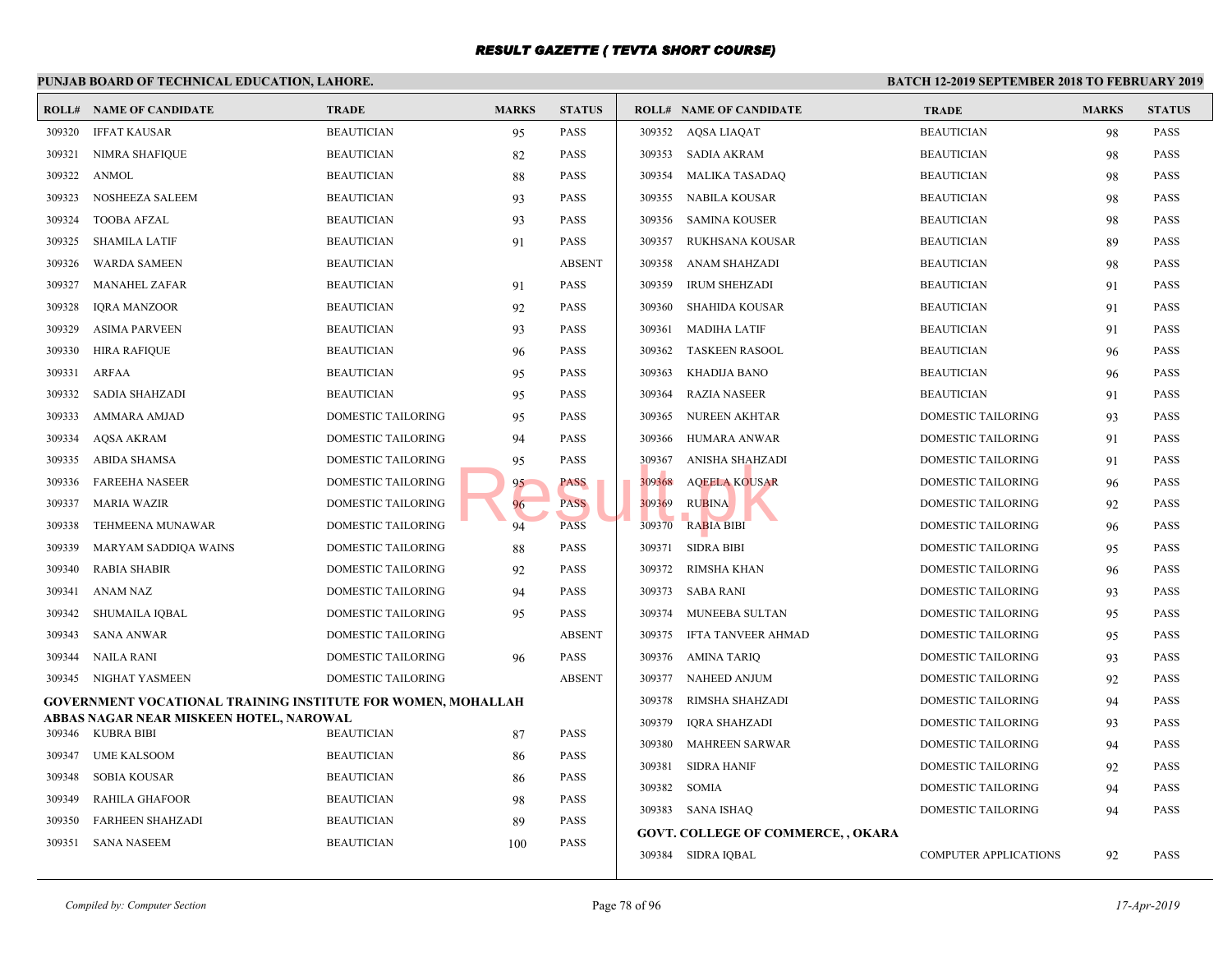|                | PUNJAB BOARD OF TECHNICAL EDUCATION, LAHORE.                           |                              | <b>BATCH 12-1</b> |               |        |                                                 |             |
|----------------|------------------------------------------------------------------------|------------------------------|-------------------|---------------|--------|-------------------------------------------------|-------------|
|                | <b>ROLL# NAME OF CANDIDATE</b>                                         | <b>TRADE</b>                 | <b>MARKS</b>      | <b>STATUS</b> |        | <b>ROLL# NAME OF CANDIDATE</b>                  | <b>TRAL</b> |
| 309385         | <b>ASIA HANIF</b>                                                      | <b>COMPUTER APPLICATIONS</b> | 88                | PASS          |        | 309417 HUMAIRA HUSSAIN                          | <b>BEAU</b> |
| 309386         | <b>ARSAM JAVED</b>                                                     | <b>COMPUTER APPLICATIONS</b> | 80                | PASS          | 309418 | SUMAIRA KANWAL                                  | <b>BEAU</b> |
| 309387         | MUHAMMAD SHAHBAZ                                                       | <b>COMPUTER APPLICATIONS</b> | 80                | PASS          | 309419 | <b>FAIZA MUNEER</b>                             | <b>BEAU</b> |
| 309388         | MUHAMMAD HUBDAR MAHDAI                                                 | <b>COMPUTER APPLICATIONS</b> | 85                | PASS          | 309420 | <b>TAUSEEF FATIMA</b>                           | <b>BEAU</b> |
| 309389         | ALI ABBAS                                                              | <b>COMPUTER APPLICATIONS</b> | 87                | PASS          | 309421 | <b>ASIFA HAMEED</b>                             | <b>BEAU</b> |
| 309390         | HAFIZ ABDUL REHMAN                                                     | <b>COMPUTER APPLICATIONS</b> | 85                | PASS          | 309422 | <b>RUBEENA SADIQ</b>                            | <b>BEAU</b> |
| 309391         | <b>IBTISAM ELAHI ZAHEER</b>                                            | <b>COMPUTER APPLICATIONS</b> | 87                | PASS          | 309423 | <b>NAZIA RASHEED</b>                            | <b>BEAU</b> |
| 309392         | MUHAMMAD AASHAR HAYAT                                                  | <b>COMPUTER APPLICATIONS</b> | 85                | PASS          | 309424 | <b>SAIMA SARWER</b>                             | <b>BEAU</b> |
| 309393         | SHAREEM ALI RAZA                                                       | <b>COMPUTER APPLICATIONS</b> | 86                | PASS          | 309425 | <b>NADIA NOREEN</b>                             | <b>BEAU</b> |
| 309394         | MUDUSSAR ALI                                                           | <b>COMPUTER APPLICATIONS</b> | 87                | PASS          | 309426 | <b>SEHRISH FATIMA</b>                           | <b>COMP</b> |
| 309395         | MUHAMMAD ABUBAKAR                                                      | <b>COMPUTER APPLICATIONS</b> | 84                | PASS          | 309427 | <b>KALSOOM YASEEN</b>                           | <b>COMP</b> |
| 309396         | <b>UMAIR BILAL</b>                                                     | <b>COMPUTER APPLICATIONS</b> | 84                | PASS          | 309428 | <b>FAIZA FAROOQ</b>                             | <b>COMP</b> |
| 309397         | ABDUUL REHMAN                                                          | <b>COMPUTER APPLICATIONS</b> | 70                | PASS          | 309429 | <b>TANIA KHURSHEED</b>                          | <b>COMP</b> |
| 309398         | <b>AAMER ALI</b>                                                       | <b>COMPUTER APPLICATIONS</b> | 76                | PASS          | 309430 | <b>FARZANA ZULFIQAR</b>                         | <b>COMP</b> |
| 309399         | <b>AMEER HAMZA</b>                                                     | <b>COMPUTER APPLICATIONS</b> | 92                | PASS          | 309431 | ASMA BASHIR                                     | <b>COMP</b> |
| 309400         | <b>WAHEED ALI</b>                                                      | <b>COMPUTER APPLICATIONS</b> | 88                | PASS          | 309432 | <b>MAHNOOR FATIMA</b>                           | <b>COMP</b> |
| 309401         | MUHAMMAD WAQAR                                                         | <b>COMPUTER APPLICATIONS</b> | 87                | PASS          | 309433 | <b>FOZIA BASHIR</b>                             | <b>COMP</b> |
| 309402         | ZAHIDA ASHRAF                                                          | <b>COMPUTER APPLICATIONS</b> | 86                | <b>PASS</b>   | 309434 | <b>IORA SATTAR</b>                              | <b>COMP</b> |
| 309403         | RAJAB ALI                                                              | <b>COMPUTER APPLICATIONS</b> | 87                | <b>PASS</b>   | 309435 | <b>SAMRA PARVEEN</b>                            | <b>COMP</b> |
| 309404         | <b>MURTAZA</b>                                                         | <b>COMPUTER APPLICATIONS</b> | 84                | PASS          | 309436 | <b>HABIBA BABER</b>                             | <b>COMP</b> |
| 309405         | <b>ASIF ASHRAF</b>                                                     | COMPUTER APPLICATIONS        | 85                | PASS          | 309437 | <b>KAINAT RIAZ</b>                              | <b>COMP</b> |
| 309406         | MUHAMMAD ABU BAKER SIDDIQUE                                            | <b>COMPUTER APPLICATIONS</b> | 92                | PASS          | 309438 | AYESHA FAZAL                                    | <b>COMP</b> |
| 309407         | MUHAMMAD MUDASSAR MUSHTAQ                                              | <b>COMPUTER APPLICATIONS</b> | 91                | PASS          | 309439 | <b>SHUMAILA PARVEEN</b>                         | <b>COMP</b> |
| 309408         | UMER AKRAM SIDDIQUE                                                    | <b>COMPUTER APPLICATIONS</b> | 89                | PASS          | 309440 | <b>ASMA ZAHOOR</b>                              | <b>COMP</b> |
|                | <b>GOVT.VOCATIONAL TRAINING INSTITUTE (FOR WOMEN), NEAR CITY PARK,</b> |                              |                   |               | 309441 | <b>NABILA ZAHOOR</b>                            | <b>COMP</b> |
| <b>KHANPUR</b> |                                                                        |                              |                   |               | 309442 | <b>REHANA ZAHOOR</b>                            | <b>COMP</b> |
|                | 309409 KAINAT ISHAQ                                                    | <b>BEAUTICIAN</b>            | 94                | PASS          | 309443 | <b>HINA AFZAL</b>                               | <b>COMP</b> |
| 309410         | <b>SUGHRA BIBI</b>                                                     | <b>BEAUTICIAN</b>            | 87                | PASS          | 309444 | <b>FARIHA NIAZ</b>                              | <b>COMP</b> |
| 309411         | AQSA JAMIL                                                             | <b>BEAUTICIAN</b>            | 95                | PASS          | 309445 | SABA HAMEED                                     | <b>COMP</b> |
|                | 309412 NIDA SATTAR                                                     | <b>BEAUTICIAN</b>            | 96                | PASS          |        | 309446 IQRA HAMEED                              | <b>COMP</b> |
| 309413         | <b>SIMRAN SALAMAT</b>                                                  | <b>BEAUTICIAN</b>            | 94                | PASS          |        | <b>GOVERNMENT VOCATIONAL TRAINING INSTITUTE</b> |             |
| 309414         | <b>ROZINA NAZ</b>                                                      | <b>BEAUTICIAN</b>            |                   | <b>ABSENT</b> |        | RAHIM YAR KHAN                                  |             |
| 309415         | SAMAN GUL                                                              | <b>BEAUTICIAN</b>            | 94                | PASS          |        | 309447 SAIRA SHAFIQ                             | <b>DOME</b> |
| 309416         | <b>RASHIDA BASHIR</b>                                                  | <b>BEAUTICIAN</b>            | 98                | PASS          |        | 309448 RAZIA ZAFAR                              | <b>DOME</b> |
|                |                                                                        |                              |                   |               |        |                                                 |             |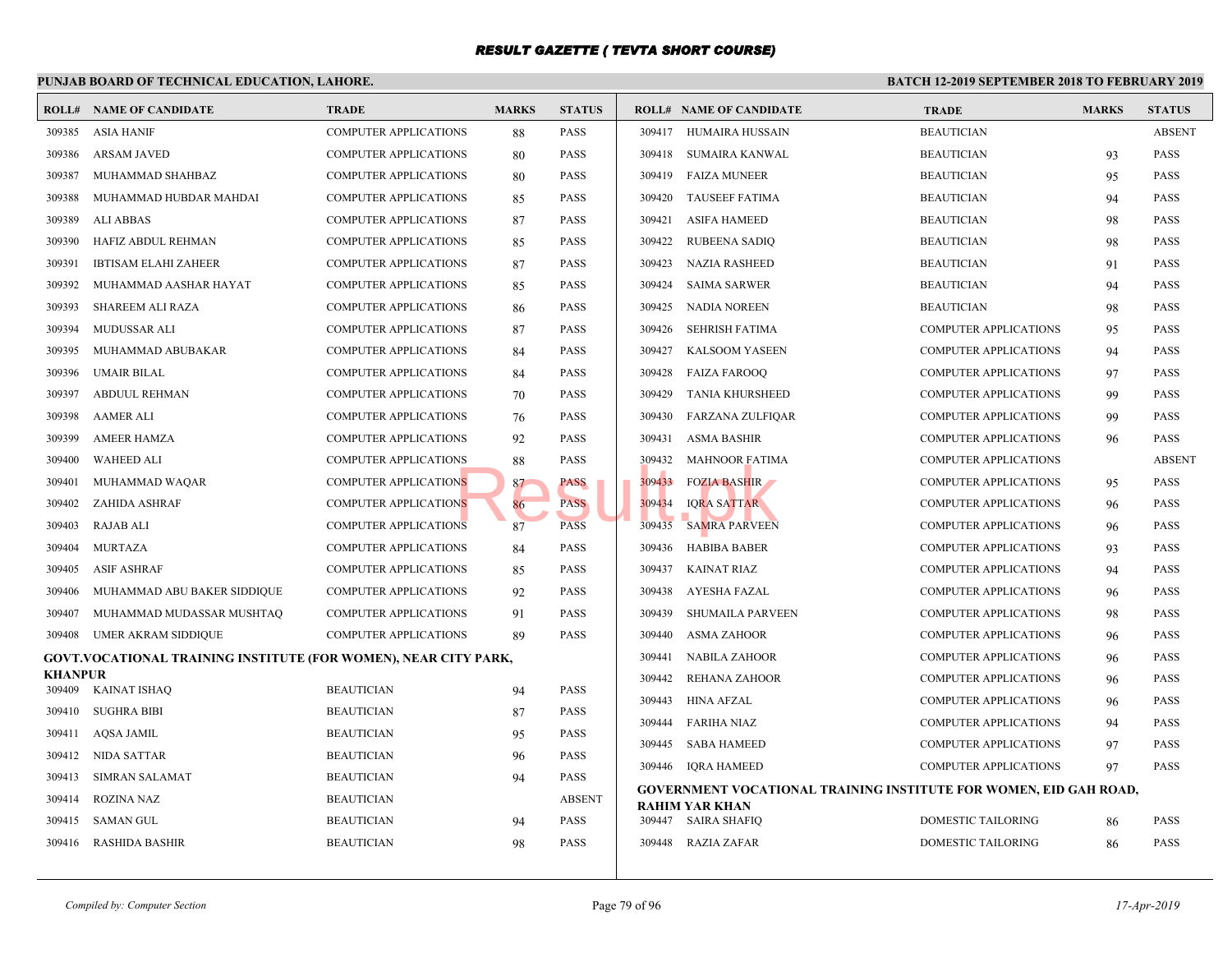|        | PUNJAB BOARD OF TECHNICAL EDUCATION, LAHORE. |                              |              |               |                  |                                                 | <b>BATCH 12-</b> |
|--------|----------------------------------------------|------------------------------|--------------|---------------|------------------|-------------------------------------------------|------------------|
|        | <b>ROLL# NAME OF CANDIDATE</b>               | <b>TRADE</b>                 | <b>MARKS</b> | <b>STATUS</b> |                  | <b>ROLL# NAME OF CANDIDATE</b>                  | <b>TRAL</b>      |
| 309449 | <b>DOHA KANWAL</b>                           | <b>DOMESTIC TAILORING</b>    | 96           | <b>PASS</b>   | 309483           | <b>SADIA YASMEEN</b>                            | COMP             |
| 309450 | <b>ASIMA ESSA</b>                            | DOMESTIC TAILORING           |              | <b>ABSENT</b> | 309484           | <b>SABA MAJEED</b>                              | COMP             |
| 309451 | RIMSHA ANJUM                                 | DOMESTIC TAILORING           |              | <b>ABSENT</b> | 309485           | <b>ANAM NAWAZ</b>                               | <b>COMP</b>      |
| 309452 | <b>SUMAIRA SHABBIR</b>                       | DOMESTIC TAILORING           |              | <b>ABSENT</b> | 309486           | USWA KALSOOM                                    | <b>COMP</b>      |
| 309453 | <b>SADIA NOREEN</b>                          | DOMESTIC TAILORING           | 89           | <b>PASS</b>   | 309487           | FATIMA SHABBIR                                  | <b>COMP</b>      |
| 309454 | <b>FARYAL MAQSOOD</b>                        | DOMESTIC TAILORING           | 92           | <b>PASS</b>   | 309488           | <b>SIDRA NOREEN</b>                             | <b>BEAU</b>      |
| 309455 | <b>KIRAN SHAFAQAT</b>                        | DOMESTIC TAILORING           | 89           | <b>PASS</b>   | 309489           | <b>KAYNAT ZAFAR</b>                             | <b>BEAU</b>      |
| 309456 | AMNA RAZAK                                   | DOMESTIC TAILORING           | 90           | <b>PASS</b>   | 309490           | <b>SOBIA HASHMAT</b>                            | <b>BEAU</b>      |
| 309457 | <b>SALMA NAWAZ</b>                           | DOMESTIC TAILORING           | 87           | <b>PASS</b>   | 309491           | <b>FAIZA ZULFIQAR</b>                           | <b>BEAU</b>      |
| 309458 | <b>FATIMA ABBAS ALVI</b>                     | DOMESTIC TAILORING           | 96           | <b>PASS</b>   | 309492           | <b>MARIA SHEHBAZ</b>                            | <b>BEAU</b>      |
| 309459 | SALMA BIBI                                   | DOMESTIC TAILORING           |              | <b>ABSENT</b> | 309493           | <b>SANA NOREEN</b>                              | <b>BEAU</b>      |
| 309460 | <b>AYESHA AHMED</b>                          | DOMESTIC TAILORING           |              | <b>ABSENT</b> | 309494           | <b>SAMRAH MAQSOOD</b>                           | <b>BEAU</b>      |
| 309461 | <b>IRSA WARIS</b>                            | DOMESTIC TAILORING           | 93           | <b>PASS</b>   | 309495           | <b>RABIA ASHIQ</b>                              | <b>BEAU</b>      |
| 309462 | SHABNAM ASAD KHAN                            | DOMESTIC TAILORING           | 87           | <b>PASS</b>   | 309496           | <b>MAHNOOR ZAHID</b>                            | <b>BEAU</b>      |
| 309463 | <b>ASIFA ARSHAD</b>                          | DOMESTIC TAILORING           | 95           | <b>PASS</b>   | 309497           | AYESHA WAHID                                    | <b>BEAU</b>      |
| 309464 | <b>TEHMINA AHMAD</b>                         | COMPUTER APPLICATIONS        | 72           | <b>PASS</b>   | 309498           | <b>SUMARA SHAFQAT</b>                           | <b>BEAU</b>      |
| 309465 | ZOHRA ILYAS                                  | <b>COMPUTER APPLICATIONS</b> | 70           | PASS          | 309499           | <b>SANA RAMZAN</b>                              | <b>BEAU</b>      |
| 309466 | NIMRA MAQSOOD                                | <b>COMPUTER APPLICATIONS</b> | 89           | <b>PASS</b>   | 309500           | <b>MADEEHA TANWEER</b>                          | <b>BEAU</b>      |
| 309467 | <b>ANAM GULZAR</b>                           | <b>COMPUTER APPLICATIONS</b> | 77           | <b>PASS</b>   | 309501           | <b>AYESHA RAZIA</b>                             | <b>BEAU</b>      |
| 309468 | <b>FARAH LIAQUAT</b>                         | <b>COMPUTER APPLICATIONS</b> | 65           | <b>PASS</b>   | 309502           | MARYAM ZAFAR                                    | <b>BEAU</b>      |
| 309469 | <b>SAFINA ASLAM</b>                          | <b>COMPUTER APPLICATIONS</b> | 70           | <b>PASS</b>   | 309503           | <b>HINA PARVEEN</b>                             | <b>BEAU</b>      |
| 309470 | <b>ZEHRISH ARSHAD</b>                        | <b>COMPUTER APPLICATIONS</b> | 95           | <b>PASS</b>   | 309504           | REHANA NADEEM                                   | <b>BEAU</b>      |
| 309471 | <b>NAZAN VICTOR</b>                          | <b>COMPUTER APPLICATIONS</b> | 95           | <b>PASS</b>   | 309505           | MISBAH DASTGEER                                 | <b>BEAU</b>      |
| 309472 | <b>SAMINA NAZ</b>                            | <b>COMPUTER APPLICATIONS</b> | 65           | <b>PASS</b>   | 309506           | AYESHA HAMEED                                   | <b>BEAU</b>      |
| 309473 | KAYANAT AKRAM                                | <b>COMPUTER APPLICATIONS</b> |              | <b>ABSENT</b> | 309507           | <b>RAMEEN MAOSOOD</b>                           | <b>BEAU</b>      |
| 309474 | <b>AMARIA NAEEM</b>                          | <b>COMPUTER APPLICATIONS</b> | 88           | <b>PASS</b>   | 309508           | <b>RIDA ASLAM</b>                               | <b>BEAU</b>      |
| 309475 | <b>NEELAM NAZ</b>                            | <b>COMPUTER APPLICATIONS</b> | 75           | <b>PASS</b>   | 309509           | <b>KANEEZ FATIMA</b>                            | <b>BEAU</b>      |
| 309476 | AYESHA IKRAM                                 | <b>COMPUTER APPLICATIONS</b> |              | <b>ABSENT</b> | 309510           | NASIRA MARYAM                                   | <b>BEAU</b>      |
| 309477 | <b>JAWARIA ILYAS</b>                         | <b>COMPUTER APPLICATIONS</b> | 60           | <b>PASS</b>   | 309511           | <b>SABA HAMEED</b>                              | <b>BEAU</b>      |
| 309478 | AIMAN SATTAR                                 | <b>COMPUTER APPLICATIONS</b> | 60           | <b>PASS</b>   |                  | 309512 HIRA ABDUL HAMEED                        | <b>BEAU</b>      |
| 309479 | PALWASHA AIMAN                               | <b>COMPUTER APPLICATIONS</b> | 70           | <b>PASS</b>   |                  | <b>GOVERNMENT VOCATIONAL TRAINING INSTITUTE</b> |                  |
| 309480 | SADIA KANWAL                                 | <b>COMPUTER APPLICATIONS</b> | 70           | <b>PASS</b>   | <b>SADIOABAD</b> | 309513 REHMANA KHALID                           | <b>BEAU</b>      |
| 309481 | <b>AIMAN ASLAM</b>                           | <b>COMPUTER APPLICATIONS</b> | 90           | <b>PASS</b>   |                  | 309514 UZMA SHAHZADI                            | <b>BEAU</b>      |
| 309482 | AMMARA FATIMA                                | COMPUTER APPLICATIONS        | 93           | <b>PASS</b>   |                  |                                                 |                  |
|        |                                              |                              |              |               |                  |                                                 |                  |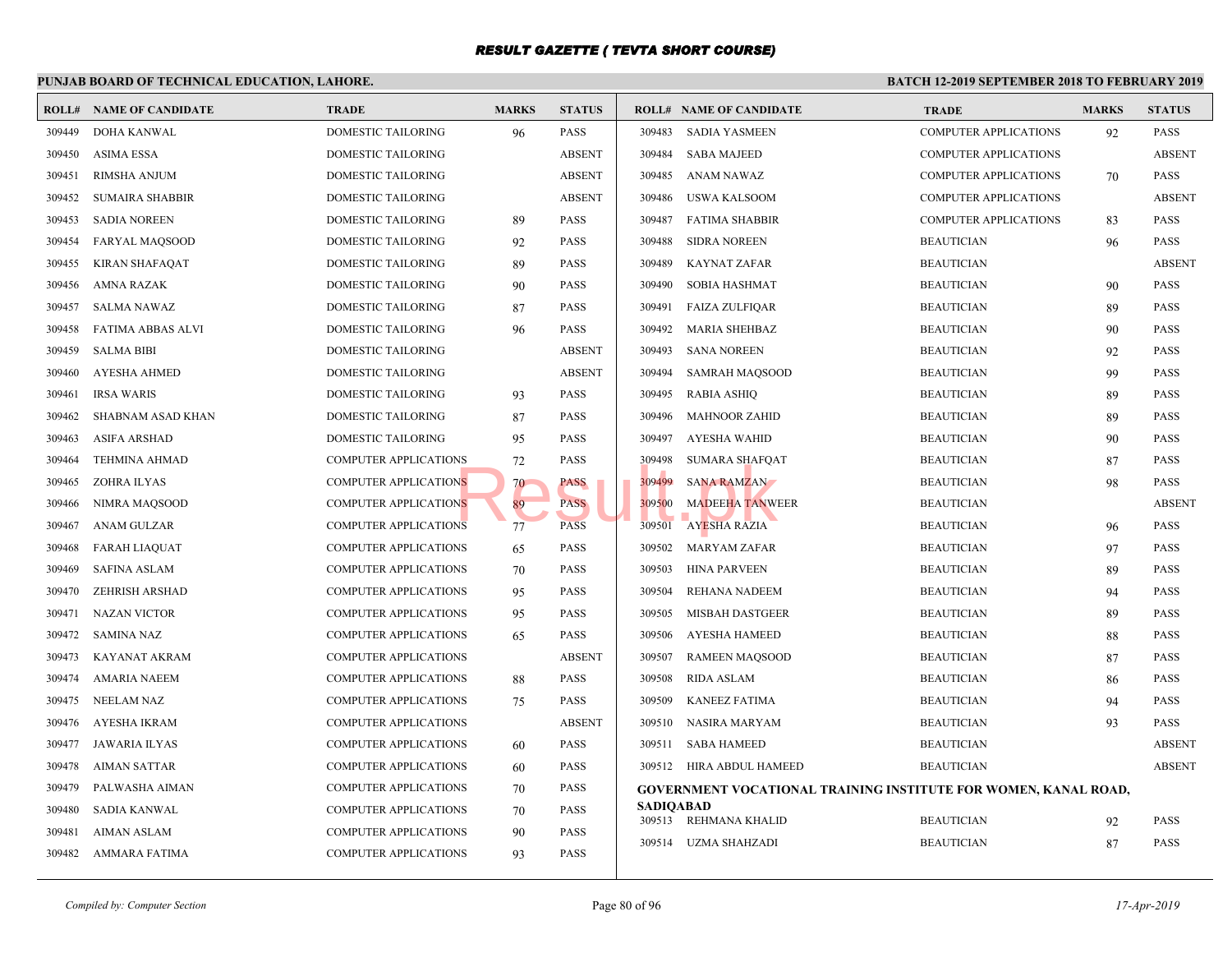#### **PUNJAB BOARD OF TECHNICAL EDUCATION, LAHORE. BATCH 12-ROLL# NAME OF CANDIDATE TRADE MARKS STATUS ROLL# NAME OF CANDIDATE TRADE MARKS STATUS** 309515 SHABANA ASHRAF BEAUTICIAN 88 PASS 309516 AANSA SALEEM BEAUTICIAN 94 PASS 309517 HUMA ANJUM BEAUTICIAN 91 PASS 309518 RABIKA NAWAZ BEAUTICIAN 91 PASS 309519 RIFFAT SALEEM BEAUTICIAN 91 PASS 309520 KHADIJA MALIK BEAUTICIAN 77 PASS 309521 FOUZIA MUKHTAR BEAUTICIAN 91 PASS 309522 MAHWISH RAFEEQ BEAUTICIAN 94 PASS 309523 SADAF NAZ BEAUTICIAN 89 PASS 309524 SANA LIAQUAT BEAUTICIAN 90 PASS 309525 MUBEEN SARWAR BEAUTICIAN 90 PASS 309526 MARIA MAQSOOD BEAUTICIAN 90 PASS 309527 RUKHSANA AMANAT ALI BEAUTICIAN 75 PASS 309528 SHAKEELA PERVEEN BEAUTICIAN 90 PASS 309529 RAZIA ASLAM BEAUTICIAN 91 PASS 309530 KAINAT AYOUB BEAUTICIAN BEAUTICIAN 88 PASS 309531 MEHREEN QAYOOM BEAUTICIAN BEAUTICIAN 92 PASS 309532 SHAHEENA BEAUTICIAN 96 PASS 309533 SHAZMINA SHAFQAT DOMESTIC TAILORING 86 PASS 309534 SAWAIRA HABIB DOMESTIC TAILORING 71 PASS 309535 SABA FATIMA DOMESTIC TAILORING ABSENT 309536 ANAM KHANAM DOMESTIC TAILORING 72 PASS 309537 SUMAIRA MARYAM DOMESTIC TAILORING 68 PASS 309538 MADHIA SHAFIQUE DOMESTIC TAILORING 75 PASS 309539 SHAGUFTA RAFIQ DOMESTIC TAILORING 90 PASS 309540 KHALIDA PERVEEN DOMESTIC TAILORING 74 PASS 309541 REHANA KOUSAR DOMESTIC TAILORING 79 PASS 309542 SAYYEDA SHADAB SHAH DOMESTIC TAILORING 69 PASS 309543 SABA NAZ DOMESTIC TAILORING ABSENT 309544 SAIMA SIDDIQUE DOMESTIC TAILORING 83 PASS 309545 BUSHRA AYOUBE DOMESTIC TAILORING ABSENT 309546 AFSHAN NOUREEN DOMESTIC TAILORING 82 PASS 309547 SANA AMEER DOMESTIC TAILORING 56 PASS 309548 KOUSAR PARVEEN DOMESTIC TAILORING 91 PASS 309549 HAIKAH SHOUKAT DOME 309550 NABEELA KOUSAR DOME 309551 ESHA ZULFIQAR DOME 309552 FARHA MUSHTAQ DOME 309553 FAIZA ILAM DIN PROFE 309554 SEERAT FATIMA PROFE 309555 AIMA KIRAN PROFE 309556 SHAHER BANO PROFI 309557 ADEEBA TABASSUM PROFE 309558 TAYYBA NASEEM PROFI 309559 JAWERIA KHALIQ PROFI 309560 AYESHA SALEEM PROFI 309561 NOREEN AMIN PROFE 309562 HAFSA PERVAIZ PROFI 309563 YUSRA MARYEM PROFESSION 309564 ZAHIDA SHAFIQUE PROFESSIONAL PROFE 309565 ASMA BIBI PROFE 309566 TA<mark>N</mark>IA SHAFIQUE ROPESSIONAL COOKING 80 PROFE 309567 SOFIA BIBI PROFESSIONAL COOKING ABSENT 309568 KIRAN AMIR COMP 309569 SABA MUNIR COMP 309570 ADDILA COMP 309571 IQRA SAEED COMP 309572 ARIBA SHAHID COMP 309573 SANA UMAR COMP 309574 KANWAL ASGHAR COMP 309575 MADIHA RANI COMP 309576 AFSHAN MEHBOOB COMP 309577 SABA RANI COMP 309578 FEHMEEDA BANO COMP 309579 SADAF NOOR MUHAMMAD COMP 309580 TAHIRA BANO COMP 309581 SAMAR AROOJ COMP 309582 ASIA BASHIR COMP PASS<br>
PASS<br>
PASS<br>
RASS<br>
RASS<br>
PASS<br>
209566 TANIA SHAFIQUE<br>
309566 TANIA SHAFIQUE<br>
309566 TANIA SHAFIQUE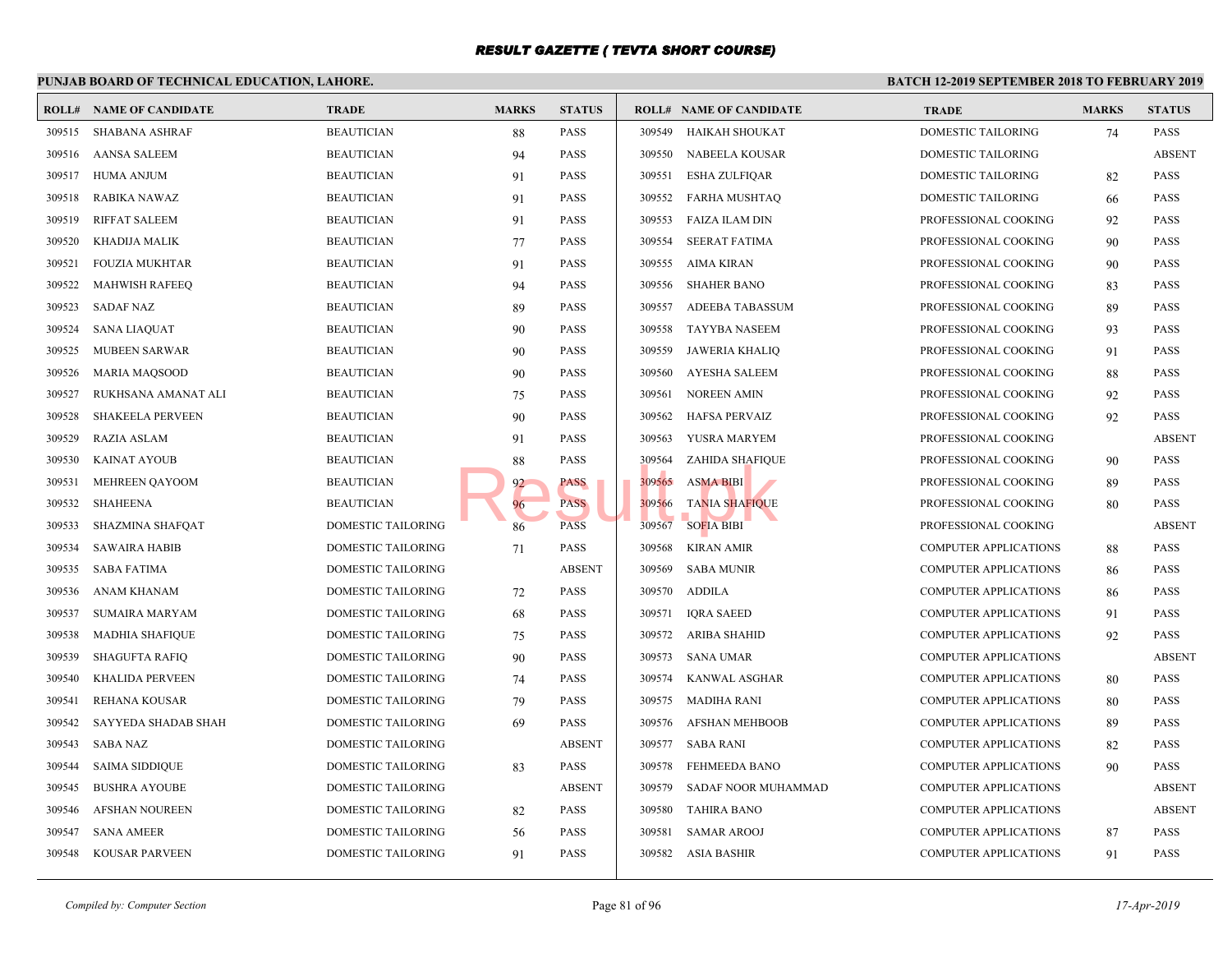#### **PUNJAB BOARD OF TECHNICAL EDUCATION, LAHORE. BATCH 12-ROLL# NAME OF CANDIDATE TRADE MARKS STATUS ROLL# NAME OF CANDIDATE TRADE MARKS STATUS** 309583 ZOYA ZULFIQAR COMPUTER APPLICATIONS 86 PASS 309584 ALINA AFZAL COMPUTER APPLICATIONS ABSENT 309585 NAZIA REHMAN COMPUTER APPLICATIONS 80 PASS 309586 TAHIRA LATIF COMPUTER APPLICATIONS 87 PASS 309587 NIMRA SADAF COMPUTER APPLICATIONS 92 PASS 309588 SADAF SADAQAT COMPUTER APPLICATIONS 94 PASS 309589 AMMARA WAZIR COMPUTER APPLICATIONS 80 PASS 309590 RIMSHA SAEED COMPUTER APPLICATIONS 86 PASS 309591 AREIJ JAVEID COMPUTER APPLICATIONS 87 PASS 309592 TAHIRA ALLAH BAKSH COMPUTER APPLICATIONS 81 PASS **PAKISTAN NAVY WOMEN ASSOCIATION TRAINING CENTRE, HEADQUARTER COMMANDER NORTH, SECTOR E-8, ISLAMABAD** 309593 MAHJABEEN GHAFOOR DOMESTIC TAILORING 93 PASS 309594 MEHMOONA HAKEEM DOMESTIC TAILORING 85 PASS 309595 ADEELA ANWAR DOMESTIC TAILORING 85 PASS 309596 SADAF IFTIKHAR DOMESTIC TAILORING 89 PASS 309597 SUMAIRA BIBI DOMESTIC TAILORING 96 PASS 309598 IQRA SALEEM DOMESTIC TAILORING 85 PASS 309599 SAMRA AHMED DOMESTIC TAILORING 86 PASS 309600 SADIA NOREEN DOMESTIC TAILORING 90 PASS 309601 FAIZA BIBI DOMESTIC TAILORING 86 PASS 309602 GHULAM ZAHRA DOMESTIC TAILORING 88 PASS 309603 NOSHEEN AKHTAR DOMESTIC TAILORING 86 PASS 309604 HINA AFSAR DOMESTIC TAILORING 89 PASS 309605 SAIRA DOMESTIC TAILORING 88 PASS 309606 SHAMSHAD BASHIR DOMESTIC TAILORING 90 PASS 309607 SHAMIM AKHTER DOMESTIC TAILORING 86 PASS 309608 FARHANA BIBI DOMESTIC TAILORING 88 PASS 309609 ANEETA IJAZ DOMESTIC TAILORING 93 PASS 309610 IRAM IFTAKHAR DOMESTIC TAILORING ABSENT 309611 SABIA NASEER DOMESTIC TAILORING 94 PASS **GOVT TECHNICAL TRAINING INSTITUE (W), DHOKE SYEDAN, RAWALPINDI** INDUSTRIAL STITCHING 87 PASS MACHINE OPERATOR 309612 AHMAR NAQEEB KHAN INDUSTRIAL STITCHING 94 PASS MACHINE OPERATOR 309613 SHUMAILA INDUS MACH 309614 MUHAMMAD NASIR IQBAL INDUS **MACH**  [309615 ISHRAT PARYEEN](http://www.result.pk/) INDUS MACH 309616 SADAF HAMEED INDUS **MACH**  309617 NADIA BIBI **INDUS MACH**  309618 NARGIS PARVEEN INDUS MACH 309619 MUHAMMAD SARMAD WAQAR INDUS **MACH**  309620 ADNAN KHAN INDUS **MACH**  309621 KALSOOM AKHTER INDUS **MACH**  309622 AYESHA NOSHEEN **INDUS** MACH 309623 SAJIDA KALSOOM INDUS MACH 309624 SAIMA FAYYAZ INDUS MACH 309625 SHUMAILA BIBI INDUS MACH 309626 GHULAM MUSTAFA INDUS **MACH**  309627 SAJIDA BIBI INDUS **MACH**  309628 TAHIRA BATOOL **INDUS** MACH 309629 SHAZIA PARVEEN INDUS **MACH**  309630 SHAZIA INDUS **MACH**  309631 HINA INDUS MACH 309632 SHAH JAHAN BIBI INDUS **MACH**  309633 RUKHSANA BIBI INDUS **MACH**  309634 RASHID NAYAZ **INDUS** MACH 309635 SUGHRAN BIBI INDUS **MACH**  309636 MUHAMMAD ALI **GOVT. TECHNICAL TRAINING CENTRE (MALE), NEAR ROAD KALLAR SYEDAN, RAWALPINDI** 309637 MUHAMMAD SAAD RAZA COMP 309638 MUHAMMAD NOUMAN COMP and the PASS PASS PASS 309627 SAJIDA BIBI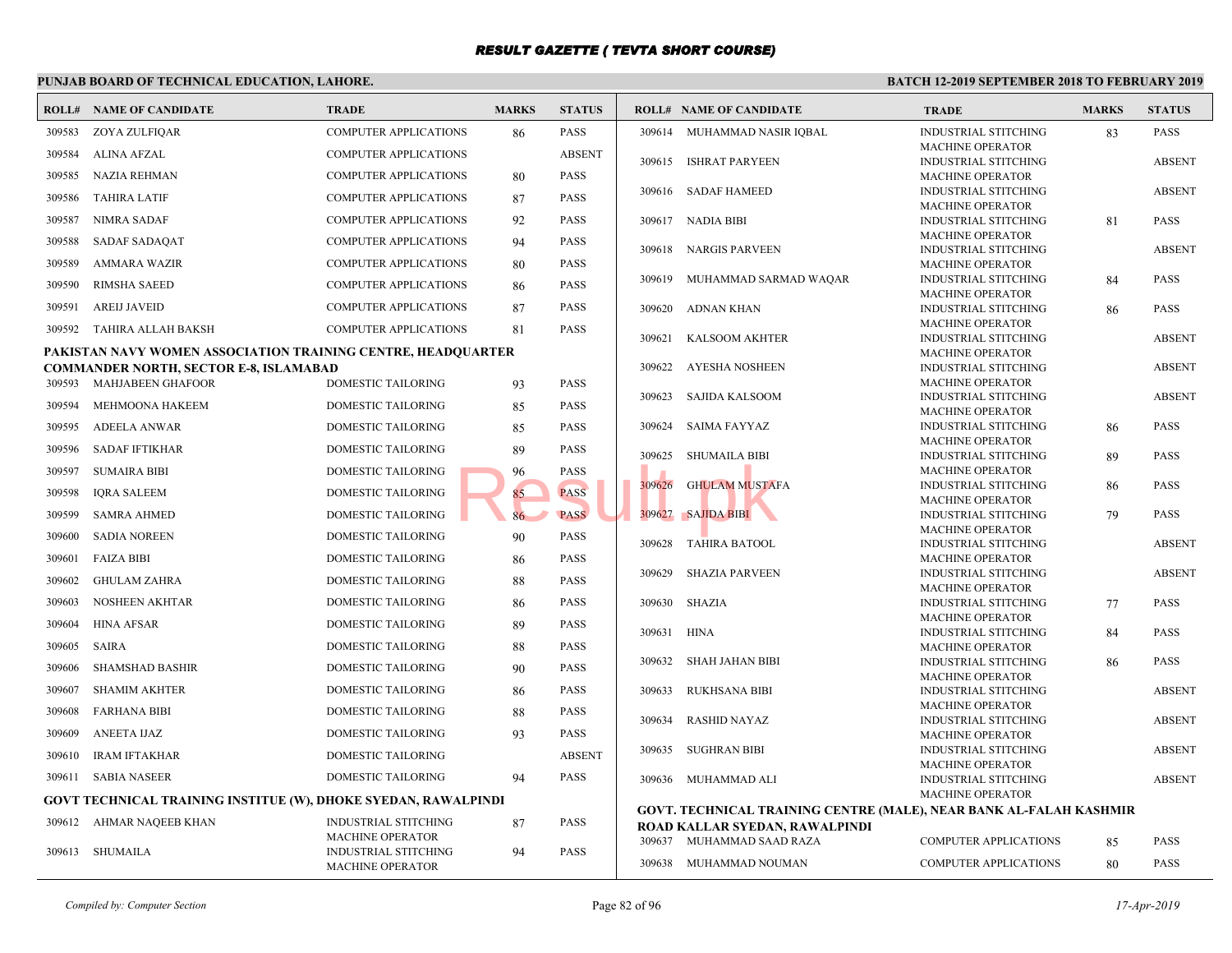|        | PUNJAB BOARD OF TECHNICAL EDUCATION, LAHORE. |                              |              | <b>BATCH 12-1</b> |                  |                                                                        |                            |
|--------|----------------------------------------------|------------------------------|--------------|-------------------|------------------|------------------------------------------------------------------------|----------------------------|
|        | <b>ROLL# NAME OF CANDIDATE</b>               | <b>TRADE</b>                 | <b>MARKS</b> | <b>STATUS</b>     |                  | <b>ROLL# NAME OF CANDIDATE</b>                                         | <b>TRAL</b>                |
| 309639 | <b>ABDUL SAMAD</b>                           | <b>COMPUTER APPLICATIONS</b> | 87           | <b>PASS</b>       |                  | <b>INDUSTRIAL HOME, 495 ENGINEERING GROUP (FWO</b>                     |                            |
| 309640 | <b>UMAIR AZHAR</b>                           | <b>COMPUTER APPLICATIONS</b> | 83           | <b>PASS</b>       | <b>CANTT</b>     | 309672 FAIZA SHAUKAT                                                   | <b>DOME</b>                |
| 309641 | ZAIGHAM HASSAN MIRZA                         | <b>COMPUTER APPLICATIONS</b> | 85           | PASS              |                  |                                                                        |                            |
| 309642 | <b>SARMAD WAHEED</b>                         | <b>COMPUTER APPLICATIONS</b> | 95           | <b>PASS</b>       |                  | 309673 RAHEELA KAUSAR                                                  | <b>DOME</b><br><b>DOME</b> |
| 309643 | MUHAMMAD TAYYAB REHMAN                       | <b>COMPUTER APPLICATIONS</b> | 88           | <b>PASS</b>       | 309674           | <b>ZEENAB BIBI</b>                                                     |                            |
| 309644 | <b>MUEED AHMED</b>                           | <b>COMPUTER APPLICATIONS</b> | 89           | <b>PASS</b>       | 309675           | SANA GUL                                                               | <b>DOME</b>                |
| 309645 | MUDASSAR MEHMOOD                             | <b>COMPUTER APPLICATIONS</b> | 89           | <b>PASS</b>       | 309676           | AQSA EHSAN                                                             | <b>DOME</b>                |
| 309646 | MUHAMMAD REHAN                               | <b>COMPUTER APPLICATIONS</b> | 87           | <b>PASS</b>       | 309677<br>309678 | MEHWISH SHEHZADI                                                       | <b>DOME</b><br><b>DOME</b> |
| 309647 | <b>NOMAN ARSHAD</b>                          | COMPUTER APPLICATIONS        | 87           | <b>PASS</b>       |                  | BEENISH ZAHID                                                          |                            |
| 309648 | MUHAMMAD DANYAL                              | <b>ELECTRICIAN</b>           | 84           | <b>PASS</b>       | 309679<br>309680 | <b>IRAM BIBI</b><br><b>MADIHA KANWAL</b>                               | <b>DOME</b><br><b>DOME</b> |
| 309649 | NOUMAN ALI                                   | <b>ELECTRICIAN</b>           | 94           | PASS              | 309681           |                                                                        |                            |
| 309650 | MUHAMMAD KALEEM BABAR                        | <b>ELECTRICIAN</b>           | 87           | <b>PASS</b>       | 309682           | <b>FAREEHA HAMEED</b>                                                  | <b>DOME</b><br><b>DOME</b> |
| 309651 | KHAYAM MEHMOOD                               | <b>ELECTRICIAN</b>           | 77           | <b>PASS</b>       |                  | <b>SALIHA EMAN</b><br><b>ANUM BIBI</b>                                 | <b>DOME</b>                |
| 309652 | NAFEES IQBAL                                 | <b>ELECTRICIAN</b>           | 85           | <b>PASS</b>       | 309683<br>309684 |                                                                        | <b>DOME</b>                |
| 309653 | MUHAMMAD SAAD UMER                           | <b>ELECTRICIAN</b>           | 87           | <b>PASS</b>       |                  | HAJRA ASHRAF                                                           |                            |
| 309654 | ZEESHAN WAHEED                               | <b>ELECTRICIAN</b>           | 94           | <b>PASS</b>       | 309685           | JAVERIA RIAZ<br><b>MEHWISH ASHRAF</b>                                  | <b>DOME</b><br><b>DOME</b> |
| 309655 | MUHAMMAD ADNAN                               | <b>ELECTRICIAN</b>           | 88           | PASS              | 309686<br>309687 |                                                                        | <b>DOME</b>                |
| 309656 | <b>HASEEB FAZAL</b>                          | <b>ELECTRICIAN</b>           |              | <b>PASS</b>       |                  | <b>ALIYA KHATOON</b>                                                   |                            |
| 309657 | <b>AHSAN TANVEER</b>                         | <b>HVACR</b>                 | 91           | <b>PASS</b>       | 309688           | <b>MARYAM RIAZ</b>                                                     | <b>DOME</b>                |
| 309658 | <b>NABEEL AHMED</b>                          | <b>HVACR</b>                 | 90           | <b>PASS</b>       | 309689           | <b>FARAH JABEEN</b>                                                    | <b>DOME</b>                |
| 309659 | KHURRAM ISHFAQ                               | <b>HVACR</b>                 | 83           | <b>PASS</b>       | 309690           | <b>IRUM SHEHZADI</b>                                                   | <b>DOME</b>                |
| 309660 | <b>RAMEEZ AHMED</b>                          | <b>HVACR</b>                 | 85           | <b>PASS</b>       |                  | TROOPS FAMILY WELFARE CENTRE, 158-AIR DEFEI<br>CAMP., RAWALPINDI CANTT |                            |
| 309661 | <b>MOHSIN RAZA</b>                           | <b>HVACR</b>                 | 84           | <b>PASS</b>       |                  | 309691 MARIA ARSHAD                                                    | <b>COMP</b>                |
| 309662 | JAMAL AZMAT                                  | <b>HVACR</b>                 | 91           | <b>PASS</b>       | 309692           | RAKHSHANDA QURESHI                                                     | <b>COMP</b>                |
| 309663 | <b>JAWAD ASGHAR</b>                          | <b>HVACR</b>                 | 86           | PASS              | 309693           | KOMAL SHEHZADI                                                         | <b>COMP</b>                |
| 309664 | MUHAMMAD MURSALEEN                           | <b>HVACR</b>                 | 88           | <b>PASS</b>       | 309694           | <b>TEHREEM SHAHID</b>                                                  | <b>COMP</b>                |
| 309665 | MUHAMMAD AWAIS KHALID                        | PLUMBER 2016                 | 86           | <b>PASS</b>       | 309695           | <b>RUKHSAR ARSHAD</b>                                                  | <b>COMP</b>                |
| 309666 | <b>HANAN RASHEED</b>                         | PLUMBER 2016                 | 91           | <b>PASS</b>       | 309696           | MUSKAN AMAN                                                            | <b>COMP</b>                |
| 309667 | MUHAMMAD NAWAZ                               | PLUMBER 2016                 | 85           | <b>PASS</b>       | 309697           | <b>SONIA ARSHAD</b>                                                    | <b>DOME</b>                |
| 309668 | MUHAMMAD YAMAN                               | PLUMBER 2016                 | 90           | <b>PASS</b>       | 309698           | <b>FOQIA SHAHEEN</b>                                                   | <b>DOME</b>                |
| 309669 | MUHAMMAD MOMIN RAZA                          | PLUMBER 2016                 | 90           | <b>PASS</b>       | 309699           | <b>SHARMEEN</b>                                                        | <b>DOME</b>                |
| 309670 | RAJA JAMAL AHMED                             | PLUMBER 2016                 | 86           | <b>PASS</b>       | 309700           | <b>FRASHA BIBI</b>                                                     | <b>DOME</b>                |
| 309671 | <b>ABDUL REHMAN</b>                          | PLUMBER 2016                 | 93           | <b>PASS</b>       | 309701           | <b>RIZWANA KAUSAR</b>                                                  | <b>DOME</b>                |
|        |                                              |                              |              |                   | 309702           | <b>KHATIBUN NAFEESA</b>                                                | <b>DOME</b>                |
|        |                                              |                              |              |                   |                  |                                                                        |                            |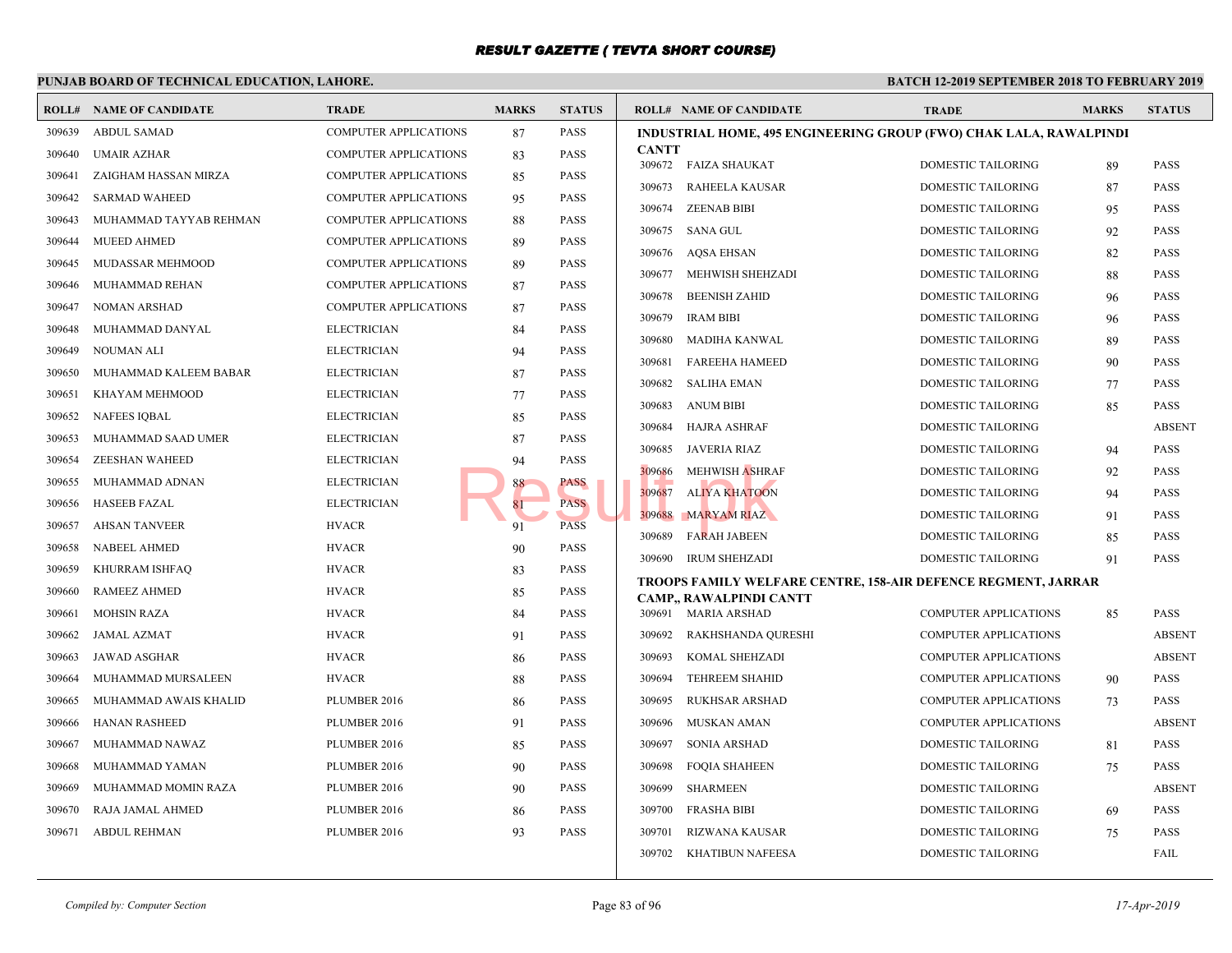#### **PUNJAB BOARD OF TECHNICAL EDUCATION, LAHORE. BATCH 12-ROLL# NAME OF CANDIDATE TRADE MARKS STATUS ROLL# NAME OF CANDIDATE TRADE MARKS STATUS** 309703 FIZZA BIBI DOMESTIC TAILORING 62 PASS 309704 ANUM ZAHRA DOMESTIC TAILORING 73 PASS 309705 AMNA BIBI DOMESTIC TAILORING 71 PASS 309706 NOSBA SHAHEEN DOMESTIC TAILORING 70 PASS 309707 FARAH NAZ DOMESTIC TAILORING 65 PASS 309708 MUQADDAS NAZ TARIQ DOMESTIC TAILORING 71 PASS 309709 SHAMSA TARIQ DOMESTIC TAILORING ABSENT 309710 SANAM BIBI DOMESTIC TAILORING 82 PASS 309711 MARYYUM NISA DOMESTIC TAILORING 64 PASS 309712 MUQADDAS BIBI DOMESTIC TAILORING 59 PASS 309713 SHAHIDA DOMESTIC TAILORING 74 PASS **GOVERNMENT COLLEGE OF COMMERCE, G.T ROAD, CHICHAWATNI** 309714 RAHEEL AHMAD COMPUTER APPLICATIONS 75 PASS 309715 MUJAHID HUSSAIN COMPUTER APPLICATIONS 70 PASS 309716 MUHAMMAD AZEEM COMPUTER APPLICATIONS 82 PASS 309717 MUHAMMAD TAHIR COMPUTER APPLICATIONS ABSENT 309718 MUHAMMAD SOHAIL RAZA COMPUTER APPLICATIONS 92 PASS 309719 MUHAMMAD NOOR COMPUTER APPLICATIONS 76 PASS 309720 MUHAMMAD AZEEM COMPUTER APPLICATIONS 84 PASS 309721 MUHAMMAD TAIMOOR ASHRAF COMPUTER APPLICATIONS 90 PASS 309722 MUHAMMAD SALEEM COMPUTER APPLICATIONS 84 PASS 309723 MUHAMMAD MURTAZA COMPUTER APPLICATIONS 86 PASS 309724 HUSNAIN RASHEED COMPUTER APPLICATIONS 81 PASS 309725 MUHAMMAD ARSHAD COMPUTER APPLICATIONS 81 PASS 309726 MUHAMMAD NAEEM AKBAR COMPUTER APPLICATIONS 87 PASS 309727 MUHAMMAD ABU BAKAR COMPUTER APPLICATIONS 92 PASS 309728 MUHAMMAD SALEEM COMPUTER APPLICATIONS 87 PASS 309729 AFZAAL HUSSAIN COMPUTER APPLICATIONS 85 PASS 309730 MUHAMMAD SHAHID COMPUTER APPLICATIONS 88 PASS 309731 MISBAH NAUREEN COMPUTER APPLICATIONS 90 PASS 309732 BUSHRA BATOOL COMPUTER APPLICATIONS 88 PASS 309733 ALI RAZA BHATTI COMPUTER APPLICATIONS 85 PASS **GOVERNMENT VOCATIONAL TRAINING INSTITUTE FOR WOMEN, NAI ABADI NEAR GOVT. URBAN AREA HIGH SCHOOL, SAHIWAL** 309734 MEHREEN SHAUKAT BEAUT 309735 SAIRA SALEEM BEAUT 309736 IQRA LIAQAT BEAUTICIAN 93 309737 ANEETA MUSTAFA BEAUT 309738 LAIBA RAFIQ BEAU 309739 ASIA ROBINA BEAUT 309740 FARAH COMP 309741 RIMSHA COMP 309742 MAMOONA MANZOOR COMP 309743 MALEEHA KIRAN COMP 309744 AQSA MAJEED COMP 309745 SHANZA KHAN COMP 309746 RIMSHA COMP 309747 NAILA WAHEED COMP 309748 FIZA ASLAM COMP 309749 SABAHAT ARSHAD COMP 309750 ANIQA COMP 309751 TEHREEM BASHIR **EXECUTE TAILOR** DOME 309752 HAJRA SALEEM DOME 309753 MARIAM BIBI DOME 309754 ALIA PARVEEN DOME 309755 SAMN NIAZ DOME 309756 LAMIA NOOR DOME 309757 HUMERA NAZIR DOME 309758 MUSARAT SHAHEEN DOME 309759 HAMNA DOME 309760 IQRA KHAN DOME 309761 MUZAMMAL SAEED DOME 309762 AYESHA DOME 309763 AQSA LATIF DOME 309764 SADIA KHALID DOME 309765 FAHMIDA DILSHAD DOME 309766 HIRA HUSSAIN DOME 309767 REHANA KOSAR DOME NS NS PASS PASS 199750 ANIQA<br>NS NS 24 PASS 209751 TEHREEM BASHIF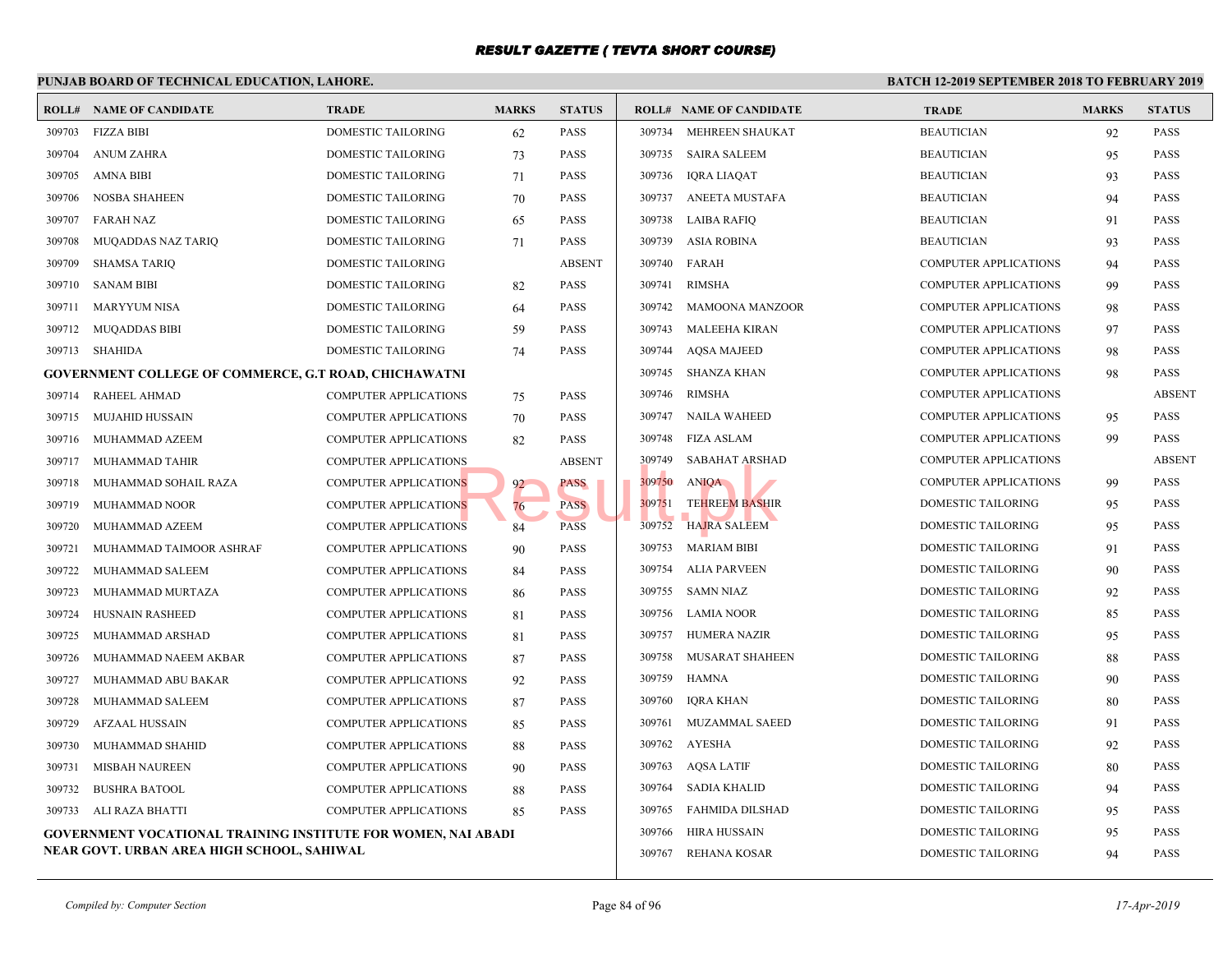|        | PUNJAB BOARD OF TECHNICAL EDUCATION, LAHORE.                    |                               |              |               |        |                                                     | <b>BATCH 12-1</b> |
|--------|-----------------------------------------------------------------|-------------------------------|--------------|---------------|--------|-----------------------------------------------------|-------------------|
|        | <b>ROLL# NAME OF CANDIDATE</b>                                  | <b>TRADE</b>                  | <b>MARKS</b> | <b>STATUS</b> |        | <b>ROLL# NAME OF CANDIDATE</b>                      | <b>TRAL</b>       |
| 309768 | <b>BUSHRA IQBAL</b>                                             | DOMESTIC TAILORING            | 93           | <b>PASS</b>   | 309801 | <b>IMRAN ALI</b>                                    | <b>COMP</b>       |
| 309769 | <b>AQSA PARVEEN</b>                                             | DOMESTIC TAILORING            | 80           | <b>PASS</b>   | 309802 | <b>QASIM AKRAM</b>                                  | <b>COMP</b>       |
| 309770 | ATIFA SAEED                                                     | DOMESTIC TAILORING            | 80           | <b>PASS</b>   | 309803 | MUHAMMAD BILAL                                      | <b>COMP</b>       |
|        | <b>GOVERNMENT TECHNICAL TRAINING INSTITUTE, 47 NB, SARGODHA</b> |                               |              |               | 309804 | MUHAMMAD WAQAR                                      | <b>COMP</b>       |
| 309771 | <b>ABDUL MOIZ</b>                                               | MOBILE PHONE REPAIRING        |              | <b>ABSENT</b> | 309805 | WASI ZAFAR REHAN                                    | <b>COMP</b>       |
| 309772 | SAAD UL HASSAN                                                  | <b>MOBILE PHONE REPAIRING</b> | 75           | <b>PASS</b>   |        | <b>GOVT. TECHNICAL TRAINING INSTITUTE, BHERA, S</b> |                   |
| 309773 | <b>FAHEEM NAEEM</b>                                             | MOBILE PHONE REPAIRING        | 60           | <b>PASS</b>   | 309806 | ABID HUSSAIN                                        | <b>COMP</b>       |
| 309774 | <b>ABDUL REHMAN</b>                                             | MOBILE PHONE REPAIRING        | 84           | <b>PASS</b>   | 309807 | MUHAMMAD AHSAN MUNIR                                | <b>COMP</b>       |
| 309775 | MUHAMMAD ANAS                                                   | MOBILE PHONE REPAIRING        | 90           | <b>PASS</b>   | 309808 | <b>SAMRAN NAEEM</b>                                 | <b>COMP</b>       |
| 309776 | <b>USAMA SADIQ</b>                                              | MOBILE PHONE REPAIRING        | 76           | <b>PASS</b>   | 309809 | MUHAMMAD WAQAR                                      | <b>COMP</b>       |
| 309777 | <b>OBAID UR REHMAN</b>                                          | MOBILE PHONE REPAIRING        | 87           | <b>PASS</b>   | 309810 | <b>DANIAL AFZAL</b>                                 | <b>COMP</b>       |
| 309778 | ABU HAFS HAMDANI                                                | <b>MOBILE PHONE REPAIRING</b> | 80           | <b>PASS</b>   | 309811 | <b>AMEER HAMZA</b>                                  | <b>COMP</b>       |
| 309779 | <b>SANA ULLAH</b>                                               | MOBILE PHONE REPAIRING        | 66           | <b>PASS</b>   | 309812 | <b>HASSAN RAZA</b>                                  | <b>COMP</b>       |
| 309780 | <b>IHSAN ULLAH QAMAR</b>                                        | MOBILE PHONE REPAIRING        | 89           | <b>PASS</b>   | 309813 | <b>TAUQEER HAIDER</b>                               | <b>COMP</b>       |
| 309781 | <b>TANVEER HUSSAIN</b>                                          | MOBILE PHONE REPAIRING        | 90           | <b>PASS</b>   | 309814 | MIRAJ UL HASSAN                                     | COMP              |
| 309782 | <b>HAFEEZ ULLAH</b>                                             | MOBILE PHONE REPAIRING        | 60           | <b>PASS</b>   | 309815 | <b>ASAD NOMAN</b>                                   | <b>COMP</b>       |
| 309783 | MUHAMMAD AMEER HAMZA                                            | MOBILE PHONE REPAIRING        | 69           | <b>PASS</b>   | 309816 | <b>HAMMAD UL HASSAN</b>                             | <b>COMP</b>       |
| 309784 | REHMAT ULLAH                                                    | MOBILE PHONE REPAIRING        | 92           | PASS          | 309817 | <b>KHURRAM ALI</b>                                  | <b>COMP</b>       |
| 309785 | MUHAMMAD ADIL KAYANI                                            | MOBILE PHONE REPAIRING        | 70           | <b>PASS</b>   | 309818 | <b>WAQAR YOUNAS</b>                                 | <b>COMP</b>       |
| 309786 | MUHAMMAD RIZWAN                                                 | <b>COMPUTER APPLICATIONS</b>  | 84           | <b>PASS</b>   | 309819 | MUHAMMAD BILAL                                      | <b>COMP</b>       |
| 309787 | HAFIZ MUHAMMAD BILAL ASHRAF                                     | <b>COMPUTER APPLICATIONS</b>  | 76           | <b>PASS</b>   | 309820 | MUHAMMAD ABDUL RAHEEM                               | <b>COMP</b>       |
| 309788 | MUHAMMAD AWAIS IOBAL                                            | <b>COMPUTER APPLICATIONS</b>  | 92           | <b>PASS</b>   | 309821 | <b>SAPRA</b><br>HAFIZ MUHAMMAD ZEESHAN              | <b>COMP</b>       |
| 309789 | DAWOOD AHMAD                                                    | <b>COMPUTER APPLICATIONS</b>  | 66           | <b>PASS</b>   | 309822 | MUHAMMAD USMAN                                      | <b>COMP</b>       |
| 309790 | NAEEM ULLAH                                                     | <b>COMPUTER APPLICATIONS</b>  | 85           | <b>PASS</b>   | 309823 | <b>AAMIR JAVED</b>                                  | <b>COMP</b>       |
| 309791 | <b>SHAHID BILAL</b>                                             | <b>COMPUTER APPLICATIONS</b>  | 79           | <b>PASS</b>   | 309824 | MUZAMMAL HUSSAIN                                    | <b>COMP</b>       |
| 309792 | <b>SHOAIB RIAZ</b>                                              | <b>COMPUTER APPLICATIONS</b>  | 89           | <b>PASS</b>   | 309825 | ARSLAN ALI                                          | <b>COMP</b>       |
| 309793 | AQEEL UR REHMAN                                                 | <b>COMPUTER APPLICATIONS</b>  | 82           | <b>PASS</b>   | 309826 | <b>FARHAN NASEER</b>                                | <b>COMP</b>       |
| 309794 | <b>KAMRAN ABBAS</b>                                             | <b>COMPUTER APPLICATIONS</b>  | 90           | <b>PASS</b>   | 309827 | <b>FAISAL SHAHZAD</b>                               | <b>COMP</b>       |
| 309795 | MUHAMMAD JABIR                                                  | COMPUTER APPLICATIONS         | 60           | <b>PASS</b>   | 309828 | MUHAMMAD UMAIR                                      | <b>COMP</b>       |
| 309796 | AHMAD BILAL                                                     | COMPUTER APPLICATIONS         | 60           | <b>PASS</b>   | 309829 | MUHAMMAD ZAHEER                                     | <b>COMP</b>       |
| 309797 | NUSRAT ALI                                                      | COMPUTER APPLICATIONS         | 58           | <b>PASS</b>   | 309830 | <b>QASIR ABBAS</b>                                  | <b>COMP</b>       |
| 309798 | <b>BIN YAMEEN</b>                                               | <b>COMPUTER APPLICATIONS</b>  | 87           | <b>PASS</b>   | 309831 | MUHAMMAD RAMZAN                                     | <b>COMP</b>       |
| 309799 | <b>NOMAN HAYAT</b>                                              | <b>COMPUTER APPLICATIONS</b>  | 79           | <b>PASS</b>   | 309832 | MUHAMMAD INAM                                       | <b>COMP</b>       |
| 309800 | <b>ABRAR AHMED</b>                                              | <b>COMPUTER APPLICATIONS</b>  | 95           | <b>PASS</b>   |        | 309833 HAFIZ MUHAMMAD IMRAN                         | <b>COMP</b>       |
|        |                                                                 |                               |              |               |        |                                                     |                   |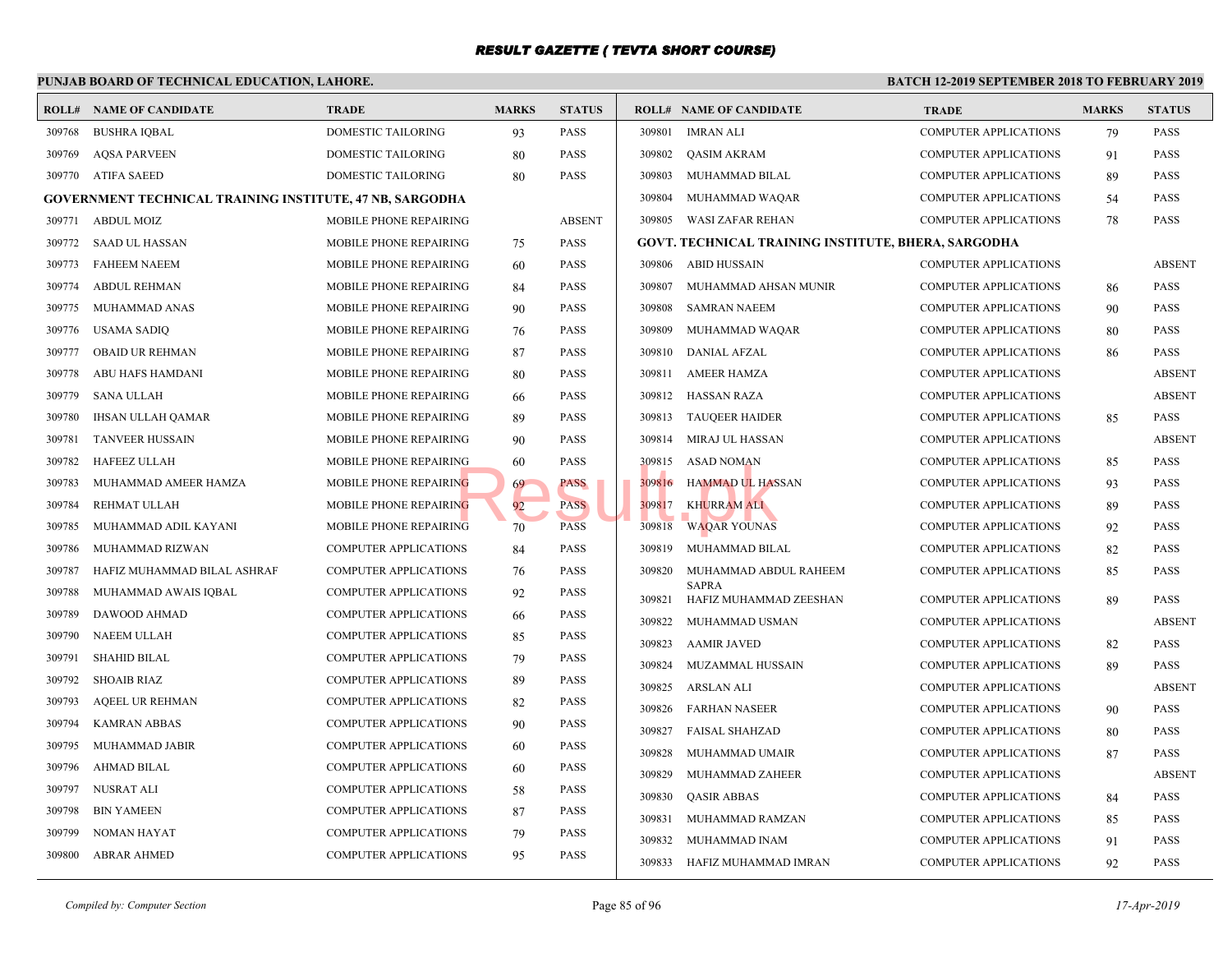|                  | PUNJAB BOARD OF TECHNICAL EDUCATION, LAHORE.                                                                |                                                      |              | <b>BATCH 12-1</b>   |        |                                              |             |
|------------------|-------------------------------------------------------------------------------------------------------------|------------------------------------------------------|--------------|---------------------|--------|----------------------------------------------|-------------|
|                  | <b>ROLL# NAME OF CANDIDATE</b>                                                                              | <b>TRADE</b>                                         | <b>MARKS</b> | <b>STATUS</b>       |        | <b>ROLL# NAME OF CANDIDATE</b>               | <b>TRAL</b> |
| 309834           | ALI HASNAIN SHAH                                                                                            | <b>COMPUTER APPLICATIONS</b>                         | 91           | PASS                | 309865 | <b>TOOBA MAZHER BUTT</b>                     | <b>BEAU</b> |
| 309835           | <b>USAMA</b>                                                                                                | <b>COMPUTER APPLICATIONS</b>                         | 86           | PASS                | 309866 | <b>KAYNAT ASIF</b>                           | <b>BEAU</b> |
| 309836           | MUHAMMAD NAJEEB                                                                                             | <b>COMPUTER APPLICATIONS</b>                         | 82           | PASS                | 309867 | SHUMAILA KANWAL                              | <b>BEAU</b> |
| 309837           | ASAD ALI                                                                                                    | <b>COMPUTER APPLICATIONS</b>                         | 85           | PASS                | 309868 | <b>MEHRU NISA</b>                            | <b>BEAU</b> |
| 309838           | MUHAMMAD USMAN                                                                                              | <b>COMPUTER APPLICATIONS</b>                         | 89           | PASS                | 309869 | AQSA KARAMAT                                 | <b>BEAU</b> |
| 309839           | MUHAMMAD ABDUL NAAFIE                                                                                       | <b>COMPUTER APPLICATIONS</b>                         | 92           | PASS                | 309870 | AEMAN MUKHTAR                                | <b>BEAU</b> |
| 309840           | MUHAMMAD SHERAZ                                                                                             | <b>COMPUTER APPLICATIONS</b>                         | 85           | PASS                | 309871 | NAILA                                        | <b>BEAU</b> |
| 309841           | KHAWAJA AHMAD ALI ANJUM                                                                                     | <b>COMPUTER APPLICATIONS</b>                         |              | <b>ABSENT</b>       | 309872 | <b>TOOBA LIAQAT</b>                          | <b>BEAU</b> |
| 309842           | ARSLAN HAIDER SHAH                                                                                          | <b>COMPUTER APPLICATIONS</b>                         | 88           | PASS                | 309873 | AQSA ALTAF                                   | <b>BEAU</b> |
| 309843           | MUHAMMAD SHABBIR                                                                                            | <b>COMPUTER APPLICATIONS</b>                         | 87           | PASS                | 309874 | <b>SHEIKHA BABAR</b>                         | <b>BEAU</b> |
| 309844           | MUHAMMAD USMAN                                                                                              | <b>COMPUTER APPLICATIONS</b>                         | 87           | <b>PASS</b>         | 309875 | ARIBA ASGHAR                                 | <b>BEAU</b> |
| 309845           | MUHAMMAD AHSAAN UL HAQ                                                                                      | <b>COMPUTER APPLICATIONS</b>                         | 91           | PASS                | 309876 | <b>RUKHSAR FATIMA</b>                        | <b>BEAU</b> |
| 309846           | MUHAMMAD ADIL SHAHZAD                                                                                       | <b>COMPUTER APPLICATIONS</b>                         | 89           | PASS                | 309877 | <b>REHANA</b>                                | <b>DOME</b> |
| 309847           | MUJAHID ABDULLAH                                                                                            | <b>COMPUTER APPLICATIONS</b>                         | 80           | PASS                | 309878 | AQSA ASGHAR                                  | <b>DOME</b> |
| 309848           | MUHAMMAD WAQAS                                                                                              | <b>COMPUTER APPLICATIONS</b>                         | 87           | <b>PASS</b>         | 309879 | <b>IORA SADDAF</b>                           | <b>DOME</b> |
| 309849           | MUHAMMAD ABOU BAKR AMEER                                                                                    | <b>COMPUTER APPLICATIONS</b>                         | 87           | PASS                | 309880 | NIMRA ISHAQ                                  | <b>DOME</b> |
| 309850           | ZAKIR HUSSAIN                                                                                               | <b>COMPUTER APPLICATIONS</b>                         | 89           | PASS                | 309881 | <b>SABA YOUNAS</b>                           | <b>DOME</b> |
| 309851           | MUHAMMAD USAMA                                                                                              | <b>COMPUTER APPLICATIONS</b>                         | 93           | <b>PASS</b>         | 309882 | <b>SAMIA RANI</b>                            | <b>DOME</b> |
|                  | HEAVEN INSTITUTE OF TECHNOLOGY, CHAK NO.8 NB, FACTORY AREA                                                  |                                                      |              |                     | 309883 | <b>HIBA</b>                                  | <b>DOME</b> |
|                  | <b>BHALWAL, SARGODHA</b><br>309852 SHAHZAIB ALTAF MUGHAL                                                    | CIVIL SURVEYOR 2016                                  | 86           | PASS                | 309884 | <b>NISHA JAVED</b>                           | <b>DOME</b> |
| 309853           | MUNEEB MOHSAN                                                                                               | <b>CIVIL SURVEYOR 2016</b>                           |              | PASS                | 309885 | ALLAH RAKHI                                  | <b>DOME</b> |
|                  |                                                                                                             |                                                      | 81           |                     | 309886 | ANDLEEB RAMZAN                               | <b>DOME</b> |
| 309854<br>309855 | <b>HASSNAIN ZAHOOR</b><br><b>USMAN SARWAR</b>                                                               | CIVIL SURVEYOR 2016<br><b>QUANTITY SURVEYOR 2016</b> | 93           | PASS<br><b>PASS</b> | 309887 | <b>SABA SHAFQAT</b>                          | <b>DOME</b> |
| 309856           | MUHAMMAD REHAN                                                                                              | <b>COMPUTER APPLICATIONS</b>                         | 92           | PASS                | 309888 | <b>NAILA SADIQ</b>                           | <b>DOME</b> |
|                  |                                                                                                             |                                                      | 94           |                     | 309889 | <b>AMBREEN SADIQ</b>                         | <b>DOME</b> |
|                  | GOVERNMENT VOCATIONAL TRAINING INSTITUTE FOR WOMEN, ALI AKBAR<br>ROAD CHOWK ABBAS AMAMIA COLONY, FEROZEWALA |                                                      |              |                     | 309890 | ZAREEN                                       | <b>DOME</b> |
| 309857           | KIRAN RAHMAT                                                                                                | <b>BEAUTICIAN</b>                                    | 96           | PASS                | 309891 | <b>MAHAM YAMIN</b>                           | <b>DOME</b> |
| 309858           | LAILA ADREES                                                                                                | <b>BEAUTICIAN</b>                                    | 94           | PASS                | 309892 | MUSSARAT BIBI                                | <b>DOME</b> |
| 309859           | <b>AIMAN NISAR</b>                                                                                          | <b>BEAUTICIAN</b>                                    | 97           | PASS                | 309893 | <b>LARAIB SHAN</b>                           | <b>DOME</b> |
| 309860           | <b>MAOSOODA</b>                                                                                             | <b>BEAUTICIAN</b>                                    | 94           | PASS                | 309894 | <b>FARAH KHALID</b>                          | <b>DOME</b> |
| 309861           | NOOR UL HUDA AMJAD                                                                                          | <b>BEAUTICIAN</b>                                    | 88           | PASS                | 309895 | <b>SUNBAL SHAHBAZ</b>                        | <b>DOME</b> |
| 309862           | PAKIZA MUJJAHID                                                                                             | <b>BEAUTICIAN</b>                                    | 94           | PASS                |        | 309896 TABINDA TARIQ                         | <b>DOME</b> |
| 309863           | RIMSHA QAMAR ZAMAN                                                                                          | <b>BEAUTICIAN</b>                                    | 83           | PASS                |        | LAHORE POLYTECHNIC INSTITUTE,, OPP. TEHSIL H |             |
| 309864           | HUMAIRA AMANAT                                                                                              | <b>BEAUTICIAN</b>                                    | 91           | PASS                |        | <b>ROAD, MURIDKE</b>                         |             |
|                  |                                                                                                             |                                                      |              |                     |        |                                              |             |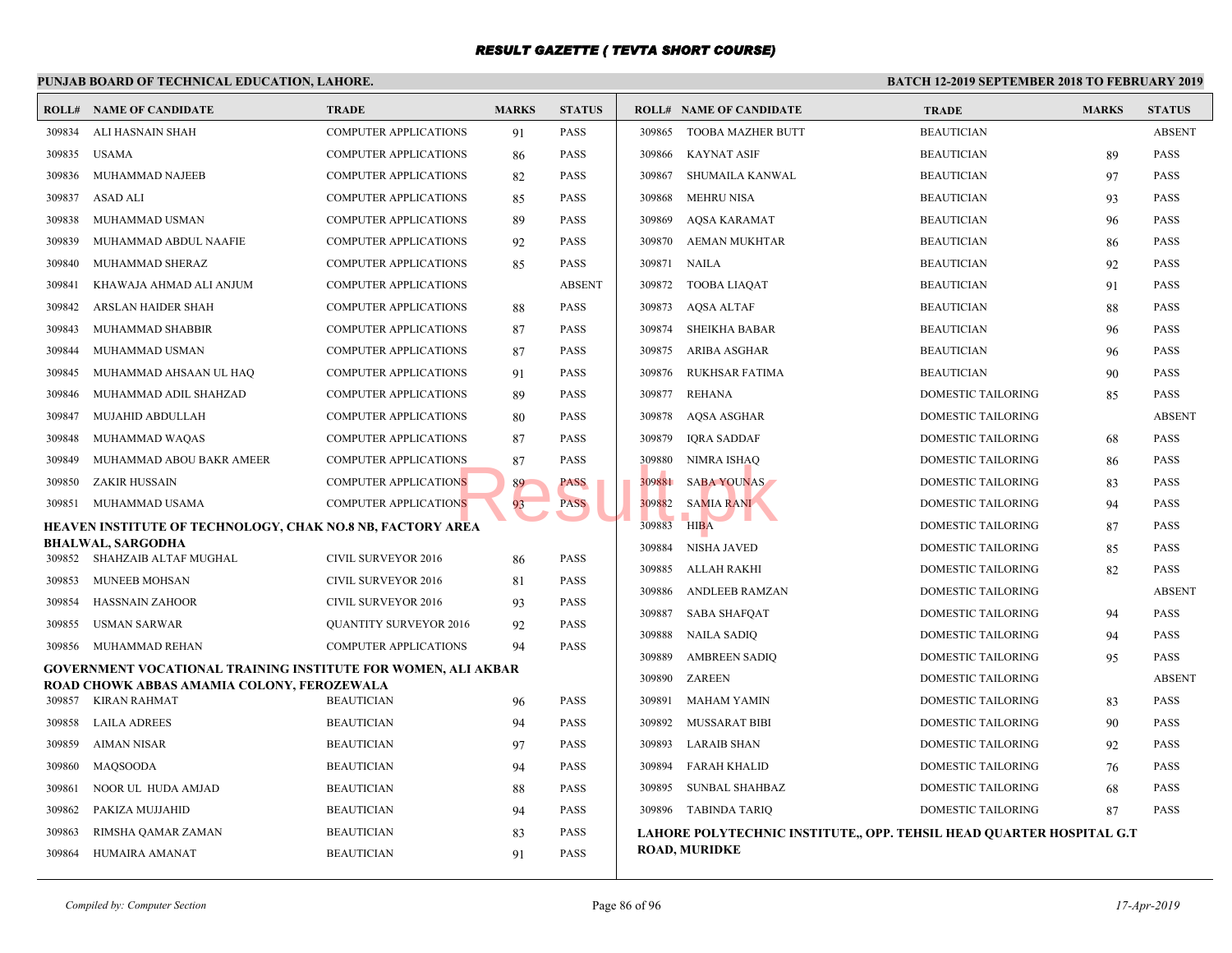|        | PUNJAB BOARD OF TECHNICAL EDUCATION, LAHORE.      |                               |              |               |        |                                | <b>BATCH 12-1</b> |
|--------|---------------------------------------------------|-------------------------------|--------------|---------------|--------|--------------------------------|-------------------|
|        | <b>ROLL# NAME OF CANDIDATE</b>                    | <b>TRADE</b>                  | <b>MARKS</b> | <b>STATUS</b> |        | <b>ROLL# NAME OF CANDIDATE</b> | <b>TRAL</b>       |
| 309897 | <b>REHMAN SHABBIR</b>                             | <b>COMPUTER APPLICATIONS</b>  | 83           | <b>PASS</b>   | 309930 | <b>HASEEB ULLAH</b>            | <b>COMP</b>       |
| 309898 | ZAID AHMAD                                        | <b>COMPUTER APPLICATIONS</b>  | 83           | <b>PASS</b>   | 309931 | MUHAMMAD UMER FAROOQ           | <b>COMP</b>       |
| 309899 | <b>MAHBOOB RAZA</b>                               | <b>CIVIL SURVEYOR 2016</b>    | 81           | <b>PASS</b>   |        | 309932 MAQSOOD SAEED           | <b>COMP</b>       |
| 309900 | MUHAMMAD UMER                                     | CIVIL SURVEYOR 2016           | 85           | <b>PASS</b>   | 309933 | USAMA SHAHZAD                  | <b>COMP</b>       |
| 309901 | MUHAMMAD ARSALAN                                  | <b>QUANTITY SURVEYOR 2016</b> | 86           | <b>PASS</b>   | 309934 | USMAN ALI                      | <b>COMP</b>       |
| 309902 | <b>ASTESHNA SHEHZAD</b>                           | AUTOCAD 2016                  | 86           | <b>PASS</b>   | 309935 | UMAR FAROOQ                    | <b>COMP</b>       |
| 309903 | ANAS MUSTAFA                                      | AUTOCAD 2016                  | 86           | <b>PASS</b>   | 309936 | ALLAH TAWAKAL                  | <b>COMP</b>       |
| 309904 | <b>SYED KAZAM ALI</b>                             | AUTOCAD 2016                  | 78           | <b>PASS</b>   | 309937 | ALI HUSSAN                     | <b>COMP</b>       |
|        | WINWARE INSTITUTE OF COMPUTER SCIENCES, , MURIDKE |                               |              |               | 309938 | <b>QASIM RAZA</b>              | <b>COMP</b>       |
| 309905 | HAMZA MASROOR                                     | AUTOCAD 2016                  | 86           | <b>PASS</b>   | 309939 | MUHAMMAD SHAHBAZ               | <b>COMP</b>       |
| 309906 | MUHAMMAD ABDUL REHMAN                             | <b>AUTOCAD 2016</b>           | 86           | <b>PASS</b>   | 309940 | ALI RAZA BUTT                  | <b>COMP</b>       |
| 309907 | <b>ZEESHAN TANVEER</b>                            | <b>AUTOCAD 2016</b>           | 87           | <b>PASS</b>   | 309941 | <b>MOZAM ALI</b>               | <b>COMP</b>       |
| 309908 | ALI HASSAN RIAZ                                   | AUTOCAD 2016                  | 87           | <b>PASS</b>   | 309942 | <b>FARKH SHAHZAD</b>           | <b>COMP</b>       |
| 309909 | ZAGHAM ABBAS JAFRI                                | AUTOCAD 2016                  | 85           | <b>PASS</b>   | 309943 | MUHAMMAD ALI JAN               | <b>COMP</b>       |
| 309910 | <b>UMAR FAROOQ</b>                                | <b>COMPUTER APPLICATIONS</b>  | 87           | <b>PASS</b>   | 309944 | AQIB ALI                       | <b>COMP</b>       |
| 309911 | MUHAMMAD HANZALA                                  | <b>COMPUTER APPLICATIONS</b>  | 88           | <b>PASS</b>   | 309945 | ALI HASSAN                     | <b>COMP</b>       |
| 309912 | <b>JUNAID AFZAL</b>                               | <b>COMPUTER APPLICATIONS</b>  | 85           | <b>PASS</b>   | 309946 | <b>HUSNAIN ALI</b>             | <b>COMP</b>       |
| 309913 | <b>ABDUL WASAY</b>                                | <b>COMPUTER APPLICATIONS</b>  | 88           | <b>PASS</b>   | 309947 | <b>HAIDER SAQLAIN</b>          | <b>COMP</b>       |
| 309914 | ZUBAIR ABID ALI                                   | <b>COMPUTER APPLICATIONS</b>  | 85           | <b>PASS</b>   | 309948 | <b>ABDULLAH HAROON</b>         | <b>COMP</b>       |
| 309915 | WASEEM                                            | <b>COMPUTER APPLICATIONS</b>  | 86           | <b>PASS</b>   | 309949 | <b>ABDUL WHAB</b>              | <b>COMP</b>       |
| 309916 | <b>ADNAN MEHMOOD</b>                              | <b>COMPUTER APPLICATIONS</b>  | 86           | <b>PASS</b>   | 309950 | <b>RAJA ZOHAIB MALIK</b>       | <b>COMP</b>       |
| 309917 | <b>AHSAN ALI</b>                                  | <b>COMPUTER APPLICATIONS</b>  | 85           | <b>PASS</b>   | 309951 | ALI HAMZA                      | <b>COMP</b>       |
| 309918 | MUHAMMAD ATIF                                     | <b>COMPUTER APPLICATIONS</b>  | 86           | <b>PASS</b>   | 309952 | AWAIS HAFEEZ                   | <b>COMP</b>       |
| 309919 | MUHAMMAD NADEEM                                   | COMPUTER APPLICATIONS         | 83           | <b>PASS</b>   | 309953 | ZEESHAN                        | <b>COMP</b>       |
| 309920 | <b>ALI HAIDER</b>                                 | COMPUTER APPLICATIONS         | 87           | <b>PASS</b>   | 309954 | AZEEM SHAHBAZ                  | <b>COMP</b>       |
| 309921 | ALI RAZA AMANAT                                   | <b>COMPUTER APPLICATIONS</b>  | 90           | <b>PASS</b>   | 309955 | ATIF ALI                       | <b>COMP</b>       |
| 309922 | ADNAN AMANAT                                      | <b>COMPUTER APPLICATIONS</b>  | 90           | <b>PASS</b>   | 309956 | MUHAMMAD ABDULLAH              | <b>COMP</b>       |
| 309923 | <b>HAMAZ ALI</b>                                  | <b>COMPUTER APPLICATIONS</b>  | 87           | <b>PASS</b>   | 309957 | HAIDER ZAMAN AKHTER            | <b>COMP</b>       |
| 309924 | ALI HAMZA                                         | <b>COMPUTER APPLICATIONS</b>  | 87           | <b>PASS</b>   | 309958 | ZULQARNAIN HAIDER              | <b>COMP</b>       |
| 309925 | <b>SUHAIB SAFDAR</b>                              | <b>COMPUTER APPLICATIONS</b>  | 86           | <b>PASS</b>   | 309959 | <b>KASHIF BASHIR</b>           | <b>COMP</b>       |
| 309926 | MUHAMMAD SHAHBAZ                                  | COMPUTER APPLICATIONS         | 87           | <b>PASS</b>   | 309960 | <b>NABEEL</b>                  | <b>COMP</b>       |
| 309927 | MUHAMMAD RAMZAN                                   | <b>COMPUTER APPLICATIONS</b>  | 87           | <b>PASS</b>   | 309961 | ARSLAN ALI                     | <b>COMP</b>       |
| 309928 | AMEER HAMZA MAQSOOD                               | <b>COMPUTER APPLICATIONS</b>  | 88           | <b>PASS</b>   | 309962 | MUHAMMAD USAMA                 | <b>COMP</b>       |
| 309929 | <b>AHMAD ARZA</b>                                 | <b>COMPUTER APPLICATIONS</b>  | 85           | <b>PASS</b>   |        | 309963 ARIF RASOOL             | <b>COMP</b>       |
|        |                                                   |                               |              |               |        |                                |                   |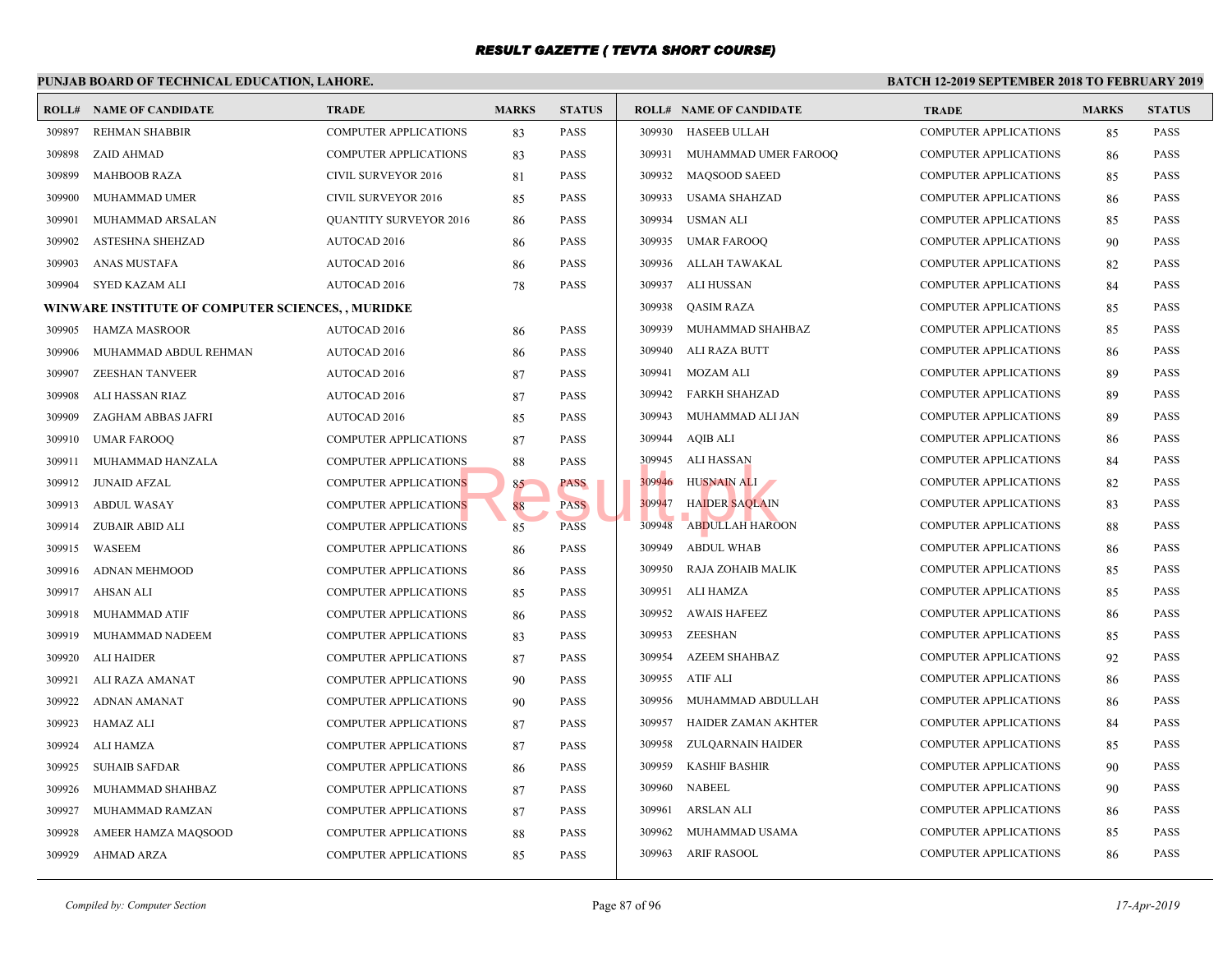|        | PUNJAB BOARD OF TECHNICAL EDUCATION, LAHORE. |                              |              |               |        |                                | <b>BATCH 12-1</b> |
|--------|----------------------------------------------|------------------------------|--------------|---------------|--------|--------------------------------|-------------------|
|        | <b>ROLL# NAME OF CANDIDATE</b>               | <b>TRADE</b>                 | <b>MARKS</b> | <b>STATUS</b> |        | <b>ROLL# NAME OF CANDIDATE</b> | <b>TRAL</b>       |
| 309964 | <b>ABDUL AZIZ</b>                            | <b>COMPUTER APPLICATIONS</b> | 89           | <b>PASS</b>   | 309998 | <b>NAFISA YOUNUS</b>           | <b>COMP</b>       |
| 309965 | <b>RANA HASSAM ZIA</b>                       | <b>COMPUTER APPLICATIONS</b> | 85           | <b>PASS</b>   | 309999 | NIDA SOHAIL                    | <b>COMP</b>       |
| 309966 | MUHAMMAD JAHANZAIB                           | <b>COMPUTER APPLICATIONS</b> | 86           | <b>PASS</b>   | 310000 | <b>MARIAM SOHAIL</b>           | <b>COMP</b>       |
| 309967 | <b>BADAR MUSHTAQ</b>                         | <b>COMPUTER APPLICATIONS</b> | 88           | <b>PASS</b>   | 310001 | <b>FATIMA NOOR</b>             | <b>COMP</b>       |
| 309968 | <b>USMAN ALI</b>                             | <b>COMPUTER APPLICATIONS</b> | 87           | <b>PASS</b>   | 310002 | FATIMA UL ZAHRA                | <b>COMP</b>       |
| 309969 | MUHAMMAD NADEEM AKRAM                        | <b>COMPUTER APPLICATIONS</b> | 88           | <b>PASS</b>   | 310003 | <b>AQSA BIBI</b>               | <b>COMP</b>       |
| 309970 | MUHAMMAD KAMRAN                              | <b>COMPUTER APPLICATIONS</b> | 87           | <b>PASS</b>   | 310004 | JAWARIA JAVAID                 | <b>COMP</b>       |
| 309971 | MUHAMMAD SHEHARYAR                           | <b>COMPUTER APPLICATIONS</b> | 87           | <b>PASS</b>   | 310005 | KOMAL ASMAT ALI                | <b>COMP</b>       |
| 309972 | <b>HAIDER ALI</b>                            | <b>COMPUTER APPLICATIONS</b> | 86           | <b>PASS</b>   | 310006 | <b>KIRAN ANWER</b>             | <b>COMP</b>       |
| 309973 | MAHROOZ ALI                                  | <b>COMPUTER APPLICATIONS</b> | 85           | <b>PASS</b>   | 310007 | TAYYABA SALAMAT                | <b>COMP</b>       |
| 309974 | <b>RASHI DANIAL</b>                          | COMPUTER APPLICATIONS        | 82           | <b>PASS</b>   | 310008 | <b>AQSA ZULFIQAR</b>           | <b>COMP</b>       |
| 309975 | MUHAMMAD ZUBAIR                              | <b>COMPUTER APPLICATIONS</b> | 86           | <b>PASS</b>   | 310009 | <b>SABA SHAHEEN</b>            | <b>COMP</b>       |
| 309976 | MUHAMMAD ZAID ALI                            | <b>COMPUTER APPLICATIONS</b> | 87           | <b>PASS</b>   | 310010 | HIFZA TALIB                    | <b>COMP</b>       |
| 309977 | <b>ALI HAIDER</b>                            | <b>COMPUTER APPLICATIONS</b> | 87           | <b>PASS</b>   | 310011 | SIDRA RIAZ                     | <b>COMP</b>       |
| 309978 | MUHAMMAD FAWAZ LIAQAT                        | <b>COMPUTER APPLICATIONS</b> | 87           | <b>PASS</b>   |        | 310012 NAZLI IQBAL             | <b>COMP</b>       |
| 309979 | MUHAMMAD USAMA AKBAR                         | <b>COMPUTER APPLICATIONS</b> | 87           | <b>PASS</b>   | 310013 | IQRA SULTAN                    | <b>COMP</b>       |
| 309980 | <b>ALI HAIDER</b>                            | <b>COMPUTER APPLICATIONS</b> | 86           | <b>PASS</b>   | 310014 | <b>AMNA SHAHID</b>             | <b>COMP</b>       |
| 309981 | <b>ABDUL REHMAN</b>                          | <b>COMPUTER APPLICATIONS</b> | 86           | <b>PASS</b>   | 310015 | <b>MEHRU NISSA</b>             | <b>COMP</b>       |
| 309982 | <b>TAYYAB SHABBIR</b>                        | <b>COMPUTER APPLICATIONS</b> | 87           | <b>PASS</b>   | 310016 | MISHAL AZMAT                   | <b>COMP</b>       |
| 309983 | RANA SAJID ALI                               | <b>COMPUTER APPLICATIONS</b> | 86           | <b>PASS</b>   | 310017 | LARAIB FATIMA                  | <b>COMP</b>       |
| 309984 | ALI KHASSAL                                  | <b>COMPUTER APPLICATIONS</b> | 86           | <b>PASS</b>   | 310018 | <b>CHAHAT TARIQ</b>            | <b>COMP</b>       |
| 309985 | MUHAMMAD USAMA                               | <b>COMPUTER APPLICATIONS</b> | 87           | <b>PASS</b>   | 310019 | ABIDA AKHTAR                   | <b>COMP</b>       |
| 309986 | <b>SOHAIL ASLAM</b>                          | <b>COMPUTER APPLICATIONS</b> | 86           | <b>PASS</b>   | 310020 | <b>SADIA SALEEM</b>            | <b>COMP</b>       |
| 309987 | ZAID ASLAM                                   | <b>COMPUTER APPLICATIONS</b> | 85           | <b>PASS</b>   | 310021 | <b>SHAMILA NAZIR</b>           | <b>COMP</b>       |
| 309988 | AYAZ AHMAD                                   | <b>COMPUTER APPLICATIONS</b> | 86           | <b>PASS</b>   | 310022 | ROBINA KHALID                  | <b>COMP</b>       |
| 309989 | <b>SYED ALI IJAZ</b>                         | <b>COMPUTER APPLICATIONS</b> | 88           | <b>PASS</b>   | 310023 | SAMIA YOUSAF                   | <b>COMP</b>       |
| 309990 | MUHAMMAD SUFYAN                              | <b>COMPUTER APPLICATIONS</b> | 87           | <b>PASS</b>   | 310024 | <b>SAIRA KANWAL</b>            | <b>COMP</b>       |
| 309991 | HUSSAIN ALI                                  | <b>COMPUTER APPLICATIONS</b> | 90           | <b>PASS</b>   | 310025 | SAIRA                          | <b>COMP</b>       |
| 309992 | MUHAMMAD ZAMAN                               | <b>COMPUTER APPLICATIONS</b> | 86           | <b>PASS</b>   | 310026 | AQSA SHOIB                     | <b>COMP</b>       |
| 309993 | <b>IRAM SHAHZDI</b>                          | <b>COMPUTER APPLICATIONS</b> | 95           | <b>PASS</b>   | 310027 | ISHRAT SHEHZADI                | <b>COMP</b>       |
| 309994 | <b>AREEJ FATIMA</b>                          | <b>COMPUTER APPLICATIONS</b> | 88           | <b>PASS</b>   | 310028 | <b>FEEBA NAZIR</b>             | <b>COMP</b>       |
| 309995 | <b>GULSHAN AZIZ</b>                          | <b>COMPUTER APPLICATIONS</b> | 88           | <b>PASS</b>   | 310029 | <b>NAHEED UMER</b>             | <b>COMP</b>       |
| 309996 | <b>SABA YASEEN</b>                           | <b>COMPUTER APPLICATIONS</b> | 83           | <b>PASS</b>   | 310030 | SYEDA KIRAN SHEHZADI           | <b>COMP</b>       |
| 309997 | <b>SADAF NAVEED</b>                          | <b>COMPUTER APPLICATIONS</b> | 84           | <b>PASS</b>   | 310031 | ISHRAT IQBAL                   | <b>COMP</b>       |
|        |                                              |                              |              |               |        |                                |                   |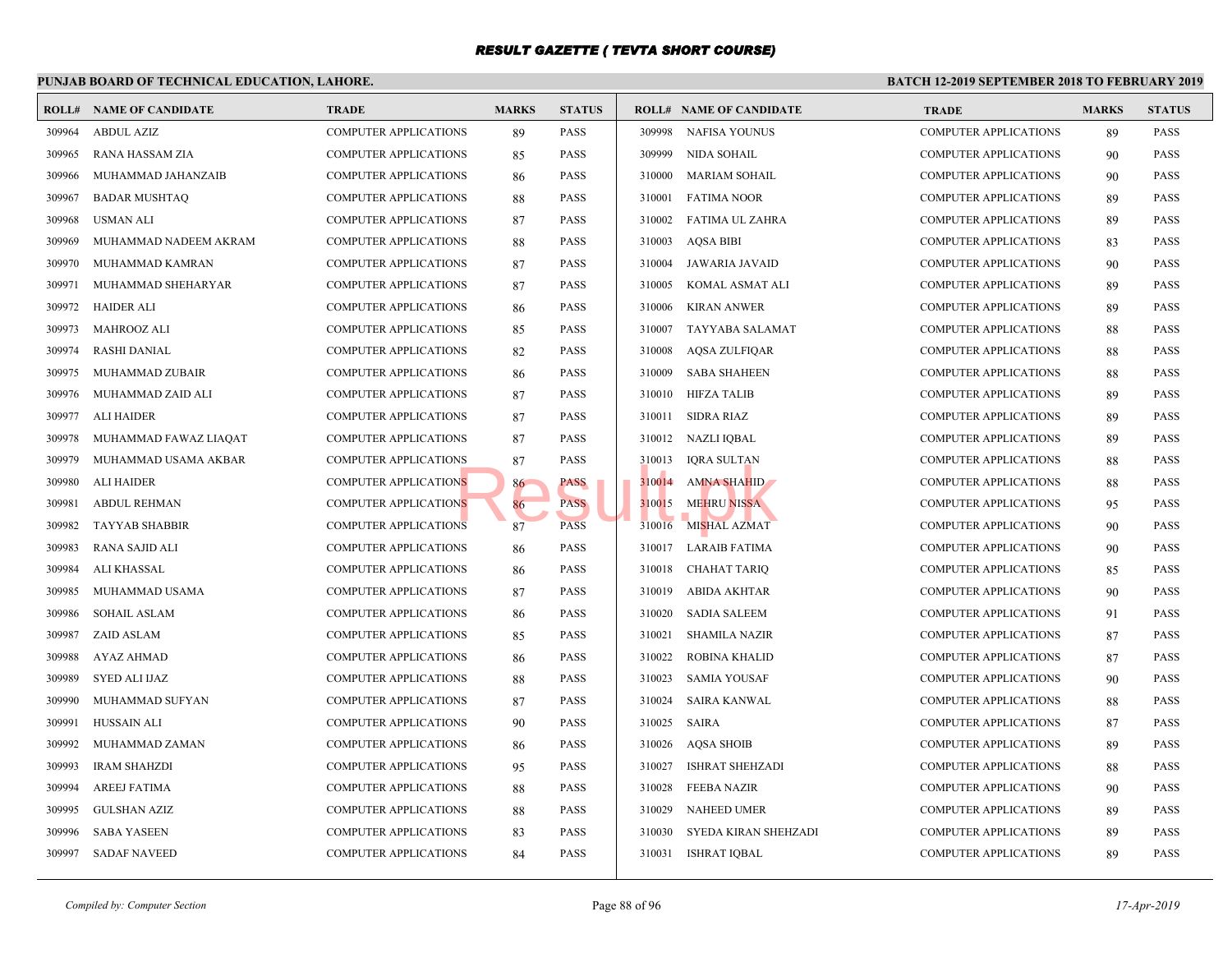|        | PUNJAB BOARD OF TECHNICAL EDUCATION, LAHORE.                            |                              |              |               | <b>BATCH 12-</b> |                                |             |
|--------|-------------------------------------------------------------------------|------------------------------|--------------|---------------|------------------|--------------------------------|-------------|
|        | <b>ROLL# NAME OF CANDIDATE</b>                                          | <b>TRADE</b>                 | <b>MARKS</b> | <b>STATUS</b> |                  | <b>ROLL# NAME OF CANDIDATE</b> | <b>TRAL</b> |
| 310032 | MOBIN FATIMA                                                            | <b>COMPUTER APPLICATIONS</b> | 89           | <b>PASS</b>   | 310064           | ZOBIA ISLAM                    | COMP        |
| 310033 | <b>SANIA MUSTAFA</b>                                                    | <b>COMPUTER APPLICATIONS</b> | 90           | <b>PASS</b>   | 310065           | AMNA ASLAM                     | <b>COMP</b> |
| 310034 | <b>HAMERA JAVED</b>                                                     | <b>COMPUTER APPLICATIONS</b> | 87           | <b>PASS</b>   | 310066           | AREEBA KHUSHI MUHAMMAD         | <b>COMP</b> |
| 310035 | <b>RIMSHA JAFAR</b>                                                     | <b>COMPUTER APPLICATIONS</b> | 88           | <b>PASS</b>   | 310067           | <b>FAIZA NAZ</b>               | <b>COMP</b> |
| 310036 | <b>MAFIA YUNAS</b>                                                      | COMPUTER APPLICATIONS        | 90           | <b>PASS</b>   | 310068           | TAHIRA YASMIN                  | <b>COMP</b> |
| 310037 | ROBAIQA ANWAR                                                           | COMPUTER APPLICATIONS        | 90           | <b>PASS</b>   | 310069           | AMMARAH AKHTAR                 | COMP        |
| 310038 | KOMAL AKHTAR                                                            | <b>COMPUTER APPLICATIONS</b> | 90           | <b>PASS</b>   | 310070           | KIRAN SHAFIQUE                 | COMP        |
| 310039 | <b>KHADIJA WARIS</b>                                                    | <b>COMPUTER APPLICATIONS</b> | 90           | PASS          | 310071           | SUMARA MUSHTAQ                 | <b>COMP</b> |
| 310040 | <b>FAIZA ZAMIR</b>                                                      | COMPUTER APPLICATIONS        | 90           | <b>PASS</b>   | 310072           | RAMA AYUB                      | <b>COMP</b> |
| 310041 | <b>NADIA TARIQ</b>                                                      | COMPUTER APPLICATIONS        | 89           | <b>PASS</b>   | 310073           | <b>AMNA SAEED</b>              | <b>COMP</b> |
| 310042 | <b>AYESA RIASAT</b>                                                     | <b>COMPUTER APPLICATIONS</b> | 89           | <b>PASS</b>   | 310074           | <b>SANA WARIS</b>              | <b>COMP</b> |
| 310043 | <b>MAHAM RIASAT</b>                                                     | COMPUTER APPLICATIONS        | 89           | <b>PASS</b>   | 310075           | SEHAR RAUF                     | <b>COMP</b> |
| 310044 | <b>SEHRISH MUKHTAR</b>                                                  | COMPUTER APPLICATIONS        | 89           | <b>PASS</b>   | 310076           | ASIA GHULAM NABI               | <b>COMP</b> |
| 310045 | <b>KAINAT AFZAL</b>                                                     | <b>COMPUTER APPLICATIONS</b> | 89           | <b>PASS</b>   | 310077           | AQSA AHMAD                     | <b>COMP</b> |
| 310046 | <b>RIMSHA ASHRAF</b>                                                    | <b>COMPUTER APPLICATIONS</b> | 90           | <b>PASS</b>   | 310078           | <b>BUSHRA RIASAT</b>           | <b>COMP</b> |
| 310047 | <b>SHUMAILA</b>                                                         | <b>COMPUTER APPLICATIONS</b> | 90           | <b>PASS</b>   | 310079           | <b>SANA BIBI</b>               | <b>COMP</b> |
| 310048 | <b>AYESHA MALIK</b>                                                     | <b>COMPUTER APPLICATIONS</b> | 93           | PASS          | 310080           | <b>SANA KHALID</b>             | <b>COMP</b> |
| 310049 | <b>SHAIZA NAZIR</b>                                                     | <b>COMPUTER APPLICATIONS</b> | 90           | <b>PASS</b>   | 310081           | <b>ANAM MEHMOOD</b>            | <b>BEAU</b> |
| 310050 | <b>TAYBA MAQSOOD</b>                                                    | <b>COMPUTER APPLICATIONS</b> | 89           | <b>PASS</b>   | 310082           | ZAMBRA                         | <b>BEAU</b> |
| 310051 | <b>ANAM AFZAL</b>                                                       | <b>COMPUTER APPLICATIONS</b> | 89           | <b>PASS</b>   | 310083           | MARRYAM ASLAM                  | <b>BEAU</b> |
| 310052 | <b>MARIA AFZAL</b>                                                      | <b>COMPUTER APPLICATIONS</b> | 87           | <b>PASS</b>   | 310084           | ZANIB GHULAM RASOOL            | <b>BEAU</b> |
| 310053 | <b>SABA MUSHTAQ</b>                                                     | <b>COMPUTER APPLICATIONS</b> | 90           | <b>PASS</b>   | 310085           | <b>RABIA NAEEM</b>             | <b>BEAU</b> |
| 310054 | <b>DILAWEZ</b>                                                          | <b>COMPUTER APPLICATIONS</b> | 90           | <b>PASS</b>   | 310086           | EISHA RAZZAQ                   | <b>BEAU</b> |
| 310055 | NAGHMA MUSHTAQ                                                          | COMPUTER APPLICATIONS        | 90           | <b>PASS</b>   | 310087           | KIRAN SHAHZADI                 | <b>BEAU</b> |
| 310056 | <b>OREEBA SARWAR</b>                                                    | <b>COMPUTER APPLICATIONS</b> | 87           | <b>PASS</b>   | 310088           | NUZHAT KHALEEL                 | <b>BEAU</b> |
| 310057 | <b>RAZIA ASLAM</b>                                                      | <b>COMPUTER APPLICATIONS</b> | 90           | <b>PASS</b>   | 310089           | ASMA HASHMI                    | <b>BEAU</b> |
| 310058 | <b>ZARMEEN MALIK</b>                                                    | <b>COMPUTER APPLICATIONS</b> | 90           | <b>PASS</b>   | 310090           | RIMSHA                         | <b>BEAU</b> |
| 310059 | <b>AMINA AKRAM</b>                                                      | <b>COMPUTER APPLICATIONS</b> | 86           | <b>PASS</b>   | 310091           | HUMAIRA SAFDAR                 | <b>BEAU</b> |
| 310060 | <b>SABA REHMAN</b>                                                      | <b>COMPUTER APPLICATIONS</b> | 88           | <b>PASS</b>   | 310092           | <b>SONIA ASLAM</b>             | <b>BEAU</b> |
| 310061 | <b>KIRAN NASIR</b>                                                      | COMPUTER APPLICATIONS        | 85           | PASS          | 310093           | <b>ZAREEN ARSHAD</b>           | <b>BEAU</b> |
| 310062 | <b>NAZIA TABASSUM</b>                                                   | COMPUTER APPLICATIONS        | 88           | <b>PASS</b>   | 310094           | <b>FAKHRA SHAHZADI</b>         | <b>BEAU</b> |
| 310063 | SADIA SAEED                                                             | <b>COMPUTER APPLICATIONS</b> | 91           | <b>PASS</b>   | 310095           | <b>ADEEBA SHAHEEN</b>          | <b>BEAU</b> |
|        | <b>GOVERNMENT VOCATIONAL TRAINING INSTITUTE FOR WOMEN, AKBER BAZAR,</b> |                              |              |               | 310096           | JAVERIA ALI                    | <b>BEAU</b> |
|        | <b>SHEIKHUPURA</b>                                                      |                              |              |               |                  | 310097 SANA MUSHTAQ            | <b>BEAU</b> |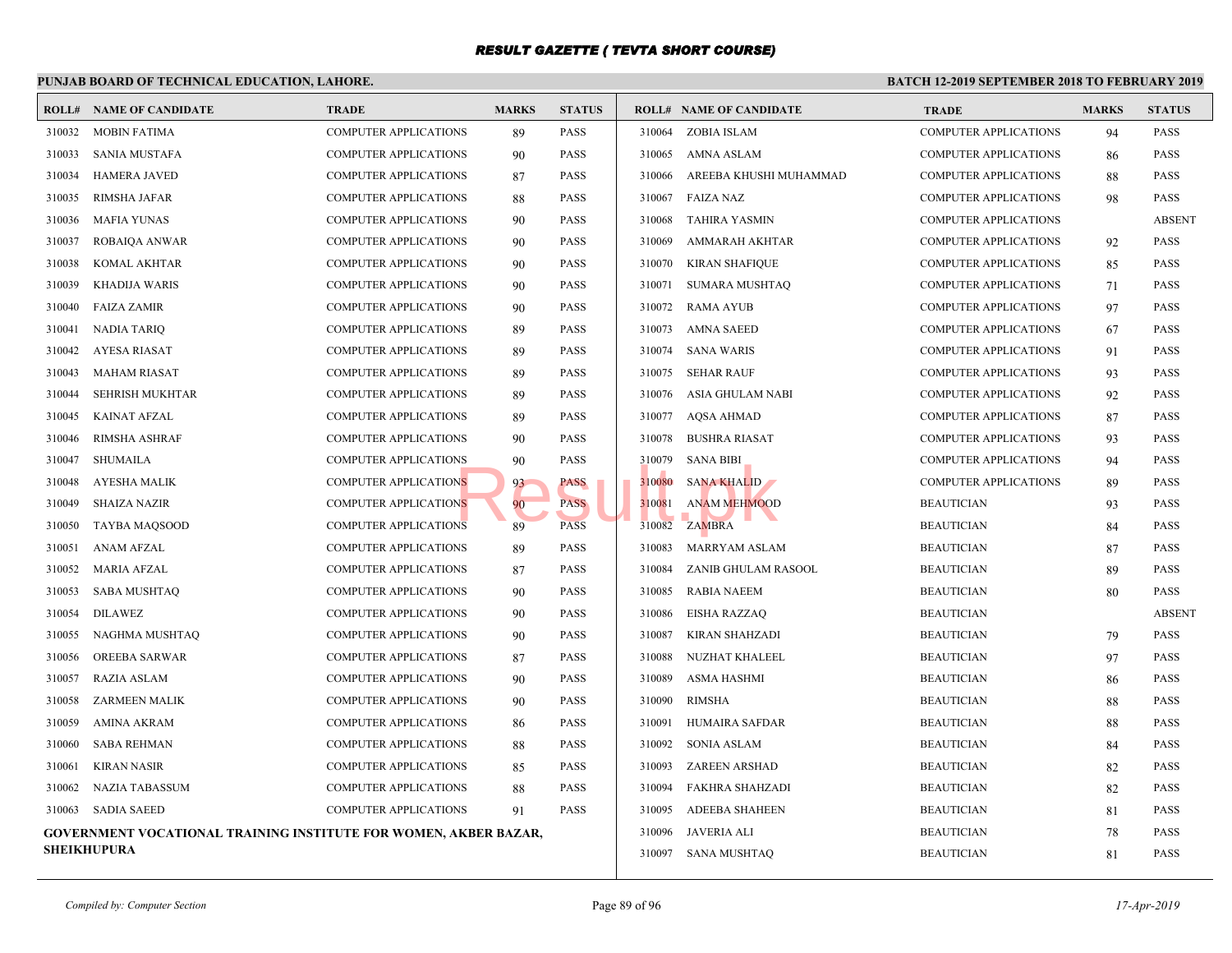#### **PUNJAB BOARD OF TECHNICAL EDUCATION, LAHORE. BATCH 12-ROLL# NAME OF CANDIDATE TRADE MARKS STATUS ROLL# NAME OF CANDIDATE TRADE MARKS STATUS** 310098 REHANA KOUSAR BEAUTICIAN 89 PASS 310099 AMINA YASEEN BEAUTICIAN 83 PASS 310100 MEHWISH SHAFIQUE BEAUTICIAN 86 PASS 310101 SABA SARDAR BEAUTICIAN 84 PASS 310102 MUQDAS RANI BEAUTICIAN 85 PASS 310103 HINA AKRAM BEAUTICIAN 80 PASS 310104 SATARA PERVEEN BEAUTICIAN 94 PASS 310105 MEMOONA ANWER BEAUTICIAN 86 PASS 310106 NASREEN MUNIER DOMESTIC TAILORING 97 PASS 310107 SAMRA SALEEM DOMESTIC TAILORING 92 PASS 310108 MUNAZA MUSHTAQ DOMESTIC TAILORING 90 PASS 310109 MISBAH RASHEED DOMESTIC TAILORING 91 PASS 310110 MARWA NAZAR DOMESTIC TAILORING 92 PASS 310111 MARYAM ZAHID IQBAL DOMESTIC TAILORING 93 PASS 310112 RABIA YASEEN DOMESTIC TAILORING 96 PASS 310113 MEHWISH MUKHTAR DOMESTIC TAILORING 95 PASS 310114 SARA MUSTAFA DOMESTIC TAILORING 94 PASS 310115 AQSA QASIM DOMESTIC TAILORING 95 PASS 310116 NISHA SIRAJ DOMESTIC TAILORING 95 PASS 310117 SADIA MANZOOR DOMESTIC TAILORING ABSENT 310118 FAIZA SHAHZADI DOMESTIC TAILORING 91 PASS 310119 FARHANA RAMZAN DOMESTIC TAILORING 94 PASS 310120 PALVASHA TARIQ DOMESTIC TAILORING 93 PASS 310121 MEHAK ALI DOMESTIC TAILORING 97 PASS 310122 ANUM LATIF DOMESTIC TAILORING 93 PASS 310123 SABAHAT MAQSOOD DOMESTIC TAILORING 95 PASS 310124 ASIMA NAZIR DOMESTIC TAILORING ABSENT 310125 KHALIDA ZAHEER DOMESTIC TAILORING 94 PASS 310126 IQRA RANI DOMESTIC TAILORING 94 PASS 310127 HAFSA NASEER DOMESTIC TAILORING ABSENT 310128 IQRA MEHWISH DOMESTIC TAILORING ABSENT 310129 SABA BATOOL DOMESTIC TAILORING 95 PASS 310130 ROZEENA SHAHBAZ DOMESTIC TAILORING 92 PASS 310131 MAFIA ARSHAD MACHINE EMBROIDERY ABSENT 310132 RABIA RAMZAN MACH 310133 MARYAM SHAUKAT MACH 310134 ATTIA MACH 310135 UZMA SHARAFAT MACH 310136 FAIZA NAWAZ MACH 310137 AMENA ABID MACH 310138 TAYYBA GHAFOOR MACH 310139 FOZIA TABSIM MACH 310140 NIDA SALEEM MACH 310141 AYESHA SHAUKAT MACH 310142 IRAM MACH 310143 SAYHA MUSTAFA MACH 310144 ZAINAB BIBI MACH 310145 EMAN TARIQ MACH 310146 SABAHAT SHAHZADI COMP **GOVERNMENT VOCATIONAL TRAINING INSTITUTE INAYAT PURA, PASRUR** 310147 SAIMA QAISER BEAUTICIAN 97 BEAUTICIAN 97 PASSAGE 310148 RIMSHA BEAUTICIAN BEAUTICIAN 91 PASSES 310149 AMINA BEAUT 310150 ANEETA ASLAM BEAUTICIAN 97 BEAUTICIAN 97 PASSES AND BEAUTICIAN BEAUTICIAN 97 PASSES AND ASSESSMENT OF A 310151 KIRAN BEAUT 310152 RAHAT IQBAL BEAUT 310153 AQSA BEAUTICIAN 94 PASSA 310154 NIDA RANI BEAUT 310155 MARYAM YOUNAS BEAUT 310156 SHANZA ILYAS BEAUT 310157 SAFIA IMRAN BEAUT 310158 SANA YOUNAS BEAUTICIAN 95 310159 SHAINA EHSAN BEAUTICIAN BEAUTICIAN BEAUTICIAN BEAUTICIAN BEAUTICIAN BEAUTICIAN BEAUTICIAN BEAU 310160 BASHAMA BEAUT 310161 UMME HABIBA BEAUTICIAN BEAUTICIAN BEAUTICIAN BEAUTICIAN BEAUTICIAN BEAUTICIAN BEAUTICIAN BEAU 310162 RIDA TUFAIL DOME 310163 SAIMA NAWAZ DOME 95 PASS<br>
PASS<br>
95 PASS<br>
95 PASS<br>
PASS<br>
20148 RIMSHA<br>
20148 RIMSHA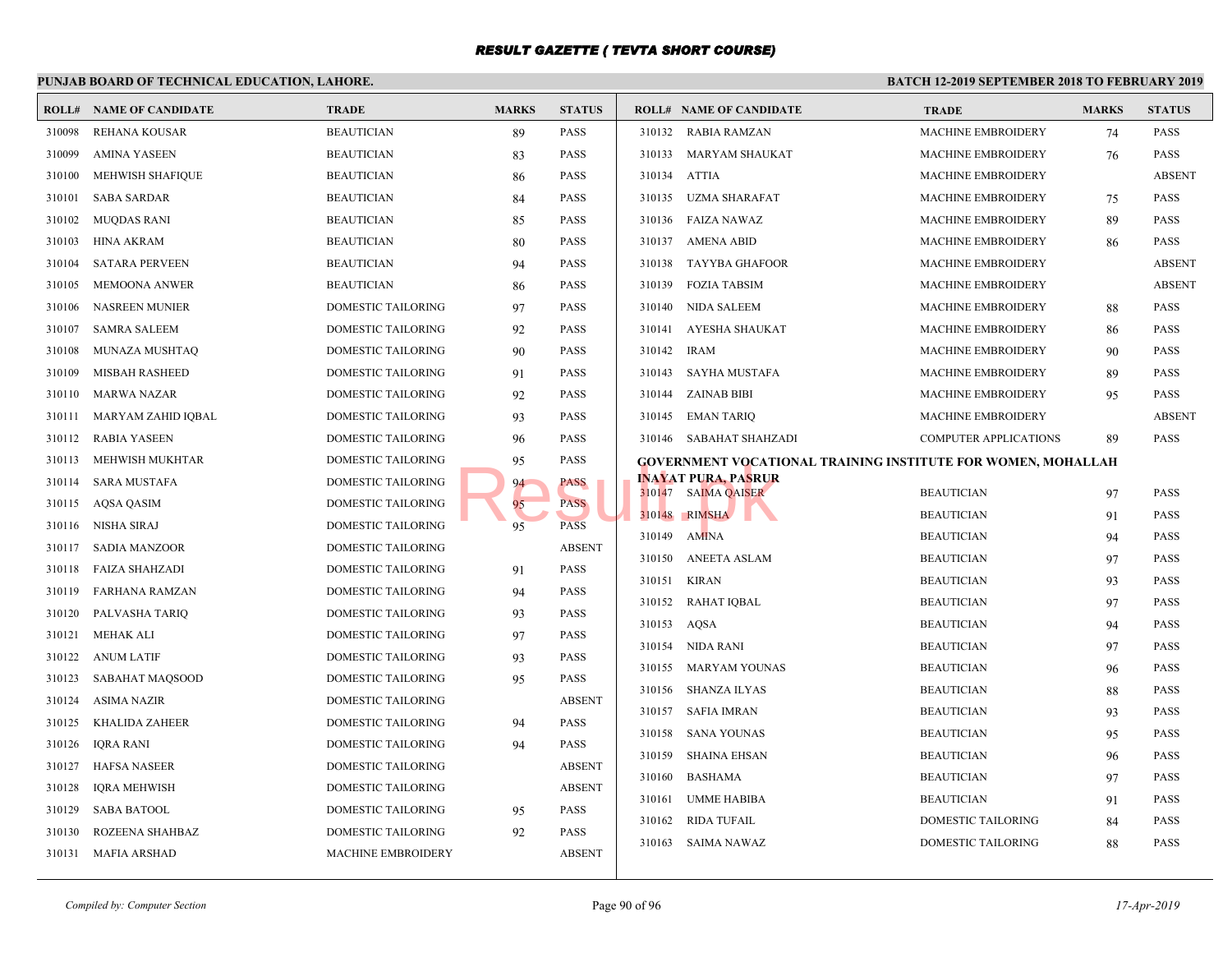#### **PUNJAB BOARD OF TECHNICAL EDUCATION, LAHORE. BATCH 12-ROLL# NAME OF CANDIDATE TRADE MARKS STATUS ROLL# NAME OF CANDIDATE TRADE MARKS STATUS** 310164 MARIA SHAHID DOMESTIC TAILORING 93 PASS 310165 MAFYA SALEEM DOMESTIC TAILORING 88 PASS 310166 SAWARA AMEEN DOMESTIC TAILORING ABSENT 310167 AYESHA KHATOON DOMESTIC TAILORING 96 PASS 310168 UMME HABIBA DOMESTIC TAILORING 91 PASS 310169 IQRA SAEED DOMESTIC TAILORING 98 PASS 310170 USWA BUTT DOMESTIC TAILORING 96 PASS 310171 KHADIJA TUL KUBRA DOMESTIC TAILORING 97 PASS 310172 BUSHRA RANI DOMESTIC TAILORING ABSENT 310173 IQRA AMANAT DOMESTIC TAILORING 95 PASS 310174 MAHAM MUSTAFA DOMESTIC TAILORING 95 PASS **GOVT COLLEGE OF TECHNOLOGY, PARIS ROAD, SIALKOT** 310175 ZOHAIB MAJEED COMPUTER APPLICATIONS 98 PASS 310176 SHAMMAS ILYAS COMPUTER APPLICATIONS 86 PASS 310177 RIZWAN COMPUTER APPLICATIONS 97 PASS 310178 HAMAD ALI COMPUTER APPLICATIONS 94 PASS 310179 ZUHAAB NADEEM COMPUTER APPLICATIONS 94 PASS 310180 BILAL HUSSAIN COMPUTER APPLICATIONS 96 PASS 310181 MUHAMMAD MOTIUR RAHMAN COMPUTER APPLICATIONS 97 PASS 310182 HUSNAIN YOUSAF COMPUTER APPLICATIONS 90 PASS 310183 MUHAMMAD TAHIR KHAN COMPUTER APPLICATIONS 94 PASS 310184 SHOAIB TARIQ COMPUTER APPLICATIONS 96 PASS 310185 RAFIQ UR REHMAN COMPUTER APPLICATIONS 89 PASS 310186 MUHAMMAD ARSLAN COMPUTER APPLICATIONS 92 PASS 310187 GULSHAN COMPUTER APPLICATIONS 78 PASS 310188 HAFIZ ADNAN AHMED COMPUTER APPLICATIONS 92 PASS 310189 SHAN SHAHZADA COMPUTER APPLICATIONS 88 PASS 310190 REHMAN COMPUTER APPLICATIONS 85 PASS 310191 AMEER HAMZA COMPUTER APPLICATIONS 89 PASS 310192 USAMA AHMED COMPUTER APPLICATIONS ABSENT 310193 FAIZAN ALI COMPUTER APPLICATIONS 79 PASS 310194 MUHAMMAD UMAIR NISAR KHAN COMPUTER APPLICATIONS 88 PASS 310195 HAFIZ MUHAMMAD SOHAIB ALI COMPUTER APPLICATIONS 81 PASS 310196 GHULAM MEERAN COMPUTER APPLICATIONS 84 PASS 310197 MUHAMMAD AWAIS ASLAM COMP 310198 KASHIF ALI COMP 310199 PUKAR UL HASSAN COMP 310200 SYED ALI SHER BUKHARI ELECT 310201 MUHAMMAD SHAHZAD ELECT 310202 MUHAMMAD MUZAMAL ELECT 310203 MUHAMMAD AWAIS ELECT 310204 FAROOQ AYAZ ELECT 310205 MUHAMMAD HASAN ELECT 310206 HASSAN ELECT 310207 MUHAMMAD JAWAD AHMAD ELECT 310208 UMAR SHAHZAD ELECT 310209 HUSSNAIN ALI ELECT 310210 AHSAN SHEHZAD ELECT 310211 MUHAMMAD ASAD ZULFQAR ELECT 310212 MUHAMMAD NAVEED UR REHMAN ELECT 310213 MUHAMMAD ARSLAN ASGHAR ELECT **RACHINA INSTITUTE OF TECHNICAL EDUCATION,**  $310214$  M ARIF CIVIL 310215 MUHAMMAD SAFI ULLAH CIVIL 310216 MUHAMMAD HUSNAIN ISHAQ CIVIL 310217 SALMAN CIVIL 310218 ARSLAN DANISH CIVIL 310219 ADEEL REHMAN CIVIL 310220 UMAIR BASHIR CIVIL 310221 QAMAR SHAHZAD CIVIL 310222 ABU ZAR CIVIL 310223 RANA MOBEEN KHAN CIVIL 310224 MULAZAM HUSSAIN CIVIL 310225 ATIF SHAHBAZ CIVIL 310226 HAMZA ASLAM CIVIL 310227 ALI HAMZA CIVIL 310228 SULAMAN AKBAR CIVIL 310229 MUHAMMAD ZIA UR REHMAN CIVIL NS
310212 MUHAMMAD NANS
NS
304
PASS
PASS
PASS
PASS
RACHINA INSTITUTE O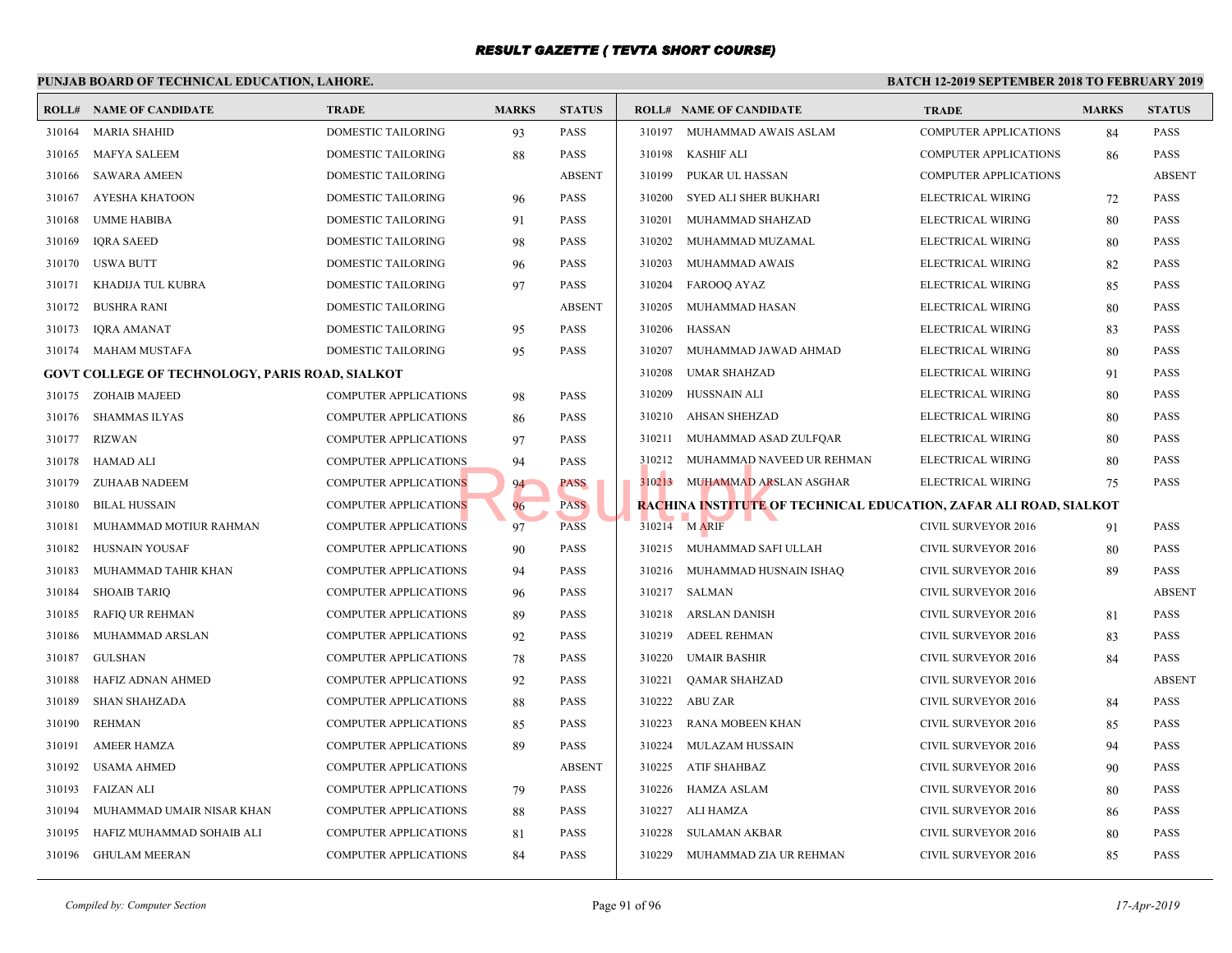|        | PUNJAB BOARD OF TECHNICAL EDUCATION, LAHORE.              |                                        |              |               | <b>BATCH 12-</b> |                                |             |
|--------|-----------------------------------------------------------|----------------------------------------|--------------|---------------|------------------|--------------------------------|-------------|
|        | <b>ROLL# NAME OF CANDIDATE</b>                            | <b>TRADE</b>                           | <b>MARKS</b> | <b>STATUS</b> |                  | <b>ROLL# NAME OF CANDIDATE</b> | <b>TRAL</b> |
| 310230 | <b>ABDUL SATTAR</b>                                       | CIVIL SURVEYOR 2016                    | 84           | PASS          | 310261           | <b>IMRANA MATLOOB</b>          | <b>BEAU</b> |
| 310231 | AFFAN ALI QURESHI                                         | <b>CIVIL SURVEYOR 2016</b>             | 76           | PASS          | 310262           | <b>MALEEHA KOSAR</b>           | <b>COMP</b> |
| 310232 | KHURAM SHAHZAD                                            | CIVIL SURVEYOR 2016                    | 82           | PASS          | 310263           | <b>SAWARA ARSHAD</b>           | <b>COMP</b> |
|        | 310233 MUHAMMAD GULBAZ KHAN                               | CIVIL SURVEYOR 2016                    | 77           | PASS          | 310264           | <b>KINZA YAMEEN</b>            | <b>COMP</b> |
|        | ROYAL COLLEGE OF TECHNOLOGY., G.T ROAD, SAMBRIAL, SIALKOT |                                        |              |               | 310265           | <b>SADIA YOUSAF</b>            | <b>COMP</b> |
| 310234 | TALHA REHMAN                                              | CIVIL SURVEYOR 2016                    | 83           | PASS          | 310266           | AASMA RANI                     | <b>COMP</b> |
| 310235 | ALI RAZA AKBAR                                            | CIVIL SURVEYOR 2016                    | 89           | PASS          | 310267           | AMNA BATOOL                    | <b>COMP</b> |
|        | 310236 MUHAMMAD ARSLAN RAFIQUE                            | AUTOCAD 2016                           | 89           | PASS          | 310268           | <b>FAIZA SAEED</b>             | <b>COMP</b> |
|        | GOVERNMENT VOCATIONAL TRAINING INSTITUTE FOR WOMEN, NEAR  |                                        |              |               | 310269           | <b>IQRA SHAUKAT</b>            | <b>COMP</b> |
|        | ISLAMIYA GROUND CHOWAK KACHHA, GOJRA                      | <b>BEAUTICIAN</b>                      |              | PASS          | 310270           | AMINA ZUBAIR                   | <b>COMP</b> |
| 310238 | 310237 MARIA SARFRAZ                                      |                                        | 83           | PASS          | 310271           | <b>SHAZIA NOREEN</b>           | <b>COMP</b> |
| 310239 | QURA ULAIN IMTIAZ<br>SAMAN                                | <b>BEAUTICIAN</b><br><b>BEAUTICIAN</b> | 93           | PASS          | 310272           | AMMARA BASHIR                  | <b>COMP</b> |
| 310240 | <b>FOZIA RAMZAN</b>                                       | <b>BEAUTICIAN</b>                      | 90           | PASS          | 310273           | MUQADDAS SHAHZADI              | <b>COMP</b> |
| 310241 | <b>AQSA MEHREEN</b>                                       | <b>BEAUTICIAN</b>                      | 88           | <b>ABSENT</b> | 310274           | <b>SIDRA SEHAR</b>             | <b>COMP</b> |
| 310242 |                                                           | <b>BEAUTICIAN</b>                      |              | <b>ABSENT</b> | 310275           | <b>SAJIDA SAJJAD</b>           | <b>COMP</b> |
| 310243 | <b>IRAM SHAHZADI</b>                                      | <b>BEAUTICIAN</b>                      |              | PASS          | 310276           | RUKHSANA KOUSAR                | <b>DOME</b> |
| 310244 | <b>SHUMAILA KAUSAR</b><br><b>KATHERINE BASHIR</b>         | <b>BEAUTICIAN</b>                      | 93           | <b>PASS</b>   | 310277           | <b>FAREEDA BIBI</b>            | <b>DOME</b> |
| 310245 | <b>AQSA JABEEN</b>                                        | <b>BEAUTICIAN</b>                      | 84<br>98     | <b>PASS</b>   | 310278           | <b>SHAMRA RAMZAN</b>           | <b>DOME</b> |
| 310246 | <b>SIDRA KHALID</b>                                       | <b>BEAUTICIAN</b>                      | 80           | PASS          | 310279           | <b>SONIA TABASSUM</b>          | <b>DOME</b> |
| 310247 | <b>MEHWISH</b>                                            | <b>BEAUTICIAN</b>                      |              | PASS          | 310280           | <b>SIDRA IQBAL</b>             | <b>DOME</b> |
| 310248 | KINZA AKRAM                                               | <b>BEAUTICIAN</b>                      | 73           | <b>PASS</b>   | 310281           | <b>ADEELA</b>                  | <b>DOME</b> |
| 310249 | <b>HIRA SALEEM</b>                                        | <b>BEAUTICIAN</b>                      | 85<br>94     | PASS          | 310282           | <b>SABA AMJUM</b>              | <b>DOME</b> |
| 310250 | <b>SALMA JAVAID</b>                                       | <b>BEAUTICIAN</b>                      |              | PASS          | 310283           | <b>SHAGUFTA ISHAQ</b>          | <b>DOME</b> |
| 310251 | <b>RIZWANA SHAUKAT</b>                                    | <b>BEAUTICIAN</b>                      | 83           | PASS          | 310284           | <b>RIDA SHOUKAT</b>            | <b>DOME</b> |
| 310252 | <b>RUBY</b>                                               | <b>BEAUTICIAN</b>                      | 84           | PASS          | 310285           | <b>SUMAIRA ASHRAF</b>          | <b>DOME</b> |
| 310253 | <b>SABIRA JABEEN</b>                                      | <b>BEAUTICIAN</b>                      | 86           | PASS          | 310286           | AYESHA RIAZ                    | <b>DOME</b> |
| 310254 | <b>SONIA MEHREEN</b>                                      | <b>BEAUTICIAN</b>                      | 90           | PASS          | 310287           | <b>SHAZIA SHAREEF</b>          | <b>DOME</b> |
| 310255 | HAFIZA FALAK NAZ                                          | <b>BEAUTICIAN</b>                      | 96           | PASS          | 310288           | AMNA AFZAL                     | <b>DOME</b> |
| 310256 | ALINA MARYEM                                              | <b>BEAUTICIAN</b>                      | 89<br>90     | PASS          | 310289           | MAHAM IFTIKHAR                 | <b>DOME</b> |
| 310257 | SABA NAUREEN                                              | <b>BEAUTICIAN</b>                      |              | PASS          | 310290           | MADEEHA ZULFIQAR               | <b>DOME</b> |
| 310258 | NIDA ANWAR                                                | <b>BEAUTICIAN</b>                      | 86           | PASS          | 310291           | <b>SABA FAREED</b>             | <b>DOME</b> |
| 310259 | ZONERA TAJ                                                | <b>BEAUTICIAN</b>                      | 91           | PASS          | 310292           | AMNA ASIF                      | <b>DOME</b> |
| 310260 | <b>SAMRA RIAZ</b>                                         | <b>BEAUTICIAN</b>                      | 88<br>92     | PASS          | 310293           | SONIA GHULAM NABI              | <b>DOME</b> |
|        |                                                           |                                        |              |               | 310294           | MALIHA FAZAL ELAHI             | <b>DOME</b> |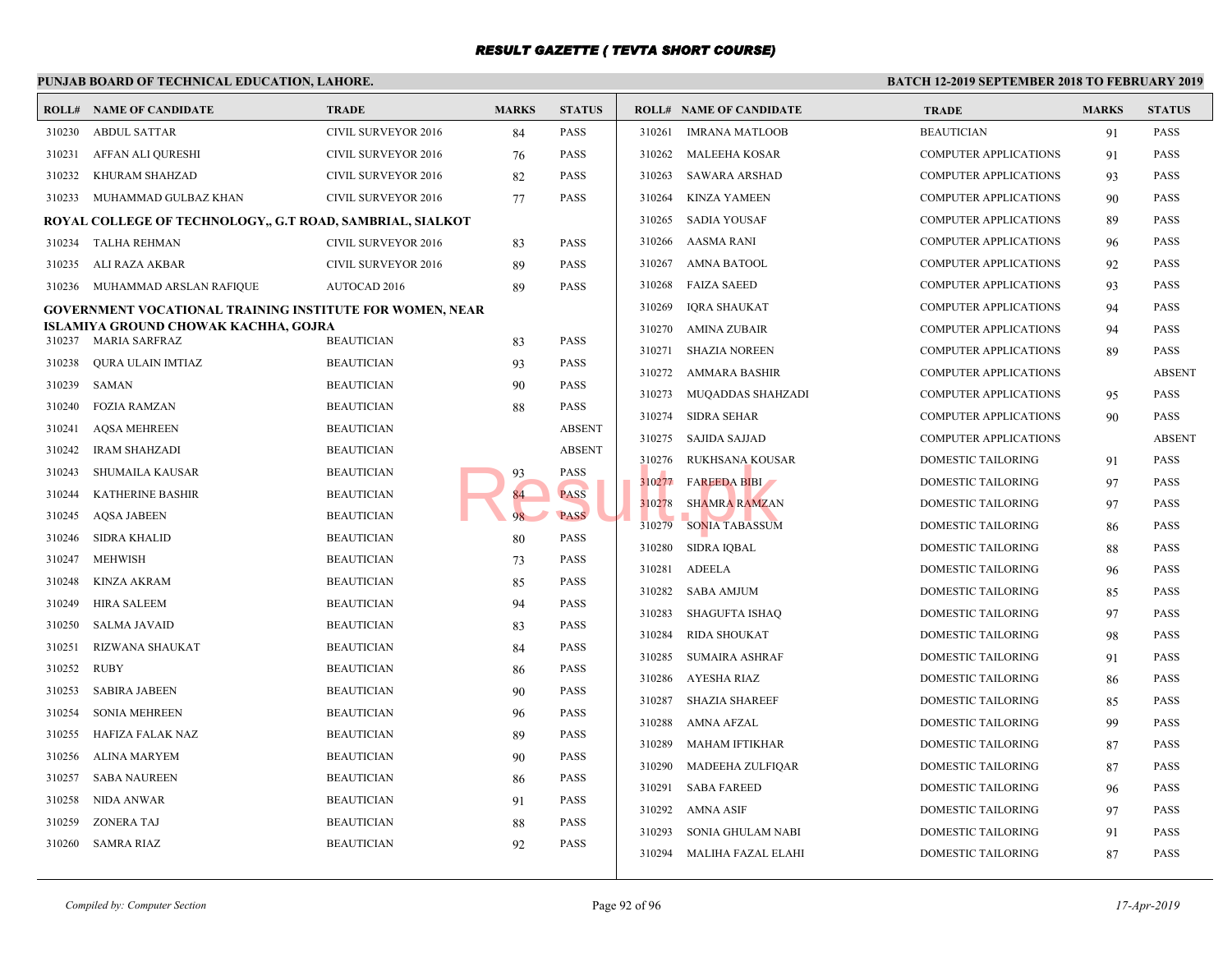|                | PUNJAB BOARD OF TECHNICAL EDUCATION, LAHORE.                                                                                      |                              |              |               | <b>BATCH 12-1</b> |                                |             |
|----------------|-----------------------------------------------------------------------------------------------------------------------------------|------------------------------|--------------|---------------|-------------------|--------------------------------|-------------|
|                | <b>ROLL# NAME OF CANDIDATE</b>                                                                                                    | <b>TRADE</b>                 | <b>MARKS</b> | <b>STATUS</b> |                   | <b>ROLL# NAME OF CANDIDATE</b> | <b>TRAL</b> |
|                | 310295 AYESHA SADIQA                                                                                                              | DOMESTIC TAILORING           | 86           | PASS          |                   | 310325 ALINA KHALID            | <b>BEAU</b> |
|                | PAK TECH COLLEGE OF TECHNOLOGY, CHOWK RAILWAY STATION,, GOJRA                                                                     |                              |              |               | 310326            | <b>BUSHRA SHAHEEN</b>          | <b>BEAU</b> |
| 310296         | MUHAMMAD SHAHZAD                                                                                                                  | AUTOCAD 2016                 | 94           | <b>PASS</b>   | 310327            | AYESHA LIAQAT                  | <b>BEAU</b> |
| 310297         | MUHAMMAD NUMAIR RASHEED                                                                                                           | <b>AUTOCAD 2016</b>          | 93           | <b>PASS</b>   | 310328            | SADAF                          | <b>BEAU</b> |
| 310298         | AHSAN HAMEED                                                                                                                      | AUTOCAD 2016                 | 95           | PASS          | 310329            | <b>SADAF YUNUS</b>             | <b>BEAU</b> |
| 310299         | MUHAMMAD SHAZEB                                                                                                                   | <b>AUTOCAD 2016</b>          | 94           | PASS          | 310330            | <b>SAMRA SATTAR</b>            | <b>BEAU</b> |
| 310300         | ALI HAFEEZ                                                                                                                        | AUTOCAD 2016                 | 95           | <b>PASS</b>   | 310331            | <b>FAIZA RASHEED</b>           | <b>BEAU</b> |
| 310301         | <b>NOMAN ASHRAF</b>                                                                                                               | <b>AUTOCAD 2016</b>          | 95           | <b>PASS</b>   | 310332            | NIMRA MAJEED                   | <b>BEAU</b> |
| 310302         | MUHAMMAD BILAL                                                                                                                    | <b>AUTOCAD 2016</b>          | 96           | <b>PASS</b>   | 310333            | LUBNA SHAHZADI                 | <b>BEAU</b> |
| 310303         | <b>ADIL HUSSAIN</b>                                                                                                               | AUTOCAD 2016                 | 93           | PASS          | 310334            | AMINA IFTIKHAR                 | <b>BEAU</b> |
| 310304         | <b>SKHAWAT ALI</b>                                                                                                                | AUTOCAD 2016                 | 94           | <b>PASS</b>   | 310335            | NOSHEEN AKHTAR                 | <b>BEAU</b> |
| 310305         | MUHAMMAD USMAN TARIO                                                                                                              | <b>AUTOCAD 2016</b>          | 93           | PASS          | 310336            | <b>MUKHDDUS RAFEEQ</b>         | <b>BEAU</b> |
| 310306         | AKAS                                                                                                                              | AUTOCAD 2016                 | 96           | PASS          | 310337            | MEHLKA AKMAL                   | <b>BEAU</b> |
| 310307         | MUHAMMAD SARMAD IQBAL                                                                                                             | AUTOCAD 2016                 | 96           | PASS          | 310338            | <b>SAMIA IQBAL</b>             | <b>BEAU</b> |
| 310308         | MUHAMMAD SHAKEEL                                                                                                                  | AUTOCAD 2016                 | 93           | <b>PASS</b>   | 310339            | <b>NAZIA BATOOL</b>            | <b>BEAU</b> |
| 310309         | AHTSHAM UL HAQ                                                                                                                    | AUTOCAD 2016                 | 96           | PASS          | 310340            | <b>BAREERA YASEEN</b>          | <b>BEAU</b> |
| 310310         | <b>ABDUL REHMAN</b>                                                                                                               | <b>AUTOCAD 2016</b>          | 95           | PASS          | 310341            | <b>MARYAM ARSHAD</b>           | <b>BEAU</b> |
| 310311         | HASSAN                                                                                                                            | AUTOCAD 2016                 | 93           | <b>PASS</b>   |                   | 310342 HALIMA SADIA            | <b>COMP</b> |
|                | 310312 MUHAMMAD AHMAD RAZA                                                                                                        | AUTOCAD 2016                 | 95           | <b>PASS</b>   | 310343            | MAHNAZ GHULAM ALI              | <b>COMP</b> |
|                | GOVERNMENT VOCATIONAL TRAINING INSTITUTE FOR WOMEN, NAWA CHAK,                                                                    |                              |              |               | 310344            | SAFINA GHULL                   | <b>COMP</b> |
| <b>KAMALIA</b> | 310313 SONIA YOUNIS                                                                                                               |                              |              | PASS          | 310345            | MUNEEBA KHADAM                 | <b>COMP</b> |
|                |                                                                                                                                   | <b>COMPUTER APPLICATIONS</b> | 90           |               | 310346            | <b>SABA ANWAR</b>              | <b>COMP</b> |
| 310314         | HUMAIRA NAUREEN                                                                                                                   | <b>COMPUTER APPLICATIONS</b> | 92           | <b>PASS</b>   | 310347            | <b>KAINAT MAQSOOD</b>          | <b>COMP</b> |
|                | 310315 SAMINA SHAHEEN                                                                                                             | <b>COMPUTER APPLICATIONS</b> | 86           | <b>PASS</b>   | 310348            | <b>MARIAM ARIF</b>             | <b>COMP</b> |
|                | 310316 NOOR UL NISA                                                                                                               | <b>COMPUTER APPLICATIONS</b> | 97           | PASS          | 310349            | <b>SABA SHABBIR</b>            | <b>COMP</b> |
|                | <b>GOVERNMENT VOCATIONAL TRAINING INSTITUTE FOR WOMEN, NEAR</b><br><b>DISTRICT EDUCATION (MEN) AKAL WALA ROAD, TOBA TEK SINGH</b> |                              |              |               | 310350            | <b>SANA RAMZAN</b>             | <b>COMP</b> |
|                | 310317 FAHMIDA PARVEEN                                                                                                            | <b>BEAUTICIAN</b>            | 86           | PASS          | 310351            | <b>MOMNA SHAFQAT</b>           | <b>COMP</b> |
| 310318         | RIDA BILAL                                                                                                                        | <b>BEAUTICIAN</b>            | 76           | PASS          | 310352            | MUBARRA LATIF                  | <b>COMP</b> |
| 310319         | <b>ITRAR FATIMA</b>                                                                                                               | <b>BEAUTICIAN</b>            | 74           | PASS          | 310353            | <b>KINZA PARVEEN</b>           | <b>COMP</b> |
| 310320         | <b>GULSHAN SADIOUE</b>                                                                                                            | <b>BEAUTICIAN</b>            | 86           | PASS          | 310354            | <b>SIDRA RASOOL</b>            | <b>COMP</b> |
| 310321         | <b>HUNIBA AFZAL</b>                                                                                                               | <b>BEAUTICIAN</b>            | 78           | PASS          | 310355            | ALISHBA AFZAL                  | <b>COMP</b> |
| 310322         | SANA SHAHBAZ                                                                                                                      | <b>BEAUTICIAN</b>            | 75           | PASS          | 310356            | <b>AQSA NASEER</b>             | <b>COMP</b> |
| 310323         | MISBAH ALTAF                                                                                                                      | <b>BEAUTICIAN</b>            | 75           | PASS          | 310357            | <b>AQSA PARVEEN</b>            | <b>COMP</b> |
|                | 310324 SABA SABIR                                                                                                                 | <b>BEAUTICIAN</b>            | 86           | PASS          | 310358 SANA       |                                | <b>COMP</b> |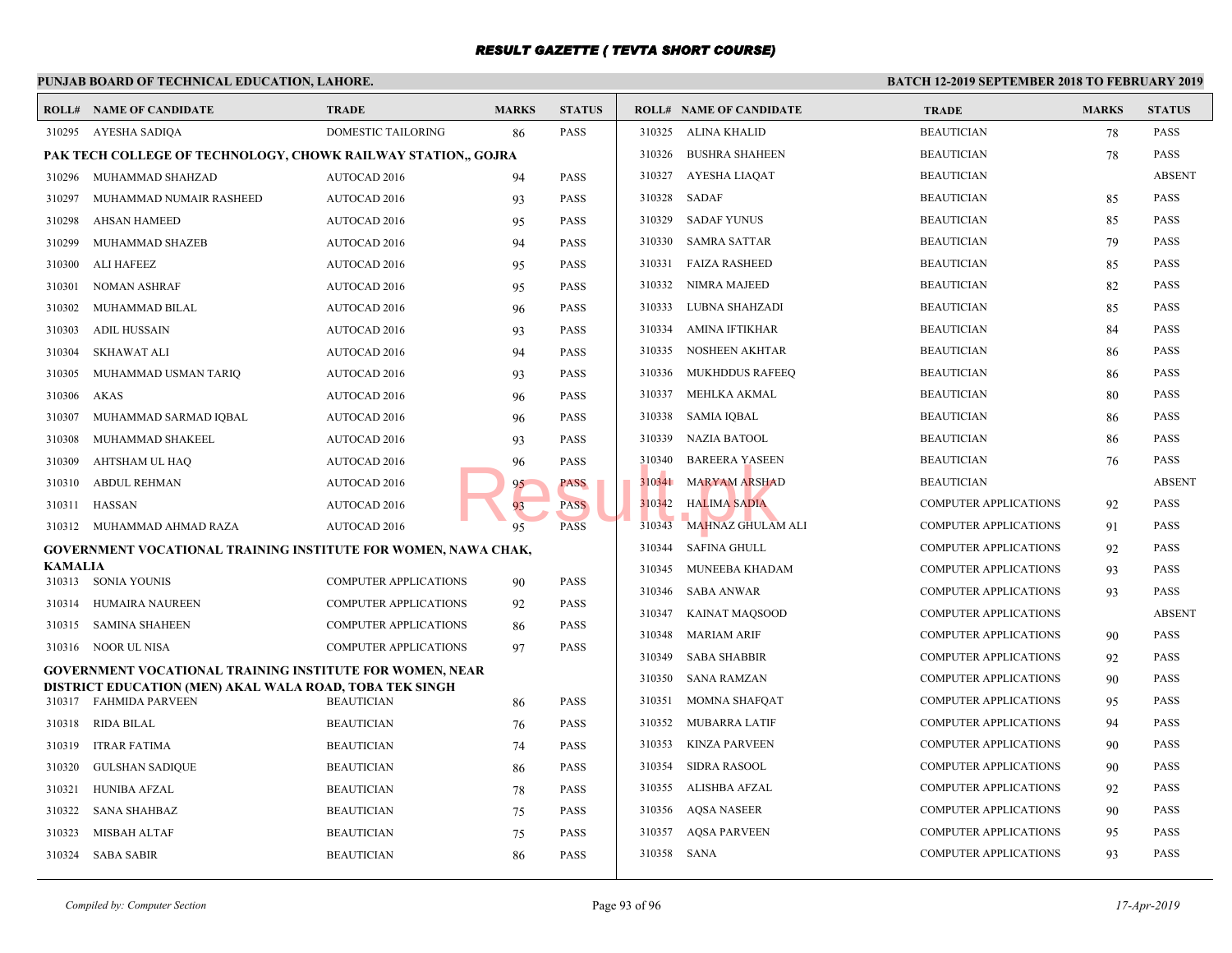|                           | PUNJAB BOARD OF TECHNICAL EDUCATION, LAHORE.                    |                              | <b>BATCH 12-</b> |               |               |                                                 |             |
|---------------------------|-----------------------------------------------------------------|------------------------------|------------------|---------------|---------------|-------------------------------------------------|-------------|
|                           | <b>ROLL# NAME OF CANDIDATE</b>                                  | <b>TRADE</b>                 | <b>MARKS</b>     | <b>STATUS</b> |               | <b>ROLL# NAME OF CANDIDATE</b>                  | <b>TRAL</b> |
| 310359                    | <b>SAIMA KOUSAR</b>                                             | <b>COMPUTER APPLICATIONS</b> | 94               | <b>PASS</b>   | 310391        | SABAHAT KAZMI                                   | <b>BEAU</b> |
| 310360                    | <b>HINA ISHTIAQ</b>                                             | <b>COMPUTER APPLICATIONS</b> | 93               | <b>PASS</b>   | 310392        | <b>SUMBAL BOOTA</b>                             | <b>BEAU</b> |
| 310361                    | <b>SIDRA AKBAR</b>                                              | <b>COMPUTER APPLICATIONS</b> | 87               | <b>PASS</b>   | 310393        | SABA PERVAIZ                                    | <b>BEAU</b> |
| 310362                    | <b>FATIMA ZAHRA</b>                                             | <b>COMPUTER APPLICATIONS</b> | 91               | <b>PASS</b>   | 310394        | NIMRA                                           | <b>BEAU</b> |
| 310363                    | <b>SAMAN PARVEEN</b>                                            | COMPUTER APPLICATIONS        | 87               | <b>PASS</b>   | 310395        | <b>RABIA BASHIR</b>                             | <b>BEAU</b> |
|                           | GOVERNMENT VOCATIONAL TRAINING INSTITUTE FOR WOMEN, AZEEM ABAD, | 310396                       | HUMIRA BIBI      | <b>BEAU</b>   |               |                                                 |             |
| <b>BUREWALA</b><br>310364 | <b>SANA SALEEM</b>                                              | <b>COMPUTER APPLICATIONS</b> | 98               | <b>PASS</b>   | 310397        | MEHWISH ZULFIQAR                                | <b>BEAU</b> |
| 310365                    | IQRA SHAHZADI                                                   | <b>COMPUTER APPLICATIONS</b> |                  | <b>ABSENT</b> | 310398        | <b>MARIA JAMEEL</b>                             | <b>BEAU</b> |
| 310366                    | <b>AQSA MAHREEN</b>                                             | <b>COMPUTER APPLICATIONS</b> | 90               | <b>PASS</b>   | 310399        | <b>HAFIZA BIBI</b>                              | <b>BEAU</b> |
| 310367                    | <b>SABEHA MAJEED</b>                                            | <b>COMPUTER APPLICATIONS</b> | 89               | <b>PASS</b>   | 310400        | <b>SHAZIA JABEEN</b>                            | <b>BEAU</b> |
| 310368                    | HUMAIRA RAFIQ                                                   | COMPUTER APPLICATIONS        | 93               | <b>PASS</b>   | 310401        | <b>SONIA ZAFAR</b>                              | <b>BEAU</b> |
| 310369                    | ANEETA TALIB                                                    | <b>COMPUTER APPLICATIONS</b> | 97               | <b>PASS</b>   | 310402        | <b>TABASSUM SARWAR</b>                          | <b>BEAU</b> |
| 310370                    | MEHR UL NISA                                                    | <b>COMPUTER APPLICATIONS</b> | 89               | <b>PASS</b>   | 310403        | HINA RUKHSAR                                    | <b>BEAU</b> |
| 310371                    | MARYAM AKBAR                                                    | <b>COMPUTER APPLICATIONS</b> | 97               | <b>PASS</b>   | 310404        | MARIA LUTFULLAH                                 | <b>BEAU</b> |
| 310372                    | <b>UZMA KHALID</b>                                              | <b>COMPUTER APPLICATIONS</b> | 96               | <b>PASS</b>   | 310405        | HINA FAISAL                                     | <b>BEAU</b> |
| 310373                    | SUMERA KOUSER                                                   | <b>COMPUTER APPLICATIONS</b> | 96               | <b>PASS</b>   | 310406        | <b>SUMERA BASHIR</b>                            | <b>BEAU</b> |
| 310374                    | HIRA RAZZAQ                                                     | <b>COMPUTER APPLICATIONS</b> |                  | <b>ABSENT</b> | 310407        | <b>BUSHRA AMIN</b>                              | <b>BEAU</b> |
| 310375                    | AISHA                                                           | <b>COMPUTER APPLICATIONS</b> | $94 -$           | <b>PASS</b>   | 310408        | <b>SANA KHALIQ</b>                              | <b>BEAU</b> |
| 310376                    | SADIA BASHIR                                                    | <b>COMPUTER APPLICATIONS</b> | 94               | <b>PASS</b>   | 310409        | <b>SHAZIA ISMAIL</b>                            | <b>BEAU</b> |
| 310377                    | AROOJ AKRAM                                                     | <b>COMPUTER APPLICATIONS</b> | 99               | <b>PASS</b>   | 310410        | <b>SAFINA YAMEEN</b>                            | <b>BEAU</b> |
| 310378                    | <b>ANEETA RIAZ</b>                                              | <b>COMPUTER APPLICATIONS</b> | 89               | <b>PASS</b>   | 310411        | <b>IORA JAMIL</b>                               | <b>BEAU</b> |
| 310379                    | AYESHA PARVEEN                                                  | <b>COMPUTER APPLICATIONS</b> | 92               | <b>PASS</b>   |               | 310412 SHAISTA SHAHEEN                          | <b>BEAU</b> |
| 310380                    | <b>IQRA SHABBIR</b>                                             | <b>COMPUTER APPLICATIONS</b> | 97               | <b>PASS</b>   |               | 310413 ASMA BIBI                                | <b>BEAU</b> |
| 310381                    | <b>SHAMSA NAZIR</b>                                             | <b>COMPUTER APPLICATIONS</b> | 90               | <b>PASS</b>   |               | <b>GOVERNMENT VOCATIONAL TRAINING INSTITUTE</b> |             |
| 310382                    | <b>ASIFA NOREEN</b>                                             | <b>COMPUTER APPLICATIONS</b> | 91               | PASS          | <b>MAILSI</b> | 310414 GULSHAN MEHREEN                          | <b>BEAU</b> |
| 310383                    | TALAT HALIMA                                                    | <b>COMPUTER APPLICATIONS</b> | 90               | <b>PASS</b>   |               | 310415 ZARA RIAZ                                | <b>BEAU</b> |
| 310384                    | NADIA PAREN                                                     | <b>COMPUTER APPLICATIONS</b> | 88               | <b>PASS</b>   |               | 310416 FATIMA RIAZ                              | <b>BEAU</b> |
| 310385                    | SAIRA TABSSUM                                                   | <b>COMPUTER APPLICATIONS</b> | 99               | <b>PASS</b>   |               | 310417 SHIZA WAHEED                             | <b>BEAU</b> |
| 310386                    | <b>BISMA FATIMA</b>                                             | <b>COMPUTER APPLICATIONS</b> |                  | <b>ABSENT</b> |               | 310418 SAJIDA RIAZ                              | <b>BEAU</b> |
| 310387                    | ANEELA SAQIB                                                    | <b>COMPUTER APPLICATIONS</b> | 95               | <b>PASS</b>   | 310419        | NOOR FATIMA                                     | <b>BEAU</b> |
| 310388                    | UZMA REHMAN                                                     | <b>COMPUTER APPLICATIONS</b> | 91               | PASS          | 310420        | <b>SHAHNAZ AKHTER</b>                           | <b>BEAU</b> |
| 310389                    | <b>NASEEM AKHTAR</b>                                            | <b>BEAUTICIAN</b>            | 92               | <b>PASS</b>   | 310421        | <b>MEHWISH BIBI</b>                             | <b>BEAU</b> |
| 310390                    | <b>RESHMAN BIBI</b>                                             | <b>BEAUTICIAN</b>            | 96               | <b>PASS</b>   | 310422        | IQRA KANWAL                                     | <b>BEAU</b> |
|                           |                                                                 |                              |                  |               |               |                                                 |             |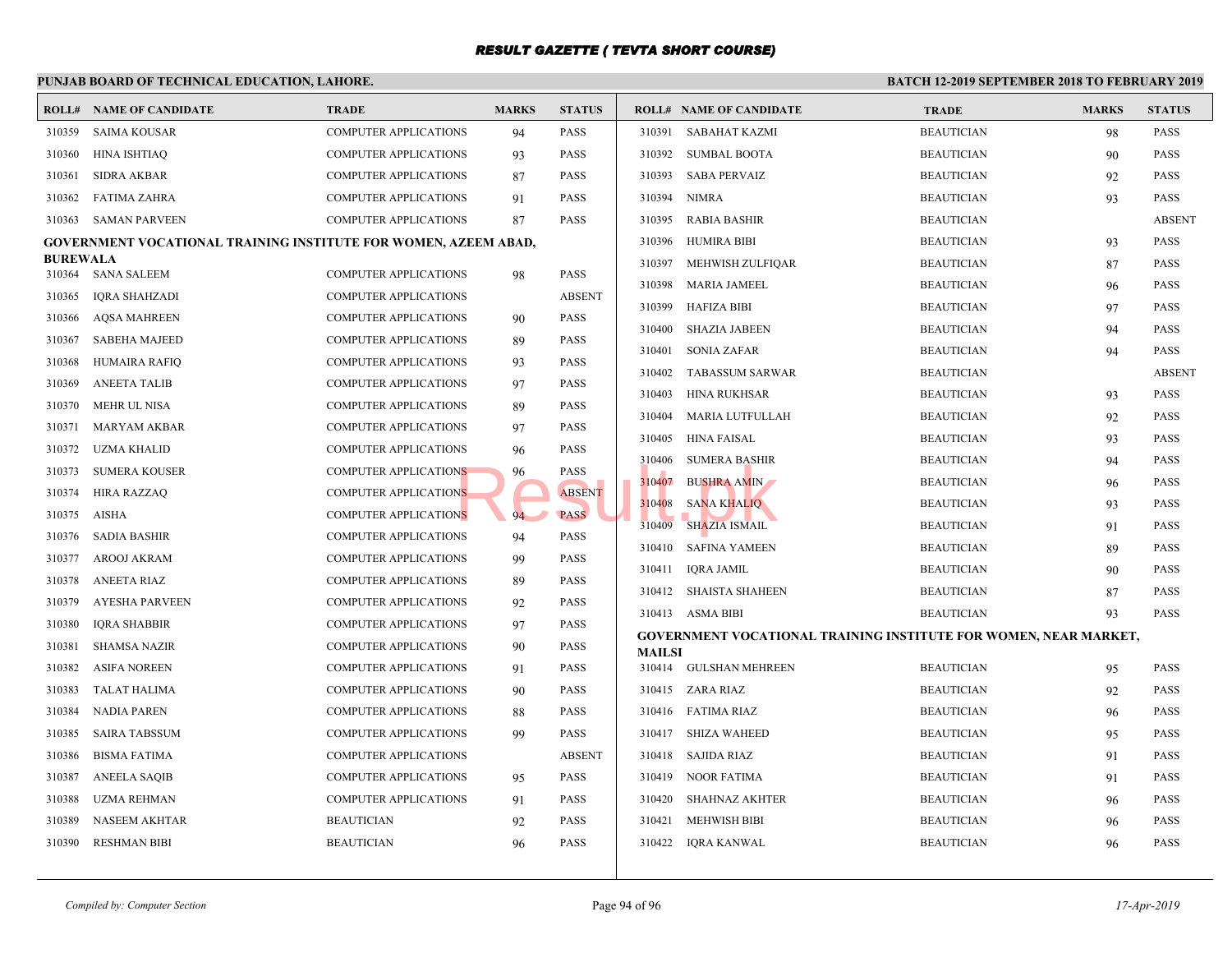#### **PUNJAB BOARD OF TECHNICAL EDUCATION, LAHORE. BATCH 12-ROLL# NAME OF CANDIDATE TRADE MARKS STATUS ROLL# NAME OF CANDIDATE TRADE MARKS STATUS** 310423 MARYAM ISLAM BEAUTICIAN 96 PASS 310424 SYEDA HIFSA IFTIKHAR BEAUTICIAN 92 PASS 310425 SYEDA SUMERA MUBASHIR BEAUTICIAN 96 PASS 310426 SHOMAILA MUMTAZ BEAUTICIAN 91 PASS 310427 NIDA ALI BEAUTICIAN 95 PASS 310428 AYESHA BATOOL BEAUTICIAN 93 PASS 310429 SHUMAILA ANWAR DOMESTIC TAILORING 93 PASS 310430 FARZANA KOUSAR DOMESTIC TAILORING 93 PASS 310431 NEELAM SALEEM DOMESTIC TAILORING 91 PASS 310432 NIMRA SALEEM DOMESTIC TAILORING 93 PASS 310433 FARKHANDA YASMEEN DOMESTIC TAILORING 93 PASS 310434 SIDRA PARVEEN DOMESTIC TAILORING 89 PASS 310435 FARHANA DILDAR DOMESTIC TAILORING 90 PASS 310436 MEHWISH SHAKEEL DOMESTIC TAILORING 92 PASS 310437 KIRAN YASEEN DOMESTIC TAILORING 91 PASS 310438 KIRAN FATIMA DOMESTIC TAILORING 91 PASS **GOVERNMENT VOCATIONAL TRAINING INSTITUTE FOR WOMEN, , VEHARI** 310439 SHABNAM AKRAM SHAHZADI COMPUTER APPLICATIONS 91 PASS 310440 FOUZIA PARVEEN COMPUTER APPLICATIONS 88 PASS 310441 RABIA ZAHID COMPUTER APPLICATIONS 88 PASS 310442 FERDOUS SHAHEEN COMPUTER APPLICATIONS 88 PASS 310443 AROOJ ABRAR COMPUTER APPLICATIONS 91 PASS 310444 SADAF AMJAD COMPUTER APPLICATIONS 89 PASS 310445 MAMOONA QADEER COMPUTER APPLICATIONS 90 PASS 310446 RAZIA RAMZAN COMPUTER APPLICATIONS 88 PASS 310447 AMINA ABBAS COMPUTER APPLICATIONS 88 PASS 310448 FOZIA BIBI COMPUTER APPLICATIONS 88 PASS 310449 KAINAT COMPUTER APPLICATIONS 87 PASS 310450 GULL E LALA NADEEM COMPUTER APPLICATIONS 94 PASS 310451 SABA AKBAR COMPUTER APPLICATIONS 91 PASS 310452 ABIDA AMIN COMPUTER APPLICATIONS 90 PASS 310453 AYESHA SOUKAT COMPUTER APPLICATIONS 88 PASS 310454 RIFAT SHAFIQ COMPUTER APPLICATIONS 91 PASS 310455 FAREEHA HAMEED COMPUTER APPLICATIONS 94 PASS 310456 NADIA BAIGUM COMP 310457 RIAZ PERVEEN COMP 310458 RAFIA PARVEEN COMP 310459 SUMAIRA KOSAR COMP 310460 SAFIA BIBI COMP 310461 JAMILA BEGUM COMP 310462 HUMA ZATOON AKHTAR COMP 310463 SYEDA AZRA BATOOL COMP 310464 MAHEEN JAVED BEAUT 310465 ANEELA KHALID BEAUT 310466 ANIQA ANWAR BEAUT 310467 MEHNAZ KOUSAR BEAUT 310468 SIDRA SHAHEEN BEAUT 310469 SAMRA BATOOL BEAU 310470 BALQEES BIBI BEAUT 310471 REHANA KOUSAR BEAUT 310472 AYESHA QAMAR BEAUTICIAN 910472 310473 FA<mark>RZANA KOUSAR</mark> BEAUTICIAN BEAUTICIAN BEAUTICIAN BEAUTICIAN BEAUTICIAN BEAUTICIAN BEAUTICIAN BEAUTICIAN BEAU 310474 AMINA BIBI BEAUTICIAN BEAUTICIAN BEAUTICIAN BEAUTICIAN BEAUTICIAN BEAUTICIAN BEAUTICIAN BEAUTICIAN BEAU 310475 SITARA RAMZAN BEAUT 310476 SADIA MUSHTAQ BEAUT 310477 ANAM HAMEED BEAUT 310478 AYESHA AKRAM BEAUTICIAN BEAUTICIAN BEAUTICIAN BEAUTICIAN BEAUTICIAN BEAU 310479 IQRA RIAZ BEAUT 310480 NAJEELA KAUSER BEAUT 310481 MARIA BIBI BEAUTICIAN 90 BEAUT 310482 SABA NORIN BEAU 310483 TAYYABA AMEEN BEAUT 310484 HAJAN BIBI BEAUTICIAN 88 BEAUTICIAN 88 PASSES BEAUTICIAN BIBI 310485 PALVISHA HUSSAIN BEAUT 310486 NAILA JAVED BEAUTICIAN 90 BEAU 310487 SHABANA SAJID BEAUT 310488 MISBAH NOREEN BEAUT **EHARI**<br>NS 88 PASS 310473 FARZANA KOUSAR<br>NS 88 PASS 310473 FARZANA KOUSA